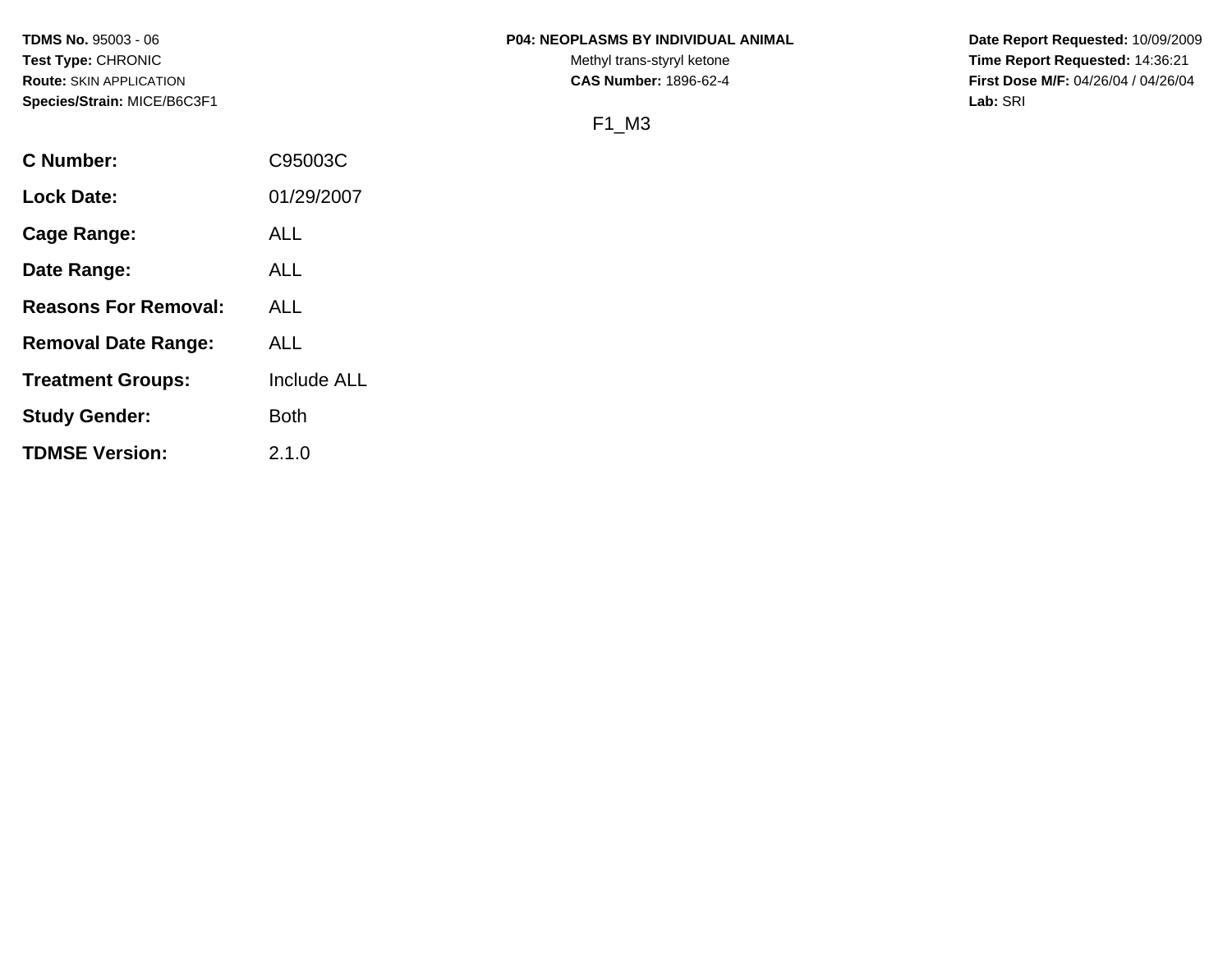TDMS No. 95003 - 06 Test Type: CHRONIC **Route: SKIN APPLICATION** Species/Strain: MICE/B6C3F1

#### P04: NEOPLASMS BY INDIVIDUAL ANIMAL

Methyl trans-styryl ketone

CAS Number: 1896-62-4

Date Report Requested: 10/09/2009 Time Report Requested: 14:36:21 First Dose M/F: 04/26/04 / 04/26/04 Lab: SRI

|                                                                                 | DAY ON TEST      | 0<br>$\mathbf 5$<br>$\boldsymbol{2}$ | 0<br>$\overline{7}$<br>$\mathbf 0$<br>9                        | 0<br>$\overline{7}$<br>$\overline{2}$<br>9                | 0<br>$\,6$<br>$\mathbf{1}$<br>9                 | 0<br>$\overline{7}$<br>$\sqrt{3}$<br>$\Omega$   | $\mathbf 0$<br>$\sqrt{5}$<br>$\sqrt{2}$                    | 0<br>$\overline{7}$<br>$\sqrt{3}$                      | 0<br>$\overline{7}$<br>$\boldsymbol{2}$<br>9                  | 0<br>$\overline{7}$<br>$\overline{2}$<br>9 | 0<br>$\overline{7}$<br>$\ensuremath{\mathsf{3}}$<br>$\Omega$ | 0<br>$\overline{7}$<br>$\mathsf 3$<br>$\Omega$       | 0<br>$\overline{7}$<br>$\boldsymbol{2}$<br>9     | 0<br>$\overline{7}$<br>$\sqrt{3}$<br>$\mathbf 0$     | 0<br>6<br>$\mathbf{3}$                                 | 0<br>$\,6\,$<br>$\,6\,$<br>8                                   | 0<br>$\overline{7}$<br>$\overline{2}$<br>9 | 0<br>$\,6\,$<br>$\boldsymbol{9}$<br>8        | $\mathbf 0$<br>$\,$ 5 $\,$<br>$\mathbf 0$<br>3       | 0<br>$\overline{7}$<br>$\ensuremath{\mathsf{3}}$<br>$\mathbf 0$ | 0<br>$\overline{7}$<br>3                                      | 0<br>$\overline{7}$<br>$\sqrt{3}$<br>$\Omega$                                          | 0<br>$\overline{7}$<br>$\overline{2}$<br>9             | 0<br>$\overline{7}$<br>$\mathbf{3}$<br>$\mathbf 0$               | 0<br>6<br>9                                                         | 0<br>3<br>-1                                                               |                 |
|---------------------------------------------------------------------------------|------------------|--------------------------------------|----------------------------------------------------------------|-----------------------------------------------------------|-------------------------------------------------|-------------------------------------------------|------------------------------------------------------------|--------------------------------------------------------|---------------------------------------------------------------|--------------------------------------------|--------------------------------------------------------------|------------------------------------------------------|--------------------------------------------------|------------------------------------------------------|--------------------------------------------------------|----------------------------------------------------------------|--------------------------------------------|----------------------------------------------|------------------------------------------------------|-----------------------------------------------------------------|---------------------------------------------------------------|----------------------------------------------------------------------------------------|--------------------------------------------------------|------------------------------------------------------------------|---------------------------------------------------------------------|----------------------------------------------------------------------------|-----------------|
| <b>B6C3F1 MICE MALE</b><br>0 MG/KG                                              | <b>ANIMAL ID</b> | 0<br>0<br>$\pmb{0}$<br>$\pmb{0}$     | 0<br>$\mathbf 0$<br>$\mathbf 0$<br>$\pmb{0}$<br>$\overline{c}$ | $\pmb{0}$<br>$\mathbf 0$<br>$\mathbf 0$<br>$\pmb{0}$<br>3 | $\pmb{0}$<br>$\pmb{0}$<br>$\mathbf 0$<br>0<br>4 | 0<br>$\pmb{0}$<br>$\pmb{0}$<br>$\mathbf 0$<br>5 | $\mathbf 0$<br>$\mathbf 0$<br>$\Omega$<br>$\mathbf 0$<br>6 | 0<br>$\mathbf 0$<br>$\mathbf 0$<br>0<br>$\overline{7}$ | $\mathbf 0$<br>$\mathbf 0$<br>$\mathbf 0$<br>$\mathbf 0$<br>8 | 0<br>0<br>$\mathbf 0$<br>$\mathbf 0$<br>9  | 0<br>0<br>0<br>1<br>$\mathbf 0$                              | 0<br>$\mathbf 0$<br>$\mathbf 0$<br>1<br>$\mathbf{1}$ | 0<br>$\pmb{0}$<br>$\pmb{0}$<br>$\mathbf{1}$<br>2 | 0<br>$\mathbf 0$<br>$\mathbf 0$<br>$\mathbf{1}$<br>3 | 0<br>0<br>0<br>$\mathbf{1}$<br>$\overline{\mathbf{4}}$ | $\mathbf 0$<br>$\mathbf 0$<br>$\mathbf 0$<br>$\mathbf{1}$<br>5 | $\mathbf 0$<br>0<br>$\mathsf 0$<br>1<br>6  | 0<br>0<br>$\mathbf 0$<br>1<br>$\overline{7}$ | 0<br>$\mathbf 0$<br>$\mathbf 0$<br>$\mathbf{1}$<br>8 | 0<br>$\mathbf 0$<br>$\mathbf 0$<br>1<br>9                       | 0<br>$\mathbf 0$<br>$\mathbf 0$<br>$\overline{c}$<br>$\Omega$ | $\mathbf 0$<br>$\mathbf 0$<br>$\mathbf 0$<br>$\overline{c}$<br>$\overline{\mathbf{1}}$ | 0<br>$\mathbf 0$<br>$\mathbf 0$<br>$\overline{2}$<br>2 | $\mathbf 0$<br>$\mathbf 0$<br>$\mathbf 0$<br>$\overline{a}$<br>3 | 0<br>$\mathbf 0$<br>$\mathbf 0$<br>$\overline{c}$<br>$\overline{4}$ | $\Omega$<br>$\mathbf 0$<br>$\mathbf 0$<br>$\overline{c}$<br>$\overline{5}$ | males<br>(cont) |
| <b>ALIMENTARY SYSTEM</b>                                                        |                  |                                      |                                                                |                                                           |                                                 |                                                 |                                                            |                                                        |                                                               |                                            |                                                              |                                                      |                                                  |                                                      |                                                        |                                                                |                                            |                                              |                                                      |                                                                 |                                                               |                                                                                        |                                                        |                                                                  |                                                                     |                                                                            |                 |
| Esophagus                                                                       |                  |                                      |                                                                |                                                           |                                                 |                                                 |                                                            |                                                        |                                                               |                                            |                                                              |                                                      |                                                  |                                                      |                                                        |                                                                |                                            |                                              |                                                      |                                                                 |                                                               |                                                                                        |                                                        |                                                                  |                                                                     |                                                                            |                 |
| Gallbladder                                                                     |                  | $\ddot{}$                            | Α                                                              |                                                           |                                                 |                                                 |                                                            |                                                        |                                                               |                                            | м                                                            |                                                      |                                                  |                                                      |                                                        |                                                                |                                            |                                              | A                                                    |                                                                 |                                                               |                                                                                        |                                                        |                                                                  |                                                                     | $+$                                                                        |                 |
| Intestine Large, Cecum<br>Carcinoma                                             |                  | A                                    | A                                                              |                                                           |                                                 |                                                 |                                                            |                                                        |                                                               |                                            |                                                              |                                                      | $\mathsf X$                                      |                                                      |                                                        |                                                                |                                            |                                              |                                                      |                                                                 |                                                               |                                                                                        |                                                        |                                                                  | A                                                                   | $+$                                                                        |                 |
| Intestine Large, Colon                                                          |                  | A                                    | A                                                              |                                                           |                                                 |                                                 |                                                            |                                                        |                                                               |                                            |                                                              |                                                      |                                                  |                                                      |                                                        |                                                                |                                            |                                              |                                                      |                                                                 |                                                               |                                                                                        |                                                        |                                                                  |                                                                     | $+$                                                                        |                 |
| Intestine Large, Rectum                                                         |                  | A                                    | A                                                              |                                                           |                                                 |                                                 |                                                            |                                                        |                                                               |                                            |                                                              |                                                      |                                                  |                                                      |                                                        |                                                                |                                            |                                              |                                                      |                                                                 |                                                               |                                                                                        |                                                        |                                                                  |                                                                     | $^+$                                                                       |                 |
| Intestine Small, Duodenum                                                       |                  | A                                    | A                                                              |                                                           |                                                 |                                                 |                                                            |                                                        |                                                               |                                            |                                                              |                                                      |                                                  |                                                      |                                                        |                                                                |                                            |                                              |                                                      |                                                                 |                                                               |                                                                                        |                                                        |                                                                  |                                                                     |                                                                            |                 |
| Intestine Small, Ileum                                                          |                  | A                                    | А                                                              |                                                           |                                                 |                                                 |                                                            |                                                        |                                                               |                                            |                                                              |                                                      |                                                  |                                                      |                                                        |                                                                |                                            |                                              |                                                      |                                                                 |                                                               |                                                                                        |                                                        |                                                                  |                                                                     |                                                                            |                 |
| Intestine Small, Jejunum<br>Adenoma<br>Carcinoma<br>Carcinoma, Metastatic, Lung |                  | A                                    | A                                                              | $\ddot{}$                                                 |                                                 |                                                 | X                                                          |                                                        | X                                                             |                                            |                                                              |                                                      |                                                  |                                                      |                                                        | $\times$                                                       |                                            |                                              |                                                      |                                                                 |                                                               |                                                                                        |                                                        |                                                                  |                                                                     |                                                                            |                 |
| Lymphoma Malignant<br>Liver                                                     |                  |                                      |                                                                |                                                           |                                                 |                                                 |                                                            |                                                        |                                                               |                                            |                                                              |                                                      |                                                  |                                                      |                                                        |                                                                |                                            |                                              |                                                      |                                                                 |                                                               |                                                                                        |                                                        |                                                                  |                                                                     | $\div$                                                                     |                 |

.. Total animals with tissue examined microscopically; Total animals with tumor  $\star$ 

+ .. Tissue examined microscopically

x .. Lesion present<br>I .. Insufficient tissue

M .. Missing tissue<br>A .. Autolysis precludes evaluation BLANK .. Not examined microscopically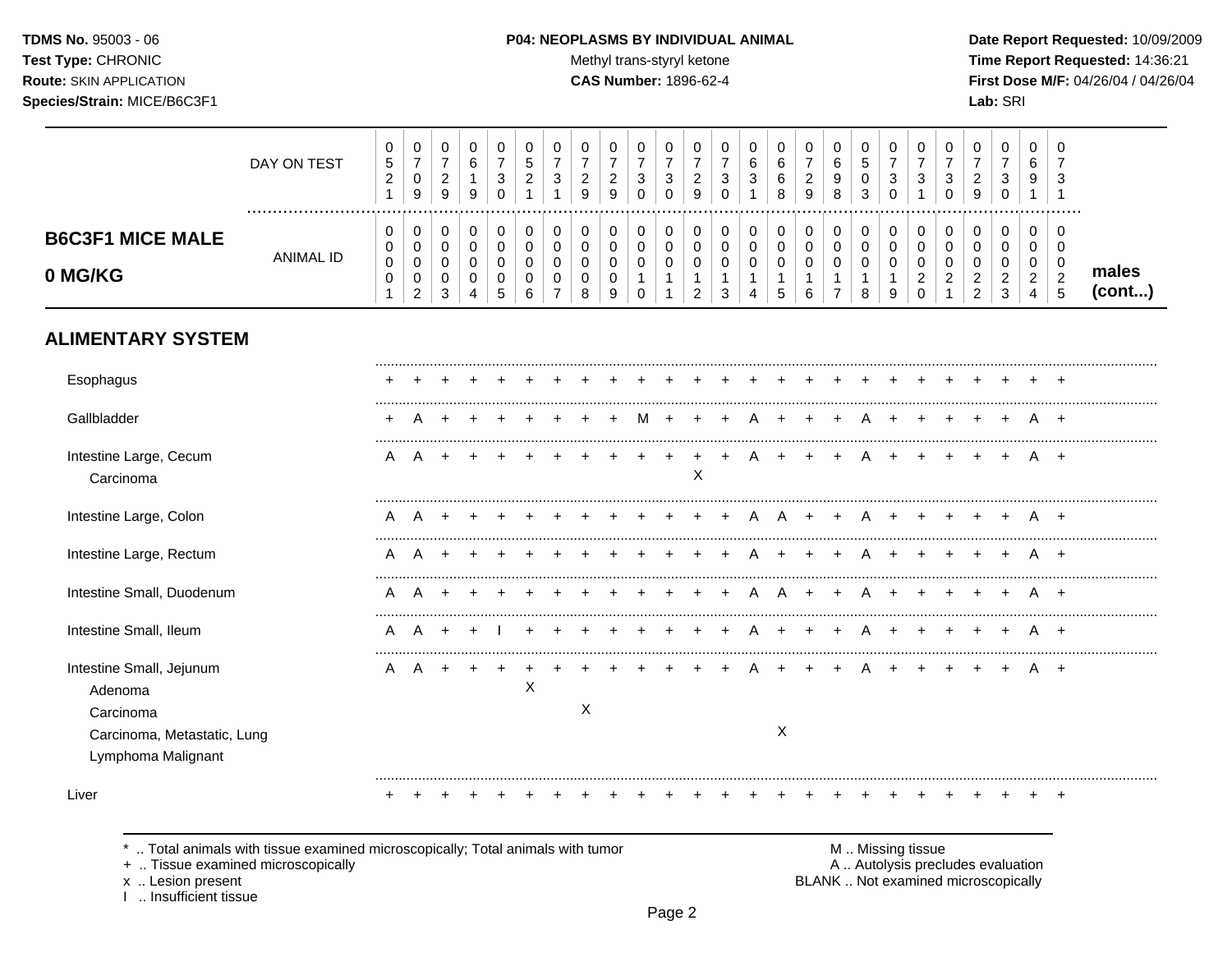### **TDMS No.** 95003 - 06 **P04: NEOPLASMS BY INDIVIDUAL ANIMAL** Date Report Requested: 10/09/2009

Test Type: CHRONIC **Test Type:** CHRONIC **Test Type:** CHRONIC **Time Report Requested:** 14:36:21 **Route:** SKIN APPLICATION **CAS Number:** 1896-62-4 **First Dose M/F:** 04/26/04 / 04/26/04

|                                                                                                                                                                                                                                   | DAY ON TEST      | 0<br>$\sqrt{5}$<br>$\overline{c}$<br>$\mathbf 1$ | 0<br>$\boldsymbol{7}$<br>$\mathbf 0$<br>9            | 0<br>$\overline{7}$<br>$\overline{c}$<br>9                  | 0<br>6<br>1<br>9                        | 0<br>$\overline{7}$<br>$\sqrt{3}$<br>$\mathbf 0$ | $\mathbf 0$<br>$\sqrt{5}$<br>$\overline{c}$<br>1 | 0<br>$\overline{7}$<br>3<br>1                       | 0<br>$\overline{7}$<br>$\sqrt{2}$<br>9           | 0<br>$\overline{7}$<br>$\overline{c}$<br>9 | 0<br>$\overline{7}$<br>3<br>$\Omega$              | 0<br>$\overline{7}$<br>$\sqrt{3}$<br>$\Omega$      | 0<br>$\overline{7}$<br>$\overline{c}$<br>9           | 0<br>$\overline{7}$<br>3<br>$\mathbf 0$ | 0<br>6<br>3<br>1                | 0<br>$6\phantom{1}6$<br>6<br>8                                 | 0<br>$\overline{7}$<br>$\boldsymbol{2}$<br>9   | 0<br>$\,6\,$<br>9<br>8                                         | 0<br>$\sqrt{5}$<br>$\mathbf 0$<br>3       | 0<br>$\overline{7}$<br>$\sqrt{3}$<br>$\mathbf 0$ | 0<br>$\overline{7}$<br>3<br>$\mathbf{1}$                    | 0<br>$\overline{7}$<br>3<br>$\mathbf 0$        | 0<br>$\overline{7}$<br>$\overline{c}$<br>9                    | 0<br>$\overline{7}$<br>3<br>0                                  | 0<br>6<br>9<br>$\overline{1}$                                   | 0<br>$\overline{7}$<br>3<br>$\overline{1}$                          |                 |
|-----------------------------------------------------------------------------------------------------------------------------------------------------------------------------------------------------------------------------------|------------------|--------------------------------------------------|------------------------------------------------------|-------------------------------------------------------------|-----------------------------------------|--------------------------------------------------|--------------------------------------------------|-----------------------------------------------------|--------------------------------------------------|--------------------------------------------|---------------------------------------------------|----------------------------------------------------|------------------------------------------------------|-----------------------------------------|---------------------------------|----------------------------------------------------------------|------------------------------------------------|----------------------------------------------------------------|-------------------------------------------|--------------------------------------------------|-------------------------------------------------------------|------------------------------------------------|---------------------------------------------------------------|----------------------------------------------------------------|-----------------------------------------------------------------|---------------------------------------------------------------------|-----------------|
| <b>B6C3F1 MICE MALE</b><br>0 MG/KG                                                                                                                                                                                                | <b>ANIMAL ID</b> | 0<br>$\pmb{0}$<br>$\pmb{0}$<br>0<br>1            | 0<br>$\mathbf 0$<br>$\pmb{0}$<br>0<br>$\overline{c}$ | $\mathbf 0$<br>$\mathsf{O}\xspace$<br>$\mathbf 0$<br>0<br>3 | 0<br>$\pmb{0}$<br>$\mathbf 0$<br>0<br>4 | $\mathbf 0$<br>$\pmb{0}$<br>$\Omega$<br>0<br>5   | 0<br>$\mathbf 0$<br>$\Omega$<br>0<br>6           | 0<br>$\mathbf 0$<br>$\Omega$<br>0<br>$\overline{7}$ | $\mathbf 0$<br>$\mathbf 0$<br>$\Omega$<br>0<br>8 | 0<br>$\mathbf 0$<br>$\Omega$<br>0<br>9     | 0<br>$\pmb{0}$<br>$\mathbf 0$<br>1<br>$\mathbf 0$ | 0<br>$\pmb{0}$<br>$\mathbf 0$<br>1<br>$\mathbf{1}$ | 0<br>$\pmb{0}$<br>$\mathbf 0$<br>1<br>$\overline{2}$ | 0<br>$\mathbf 0$<br>$\Omega$<br>1<br>3  | 0<br>0<br>$\mathbf 0$<br>1<br>4 | $\mathbf 0$<br>$\mathbf 0$<br>$\mathbf 0$<br>$\mathbf{1}$<br>5 | $\pmb{0}$<br>$\mathsf 0$<br>$\Omega$<br>1<br>6 | 0<br>$\pmb{0}$<br>$\mathbf 0$<br>$\mathbf 1$<br>$\overline{7}$ | 0<br>$\mathbf 0$<br>$\mathbf 0$<br>1<br>8 | 0<br>$\pmb{0}$<br>$\mathbf 0$<br>1<br>9          | 0<br>$\pmb{0}$<br>$\Omega$<br>$\overline{c}$<br>$\mathbf 0$ | 0<br>$\mathbf 0$<br>$\Omega$<br>$\overline{2}$ | 0<br>$\Omega$<br>$\Omega$<br>$\overline{c}$<br>$\overline{2}$ | 0<br>$\mathbf 0$<br>$\Omega$<br>$\overline{c}$<br>$\mathbf{3}$ | $\mathbf 0$<br>0<br>$\mathbf 0$<br>$\sqrt{2}$<br>$\overline{4}$ | 0<br>$\mathbf 0$<br>$\mathbf 0$<br>$\overline{c}$<br>$\overline{5}$ | males<br>(cont) |
| Hemangiosarcoma<br>Hepatoblastoma<br>Hepatocellular Adenoma<br>Hepatocellular Adenoma, Multiple<br>Hepatocellular Carcinoma<br>Hepatocellular Carcinoma, Multiple<br>Squamous Cell Carcinoma, Metastatic,<br>Stomach, Forestomach |                  | $\mathsf{X}$                                     | X                                                    |                                                             | $X$ $X$                                 | X<br>X<br>Χ                                      |                                                  |                                                     | $\mathsf X$                                      |                                            | $X$ $X$                                           | $X \times X$                                       | X                                                    | X                                       | X                               | $\mathsf{X}$<br>$\mathsf X$                                    | X                                              |                                                                | $X$ $X$                                   |                                                  | X X X X<br>$\sf X$                                          |                                                |                                                               | X<br>$X$ $X$                                                   |                                                                 | X                                                                   |                 |
| Mesentery<br>Carcinoma, Metastatic, Lung                                                                                                                                                                                          |                  |                                                  | $\ddot{}$                                            |                                                             |                                         |                                                  |                                                  |                                                     |                                                  |                                            |                                                   |                                                    |                                                      |                                         |                                 | +<br>X                                                         |                                                |                                                                |                                           |                                                  |                                                             |                                                |                                                               |                                                                |                                                                 |                                                                     |                 |
| Pancreas<br>Lymphoma Malignant                                                                                                                                                                                                    |                  |                                                  |                                                      |                                                             |                                         |                                                  |                                                  |                                                     |                                                  |                                            |                                                   |                                                    |                                                      |                                         |                                 |                                                                |                                                |                                                                |                                           |                                                  |                                                             |                                                |                                                               |                                                                | X                                                               |                                                                     |                 |
| Salivary Glands<br>Lymphoma Malignant                                                                                                                                                                                             |                  |                                                  |                                                      |                                                             |                                         |                                                  |                                                  |                                                     |                                                  |                                            |                                                   |                                                    |                                                      |                                         |                                 |                                                                |                                                |                                                                |                                           |                                                  |                                                             |                                                |                                                               |                                                                | +<br>$\mathsf X$                                                | $\pm$                                                               |                 |
| Stomach, Forestomach<br>Squamous Cell Carcinoma<br>Squamous Cell Papilloma                                                                                                                                                        |                  |                                                  |                                                      |                                                             |                                         |                                                  |                                                  | X                                                   |                                                  |                                            |                                                   |                                                    |                                                      |                                         |                                 |                                                                |                                                |                                                                |                                           |                                                  | X                                                           |                                                |                                                               |                                                                |                                                                 |                                                                     |                 |
| Stomach, Glandular<br>Lymphoma Malignant                                                                                                                                                                                          |                  | $\ddot{}$                                        | Α                                                    | $\overline{ }$                                              |                                         |                                                  |                                                  |                                                     |                                                  |                                            |                                                   |                                                    |                                                      |                                         |                                 |                                                                |                                                |                                                                |                                           |                                                  |                                                             |                                                |                                                               |                                                                | $\ddot{}$<br>X                                                  | $\ddot{}$                                                           |                 |

\* .. Total animals with tissue examined microscopically; Total animals with tumor M .. Missing tissue M .. Missing tissue<br>A .. Tissue examined microscopically by the matric of the matric of the M .. Missing tissue examined

+ .. Tissue examined microscopically

x .. Lesion present<br>I .. Insufficient tissue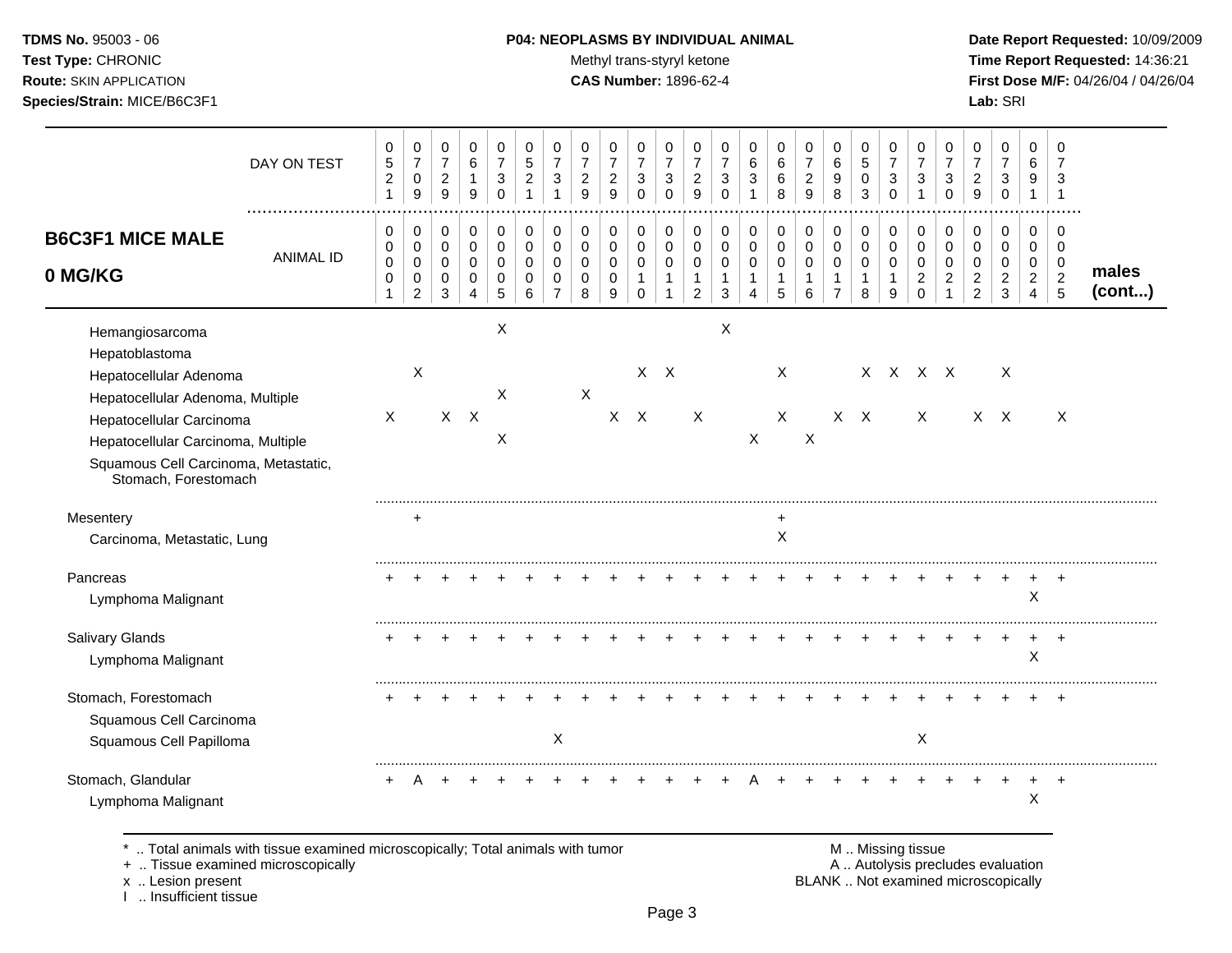I .. Insufficient tissue

### **TDMS No.** 95003 - 06 **P04: NEOPLASMS BY INDIVIDUAL ANIMAL** Date Report Requested: 10/09/2009

Test Type: CHRONIC **Test Type:** CHRONIC **Test Type:** CHRONIC **Time Report Requested:** 14:36:21 **Route:** SKIN APPLICATION **CAS Number:** 1896-62-4 **First Dose M/F:** 04/26/04 / 04/26/04

| <b>B6C3F1 MICE MALE</b><br>0 MG/KG<br>Tooth<br><b>CARDIOVASCULAR SYSTEM</b>                                   | <b>ANIMAL ID</b> | 0<br>0<br>0<br>0<br>1 | 0<br>$\mathbf 0$<br>$\mathbf 0$<br>0 | 0<br>$\mathbf 0$<br>$\mathbf 0$ | $\mathbf 0$<br>$\mathbf 0$ | 0                        | 0                          | 0                                     |                                 |                                 |                                          |                                                                |                                                               |                                            |                                                    |                                                   |                                            |                                                                               |                                        |                                            |                                                      |                                         |                                                           |                                                                 |                                                        |                                    |                 |
|---------------------------------------------------------------------------------------------------------------|------------------|-----------------------|--------------------------------------|---------------------------------|----------------------------|--------------------------|----------------------------|---------------------------------------|---------------------------------|---------------------------------|------------------------------------------|----------------------------------------------------------------|---------------------------------------------------------------|--------------------------------------------|----------------------------------------------------|---------------------------------------------------|--------------------------------------------|-------------------------------------------------------------------------------|----------------------------------------|--------------------------------------------|------------------------------------------------------|-----------------------------------------|-----------------------------------------------------------|-----------------------------------------------------------------|--------------------------------------------------------|------------------------------------|-----------------|
|                                                                                                               |                  |                       | $\overline{c}$                       | 0<br>3                          | $\mathbf 0$<br>0<br>4      | $\pmb{0}$<br>0<br>0<br>5 | $\mathbf 0$<br>0<br>0<br>6 | $\pmb{0}$<br>0<br>0<br>$\overline{7}$ | 0<br>$\mathbf 0$<br>0<br>0<br>8 | 0<br>$\mathbf 0$<br>0<br>0<br>9 | 0<br>$\pmb{0}$<br>0<br>$\mathbf{1}$<br>0 | 0<br>$\mathbf 0$<br>$\mathbf 0$<br>$\mathbf{1}$<br>$\mathbf 1$ | 0<br>$\pmb{0}$<br>$\pmb{0}$<br>$\mathbf{1}$<br>$\overline{c}$ | 0<br>0<br>$\mathbf 0$<br>$\mathbf{1}$<br>3 | 0<br>$\mathbf 0$<br>$\pmb{0}$<br>$\mathbf{1}$<br>4 | 0<br>$\mathbf 0$<br>$\pmb{0}$<br>$\mathbf 1$<br>5 | 0<br>$\mathbf 0$<br>$\mathbf 0$<br>-1<br>6 | $\mathbf 0$<br>$\mathbf 0$<br>$\mathbf 0$<br>$\overline{1}$<br>$\overline{7}$ | 0<br>$\,0\,$<br>0<br>$\mathbf{1}$<br>8 | 0<br>$\mathbf 0$<br>0<br>$\mathbf{1}$<br>9 | 0<br>$\pmb{0}$<br>0<br>$\overline{2}$<br>$\mathbf 0$ | 0<br>$\mathbf 0$<br>0<br>$\overline{2}$ | 0<br>$\mathbf 0$<br>0<br>$\overline{c}$<br>$\overline{c}$ | 0<br>$\pmb{0}$<br>$\mathbf 0$<br>$\overline{a}$<br>$\mathbf{3}$ | $\mathbf 0$<br>$\mathbf 0$<br>0<br>$\overline{2}$<br>4 | 0<br>0<br>0<br>$\overline{c}$<br>5 | males<br>(cont) |
|                                                                                                               |                  |                       |                                      |                                 |                            |                          |                            |                                       |                                 |                                 |                                          |                                                                |                                                               |                                            |                                                    | $\ddot{}$                                         |                                            |                                                                               |                                        |                                            |                                                      |                                         |                                                           |                                                                 |                                                        |                                    |                 |
|                                                                                                               |                  |                       |                                      |                                 |                            |                          |                            |                                       |                                 |                                 |                                          |                                                                |                                                               |                                            |                                                    |                                                   |                                            |                                                                               |                                        |                                            |                                                      |                                         |                                                           |                                                                 |                                                        |                                    |                 |
| Heart<br>Alveolar/Bronchiolar Carcinoma,<br>Metastatic, Lung<br>Lymphoma Malignant<br>Atrium, Hemangiosarcoma |                  |                       |                                      |                                 |                            |                          |                            |                                       |                                 |                                 |                                          |                                                                |                                                               |                                            |                                                    | X                                                 |                                            | X                                                                             |                                        |                                            |                                                      |                                         |                                                           |                                                                 | $\times$                                               | $\div$                             |                 |
| <b>ENDOCRINE SYSTEM</b>                                                                                       |                  |                       |                                      |                                 |                            |                          |                            |                                       |                                 |                                 |                                          |                                                                |                                                               |                                            |                                                    |                                                   |                                            |                                                                               |                                        |                                            |                                                      |                                         |                                                           |                                                                 |                                                        |                                    |                 |
| <b>Adrenal Cortex</b><br>Adenoma<br>Capsule, Adenoma                                                          |                  |                       |                                      |                                 |                            |                          |                            |                                       | X                               |                                 | X                                        |                                                                |                                                               |                                            |                                                    |                                                   |                                            |                                                                               |                                        |                                            |                                                      |                                         |                                                           |                                                                 |                                                        | +<br>X                             |                 |
| Adrenal Medulla                                                                                               |                  |                       |                                      |                                 |                            |                          |                            |                                       |                                 |                                 |                                          |                                                                |                                                               |                                            |                                                    |                                                   |                                            |                                                                               |                                        |                                            |                                                      |                                         |                                                           |                                                                 |                                                        |                                    |                 |
| Islets, Pancreatic<br>Adenoma                                                                                 |                  |                       |                                      |                                 |                            |                          |                            |                                       |                                 |                                 |                                          |                                                                |                                                               |                                            |                                                    |                                                   |                                            |                                                                               |                                        |                                            |                                                      |                                         |                                                           | $\ddot{}$<br>$\pmb{\times}$                                     |                                                        | ÷                                  |                 |
| Parathyroid Gland                                                                                             |                  |                       |                                      |                                 |                            |                          |                            |                                       |                                 |                                 |                                          |                                                                |                                                               |                                            |                                                    |                                                   |                                            |                                                                               |                                        | м                                          |                                                      |                                         |                                                           |                                                                 | M                                                      | $+$                                |                 |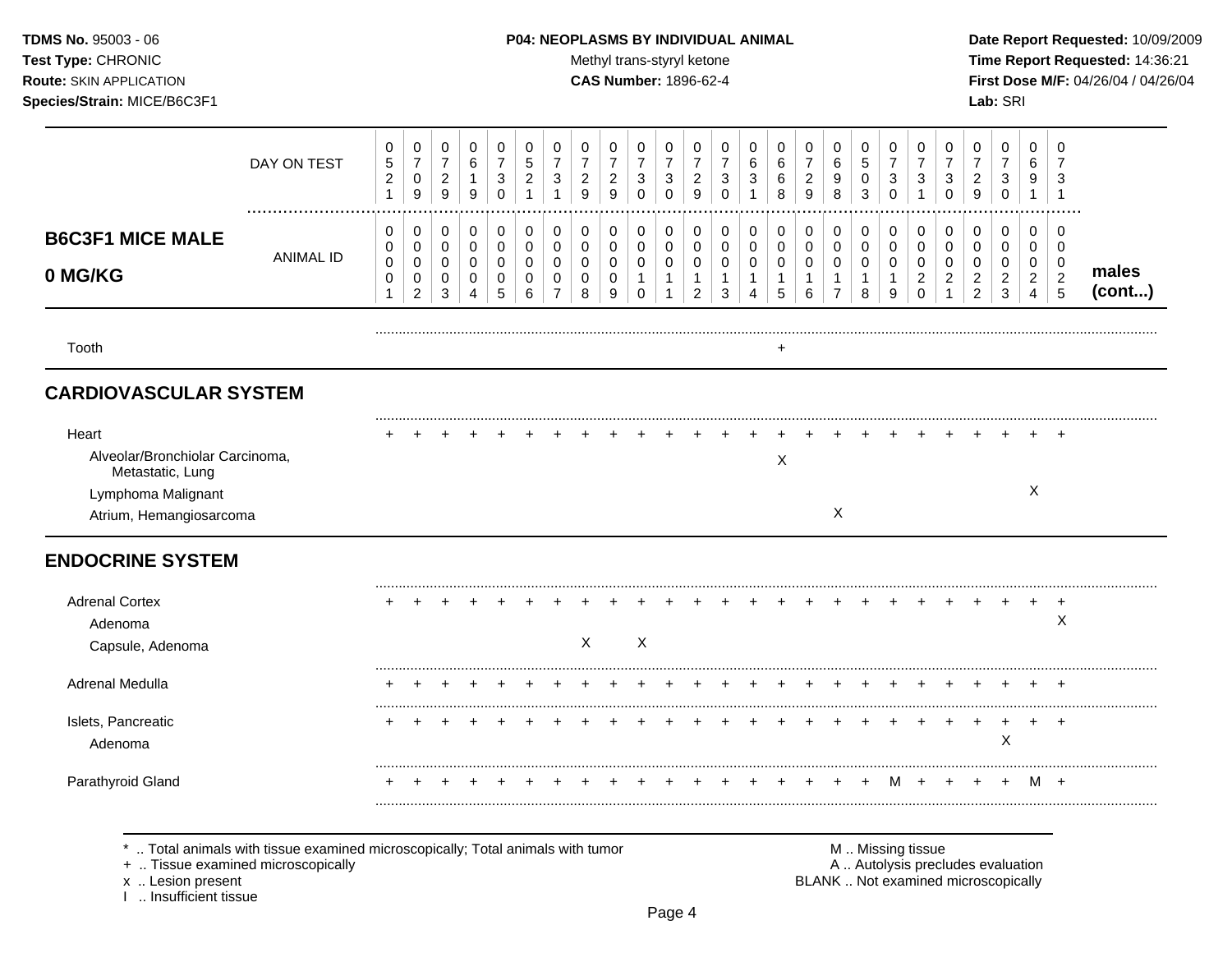### **TDMS No.** 95003 - 06 **P04: NEOPLASMS BY INDIVIDUAL ANIMAL** Date Report Requested: 10/09/2009

Test Type: CHRONIC **Test Type:** CHRONIC **Test Type:** CHRONIC **Time Report Requested:** 14:36:21 **Route:** SKIN APPLICATION **CAS Number:** 1896-62-4 **First Dose M/F:** 04/26/04 / 04/26/04

|                                                  | DAY ON TEST                                                                                                        | 0<br>$\,$ 5 $\,$<br>$\overline{2}$<br>$\mathbf{1}$ | 0<br>$\overline{7}$<br>$\mathbf 0$<br>$\boldsymbol{9}$ | 0<br>$\overline{7}$<br>$\overline{c}$<br>$9\,$ | 0<br>6<br>$\mathbf{1}$<br>9 | 0<br>$\overline{7}$<br>$\sqrt{3}$<br>$\mathbf 0$ | 0<br>5<br>$\overline{c}$<br>$\mathbf{1}$ | 0<br>$\overline{7}$<br>3                            | 0<br>$\overline{7}$<br>$\overline{c}$<br>9       | 0<br>$\overline{7}$<br>$\overline{c}$<br>9 | 0<br>$\overline{7}$<br>3<br>$\mathbf 0$           | 0<br>$\overline{7}$<br>3<br>0               | 0<br>$\overline{7}$<br>$\overline{2}$<br>9                        | 0<br>$\overline{7}$<br>3<br>$\mathbf 0$ | 0<br>6<br>3                                | 0<br>6<br>6<br>8                                          | 0<br>$\overline{7}$<br>$\overline{c}$<br>9     | 0<br>$\,6\,$<br>$9\,$<br>8                              | 0<br>5<br>0<br>3                           | 0<br>$\overline{7}$<br>$\sqrt{3}$<br>$\mathbf 0$ | 0<br>$\overline{7}$<br>3<br>$\mathbf{1}$            | 0<br>$\overline{7}$<br>3<br>$\mathbf 0$              | 0<br>$\overline{7}$<br>$\overline{2}$<br>9                               | 0<br>$\overline{7}$<br>3<br>$\mathbf 0$                       | 0<br>6<br>9<br>$\mathbf{1}$                                 | 0<br>$\overline{7}$<br>3<br>$\overline{1}$                          |                 |
|--------------------------------------------------|--------------------------------------------------------------------------------------------------------------------|----------------------------------------------------|--------------------------------------------------------|------------------------------------------------|-----------------------------|--------------------------------------------------|------------------------------------------|-----------------------------------------------------|--------------------------------------------------|--------------------------------------------|---------------------------------------------------|---------------------------------------------|-------------------------------------------------------------------|-----------------------------------------|--------------------------------------------|-----------------------------------------------------------|------------------------------------------------|---------------------------------------------------------|--------------------------------------------|--------------------------------------------------|-----------------------------------------------------|------------------------------------------------------|--------------------------------------------------------------------------|---------------------------------------------------------------|-------------------------------------------------------------|---------------------------------------------------------------------|-----------------|
| <b>B6C3F1 MICE MALE</b><br>0 MG/KG               | <b>ANIMAL ID</b>                                                                                                   | 0<br>0<br>0<br>0<br>$\mathbf{1}$                   | 0<br>$\mathbf 0$<br>0<br>$\mathbf 0$<br>$\overline{c}$ | 0<br>$\mathbf 0$<br>0<br>$\mathbf 0$<br>3      | 0<br>0<br>0<br>0<br>4       | $\mathbf 0$<br>$\mathbf 0$<br>0<br>0<br>5        | 0<br>$\mathbf 0$<br>$\Omega$<br>0<br>6   | 0<br>$\mathbf 0$<br>$\Omega$<br>0<br>$\overline{7}$ | 0<br>$\mathbf 0$<br>$\Omega$<br>$\mathbf 0$<br>8 | 0<br>$\pmb{0}$<br>0<br>0<br>9              | 0<br>$\mathbf 0$<br>0<br>$\mathbf{1}$<br>$\Omega$ | 0<br>0<br>0<br>$\mathbf{1}$<br>$\mathbf{1}$ | $\mathbf 0$<br>$\mathbf 0$<br>0<br>$\mathbf{1}$<br>$\overline{2}$ | 0<br>0<br>0<br>$\mathbf{1}$<br>3        | 0<br>$\mathbf 0$<br>0<br>$\mathbf{1}$<br>4 | $\pmb{0}$<br>$\mathbf 0$<br>$\Omega$<br>$\mathbf{1}$<br>5 | 0<br>0<br>0<br>$\mathbf{1}$<br>$6\phantom{1}6$ | 0<br>$\mathbf 0$<br>0<br>$\mathbf{1}$<br>$\overline{7}$ | 0<br>$\mathbf 0$<br>0<br>$\mathbf{1}$<br>8 | 0<br>$\mathbf 0$<br>0<br>$\mathbf{1}$<br>9       | 0<br>$\mathbf 0$<br>$\Omega$<br>$\overline{c}$<br>0 | 0<br>0<br>$\Omega$<br>$\overline{c}$<br>$\mathbf{1}$ | 0<br>$\mathbf 0$<br>$\Omega$<br>$\overline{c}$<br>$\overline{2}$         | $\mathbf 0$<br>$\mathbf 0$<br>$\Omega$<br>$\overline{c}$<br>3 | $\mathbf 0$<br>0<br>0<br>$\boldsymbol{2}$<br>$\overline{4}$ | $\mathbf 0$<br>$\overline{0}$<br>$\mathbf 0$<br>$\overline{c}$<br>5 | males<br>(cont) |
| <b>Pituitary Gland</b>                           |                                                                                                                    | $\ddot{}$                                          |                                                        |                                                |                             |                                                  |                                          |                                                     |                                                  |                                            |                                                   |                                             |                                                                   |                                         |                                            | м                                                         |                                                |                                                         |                                            |                                                  |                                                     |                                                      |                                                                          |                                                               |                                                             | $\overline{+}$                                                      |                 |
| <b>Thyroid Gland</b><br>Follicular Cell, Adenoma |                                                                                                                    |                                                    |                                                        |                                                |                             |                                                  |                                          |                                                     |                                                  |                                            |                                                   |                                             |                                                                   | X                                       |                                            |                                                           |                                                |                                                         |                                            |                                                  |                                                     |                                                      |                                                                          |                                                               |                                                             |                                                                     |                 |
| <b>GENERAL BODY SYSTEM</b>                       |                                                                                                                    |                                                    |                                                        |                                                |                             |                                                  |                                          |                                                     |                                                  |                                            |                                                   |                                             |                                                                   |                                         |                                            |                                                           |                                                |                                                         |                                            |                                                  |                                                     |                                                      |                                                                          |                                                               |                                                             |                                                                     |                 |
| <b>Tissue NOS</b>                                |                                                                                                                    |                                                    |                                                        |                                                |                             |                                                  |                                          |                                                     |                                                  |                                            |                                                   |                                             | ÷                                                                 |                                         |                                            |                                                           |                                                | +                                                       |                                            |                                                  |                                                     |                                                      |                                                                          |                                                               |                                                             |                                                                     |                 |
| <b>GENITAL SYSTEM</b>                            |                                                                                                                    |                                                    |                                                        |                                                |                             |                                                  |                                          |                                                     |                                                  |                                            |                                                   |                                             |                                                                   |                                         |                                            |                                                           |                                                |                                                         |                                            |                                                  |                                                     |                                                      |                                                                          |                                                               |                                                             |                                                                     |                 |
| Epididymis<br>Lymphoma Malignant                 |                                                                                                                    |                                                    |                                                        |                                                |                             |                                                  |                                          |                                                     |                                                  |                                            |                                                   |                                             |                                                                   |                                         |                                            |                                                           |                                                |                                                         |                                            |                                                  |                                                     |                                                      |                                                                          |                                                               | $\ddot{}$<br>X                                              | $\ddot{}$                                                           |                 |
| <b>Preputial Gland</b><br>Lymphoma Malignant     |                                                                                                                    |                                                    |                                                        |                                                |                             |                                                  |                                          |                                                     |                                                  |                                            |                                                   |                                             |                                                                   |                                         |                                            |                                                           |                                                |                                                         |                                            |                                                  |                                                     |                                                      |                                                                          |                                                               | +<br>X                                                      | $\overline{ }$                                                      |                 |
| Prostate<br>Lymphoma Malignant                   |                                                                                                                    |                                                    |                                                        |                                                |                             |                                                  |                                          |                                                     |                                                  |                                            |                                                   |                                             |                                                                   |                                         |                                            |                                                           |                                                |                                                         |                                            |                                                  |                                                     |                                                      |                                                                          | $\div$                                                        | $\ddot{}$<br>X                                              | $+$                                                                 |                 |
| Seminal Vesicle<br>Lymphoma Malignant            |                                                                                                                    |                                                    |                                                        |                                                |                             |                                                  |                                          |                                                     |                                                  |                                            |                                                   |                                             |                                                                   |                                         |                                            |                                                           |                                                |                                                         |                                            |                                                  |                                                     |                                                      |                                                                          | $\ddot{}$                                                     | +<br>X                                                      | $\overline{1}$                                                      |                 |
| <b>Testes</b>                                    |                                                                                                                    |                                                    |                                                        |                                                |                             |                                                  |                                          |                                                     |                                                  |                                            |                                                   |                                             |                                                                   |                                         |                                            |                                                           |                                                |                                                         |                                            |                                                  |                                                     |                                                      |                                                                          |                                                               |                                                             |                                                                     |                 |
| x  Lesion present<br>Insufficient tissue         | Total animals with tissue examined microscopically; Total animals with tumor<br>+  Tissue examined microscopically |                                                    |                                                        |                                                |                             |                                                  |                                          |                                                     |                                                  |                                            |                                                   |                                             |                                                                   |                                         |                                            |                                                           |                                                |                                                         | M  Missing tissue                          |                                                  |                                                     |                                                      | A  Autolysis precludes evaluation<br>BLANK  Not examined microscopically |                                                               |                                                             |                                                                     |                 |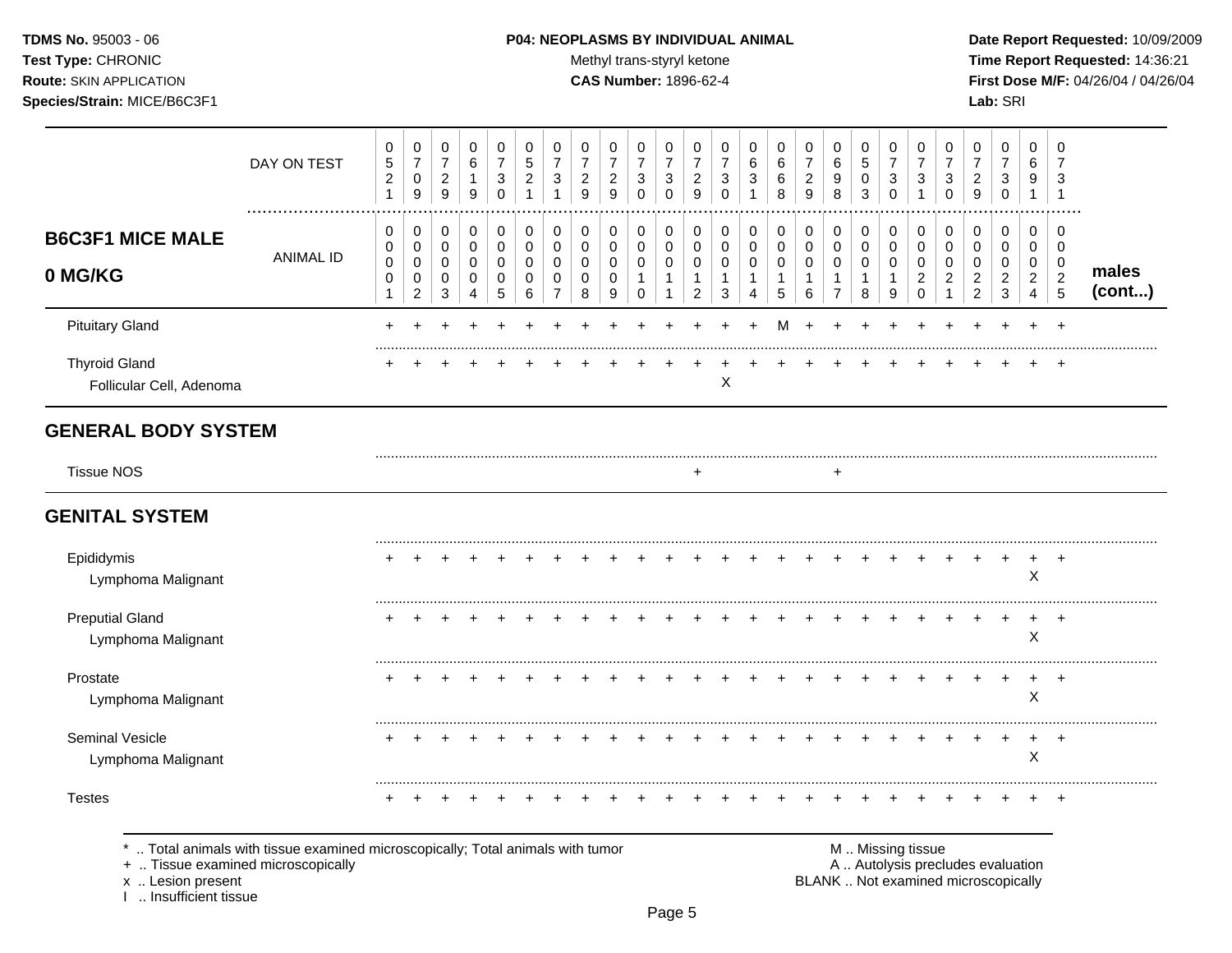### **TDMS No.** 95003 - 06 **P04: NEOPLASMS BY INDIVIDUAL ANIMAL** Date Report Requested: 10/09/2009

Test Type: CHRONIC **Test Type:** CHRONIC **Test Type:** CHRONIC **Time Report Requested:** 14:36:21 **Route:** SKIN APPLICATION **CAS Number:** 1896-62-4 **First Dose M/F:** 04/26/04 / 04/26/04

|                                    | DAY ON TEST | v<br>5<br>$\sim$<br>∼ | 0<br>-<br>0<br>9      | 0<br>ົ<br>_<br>9           | U<br>6<br>9      | υ<br>-<br>3 | ◡<br>ົ<br><u>.</u> | U<br>3 | g | 0<br>ີ<br><u>.</u><br>9 | U<br>3 | U<br>3<br>U | v<br>c<br>_<br>a | 0<br>3<br>0      | 0<br>6<br>ີ<br>◡      | υ<br>⌒<br>6<br>8 | U<br>-<br><u>_</u><br>9 | 0<br>6<br>9<br>8 | 0<br>5<br>0<br>3 | 3 | 0<br>3           | - 0<br>વ<br>J | 0<br>ົ<br><u>.</u><br>9          | υ<br>ີ<br>J<br>υ | 0<br>6<br>9                       | 0<br>-<br>ີ<br>◡                          |                 |
|------------------------------------|-------------|-----------------------|-----------------------|----------------------------|------------------|-------------|--------------------|--------|---|-------------------------|--------|-------------|------------------|------------------|-----------------------|------------------|-------------------------|------------------|------------------|---|------------------|---------------|----------------------------------|------------------|-----------------------------------|-------------------------------------------|-----------------|
| <b>B6C3F1 MICE MALE</b><br>0 MG/KG | ANIMAL ID   | v<br>v<br>$\sim$<br>υ | 0<br>0<br>0<br>0<br>2 | 0<br>0<br>0<br>0<br>ີ<br>ັ | υ<br>u<br>u<br>4 | v<br>.5     | ⌒<br>6             |        |   | 0<br>0<br>0<br>0<br>9   |        | 0<br>u<br>U | _                | 0<br>0<br>0<br>3 | 0<br>0<br>⌒<br>U<br>4 | υ<br>u<br>G      | U<br>◡                  | 0<br>-           | 8                | g | 0<br>0<br>ົ<br>0 | _             | J<br>$\epsilon$<br>ົ<br><u>_</u> | $\sim$<br>ັ      | 0<br>0<br>0<br>ົ<br><u>_</u><br>4 | 0<br>0<br>0<br>$\Omega$<br><u>_</u><br>.5 | males<br>(cont) |

## **HEMATOPOIETIC SYSTEM**

| <b>Bone Marrow</b>                               |           |  |  |  |  |  |   |   |   |   |  |  |  |   |       |
|--------------------------------------------------|-----------|--|--|--|--|--|---|---|---|---|--|--|--|---|-------|
| Hemangiosarcoma, Metastatic, Spleen              |           |  |  |  |  |  |   |   |   | X |  |  |  |   |       |
| Lymph Node                                       | $\ddot{}$ |  |  |  |  |  |   |   | ┿ |   |  |  |  | ٠ |       |
| Iliac, Lymphoma Malignant                        |           |  |  |  |  |  |   |   |   |   |  |  |  |   |       |
| Inguinal, Lymphoma Malignant                     |           |  |  |  |  |  |   |   |   |   |  |  |  | X |       |
| Mediastinal, Lymphoma Malignant                  |           |  |  |  |  |  |   |   |   |   |  |  |  | X |       |
| Pancreatic, Lymphoma Malignant                   |           |  |  |  |  |  |   |   |   |   |  |  |  | Х |       |
| Renal, Lymphoma Malignant                        |           |  |  |  |  |  |   |   |   |   |  |  |  | X |       |
| Lymph Node, Mandibular                           |           |  |  |  |  |  |   |   |   |   |  |  |  |   |       |
| Lymphoma Malignant                               |           |  |  |  |  |  |   |   |   |   |  |  |  | X |       |
| Lymph Node, Mesenteric                           |           |  |  |  |  |  |   |   |   |   |  |  |  |   | $\pm$ |
| Carcinoma, Metastatic, Intestine Large,<br>Cecum |           |  |  |  |  |  | X |   |   |   |  |  |  |   |       |
| Lymphoma Malignant                               |           |  |  |  |  |  |   |   |   |   |  |  |  | X |       |
| Spleen                                           |           |  |  |  |  |  |   |   |   |   |  |  |  |   |       |
| Hemangiosarcoma                                  |           |  |  |  |  |  |   | X |   | X |  |  |  |   |       |
| Lymphoma Malignant                               |           |  |  |  |  |  |   |   |   |   |  |  |  | X |       |

x .. Lesion present<br>I .. Insufficient tissue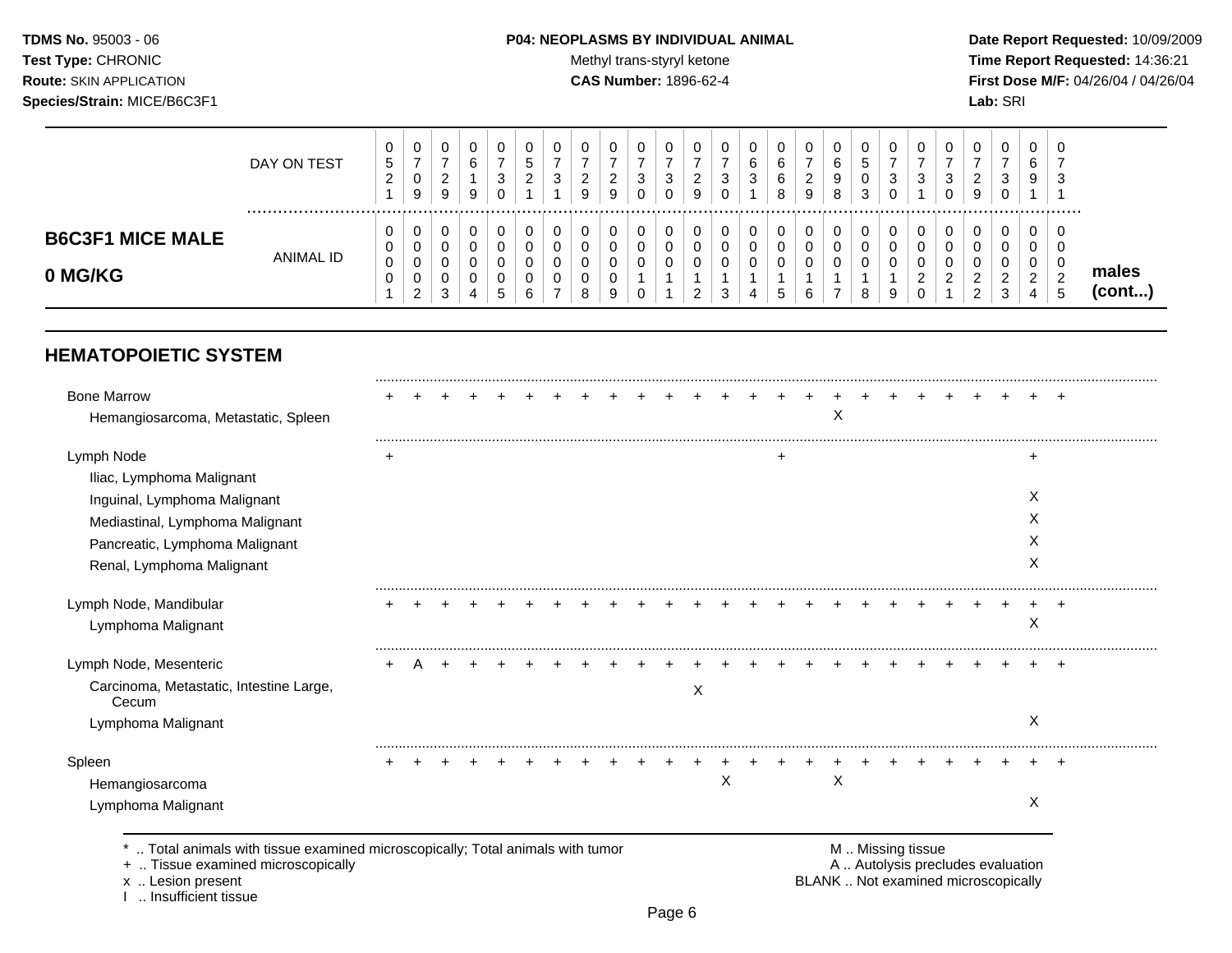### **TDMS No.** 95003 - 06 **P04: NEOPLASMS BY INDIVIDUAL ANIMAL** Date Report Requested: 10/09/2009

Test Type: CHRONIC **Test Type:** CHRONIC **Test Type:** CHRONIC **Time Report Requested:** 14:36:21 **Route:** SKIN APPLICATION **CAS Number:** 1896-62-4 **First Dose M/F:** 04/26/04 / 04/26/04

|                                                                                                                                                                   | DAY ON TEST      | 0<br>$\sqrt{5}$<br>$\sqrt{2}$<br>$\mathbf{1}$                  | 0<br>$\overline{7}$<br>0<br>9                | $\pmb{0}$<br>$\boldsymbol{7}$<br>$\boldsymbol{2}$<br>$\boldsymbol{9}$  | $\mathbf 0$<br>$\,6\,$<br>$\mathbf{1}$<br>$9\,$     | $\pmb{0}$<br>$\overline{7}$<br>$\sqrt{3}$<br>$\pmb{0}$ | $\pmb{0}$<br>$\,$ 5 $\,$<br>$\sqrt{2}$<br>$\mathbf{1}$ | 0<br>$\overline{7}$<br>3<br>$\mathbf{1}$     | 0<br>$\overline{7}$<br>$\sqrt{2}$<br>$\boldsymbol{9}$ | 0<br>$\overline{7}$<br>$\overline{2}$<br>9 | 0<br>$\boldsymbol{7}$<br>$\mathbf{3}$<br>$\mathbf 0$ | 0<br>$\overline{7}$<br>$\ensuremath{\mathsf{3}}$<br>$\mathbf 0$ | 0<br>$\overline{7}$<br>$\overline{c}$<br>9                        | $\pmb{0}$<br>$\overline{7}$<br>3<br>0       | $\mathbf 0$<br>$\,6\,$<br>3<br>$\mathbf 1$           | $\pmb{0}$<br>6<br>$\,6$<br>8               | 0<br>$\overline{7}$<br>$\boldsymbol{2}$<br>$\boldsymbol{9}$ | $\mathbf 0$<br>$\,6\,$<br>9<br>$\,8\,$                            | $\pmb{0}$<br>5<br>$\pmb{0}$<br>$\mathbf{3}$ | $\mathbf 0$<br>$\overline{7}$<br>3<br>$\mathbf 0$    | 0<br>$\overline{7}$<br>3<br>$\mathbf{1}$                         | 0<br>$\overline{7}$<br>$\sqrt{3}$<br>$\mathbf 0$ | 0<br>$\overline{7}$<br>$\overline{2}$<br>9                               | 0<br>$\overline{7}$<br>$\mathbf{3}$<br>$\mathbf 0$ | $\Omega$<br>6<br>9<br>$\mathbf{1}$                                  | $\mathbf 0$<br>$\overline{7}$<br>3<br>$\overline{1}$ |                 |
|-------------------------------------------------------------------------------------------------------------------------------------------------------------------|------------------|----------------------------------------------------------------|----------------------------------------------|------------------------------------------------------------------------|-----------------------------------------------------|--------------------------------------------------------|--------------------------------------------------------|----------------------------------------------|-------------------------------------------------------|--------------------------------------------|------------------------------------------------------|-----------------------------------------------------------------|-------------------------------------------------------------------|---------------------------------------------|------------------------------------------------------|--------------------------------------------|-------------------------------------------------------------|-------------------------------------------------------------------|---------------------------------------------|------------------------------------------------------|------------------------------------------------------------------|--------------------------------------------------|--------------------------------------------------------------------------|----------------------------------------------------|---------------------------------------------------------------------|------------------------------------------------------|-----------------|
| <b>B6C3F1 MICE MALE</b><br>0 MG/KG                                                                                                                                | <b>ANIMAL ID</b> | 0<br>$\mathbf 0$<br>$\mathbf 0$<br>$\mathbf 0$<br>$\mathbf{1}$ | 0<br>$\mathbf 0$<br>0<br>0<br>$\overline{2}$ | $\mathbf 0$<br>$\mathbf 0$<br>$\mathbf 0$<br>$\pmb{0}$<br>$\mathbf{3}$ | 0<br>$\mathbf 0$<br>$\mathbf 0$<br>$\mathbf 0$<br>4 | 0<br>$\mathbf 0$<br>$\mathbf 0$<br>$\mathbf 0$<br>5    | 0<br>$\mathbf 0$<br>$\mathbf 0$<br>0<br>6              | 0<br>$\mathbf 0$<br>0<br>0<br>$\overline{7}$ | 0<br>$\mathbf 0$<br>$\Omega$<br>0<br>8                | 0<br>0<br>$\mathbf 0$<br>$\mathbf 0$<br>9  | 0<br>0<br>0<br>$\mathbf{1}$<br>0                     | 0<br>$\mathbf 0$<br>$\mathbf 0$<br>$\mathbf{1}$<br>$\mathbf{1}$ | 0<br>$\mathbf 0$<br>$\mathbf 0$<br>$\mathbf{1}$<br>$\overline{2}$ | 0<br>0<br>0<br>$\mathbf{1}$<br>$\mathbf{3}$ | 0<br>$\mathbf 0$<br>$\mathbf 0$<br>$\mathbf{1}$<br>4 | 0<br>$\mathsf 0$<br>0<br>$\mathbf{1}$<br>5 | 0<br>$\mathbf 0$<br>$\mathbf 0$<br>$\mathbf{1}$<br>6        | 0<br>$\mathbf 0$<br>$\mathbf 0$<br>$\mathbf{1}$<br>$\overline{7}$ | 0<br>$\mathbf 0$<br>0<br>$\mathbf{1}$<br>8  | 0<br>$\mathbf 0$<br>$\mathbf 0$<br>$\mathbf{1}$<br>9 | 0<br>$\mathbf 0$<br>$\mathbf 0$<br>$\overline{2}$<br>$\mathbf 0$ | 0<br>$\Omega$<br>$\Omega$<br>$\overline{2}$      | 0<br>$\overline{0}$<br>$\mathbf 0$<br>$\overline{2}$<br>$\overline{2}$   | 0<br>0<br>0<br>$\overline{2}$<br>3                 | 0<br>$\mathbf 0$<br>$\mathbf 0$<br>$\overline{2}$<br>$\overline{4}$ | 0<br>$\Omega$<br>$\mathbf 0$<br>$\overline{2}$<br>5  | males<br>(cont) |
| Thymus<br>Lymphoma Malignant                                                                                                                                      |                  |                                                                |                                              |                                                                        |                                                     |                                                        |                                                        |                                              |                                                       |                                            |                                                      |                                                                 |                                                                   |                                             |                                                      |                                            | м                                                           |                                                                   |                                             |                                                      |                                                                  |                                                  |                                                                          |                                                    | X                                                                   |                                                      |                 |
| <b>INTEGUMENTARY SYSTEM</b>                                                                                                                                       |                  |                                                                |                                              |                                                                        |                                                     |                                                        |                                                        |                                              |                                                       |                                            |                                                      |                                                                 |                                                                   |                                             |                                                      |                                            |                                                             |                                                                   |                                             |                                                      |                                                                  |                                                  |                                                                          |                                                    |                                                                     |                                                      |                 |
| <b>Mammary Gland</b>                                                                                                                                              |                  |                                                                |                                              |                                                                        |                                                     |                                                        |                                                        |                                              |                                                       |                                            |                                                      |                                                                 |                                                                   |                                             |                                                      |                                            |                                                             |                                                                   |                                             |                                                      |                                                                  |                                                  |                                                                          |                                                    |                                                                     |                                                      |                 |
| <b>Skin</b><br>Hemangioma<br>Lymphoma Malignant<br>Subcutaneous Tissue, Fibrosarcoma<br>Subcutaneous Tissue,<br>Hemangiosarcoma                                   |                  |                                                                |                                              |                                                                        |                                                     |                                                        | X                                                      |                                              |                                                       |                                            |                                                      |                                                                 |                                                                   |                                             |                                                      |                                            |                                                             |                                                                   |                                             |                                                      |                                                                  |                                                  |                                                                          |                                                    | X                                                                   |                                                      |                 |
| <b>MUSCULOSKELETAL SYSTEM</b>                                                                                                                                     |                  |                                                                |                                              |                                                                        |                                                     |                                                        |                                                        |                                              |                                                       |                                            |                                                      |                                                                 |                                                                   |                                             |                                                      |                                            |                                                             |                                                                   |                                             |                                                      |                                                                  |                                                  |                                                                          |                                                    |                                                                     |                                                      |                 |
| <b>Bone</b><br>Sternum, Hemangiosarcoma, Metastatic,<br>Spleen                                                                                                    |                  |                                                                |                                              |                                                                        |                                                     |                                                        |                                                        |                                              |                                                       |                                            |                                                      |                                                                 |                                                                   |                                             |                                                      |                                            |                                                             | X                                                                 |                                             |                                                      |                                                                  |                                                  |                                                                          |                                                    |                                                                     |                                                      |                 |
| <b>Skeletal Muscle</b><br>Hemangiosarcoma                                                                                                                         |                  |                                                                |                                              |                                                                        |                                                     |                                                        |                                                        |                                              |                                                       |                                            |                                                      |                                                                 |                                                                   |                                             |                                                      |                                            |                                                             |                                                                   |                                             |                                                      |                                                                  |                                                  |                                                                          |                                                    |                                                                     |                                                      |                 |
| Total animals with tissue examined microscopically; Total animals with tumor<br>+  Tissue examined microscopically<br>x  Lesion present<br>1  Insufficient tissue |                  |                                                                |                                              |                                                                        |                                                     |                                                        |                                                        |                                              |                                                       |                                            |                                                      |                                                                 |                                                                   |                                             |                                                      |                                            |                                                             |                                                                   |                                             | M  Missing tissue                                    |                                                                  |                                                  | A  Autolysis precludes evaluation<br>BLANK  Not examined microscopically |                                                    |                                                                     |                                                      |                 |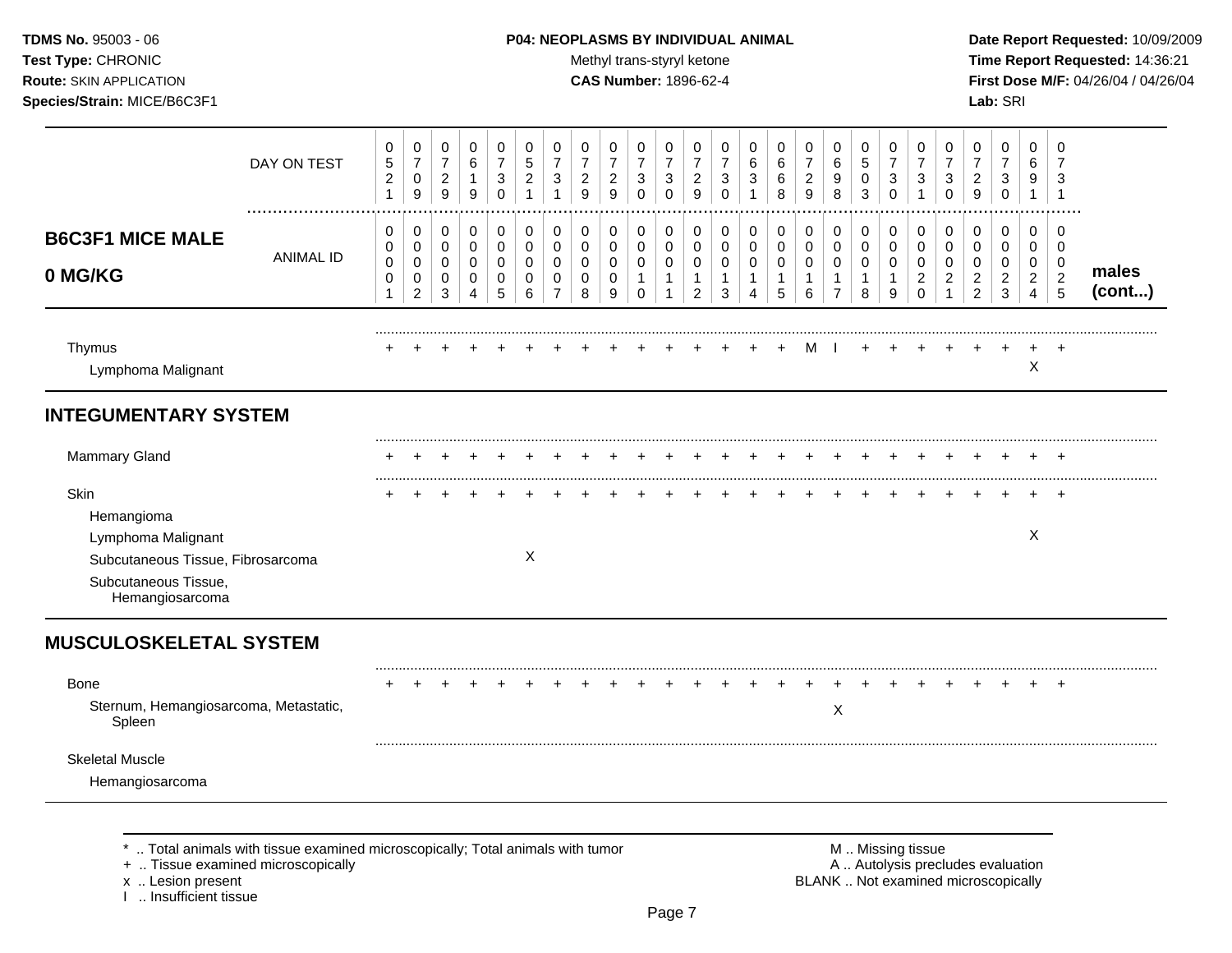### **TDMS No.** 95003 - 06 **P04: NEOPLASMS BY INDIVIDUAL ANIMAL** Date Report Requested: 10/09/2009

Test Type: CHRONIC **Test Type:** CHRONIC **Test Type:** CHRONIC **Time Report Requested:** 14:36:21 **Route:** SKIN APPLICATION **CAS Number:** 1896-62-4 **First Dose M/F:** 04/26/04 / 04/26/04

|                                                                                                                                                              | DAY ON TEST                                                                                                        | 0<br>$\,$ 5 $\,$<br>$\sqrt{2}$<br>$\mathbf{1}$ | 0<br>$\overline{7}$<br>$\pmb{0}$<br>9                            | 0<br>$\boldsymbol{7}$<br>$\sqrt{2}$<br>$\boldsymbol{9}$              | 0<br>6<br>$\mathbf{1}$<br>$\boldsymbol{9}$ | 0<br>$\overline{7}$<br>3<br>$\mathbf 0$         | 0<br>5<br>$\overline{2}$<br>1             | 0<br>$\overline{7}$<br>3<br>$\mathbf{1}$               | 0<br>$\overline{7}$<br>$\overline{2}$<br>9          | 0<br>$\overline{7}$<br>$\overline{a}$<br>9 | 0<br>$\overline{7}$<br>3<br>$\mathbf 0$            | 0<br>$\overline{7}$<br>$\mathbf{3}$<br>$\mathbf 0$              | 0<br>$\overline{7}$<br>$\overline{2}$<br>9                        | 0<br>$\overline{7}$<br>$\mathbf{3}$<br>$\mathbf 0$   | 0<br>6<br>3<br>1                          | 0<br>6<br>$\,6\,$<br>8 | 0<br>$\overline{7}$<br>$\overline{c}$<br>$\overline{9}$      | 0<br>6<br>9<br>8                                        | 0<br>$\overline{5}$<br>$\pmb{0}$<br>$\mathbf{3}$   | 0<br>$\overline{7}$<br>$\mathbf{3}$<br>$\mathbf 0$ | 0<br>$\overline{7}$<br>3<br>1                               | 0<br>$\overline{7}$<br>$\mathbf{3}$<br>$\mathbf 0$ | 0<br>$\overline{7}$<br>$\overline{2}$<br>9                          | 0<br>$\overline{7}$<br>$\mathbf{3}$<br>$\pmb{0}$                         | 0<br>6<br>9<br>$\mathbf{1}$                                                   | 0<br>7<br>3<br>$\mathbf{1}$                               |                 |
|--------------------------------------------------------------------------------------------------------------------------------------------------------------|--------------------------------------------------------------------------------------------------------------------|------------------------------------------------|------------------------------------------------------------------|----------------------------------------------------------------------|--------------------------------------------|-------------------------------------------------|-------------------------------------------|--------------------------------------------------------|-----------------------------------------------------|--------------------------------------------|----------------------------------------------------|-----------------------------------------------------------------|-------------------------------------------------------------------|------------------------------------------------------|-------------------------------------------|------------------------|--------------------------------------------------------------|---------------------------------------------------------|----------------------------------------------------|----------------------------------------------------|-------------------------------------------------------------|----------------------------------------------------|---------------------------------------------------------------------|--------------------------------------------------------------------------|-------------------------------------------------------------------------------|-----------------------------------------------------------|-----------------|
| <b>B6C3F1 MICE MALE</b><br>0 MG/KG                                                                                                                           | <b>ANIMAL ID</b>                                                                                                   | 0<br>$\mathbf 0$<br>$\mathbf 0$<br>0<br>1      | $\pmb{0}$<br>$\pmb{0}$<br>$\pmb{0}$<br>$\,0\,$<br>$\overline{c}$ | $\mathbf 0$<br>$\mathbf 0$<br>$\mathbf 0$<br>$\pmb{0}$<br>$\sqrt{3}$ | $\pmb{0}$<br>0<br>$\mathbf 0$<br>0<br>4    | $\pmb{0}$<br>$\pmb{0}$<br>$\mathbf 0$<br>0<br>5 | 0<br>$\mathbf 0$<br>$\mathbf 0$<br>0<br>6 | 0<br>$\mathbf 0$<br>$\mathbf 0$<br>0<br>$\overline{7}$ | $\mathbf 0$<br>$\mathbf 0$<br>$\mathbf 0$<br>0<br>8 | 0<br>0<br>0<br>0<br>9                      | $\pmb{0}$<br>0<br>0<br>$\mathbf{1}$<br>$\mathbf 0$ | 0<br>$\mathbf 0$<br>$\mathbf 0$<br>$\mathbf{1}$<br>$\mathbf{1}$ | 0<br>$\mathbf 0$<br>$\mathbf 0$<br>$\mathbf{1}$<br>$\overline{2}$ | 0<br>$\mathbf 0$<br>$\mathbf 0$<br>$\mathbf{1}$<br>3 | 0<br>$\mathbf 0$<br>$\mathbf 0$<br>1<br>4 | 0<br>0<br>0<br>1<br>5  | $\pmb{0}$<br>$\mathbf 0$<br>$\mathbf 0$<br>$\mathbf{1}$<br>6 | 0<br>$\mathbf 0$<br>0<br>$\mathbf{1}$<br>$\overline{7}$ | 0<br>$\pmb{0}$<br>$\mathbf 0$<br>$\mathbf{1}$<br>8 | 0<br>$\mathbf 0$<br>$\mathbf 0$<br>1<br>9          | $\pmb{0}$<br>$\mathbf 0$<br>0<br>$\overline{c}$<br>$\Omega$ | 0<br>$\mathbf 0$<br>$\mathbf 0$<br>$\overline{c}$  | 0<br>$\mathbf 0$<br>$\mathbf 0$<br>$\overline{a}$<br>$\overline{c}$ | $\pmb{0}$<br>0<br>0<br>$\overline{c}$<br>3                               | $\mathbf 0$<br>$\mathbf 0$<br>$\mathbf 0$<br>$\overline{2}$<br>$\overline{4}$ | 0<br>$\mathbf 0$<br>$\overline{0}$<br>$\overline{2}$<br>5 | males<br>(cont) |
| <b>NERVOUS SYSTEM</b>                                                                                                                                        |                                                                                                                    |                                                |                                                                  |                                                                      |                                            |                                                 |                                           |                                                        |                                                     |                                            |                                                    |                                                                 |                                                                   |                                                      |                                           |                        |                                                              |                                                         |                                                    |                                                    |                                                             |                                                    |                                                                     |                                                                          |                                                                               |                                                           |                 |
| <b>Brain</b><br>Carcinoma, Metastatic, Lung                                                                                                                  |                                                                                                                    |                                                |                                                                  |                                                                      |                                            |                                                 |                                           |                                                        |                                                     |                                            |                                                    |                                                                 |                                                                   |                                                      |                                           | X                      |                                                              |                                                         |                                                    |                                                    |                                                             |                                                    |                                                                     |                                                                          |                                                                               |                                                           |                 |
| <b>RESPIRATORY SYSTEM</b>                                                                                                                                    |                                                                                                                    |                                                |                                                                  |                                                                      |                                            |                                                 |                                           |                                                        |                                                     |                                            |                                                    |                                                                 |                                                                   |                                                      |                                           |                        |                                                              |                                                         |                                                    |                                                    |                                                             |                                                    |                                                                     |                                                                          |                                                                               |                                                           |                 |
| Lung<br>Alveolar/Bronchiolar Adenoma<br>Alveolar/Bronchiolar Adenoma, Multiple<br>Alveolar/Bronchiolar Carcinoma<br>Alveolar/Bronchiolar Carcinoma, Multiple |                                                                                                                    |                                                | X                                                                |                                                                      |                                            |                                                 | $\sf X$                                   |                                                        | X                                                   |                                            | $\mathsf X$                                        |                                                                 |                                                                   |                                                      |                                           | $\times$               |                                                              | X                                                       |                                                    |                                                    |                                                             | X                                                  |                                                                     |                                                                          |                                                                               |                                                           |                 |
| Hepatocellular Carcinoma, Metastatic,<br>Liver<br>Lymphoma Malignant                                                                                         |                                                                                                                    | $\mathsf{X}$                                   |                                                                  |                                                                      | X                                          |                                                 |                                           |                                                        |                                                     |                                            |                                                    |                                                                 |                                                                   |                                                      |                                           | $\times$               |                                                              |                                                         |                                                    |                                                    |                                                             |                                                    |                                                                     |                                                                          | X                                                                             |                                                           |                 |
| Nose                                                                                                                                                         |                                                                                                                    |                                                |                                                                  |                                                                      |                                            |                                                 |                                           |                                                        |                                                     |                                            |                                                    |                                                                 |                                                                   |                                                      |                                           |                        |                                                              |                                                         |                                                    |                                                    |                                                             |                                                    |                                                                     |                                                                          |                                                                               |                                                           |                 |
| Trachea                                                                                                                                                      |                                                                                                                    |                                                |                                                                  |                                                                      |                                            |                                                 |                                           |                                                        |                                                     |                                            |                                                    |                                                                 |                                                                   |                                                      |                                           |                        |                                                              |                                                         |                                                    |                                                    |                                                             |                                                    |                                                                     |                                                                          |                                                                               | ÷                                                         |                 |
| <b>SPECIAL SENSES SYSTEM</b>                                                                                                                                 |                                                                                                                    |                                                |                                                                  |                                                                      |                                            |                                                 |                                           |                                                        |                                                     |                                            |                                                    |                                                                 |                                                                   |                                                      |                                           |                        |                                                              |                                                         |                                                    |                                                    |                                                             |                                                    |                                                                     |                                                                          |                                                                               |                                                           |                 |
| Eye                                                                                                                                                          |                                                                                                                    |                                                |                                                                  |                                                                      |                                            |                                                 |                                           |                                                        |                                                     |                                            |                                                    |                                                                 |                                                                   |                                                      |                                           |                        |                                                              |                                                         |                                                    |                                                    |                                                             |                                                    |                                                                     |                                                                          |                                                                               |                                                           |                 |
| x  Lesion present<br>I  Insufficient tissue                                                                                                                  | Total animals with tissue examined microscopically; Total animals with tumor<br>+  Tissue examined microscopically |                                                |                                                                  |                                                                      |                                            |                                                 |                                           |                                                        |                                                     |                                            |                                                    |                                                                 |                                                                   |                                                      |                                           |                        |                                                              |                                                         |                                                    |                                                    | M  Missing tissue                                           |                                                    |                                                                     | A  Autolysis precludes evaluation<br>BLANK  Not examined microscopically |                                                                               |                                                           |                 |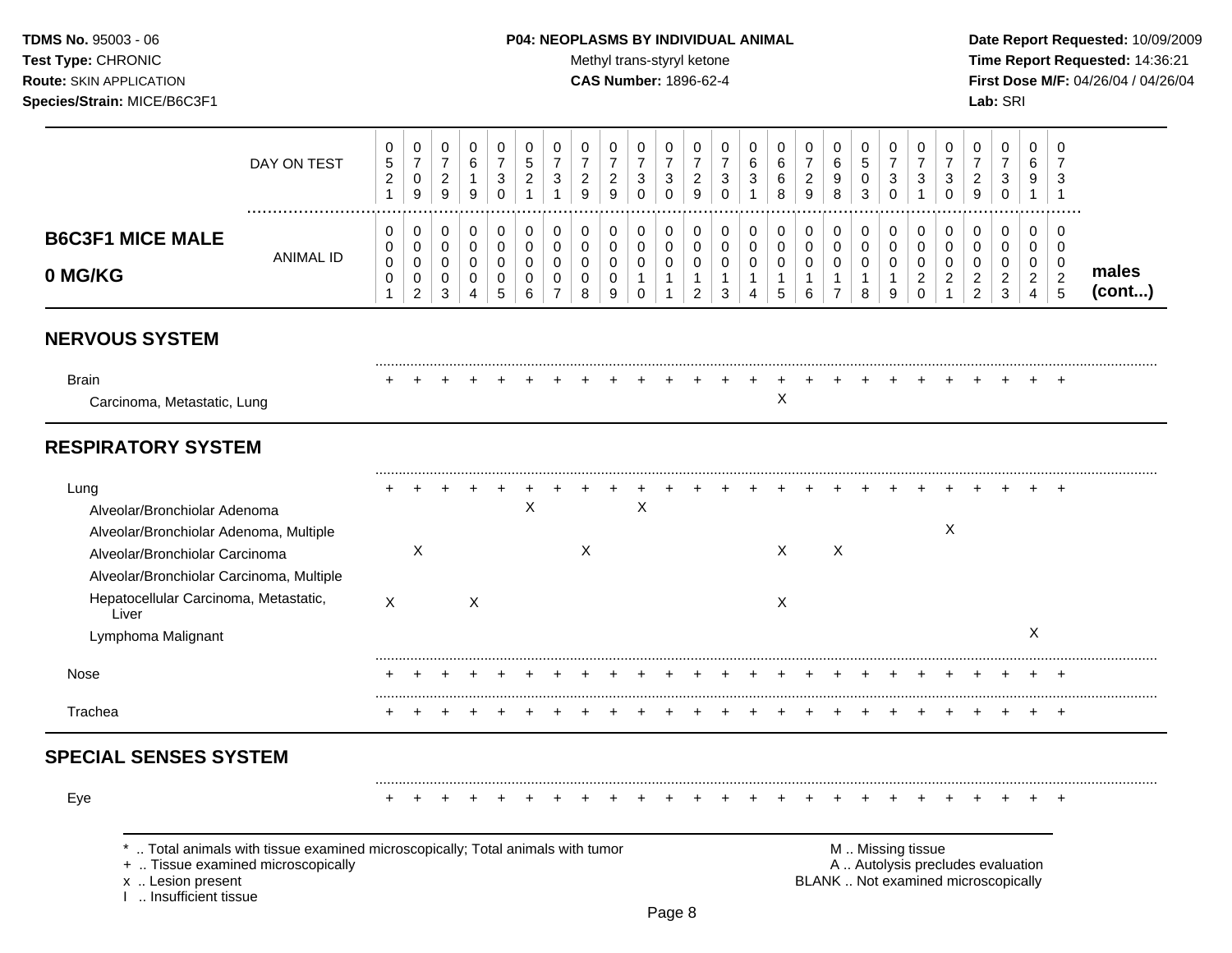### **TDMS No.** 95003 - 06 **P04: NEOPLASMS BY INDIVIDUAL ANIMAL** Date Report Requested: 10/09/2009

**Test Type:** CHRONIC **Trans-styryl ketone** Methyl trans-styryl ketone **Time Report Requested:** 14:36:21 **Route:** SKIN APPLICATION **CAS Number:** 1896-62-4 **First Dose M/F:** 04/26/04 / 04/26/04 **Species/Strain:** MICE/B6C3F1 **Lab:** SRI

|                                                                | DAY ON TEST          | 0<br>$\sqrt{5}$<br>$\boldsymbol{2}$<br>$\mathbf{1}$ | 0<br>$\overline{7}$<br>$\mathbf 0$<br>9 | 0<br>$\boldsymbol{7}$<br>$\sqrt{2}$<br>9          | 0<br>$\,6\,$<br>$\mathbf{1}$<br>9                    | 0<br>$\overline{7}$<br>$\ensuremath{\mathsf{3}}$<br>$\Omega$ | 0<br>$\sqrt{5}$<br>$\overline{c}$      | 0<br>$\overline{7}$<br>3   | 0<br>$\overline{7}$<br>$\overline{2}$<br>9 | 0<br>$\overline{7}$<br>$\sqrt{2}$<br>9 | 0<br>$\overline{7}$<br>$\mathbf{3}$<br>$\Omega$     | 0<br>$\overline{7}$<br>$\mathbf{3}$<br>$\Omega$ | 0<br>$\overline{7}$<br>$\overline{c}$<br>9 | 0<br>$\overline{7}$<br>3<br>$\Omega$ | 0<br>6<br>3 | 0<br>6<br>6<br>8         | 0<br>$\overline{7}$<br>$\sqrt{2}$<br>9  | 0<br>6<br>$\boldsymbol{9}$<br>8                       | 0<br>$\sqrt{5}$<br>0<br>3       | 0<br>$\overline{7}$<br>3<br>$\Omega$ | 0<br>$\overline{7}$<br>3     | 0<br>$\overline{7}$<br>3<br>$\Omega$ | 0<br>$\overline{7}$<br>$\overline{c}$<br>9               | 0<br>$\overline{7}$<br>3<br>$\mathbf{0}$     | 0<br>6<br>9<br>1                             | 0<br>3                                                |                 |
|----------------------------------------------------------------|----------------------|-----------------------------------------------------|-----------------------------------------|---------------------------------------------------|------------------------------------------------------|--------------------------------------------------------------|----------------------------------------|----------------------------|--------------------------------------------|----------------------------------------|-----------------------------------------------------|-------------------------------------------------|--------------------------------------------|--------------------------------------|-------------|--------------------------|-----------------------------------------|-------------------------------------------------------|---------------------------------|--------------------------------------|------------------------------|--------------------------------------|----------------------------------------------------------|----------------------------------------------|----------------------------------------------|-------------------------------------------------------|-----------------|
| <b>B6C3F1 MICE MALE</b><br>0 MG/KG                             | <br><b>ANIMAL ID</b> | 0<br>0<br>$\pmb{0}$<br>$\mathbf 0$<br>1             | 0<br>$\mathbf 0$<br>0<br>0<br>2         | 0<br>$\mathsf{O}\xspace$<br>$\mathbf 0$<br>0<br>3 | 0<br>$\mathsf{O}\xspace$<br>0<br>0<br>$\overline{4}$ | 0<br>$\pmb{0}$<br>0<br>0<br>5                                | 0<br>$\mathbf 0$<br>$\Omega$<br>0<br>6 | 0<br>$\mathbf 0$<br>0<br>0 | 0<br>0<br>0<br>0<br>8                      | 0<br>0<br>0<br>0<br>9                  | 0<br>$\mathbf 0$<br>0<br>$\mathbf 1$<br>$\mathbf 0$ | 0<br>$\mathbf 0$<br>0<br>1<br>1                 | 0<br>0<br>0<br>$\overline{2}$              | 0<br>0<br>0<br>3                     | 0<br>0<br>0 | 0<br>$\pmb{0}$<br>0<br>5 | 0<br>$\mathsf{O}\xspace$<br>0<br>1<br>6 | 0<br>$\pmb{0}$<br>0<br>$\mathbf{1}$<br>$\overline{7}$ | 0<br>$\mathbf 0$<br>0<br>1<br>8 | 0<br>$\mathbf 0$<br>$\Omega$<br>9    | 0<br>0<br>0<br>2<br>$\Omega$ | 0<br>$\mathbf 0$<br>0<br>2           | 0<br>0<br>0<br>$\overline{\mathbf{c}}$<br>$\overline{2}$ | 0<br>$\mathbf 0$<br>0<br>$\overline{2}$<br>3 | 0<br>$\mathbf 0$<br>0<br>$\overline{a}$<br>4 | 0<br>$\mathbf 0$<br>0<br>$\sqrt{2}$<br>$\overline{5}$ | males<br>(cont) |
| Harderian Gland<br>Adenoma<br>Carcinoma                        |                      |                                                     |                                         |                                                   | M                                                    |                                                              | $\boldsymbol{\mathsf{X}}$              |                            |                                            |                                        |                                                     |                                                 |                                            | X                                    |             |                          |                                         |                                                       |                                 |                                      |                              |                                      |                                                          | $\times$                                     |                                              | $\ddot{}$                                             |                 |
| <b>URINARY SYSTEM</b>                                          |                      |                                                     |                                         |                                                   |                                                      |                                                              |                                        |                            |                                            |                                        |                                                     |                                                 |                                            |                                      |             |                          |                                         |                                                       |                                 |                                      |                              |                                      |                                                          |                                              |                                              |                                                       |                 |
| Kidney<br>Carcinoma, Metastatic, Lung<br>Renal Tubule, Adenoma |                      |                                                     |                                         |                                                   |                                                      |                                                              |                                        |                            |                                            |                                        |                                                     |                                                 |                                            |                                      |             | X                        |                                         |                                                       |                                 |                                      |                              |                                      |                                                          |                                              |                                              | $\overline{ }$                                        |                 |
| Urethra                                                        |                      |                                                     |                                         |                                                   |                                                      |                                                              |                                        |                            |                                            |                                        |                                                     |                                                 |                                            |                                      |             |                          |                                         |                                                       |                                 |                                      |                              |                                      |                                                          |                                              |                                              |                                                       |                 |
| <b>Urinary Bladder</b><br>Lymphoma Malignant                   |                      |                                                     |                                         |                                                   |                                                      |                                                              |                                        |                            |                                            |                                        |                                                     |                                                 |                                            |                                      |             |                          |                                         |                                                       |                                 |                                      |                              |                                      |                                                          | ÷                                            | $\boldsymbol{\mathsf{X}}$                    | $^{+}$                                                |                 |
| <b>SYSTEMIC LESIONS</b>                                        |                      |                                                     |                                         |                                                   |                                                      |                                                              |                                        |                            |                                            |                                        |                                                     |                                                 |                                            |                                      |             |                          |                                         |                                                       |                                 |                                      |                              |                                      |                                                          |                                              |                                              |                                                       |                 |
| Multiple Organ<br>Lymphoma Malignant                           |                      |                                                     |                                         |                                                   |                                                      |                                                              |                                        |                            |                                            |                                        |                                                     |                                                 |                                            |                                      |             |                          |                                         |                                                       |                                 |                                      |                              |                                      |                                                          |                                              | X                                            |                                                       |                 |

+ .. Tissue examined microscopically

x .. Lesion present<br>I .. Insufficient tissue

\* .. Total animals with tissue examined microscopically; Total animals with tumor M .. Missing tissue M .. Missing tissue<br>
+ .. Tissue examined microscopically BLANK .. Not examined microscopically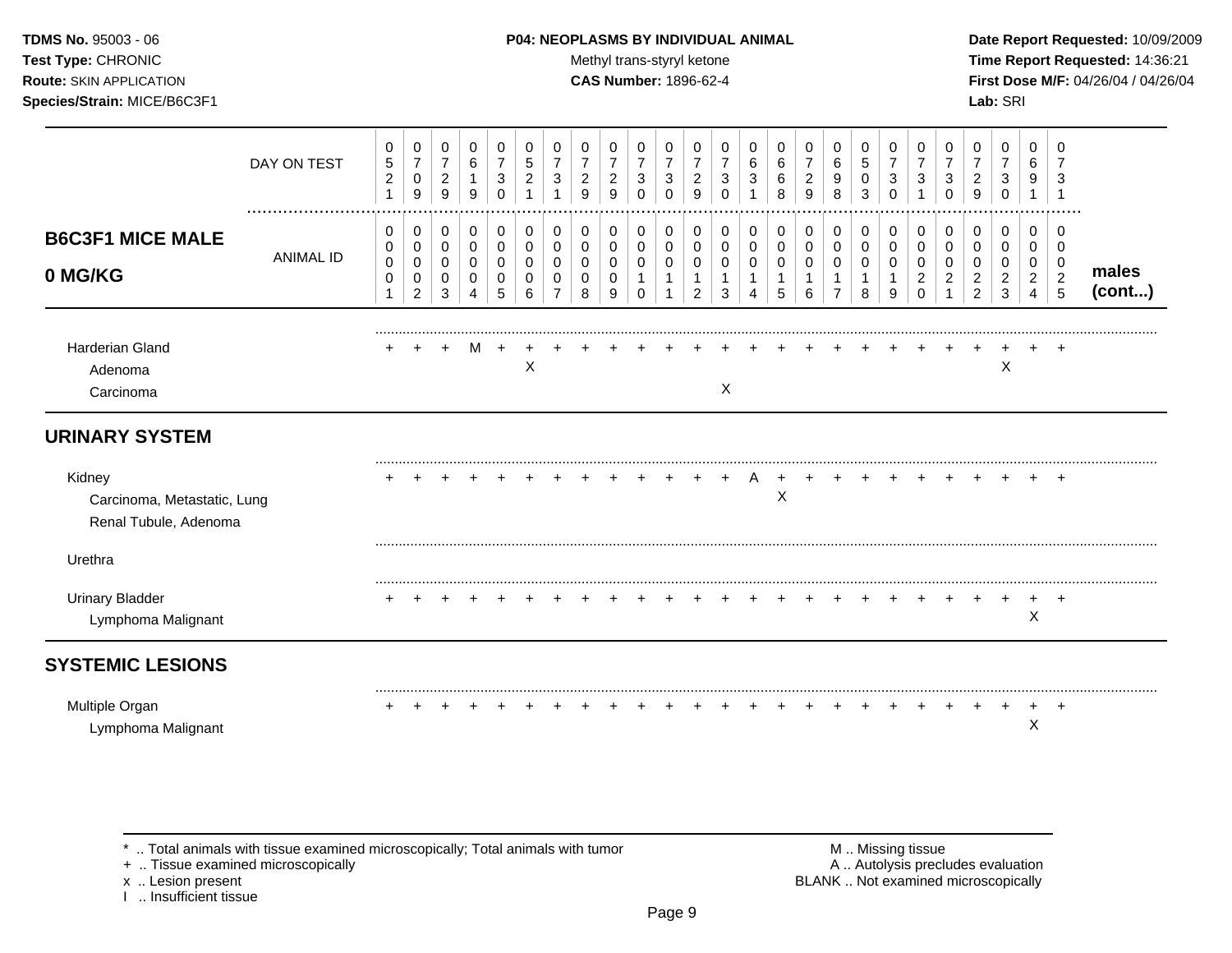TDMS No. 95003 - 06 Test Type: CHRONIC **Route: SKIN APPLICATION** Species/Strain: MICE/B6C3F1

#### P04: NEOPLASMS BY INDIVIDUAL ANIMAL

Methyl trans-styryl ketone

CAS Number: 1896-62-4

Date Report Requested: 10/09/2009 Time Report Requested: 14:36:21 First Dose M/F: 04/26/04 / 04/26/04 Lab: SRI

|                                                                                                       | DAY ON TEST      | 0<br>$\boldsymbol{7}$<br>$\sqrt{3}$<br>$\mathbf 0$ | 0<br>$\boldsymbol{7}$<br>$\ensuremath{\mathsf{3}}$<br>$\mathbf 0$ | $\mathbf 0$<br>$\overline{7}$<br>$\mathsf 3$<br>$\Omega$ | 0<br>$\overline{7}$<br>$\mathbf{1}$<br>4                              | 0<br>$\overline{7}$<br>$\boldsymbol{2}$<br>9  | 0<br>$\overline{7}$<br>$\sqrt{3}$<br>$\Omega$ | 0<br>$\overline{7}$<br>$\sqrt{3}$<br>$\Omega$               | 0<br>$\overline{7}$<br>$\sqrt{3}$<br>$\Omega$                     | 0<br>$\overline{7}$<br>$\sqrt{2}$                                          | 0<br>$\sqrt{5}$<br>8<br>5                                         | 0<br>6<br>$\overline{2}$<br>$\overline{2}$                        | 0<br>$\overline{7}$<br>$\overline{c}$<br>9                 | 0<br>$\boldsymbol{2}$<br>9                           | 0<br>4<br>$\mathbf 0$<br>$\overline{2}$       | $\mathbf 0$<br>$\overline{7}$<br>$\sqrt{3}$<br>$\Omega$ | 0<br>$\overline{7}$<br>$\mathsf 3$<br>$\Omega$ | 0<br>$\overline{7}$<br>$\mathsf 3$<br>0                            | 0<br>$\overline{7}$<br>$\mathfrak{S}$<br>$\Omega$              | 0<br>$\overline{5}$<br>$\boldsymbol{9}$<br>8 | 0<br>$\overline{7}$<br>$\mathbf{1}$<br>$\overline{2}$ | 0<br>$\overline{7}$<br>$\ensuremath{\mathsf{3}}$<br>$\Omega$ | $\Omega$<br>$\overline{7}$<br>$\mathbf{3}$              | 0<br>$\overline{7}$<br>$\overline{c}$<br>9    | 0<br>$\overline{7}$<br>$\overline{2}$<br>9 | $\Omega$<br>7<br>3<br>$\Omega$                       |          |
|-------------------------------------------------------------------------------------------------------|------------------|----------------------------------------------------|-------------------------------------------------------------------|----------------------------------------------------------|-----------------------------------------------------------------------|-----------------------------------------------|-----------------------------------------------|-------------------------------------------------------------|-------------------------------------------------------------------|----------------------------------------------------------------------------|-------------------------------------------------------------------|-------------------------------------------------------------------|------------------------------------------------------------|------------------------------------------------------|-----------------------------------------------|---------------------------------------------------------|------------------------------------------------|--------------------------------------------------------------------|----------------------------------------------------------------|----------------------------------------------|-------------------------------------------------------|--------------------------------------------------------------|---------------------------------------------------------|-----------------------------------------------|--------------------------------------------|------------------------------------------------------|----------|
| <b>B6C3F1 MICE MALE</b><br>0 MG/KG                                                                    | <b>ANIMAL ID</b> | 0<br>0<br>$\pmb{0}$<br>$\boldsymbol{2}$<br>6       | 0<br>0<br>0<br>$\overline{c}$<br>$\overline{7}$                   | 0<br>$\mathbf 0$<br>$\mathbf 0$<br>$\overline{2}$<br>8   | 0<br>$\mathbf 0$<br>$\pmb{0}$<br>$\boldsymbol{2}$<br>$\boldsymbol{9}$ | 0<br>$\mathbf 0$<br>$\Omega$<br>3<br>$\Omega$ | 0<br>$\mathbf 0$<br>$\Omega$<br>$\mathbf{3}$  | 0<br>$\Omega$<br>$\Omega$<br>$\mathbf{3}$<br>$\overline{2}$ | 0<br>$\mathbf 0$<br>$\mathbf 0$<br>$\ensuremath{\mathsf{3}}$<br>3 | $\mathbf 0$<br>$\mathbf 0$<br>$\mathbf 0$<br>$\mathsf 3$<br>$\overline{4}$ | 0<br>$\mathbf 0$<br>$\mathbf 0$<br>$\mathsf 3$<br>$5\phantom{.0}$ | 0<br>$\mathbf 0$<br>$\mathbf 0$<br>$\ensuremath{\mathsf{3}}$<br>6 | $\Omega$<br>$\Omega$<br>$\mathbf 0$<br>3<br>$\overline{7}$ | 0<br>$\mathbf 0$<br>$\mathbf 0$<br>$\mathbf{3}$<br>8 | $\Omega$<br>$\Omega$<br>$\mathbf 0$<br>3<br>9 | 0<br>$\mathbf 0$<br>$\mathbf 0$<br>4<br>$\Omega$        | 0<br>0<br>$\mathsf 0$<br>$\overline{4}$        | 0<br>$\mathbf 0$<br>0<br>$\overline{\mathbf{4}}$<br>$\overline{2}$ | 0<br>0<br>$\pmb{0}$<br>$\overline{\mathbf{4}}$<br>$\mathbf{3}$ | 0<br>$\pmb{0}$<br>$\pmb{0}$<br>4<br>4        | 0<br>$\mathbf 0$<br>$\mathbf 0$<br>4<br>5             | 0<br>$\Omega$<br>$\Omega$<br>4<br>6                          | $\Omega$<br>$\Omega$<br>$\Omega$<br>4<br>$\overline{7}$ | $\Omega$<br>$\Omega$<br>$\mathbf 0$<br>4<br>8 | 0<br>$\mathbf 0$<br>0<br>4<br>9            | $\Omega$<br>$\Omega$<br>$\Omega$<br>5<br>$\mathbf 0$ | * TOTALS |
| <b>ALIMENTARY SYSTEM</b>                                                                              |                  |                                                    |                                                                   |                                                          |                                                                       |                                               |                                               |                                                             |                                                                   |                                                                            |                                                                   |                                                                   |                                                            |                                                      |                                               |                                                         |                                                |                                                                    |                                                                |                                              |                                                       |                                                              |                                                         |                                               |                                            |                                                      |          |
| Esophagus                                                                                             |                  |                                                    |                                                                   |                                                          |                                                                       |                                               |                                               |                                                             |                                                                   |                                                                            |                                                                   |                                                                   |                                                            |                                                      |                                               |                                                         |                                                |                                                                    |                                                                |                                              |                                                       |                                                              |                                                         |                                               |                                            |                                                      | 50       |
| Gallbladder                                                                                           |                  | $\ddot{}$                                          |                                                                   | $\overline{ }$                                           | A                                                                     |                                               |                                               |                                                             |                                                                   | A                                                                          | A                                                                 |                                                                   |                                                            |                                                      | A                                             |                                                         | $\ddot{}$                                      | $\ddot{}$                                                          | $\overline{+}$                                                 | A                                            |                                                       |                                                              |                                                         |                                               |                                            | $+$                                                  | 40       |
| Intestine Large, Cecum<br>Carcinoma                                                                   |                  |                                                    |                                                                   |                                                          |                                                                       |                                               |                                               |                                                             |                                                                   |                                                                            |                                                                   |                                                                   |                                                            |                                                      |                                               |                                                         |                                                |                                                                    |                                                                |                                              |                                                       |                                                              |                                                         |                                               |                                            |                                                      | 41<br>1  |
| Intestine Large, Colon                                                                                |                  |                                                    |                                                                   |                                                          |                                                                       |                                               |                                               |                                                             |                                                                   |                                                                            |                                                                   |                                                                   |                                                            |                                                      |                                               |                                                         |                                                |                                                                    |                                                                |                                              |                                                       |                                                              |                                                         |                                               |                                            |                                                      | 39       |
| Intestine Large, Rectum                                                                               |                  |                                                    |                                                                   |                                                          |                                                                       |                                               |                                               |                                                             |                                                                   |                                                                            |                                                                   |                                                                   |                                                            |                                                      |                                               |                                                         |                                                |                                                                    |                                                                |                                              |                                                       |                                                              |                                                         |                                               |                                            | $\overline{ }$                                       | 41       |
| Intestine Small, Duodenum                                                                             |                  |                                                    |                                                                   |                                                          |                                                                       |                                               |                                               |                                                             |                                                                   |                                                                            |                                                                   |                                                                   |                                                            |                                                      |                                               |                                                         |                                                |                                                                    |                                                                |                                              |                                                       |                                                              |                                                         |                                               |                                            |                                                      | 40       |
| Intestine Small, Ileum                                                                                |                  |                                                    |                                                                   |                                                          |                                                                       |                                               |                                               |                                                             |                                                                   |                                                                            |                                                                   |                                                                   |                                                            |                                                      |                                               |                                                         |                                                |                                                                    |                                                                |                                              |                                                       |                                                              |                                                         |                                               |                                            |                                                      | 40       |
| Intestine Small, Jejunum<br>Adenoma<br>Carcinoma<br>Carcinoma, Metastatic, Lung<br>Lymphoma Malignant |                  |                                                    |                                                                   |                                                          |                                                                       | X                                             |                                               |                                                             |                                                                   |                                                                            |                                                                   |                                                                   |                                                            |                                                      |                                               |                                                         |                                                |                                                                    |                                                                |                                              |                                                       |                                                              |                                                         |                                               |                                            |                                                      | 41       |
| Liver                                                                                                 |                  |                                                    |                                                                   |                                                          |                                                                       |                                               |                                               |                                                             |                                                                   |                                                                            |                                                                   |                                                                   |                                                            |                                                      |                                               |                                                         |                                                |                                                                    |                                                                |                                              |                                                       |                                                              |                                                         |                                               |                                            |                                                      | 50       |

.. Total animals with tissue examined microscopically; Total animals with tumor  $\star$ 

+ .. Tissue examined microscopically

x .. Lesion present<br>I .. Insufficient tissue

M .. Missing tissue<br>A .. Autolysis precludes evaluation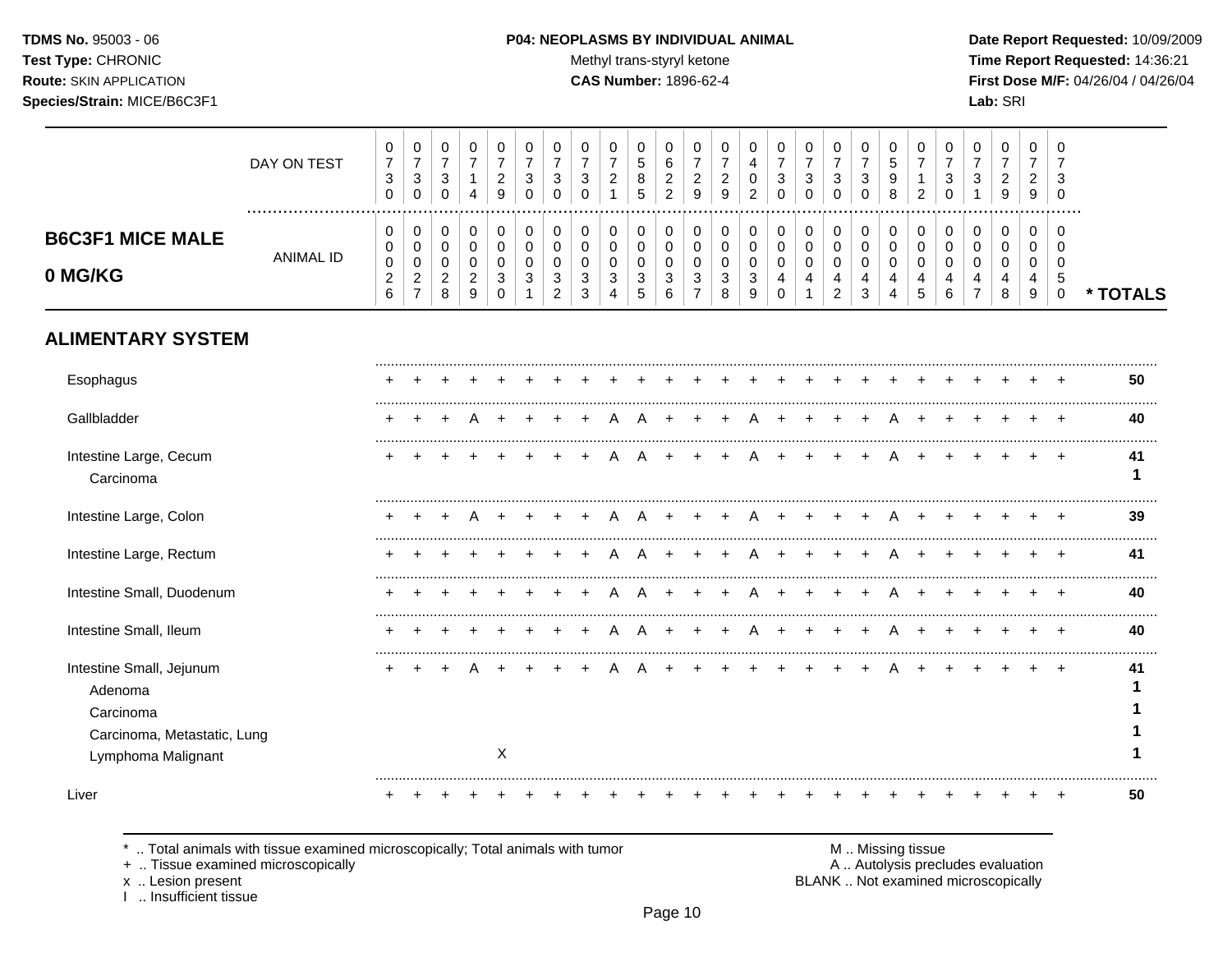### **TDMS No.** 95003 - 06 **P04: NEOPLASMS BY INDIVIDUAL ANIMAL** Date Report Requested: 10/09/2009

Test Type: CHRONIC **Test Type:** CHRONIC **Test Type:** CHRONIC **Time Report Requested:** 14:36:21 **Route:** SKIN APPLICATION **CAS Number:** 1896-62-4 **First Dose M/F:** 04/26/04 / 04/26/04

|                                                                                                                                                                                                                                   | DAY ON TEST      | 0<br>$\overline{7}$<br>$\sqrt{3}$<br>$\mathbf 0$          | 0<br>$\boldsymbol{7}$<br>$\mathbf{3}$<br>$\mathbf 0$          | 0<br>$\boldsymbol{7}$<br>$\mathbf{3}$<br>$\mathbf 0$ | 0<br>$\boldsymbol{7}$<br>$\mathbf{1}$<br>$\overline{4}$ | 0<br>$\overline{7}$<br>$\overline{c}$<br>9     | 0<br>$\overline{7}$<br>3<br>$\Omega$ | 0<br>$\overline{7}$<br>3<br>$\Omega$                | 0<br>$\overline{7}$<br>3<br>$\Omega$ | 0<br>$\overline{7}$<br>$\overline{c}$                             | 0<br>$\,$ 5 $\,$<br>$\,8\,$<br>5                           | 0<br>$\,6\,$<br>$\boldsymbol{2}$<br>$\overline{2}$ | 0<br>$\overline{7}$<br>$\overline{c}$<br>9           | 0<br>$\overline{7}$<br>$\overline{c}$<br>9 | 0<br>4<br>0<br>2                          | 0<br>$\overline{7}$<br>3<br>$\Omega$             | 0<br>$\overline{7}$<br>3<br>$\Omega$              | 0<br>$\boldsymbol{7}$<br>3<br>$\Omega$                            | 0<br>$\overline{7}$<br>$\sqrt{3}$<br>$\mathbf 0$ | 0<br>$\sqrt{5}$<br>9<br>8               | 0<br>7<br>1<br>$\overline{c}$          | 0<br>$\overline{7}$<br>3<br>$\Omega$   | 0<br>$\overline{7}$<br>3       | 0<br>$\overline{7}$<br>$\overline{c}$<br>9 | 0<br>$\overline{7}$<br>$\overline{c}$<br>9   | ∩<br>7<br>3<br>$\Omega$                            |                |
|-----------------------------------------------------------------------------------------------------------------------------------------------------------------------------------------------------------------------------------|------------------|-----------------------------------------------------------|---------------------------------------------------------------|------------------------------------------------------|---------------------------------------------------------|------------------------------------------------|--------------------------------------|-----------------------------------------------------|--------------------------------------|-------------------------------------------------------------------|------------------------------------------------------------|----------------------------------------------------|------------------------------------------------------|--------------------------------------------|-------------------------------------------|--------------------------------------------------|---------------------------------------------------|-------------------------------------------------------------------|--------------------------------------------------|-----------------------------------------|----------------------------------------|----------------------------------------|--------------------------------|--------------------------------------------|----------------------------------------------|----------------------------------------------------|----------------|
| <b>B6C3F1 MICE MALE</b><br>0 MG/KG                                                                                                                                                                                                | <b>ANIMAL ID</b> | 0<br>0<br>$\pmb{0}$<br>$\boldsymbol{2}$<br>$6\phantom{a}$ | 0<br>$\mathbf 0$<br>$\pmb{0}$<br>$\sqrt{2}$<br>$\overline{7}$ | 0<br>$\mathbf 0$<br>0<br>$\overline{2}$<br>8         | 0<br>$\pmb{0}$<br>$\mathbf 0$<br>$\overline{2}$<br>9    | 0<br>$\pmb{0}$<br>$\mathbf 0$<br>3<br>$\Omega$ | 0<br>$\mathbf 0$<br>$\Omega$<br>3    | 0<br>$\mathbf 0$<br>$\Omega$<br>3<br>$\overline{2}$ | 0<br>$\Omega$<br>$\Omega$<br>3<br>3  | 0<br>$\mathbf 0$<br>$\mathbf 0$<br>$\mathbf{3}$<br>$\overline{4}$ | 0<br>$\mathsf{O}\xspace$<br>$\mathbf 0$<br>3<br>$\sqrt{5}$ | 0<br>$\mathbf 0$<br>$\mathbf 0$<br>3<br>6          | 0<br>$\pmb{0}$<br>$\mathbf 0$<br>3<br>$\overline{7}$ | 0<br>$\mathbf 0$<br>$\Omega$<br>3<br>8     | 0<br>$\mathbf 0$<br>$\mathbf 0$<br>3<br>9 | 0<br>$\mathbf 0$<br>$\mathbf 0$<br>4<br>$\Omega$ | 0<br>$\mathsf 0$<br>$\mathbf 0$<br>$\overline{4}$ | 0<br>$\pmb{0}$<br>$\mathbf 0$<br>$\overline{4}$<br>$\overline{2}$ | 0<br>$\mathbf 0$<br>$\mathbf 0$<br>4<br>3        | 0<br>$\pmb{0}$<br>$\mathbf 0$<br>4<br>4 | 0<br>$\mathbf 0$<br>$\Omega$<br>4<br>5 | 0<br>$\mathbf 0$<br>$\Omega$<br>4<br>6 | 0<br>$\Omega$<br>$\Omega$<br>4 | 0<br>$\mathbf 0$<br>$\Omega$<br>4<br>8     | 0<br>$\mathbf 0$<br>0<br>4<br>$\overline{9}$ | $\Omega$<br>$\Omega$<br>$\Omega$<br>5<br>$\pmb{0}$ | * TOTALS       |
| Hemangiosarcoma<br>Hepatoblastoma<br>Hepatocellular Adenoma<br>Hepatocellular Adenoma, Multiple<br>Hepatocellular Carcinoma<br>Hepatocellular Carcinoma, Multiple<br>Squamous Cell Carcinoma, Metastatic,<br>Stomach, Forestomach |                  | $\mathsf{X}$                                              | X                                                             | $X$ $X$                                              |                                                         | X<br>$X$ $X$ $X$                               | $\times$                             |                                                     | $X$ $X$                              | $X$ $X$                                                           | $\times$                                                   | X<br>$X$ $X$                                       | X<br>X                                               | X<br>X<br>X                                | X                                         | X                                                | $\boldsymbol{\mathsf{X}}$                         | X                                                                 | X<br>X                                           |                                         | $\boldsymbol{\mathsf{X}}$              | X<br>$X$ $X$                           |                                | $X$ $X$                                    |                                              | $X$ $X$                                            | 19<br>12<br>22 |
| Mesentery<br>Carcinoma, Metastatic, Lung                                                                                                                                                                                          |                  |                                                           | $\ddot{}$                                                     |                                                      |                                                         |                                                |                                      |                                                     |                                      |                                                                   |                                                            |                                                    |                                                      |                                            |                                           |                                                  |                                                   |                                                                   |                                                  |                                         | ÷                                      |                                        |                                |                                            | +                                            |                                                    |                |
| Pancreas<br>Lymphoma Malignant                                                                                                                                                                                                    |                  |                                                           |                                                               |                                                      |                                                         |                                                |                                      |                                                     |                                      |                                                                   |                                                            |                                                    |                                                      |                                            |                                           |                                                  |                                                   |                                                                   |                                                  |                                         | м                                      |                                        |                                |                                            |                                              |                                                    | 49             |
| Salivary Glands<br>Lymphoma Malignant                                                                                                                                                                                             |                  |                                                           |                                                               |                                                      |                                                         |                                                |                                      |                                                     |                                      |                                                                   |                                                            |                                                    |                                                      |                                            |                                           |                                                  |                                                   |                                                                   |                                                  |                                         |                                        |                                        |                                |                                            |                                              |                                                    | 50<br>1        |
| Stomach, Forestomach<br>Squamous Cell Carcinoma<br>Squamous Cell Papilloma                                                                                                                                                        |                  |                                                           |                                                               |                                                      |                                                         |                                                |                                      |                                                     |                                      |                                                                   |                                                            |                                                    |                                                      |                                            |                                           |                                                  |                                                   |                                                                   | X                                                |                                         | $\pmb{\times}$                         |                                        |                                |                                            |                                              |                                                    | 50             |
| Stomach, Glandular<br>Lymphoma Malignant                                                                                                                                                                                          |                  |                                                           |                                                               |                                                      |                                                         |                                                |                                      |                                                     |                                      |                                                                   |                                                            |                                                    |                                                      |                                            |                                           |                                                  |                                                   |                                                                   |                                                  |                                         |                                        |                                        |                                |                                            |                                              |                                                    | 47             |

\* .. Total animals with tissue examined microscopically; Total animals with tumor M .. Missing tissue M .. Missing tissue<br>
+ .. Tissue examined microscopically

+ .. Tissue examined microscopically

x .. Lesion present<br>I .. Insufficient tissue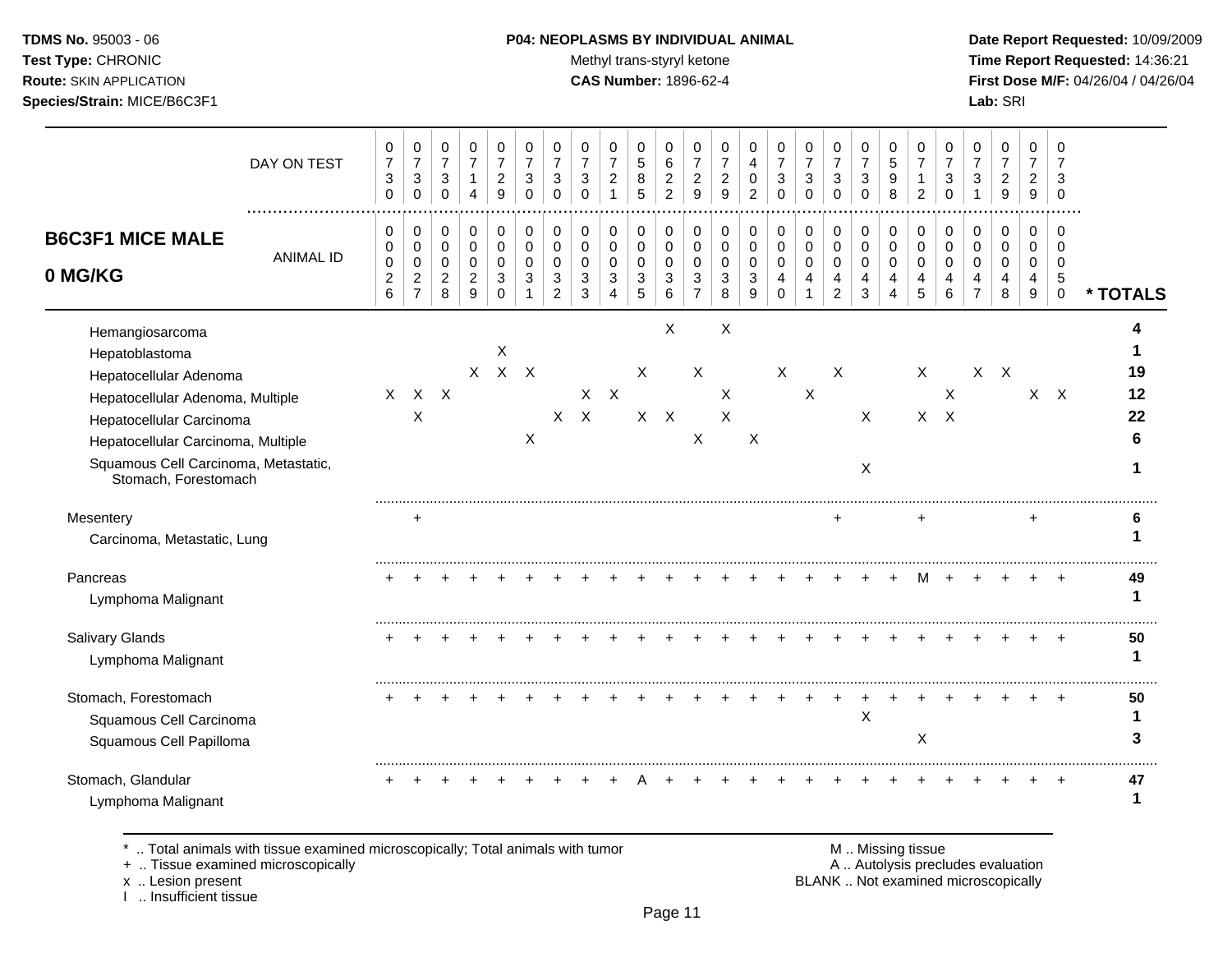#### **TDMS No.** 95003 - 06 **P04: NEOPLASMS BY INDIVIDUAL ANIMAL Date Report Requested:** 10/09/2009

**Test Type:** CHRONIC **The Report Requested:** 14:36:21 **Route:** SKIN APPLICATION **CAS Number:** 1896-62-4 **First Dose M/F:** 04/26/04 / 04/26/04

|                                                    | DAY ON TEST      | 0<br>$\overline{7}$<br>3<br>0      | 0<br>$\overline{7}$<br>3<br>0 | 0<br>$\overline{7}$<br>3<br>0 | 0<br>$\overline{7}$<br>1<br>4      | 0<br>$\overline{7}$<br>$\overline{c}$<br>9 | 0<br>$\overline{7}$<br>$\ensuremath{\mathsf{3}}$<br>0 | 0<br>3<br>0           | 0<br>3<br>0      | 0<br>$\overline{7}$<br>$\overline{c}$ | 0<br>5<br>8<br>5      | 0<br>6<br>$\overline{c}$<br>$\overline{2}$ | 0<br>$\overline{7}$<br>$\overline{c}$<br>9 | 0<br>$\overline{7}$<br>2<br>9 | 0<br>4<br>0<br>$\overline{c}$ | 0<br>7<br>3<br>0          | 0<br>$\overline{7}$<br>3<br>$\mathbf 0$ | 0<br>$\overline{7}$<br>$\sqrt{3}$<br>0 | 0<br>$\overline{7}$<br>$\sqrt{3}$<br>0 | 0<br>5<br>9<br>8      | $\Omega$<br>2           | 0<br>3<br>∩ | 0<br>$\overline{7}$<br>3 | 0<br>$\overline{7}$<br>$\overline{c}$<br>$\boldsymbol{9}$ | $\Omega$<br>$\overline{7}$<br>$\overline{c}$<br>9 | 0<br>3<br>0                     |          |
|----------------------------------------------------|------------------|------------------------------------|-------------------------------|-------------------------------|------------------------------------|--------------------------------------------|-------------------------------------------------------|-----------------------|------------------|---------------------------------------|-----------------------|--------------------------------------------|--------------------------------------------|-------------------------------|-------------------------------|---------------------------|-----------------------------------------|----------------------------------------|----------------------------------------|-----------------------|-------------------------|-------------|--------------------------|-----------------------------------------------------------|---------------------------------------------------|---------------------------------|----------|
| <b>B6C3F1 MICE MALE</b><br>0 MG/KG                 | <b>ANIMAL ID</b> | 0<br>0<br>0<br>$\overline{c}$<br>6 | 0<br>0<br>0<br>2<br>7         | 0<br>0<br>0<br>2<br>8         | 0<br>0<br>0<br>$\overline{2}$<br>9 | 0<br>0<br>0<br>$\mathbf{3}$<br>0           | 0<br>0<br>0<br>3                                      | 0<br>0<br>0<br>3<br>2 | 0<br>0<br>3<br>3 | 0<br>0<br>0<br>3                      | 0<br>0<br>0<br>3<br>5 | 0<br>0<br>0<br>3<br>6                      | 0<br>0<br>0<br>3<br>$\overline{7}$         | 0<br>0<br>0<br>3<br>8         | 0<br>0<br>0<br>3<br>9         | 0<br>0<br>0<br>4<br>0     | 0<br>0<br>0<br>4                        | 0<br>0<br>0<br>4<br>$\overline{2}$     | 0<br>0<br>0<br>4<br>3                  | 0<br>0<br>0<br>4<br>4 | 0<br>$\Omega$<br>0<br>5 | 0<br>0<br>6 | 0<br>0<br>0<br>4         | 0<br>0<br>0<br>4<br>8                                     | $\Omega$<br>$\Omega$<br>0<br>4<br>9               | ∩<br>n<br>0<br>5<br>$\mathbf 0$ | * TOTALS |
| Tooth                                              |                  |                                    |                               |                               |                                    |                                            |                                                       |                       |                  |                                       |                       |                                            |                                            |                               |                               |                           |                                         |                                        |                                        |                       |                         |             |                          |                                                           |                                                   |                                 |          |
| <b>CARDIOVASCULAR SYSTEM</b>                       |                  |                                    |                               |                               |                                    |                                            |                                                       |                       |                  |                                       |                       |                                            |                                            |                               |                               |                           |                                         |                                        |                                        |                       |                         |             |                          |                                                           |                                                   |                                 |          |
| Heart<br>Alveolar/Bronchiolar Carcinoma,           |                  |                                    |                               |                               |                                    |                                            |                                                       |                       |                  |                                       |                       |                                            |                                            |                               |                               |                           |                                         |                                        |                                        |                       |                         |             |                          |                                                           |                                                   | $+$                             | 50       |
| Metastatic, Lung<br>Lymphoma Malignant             |                  |                                    |                               |                               |                                    |                                            |                                                       |                       |                  |                                       |                       |                                            |                                            |                               |                               |                           |                                         |                                        |                                        |                       |                         |             |                          |                                                           |                                                   |                                 |          |
| Atrium, Hemangiosarcoma<br><b>ENDOCRINE SYSTEM</b> |                  |                                    |                               |                               |                                    |                                            |                                                       |                       |                  |                                       |                       |                                            |                                            |                               |                               |                           |                                         |                                        |                                        |                       |                         |             |                          |                                                           |                                                   |                                 |          |
| <b>Adrenal Cortex</b><br>Adenoma                   |                  |                                    |                               |                               |                                    |                                            |                                                       |                       |                  |                                       |                       |                                            |                                            |                               |                               | $\boldsymbol{\mathsf{X}}$ |                                         |                                        |                                        |                       | $\times$                |             |                          |                                                           | X                                                 | $\div$                          | 50<br>5  |
| Capsule, Adenoma<br>.                              |                  |                                    |                               |                               |                                    |                                            |                                                       |                       |                  |                                       |                       |                                            |                                            |                               |                               |                           |                                         |                                        |                                        |                       |                         |             |                          |                                                           |                                                   |                                 |          |

Adrenal Medulla + + + + + + + + + + + + + + + + + + M + + + + + + **49** ......................................................................................................................................................................................................... Islets, Pancreatic + + + + + + + + + + + + + + + + + + + + + + + + + **50** Adenoma X **2** ......................................................................................................................................................................................................... Parathyroid Gland + + + + + + + + + + + + + + + + + + + + + + + + + **48** .........................................................................................................................................................................................................

.. Total animals with tissue examined microscopically; Total animals with tumor **M** .. Missing tissue M .. Missing tissue<br>A .. Autolysis precludes evaluation .. And .. Autolysis precludes evaluation

+ .. Tissue examined microscopically

I .. Insufficient tissue

x .. Lesion present **BLANK** .. Not examined microscopically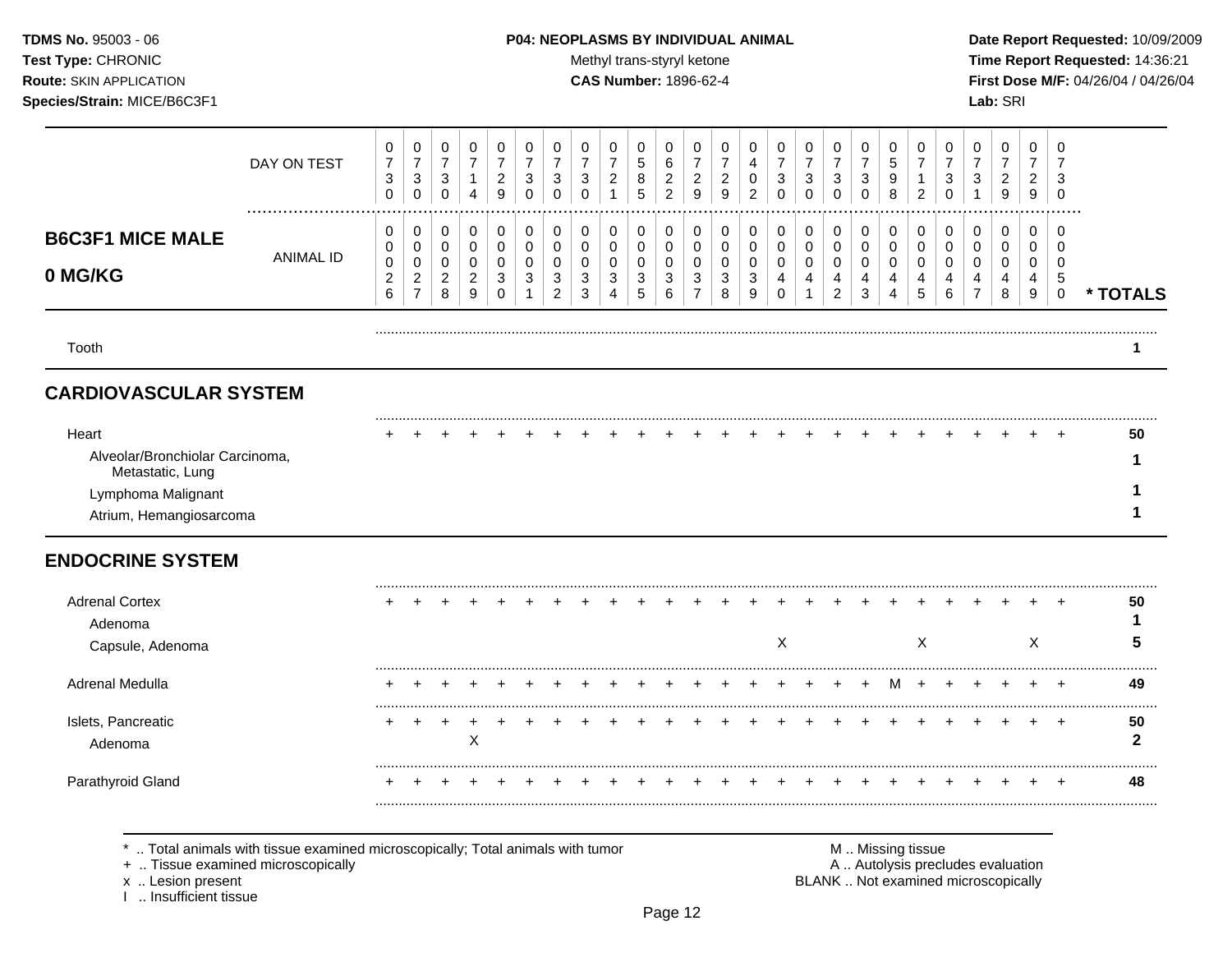### **TDMS No.** 95003 - 06 **P04: NEOPLASMS BY INDIVIDUAL ANIMAL** Date Report Requested: 10/09/2009

Test Type: CHRONIC **Test Type:** CHRONIC **Test Type:** CHRONIC **Time Report Requested:** 14:36:21 **Route:** SKIN APPLICATION **CAS Number:** 1896-62-4 **First Dose M/F:** 04/26/04 / 04/26/04

|                                                  | DAY ON TEST      | 0<br>$\overline{7}$<br>$\ensuremath{\mathsf{3}}$<br>$\mathbf 0$ | 0<br>$\overline{7}$<br>$\sqrt{3}$<br>$\mathbf 0$                        | 0<br>$\overline{7}$<br>$\mathbf{3}$<br>$\mathbf 0$     | 0<br>$\boldsymbol{7}$<br>$\mathbf{1}$<br>$\overline{4}$ | 0<br>$\overline{7}$<br>$\overline{2}$<br>9 | 0<br>$\overline{7}$<br>3<br>$\mathbf 0$ | 0<br>$\overline{7}$<br>3<br>0      | 0<br>$\overline{7}$<br>3<br>$\mathbf 0$ | 0<br>$\overline{7}$<br>$\overline{c}$<br>$\mathbf{1}$ | 0<br>$\sqrt{5}$<br>8<br>5      | 0<br>$\,6\,$<br>$\overline{a}$<br>$\overline{a}$ | 0<br>$\overline{7}$<br>$\overline{c}$<br>9       | 0<br>$\overline{7}$<br>$\overline{c}$<br>9 | 0<br>4<br>0<br>2              | 0<br>$\overline{7}$<br>3<br>$\Omega$      | 0<br>$\overline{7}$<br>3<br>$\mathbf 0$ | 0<br>$\overline{7}$<br>$\mathbf{3}$<br>$\mathbf 0$ | 0<br>$\overline{7}$<br>3<br>$\mathbf 0$ | 0<br>$\sqrt{5}$<br>$\boldsymbol{9}$<br>8        | 0<br>$\overline{7}$<br>-1<br>$\overline{2}$ | 0<br>$\overline{7}$<br>3<br>$\mathbf 0$   | 0<br>$\overline{7}$<br>3                               | 0<br>$\overline{7}$<br>$\overline{2}$<br>$\boldsymbol{9}$ | 0<br>$\overline{7}$<br>$\overline{2}$<br>9 | 0<br>$\overline{7}$<br>3<br>$\mathbf 0$  |              |
|--------------------------------------------------|------------------|-----------------------------------------------------------------|-------------------------------------------------------------------------|--------------------------------------------------------|---------------------------------------------------------|--------------------------------------------|-----------------------------------------|------------------------------------|-----------------------------------------|-------------------------------------------------------|--------------------------------|--------------------------------------------------|--------------------------------------------------|--------------------------------------------|-------------------------------|-------------------------------------------|-----------------------------------------|----------------------------------------------------|-----------------------------------------|-------------------------------------------------|---------------------------------------------|-------------------------------------------|--------------------------------------------------------|-----------------------------------------------------------|--------------------------------------------|------------------------------------------|--------------|
| <b>B6C3F1 MICE MALE</b><br>0 MG/KG               | <b>ANIMAL ID</b> | 0<br>0<br>$\mathbf 0$<br>$\boldsymbol{2}$<br>6                  | $\pmb{0}$<br>$\pmb{0}$<br>$\pmb{0}$<br>$\overline{c}$<br>$\overline{7}$ | $\pmb{0}$<br>$\mathbf 0$<br>0<br>$\sqrt{2}$<br>$\,8\,$ | 0<br>$\mathbf 0$<br>$\mathbf 0$<br>$\overline{c}$<br>9  | 0<br>$\mathbf 0$<br>0<br>$\sqrt{3}$<br>0   | 0<br>$\mathbf 0$<br>$\mathbf 0$<br>3    | 0<br>0<br>0<br>3<br>$\overline{c}$ | 0<br>0<br>$\mathbf 0$<br>3<br>3         | 0<br>0<br>0<br>3<br>4                                 | 0<br>0<br>0<br>$\sqrt{3}$<br>5 | 0<br>$\pmb{0}$<br>$\mathbf 0$<br>$\sqrt{3}$<br>6 | $\pmb{0}$<br>$\mathbf 0$<br>0<br>$\sqrt{3}$<br>7 | 0<br>0<br>0<br>3<br>8                      | 0<br>$\pmb{0}$<br>0<br>3<br>9 | 0<br>0<br>0<br>$\overline{4}$<br>$\Omega$ | 0<br>$\mathbf 0$<br>0<br>4              | 0<br>$\mathbf 0$<br>0<br>4<br>$\overline{c}$       | 0<br>$\pmb{0}$<br>0<br>4<br>3           | $\pmb{0}$<br>$\mathsf{O}\xspace$<br>0<br>4<br>4 | 0<br>$\mathbf 0$<br>$\mathbf 0$<br>4<br>5   | 0<br>$\mathbf 0$<br>$\mathbf 0$<br>4<br>6 | 0<br>$\mathbf 0$<br>$\mathbf 0$<br>4<br>$\overline{7}$ | 0<br>0<br>0<br>4<br>8                                     | 0<br>$\mathbf 0$<br>$\mathbf 0$<br>4<br>9  | $\mathbf 0$<br>0<br>0<br>$\sqrt{5}$<br>0 | * TOTALS     |
| <b>Pituitary Gland</b>                           |                  | ÷                                                               |                                                                         |                                                        |                                                         |                                            |                                         |                                    |                                         |                                                       |                                |                                                  |                                                  |                                            |                               |                                           |                                         |                                                    |                                         |                                                 |                                             |                                           |                                                        |                                                           | $\ddot{}$                                  | $\overline{+}$                           | 49           |
| <b>Thyroid Gland</b><br>Follicular Cell, Adenoma |                  |                                                                 |                                                                         |                                                        |                                                         |                                            |                                         |                                    |                                         |                                                       |                                |                                                  |                                                  |                                            |                               |                                           |                                         |                                                    |                                         |                                                 |                                             |                                           |                                                        |                                                           |                                            | $+$                                      | 50<br>1      |
| <b>GENERAL BODY SYSTEM</b>                       |                  |                                                                 |                                                                         |                                                        |                                                         |                                            |                                         |                                    |                                         |                                                       |                                |                                                  |                                                  |                                            |                               |                                           |                                         |                                                    |                                         |                                                 |                                             |                                           |                                                        |                                                           |                                            |                                          |              |
| <b>Tissue NOS</b>                                |                  |                                                                 |                                                                         |                                                        |                                                         |                                            |                                         |                                    |                                         |                                                       |                                |                                                  |                                                  |                                            |                               |                                           |                                         |                                                    |                                         |                                                 |                                             |                                           |                                                        |                                                           |                                            |                                          | $\mathbf{2}$ |
| <b>GENITAL SYSTEM</b>                            |                  |                                                                 |                                                                         |                                                        |                                                         |                                            |                                         |                                    |                                         |                                                       |                                |                                                  |                                                  |                                            |                               |                                           |                                         |                                                    |                                         |                                                 |                                             |                                           |                                                        |                                                           |                                            |                                          |              |
| Epididymis<br>Lymphoma Malignant                 |                  |                                                                 |                                                                         |                                                        |                                                         |                                            |                                         |                                    |                                         |                                                       |                                |                                                  |                                                  |                                            |                               |                                           |                                         |                                                    |                                         |                                                 |                                             |                                           |                                                        |                                                           |                                            |                                          | 50<br>-1     |
| <b>Preputial Gland</b><br>Lymphoma Malignant     |                  |                                                                 |                                                                         |                                                        |                                                         |                                            |                                         |                                    |                                         |                                                       |                                |                                                  |                                                  |                                            |                               |                                           |                                         |                                                    |                                         |                                                 |                                             |                                           |                                                        |                                                           |                                            | $\div$                                   | 50<br>1      |
| Prostate<br>Lymphoma Malignant                   |                  |                                                                 |                                                                         |                                                        |                                                         |                                            |                                         |                                    |                                         |                                                       |                                |                                                  |                                                  |                                            |                               |                                           |                                         |                                                    |                                         |                                                 |                                             |                                           |                                                        |                                                           | ٠                                          | $\overline{+}$                           | 50<br>-1     |
| Seminal Vesicle<br>Lymphoma Malignant            |                  |                                                                 |                                                                         |                                                        |                                                         |                                            |                                         |                                    |                                         |                                                       |                                |                                                  |                                                  |                                            |                               |                                           |                                         |                                                    |                                         |                                                 |                                             |                                           |                                                        |                                                           |                                            | $\div$                                   | 50<br>-1     |
| <b>Testes</b>                                    |                  |                                                                 |                                                                         |                                                        |                                                         |                                            |                                         |                                    |                                         |                                                       |                                |                                                  |                                                  |                                            |                               |                                           |                                         |                                                    |                                         |                                                 |                                             |                                           |                                                        |                                                           |                                            |                                          | 50           |

x .. Lesion present<br>I .. Insufficient tissue

+ .. Tissue examined microscopically and the state of the state of the state of the A .. Autolysis precludes evaluation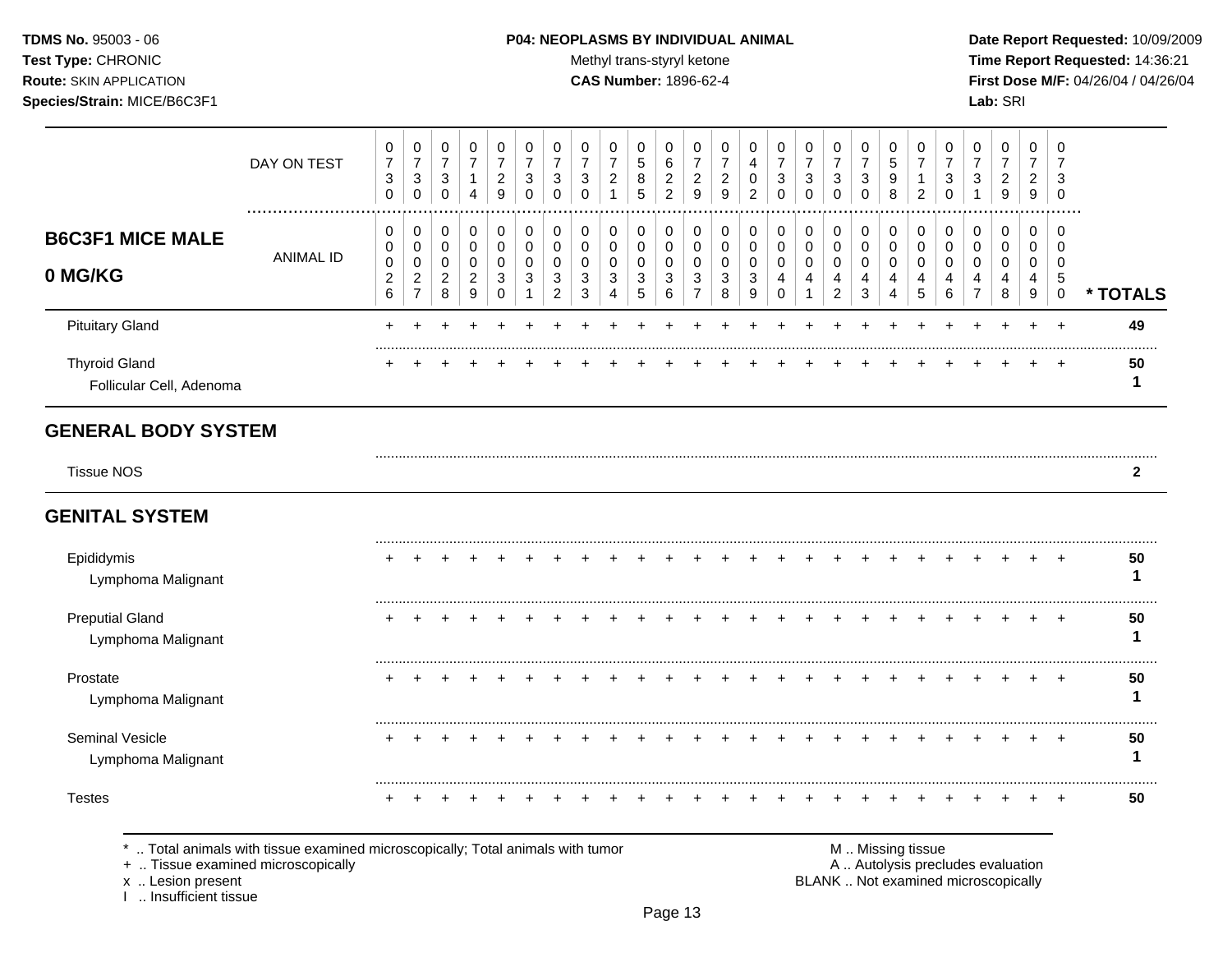### **TDMS No.** 95003 - 06 **P04: NEOPLASMS BY INDIVIDUAL ANIMAL** Date Report Requested: 10/09/2009

Test Type: CHRONIC **Test Type:** CHRONIC **Test Type:** CHRONIC **Time Report Requested:** 14:36:21 **Route:** SKIN APPLICATION **CAS Number:** 1896-62-4 **First Dose M/F:** 04/26/04 / 04/26/04

|                         | DAY ON TEST | U<br>⇁<br>ີ<br>ັບ  | 0<br>-<br>3      | U<br>3      |             | 0<br>ົ<br><u>_</u> | υ<br>ີ       | υ<br>3                  | υ<br>વ<br>J | 0<br>ົ<br>$\epsilon$ | 0<br>5<br>8       | 2      | U<br>ົ | <b>U</b><br>◠                | 0<br>4             | υ<br>3 | 0<br>3 | U<br>3      | 3 | U<br>٠b<br>9 | – O           | U<br>ີ<br>J | 0<br>વ<br>J | 0<br>ົ<br>∼ | 0<br>ົ<br>$\epsilon$ | – G<br>-3  |        |
|-------------------------|-------------|--------------------|------------------|-------------|-------------|--------------------|--------------|-------------------------|-------------|----------------------|-------------------|--------|--------|------------------------------|--------------------|--------|--------|-------------|---|--------------|---------------|-------------|-------------|-------------|----------------------|------------|--------|
|                         |             | U<br>v             | 0<br>0           | 0<br>U      |             | 9<br>0             |              | 0                       | 0           | 0                    | 5<br>$\mathbf{0}$ | 2      | 9<br>0 | 9                            | ົ<br><u>_</u><br>0 | 0<br>0 | 0<br>0 | 0<br>0      |   | 8<br>0       | ົ<br><u>_</u> |             | 0           | 9<br>0      | 9<br>0               | - O<br>- 6 |        |
| <b>B6C3F1 MICE MALE</b> | ANIMAL ID   | U<br>$\Omega$<br>υ | 0<br>0           | υ<br>υ      |             | 0                  |              | U                       | υ           | 0<br>0               | U<br>U            |        | O      |                              | ∩<br>J             | 0<br>υ | 0<br>0 | U<br>U      |   | 0            |               |             | 0<br>υ      | 0<br>0      | U<br>ν               |            |        |
| 0 MG/KG                 |             | 6                  | ົ<br>$\sim$<br>- | ົ<br>∼<br>8 | ົ<br>∠<br>9 | 3<br>0             | <sup>o</sup> | າ<br>ັ<br>ົ<br><u>.</u> | ີ<br>J<br>3 | 3<br>4               | 3<br><sub>5</sub> | 3<br>b | 3      | <sup>o</sup><br>$\circ$<br>o | વ<br>J<br>9        | 4<br>υ | 4      | 4<br>ົ<br>▵ | 3 | 4<br>4       | 4<br>э        | 6           | -           | 4<br>8      | 4<br>9               | - 3        | TOTALS |

## **HEMATOPOIETIC SYSTEM**

| <b>Bone Marrow</b><br>Hemangiosarcoma, Metastatic, Spleen       |  |  |   |  |   |   |  |  |  |  |  |   |  |           | 50 |
|-----------------------------------------------------------------|--|--|---|--|---|---|--|--|--|--|--|---|--|-----------|----|
| Lymph Node                                                      |  |  |   |  |   | + |  |  |  |  |  |   |  |           |    |
| Iliac, Lymphoma Malignant                                       |  |  | ∧ |  |   |   |  |  |  |  |  |   |  |           |    |
| Inguinal, Lymphoma Malignant<br>Mediastinal, Lymphoma Malignant |  |  |   |  |   |   |  |  |  |  |  |   |  |           |    |
| Pancreatic, Lymphoma Malignant                                  |  |  |   |  |   |   |  |  |  |  |  |   |  |           |    |
| Renal, Lymphoma Malignant                                       |  |  |   |  |   |   |  |  |  |  |  |   |  |           |    |
| Lymph Node, Mandibular<br>Lymphoma Malignant                    |  |  |   |  |   |   |  |  |  |  |  |   |  | $\ddot{}$ | 49 |
| Lymph Node, Mesenteric                                          |  |  |   |  |   |   |  |  |  |  |  |   |  |           | 49 |
| Carcinoma, Metastatic, Intestine Large,<br>Cecum                |  |  |   |  |   |   |  |  |  |  |  |   |  |           |    |
| Lymphoma Malignant                                              |  |  | X |  |   |   |  |  |  |  |  | X |  |           |    |
| Spleen                                                          |  |  |   |  | A |   |  |  |  |  |  |   |  | $\div$    | 48 |
| Hemangiosarcoma<br>Lymphoma Malignant                           |  |  | X |  |   | X |  |  |  |  |  |   |  |           |    |

\* .. Total animals with tissue examined microscopically; Total animals with tumor M .. Missing tissue M .. Missing tissue<br>A .. Tissue examined microscopically by the matric of the matric of the M .. Missing tissue examined

+ .. Tissue examined microscopically

I .. Insufficient tissue

x .. Lesion present **BLANK** .. Not examined microscopically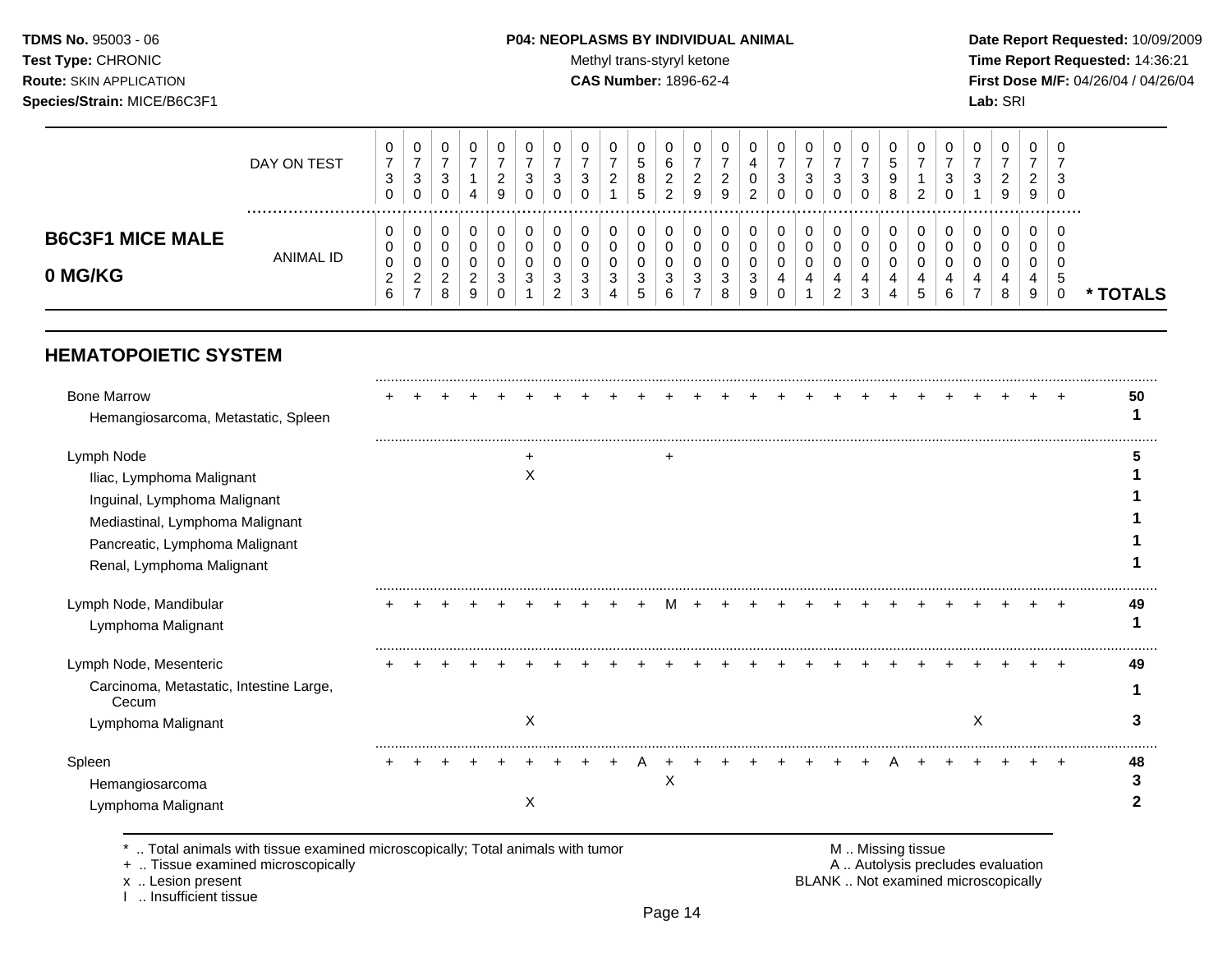### **TDMS No.** 95003 - 06 **P04: NEOPLASMS BY INDIVIDUAL ANIMAL** Date Report Requested: 10/09/2009

Test Type: CHRONIC **Test Type:** CHRONIC **Test Type:** CHRONIC **Time Report Requested:** 14:36:21 **Route:** SKIN APPLICATION **CAS Number:** 1896-62-4 **First Dose M/F:** 04/26/04 / 04/26/04 **Species/Strain:** MICE/B6C3F1 **Lab:** SRI

|                                                                                                                          | DAY ON TEST      | 0<br>$\boldsymbol{7}$<br>3<br>$\mathbf 0$ | 0<br>$\overline{7}$<br>$\mathbf{3}$<br>$\mathbf 0$ | 0<br>$\boldsymbol{7}$<br>$\mathbf{3}$<br>$\mathbf 0$ | 0<br>$\overline{7}$<br>$\mathbf{1}$<br>4   | 0<br>$\overline{7}$<br>$\sqrt{2}$<br>9 | 0<br>$\overline{7}$<br>3<br>$\Omega$ | 0<br>7<br>3<br>$\Omega$ | 0<br>$\overline{7}$<br>$\mathbf{3}$<br>$\Omega$ | 0<br>$\overline{7}$<br>$\overline{c}$<br>$\mathbf{1}$ | 0<br>5<br>$\bf 8$<br>5                        | 0<br>6<br>$\boldsymbol{2}$<br>$\overline{2}$ | 0<br>7<br>$\overline{2}$<br>9      | 0<br>7<br>$\overline{c}$<br>9 | 0<br>4<br>$\mathbf 0$<br>$\overline{2}$ | 0<br>$\overline{7}$<br>3<br>$\Omega$ | 0<br>$\overline{7}$<br>$\mathbf{3}$<br>$\Omega$ | 0<br>$\overline{7}$<br>3<br>$\Omega$ | 0<br>$\overline{7}$<br>3<br>$\Omega$ | 0<br>5<br>9<br>8      | 0<br>7<br>1<br>$\overline{2}$ | 0<br>3<br>$\Omega$           | 0<br>$\overline{7}$<br>3           | 0<br>$\overline{7}$<br>$\overline{a}$<br>9 | $\Omega$<br>7<br>$\overline{2}$<br>9 | 0<br>7<br>3<br>$\Omega$         |          |
|--------------------------------------------------------------------------------------------------------------------------|------------------|-------------------------------------------|----------------------------------------------------|------------------------------------------------------|--------------------------------------------|----------------------------------------|--------------------------------------|-------------------------|-------------------------------------------------|-------------------------------------------------------|-----------------------------------------------|----------------------------------------------|------------------------------------|-------------------------------|-----------------------------------------|--------------------------------------|-------------------------------------------------|--------------------------------------|--------------------------------------|-----------------------|-------------------------------|------------------------------|------------------------------------|--------------------------------------------|--------------------------------------|---------------------------------|----------|
| <b>B6C3F1 MICE MALE</b><br>0 MG/KG                                                                                       | <b>ANIMAL ID</b> | 0<br>0<br>0<br>$\boldsymbol{2}$<br>6      | 0<br>0<br>0<br>$\boldsymbol{2}$<br>$\overline{7}$  | 0<br>$\pmb{0}$<br>0<br>$\overline{c}$<br>8           | 0<br>$\pmb{0}$<br>0<br>$\overline{c}$<br>9 | 0<br>$\mathbf 0$<br>0<br>3<br>$\Omega$ | 0<br>0<br>$\Omega$<br>3              | 0<br>0<br>0<br>3<br>2   | 0<br>$\,0\,$<br>0<br>$\mathbf{3}$<br>3          | 0<br>0<br>0<br>$\mathbf{3}$<br>4                      | 0<br>0<br>0<br>$\ensuremath{\mathsf{3}}$<br>5 | 0<br>0<br>$\mathbf 0$<br>3<br>6              | 0<br>0<br>0<br>3<br>$\overline{7}$ | 0<br>0<br>0<br>3<br>8         | 0<br>0<br>0<br>3<br>9                   | 0<br>0<br>0<br>4<br>$\Omega$         | 0<br>0<br>0<br>4                                | 0<br>0<br>0<br>4<br>2                | 0<br>$\pmb{0}$<br>0<br>4<br>3        | 0<br>0<br>0<br>4<br>4 | 0<br>0<br>$\Omega$<br>4<br>5  | 0<br>0<br>$\Omega$<br>4<br>6 | 0<br>0<br>0<br>4<br>$\overline{7}$ | 0<br>0<br>0<br>4<br>8                      | 0<br>0<br>0<br>$\overline{4}$<br>9   | 0<br>0<br>0<br>5<br>$\mathbf 0$ | * TOTALS |
| Thymus<br>Lymphoma Malignant                                                                                             |                  |                                           |                                                    |                                                      | M                                          |                                        | $\div$                               |                         |                                                 |                                                       |                                               |                                              |                                    |                               |                                         |                                      |                                                 |                                      |                                      |                       |                               |                              | M                                  |                                            |                                      |                                 | 44<br>1  |
| <b>INTEGUMENTARY SYSTEM</b>                                                                                              |                  |                                           |                                                    |                                                      |                                            |                                        |                                      |                         |                                                 |                                                       |                                               |                                              |                                    |                               |                                         |                                      |                                                 |                                      |                                      |                       |                               |                              |                                    |                                            |                                      |                                 |          |
| <b>Mammary Gland</b>                                                                                                     |                  |                                           |                                                    |                                                      |                                            |                                        |                                      |                         |                                                 |                                                       |                                               |                                              |                                    |                               |                                         |                                      |                                                 |                                      |                                      |                       |                               |                              |                                    |                                            |                                      |                                 | 50       |
| Skin<br>Hemangioma<br>Lymphoma Malignant<br>Subcutaneous Tissue, Fibrosarcoma<br>Subcutaneous Tissue,<br>Hemangiosarcoma |                  |                                           |                                                    |                                                      | X                                          |                                        |                                      |                         |                                                 |                                                       |                                               | X                                            |                                    |                               |                                         |                                      |                                                 |                                      |                                      |                       |                               |                              |                                    |                                            |                                      | $\div$                          | 50<br>1  |
| <b>MUSCULOSKELETAL SYSTEM</b>                                                                                            |                  |                                           |                                                    |                                                      |                                            |                                        |                                      |                         |                                                 |                                                       |                                               |                                              |                                    |                               |                                         |                                      |                                                 |                                      |                                      |                       |                               |                              |                                    |                                            |                                      |                                 |          |
| <b>Bone</b><br>Sternum, Hemangiosarcoma, Metastatic,<br>Spleen                                                           |                  |                                           |                                                    |                                                      |                                            |                                        |                                      |                         |                                                 |                                                       |                                               |                                              |                                    |                               |                                         |                                      |                                                 |                                      |                                      |                       |                               |                              |                                    |                                            |                                      |                                 | 50<br>1  |
| <b>Skeletal Muscle</b>                                                                                                   |                  |                                           |                                                    |                                                      |                                            |                                        |                                      |                         |                                                 |                                                       |                                               |                                              |                                    |                               |                                         |                                      |                                                 |                                      | $\ddot{}$<br>Χ                       |                       |                               |                              |                                    |                                            |                                      |                                 | 1<br>1   |
| Hemangiosarcoma                                                                                                          |                  |                                           |                                                    |                                                      |                                            |                                        |                                      |                         |                                                 |                                                       |                                               |                                              |                                    |                               |                                         |                                      |                                                 |                                      |                                      |                       |                               |                              |                                    |                                            |                                      |                                 |          |

\* .. Total animals with tissue examined microscopically; Total animals with tumor <br>
+ .. Tissue examined microscopically<br>
+ .. Tissue examined microscopically

+ .. Tissue examined microscopically

x .. Lesion present<br>I .. Insufficient tissue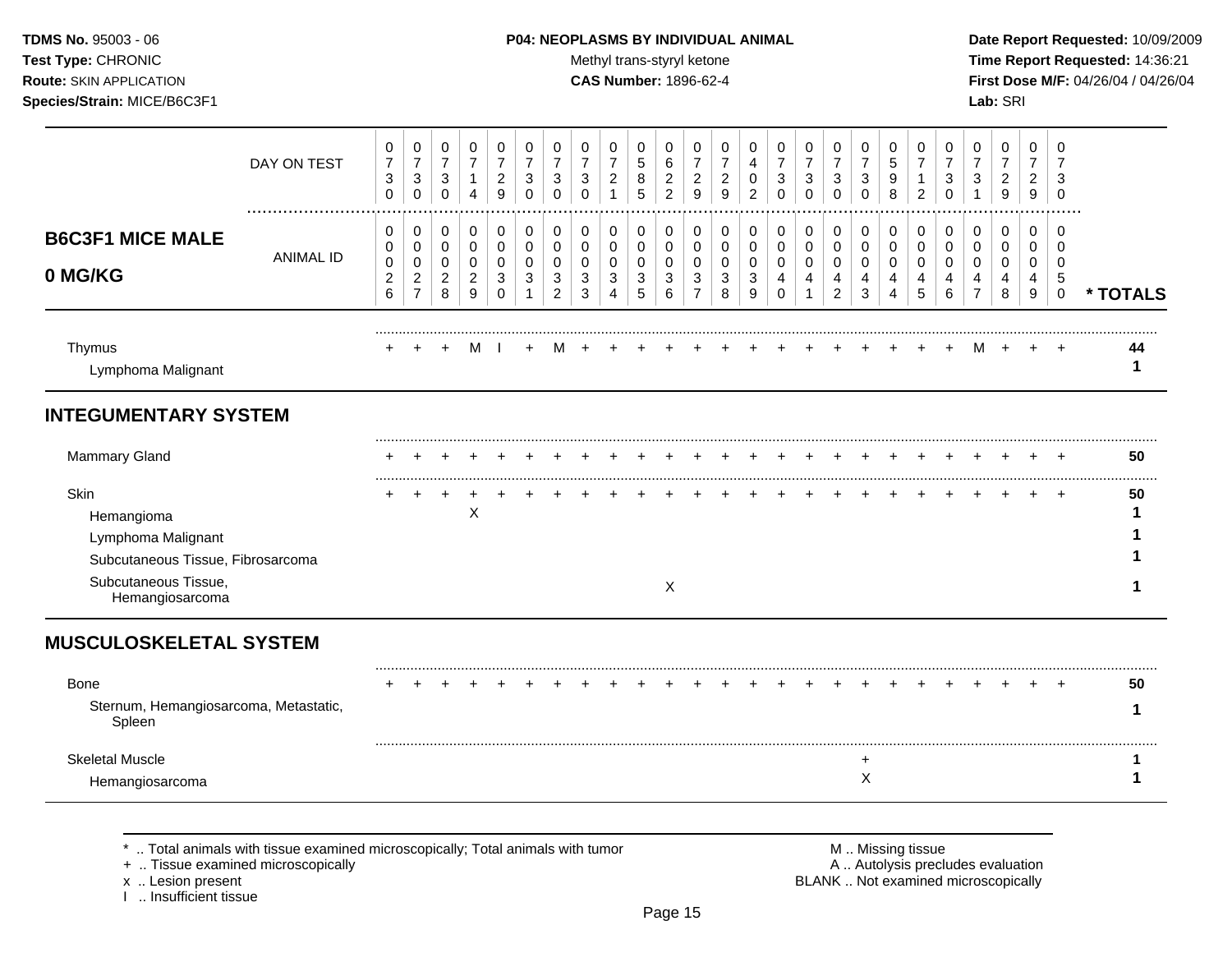### **TDMS No.** 95003 - 06 **P04: NEOPLASMS BY INDIVIDUAL ANIMAL** Date Report Requested: 10/09/2009

Test Type: CHRONIC **Test Type:** CHRONIC **Test Type:** CHRONIC **Time Report Requested:** 14:36:21 **Route:** SKIN APPLICATION **CAS Number:** 1896-62-4 **First Dose M/F:** 04/26/04 / 04/26/04

|                                                                                                                                                                                                                                      | DAY ON TEST                                                                                                        | 0<br>$\overline{7}$<br>3<br>0      | 0<br>$\overline{7}$<br>$\mathbf{3}$<br>$\mathbf 0$        | 0<br>$\overline{7}$<br>3<br>$\mathbf 0$ | 0<br>$\boldsymbol{7}$<br>$\mathbf{1}$<br>$\overline{4}$ | 0<br>$\overline{7}$<br>$\overline{a}$<br>9          | 0<br>$\overline{7}$<br>3<br>0                       | 0<br>$\overline{7}$<br>3<br>0             | 0<br>$\overline{7}$<br>3<br>0   | 0<br>$\overline{7}$<br>$\overline{2}$<br>-1            | 0<br>5<br>8<br>5      | 0<br>$\,6$<br>$\overline{c}$<br>$\overline{2}$ | 0<br>$\overline{7}$<br>$\overline{2}$<br>9 | 0<br>$\overline{7}$<br>$\overline{\mathbf{c}}$<br>9 | 0<br>$\overline{4}$<br>0<br>$\overline{c}$ | 0<br>$\overline{7}$<br>3<br>0                    | 0<br>$\overline{7}$<br>3<br>$\mathbf 0$ | 0<br>$\overline{7}$<br>3<br>$\mathbf 0$      | 0<br>$\overline{7}$<br>$\mathbf{3}$<br>0                | 0<br>5<br>9<br>8                                       | 0<br>$\overline{7}$<br>$\mathbf{1}$<br>$\overline{c}$ | 0<br>$\overline{7}$<br>3<br>$\mathbf 0$ | 0<br>$\overline{7}$<br>3<br>1                                            | 0<br>$\overline{7}$<br>$\overline{c}$<br>9 | 0<br>$\overline{7}$<br>$\overline{a}$<br>9 | $\Omega$<br>$\overline{7}$<br>3<br>$\mathbf 0$      |          |
|--------------------------------------------------------------------------------------------------------------------------------------------------------------------------------------------------------------------------------------|--------------------------------------------------------------------------------------------------------------------|------------------------------------|-----------------------------------------------------------|-----------------------------------------|---------------------------------------------------------|-----------------------------------------------------|-----------------------------------------------------|-------------------------------------------|---------------------------------|--------------------------------------------------------|-----------------------|------------------------------------------------|--------------------------------------------|-----------------------------------------------------|--------------------------------------------|--------------------------------------------------|-----------------------------------------|----------------------------------------------|---------------------------------------------------------|--------------------------------------------------------|-------------------------------------------------------|-----------------------------------------|--------------------------------------------------------------------------|--------------------------------------------|--------------------------------------------|-----------------------------------------------------|----------|
| <b>B6C3F1 MICE MALE</b><br>0 MG/KG                                                                                                                                                                                                   | <b>ANIMAL ID</b>                                                                                                   | 0<br>0<br>0<br>$\overline{c}$<br>6 | 0<br>0<br>$\mathbf 0$<br>$\overline{c}$<br>$\overline{7}$ | 0<br>0<br>0<br>$\overline{a}$<br>8      | 0<br>$\pmb{0}$<br>$\pmb{0}$<br>$\sqrt{2}$<br>9          | 0<br>$\mathbf 0$<br>$\mathbf 0$<br>3<br>$\mathbf 0$ | 0<br>$\pmb{0}$<br>0<br>$\mathbf{3}$<br>$\mathbf{1}$ | 0<br>$\mathbf 0$<br>$\mathbf 0$<br>3<br>2 | 0<br>0<br>$\mathbf 0$<br>3<br>3 | 0<br>$\mathbf 0$<br>$\mathbf 0$<br>3<br>$\overline{4}$ | 0<br>0<br>0<br>3<br>5 | 0<br>$\mathbf 0$<br>0<br>3<br>6                | 0<br>0<br>0<br>3<br>$\overline{7}$         | 0<br>0<br>0<br>3<br>8                               | 0<br>$\mathbf 0$<br>0<br>$\mathbf{3}$<br>9 | $\mathbf 0$<br>$\mathbf 0$<br>0<br>4<br>$\Omega$ | 0<br>$\mathbf 0$<br>$\mathbf 0$<br>4    | 0<br>0<br>$\mathbf 0$<br>4<br>$\overline{2}$ | 0<br>0<br>$\mathbf 0$<br>$\overline{4}$<br>$\mathbf{3}$ | 0<br>$\mathbf 0$<br>$\mathbf 0$<br>$\overline{4}$<br>4 | 0<br>$\mathbf 0$<br>$\mathbf 0$<br>4<br>5             | 0<br>$\mathbf 0$<br>0<br>4<br>6         | 0<br>$\mathbf 0$<br>$\mathbf 0$<br>4<br>$\overline{7}$                   | 0<br>$\mathbf 0$<br>0<br>4<br>8            | 0<br>0<br>0<br>4<br>9                      | 0<br>$\mathbf 0$<br>$\mathbf 0$<br>5<br>$\mathbf 0$ | * TOTALS |
| <b>NERVOUS SYSTEM</b>                                                                                                                                                                                                                |                                                                                                                    |                                    |                                                           |                                         |                                                         |                                                     |                                                     |                                           |                                 |                                                        |                       |                                                |                                            |                                                     |                                            |                                                  |                                         |                                              |                                                         |                                                        |                                                       |                                         |                                                                          |                                            |                                            |                                                     |          |
| <b>Brain</b><br>Carcinoma, Metastatic, Lung                                                                                                                                                                                          |                                                                                                                    |                                    |                                                           |                                         |                                                         |                                                     |                                                     |                                           |                                 |                                                        |                       |                                                |                                            |                                                     |                                            |                                                  |                                         |                                              |                                                         |                                                        |                                                       |                                         |                                                                          |                                            |                                            |                                                     | 50<br>1  |
| <b>RESPIRATORY SYSTEM</b>                                                                                                                                                                                                            |                                                                                                                    |                                    |                                                           |                                         |                                                         |                                                     |                                                     |                                           |                                 |                                                        |                       |                                                |                                            |                                                     |                                            |                                                  |                                         |                                              |                                                         |                                                        |                                                       |                                         |                                                                          |                                            |                                            |                                                     |          |
| Lung<br>Alveolar/Bronchiolar Adenoma<br>Alveolar/Bronchiolar Adenoma, Multiple<br>Alveolar/Bronchiolar Carcinoma<br>Alveolar/Bronchiolar Carcinoma, Multiple<br>Hepatocellular Carcinoma, Metastatic,<br>Liver<br>Lymphoma Malignant |                                                                                                                    |                                    |                                                           |                                         | Χ                                                       | $\times$                                            |                                                     | $\pmb{\times}$                            |                                 | $\times$                                               |                       |                                                | X                                          |                                                     |                                            |                                                  |                                         |                                              | X                                                       |                                                        | X                                                     |                                         |                                                                          |                                            |                                            | $\ddot{}$<br>X<br>X                                 | 50<br>7  |
| Nose                                                                                                                                                                                                                                 |                                                                                                                    |                                    |                                                           |                                         |                                                         |                                                     |                                                     |                                           |                                 |                                                        |                       |                                                |                                            |                                                     |                                            |                                                  |                                         |                                              |                                                         |                                                        |                                                       |                                         |                                                                          |                                            |                                            |                                                     | 50       |
| Trachea                                                                                                                                                                                                                              |                                                                                                                    |                                    |                                                           |                                         |                                                         |                                                     |                                                     |                                           |                                 |                                                        |                       |                                                |                                            |                                                     |                                            |                                                  |                                         |                                              |                                                         |                                                        |                                                       |                                         |                                                                          |                                            |                                            | $\pm$                                               | 50       |
| <b>SPECIAL SENSES SYSTEM</b>                                                                                                                                                                                                         |                                                                                                                    |                                    |                                                           |                                         |                                                         |                                                     |                                                     |                                           |                                 |                                                        |                       |                                                |                                            |                                                     |                                            |                                                  |                                         |                                              |                                                         |                                                        |                                                       |                                         |                                                                          |                                            |                                            |                                                     |          |
| Eye                                                                                                                                                                                                                                  |                                                                                                                    |                                    |                                                           |                                         |                                                         |                                                     |                                                     |                                           |                                 |                                                        |                       |                                                |                                            |                                                     |                                            |                                                  |                                         |                                              |                                                         |                                                        |                                                       |                                         |                                                                          |                                            |                                            |                                                     | 49       |
| x  Lesion present<br>1  Insufficient tissue                                                                                                                                                                                          | Total animals with tissue examined microscopically; Total animals with tumor<br>+  Tissue examined microscopically |                                    |                                                           |                                         |                                                         |                                                     |                                                     |                                           |                                 |                                                        |                       |                                                |                                            |                                                     |                                            |                                                  |                                         |                                              | M  Missing tissue                                       |                                                        |                                                       |                                         | A  Autolysis precludes evaluation<br>BLANK  Not examined microscopically |                                            |                                            |                                                     |          |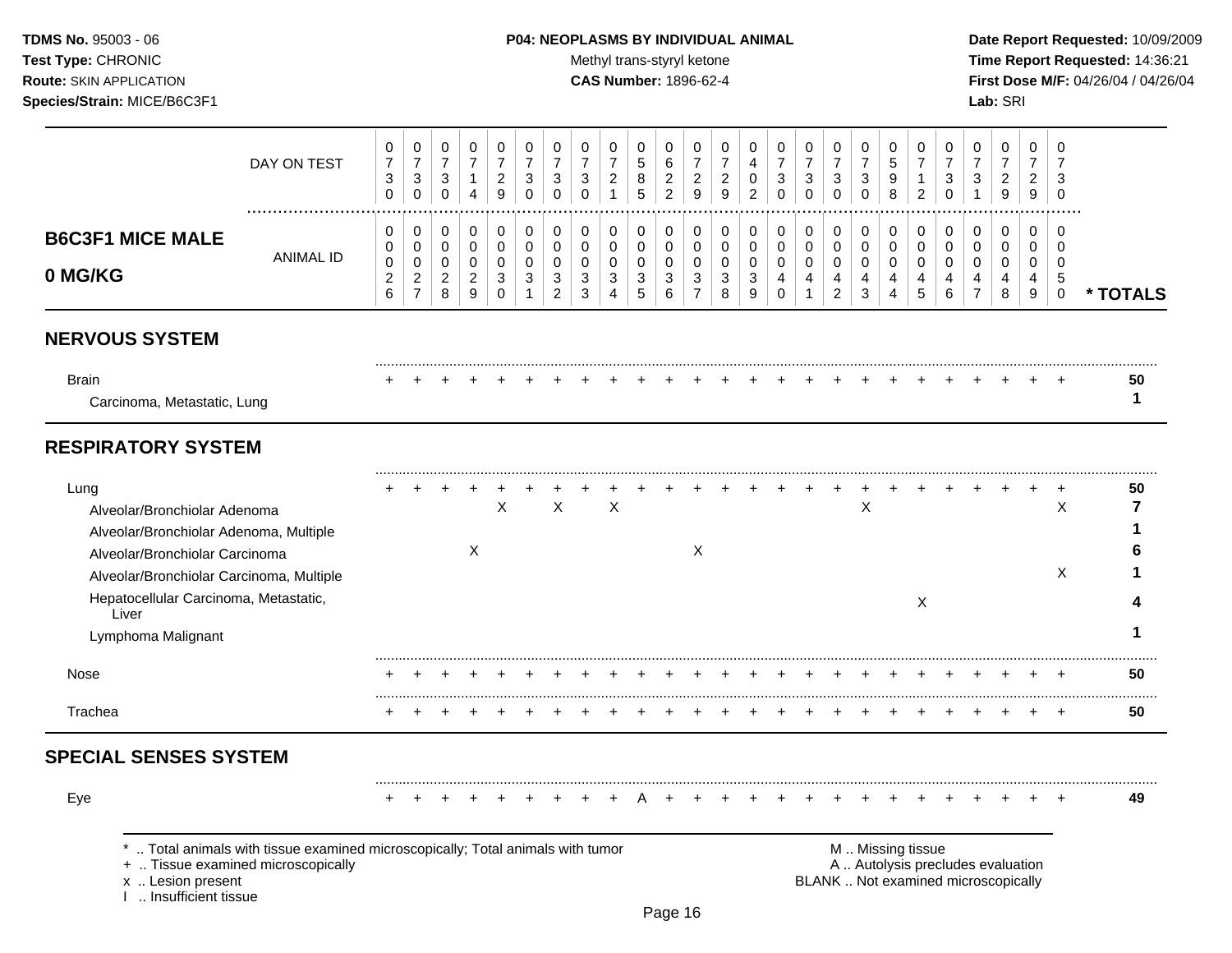### **TDMS No.** 95003 - 06 **P04: NEOPLASMS BY INDIVIDUAL ANIMAL** Date Report Requested: 10/09/2009

**Test Type:** CHRONIC **Trans-styryl ketone** Methyl trans-styryl ketone **Time Report Requested:** 14:36:21 **Route:** SKIN APPLICATION **CAS Number:** 1896-62-4 **First Dose M/F:** 04/26/04 / 04/26/04

|                                                                | DAY ON TEST      | 0<br>$\boldsymbol{7}$<br>3<br>$\Omega$ | 0<br>$\overline{7}$<br>$\mathbf{3}$<br>$\mathbf{0}$   | 0<br>$\overline{7}$<br>3<br>$\Omega$  | 0<br>$\overline{7}$<br>$\mathbf{1}$<br>$\overline{4}$               | 0<br>$\overline{7}$<br>$\boldsymbol{2}$<br>9 | 0<br>$\overline{7}$<br>3<br>$\Omega$ | 0<br>3<br>$\Omega$                | $\Omega$<br>$\overline{7}$<br>3<br>$\Omega$ | 0<br>$\overline{7}$<br>$\overline{c}$<br>$\overline{A}$ | 0<br>$\sqrt{5}$<br>8<br>5   | 0<br>6<br>$\overline{2}$<br>$\overline{2}$   | 0<br>$\overline{7}$<br>$\overline{c}$<br>9 | 0<br>$\overline{7}$<br>$\overline{c}$<br>9 | 0<br>4<br>0<br>2                     | 0<br>$\overline{7}$<br>3<br>$\Omega$ | 0<br>$\overline{7}$<br>3<br>$\Omega$ | 0<br>$\overline{7}$<br>$\sqrt{3}$<br>$\Omega$ | 0<br>$\overline{7}$<br>3<br>$\Omega$ | 0<br>$\sqrt{5}$<br>9<br>8          | $\mathbf 0$<br>$\overline{7}$<br>2   | 0<br>$\overline{7}$<br>3<br>$\Omega$ | 0<br>3                         | 0<br>$\overline{7}$<br>$\overline{2}$<br>9 | 0<br>$\overline{7}$<br>$\overline{2}$<br>9 | $\Omega$<br>3<br>$\Omega$                      |                    |
|----------------------------------------------------------------|------------------|----------------------------------------|-------------------------------------------------------|---------------------------------------|---------------------------------------------------------------------|----------------------------------------------|--------------------------------------|-----------------------------------|---------------------------------------------|---------------------------------------------------------|-----------------------------|----------------------------------------------|--------------------------------------------|--------------------------------------------|--------------------------------------|--------------------------------------|--------------------------------------|-----------------------------------------------|--------------------------------------|------------------------------------|--------------------------------------|--------------------------------------|--------------------------------|--------------------------------------------|--------------------------------------------|------------------------------------------------|--------------------|
| <b>B6C3F1 MICE MALE</b><br>0 MG/KG                             | <b>ANIMAL ID</b> | 0<br>0<br>0<br>$\overline{c}$          | $\,0\,$<br>$\pmb{0}$<br>$\mathbf 0$<br>$\overline{2}$ | 0<br>$\pmb{0}$<br>0<br>$\overline{c}$ | $\boldsymbol{0}$<br>$\pmb{0}$<br>$\boldsymbol{0}$<br>$\overline{c}$ | 0<br>$\pmb{0}$<br>0<br>3                     | 0<br>$\mathbf 0$<br>$\mathbf 0$<br>3 | 0<br>$\mathbf 0$<br>$\Omega$<br>3 | 0<br>0<br>$\Omega$<br>3                     | 0<br>$\pmb{0}$<br>$\mathbf 0$<br>3                      | 0<br>0<br>0<br>$\mathbf{3}$ | $\pmb{0}$<br>$\mathsf 0$<br>$\mathbf 0$<br>3 | 0<br>$\mathbf 0$<br>$\mathbf 0$<br>3       | 0<br>$\mathbf 0$<br>0<br>3                 | 0<br>$\mathbf 0$<br>$\mathbf 0$<br>3 | 0<br>$\mathbf 0$<br>$\mathbf 0$<br>4 | 0<br>$\pmb{0}$<br>$\mathbf 0$<br>4   | 0<br>$\pmb{0}$<br>0<br>4                      | 0<br>$\mathbf 0$<br>$\mathbf 0$<br>4 | 0<br>$\pmb{0}$<br>$\mathbf 0$<br>4 | 0<br>$\mathbf 0$<br>$\mathbf 0$<br>4 | 0<br>$\Omega$<br>$\Omega$<br>4       | 0<br>$\Omega$<br>$\Omega$<br>4 | 0<br>0<br>0<br>4                           | 0<br>0<br>0<br>4                           | $\Omega$<br>$\Omega$<br>$\Omega$<br>$\sqrt{5}$ |                    |
|                                                                |                  | 6                                      | $\overline{7}$                                        | 8                                     | $\boldsymbol{9}$                                                    | $\Omega$                                     |                                      | $\overline{2}$                    | 3                                           | 4                                                       | $\sqrt{5}$                  | 6                                            | 7                                          | 8                                          | 9                                    | ∩                                    |                                      | $\overline{c}$                                | 3                                    | 4                                  | 5                                    | 6                                    |                                | 8                                          | $\boldsymbol{9}$                           | $\pmb{0}$                                      | * TOTALS           |
| <b>Harderian Gland</b><br>Adenoma<br>Carcinoma                 |                  |                                        |                                                       |                                       |                                                                     |                                              |                                      |                                   |                                             |                                                         |                             |                                              |                                            |                                            |                                      |                                      |                                      |                                               |                                      |                                    |                                      |                                      |                                |                                            |                                            | $\div$                                         | 48<br>$\mathbf{2}$ |
| <b>URINARY SYSTEM</b>                                          |                  |                                        |                                                       |                                       |                                                                     |                                              |                                      |                                   |                                             |                                                         |                             |                                              |                                            |                                            |                                      |                                      |                                      |                                               |                                      |                                    |                                      |                                      |                                |                                            |                                            |                                                |                    |
| Kidney<br>Carcinoma, Metastatic, Lung<br>Renal Tubule, Adenoma |                  |                                        |                                                       |                                       |                                                                     |                                              |                                      |                                   |                                             |                                                         |                             |                                              |                                            |                                            |                                      |                                      |                                      |                                               | $\mathsf{X}$                         |                                    |                                      |                                      |                                |                                            |                                            |                                                | 48                 |
| Urethra                                                        |                  |                                        |                                                       |                                       |                                                                     |                                              |                                      |                                   |                                             |                                                         |                             |                                              |                                            |                                            |                                      |                                      |                                      |                                               |                                      |                                    |                                      |                                      |                                |                                            |                                            |                                                |                    |
| <b>Urinary Bladder</b><br>Lymphoma Malignant                   |                  |                                        |                                                       |                                       |                                                                     |                                              |                                      |                                   |                                             |                                                         |                             |                                              |                                            |                                            |                                      |                                      |                                      |                                               |                                      |                                    |                                      |                                      |                                |                                            |                                            | $^+$                                           | 49                 |
| <b>SYSTEMIC LESIONS</b>                                        |                  |                                        |                                                       |                                       |                                                                     |                                              |                                      |                                   |                                             |                                                         |                             |                                              |                                            |                                            |                                      |                                      |                                      |                                               |                                      |                                    |                                      |                                      |                                |                                            |                                            |                                                |                    |
| Multiple Organ<br>Lymphoma Malignant                           |                  |                                        |                                                       |                                       |                                                                     | $\mathsf{X}$                                 | $\mathsf{X}$                         |                                   |                                             |                                                         |                             |                                              |                                            |                                            |                                      |                                      |                                      |                                               |                                      |                                    |                                      |                                      | Χ                              |                                            |                                            | $\ddot{}$                                      | 50                 |
|                                                                |                  |                                        |                                                       |                                       |                                                                     |                                              |                                      |                                   |                                             |                                                         |                             |                                              |                                            |                                            |                                      |                                      |                                      |                                               |                                      |                                    |                                      |                                      |                                |                                            |                                            |                                                |                    |

+ .. Tissue examined microscopically

x .. Lesion present<br>I .. Insufficient tissue

\* .. Total animals with tissue examined microscopically; Total animals with tumor M .. Missing tissue M .. Missing tissue<br>
+ .. Tissue examined microscopically BLANK .. Not examined microscopically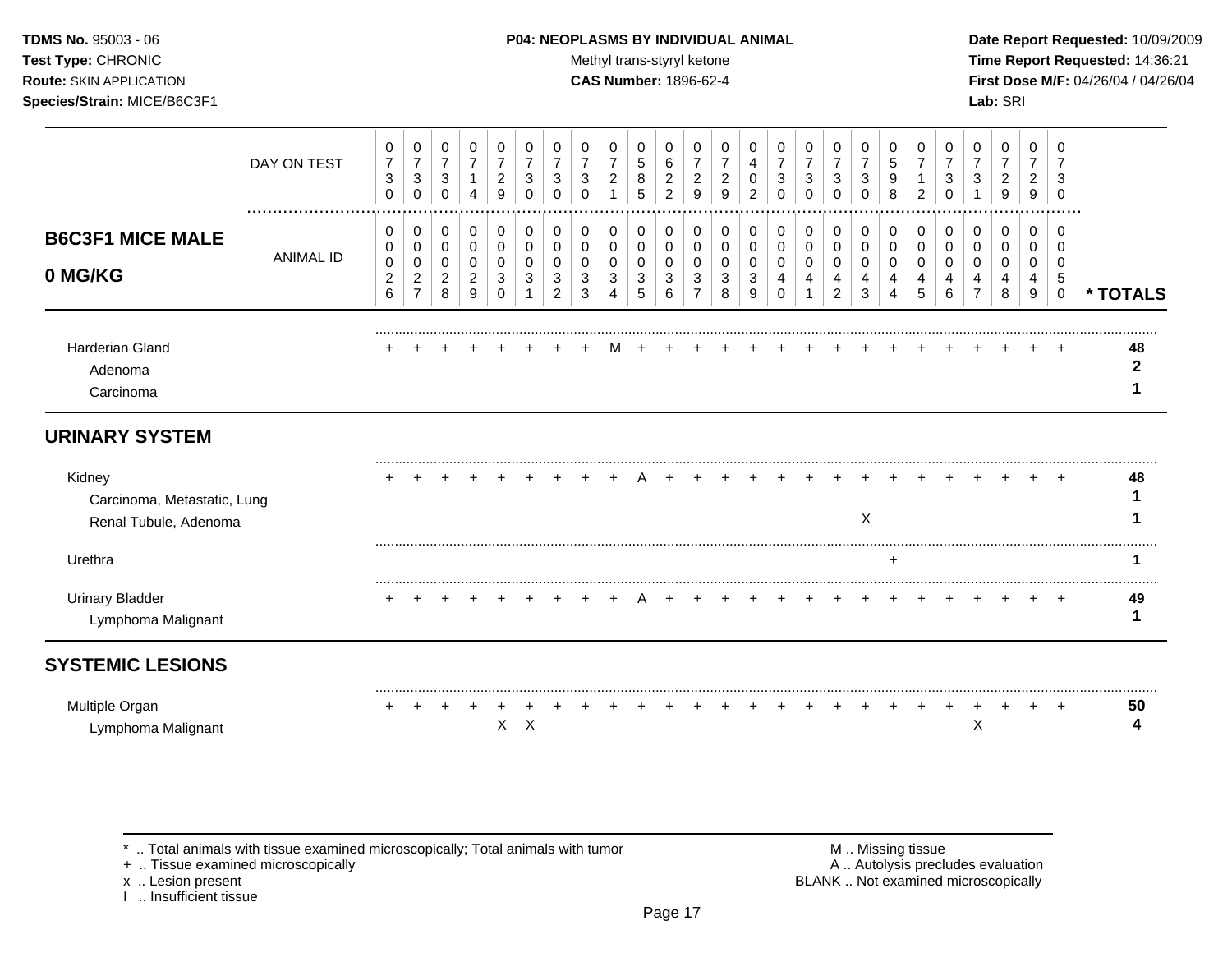TDMS No. 95003 - 06 Test Type: CHRONIC **Route: SKIN APPLICATION** Species/Strain: MICE/B6C3F1

#### P04: NEOPLASMS BY INDIVIDUAL ANIMAL

Methyl trans-styryl ketone

┰ ┱

┰

CAS Number: 1896-62-4

Date Report Requested: 10/09/2009 Time Report Requested: 14:36:21 First Dose M/F: 04/26/04 / 04/26/04 Lab: SRI

 $\overline{\phantom{a}}$ 

 $\overline{\phantom{a}}$ 

 $\top$  $\overline{\phantom{a}}$  $\overline{\phantom{a}}$  $\overline{\phantom{0}}$ 

|                                                                        | DAY ON TEST      | 0<br>5<br>0<br>9       | 0<br>$\boldsymbol{7}$<br>$\overline{2}$<br>$\boldsymbol{9}$    | 0<br>$\overline{7}$<br>3<br>$\mathbf 0$          | $\mathbf 0$<br>6<br>4<br>$\mathbf{1}$   | 0<br>$\overline{7}$<br>3<br>1          | 0<br>6<br>8<br>3                         | 0<br>$\overline{7}$<br>3                      | 0<br>$\overline{7}$<br>3<br>$\Omega$ | 0<br>$\sqrt{5}$<br>$\mathbf 0$<br>$\mathbf 0$ | 0<br>$\overline{7}$<br>$\overline{c}$<br>9 | 0<br>$\overline{7}$<br>3<br>$\mathbf{1}$ | 0<br>$\overline{7}$<br>$\overline{c}$<br>$\boldsymbol{9}$ | 0<br>$\overline{7}$<br>$\overline{c}$<br>9 | 0<br>$\overline{7}$<br>$\overline{4}$ | 0<br>$\overline{7}$<br>$\overline{\mathbf{c}}$<br>9 | 0<br>6<br>8                                            | 0<br>$\overline{7}$<br>$\mathbf{3}$<br>$\mathbf 0$   | 0<br>$\overline{7}$<br>$\overline{c}$<br>9    | 0<br>$\overline{7}$<br>$\overline{c}$<br>9 | 0<br>$\overline{7}$<br>$\overline{c}$<br>9          | 0<br>$\overline{7}$<br>$\overline{c}$<br>9 | 0<br>$\overline{7}$<br>3<br>$\mathbf 0$                   | $\pmb{0}$<br>$\boldsymbol{7}$<br>$\mathbf{3}$<br>1 | $\mathbf 0$<br>5<br>9<br>0                   | 0<br>7<br>3<br>$\mathbf 0$                   |                 |
|------------------------------------------------------------------------|------------------|------------------------|----------------------------------------------------------------|--------------------------------------------------|-----------------------------------------|----------------------------------------|------------------------------------------|-----------------------------------------------|--------------------------------------|-----------------------------------------------|--------------------------------------------|------------------------------------------|-----------------------------------------------------------|--------------------------------------------|---------------------------------------|-----------------------------------------------------|--------------------------------------------------------|------------------------------------------------------|-----------------------------------------------|--------------------------------------------|-----------------------------------------------------|--------------------------------------------|-----------------------------------------------------------|----------------------------------------------------|----------------------------------------------|----------------------------------------------|-----------------|
| <b>B6C3F1 MICE MALE</b><br><b>10 MG/KG</b>                             | <b>ANIMAL ID</b> | 0<br>0<br>$\,0\,$<br>5 | $\mathbf 0$<br>0<br>$\pmb{0}$<br>$\,$ 5 $\,$<br>$\overline{2}$ | 0<br>$\mathbf 0$<br>$\pmb{0}$<br>$\sqrt{5}$<br>3 | 0<br>$\mathbf 0$<br>$\pmb{0}$<br>5<br>4 | 0<br>$\Omega$<br>$\mathbf 0$<br>5<br>5 | 0<br>$\mathbf 0$<br>0<br>$\sqrt{5}$<br>6 | 0<br>$\mathbf{0}$<br>0<br>5<br>$\overline{7}$ | 0<br>$\mathbf 0$<br>0<br>5<br>8      | 0<br>0<br>$\mathbf 0$<br>$\sqrt{5}$<br>9      | 0<br>$\mathbf 0$<br>0<br>6<br>0            | 0<br>$\mathbf 0$<br>$\,0\,$<br>6<br>1    | 0<br>$\mathbf 0$<br>0<br>$\,6$<br>$\overline{2}$          | 0<br>$\mathbf 0$<br>0<br>6<br>3            | 0<br>$\mathbf 0$<br>0<br>6<br>4       | 0<br>$\mathbf 0$<br>0<br>$\,6\,$<br>5               | $\pmb{0}$<br>$\mathsf 0$<br>$\boldsymbol{0}$<br>6<br>6 | 0<br>$\mathbf 0$<br>$\pmb{0}$<br>6<br>$\overline{7}$ | 0<br>$\mathbf 0$<br>$\pmb{0}$<br>$\,6\,$<br>8 | 0<br>$\mathbf 0$<br>0<br>$\,6$<br>9        | 0<br>$\mathbf 0$<br>0<br>$\overline{7}$<br>$\Omega$ | 0<br>$\Omega$<br>0                         | 0<br>$\mathbf 0$<br>0<br>$\overline{7}$<br>$\overline{2}$ | 0<br>0<br>0<br>$\overline{7}$<br>3                 | 0<br>$\mathbf 0$<br>0<br>$\overline{7}$<br>4 | 0<br>$\mathbf 0$<br>0<br>$\overline{7}$<br>5 | males<br>(cont) |
| <b>ALIMENTARY SYSTEM</b>                                               |                  |                        |                                                                |                                                  |                                         |                                        |                                          |                                               |                                      |                                               |                                            |                                          |                                                           |                                            |                                       |                                                     |                                                        |                                                      |                                               |                                            |                                                     |                                            |                                                           |                                                    |                                              |                                              |                 |
| Esophagus                                                              |                  |                        |                                                                |                                                  |                                         |                                        |                                          |                                               |                                      |                                               |                                            |                                          |                                                           |                                            |                                       |                                                     |                                                        |                                                      |                                               |                                            |                                                     |                                            |                                                           |                                                    |                                              |                                              |                 |
| Gallbladder                                                            |                  | Α                      |                                                                |                                                  | м                                       |                                        |                                          |                                               |                                      |                                               |                                            |                                          |                                                           |                                            |                                       |                                                     | м                                                      |                                                      |                                               |                                            |                                                     |                                            |                                                           |                                                    |                                              |                                              |                 |
| Intestine Large, Cecum                                                 |                  |                        |                                                                |                                                  |                                         |                                        |                                          |                                               |                                      |                                               |                                            |                                          |                                                           |                                            |                                       |                                                     |                                                        |                                                      |                                               |                                            |                                                     |                                            |                                                           |                                                    |                                              |                                              |                 |
| Intestine Large, Colon<br>Lymphoma Malignant                           |                  | A                      | $\overline{ }$                                                 | $\pm$                                            | Α                                       |                                        |                                          |                                               |                                      |                                               |                                            |                                          |                                                           |                                            |                                       |                                                     |                                                        |                                                      |                                               |                                            |                                                     |                                            |                                                           |                                                    |                                              |                                              |                 |
| Intestine Large, Rectum                                                |                  | м                      | $\div$                                                         |                                                  |                                         |                                        |                                          |                                               |                                      |                                               |                                            |                                          |                                                           |                                            |                                       |                                                     |                                                        |                                                      |                                               |                                            |                                                     |                                            |                                                           |                                                    |                                              | $\overline{ }$                               |                 |
| Intestine Small, Duodenum                                              |                  | A                      |                                                                |                                                  |                                         |                                        |                                          |                                               |                                      |                                               |                                            |                                          |                                                           |                                            |                                       |                                                     |                                                        |                                                      |                                               |                                            |                                                     |                                            |                                                           |                                                    |                                              | $\overline{ }$                               |                 |
| Intestine Small, Ileum                                                 |                  | Α                      |                                                                |                                                  |                                         |                                        |                                          |                                               |                                      |                                               |                                            |                                          |                                                           |                                            |                                       |                                                     |                                                        |                                                      |                                               |                                            |                                                     |                                            |                                                           |                                                    |                                              |                                              |                 |
| Intestine Small, Jejunum<br>Adenoma<br>Carcinoma<br>Lymphoma Malignant |                  | A                      |                                                                |                                                  | м                                       |                                        |                                          |                                               |                                      | м                                             | $\times$                                   | X                                        |                                                           |                                            |                                       |                                                     |                                                        |                                                      |                                               |                                            |                                                     |                                            |                                                           |                                                    | A                                            | $\ddot{}$<br>Χ                               |                 |
| Liver<br>Carcinoma, Metastatic, Pancreas                               |                  |                        |                                                                |                                                  |                                         |                                        |                                          |                                               |                                      |                                               |                                            | X                                        |                                                           |                                            |                                       |                                                     |                                                        |                                                      |                                               |                                            |                                                     |                                            |                                                           |                                                    |                                              | $\ddot{}$                                    |                 |

.. Total animals with tissue examined microscopically; Total animals with tumor  $\star$ 

 $\top$  $\overline{\phantom{0}}$ 

+ .. Tissue examined microscopically

x .. Lesion present<br>I .. Insufficient tissue

M .. Missing tissue<br>A .. Autolysis precludes evaluation BLANK .. Not examined microscopically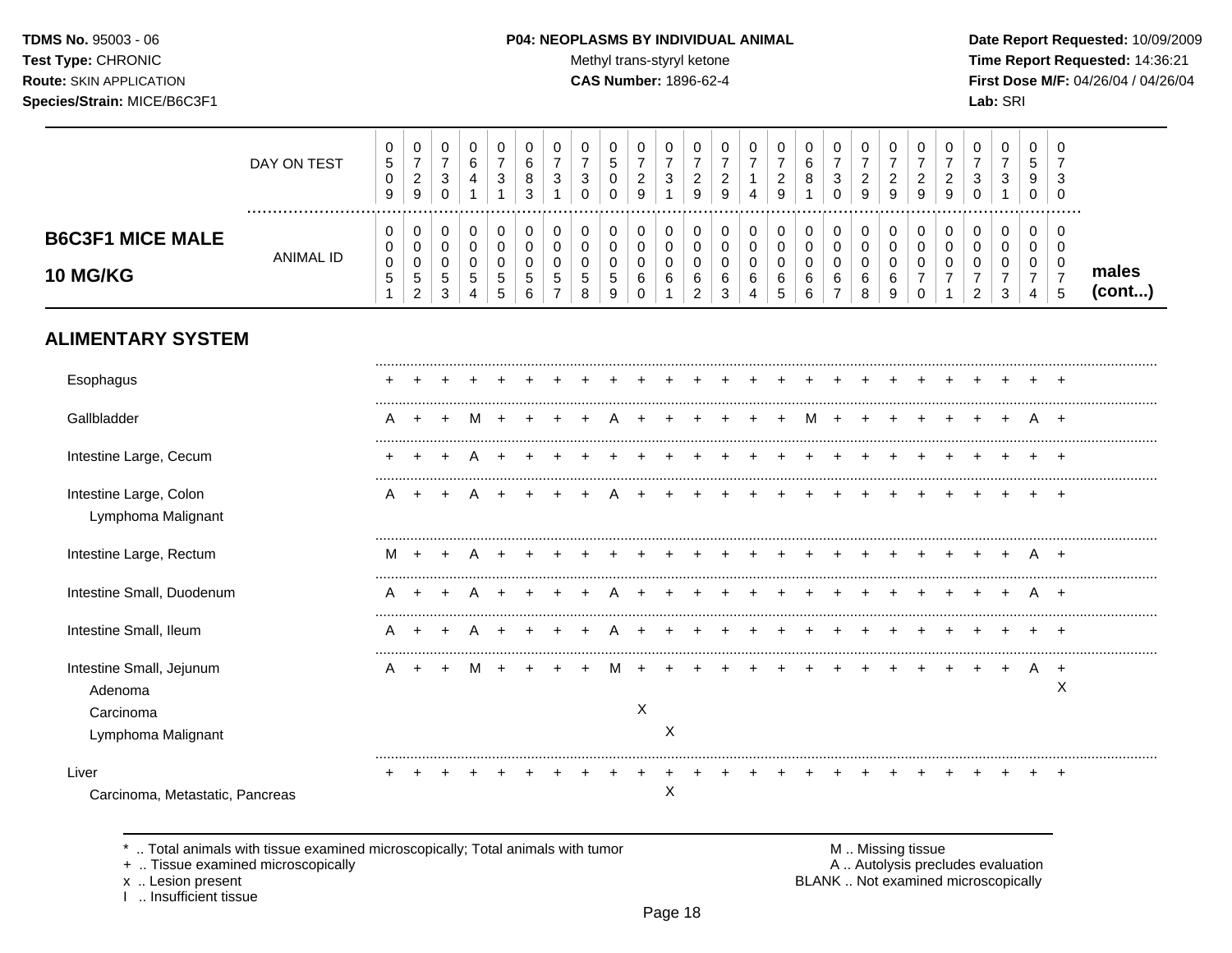### **TDMS No.** 95003 - 06 **P04: NEOPLASMS BY INDIVIDUAL ANIMAL** Date Report Requested: 10/09/2009

Test Type: CHRONIC **Test Type:** CHRONIC **Test Type:** CHRONIC **Time Report Requested:** 14:36:21 **Route:** SKIN APPLICATION **CAS Number:** 1896-62-4 **First Dose M/F:** 04/26/04 / 04/26/04

| DAY ON TEST                                                                                                                                                                                                                                                      | 0<br>$\,$ 5 $\,$<br>$\mathbf 0$<br>9                           | 0<br>$\boldsymbol{7}$<br>$\overline{a}$<br>9                 | 0<br>$\boldsymbol{7}$<br>$\ensuremath{\mathsf{3}}$<br>$\mathbf 0$ | 0<br>$\,6$<br>4<br>$\mathbf{1}$             | 0<br>$\overline{7}$<br>3<br>$\mathbf{1}$  | $\Omega$<br>$\,6$<br>8<br>3                                | 0<br>$\overline{7}$<br>3<br>$\mathbf{1}$               | 0<br>$\overline{7}$<br>3<br>$\mathbf 0$         | 0<br>5<br>$\mathbf 0$<br>$\mathbf 0$    | 0<br>$\boldsymbol{7}$<br>$\overline{2}$<br>9 | $\Omega$<br>$\overline{7}$<br>3<br>$\mathbf{1}$          | 0<br>$\overline{7}$<br>$\overline{c}$<br>9                 | 0<br>$\boldsymbol{7}$<br>$\overline{c}$<br>9 | 0<br>$\overline{7}$<br>$\mathbf{1}$<br>$\overline{4}$        | 0<br>$\overline{7}$<br>$\overline{a}$<br>9 | 0<br>$\,6$<br>8<br>$\overline{1}$               | 0<br>$\boldsymbol{7}$<br>3<br>$\mathbf 0$ | 0<br>$\overline{7}$<br>$\overline{c}$<br>9            | $\Omega$<br>$\overline{7}$<br>$\overline{2}$<br>9   | 0<br>$\overline{7}$<br>$\overline{2}$<br>9                       | 0<br>$\overline{7}$<br>$\overline{c}$<br>9           | 0<br>$\overline{7}$<br>$\sqrt{3}$<br>$\mathbf 0$          | 0<br>$\boldsymbol{7}$<br>$\ensuremath{\mathsf{3}}$<br>$\mathbf{1}$ | $\Omega$<br>$\sqrt{5}$<br>9<br>$\mathbf 0$             | $\Omega$<br>7<br>3<br>$\mathbf 0$                            |                 |
|------------------------------------------------------------------------------------------------------------------------------------------------------------------------------------------------------------------------------------------------------------------|----------------------------------------------------------------|--------------------------------------------------------------|-------------------------------------------------------------------|---------------------------------------------|-------------------------------------------|------------------------------------------------------------|--------------------------------------------------------|-------------------------------------------------|-----------------------------------------|----------------------------------------------|----------------------------------------------------------|------------------------------------------------------------|----------------------------------------------|--------------------------------------------------------------|--------------------------------------------|-------------------------------------------------|-------------------------------------------|-------------------------------------------------------|-----------------------------------------------------|------------------------------------------------------------------|------------------------------------------------------|-----------------------------------------------------------|--------------------------------------------------------------------|--------------------------------------------------------|--------------------------------------------------------------|-----------------|
| <b>B6C3F1 MICE MALE</b><br><b>ANIMAL ID</b><br><b>10 MG/KG</b>                                                                                                                                                                                                   | 0<br>$\mathbf 0$<br>$\mathbf 0$<br>$\mathbf 5$<br>$\mathbf{1}$ | 0<br>$\pmb{0}$<br>$\pmb{0}$<br>$\,$ 5 $\,$<br>$\overline{2}$ | 0<br>0<br>$\mathbf 0$<br>$\,$ 5 $\,$<br>$\mathfrak{Z}$            | 0<br>0<br>0<br>$\sqrt{5}$<br>$\overline{4}$ | 0<br>$\mathbf 0$<br>$\mathbf 0$<br>5<br>5 | $\pmb{0}$<br>$\mathbf 0$<br>$\mathbf 0$<br>$\sqrt{5}$<br>6 | 0<br>$\mathbf 0$<br>$\mathbf 0$<br>5<br>$\overline{7}$ | 0<br>$\pmb{0}$<br>$\pmb{0}$<br>$\,$ 5 $\,$<br>8 | 0<br>0<br>$\pmb{0}$<br>$\,$ 5 $\,$<br>9 | 0<br>0<br>0<br>6<br>$\mathbf 0$              | 0<br>$\mathbf 0$<br>$\mathbf 0$<br>$\,6$<br>$\mathbf{1}$ | 0<br>$\mathbf 0$<br>$\mathbf 0$<br>$\,6$<br>$\overline{c}$ | 0<br>0<br>0<br>6<br>$\mathbf{3}$             | 0<br>$\mathbf 0$<br>$\mathbf 0$<br>$\,6\,$<br>$\overline{4}$ | 0<br>$\pmb{0}$<br>$\pmb{0}$<br>6<br>5      | 0<br>$\mathbf 0$<br>$\mathsf 0$<br>6<br>$\,6\,$ | 0<br>0<br>0<br>6<br>$\overline{7}$        | 0<br>$\mathbf 0$<br>$\mathbf 0$<br>$\,6\,$<br>$\,8\,$ | $\mathbf 0$<br>$\mathbf 0$<br>$\mathbf 0$<br>6<br>9 | 0<br>$\mathbf 0$<br>$\mathbf 0$<br>$\overline{7}$<br>$\mathbf 0$ | 0<br>$\pmb{0}$<br>$\mathbf 0$<br>$\overline{7}$<br>1 | 0<br>0<br>$\pmb{0}$<br>$\boldsymbol{7}$<br>$\overline{c}$ | 0<br>0<br>$\mathbf 0$<br>$\boldsymbol{7}$<br>$\mathbf{3}$          | $\mathbf 0$<br>$\mathbf 0$<br>0<br>$\overline{7}$<br>4 | $\overline{0}$<br>$\overline{0}$<br>0<br>$\overline{7}$<br>5 | males<br>(cont) |
| Cholangiocarcinoma<br>Hemangiosarcoma<br>Hepatoblastoma<br>Hepatocellular Adenoma<br>Hepatocellular Adenoma, Multiple<br>Hepatocellular Carcinoma<br>Hepatocellular Carcinoma, Multiple<br>Hepatocholangiocarcinoma<br>Histiocytic Sarcoma<br>Lymphoma Malignant | X<br>X                                                         |                                                              | X<br>$X$ $X$<br>X                                                 |                                             |                                           | $\boldsymbol{\mathsf{X}}$<br>X                             | X<br>$\boldsymbol{\mathsf{X}}$                         |                                                 |                                         | $\mathsf X$                                  | X                                                        |                                                            | X                                            | X                                                            | X<br>$\pmb{\times}$                        | $\boldsymbol{\mathsf{X}}$                       |                                           |                                                       |                                                     | x x x x x<br>X                                                   |                                                      |                                                           | $X$ $X$                                                            | X<br>X                                                 | X                                                            |                 |
| Mesentery<br>Carcinoma, Metastatic, Pancreas<br>Cholangiocarcinoma, Metastatic, Liver<br>Hemangiosarcoma<br>Hepatocellular Carcinoma, Metastatic,<br>Liver                                                                                                       |                                                                |                                                              |                                                                   |                                             | $\overline{ }$                            |                                                            |                                                        |                                                 |                                         |                                              | +<br>$\boldsymbol{\mathsf{X}}$                           |                                                            |                                              |                                                              |                                            | +<br>Χ                                          |                                           | $\overline{ }$<br>X                                   |                                                     |                                                                  |                                                      |                                                           |                                                                    |                                                        |                                                              |                 |
| Pancreas<br>Cholangiocarcinoma, Metastatic, Liver<br>Histiocytic Sarcoma<br>Lymphoma Malignant<br>Acinus, Carcinoma                                                                                                                                              |                                                                |                                                              |                                                                   |                                             |                                           |                                                            |                                                        |                                                 |                                         |                                              | X                                                        | X                                                          |                                              |                                                              |                                            | X                                               |                                           |                                                       |                                                     |                                                                  |                                                      |                                                           |                                                                    |                                                        |                                                              |                 |

I .. Insufficient tissue

Page 19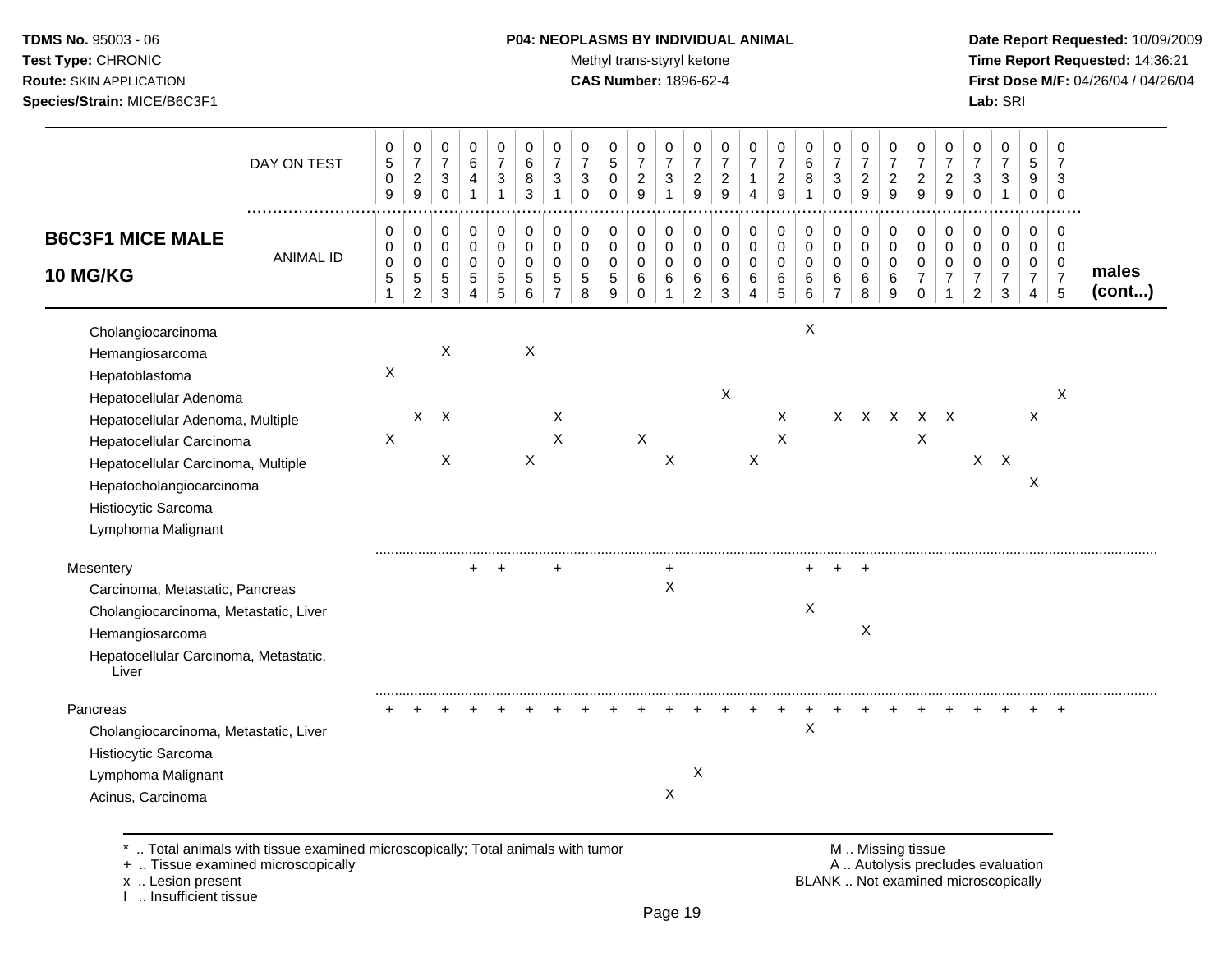### **TDMS No.** 95003 - 06 **P04: NEOPLASMS BY INDIVIDUAL ANIMAL** Date Report Requested: 10/09/2009

Test Type: CHRONIC **Test Type:** CHRONIC **Test Type:** CHRONIC **Time Report Requested:** 14:36:21 **Route:** SKIN APPLICATION **CAS Number:** 1896-62-4 **First Dose M/F:** 04/26/04 / 04/26/04

|                                                                                                                        | DAY ON TEST      | 0<br>$\sqrt{5}$<br>0<br>9           | 0<br>$\boldsymbol{7}$<br>$\overline{2}$<br>$\boldsymbol{9}$ | 0<br>$\overline{7}$<br>$\mathbf{3}$<br>$\mathbf 0$ | 0<br>$\,6\,$<br>4<br>1                  | 0<br>$\overline{7}$<br>3<br>1          | 0<br>6<br>8<br>3             | 0<br>$\overline{7}$<br>3 | 0<br>$\overline{7}$<br>3<br>$\Omega$ | 0<br>$5\phantom{.0}$<br>0<br>$\Omega$    | 0<br>$\overline{7}$<br>$\overline{a}$<br>9 | 0<br>$\overline{7}$<br>3<br>1 | 0<br>$\overline{7}$<br>$\overline{2}$<br>9 | 0<br>$\overline{7}$<br>$\overline{2}$<br>9 | 0<br>$\overline{7}$<br>4                | 0<br>$\overline{7}$<br>$\overline{c}$<br>9 | 0<br>6<br>8                   | 0<br>$\overline{7}$<br>3<br>$\Omega$                        | 0<br>$\overline{7}$<br>$\overline{c}$<br>9 | 0<br>$\overline{7}$<br>2<br>9          | 0<br>$\overline{7}$<br>2<br>9      | 0<br>$\overline{7}$<br>$\overline{c}$<br>9 | 0<br>$\overline{7}$<br>3<br>$\Omega$         | 0<br>$\overline{7}$<br>$\mathbf{3}$ | 0<br>5<br>9<br>0                             | 0<br>$\overline{7}$<br>3<br>0                |                 |
|------------------------------------------------------------------------------------------------------------------------|------------------|-------------------------------------|-------------------------------------------------------------|----------------------------------------------------|-----------------------------------------|----------------------------------------|------------------------------|--------------------------|--------------------------------------|------------------------------------------|--------------------------------------------|-------------------------------|--------------------------------------------|--------------------------------------------|-----------------------------------------|--------------------------------------------|-------------------------------|-------------------------------------------------------------|--------------------------------------------|----------------------------------------|------------------------------------|--------------------------------------------|----------------------------------------------|-------------------------------------|----------------------------------------------|----------------------------------------------|-----------------|
| <b>B6C3F1 MICE MALE</b><br><b>10 MG/KG</b>                                                                             | <b>ANIMAL ID</b> | 0<br>0<br>$\mathbf 0$<br>$\sqrt{5}$ | 0<br>$\pmb{0}$<br>0<br>$\sqrt{5}$<br>$\overline{c}$         | 0<br>$\mathbf 0$<br>$\mathbf 0$<br>5<br>3          | 0<br>$\pmb{0}$<br>$\mathbf 0$<br>5<br>4 | 0<br>$\mathbf 0$<br>$\Omega$<br>5<br>5 | 0<br>0<br>$\Omega$<br>5<br>6 | 0<br>0<br>$\Omega$<br>5  | 0<br>0<br>0<br>5<br>8                | 0<br>$\mathbf 0$<br>0<br>$\sqrt{5}$<br>9 | 0<br>$\mathbf 0$<br>$\mathbf 0$<br>6<br>0  | 0<br>$\pmb{0}$<br>0<br>6<br>1 | 0<br>0<br>$\Omega$<br>6<br>$\overline{c}$  | 0<br>0<br>$\Omega$<br>6<br>3               | 0<br>$\pmb{0}$<br>$\mathbf 0$<br>6<br>4 | 0<br>0<br>$\mathbf 0$<br>6<br>5            | 0<br>$\pmb{0}$<br>0<br>6<br>6 | 0<br>$\boldsymbol{0}$<br>$\mathbf 0$<br>6<br>$\overline{7}$ | 0<br>$\pmb{0}$<br>$\mathbf 0$<br>6<br>8    | 0<br>$\mathbf 0$<br>$\Omega$<br>6<br>9 | 0<br>0<br>0<br>$\overline{7}$<br>0 | 0<br>$\mathbf 0$<br>$\Omega$<br>7          | 0<br>0<br>$\mathbf 0$<br>$\overline{7}$<br>2 | 0<br>0<br>0<br>$\overline{7}$<br>3  | 0<br>$\mathbf 0$<br>0<br>$\overline{7}$<br>4 | 0<br>$\mathbf 0$<br>0<br>$\overline{7}$<br>5 | males<br>(cont) |
| Salivary Glands                                                                                                        |                  |                                     |                                                             |                                                    |                                         |                                        |                              |                          |                                      |                                          |                                            |                               |                                            |                                            |                                         |                                            |                               |                                                             |                                            |                                        |                                    |                                            |                                              |                                     |                                              |                                              |                 |
| Stomach, Forestomach<br>Hemangioma<br>Hemangiosarcoma<br>Squamous Cell Papilloma                                       |                  |                                     |                                                             | X                                                  |                                         |                                        | X                            |                          |                                      |                                          |                                            |                               |                                            |                                            |                                         |                                            |                               |                                                             |                                            |                                        |                                    |                                            |                                              |                                     |                                              |                                              |                 |
| Stomach, Glandular<br>Carcinoma, Metastatic, Pancreas<br>Hemangiosarcoma                                               |                  |                                     |                                                             |                                                    |                                         |                                        | X                            |                          |                                      |                                          |                                            | X                             |                                            |                                            |                                         |                                            |                               |                                                             |                                            |                                        |                                    |                                            |                                              |                                     |                                              |                                              |                 |
| Tooth                                                                                                                  |                  |                                     |                                                             |                                                    |                                         |                                        |                              |                          |                                      |                                          |                                            |                               |                                            |                                            |                                         |                                            |                               |                                                             |                                            |                                        |                                    |                                            |                                              |                                     |                                              |                                              |                 |
| <b>CARDIOVASCULAR SYSTEM</b>                                                                                           |                  |                                     |                                                             |                                                    |                                         |                                        |                              |                          |                                      |                                          |                                            |                               |                                            |                                            |                                         |                                            |                               |                                                             |                                            |                                        |                                    |                                            |                                              |                                     |                                              |                                              |                 |
| <b>Blood Vessel</b>                                                                                                    |                  |                                     |                                                             |                                                    |                                         |                                        |                              |                          |                                      |                                          |                                            |                               |                                            |                                            |                                         |                                            |                               |                                                             |                                            |                                        |                                    |                                            |                                              |                                     |                                              |                                              |                 |
| Heart<br>Cholangiocarcinoma, Metastatic, Liver<br>Hepatocholangiocarcinoma, Metastatic,<br>Liver<br>Lymphoma Malignant |                  |                                     |                                                             |                                                    |                                         |                                        |                              |                          |                                      |                                          |                                            |                               | X                                          |                                            |                                         |                                            | X                             |                                                             |                                            |                                        |                                    |                                            |                                              |                                     | X                                            |                                              |                 |

\* .. Total animals with tissue examined microscopically; Total animals with tumor **M** metally more than M .. Missing tissue<br>  $\blacksquare$  Tissue examined microscopically

+ .. Tissue examined microscopically

x .. Lesion present<br>I .. Insufficient tissue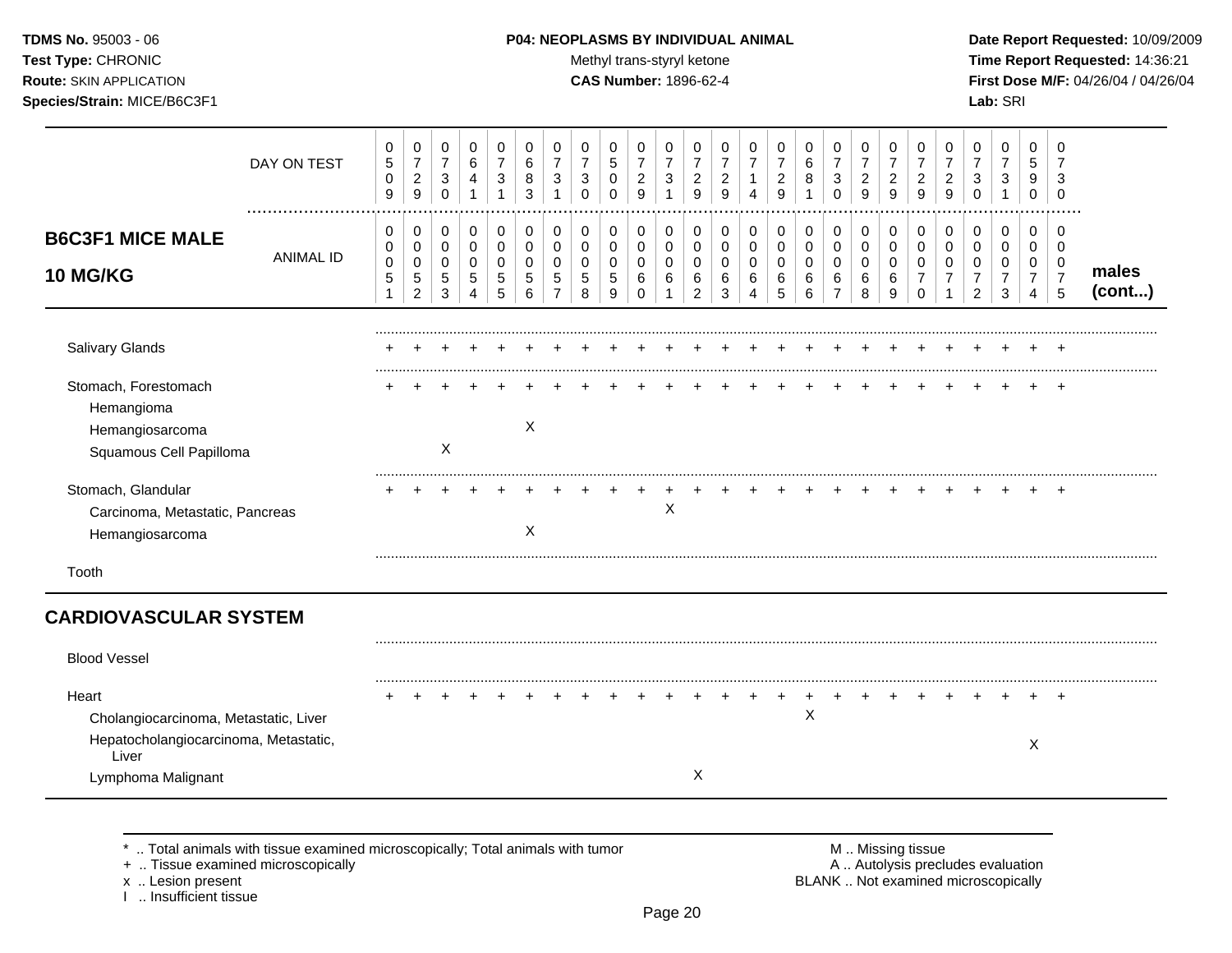### **TDMS No.** 95003 - 06 **P04: NEOPLASMS BY INDIVIDUAL ANIMAL** Date Report Requested: 10/09/2009

Test Type: CHRONIC **Test Type:** CHRONIC **Test Type:** CHRONIC **Time Report Requested:** 14:36:21 **Route:** SKIN APPLICATION **CAS Number:** 1896-62-4 **First Dose M/F:** 04/26/04 / 04/26/04

|                                                                          | DAY ON TEST      | 0<br>5<br>0<br>$\boldsymbol{9}$ | 0<br>$\overline{7}$<br>$\overline{c}$<br>9  | 0<br>7<br>3<br>$\Omega$ | 0<br>$\,6\,$<br>4                                            | 0<br>$\overline{7}$<br>3      | 0<br>6<br>8<br>3              | 0<br>$\overline{7}$<br>3<br>1  | 0<br>$\overline{7}$<br>3<br>ი | 0<br>5<br>0                  | 0<br>$\overline{7}$<br>$\overline{c}$<br>$\mathbf{Q}$ | 0<br>7<br>3      | 0<br>7<br>$\overline{c}$<br>9 | 0<br>$\overline{2}$<br>9 | 0<br>4                          | 0<br>$\overline{c}$<br>9 | 0<br>6<br>8           | 0<br>7<br>3<br>$\Omega$            | 0<br>$\overline{7}$<br>$\overline{2}$<br>9 | 0<br>$\overline{7}$<br>$\overline{2}$<br>9 | 0<br>$\overline{7}$<br>$\overline{2}$<br>9 | 0<br>2<br>9        | 0<br>3<br>0              | 0                         | 0<br>5<br>9<br>$\Omega$            | 0<br>7<br>3<br>$\Omega$            |                 |
|--------------------------------------------------------------------------|------------------|---------------------------------|---------------------------------------------|-------------------------|--------------------------------------------------------------|-------------------------------|-------------------------------|--------------------------------|-------------------------------|------------------------------|-------------------------------------------------------|------------------|-------------------------------|--------------------------|---------------------------------|--------------------------|-----------------------|------------------------------------|--------------------------------------------|--------------------------------------------|--------------------------------------------|--------------------|--------------------------|---------------------------|------------------------------------|------------------------------------|-----------------|
| <b>B6C3F1 MICE MALE</b><br>10 MG/KG                                      | <b>ANIMAL ID</b> | 0<br>0<br>0<br>5<br>1           | 0<br>0<br>0<br>$\sqrt{5}$<br>$\overline{2}$ | 0<br>0<br>0<br>5<br>3   | 0<br>$\pmb{0}$<br>0<br>$\sqrt{5}$<br>$\overline{\mathbf{4}}$ | 0<br>$\pmb{0}$<br>0<br>5<br>5 | 0<br>$\pmb{0}$<br>0<br>5<br>6 | 0<br>$\Omega$<br>$\Omega$<br>5 | 0<br>0<br>5<br>8              | 0<br>0<br>$\Omega$<br>5<br>9 | 0<br>0<br>0<br>6<br>$\Omega$                          | 0<br>0<br>0<br>6 | 0<br>0<br>0<br>6<br>2         | 0<br>0<br>0<br>6<br>3    | 0<br>$\mathbf 0$<br>0<br>6<br>4 | 0<br>0<br>0<br>6<br>5    | 0<br>0<br>0<br>6<br>6 | 0<br>0<br>0<br>6<br>$\overline{7}$ | 0<br>$\mathbf 0$<br>0<br>6<br>8            | 0<br>0<br>0<br>6<br>9                      | 0<br>0<br>$\mathbf 0$<br>7<br>$\Omega$     | 0<br>0<br>$\Omega$ | 0<br>0<br>$\overline{2}$ | 0<br>0<br>3               | 0<br>0<br>0<br>$\overline{7}$<br>4 | 0<br>0<br>0<br>$\overline{7}$<br>5 | males<br>(cont) |
| <b>ENDOCRINE SYSTEM</b>                                                  |                  |                                 |                                             |                         |                                                              |                               |                               |                                |                               |                              |                                                       |                  |                               |                          |                                 |                          |                       |                                    |                                            |                                            |                                            |                    |                          |                           |                                    |                                    |                 |
| <b>Adrenal Cortex</b><br>Bilateral, Capsule, Adenoma<br>Capsule, Adenoma |                  |                                 |                                             |                         |                                                              |                               |                               |                                |                               |                              |                                                       |                  |                               | X                        |                                 |                          |                       | X                                  |                                            |                                            |                                            | $X$ $X$            |                          | $\boldsymbol{\mathsf{X}}$ |                                    |                                    |                 |
| Adrenal Medulla<br>Pheochromocytoma Benign                               |                  |                                 |                                             |                         |                                                              |                               |                               |                                |                               |                              |                                                       |                  |                               |                          |                                 |                          |                       |                                    |                                            |                                            |                                            |                    |                          |                           |                                    | $\div$                             |                 |
| Islets, Pancreatic<br>Adenoma<br>Cholangiocarcinoma, Metastatic, Liver   |                  |                                 |                                             |                         |                                                              |                               |                               |                                |                               |                              |                                                       |                  |                               |                          |                                 |                          | $\mathsf X$           |                                    |                                            |                                            |                                            |                    |                          |                           |                                    |                                    |                 |
| Parathyroid Gland                                                        |                  | M                               |                                             |                         |                                                              |                               |                               |                                |                               |                              |                                                       |                  |                               |                          |                                 |                          |                       |                                    |                                            |                                            |                                            |                    |                          |                           |                                    |                                    |                 |
| <b>Pituitary Gland</b>                                                   |                  |                                 |                                             |                         |                                                              |                               |                               |                                |                               |                              |                                                       |                  |                               |                          |                                 |                          |                       |                                    |                                            |                                            |                                            |                    |                          |                           |                                    | $\pm$                              |                 |
| <b>Thyroid Gland</b>                                                     |                  |                                 |                                             |                         |                                                              |                               |                               |                                |                               |                              |                                                       |                  |                               |                          |                                 |                          |                       |                                    |                                            |                                            |                                            |                    |                          |                           |                                    |                                    |                 |
| <b>GENERAL BODY SYSTEM</b>                                               |                  |                                 |                                             |                         |                                                              |                               |                               |                                |                               |                              |                                                       |                  |                               |                          |                                 |                          |                       |                                    |                                            |                                            |                                            |                    |                          |                           |                                    |                                    |                 |

| <b>Tissue NOS</b>                     |  |  |
|---------------------------------------|--|--|
| Cholangiocarcinoma, Metastatic, Liver |  |  |
| Hemangiosarcoma                       |  |  |

\* .. Total animals with tissue examined microscopically; Total animals with tumor M .. Missing tissue M .. Missing tissue<br>
+ .. Tissue examined microscopically

+ .. Tissue examined microscopically

x .. Lesion present<br>I .. Insufficient tissue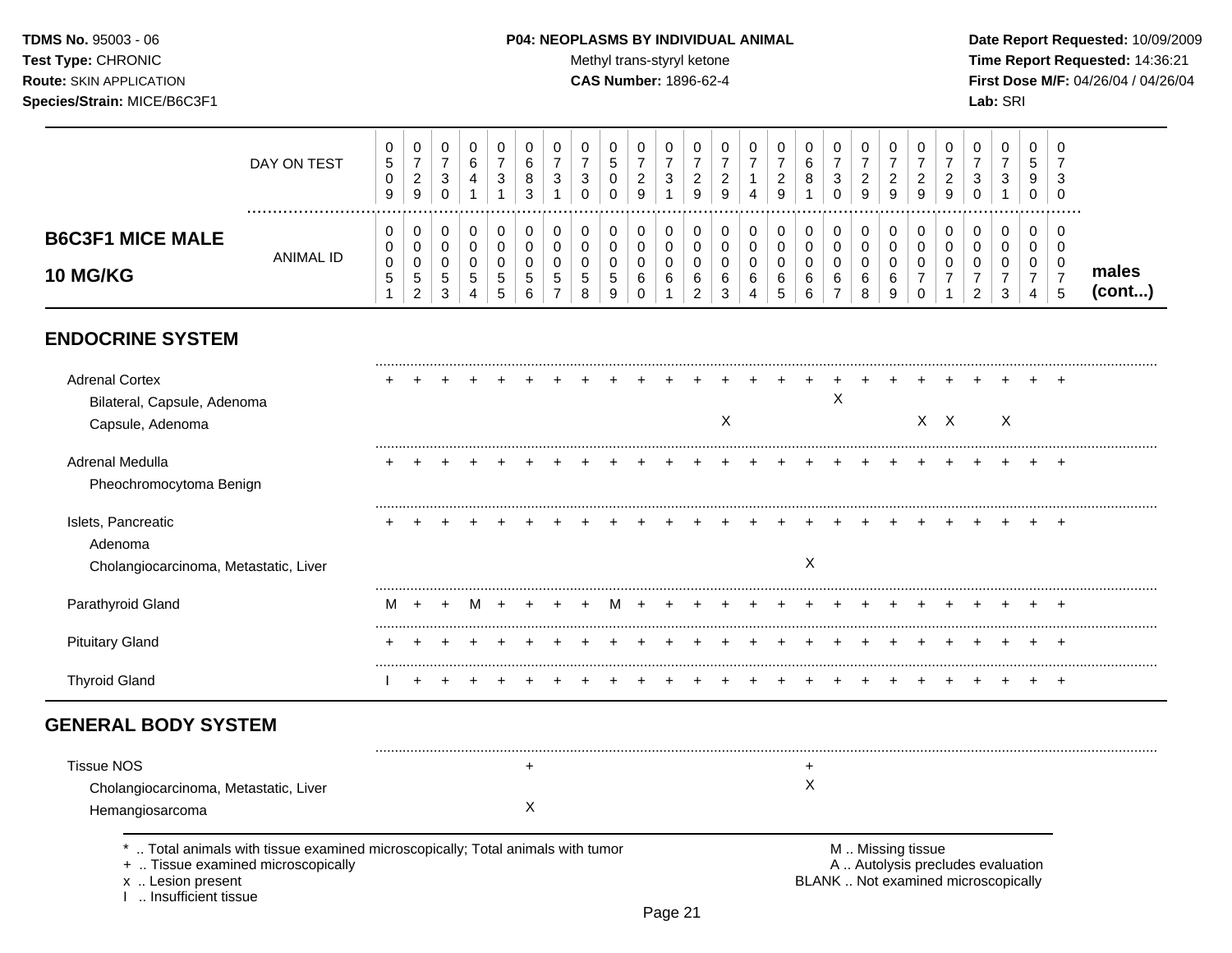### **TDMS No.** 95003 - 06 **P04: NEOPLASMS BY INDIVIDUAL ANIMAL** Date Report Requested: 10/09/2009

Test Type: CHRONIC **Test Type:** CHRONIC **Test Type:** CHRONIC **Time Report Requested:** 14:36:21 **Route:** SKIN APPLICATION **CAS Number:** 1896-62-4 **First Dose M/F:** 04/26/04 / 04/26/04

|                                            | DAY ON TEST<br> | υ<br>$\mathbf{p}$<br>9 | 0<br>-<br>ົ<br>∠<br>9                 | ت                 | v<br>6<br>4           | 3      | 0<br>$\sim$<br>6<br>8<br>3 | 0<br>ີ<br>◡                 | U<br>3                | U<br>∽<br>್ರ<br>U      | ົ<br><u>_</u><br>9 | U<br>3           | C | υ<br>◠<br>9 | v<br>4  | J<br>ີ<br><u>.</u><br>9 | U<br>v<br>8                          | 0<br>-<br>3<br>0      | U<br>ົ<br>$\epsilon$<br>9 | ຳ<br>∠<br>9 | <b>U</b><br>ົ<br>9 | a | U<br>າ<br>ت<br>J | $\sim$<br>J | $\mathbf{0}$<br><sub>5</sub><br>9<br>0 | 0<br>-<br>ົ<br>ັບ<br>0 |                 |
|--------------------------------------------|-----------------|------------------------|---------------------------------------|-------------------|-----------------------|--------|----------------------------|-----------------------------|-----------------------|------------------------|--------------------|------------------|---|-------------|---------|-------------------------|--------------------------------------|-----------------------|---------------------------|-------------|--------------------|---|------------------|-------------|----------------------------------------|------------------------|-----------------|
| <b>B6C3F1 MICE MALE</b><br><b>10 MG/KG</b> | ANIMAL ID       | U<br>υ<br>0<br>IJ      | 0<br>0<br>0<br>$\mathbf{p}$<br>ົ<br>∠ | ັ<br>5.<br>◠<br>د | 0<br>v<br>J<br>5<br>4 | G<br>১ | 0<br>0<br>0<br>ა<br>6      | 0<br>U<br>∩<br>U<br>C.<br>- | U<br>u<br>u<br>G<br>8 | υ<br>v<br>v<br>.5<br>9 | 6                  | 0<br>υ<br>υ<br>6 |   | 0<br>6<br>◡ | -6<br>4 | C<br>6<br>-<br>∽        | 0<br>U<br>U<br>$\sim$<br>6<br>$\sim$ | 0<br>0<br>0<br>6<br>- | U<br>U<br>U<br>6<br>8     | c<br>9      |                    |   | u<br>u<br>$\sim$ | J           | $\mathbf{0}$<br>0<br>0<br>4            | 0<br>0<br>0<br>G       | males<br>(cont) |

### **GENITAL SYSTEM**

| <b>Coagulating Gland</b>                               |  |  |  |  |  |   |   |  |   |  |  |  |  |  |
|--------------------------------------------------------|--|--|--|--|--|---|---|--|---|--|--|--|--|--|
| Epididymis                                             |  |  |  |  |  |   |   |  |   |  |  |  |  |  |
| <b>Preputial Gland</b>                                 |  |  |  |  |  |   |   |  |   |  |  |  |  |  |
| Prostate                                               |  |  |  |  |  |   |   |  |   |  |  |  |  |  |
| Seminal Vesicle<br>Carcinoma, Metastatic, Pancreas     |  |  |  |  |  | Χ |   |  |   |  |  |  |  |  |
| <b>Testes</b><br>Cholangiocarcinoma, Metastatic, Liver |  |  |  |  |  |   |   |  | X |  |  |  |  |  |
|                                                        |  |  |  |  |  |   |   |  |   |  |  |  |  |  |
| <b>HEMATOPOIETIC SYSTEM</b>                            |  |  |  |  |  |   |   |  |   |  |  |  |  |  |
| <b>Bone Marrow</b>                                     |  |  |  |  |  |   |   |  |   |  |  |  |  |  |
| Lymph Node                                             |  |  |  |  |  |   | ÷ |  | ÷ |  |  |  |  |  |

x .. Lesion present<br>I .. Insufficient tissue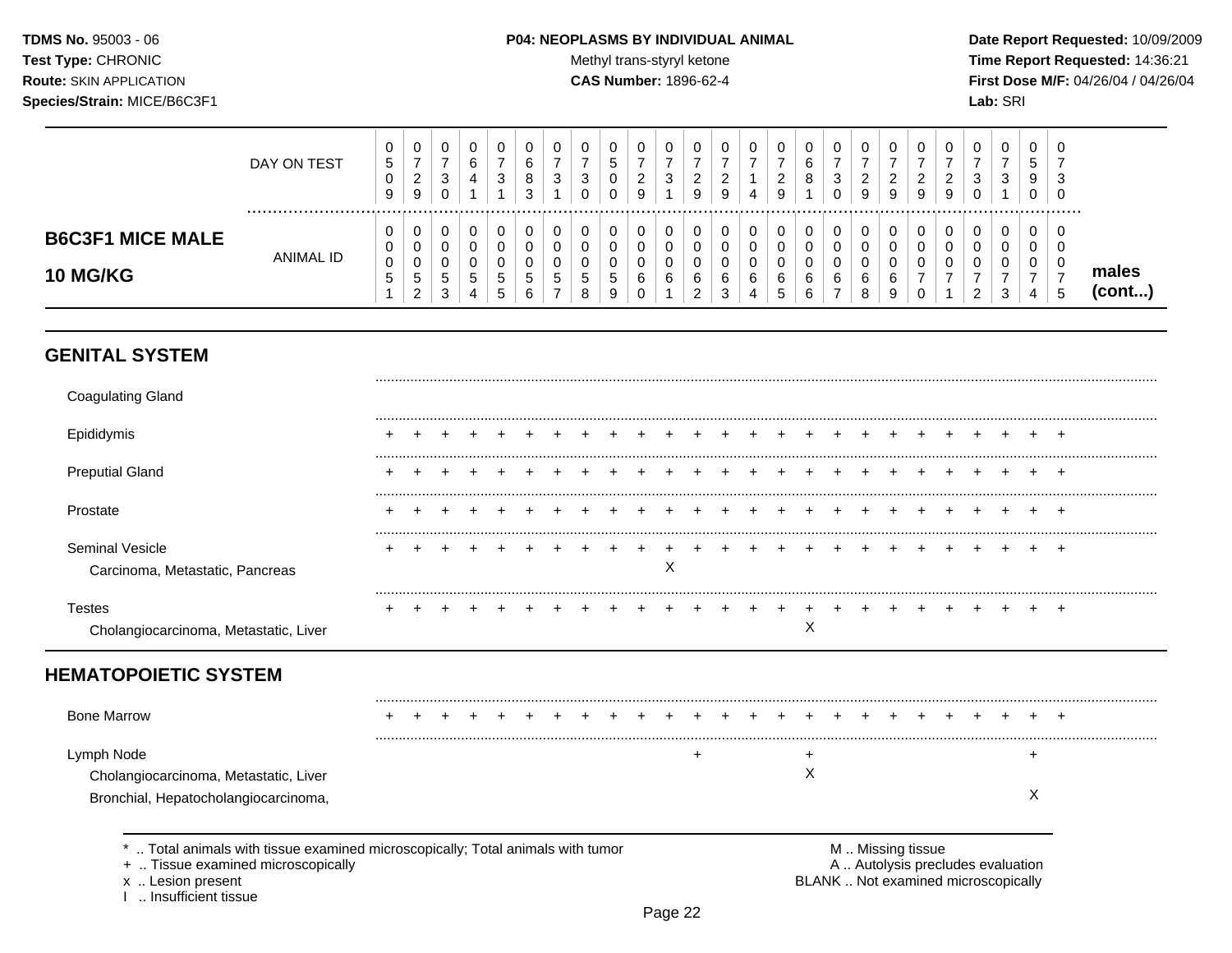### **TDMS No.** 95003 - 06 **P04: NEOPLASMS BY INDIVIDUAL ANIMAL** Date Report Requested: 10/09/2009

Test Type: CHRONIC **Test Type:** CHRONIC **Test Type:** CHRONIC **Time Report Requested:** 14:36:21 **Route:** SKIN APPLICATION **CAS Number:** 1896-62-4 **First Dose M/F:** 04/26/04 / 04/26/04

|                                                                                                                                                                 | DAY ON TEST      | 0<br>$\mathbf 5$<br>0<br>9      | 0<br>$\boldsymbol{7}$<br>$\overline{\mathbf{c}}$<br>$\mathsf g$ | 0<br>$\boldsymbol{7}$<br>3<br>$\pmb{0}$            | 0<br>$\,6$<br>4<br>1  | 0<br>$\overline{7}$<br>3<br>$\mathbf{1}$ | 0<br>6<br>8<br>3      | 0<br>$\overline{7}$<br>3<br>1 | 0<br>$\overline{7}$<br>3<br>$\Omega$    | 0<br>5<br>$\pmb{0}$<br>$\overline{0}$ | 0<br>$\boldsymbol{7}$<br>$\overline{c}$<br>9 | 0<br>$\boldsymbol{7}$<br>$\ensuremath{\mathsf{3}}$<br>1 | 0<br>$\overline{7}$<br>$\overline{c}$<br>9 | 0<br>$\overline{7}$<br>$\overline{c}$<br>9 | 0<br>$\overline{7}$<br>1<br>4 | 0<br>$\overline{7}$<br>$\overline{\mathbf{c}}$<br>9 | 0<br>$\,6\,$<br>8<br>1                | 0<br>$\overline{7}$<br>3<br>$\Omega$ | 0<br>$\overline{7}$<br>$\overline{c}$<br>9 | 0<br>$\overline{7}$<br>$\overline{c}$<br>9 | 0<br>$\overline{7}$<br>$\overline{c}$<br>9 | 0<br>$\overline{7}$<br>$\overline{c}$<br>9 | 0<br>$\overline{7}$<br>3<br>$\Omega$ | 0<br>$\overline{7}$<br>3<br>$\mathbf{1}$   | 0<br>5<br>9<br>0                                | 0<br>7<br>3<br>0                             |                 |
|-----------------------------------------------------------------------------------------------------------------------------------------------------------------|------------------|---------------------------------|-----------------------------------------------------------------|----------------------------------------------------|-----------------------|------------------------------------------|-----------------------|-------------------------------|-----------------------------------------|---------------------------------------|----------------------------------------------|---------------------------------------------------------|--------------------------------------------|--------------------------------------------|-------------------------------|-----------------------------------------------------|---------------------------------------|--------------------------------------|--------------------------------------------|--------------------------------------------|--------------------------------------------|--------------------------------------------|--------------------------------------|--------------------------------------------|-------------------------------------------------|----------------------------------------------|-----------------|
| <b>B6C3F1 MICE MALE</b><br><b>10 MG/KG</b>                                                                                                                      | <b>ANIMAL ID</b> | 0<br>0<br>$\,0\,$<br>$\sqrt{5}$ | 0<br>$\pmb{0}$<br>0<br>5<br>$\overline{c}$                      | 0<br>$\pmb{0}$<br>0<br>$\,$ 5 $\,$<br>$\mathbf{3}$ | 0<br>0<br>0<br>5<br>4 | 0<br>$\mathsf{O}\xspace$<br>0<br>5<br>5  | 0<br>0<br>0<br>5<br>6 | 0<br>0<br>$\Omega$<br>5<br>7  | 0<br>$\pmb{0}$<br>$\mathbf 0$<br>5<br>8 | 0<br>0<br>0<br>$\mathbf 5$<br>9       | 0<br>0<br>0<br>$\,6$<br>$\Omega$             | 0<br>$\mathbf 0$<br>0<br>6                              | 0<br>0<br>0<br>6<br>$\overline{2}$         | 0<br>$\pmb{0}$<br>0<br>6<br>3              | 0<br>$\pmb{0}$<br>0<br>6<br>4 | 0<br>0<br>0<br>6<br>5                               | $\pmb{0}$<br>$\pmb{0}$<br>0<br>6<br>6 | 0<br>0<br>0<br>6<br>$\overline{7}$   | 0<br>$\pmb{0}$<br>0<br>6<br>8              | 0<br>$\pmb{0}$<br>$\mathbf 0$<br>6<br>9    | 0<br>0<br>0<br>7<br>$\Omega$               | 0<br>$\mathbf 0$<br>$\Omega$               | 0<br>0<br>0<br>7<br>$\overline{2}$   | 0<br>$\pmb{0}$<br>0<br>$\overline{7}$<br>3 | 0<br>0<br>0<br>$\overline{7}$<br>$\overline{4}$ | 0<br>$\mathbf 0$<br>0<br>$\overline{7}$<br>5 | males<br>(cont) |
| Metastatic, Liver<br>Bronchial, Lymphoma Malignant<br>Iliac, Cholangiocarcinoma, Metastatic,<br>Liver<br>Iliac, Lymphoma Malignant<br>Renal, Lymphoma Malignant |                  |                                 |                                                                 |                                                    |                       |                                          |                       |                               |                                         |                                       |                                              |                                                         | Χ<br>X                                     |                                            |                               |                                                     | X                                     |                                      |                                            |                                            |                                            |                                            |                                      |                                            |                                                 |                                              |                 |
| Lymph Node, Mandibular<br>Lymphoma Malignant                                                                                                                    |                  |                                 |                                                                 |                                                    |                       |                                          |                       |                               |                                         | м                                     |                                              |                                                         | X                                          |                                            |                               |                                                     |                                       | X                                    |                                            |                                            |                                            |                                            |                                      |                                            | M                                               | $^{+}$                                       |                 |
| Lymph Node, Mesenteric<br>Carcinoma, Metastatic, Pancreas<br>Cholangiocarcinoma, Metastatic, Liver<br>Lymphoma Malignant                                        |                  |                                 |                                                                 |                                                    |                       |                                          |                       | X                             |                                         |                                       |                                              | X                                                       | $X$ $X$                                    |                                            |                               |                                                     | $\mathsf X$                           |                                      |                                            | X                                          |                                            |                                            |                                      |                                            |                                                 | $\div$                                       |                 |
| Spleen<br>Lymphoma Malignant                                                                                                                                    |                  |                                 |                                                                 |                                                    |                       |                                          |                       |                               |                                         |                                       |                                              | $\sf X$                                                 | $\mathsf{X}$                               |                                            |                               |                                                     |                                       |                                      |                                            |                                            |                                            |                                            |                                      |                                            |                                                 | $\pm$                                        |                 |
| Thymus<br>Cholangiocarcinoma, Metastatic, Liver<br>Hepatocholangiocarcinoma, Metastatic,<br>Liver<br>Lymphoma Malignant                                         |                  |                                 |                                                                 |                                                    |                       |                                          |                       |                               |                                         |                                       |                                              |                                                         | X                                          |                                            |                               |                                                     | X                                     |                                      |                                            |                                            |                                            |                                            |                                      |                                            | X                                               | $\ddot{}$                                    |                 |

\* .. Total animals with tissue examined microscopically; Total animals with tumor M .. Missing tissue M .. Missing tissue<br>
+ .. Tissue examined microscopically

+ .. Tissue examined microscopically

x .. Lesion present<br>I .. Insufficient tissue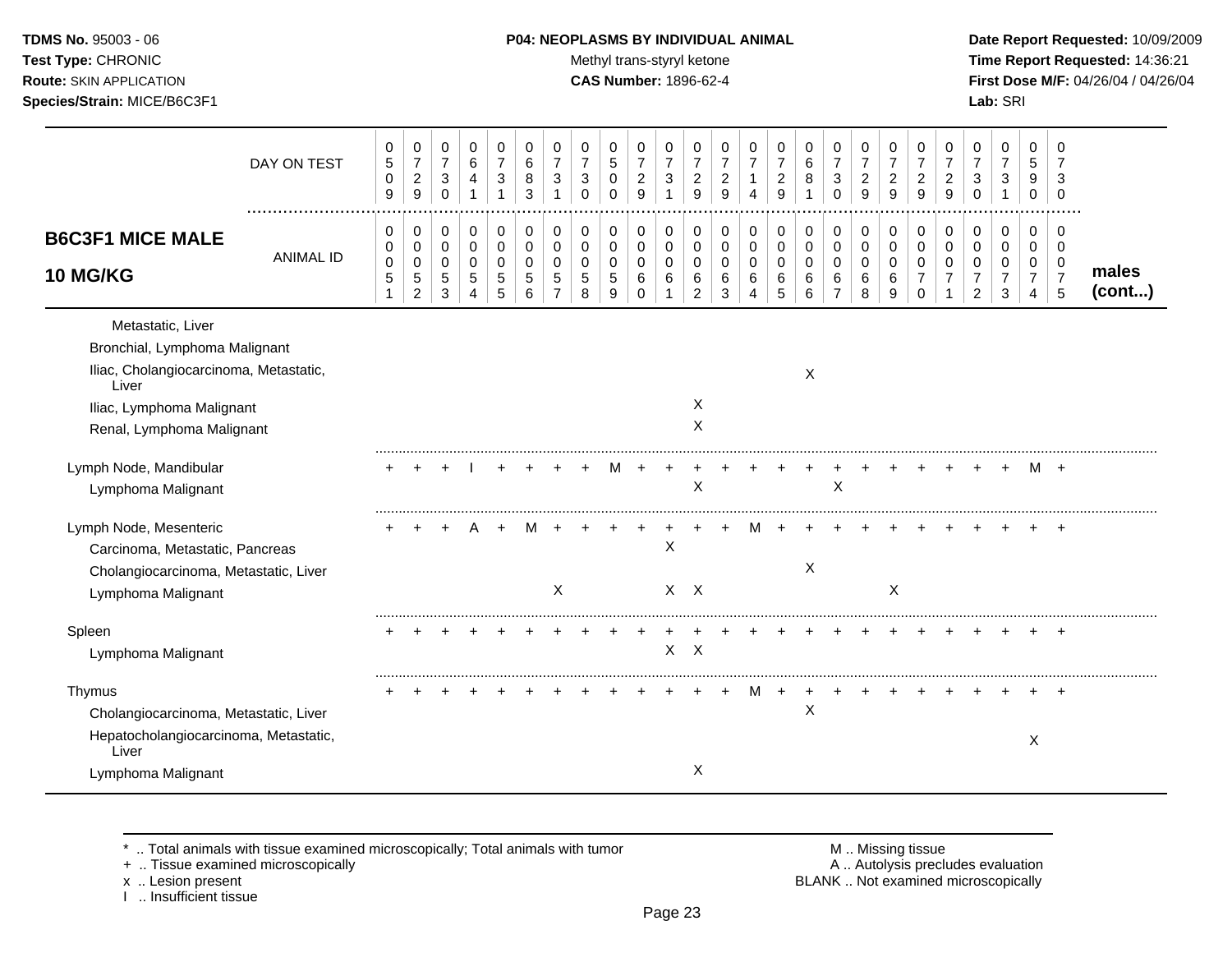### **TDMS No.** 95003 - 06 **P04: NEOPLASMS BY INDIVIDUAL ANIMAL** Date Report Requested: 10/09/2009

Test Type: CHRONIC **Test Type:** CHRONIC **Test Type:** CHRONIC **Time Report Requested:** 14:36:21 **Route:** SKIN APPLICATION **CAS Number:** 1896-62-4 **First Dose M/F:** 04/26/04 / 04/26/04

|                                            | DAY ON TEST      | 0<br><sub>5</sub><br>U<br>9 | 0<br>-<br>ົ<br>$\sim$<br>9          | U<br>ົ<br>J.     |   | 0<br>3                    | $\circ$<br>O<br>$\sim$ | 3 | υ<br>ີ<br>J | 0<br>đ<br>0<br>0      | U<br>∼<br>9           | <u>_</u><br>9 | ∼<br>9 | u<br>4           | -<br>9                   | 0<br>6<br>8           | U<br>ົ<br>◡<br>0      | 9 | <u>_</u><br>9 | ັບ<br>ົ<br><u>_</u><br>9 | ີ<br>$\cdot$ | 0<br>3           | 0<br>∽<br>◡<br>9<br>0            | ◡<br>◡ |                  |
|--------------------------------------------|------------------|-----------------------------|-------------------------------------|------------------|---|---------------------------|------------------------|---|-------------|-----------------------|-----------------------|---------------|--------|------------------|--------------------------|-----------------------|-----------------------|---|---------------|--------------------------|--------------|------------------|----------------------------------|--------|------------------|
| <b>B6C3F1 MICE MALE</b><br><b>10 MG/KG</b> | <b>ANIMAL ID</b> | U<br>U<br>0<br>G            | 0<br>0<br>0<br>5<br>C<br>$\epsilon$ | ν<br>ັ<br>5<br>3 | ಾ | <u>5</u><br>∽<br><b>N</b> | D.<br>b                | 5 | u<br>J<br>8 | 0<br>0<br>0<br>5<br>9 | U<br>U<br>U<br>6<br>U | 6             |        | U<br>u<br>6<br>4 | $\overline{\phantom{a}}$ | 0<br>0<br>0<br>6<br>6 | 0<br>U<br>U<br>6<br>- | 6 | 6<br>9        | υ<br>u                   |              | 0<br>0<br>0<br>3 | 0<br>0<br><sup>n</sup><br>U<br>4 |        | males<br>(cont…) |

## **INTEGUMENTARY SYSTEM**

| Mammary Gland                   |  |  |  | + + + + + + + + + + + + + + |             |         |  |  |  |  |  |  |  | $+$ $+$ |
|---------------------------------|--|--|--|-----------------------------|-------------|---------|--|--|--|--|--|--|--|---------|
| Skin                            |  |  |  |                             | $+$ $+$ $+$ | $+$ $-$ |  |  |  |  |  |  |  | $+$ $+$ |
| Squamous Cell Papilloma         |  |  |  |                             |             |         |  |  |  |  |  |  |  |         |
| Subcutaneous Tissue, Hemangioma |  |  |  |                             |             |         |  |  |  |  |  |  |  |         |
| Subcutaneous Tissue,            |  |  |  |                             |             |         |  |  |  |  |  |  |  |         |

## **MUSCULOSKELETAL SYSTEM**

| <b>Bone</b>                                         |  |  |  |  |  |  |  |  |  |  |  |  | $\div$ |  |
|-----------------------------------------------------|--|--|--|--|--|--|--|--|--|--|--|--|--------|--|
| Skeletal Muscle                                     |  |  |  |  |  |  |  |  |  |  |  |  |        |  |
| Alveolar/Bronchiolar Carcinoma,<br>Metastatic, Lung |  |  |  |  |  |  |  |  |  |  |  |  |        |  |
| Cholangiocarcinoma, Metastatic, Liver               |  |  |  |  |  |  |  |  |  |  |  |  |        |  |
| Hepatocellular Carcinoma, Metastatic,<br>∟ıver      |  |  |  |  |  |  |  |  |  |  |  |  |        |  |

## **NERVOUS SYSTEM**

| <b>Brain</b> |                                                                                                                       |  |  |  |  |  |  |  |  |  |                   |  |                                   |  |  |  |
|--------------|-----------------------------------------------------------------------------------------------------------------------|--|--|--|--|--|--|--|--|--|-------------------|--|-----------------------------------|--|--|--|
|              | *  Total animals with tissue examined microscopically; Total animals with tumor<br>+  Tissue examined microscopically |  |  |  |  |  |  |  |  |  | M  Missing tissue |  | A  Autolysis precludes evaluation |  |  |  |

BLANK .. Not examined microscopically

x .. Lesion present<br>I .. Insufficient tissue

Page 24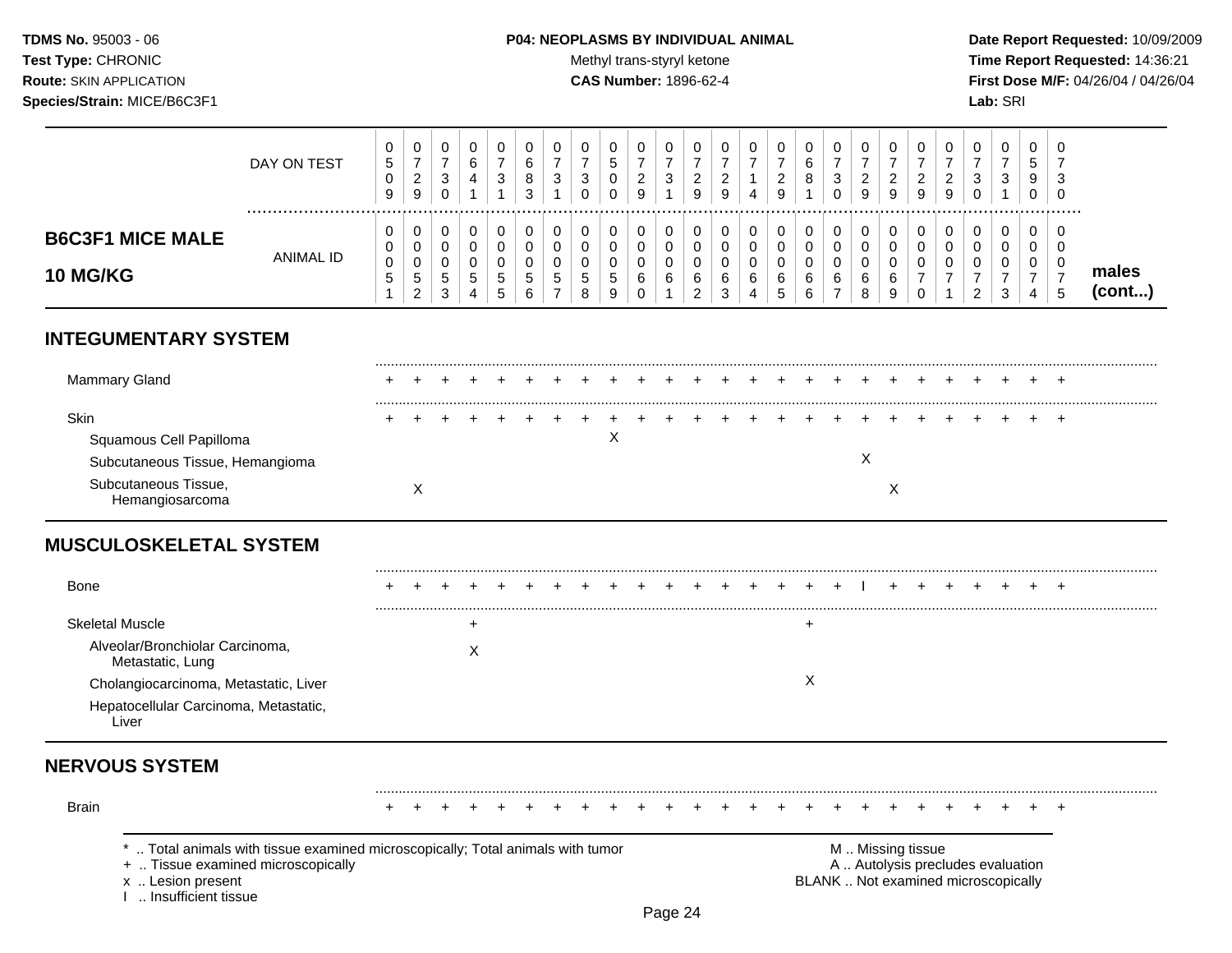### **TDMS No.** 95003 - 06 **P04: NEOPLASMS BY INDIVIDUAL ANIMAL** Date Report Requested: 10/09/2009

Test Type: CHRONIC **Test Type:** CHRONIC **Test Type:** CHRONIC **Time Report Requested:** 14:36:21 **Route:** SKIN APPLICATION **CAS Number:** 1896-62-4 **First Dose M/F:** 04/26/04 / 04/26/04

|                                                                                                                                                                                                               | DAY ON TEST                                                                                                        | 0<br>$\sqrt{5}$<br>$\pmb{0}$<br>$\boldsymbol{9}$      | 0<br>$\overline{7}$<br>$\overline{2}$<br>$\boldsymbol{9}$ | $\pmb{0}$<br>$\overline{7}$<br>$\mathbf{3}$<br>$\mathsf{O}\xspace$ | $\mathbf 0$<br>$\,6\,$<br>4<br>$\mathbf{1}$        | 0<br>$\overline{7}$<br>3<br>1   | 0<br>6<br>8<br>3                         | 0<br>$\overline{7}$<br>3<br>$\mathbf{1}$  | $\pmb{0}$<br>$\overline{7}$<br>3<br>$\pmb{0}$ | $\mathbf 0$<br>$\mathbf 5$<br>$\pmb{0}$<br>$\pmb{0}$ | 0<br>$\overline{7}$<br>$\overline{c}$<br>9 | 0<br>$\overline{7}$<br>3<br>1   | 0<br>$\overline{7}$<br>$\overline{a}$<br>9                | 0<br>$\overline{7}$<br>$\overline{2}$<br>$9\,$ | $\pmb{0}$<br>$\overline{7}$<br>$\mathbf 1$<br>4 | 0<br>$\overline{7}$<br>$\overline{c}$<br>9    | $\pmb{0}$<br>6<br>8<br>$\mathbf{1}$ | 0<br>$\overline{7}$<br>3<br>$\mathbf 0$                    | 0<br>$\overline{7}$<br>$\overline{2}$<br>9 | 0<br>$\overline{7}$<br>$\overline{a}$<br>9 | 0<br>$\overline{7}$<br>$\overline{c}$<br>9          | 0<br>$\overline{7}$<br>$\overline{c}$<br>$\boldsymbol{9}$ | $\mathbf 0$<br>$\overline{7}$<br>3<br>$\Omega$                   | $\mathbf 0$<br>$\overline{7}$<br>3<br>$\mathbf{1}$     | $\mathbf 0$<br>5<br>9<br>$\boldsymbol{0}$ | 0<br>$\overline{7}$<br>3<br>$\mathbf 0$                       |                 |
|---------------------------------------------------------------------------------------------------------------------------------------------------------------------------------------------------------------|--------------------------------------------------------------------------------------------------------------------|-------------------------------------------------------|-----------------------------------------------------------|--------------------------------------------------------------------|----------------------------------------------------|---------------------------------|------------------------------------------|-------------------------------------------|-----------------------------------------------|------------------------------------------------------|--------------------------------------------|---------------------------------|-----------------------------------------------------------|------------------------------------------------|-------------------------------------------------|-----------------------------------------------|-------------------------------------|------------------------------------------------------------|--------------------------------------------|--------------------------------------------|-----------------------------------------------------|-----------------------------------------------------------|------------------------------------------------------------------|--------------------------------------------------------|-------------------------------------------|---------------------------------------------------------------|-----------------|
| <b>B6C3F1 MICE MALE</b><br>10 MG/KG                                                                                                                                                                           | <b>ANIMAL ID</b>                                                                                                   | 0<br>0<br>$\pmb{0}$<br>$\overline{5}$<br>$\mathbf{1}$ | 0<br>0<br>$\mathbf 0$<br>5<br>$\overline{2}$              | 0<br>$\pmb{0}$<br>0<br>$\mathbf 5$<br>3                            | 0<br>$\mathbf 0$<br>$\mathbf 0$<br>$\sqrt{5}$<br>4 | 0<br>0<br>$\mathbf 0$<br>5<br>5 | 0<br>0<br>$\mathbf 0$<br>$\sqrt{5}$<br>6 | 0<br>0<br>$\Omega$<br>5<br>$\overline{7}$ | 0<br>0<br>$\mathbf 0$<br>$\sqrt{5}$<br>8      | 0<br>0<br>$\mathbf 0$<br>$\sqrt{5}$<br>9             | 0<br>0<br>$\mathbf 0$<br>6<br>0            | 0<br>0<br>$\mathbf 0$<br>6<br>1 | 0<br>$\Omega$<br>$\mathbf 0$<br>$\,6\,$<br>$\overline{c}$ | 0<br>0<br>0<br>6<br>3                          | 0<br>0<br>$\mathbf 0$<br>$\,6\,$<br>4           | 0<br>$\mathbf 0$<br>$\mathbf 0$<br>$\,6$<br>5 | 0<br>$\pmb{0}$<br>0<br>6<br>6       | 0<br>$\mathbf 0$<br>$\mathbf 0$<br>$\,6$<br>$\overline{7}$ | 0<br>0<br>$\mathbf 0$<br>6<br>8            | 0<br>0<br>$\mathbf 0$<br>6<br>9            | 0<br>0<br>$\Omega$<br>$\overline{7}$<br>$\mathbf 0$ | 0<br>0<br>$\mathbf 0$<br>$\overline{7}$<br>1              | 0<br>$\Omega$<br>$\mathbf 0$<br>$\overline{7}$<br>$\overline{2}$ | 0<br>$\mathbf 0$<br>$\mathbf 0$<br>$\overline{7}$<br>3 | 0<br>0<br>0<br>$\overline{7}$<br>4        | $\mathbf 0$<br>$\Omega$<br>$\mathbf 0$<br>$\overline{7}$<br>5 | males<br>(cont) |
| Meningioma Benign                                                                                                                                                                                             |                                                                                                                    |                                                       |                                                           |                                                                    |                                                    | X                               |                                          |                                           |                                               |                                                      |                                            |                                 |                                                           |                                                |                                                 |                                               |                                     |                                                            |                                            |                                            |                                                     |                                                           |                                                                  |                                                        |                                           |                                                               |                 |
| <b>RESPIRATORY SYSTEM</b>                                                                                                                                                                                     |                                                                                                                    |                                                       |                                                           |                                                                    |                                                    |                                 |                                          |                                           |                                               |                                                      |                                            |                                 |                                                           |                                                |                                                 |                                               |                                     |                                                            |                                            |                                            |                                                     |                                                           |                                                                  |                                                        |                                           |                                                               |                 |
| Lung<br>Alveolar/Bronchiolar Adenoma<br>Alveolar/Bronchiolar Carcinoma<br>Alveolar/Bronchiolar Carcinoma, Multiple<br>Cholangiocarcinoma, Metastatic, Liver<br>Hepatocellular Carcinoma, Metastatic,<br>Liver |                                                                                                                    |                                                       | X                                                         |                                                                    | X                                                  |                                 |                                          | х                                         |                                               |                                                      |                                            |                                 | X                                                         | X                                              |                                                 |                                               | X                                   | X                                                          |                                            |                                            |                                                     | X                                                         |                                                                  |                                                        |                                           |                                                               |                 |
| Hepatocholangiocarcinoma, Metastatic,<br>Liver                                                                                                                                                                |                                                                                                                    |                                                       |                                                           |                                                                    |                                                    |                                 |                                          |                                           |                                               |                                                      |                                            |                                 |                                                           |                                                |                                                 |                                               |                                     |                                                            |                                            |                                            |                                                     |                                                           |                                                                  |                                                        | X                                         |                                                               |                 |
| Nose                                                                                                                                                                                                          |                                                                                                                    |                                                       |                                                           |                                                                    |                                                    |                                 |                                          |                                           |                                               |                                                      |                                            |                                 |                                                           |                                                |                                                 |                                               |                                     |                                                            |                                            |                                            |                                                     |                                                           |                                                                  |                                                        |                                           |                                                               |                 |
| Pleura                                                                                                                                                                                                        |                                                                                                                    |                                                       |                                                           |                                                                    |                                                    |                                 |                                          |                                           |                                               |                                                      |                                            |                                 |                                                           |                                                |                                                 |                                               |                                     |                                                            | ÷.                                         |                                            |                                                     |                                                           |                                                                  |                                                        |                                           |                                                               |                 |
| Trachea                                                                                                                                                                                                       |                                                                                                                    |                                                       |                                                           |                                                                    |                                                    |                                 |                                          |                                           |                                               |                                                      |                                            |                                 |                                                           |                                                |                                                 |                                               |                                     |                                                            |                                            |                                            |                                                     |                                                           |                                                                  |                                                        |                                           |                                                               |                 |
| <b>SPECIAL SENSES SYSTEM</b>                                                                                                                                                                                  |                                                                                                                    |                                                       |                                                           |                                                                    |                                                    |                                 |                                          |                                           |                                               |                                                      |                                            |                                 |                                                           |                                                |                                                 |                                               |                                     |                                                            |                                            |                                            |                                                     |                                                           |                                                                  |                                                        |                                           |                                                               |                 |
| Eye                                                                                                                                                                                                           |                                                                                                                    |                                                       |                                                           |                                                                    |                                                    |                                 |                                          |                                           |                                               |                                                      |                                            |                                 |                                                           |                                                |                                                 |                                               |                                     |                                                            |                                            |                                            |                                                     |                                                           |                                                                  |                                                        |                                           |                                                               |                 |
| x  Lesion present<br>I  Insufficient tissue                                                                                                                                                                   | Total animals with tissue examined microscopically; Total animals with tumor<br>+  Tissue examined microscopically |                                                       |                                                           |                                                                    |                                                    |                                 |                                          |                                           |                                               |                                                      |                                            |                                 |                                                           |                                                |                                                 |                                               |                                     | BLANK  Not examined microscopically                        |                                            |                                            | M  Missing tissue                                   |                                                           | A  Autolysis precludes evaluation                                |                                                        |                                           |                                                               |                 |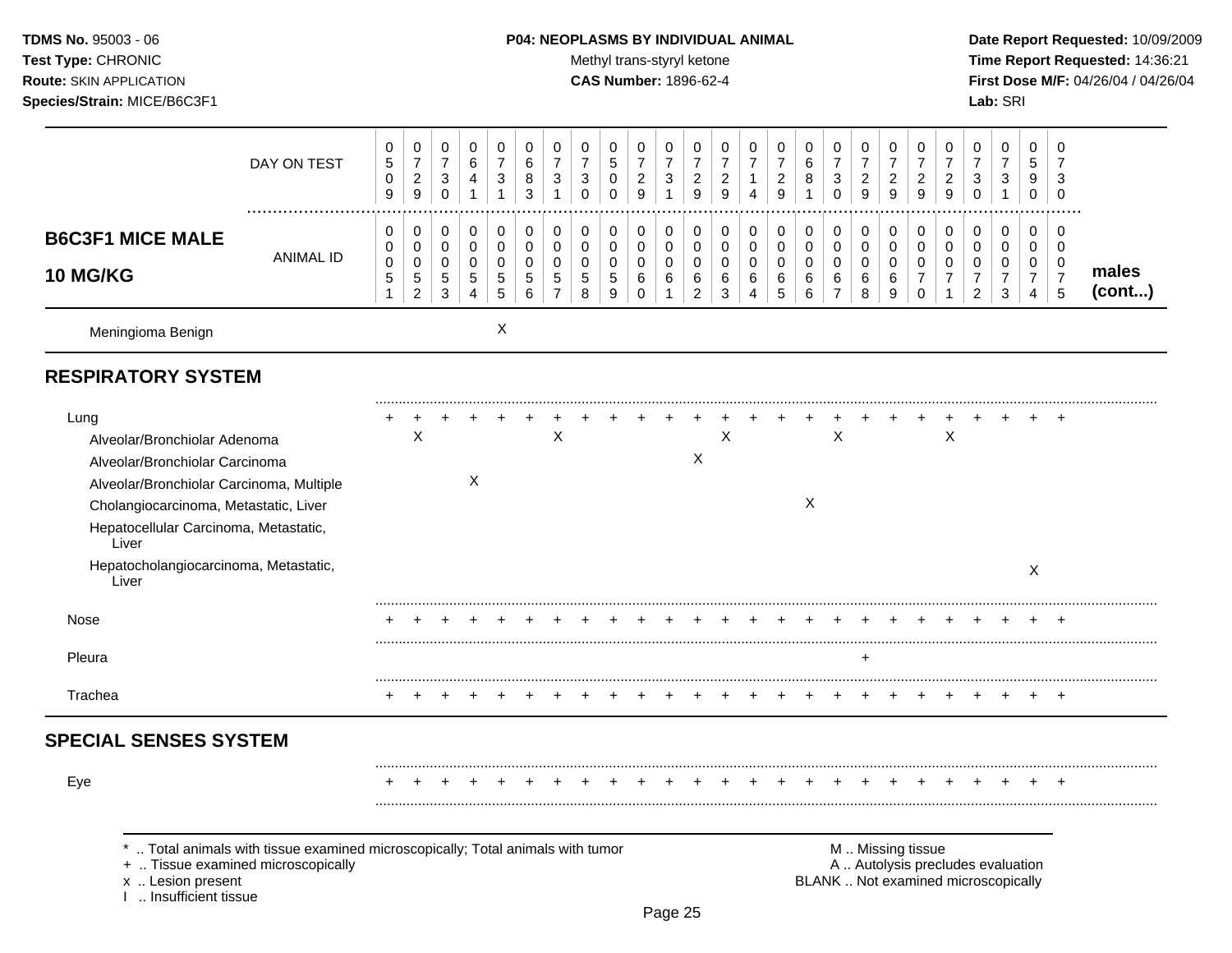### **TDMS No.** 95003 - 06 **P04: NEOPLASMS BY INDIVIDUAL ANIMAL** Date Report Requested: 10/09/2009

**Test Type:** CHRONIC **Trans-styryl ketone** Methyl trans-styryl ketone **Time Report Requested:** 14:36:21 **Route:** SKIN APPLICATION **CAS Number:** 1896-62-4 **First Dose M/F:** 04/26/04 / 04/26/04

|                                                                       | DAY ON TEST      | 0<br>5<br>$\mathbf 0$<br>9 | 0<br>$\overline{7}$<br>$\overline{c}$<br>$\boldsymbol{9}$ | 0<br>$\boldsymbol{7}$<br>$\mathbf{3}$<br>0 | 0<br>$\,6$<br>4                       | 0<br>$\overline{7}$<br>$\sqrt{3}$                 | 0<br>6<br>8<br>3                       | 0<br>$\overline{7}$<br>3 | 0<br>$\overline{7}$<br>3<br>$\Omega$ | 0<br>$\sqrt{5}$<br>0<br>$\Omega$        | 0<br>$\overline{7}$<br>$\overline{c}$<br>9         | 0<br>$\overline{7}$<br>3             | 0<br>$\overline{7}$<br>$\overline{c}$<br>9 | 0<br>7<br>$\overline{c}$<br>9 | 0<br>$\overline{7}$<br>4 | 0<br>$\overline{7}$<br>$\overline{c}$<br>9 | 0<br>$\,6$<br>$\bf8$              | 0<br>$\overline{7}$<br>3<br>$\Omega$         | 0<br>$\overline{7}$<br>$\overline{c}$<br>9 | 0<br>$\overline{7}$<br>$\overline{c}$<br>9 | 0<br>$\overline{7}$<br>2<br>9 | 0<br>$\overline{7}$<br>2<br>9 | 0<br>$\overline{7}$<br>3<br>$\Omega$ | 0<br>7<br>3      | 0<br>5<br>9<br>0                             | 0<br>7<br>3<br>$\Omega$            |                 |
|-----------------------------------------------------------------------|------------------|----------------------------|-----------------------------------------------------------|--------------------------------------------|---------------------------------------|---------------------------------------------------|----------------------------------------|--------------------------|--------------------------------------|-----------------------------------------|----------------------------------------------------|--------------------------------------|--------------------------------------------|-------------------------------|--------------------------|--------------------------------------------|-----------------------------------|----------------------------------------------|--------------------------------------------|--------------------------------------------|-------------------------------|-------------------------------|--------------------------------------|------------------|----------------------------------------------|------------------------------------|-----------------|
| <b>B6C3F1 MICE MALE</b><br><b>10 MG/KG</b>                            | <b>ANIMAL ID</b> | 0<br>0<br>0<br>5           | 0<br>$\pmb{0}$<br>0<br>5<br>$\overline{c}$                | 0<br>$\pmb{0}$<br>0<br>5<br>3              | 0<br>$\pmb{0}$<br>$\pmb{0}$<br>5<br>4 | $\mathbf 0$<br>$\pmb{0}$<br>$\mathbf 0$<br>5<br>5 | 0<br>$\mathbf 0$<br>$\Omega$<br>5<br>6 | 0<br>0<br>0<br>5         | 0<br>0<br>0<br>5<br>8                | 0<br>$\pmb{0}$<br>0<br>$\mathbf 5$<br>9 | 0<br>$\mathsf{O}\xspace$<br>0<br>$\,6$<br>$\Omega$ | 0<br>$\mathbf 0$<br>$\mathbf 0$<br>6 | 0<br>0<br>0<br>6<br>$\overline{c}$         | 0<br>0<br>0<br>6<br>3         | 0<br>0<br>0<br>6<br>4    | 0<br>0<br>0<br>6<br>5                      | 0<br>$\pmb{0}$<br>0<br>6<br>$\,6$ | 0<br>$\mathbf 0$<br>0<br>6<br>$\overline{7}$ | 0<br>$\mathbf 0$<br>$\mathbf 0$<br>6<br>8  | 0<br>$\mathbf 0$<br>0<br>6<br>9            | 0<br>0<br>0<br>0              | 0<br>0                        | 0<br>0<br>0<br>$\overline{2}$        | 0<br>0<br>0<br>3 | 0<br>$\mathbf 0$<br>0<br>$\overline{7}$<br>4 | 0<br>0<br>0<br>$\overline{7}$<br>5 | males<br>(cont) |
| Harderian Gland<br>Adenoma<br>Carcinoma<br>Bilateral, Adenoma         |                  |                            |                                                           |                                            |                                       |                                                   |                                        |                          |                                      |                                         |                                                    |                                      |                                            | X                             |                          |                                            |                                   |                                              |                                            |                                            |                               |                               |                                      | X                |                                              |                                    |                 |
| <b>URINARY SYSTEM</b>                                                 |                  |                            |                                                           |                                            |                                       |                                                   |                                        |                          |                                      |                                         |                                                    |                                      |                                            |                               |                          |                                            |                                   |                                              |                                            |                                            |                               |                               |                                      |                  |                                              |                                    |                 |
| Kidney<br>Cholangiocarcinoma, Metastatic, Liver<br>Lymphoma Malignant |                  |                            |                                                           |                                            |                                       |                                                   |                                        |                          |                                      |                                         |                                                    |                                      | Χ                                          |                               |                          |                                            | X                                 |                                              |                                            |                                            |                               |                               |                                      |                  |                                              | $\overline{ }$                     |                 |
| <b>Urinary Bladder</b>                                                |                  |                            |                                                           |                                            |                                       |                                                   |                                        |                          |                                      |                                         |                                                    |                                      |                                            |                               |                          |                                            |                                   |                                              |                                            |                                            |                               |                               |                                      |                  |                                              |                                    |                 |
| <b>SYSTEMIC LESIONS</b>                                               |                  |                            |                                                           |                                            |                                       |                                                   |                                        |                          |                                      |                                         |                                                    |                                      |                                            |                               |                          |                                            |                                   |                                              |                                            |                                            |                               |                               |                                      |                  |                                              |                                    |                 |
| Multiple Organ<br>Histiocytic Sarcoma<br>Lymphoma Malignant           |                  |                            |                                                           |                                            |                                       |                                                   |                                        | X                        |                                      |                                         |                                                    |                                      | $X$ $X$                                    |                               |                          |                                            |                                   | $\times$                                     |                                            | $\mathsf X$                                |                               |                               |                                      |                  |                                              | $\overline{ }$                     |                 |

\* .. Total animals with tissue examined microscopically; Total animals with tumor M .. Missing tissue M .. Missing tissue<br>
+ .. Tissue examined microscopically

+ .. Tissue examined microscopically

x .. Lesion present<br>I .. Insufficient tissue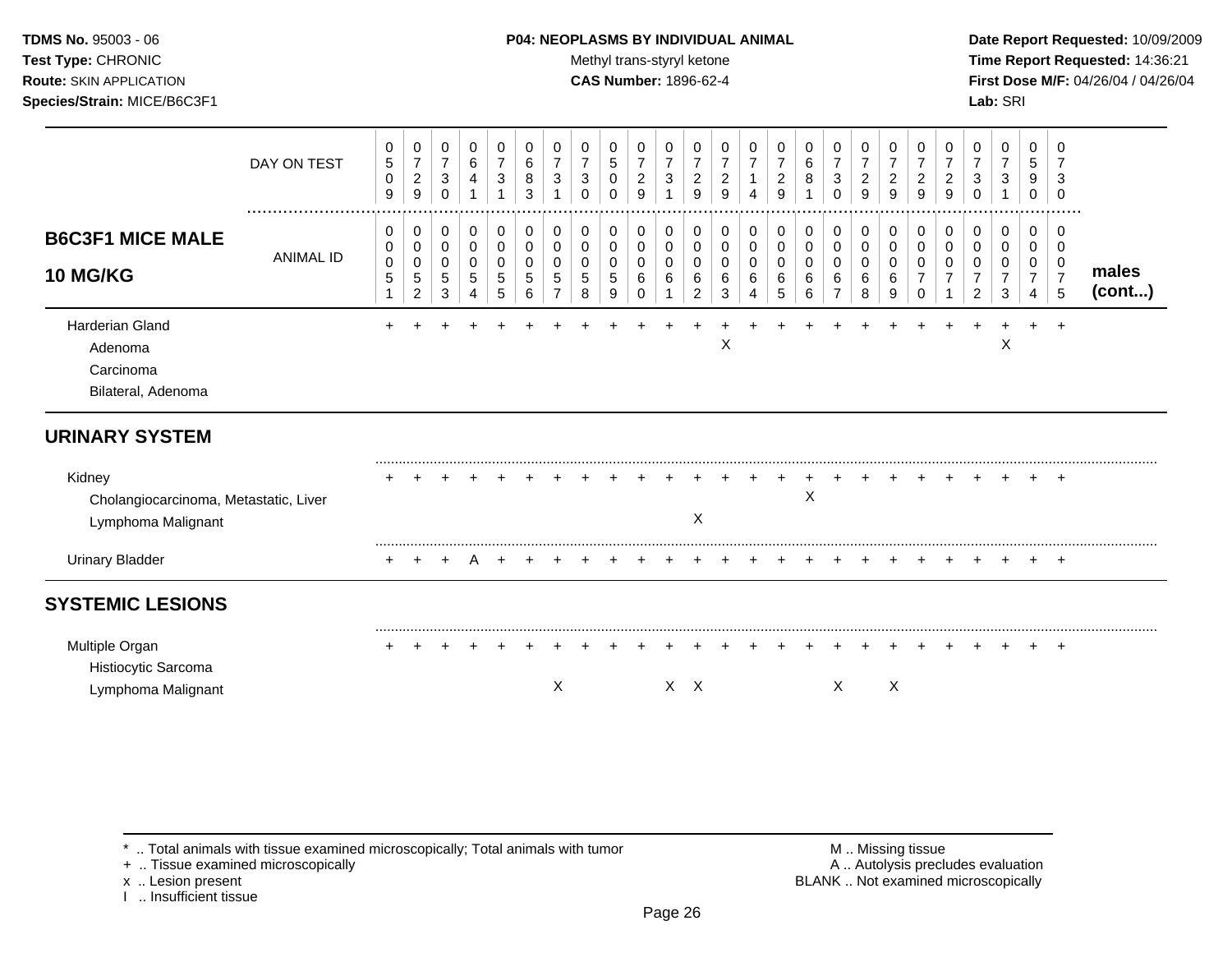TDMS No. 95003 - 06 Test Type: CHRONIC **Route: SKIN APPLICATION** Species/Strain: MICE/B6C3F1

#### P04: NEOPLASMS BY INDIVIDUAL ANIMAL

Methyl trans-styryl ketone

CAS Number: 1896-62-4

Date Report Requested: 10/09/2009 Time Report Requested: 14:36:21 First Dose M/F: 04/26/04 / 04/26/04 Lab: SRI

|                                                                        | DAY ON TEST      | 0<br>$\boldsymbol{7}$<br>$\sqrt{3}$<br>$\overline{1}$   | 0<br>6<br>$\mathbf{1}$<br>$\mathbf 0$                                       | $\mathbf 0$<br>$\,6$<br>1<br>3                         | 0<br>$\,6\,$<br>3                                   | 0<br>$\overline{7}$<br>3<br>$\Omega$          | 0<br>$\overline{7}$<br>3<br>$\Omega$ | 0<br>$\overline{7}$<br>3                                  | 0<br>$\overline{7}$<br>$\sqrt{3}$          | 0<br>$\boldsymbol{7}$<br>$\sqrt{3}$                        | 0<br>$\,6\,$<br>$\,$ 5 $\,$<br>9                   | 0<br>$\,$ 5 $\,$<br>1<br>3              | $\mathbf 0$<br>$\,$ 5 $\,$<br>$\overline{1}$<br>5              | 0<br>$\overline{7}$<br>3<br>$\Omega$      | $\mathbf 0$<br>$\,6\,$<br>$\overline{c}$<br>6 | 0<br>$\overline{7}$<br>3<br>$\Omega$    | 0<br>$\boldsymbol{7}$<br>$\mathbf{3}$                       | 0<br>$\overline{7}$<br>$\mathbf{3}$<br>$\Omega$                       | 0<br>$\overline{7}$<br>$\mathbf{1}$                                            | 0<br>$\overline{7}$<br>3               | $\mathbf 0$<br>$\overline{7}$<br>$\overline{c}$<br>9 | 0<br>$\overline{7}$<br>$\sqrt{3}$                    | 0<br>$\overline{7}$<br>$\overline{c}$<br>9          | 0<br>$\overline{7}$<br>$\sqrt{3}$              | 0<br>$\overline{7}$<br>3        | 0<br>2<br>9                     |                         |
|------------------------------------------------------------------------|------------------|---------------------------------------------------------|-----------------------------------------------------------------------------|--------------------------------------------------------|-----------------------------------------------------|-----------------------------------------------|--------------------------------------|-----------------------------------------------------------|--------------------------------------------|------------------------------------------------------------|----------------------------------------------------|-----------------------------------------|----------------------------------------------------------------|-------------------------------------------|-----------------------------------------------|-----------------------------------------|-------------------------------------------------------------|-----------------------------------------------------------------------|--------------------------------------------------------------------------------|----------------------------------------|------------------------------------------------------|------------------------------------------------------|-----------------------------------------------------|------------------------------------------------|---------------------------------|---------------------------------|-------------------------|
| <b>B6C3F1 MICE MALE</b><br><b>10 MG/KG</b>                             | <b>ANIMAL ID</b> | 0<br>0<br>$\pmb{0}$<br>$\overline{7}$<br>$6\phantom{1}$ | $\pmb{0}$<br>$\mathbf 0$<br>$\mathbf 0$<br>$\overline{7}$<br>$\overline{7}$ | 0<br>$\mathbf 0$<br>$\mathbf 0$<br>$\overline{7}$<br>8 | 0<br>$\mathbf 0$<br>$\Omega$<br>$\overline{7}$<br>9 | 0<br>$\mathbf 0$<br>$\Omega$<br>8<br>$\Omega$ | 0<br>$\mathbf 0$<br>$\Omega$<br>8    | 0<br>$\mathsf 0$<br>$\Omega$<br>$\bf 8$<br>$\overline{2}$ | 0<br>0<br>$\mathbf 0$<br>8<br>$\mathbf{3}$ | 0<br>$\mathsf{O}\xspace$<br>0<br>$\bf 8$<br>$\overline{4}$ | 0<br>$\mathbf 0$<br>$\mathbf 0$<br>8<br>$\sqrt{5}$ | 0<br>$\pmb{0}$<br>$\mathbf 0$<br>8<br>6 | $\pmb{0}$<br>$\mathbf 0$<br>$\mathbf 0$<br>8<br>$\overline{7}$ | 0<br>$\mathbf 0$<br>$\mathbf 0$<br>8<br>8 | 0<br>$\mathbf 0$<br>$\mathbf 0$<br>8<br>9     | 0<br>$\mathsf{O}$<br>0<br>9<br>$\Omega$ | 0<br>$\mathsf{O}\xspace$<br>$\mathbf 0$<br>$\boldsymbol{9}$ | 0<br>$\mathbf 0$<br>$\mathbf 0$<br>$\boldsymbol{9}$<br>$\overline{c}$ | 0<br>$\pmb{0}$<br>$\mathbf 0$<br>$\boldsymbol{9}$<br>$\ensuremath{\mathsf{3}}$ | 0<br>$\mathbf 0$<br>$\Omega$<br>9<br>4 | 0<br>$\pmb{0}$<br>$\Omega$<br>9<br>$\overline{5}$    | 0<br>$\mathbf 0$<br>$\Omega$<br>9<br>$6\phantom{1}6$ | 0<br>$\mathbf 0$<br>$\Omega$<br>9<br>$\overline{7}$ | 0<br>$\mathbf 0$<br>$\mathbf 0$<br>9<br>$\bf8$ | 0<br>0<br>$\mathbf 0$<br>9<br>9 | 0<br>$\Omega$<br>0<br>$\pmb{0}$ | * TOTALS                |
| <b>ALIMENTARY SYSTEM</b>                                               |                  |                                                         |                                                                             |                                                        |                                                     |                                               |                                      |                                                           |                                            |                                                            |                                                    |                                         |                                                                |                                           |                                               |                                         |                                                             |                                                                       |                                                                                |                                        |                                                      |                                                      |                                                     |                                                |                                 |                                 |                         |
| Esophagus                                                              |                  |                                                         |                                                                             |                                                        |                                                     |                                               |                                      |                                                           |                                            |                                                            |                                                    |                                         |                                                                |                                           |                                               |                                         |                                                             |                                                                       |                                                                                |                                        |                                                      |                                                      |                                                     |                                                |                                 |                                 | 50                      |
| Gallbladder                                                            |                  | $\ddot{}$                                               | M                                                                           | A                                                      | Α                                                   |                                               |                                      |                                                           |                                            |                                                            |                                                    |                                         |                                                                |                                           |                                               |                                         |                                                             |                                                                       | A                                                                              |                                        |                                                      |                                                      |                                                     | M                                              |                                 | $+$                             | 38                      |
| Intestine Large, Cecum                                                 |                  |                                                         |                                                                             |                                                        |                                                     |                                               |                                      |                                                           |                                            |                                                            |                                                    |                                         |                                                                |                                           |                                               |                                         |                                                             |                                                                       | A                                                                              |                                        |                                                      |                                                      |                                                     |                                                |                                 |                                 | 46                      |
| Intestine Large, Colon<br>Lymphoma Malignant                           |                  | $\ddot{}$                                               |                                                                             | м                                                      | Δ                                                   |                                               |                                      |                                                           |                                            |                                                            |                                                    |                                         |                                                                |                                           |                                               |                                         |                                                             |                                                                       |                                                                                | X                                      |                                                      |                                                      |                                                     |                                                |                                 |                                 | 43<br>1                 |
| Intestine Large, Rectum                                                |                  |                                                         |                                                                             |                                                        |                                                     |                                               |                                      |                                                           |                                            |                                                            |                                                    |                                         |                                                                |                                           |                                               |                                         |                                                             |                                                                       |                                                                                |                                        |                                                      |                                                      |                                                     |                                                |                                 |                                 | 43                      |
| Intestine Small, Duodenum                                              |                  | +                                                       |                                                                             |                                                        |                                                     |                                               |                                      |                                                           |                                            |                                                            |                                                    |                                         |                                                                |                                           |                                               |                                         |                                                             |                                                                       |                                                                                |                                        |                                                      |                                                      |                                                     |                                                |                                 |                                 | 42                      |
| Intestine Small, Ileum                                                 |                  |                                                         |                                                                             |                                                        |                                                     |                                               |                                      |                                                           |                                            |                                                            |                                                    |                                         |                                                                |                                           |                                               |                                         |                                                             |                                                                       |                                                                                |                                        |                                                      |                                                      |                                                     |                                                |                                 |                                 | 44                      |
| Intestine Small, Jejunum<br>Adenoma<br>Carcinoma<br>Lymphoma Malignant |                  |                                                         |                                                                             |                                                        |                                                     |                                               |                                      |                                                           | $\pmb{\times}$                             | X                                                          |                                                    |                                         |                                                                |                                           |                                               |                                         |                                                             |                                                                       |                                                                                |                                        |                                                      |                                                      |                                                     |                                                |                                 |                                 | 42<br>$\mathbf{2}$<br>2 |
| Liver<br>Carcinoma, Metastatic, Pancreas                               |                  |                                                         |                                                                             |                                                        |                                                     |                                               |                                      |                                                           |                                            |                                                            |                                                    |                                         |                                                                |                                           |                                               |                                         |                                                             |                                                                       |                                                                                |                                        |                                                      |                                                      |                                                     |                                                |                                 | $\div$                          | 50                      |

\* .. Total animals with tissue examined microscopically; Total animals with tumor

+ .. Tissue examined microscopically

x .. Lesion present<br>I .. Insufficient tissue

M .. Missing tissue<br>A .. Autolysis precludes evaluation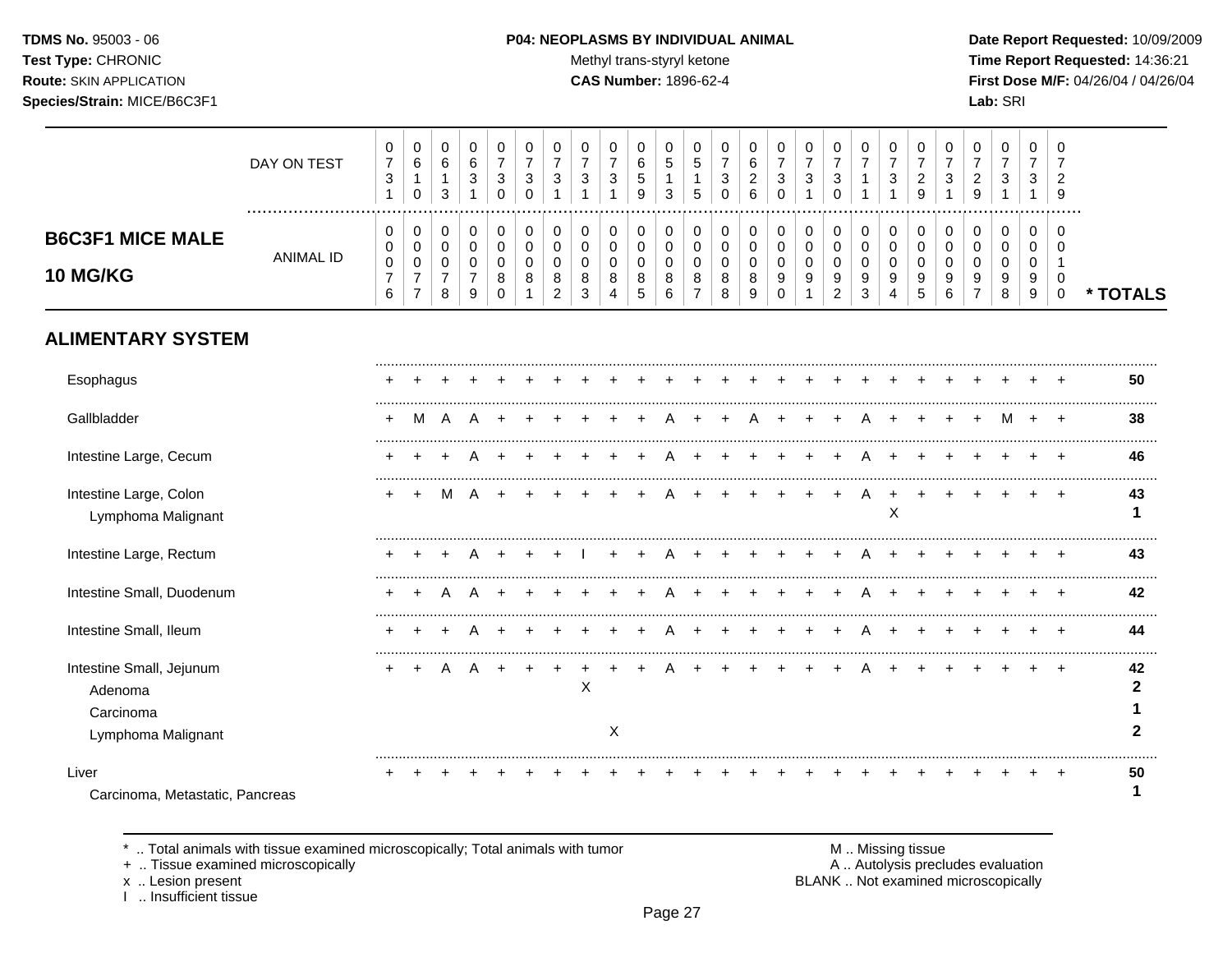#### **TDMS No.** 95003 - 06 **P04: NEOPLASMS BY INDIVIDUAL ANIMAL** Date Report Requested: 10/09/2009

Test Type: CHRONIC **Test Type:** CHRONIC **Test Type:** CHRONIC **Time Report Requested:** 14:36:21 **Route:** SKIN APPLICATION **CAS Number:** 1896-62-4 **First Dose M/F:** 04/26/04 / 04/26/04

| DAY ON TEST                                                                                                                                                                                                                                                      | 0<br>$\overline{7}$<br>$\ensuremath{\mathsf{3}}$<br>1 | 0<br>6<br>$\mathbf{1}$<br>$\mathbf 0$                     | 0<br>$\,6\,$<br>$\mathbf{1}$<br>3  | 0<br>$\,6\,$<br>$\sqrt{3}$<br>$\overline{1}$                   | 0<br>$\overline{7}$<br>$\mathbf{3}$<br>$\mathbf 0$ | 0<br>$\overline{7}$<br>$\sqrt{3}$<br>$\mathbf 0$ | 0<br>$\overline{7}$<br>3<br>1                        | 0<br>$\overline{7}$<br>$\sqrt{3}$<br>$\mathbf{1}$ | 0<br>$\overline{7}$<br>$\mathbf{3}$<br>1          | 0<br>$\,6$<br>5<br>9                    | 0<br>$\sqrt{5}$<br>$\mathbf{1}$<br>3 | 0<br>$\mathbf 5$<br>$\mathbf{1}$<br>5                | 0<br>$\overline{7}$<br>$\sqrt{3}$<br>$\mathbf 0$ | 0<br>$\,6$<br>$\sqrt{2}$<br>6        | 0<br>$\overline{7}$<br>$\sqrt{3}$<br>$\mathbf 0$              | 0<br>$\overline{7}$<br>$\mathbf{3}$     | 0<br>$\overline{7}$<br>3<br>$\mathbf 0$                   | 0<br>$\overline{7}$<br>$\mathbf 1$<br>1                     | 0<br>$\overline{7}$<br>$\sqrt{3}$<br>$\mathbf{1}$      | 0<br>$\boldsymbol{7}$<br>$\overline{c}$<br>9 | 0<br>$\overline{7}$<br>3                  | 0<br>$\overline{7}$<br>$\overline{c}$<br>9             | 0<br>$\overline{7}$<br>$\ensuremath{\mathsf{3}}$<br>1  | 0<br>$\overline{7}$<br>3<br>$\mathbf{1}$ | 0<br>$\overline{7}$<br>$\overline{2}$<br>9                  |                           |
|------------------------------------------------------------------------------------------------------------------------------------------------------------------------------------------------------------------------------------------------------------------|-------------------------------------------------------|-----------------------------------------------------------|------------------------------------|----------------------------------------------------------------|----------------------------------------------------|--------------------------------------------------|------------------------------------------------------|---------------------------------------------------|---------------------------------------------------|-----------------------------------------|--------------------------------------|------------------------------------------------------|--------------------------------------------------|--------------------------------------|---------------------------------------------------------------|-----------------------------------------|-----------------------------------------------------------|-------------------------------------------------------------|--------------------------------------------------------|----------------------------------------------|-------------------------------------------|--------------------------------------------------------|--------------------------------------------------------|------------------------------------------|-------------------------------------------------------------|---------------------------|
| <b>B6C3F1 MICE MALE</b><br><b>ANIMAL ID</b><br>10 MG/KG                                                                                                                                                                                                          | 0<br>$\pmb{0}$<br>0<br>$\boldsymbol{7}$<br>6          | 0<br>$\pmb{0}$<br>0<br>$\boldsymbol{7}$<br>$\overline{7}$ | 0<br>0<br>0<br>$\overline{7}$<br>8 | $\pmb{0}$<br>$\pmb{0}$<br>$\mathbf 0$<br>$\boldsymbol{7}$<br>9 | 0<br>$\pmb{0}$<br>0<br>$\bf8$<br>$\Omega$          | 0<br>$\pmb{0}$<br>0<br>$\bf 8$                   | 0<br>$\pmb{0}$<br>$\mathbf 0$<br>8<br>$\overline{c}$ | $\mathbf 0$<br>0<br>0<br>8<br>3                   | $\mathbf 0$<br>$\pmb{0}$<br>$\mathbf 0$<br>8<br>4 | 0<br>$\pmb{0}$<br>$\mathbf 0$<br>8<br>5 | 0<br>$\pmb{0}$<br>0<br>$\bf 8$<br>6  | 0<br>$\pmb{0}$<br>$\mathbf 0$<br>8<br>$\overline{7}$ | 0<br>$\pmb{0}$<br>0<br>8<br>8                    | 0<br>$\pmb{0}$<br>0<br>$\bf 8$<br>9  | 0<br>$\pmb{0}$<br>$\mathsf 0$<br>$\boldsymbol{9}$<br>$\Omega$ | 0<br>$\pmb{0}$<br>0<br>$\boldsymbol{9}$ | 0<br>$\pmb{0}$<br>0<br>$\boldsymbol{9}$<br>$\overline{c}$ | 0<br>$\pmb{0}$<br>$\boldsymbol{0}$<br>$\boldsymbol{9}$<br>3 | 0<br>$\pmb{0}$<br>$\mathbf 0$<br>$\boldsymbol{9}$<br>4 | 0<br>$\pmb{0}$<br>0<br>$\boldsymbol{9}$<br>5 | 0<br>$\mathbf 0$<br>$\mathbf 0$<br>9<br>6 | 0<br>$\mathbf 0$<br>$\mathbf 0$<br>9<br>$\overline{7}$ | 0<br>$\pmb{0}$<br>$\mathbf 0$<br>$\boldsymbol{9}$<br>8 | 0<br>0<br>0<br>$\boldsymbol{9}$<br>9     | $\Omega$<br>0<br>$\mathbf{1}$<br>$\mathbf 0$<br>$\mathbf 0$ | * TOTALS                  |
| Cholangiocarcinoma<br>Hemangiosarcoma<br>Hepatoblastoma<br>Hepatocellular Adenoma<br>Hepatocellular Adenoma, Multiple<br>Hepatocellular Carcinoma<br>Hepatocellular Carcinoma, Multiple<br>Hepatocholangiocarcinoma<br>Histiocytic Sarcoma<br>Lymphoma Malignant | $\boldsymbol{\mathsf{X}}$                             | $\boldsymbol{\mathsf{X}}$<br>$\boldsymbol{\mathsf{X}}$    | X<br>X                             | $\boldsymbol{\mathsf{X}}$                                      |                                                    | $X$ $X$                                          |                                                      | x x x x x<br>X                                    |                                                   | $\times$                                | X                                    | X                                                    |                                                  | $\boldsymbol{\mathsf{X}}$<br>$X$ $X$ | X                                                             | $X$ $X$                                 |                                                           | X<br>X                                                      | $\mathsf{X}$                                           | X<br>$X$ $X$<br>$X$ $X$                      | X                                         |                                                        | X                                                      | $X$ $X$<br>X                             | $X \times X$                                                | 2<br>11<br>18<br>14<br>14 |
| Mesentery<br>Carcinoma, Metastatic, Pancreas<br>Cholangiocarcinoma, Metastatic, Liver<br>Hemangiosarcoma<br>Hepatocellular Carcinoma, Metastatic,<br>Liver<br>Pancreas                                                                                           |                                                       |                                                           |                                    |                                                                |                                                    |                                                  |                                                      |                                                   |                                                   | $\ddot{}$                               |                                      |                                                      | ÷                                                |                                      |                                                               |                                         | $+$                                                       | $\ddot{}$<br>$\pmb{\times}$                                 |                                                        |                                              |                                           |                                                        |                                                        |                                          | $\ddot{}$                                                   | 12<br>50                  |
| Cholangiocarcinoma, Metastatic, Liver<br>Histiocytic Sarcoma<br>Lymphoma Malignant<br>Acinus, Carcinoma                                                                                                                                                          |                                                       |                                                           |                                    |                                                                |                                                    |                                                  |                                                      |                                                   |                                                   |                                         |                                      | Χ                                                    |                                                  |                                      |                                                               |                                         |                                                           |                                                             |                                                        |                                              |                                           |                                                        |                                                        |                                          |                                                             |                           |

\* .. Total animals with tissue examined microscopically; Total animals with tumor **M** metal metal M .. Missing tissue<br>  $\blacksquare$  . Tissue examined microscopically

+ .. Tissue examined microscopically

x .. Lesion present<br>I .. Insufficient tissue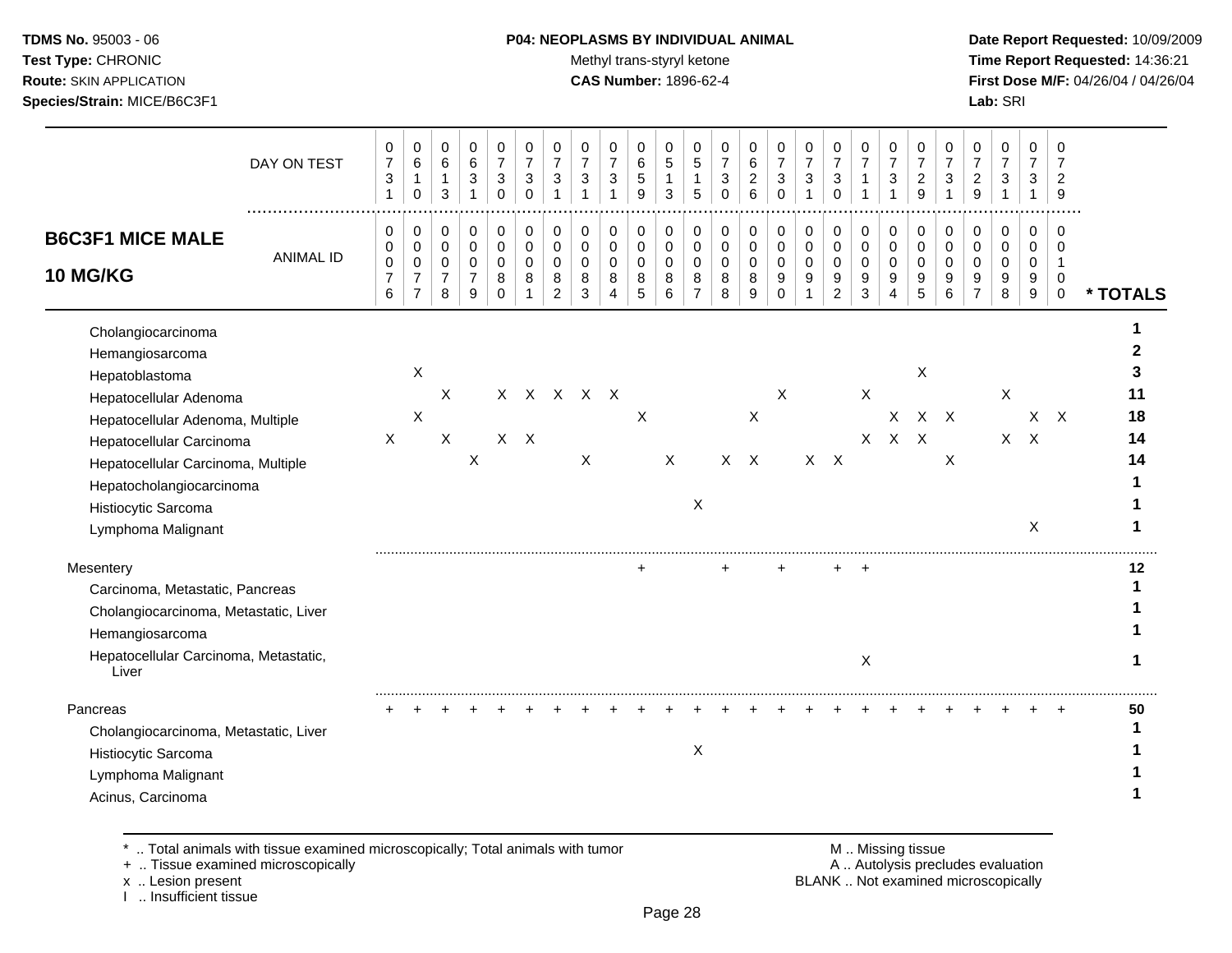### **TDMS No.** 95003 - 06 **P04: NEOPLASMS BY INDIVIDUAL ANIMAL** Date Report Requested: 10/09/2009

Test Type: CHRONIC **Test Type:** CHRONIC **Test Type:** CHRONIC **Time Report Requested:** 14:36:21 **Route:** SKIN APPLICATION **CAS Number:** 1896-62-4 **First Dose M/F:** 04/26/04 / 04/26/04

|                                                                                                                        | DAY ON TEST      | 0<br>$\overline{7}$<br>3<br>$\mathbf 1$ | 0<br>$\,6\,$<br>$\mathbf{1}$<br>$\mathbf 0$               | 0<br>6<br>$\mathbf{1}$<br>3                  | 0<br>$\,6\,$<br>3                            | 0<br>$\overline{7}$<br>3<br>$\Omega$    | 0<br>3<br>$\Omega$ | 0<br>$\overline{7}$<br>3      | 0<br>$\overline{7}$<br>3 | 0<br>$\overline{7}$<br>3<br>1 | 0<br>$\,6\,$<br>5<br>9                  | 0<br>$\overline{5}$<br>$\mathbf{1}$<br>3 | 0<br>$\sqrt{5}$<br>$\mathbf{1}$<br>5 | 0<br>$\overline{7}$<br>$\mathbf{3}$<br>$\Omega$ | 0<br>6<br>$\overline{c}$<br>6 | 0<br>3<br>$\Omega$           | 0<br>7<br>3      | 0<br>$\overline{7}$<br>3<br>$\Omega$         | 0<br>$\overline{7}$<br>1      | 0<br>$\overline{7}$<br>3 | 0<br>$\overline{7}$<br>$\overline{2}$<br>9 | 0<br>3      | 0<br>$\overline{7}$<br>$\overline{c}$<br>9 | 0<br>$\overline{7}$<br>3 | 0<br>3                          | 0<br>2<br>9                            |          |
|------------------------------------------------------------------------------------------------------------------------|------------------|-----------------------------------------|-----------------------------------------------------------|----------------------------------------------|----------------------------------------------|-----------------------------------------|--------------------|-------------------------------|--------------------------|-------------------------------|-----------------------------------------|------------------------------------------|--------------------------------------|-------------------------------------------------|-------------------------------|------------------------------|------------------|----------------------------------------------|-------------------------------|--------------------------|--------------------------------------------|-------------|--------------------------------------------|--------------------------|---------------------------------|----------------------------------------|----------|
| <b>B6C3F1 MICE MALE</b><br><b>10 MG/KG</b>                                                                             | <b>ANIMAL ID</b> | 0<br>0<br>0<br>$\overline{7}$<br>6      | 0<br>0<br>$\pmb{0}$<br>$\boldsymbol{7}$<br>$\overline{7}$ | 0<br>$\mathbf 0$<br>0<br>$\overline{7}$<br>8 | 0<br>$\mathbf 0$<br>0<br>$\overline{7}$<br>9 | 0<br>0<br>$\Omega$<br>8<br><sup>0</sup> | 0<br>0             | 0<br>0<br>0<br>$\overline{2}$ | 0<br>0<br>0<br>8<br>3    | 0<br>0<br>0<br>8<br>4         | 0<br>$\mathbf 0$<br>$\pmb{0}$<br>8<br>5 | 0<br>0<br>0<br>8<br>6                    | 0<br>0<br>0<br>8                     | 0<br>0<br>0<br>8<br>8                           | 0<br>0<br>0<br>9              | 0<br>0<br>0<br>9<br>$\Omega$ | 0<br>0<br>0<br>9 | 0<br>$\mathbf 0$<br>0<br>9<br>$\overline{2}$ | 0<br>$\pmb{0}$<br>0<br>9<br>3 | 0<br>0<br>0<br>9<br>4    | 0<br>0<br>0<br>9<br>5                      | 0<br>0<br>6 | $\mathbf 0$<br>0<br>0<br>9                 | 0<br>0<br>0<br>9<br>8    | 0<br>$\mathbf 0$<br>0<br>9<br>9 | 0<br>$\Omega$<br>1<br>0<br>$\mathbf 0$ | * TOTALS |
| <b>Salivary Glands</b>                                                                                                 |                  |                                         |                                                           |                                              |                                              |                                         |                    |                               |                          |                               |                                         |                                          |                                      |                                                 |                               |                              |                  |                                              |                               |                          |                                            |             |                                            |                          |                                 |                                        | 50       |
| Stomach, Forestomach<br>Hemangioma<br>Hemangiosarcoma<br>Squamous Cell Papilloma                                       |                  |                                         |                                                           |                                              |                                              |                                         |                    |                               | X                        |                               |                                         |                                          |                                      |                                                 |                               |                              |                  |                                              |                               |                          |                                            |             |                                            |                          |                                 | X                                      | 50       |
| Stomach, Glandular<br>Carcinoma, Metastatic, Pancreas<br>Hemangiosarcoma                                               |                  |                                         |                                                           |                                              |                                              |                                         |                    |                               |                          |                               |                                         |                                          |                                      |                                                 |                               |                              |                  |                                              |                               |                          |                                            |             |                                            |                          |                                 |                                        | 49       |
| Tooth                                                                                                                  |                  |                                         |                                                           |                                              |                                              |                                         |                    |                               |                          |                               | $\ddot{}$                               |                                          |                                      |                                                 |                               |                              |                  |                                              |                               |                          |                                            |             |                                            |                          |                                 |                                        |          |
| <b>CARDIOVASCULAR SYSTEM</b>                                                                                           |                  |                                         |                                                           |                                              |                                              |                                         |                    |                               |                          |                               |                                         |                                          |                                      |                                                 |                               |                              |                  |                                              |                               |                          |                                            |             |                                            |                          |                                 |                                        |          |
| <b>Blood Vessel</b>                                                                                                    |                  |                                         |                                                           |                                              |                                              |                                         |                    |                               |                          |                               | $\pm$                                   |                                          |                                      |                                                 |                               |                              |                  |                                              |                               |                          |                                            |             |                                            |                          |                                 |                                        |          |
| Heart<br>Cholangiocarcinoma, Metastatic, Liver<br>Hepatocholangiocarcinoma, Metastatic,<br>Liver<br>Lymphoma Malignant |                  |                                         |                                                           |                                              |                                              |                                         |                    |                               |                          |                               |                                         |                                          |                                      |                                                 |                               |                              |                  |                                              |                               |                          |                                            |             |                                            |                          |                                 |                                        | 50       |

+ .. Tissue examined microscopically

x .. Lesion present<br>I .. Insufficient tissue

\* .. Total animals with tissue examined microscopically; Total animals with tumor M .. Missing tissue M .. Missing tissue<br>A .. Tissue examined microscopically by the matric of the matric of the M .. Missing tissue examined BLANK .. Not examined microscopically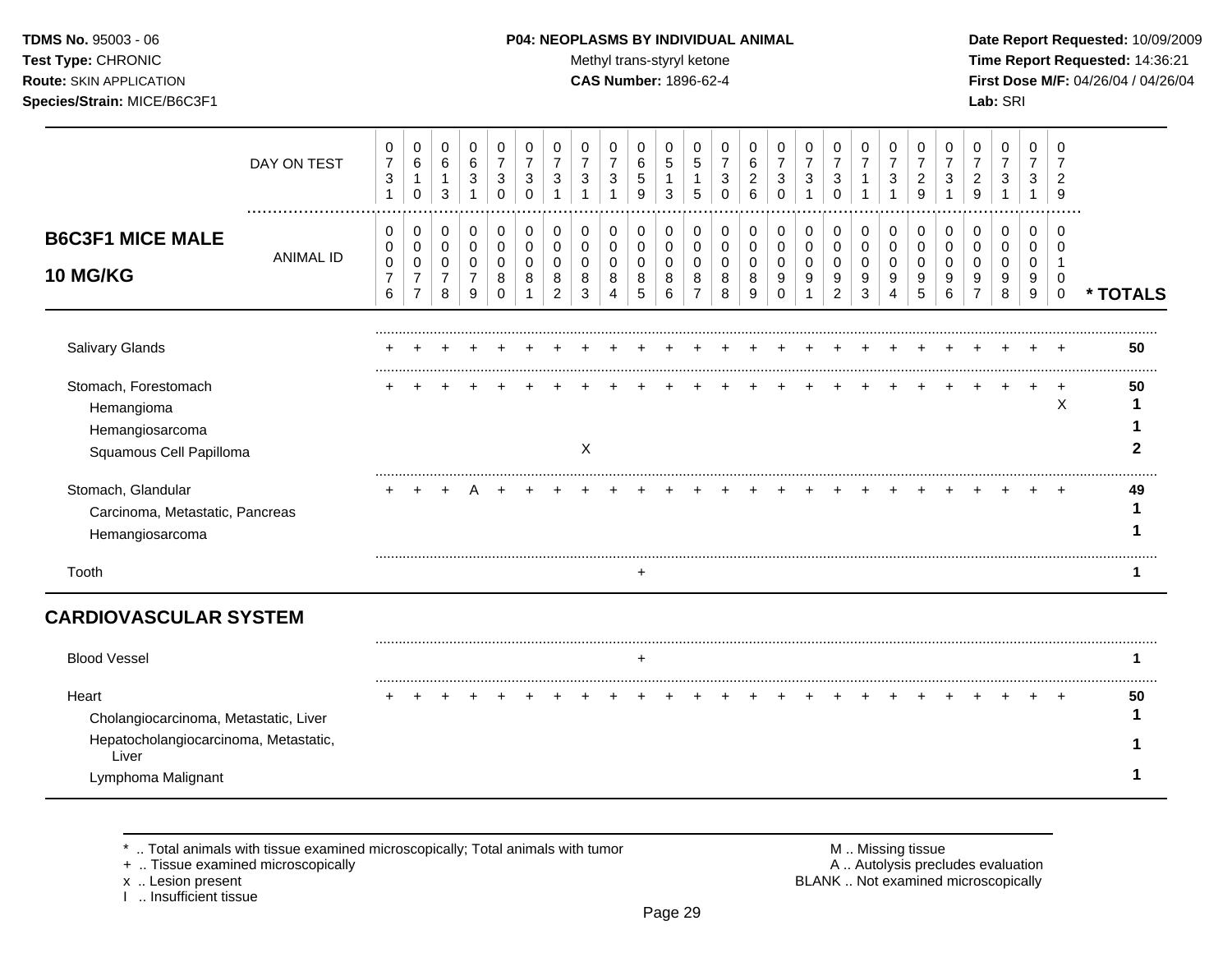#### **TDMS No.** 95003 - 06 **P04: NEOPLASMS BY INDIVIDUAL ANIMAL** Date Report Requested: 10/09/2009

Test Type: CHRONIC **Test Type:** CHRONIC **Test Type:** CHRONIC **Time Report Requested:** 14:36:21 **Route:** SKIN APPLICATION **CAS Number:** 1896-62-4 **First Dose M/F:** 04/26/04 / 04/26/04

|                                                                          | DAY ON TEST      | 0<br>$\overline{7}$<br>3           | 0<br>6<br>0           | 0<br>6<br>3                        | 0<br>$\,6\,$<br>3                            | 0<br>$\overline{7}$<br>3<br>0          | 0<br>$\overline{7}$<br>3<br>$\Omega$ | 0<br>$\overline{7}$<br>3 | 0<br>7<br>3 | 0<br>$\overline{7}$<br>3 | 0<br>6<br>5<br>9      | 0<br>$\sqrt{5}$<br>3  | 0<br>$\sqrt{5}$<br>5              | 0<br>7<br>3<br>$\Omega$      | 0<br>6<br>$\overline{2}$<br>6 | 0<br>$\overline{7}$<br>3 | 0<br>$\overline{7}$<br>3   | 0<br>$\overline{7}$<br>3<br>$\Omega$ | 0<br>$\overline{7}$   | 0<br>$\overline{7}$<br>3               | 0<br>$\overline{7}$<br>2<br>9 | 0<br>$\overline{7}$<br>3       | 0<br>$\overline{7}$<br>$\overline{2}$<br>g | 0<br>$\overline{7}$<br>3 | 0<br>$\overline{7}$<br>3 | 2<br>9                       |          |
|--------------------------------------------------------------------------|------------------|------------------------------------|-----------------------|------------------------------------|----------------------------------------------|----------------------------------------|--------------------------------------|--------------------------|-------------|--------------------------|-----------------------|-----------------------|-----------------------------------|------------------------------|-------------------------------|--------------------------|----------------------------|--------------------------------------|-----------------------|----------------------------------------|-------------------------------|--------------------------------|--------------------------------------------|--------------------------|--------------------------|------------------------------|----------|
| <b>B6C3F1 MICE MALE</b><br><b>10 MG/KG</b>                               | <b>ANIMAL ID</b> | 0<br>0<br>0<br>$\overline{7}$<br>6 | 0<br>0<br>0<br>7<br>7 | 0<br>0<br>0<br>$\overline{7}$<br>8 | 0<br>$\pmb{0}$<br>0<br>$\boldsymbol{7}$<br>9 | 0<br>$\mathbf 0$<br>0<br>8<br>$\Omega$ | 0<br>$\mathbf 0$<br>0<br>8           | 0<br>0<br>0<br>8<br>2    | 0<br>8      | 0<br>0<br>$\Omega$<br>8  | 0<br>0<br>0<br>8<br>5 | 0<br>0<br>0<br>8<br>6 | 0<br>$\mathbf 0$<br>$\Omega$<br>8 | 0<br>0<br>$\Omega$<br>8<br>8 | 0<br>0<br>0<br>8<br>9         | 0<br>0<br>9              | 0<br>$\mathbf 0$<br>0<br>9 | 0<br>$\mathbf 0$<br>0<br>9<br>2      | 0<br>0<br>0<br>9<br>3 | 0<br>$\mathbf 0$<br>$\Omega$<br>9<br>4 | 0<br>$\Omega$<br>0<br>9<br>5  | $\Omega$<br>$\Omega$<br>9<br>6 | 0<br>$\Omega$<br>0<br>9                    | 0<br>0<br>0<br>9<br>8    | 0<br>0<br>0<br>9<br>9    | $\Omega$<br>0<br>$\mathbf 0$ | * TOTALS |
| <b>ENDOCRINE SYSTEM</b>                                                  |                  |                                    |                       |                                    |                                              |                                        |                                      |                          |             |                          |                       |                       |                                   |                              |                               |                          |                            |                                      |                       |                                        |                               |                                |                                            |                          |                          |                              |          |
| <b>Adrenal Cortex</b><br>Bilateral, Capsule, Adenoma<br>Capsule, Adenoma |                  |                                    |                       |                                    |                                              |                                        |                                      |                          |             |                          |                       |                       |                                   |                              |                               |                          |                            |                                      |                       |                                        |                               |                                | Χ                                          |                          |                          |                              | 50       |
| Adrenal Medulla<br>Pheochromocytoma Benign                               |                  |                                    |                       |                                    |                                              |                                        |                                      |                          |             | Χ                        |                       |                       |                                   |                              |                               |                          |                            |                                      |                       |                                        |                               |                                |                                            |                          |                          |                              | 50       |
| Islets, Pancreatic<br>Adenoma<br>Cholangiocarcinoma, Metastatic, Liver   |                  |                                    |                       | X                                  |                                              |                                        |                                      |                          |             |                          |                       |                       |                                   |                              |                               |                          |                            |                                      |                       |                                        |                               |                                |                                            |                          |                          |                              | 50       |
| Parathyroid Gland                                                        |                  |                                    |                       |                                    |                                              |                                        |                                      |                          |             |                          |                       |                       |                                   |                              |                               |                          |                            |                                      |                       |                                        |                               |                                |                                            |                          |                          |                              | 47       |
| <b>Pituitary Gland</b>                                                   |                  |                                    |                       |                                    |                                              |                                        |                                      |                          |             |                          |                       |                       |                                   |                              |                               |                          | M                          | $+$                                  | $\pm$                 |                                        |                               |                                |                                            |                          |                          | $\pm$                        | 49       |
| <b>Thyroid Gland</b>                                                     |                  |                                    |                       |                                    |                                              |                                        |                                      |                          |             |                          |                       |                       |                                   |                              |                               |                          |                            |                                      |                       |                                        |                               |                                |                                            |                          |                          | $\ddot{}$                    | 49       |

# **GENERAL BODY SYSTEM**

| Tissue NOS                            |  |
|---------------------------------------|--|
| Cholangiocarcinoma, Metastatic, Liver |  |
| Hemangiosarcoma                       |  |
|                                       |  |

+ .. Tissue examined microscopically

x .. Lesion present<br>I .. Insufficient tissue

\* .. Total animals with tissue examined microscopically; Total animals with tumor M .. Missing tissue M .. Missing tissue<br>A .. Tissue examined microscopically by the matric of the matric of the M .. Missing tissue examined BLANK .. Not examined microscopically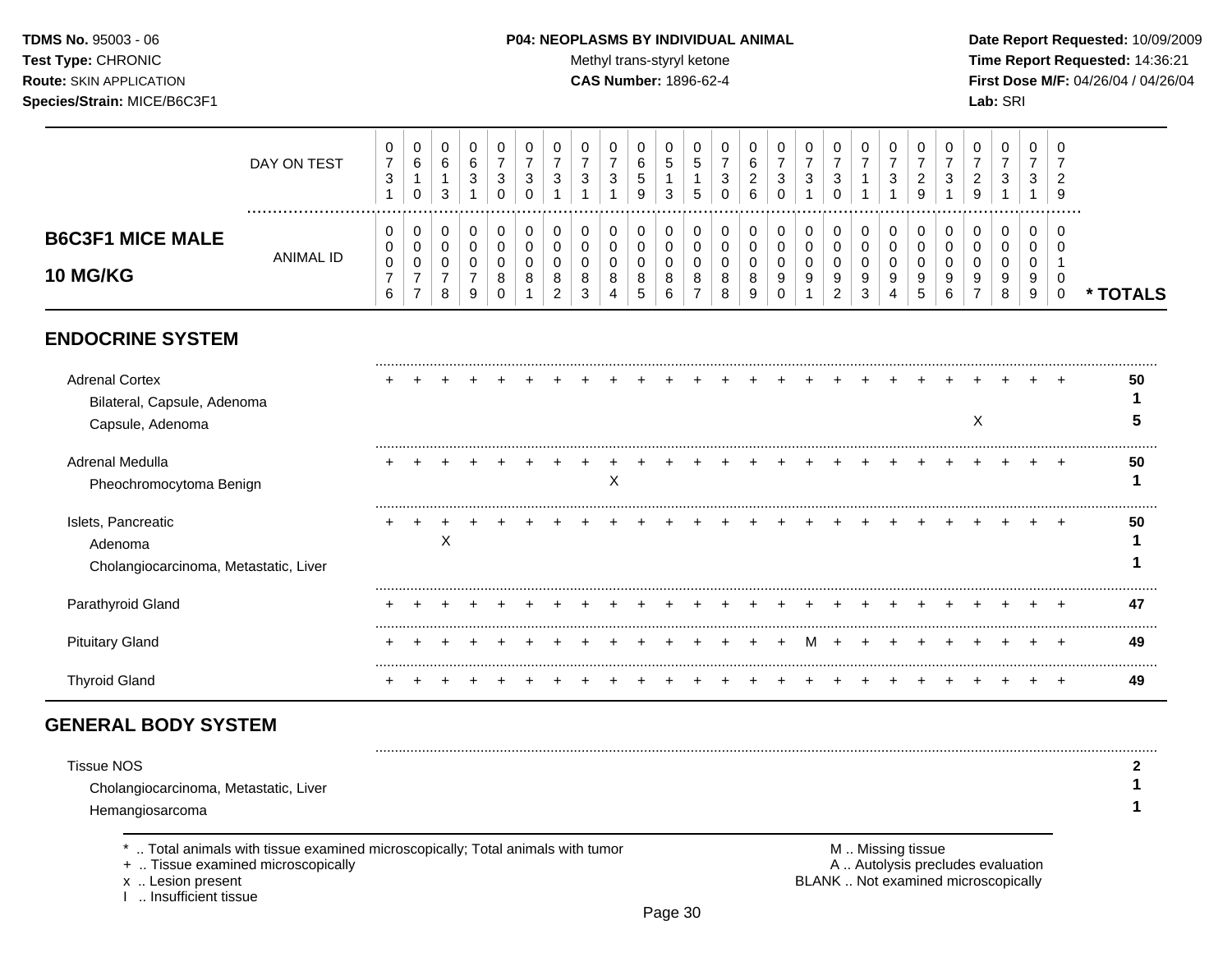TDMS No. 95003 - 06 Test Type: CHRONIC **Route: SKIN APPLICATION** Species/Strain: MICE/B6C3F1

#### P04: NEOPLASMS BY INDIVIDUAL ANIMAL

Methyl trans-styryl ketone

**CAS Number: 1896-62-4** 

Date Report Requested: 10/09/2009 Time Report Requested: 14:36:21 First Dose M/F: 04/26/04 / 04/26/04 Lab: SRI

|                                            | DAY ON TEST | U<br>$\overline{\phantom{0}}$<br>◠<br>ు | $\mathbf{0}$<br>6<br>0 | U<br>6<br>3 |   | U<br>3            | <b>U</b><br>ົ<br>ັ | v<br>વ<br>v      | v<br>3                     | $\mathbf{0}$<br>◠<br>3 | U<br>6<br>G<br>9            | 3 | υ<br>.5<br>b      | <b>U</b><br>◠<br>ັ | U<br>ີ<br><u>.</u><br>6 | U<br>-<br>3           | 0<br>3           | U<br>3                |        | U<br>3      | <b>U</b><br>◠<br>_<br>9 | U<br>ാ | U<br>ົ<br>9           | 0<br>3                | 0<br>3            | - ს<br>-9 |               |
|--------------------------------------------|-------------|-----------------------------------------|------------------------|-------------|---|-------------------|--------------------|------------------|----------------------------|------------------------|-----------------------------|---|-------------------|--------------------|-------------------------|-----------------------|------------------|-----------------------|--------|-------------|-------------------------|--------|-----------------------|-----------------------|-------------------|-----------|---------------|
| <b>B6C3F1 MICE MALE</b><br><b>10 MG/KG</b> | ANIMAL ID   | U<br>U<br>0<br>6                        | 0<br>0<br>0<br>-       | 8           | ၟ | υ<br>ິ<br>$\circ$ | -U<br>◡<br>8       | C<br>8<br>$\sim$ | 0<br>υ<br>U<br>8<br>ົ<br>ۍ | 0<br>0<br>8            | 0<br>0<br>8<br>$\mathbf{p}$ |   | U<br>u<br>$\circ$ | 0<br>8<br>8        | C<br>8<br>9             | U<br>ν<br>ν<br>9<br>v | 0<br>0<br>0<br>9 | 0<br>0<br>9<br>ົ<br>∼ | 9<br>3 | 0<br>9<br>4 | 9<br>G                  | 9<br>6 | 0<br>u<br>ν<br>9<br>- | 0<br>0<br>0<br>9<br>8 | 0<br>U<br>9<br>-9 | - 6       | <b>TOTALS</b> |

## **GENITAL SYSTEM**

| <b>Coagulating Gland</b>                                  |  |  |  |  |  |  |  |  |  |  |  |  |    |
|-----------------------------------------------------------|--|--|--|--|--|--|--|--|--|--|--|--|----|
| Epididymis                                                |  |  |  |  |  |  |  |  |  |  |  |  | 50 |
| <b>Preputial Gland</b>                                    |  |  |  |  |  |  |  |  |  |  |  |  | 50 |
| Prostate                                                  |  |  |  |  |  |  |  |  |  |  |  |  | 50 |
| <b>Seminal Vesicle</b><br>Carcinoma, Metastatic, Pancreas |  |  |  |  |  |  |  |  |  |  |  |  | 50 |
| <b>Testes</b><br>Cholangiocarcinoma, Metastatic, Liver    |  |  |  |  |  |  |  |  |  |  |  |  | 50 |

# **HEMATOPOIETIC SYSTEM**

| <b>Bone Marrow</b>                                                                          |  |  |  |  |  |  |  |  |  |  |  |  | 50 |
|---------------------------------------------------------------------------------------------|--|--|--|--|--|--|--|--|--|--|--|--|----|
| Lymph Node<br>Cholangiocarcinoma, Metastatic, Liver<br>Bronchial, Hepatocholangiocarcinoma, |  |  |  |  |  |  |  |  |  |  |  |  |    |

\* .. Total animals with tissue examined microscopically; Total animals with tumor

+ .. Tissue examined microscopically

x .. Lesion present

1 .. Insufficient tissue

M .. Missing tissue<br>A .. Autolysis precludes evaluation BLANK .. Not examined microscopically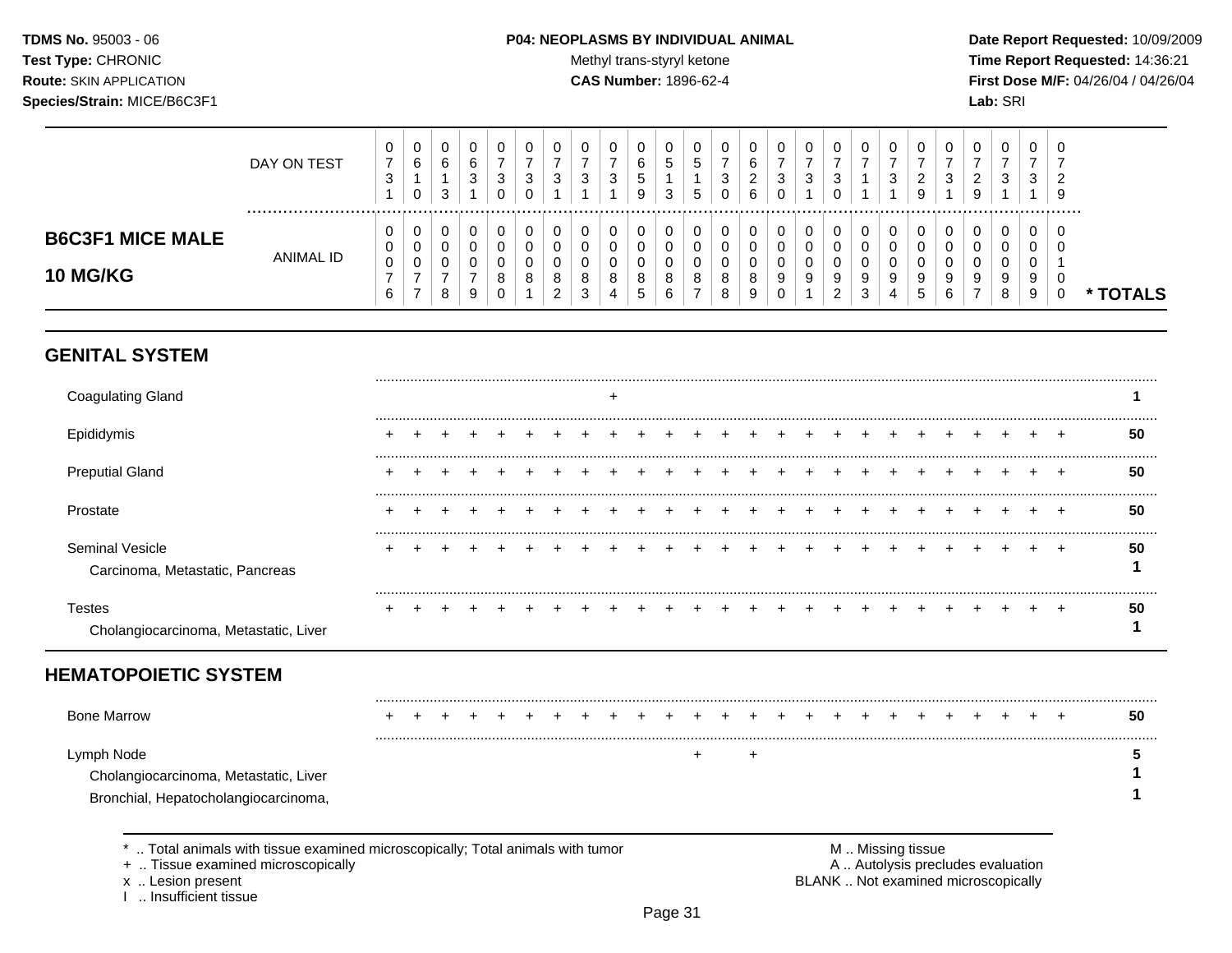### **TDMS No.** 95003 - 06 **P04: NEOPLASMS BY INDIVIDUAL ANIMAL** Date Report Requested: 10/09/2009

Test Type: CHRONIC **Test Type:** CHRONIC **Test Type:** CHRONIC **Time Report Requested:** 14:36:21 **Route:** SKIN APPLICATION **CAS Number:** 1896-62-4 **First Dose M/F:** 04/26/04 / 04/26/04

|                                                                                                                                                                 | DAY ON TEST      | 0<br>$\overline{7}$<br>3<br>-1     | 0<br>$\,6$<br>1<br>$\Omega$                               | 0<br>$\,6\,$<br>1<br>3                                   | $\pmb{0}$<br>$\,6\,$<br>$\mathbf 3$<br>$\mathbf{1}$          | $\pmb{0}$<br>$\overline{7}$<br>$\mathsf 3$<br>$\Omega$ | 0<br>$\overline{7}$<br>$\sqrt{3}$<br>$\Omega$ | 0<br>$\overline{7}$<br>3                            | 0<br>$\overline{7}$<br>3<br>$\overline{1}$ | 0<br>$\overline{7}$<br>3<br>$\blacktriangleleft$ | 0<br>$\,6$<br>$\overline{5}$<br>9         | 0<br>$\sqrt{5}$<br>-1<br>3      | 0<br>5<br>$\mathbf{1}$<br>5                            | 0<br>$\overline{7}$<br>$\sqrt{3}$<br>$\Omega$ | 0<br>$\,6$<br>$\boldsymbol{2}$<br>6 | 0<br>$\overline{7}$<br>3<br>$\Omega$ | 0<br>$\overline{7}$<br>$\mathbf{3}$ | 0<br>$\overline{7}$<br>3<br>$\Omega$                 | 0<br>$\overline{7}$                           | 0<br>$\overline{7}$<br>$\sqrt{3}$<br>1 | 0<br>$\overline{7}$<br>$\overline{a}$<br>9 | 0<br>$\overline{7}$<br>3               | 0<br>$\overline{7}$<br>$\overline{c}$<br>9 | 0<br>$\overline{7}$<br>3               | 0<br>$\overline{7}$<br>3<br>1        | 0<br>7<br>$\overline{2}$<br>9   |                    |
|-----------------------------------------------------------------------------------------------------------------------------------------------------------------|------------------|------------------------------------|-----------------------------------------------------------|----------------------------------------------------------|--------------------------------------------------------------|--------------------------------------------------------|-----------------------------------------------|-----------------------------------------------------|--------------------------------------------|--------------------------------------------------|-------------------------------------------|---------------------------------|--------------------------------------------------------|-----------------------------------------------|-------------------------------------|--------------------------------------|-------------------------------------|------------------------------------------------------|-----------------------------------------------|----------------------------------------|--------------------------------------------|----------------------------------------|--------------------------------------------|----------------------------------------|--------------------------------------|---------------------------------|--------------------|
| <b>B6C3F1 MICE MALE</b><br><b>10 MG/KG</b>                                                                                                                      | <b>ANIMAL ID</b> | 0<br>0<br>0<br>$\overline{7}$<br>6 | 0<br>0<br>$\mathbf 0$<br>$\overline{7}$<br>$\overline{7}$ | $\,0\,$<br>$\pmb{0}$<br>$\pmb{0}$<br>$\overline{7}$<br>8 | 0<br>$\mathsf{O}\xspace$<br>$\pmb{0}$<br>$\overline{7}$<br>9 | 0<br>$\mathsf{O}\xspace$<br>$\pmb{0}$<br>8<br>$\Omega$ | 0<br>$\pmb{0}$<br>$\mathbf 0$<br>8            | 0<br>$\mathbf 0$<br>$\Omega$<br>8<br>$\overline{2}$ | 0<br>$\mathbf 0$<br>$\Omega$<br>8<br>3     | 0<br>$\mathbf 0$<br>0<br>8                       | 0<br>$\mathsf 0$<br>$\mathbf 0$<br>8<br>5 | 0<br>0<br>$\mathbf 0$<br>8<br>6 | 0<br>$\mathbf 0$<br>$\mathbf 0$<br>8<br>$\overline{7}$ | 0<br>0<br>$\pmb{0}$<br>8<br>8                 | 0<br>0<br>$\mathbf 0$<br>8<br>9     | 0<br>0<br>0<br>9<br>$\Omega$         | 0<br>$\mathbf 0$<br>0<br>9          | 0<br>$\pmb{0}$<br>$\mathbf 0$<br>9<br>$\overline{c}$ | $\pmb{0}$<br>$\pmb{0}$<br>$\pmb{0}$<br>9<br>3 | 0<br>$\pmb{0}$<br>$\pmb{0}$<br>9<br>4  | 0<br>$\pmb{0}$<br>$\mathbf 0$<br>9<br>5    | 0<br>$\mathbf 0$<br>$\Omega$<br>9<br>6 | 0<br>0<br>0                                | 0<br>$\mathbf 0$<br>$\Omega$<br>9<br>8 | 0<br>0<br>0<br>9<br>$\boldsymbol{9}$ | 0<br>0<br>1<br>0<br>$\mathbf 0$ | * TOTALS           |
| Metastatic, Liver<br>Bronchial, Lymphoma Malignant<br>Iliac, Cholangiocarcinoma, Metastatic,<br>Liver<br>Iliac, Lymphoma Malignant<br>Renal, Lymphoma Malignant |                  |                                    |                                                           |                                                          |                                                              |                                                        |                                               |                                                     |                                            |                                                  |                                           |                                 | X                                                      |                                               |                                     |                                      |                                     |                                                      |                                               |                                        |                                            |                                        |                                            |                                        |                                      |                                 |                    |
| Lymph Node, Mandibular<br>Lymphoma Malignant                                                                                                                    |                  |                                    |                                                           |                                                          |                                                              |                                                        |                                               |                                                     |                                            |                                                  |                                           |                                 |                                                        |                                               |                                     |                                      |                                     |                                                      |                                               |                                        |                                            |                                        |                                            |                                        |                                      |                                 | 46<br>$\mathbf{2}$ |
| Lymph Node, Mesenteric<br>Carcinoma, Metastatic, Pancreas<br>Cholangiocarcinoma, Metastatic, Liver<br>Lymphoma Malignant                                        |                  |                                    |                                                           |                                                          |                                                              |                                                        |                                               |                                                     |                                            |                                                  |                                           |                                 |                                                        |                                               |                                     |                                      |                                     |                                                      |                                               |                                        |                                            |                                        |                                            |                                        | X                                    |                                 | 44                 |
| Spleen<br>Lymphoma Malignant                                                                                                                                    |                  |                                    |                                                           |                                                          |                                                              |                                                        |                                               |                                                     |                                            |                                                  |                                           |                                 |                                                        |                                               |                                     |                                      |                                     |                                                      |                                               |                                        |                                            |                                        |                                            |                                        |                                      |                                 | 47<br>$\mathbf{2}$ |
| Thymus<br>Cholangiocarcinoma, Metastatic, Liver<br>Hepatocholangiocarcinoma, Metastatic,<br>Liver                                                               |                  |                                    |                                                           |                                                          |                                                              |                                                        |                                               |                                                     |                                            |                                                  |                                           |                                 |                                                        |                                               |                                     |                                      |                                     |                                                      | M                                             |                                        |                                            |                                        |                                            |                                        |                                      |                                 | 48                 |
| Lymphoma Malignant                                                                                                                                              |                  |                                    |                                                           |                                                          |                                                              |                                                        |                                               |                                                     |                                            |                                                  |                                           |                                 |                                                        |                                               |                                     |                                      |                                     |                                                      |                                               |                                        |                                            |                                        |                                            |                                        | X                                    |                                 | 2                  |

+ .. Tissue examined microscopically

x .. Lesion present<br>I .. Insufficient tissue

\* .. Total animals with tissue examined microscopically; Total animals with tumor **M** metally more than M .. Missing tissue<br>  $\blacksquare$  Tissue examined microscopically BLANK .. Not examined microscopically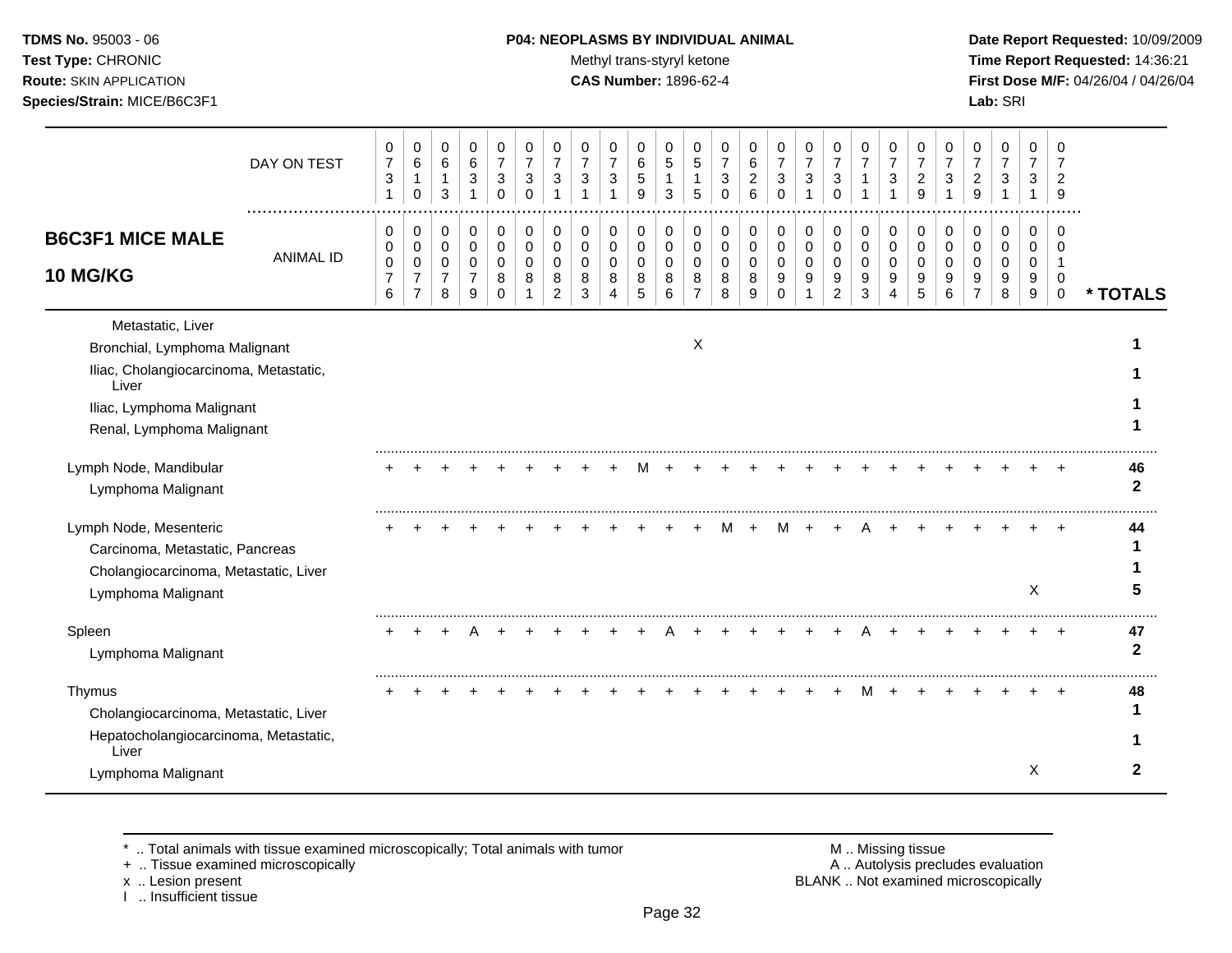### **TDMS No.** 95003 - 06 **P04: NEOPLASMS BY INDIVIDUAL ANIMAL** Date Report Requested: 10/09/2009

Test Type: CHRONIC **Test Type:** CHRONIC **Test Type:** CHRONIC **Time Report Requested:** 14:36:21 **Route:** SKIN APPLICATION **CAS Number:** 1896-62-4 **First Dose M/F:** 04/26/04 / 04/26/04

|                         | DAY ON TEST | U<br>$\rightarrow$<br>◠<br>ت | $\mathbf{0}$<br>6<br>0 | 6<br>3 |   | υ | ົ<br>ັ | ◠             | ◡<br>3                    | 0<br>J. | U<br>6<br>G<br>9 | ÷<br>3 | υ<br>C<br><sub>5</sub> | ັ      | <u>.</u><br>6 | ν<br>っ<br>J | U<br>3 | U<br>◠<br>◡   | U<br>- 3 | <u>_</u><br>9 |        | υ<br>9      | 0<br>3      | 0<br>3      | - ს<br>-9 |       |
|-------------------------|-------------|------------------------------|------------------------|--------|---|---|--------|---------------|---------------------------|---------|------------------|--------|------------------------|--------|---------------|-------------|--------|---------------|----------|---------------|--------|-------------|-------------|-------------|-----------|-------|
| <b>B6C3F1 MICE MALE</b> |             | v<br>U                       | 0<br>U                 |        |   |   | v      |               | υ<br>ν                    | 0<br>U  | 0                |        | υ                      |        |               | ν<br>U      | 0<br>0 |               | O        |               |        | υ<br>U      | 0<br>0      | 0           | - C       |       |
| <b>10 MG/KG</b>         | ANIMAL ID   | 0<br>$\sim$<br>6             | υ                      | ิช     | č | o | 8      | 8<br><u>.</u> | ν<br>8<br>$\sqrt{2}$<br>ა | υ<br>8  | 8<br>$5^{\circ}$ |        | $\circ$                | 8<br>8 | 8<br>У        | v<br>9      | υ<br>9 | 9<br><u>_</u> | 9<br>4   | 9<br>ັ        | 9<br>ี | ν<br>9<br>۰ | 0<br>9<br>8 | U<br>9<br>9 |           | FAI S |

## **INTEGUMENTARY SYSTEM**

| Mammary Gland                                              |  |  |  |  |  | + + + + + + + + + + + + + + |  |  |  |  |  |  | 50 |  |
|------------------------------------------------------------|--|--|--|--|--|-----------------------------|--|--|--|--|--|--|----|--|
| Skin                                                       |  |  |  |  |  |                             |  |  |  |  |  |  | 50 |  |
| Squamous Cell Papilloma<br>Subcutaneous Tissue, Hemangioma |  |  |  |  |  |                             |  |  |  |  |  |  |    |  |
| Subcutaneous Tissue,                                       |  |  |  |  |  |                             |  |  |  |  |  |  |    |  |

## **MUSCULOSKELETAL SYSTEM**

| <b>Bone</b>                                         |  |  |  |  |  |  |  |  |  |  |  |  |  | 49 |
|-----------------------------------------------------|--|--|--|--|--|--|--|--|--|--|--|--|--|----|
| <b>Skeletal Muscle</b>                              |  |  |  |  |  |  |  |  |  |  |  |  |  |    |
| Alveolar/Bronchiolar Carcinoma,<br>Metastatic, Lung |  |  |  |  |  |  |  |  |  |  |  |  |  |    |
| Cholangiocarcinoma, Metastatic, Liver               |  |  |  |  |  |  |  |  |  |  |  |  |  |    |
| Hepatocellular Carcinoma, Metastatic,<br>Live       |  |  |  |  |  |  |  |  |  |  |  |  |  |    |

## **NERVOUS SYSTEM**

| <b>Brain</b> |                                                                                                                                            |  |  |  |  |  |  |  |  |  |                   |  |                                                                         |  | 50 |  |
|--------------|--------------------------------------------------------------------------------------------------------------------------------------------|--|--|--|--|--|--|--|--|--|-------------------|--|-------------------------------------------------------------------------|--|----|--|
|              | *  Total animals with tissue examined microscopically; Total animals with tumor<br>+  Tissue examined microscopically<br>x  Lesion present |  |  |  |  |  |  |  |  |  | M  Missing tissue |  | A Autolysis precludes evaluation<br>BLANK  Not examined microscopically |  |    |  |

x .. Lesion present<br>I .. Insufficient tissue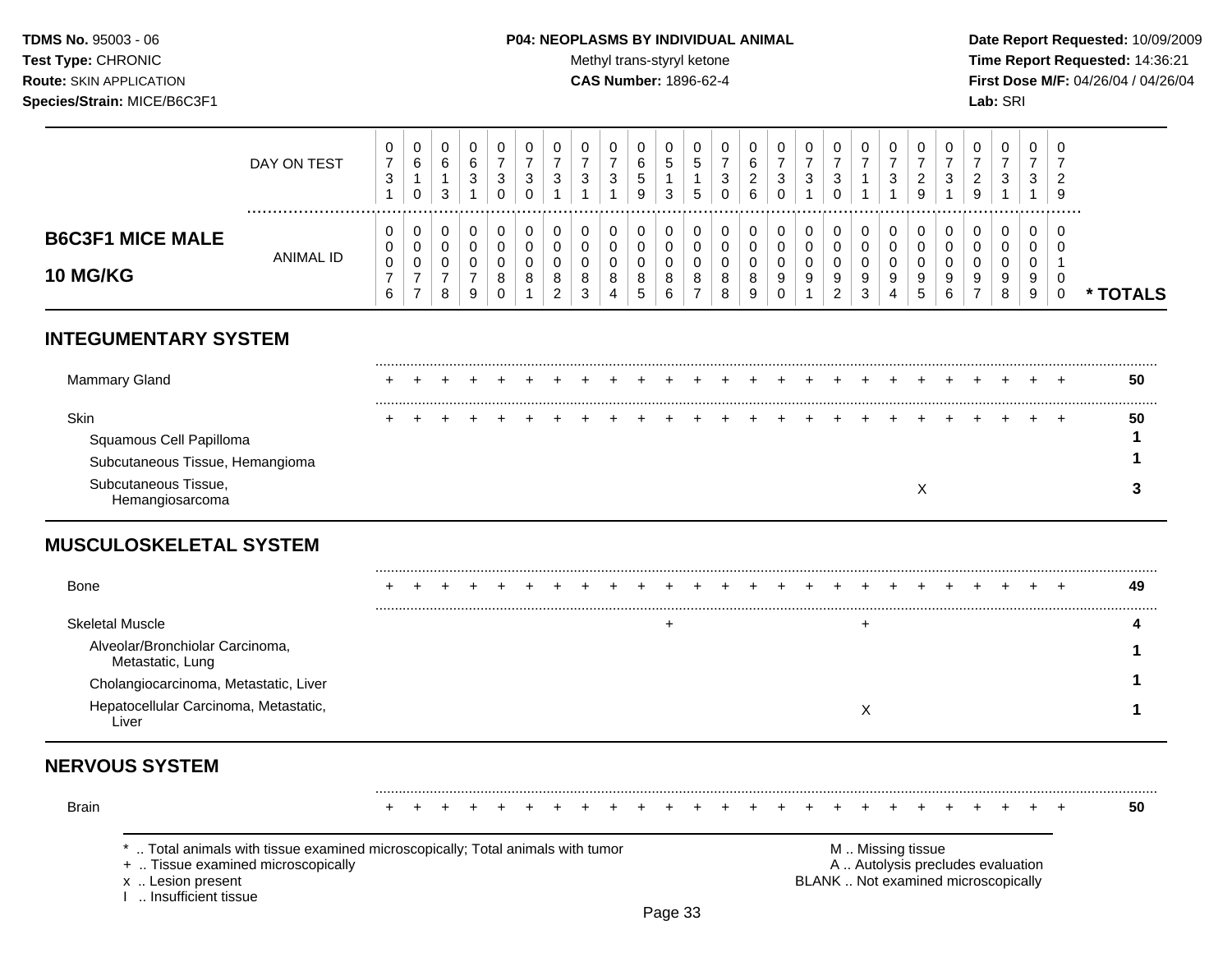#### **TDMS No.** 95003 - 06 **P04: NEOPLASMS BY INDIVIDUAL ANIMAL** Date Report Requested: 10/09/2009

Test Type: CHRONIC **Test Type:** CHRONIC **Test Type:** CHRONIC **Time Report Requested:** 14:36:21 **Route:** SKIN APPLICATION **CAS Number:** 1896-62-4 **First Dose M/F:** 04/26/04 / 04/26/04

|                                                                                                                                                                                                                                                                 | DAY ON TEST      | 0<br>$\overline{7}$<br>$\sqrt{3}$<br>$\mathbf{1}$ | 0<br>$\,6\,$<br>$\mathbf{1}$<br>$\mathbf 0$     | 0<br>6<br>$\mathbf{1}$<br>3        | 0<br>6<br>3<br>1                                       | 0<br>$\overline{7}$<br>3<br>$\Omega$          | 0<br>$\overline{7}$<br>3<br>$\Omega$ | 0<br>$\overline{7}$<br>3               | 0<br>7<br>3                            | 0<br>$\overline{7}$<br>$\ensuremath{\mathsf{3}}$ | 0<br>6<br>5<br>9              | 0<br>$\sqrt{5}$<br>$\mathbf{1}$<br>3 | 0<br>5<br>-1<br>5                         | 0<br>$\overline{7}$<br>3<br>$\Omega$ | 0<br>$\,6\,$<br>$\boldsymbol{2}$<br>6 | 0<br>$\overline{7}$<br>$\sqrt{3}$<br>$\Omega$ | 0<br>$\overline{7}$<br>3<br>$\overline{ }$ | 0<br>$\overline{7}$<br>3<br>$\Omega$                   | 0<br>7<br>1                  | 0<br>$\overline{7}$<br>3 | 0<br>7<br>$\overline{2}$<br>$\mathsf{Q}$ | 0<br>$\overline{7}$<br>3<br>1   | 0<br>$\overline{7}$<br>$\overline{c}$<br>9   | 0<br>$\overline{7}$<br>3<br>$\overline{1}$ | 0<br>$\overline{7}$<br>3<br>1   | $\Omega$<br>7<br>$\overline{2}$<br>9 |                   |
|-----------------------------------------------------------------------------------------------------------------------------------------------------------------------------------------------------------------------------------------------------------------|------------------|---------------------------------------------------|-------------------------------------------------|------------------------------------|--------------------------------------------------------|-----------------------------------------------|--------------------------------------|----------------------------------------|----------------------------------------|--------------------------------------------------|-------------------------------|--------------------------------------|-------------------------------------------|--------------------------------------|---------------------------------------|-----------------------------------------------|--------------------------------------------|--------------------------------------------------------|------------------------------|--------------------------|------------------------------------------|---------------------------------|----------------------------------------------|--------------------------------------------|---------------------------------|--------------------------------------|-------------------|
| <b>B6C3F1 MICE MALE</b><br><b>10 MG/KG</b>                                                                                                                                                                                                                      | <b>ANIMAL ID</b> | 0<br>0<br>0<br>7<br>6                             | 0<br>0<br>0<br>$\overline{7}$<br>$\overline{7}$ | 0<br>0<br>0<br>$\overline{7}$<br>8 | 0<br>$\mathbf 0$<br>$\mathbf 0$<br>$\overline{7}$<br>9 | 0<br>$\mathbf 0$<br>$\Omega$<br>8<br>$\Omega$ | 0<br>0<br>0<br>8                     | 0<br>$\mathbf 0$<br>$\Omega$<br>8<br>2 | 0<br>$\mathbf 0$<br>$\Omega$<br>8<br>3 | 0<br>0<br>$\mathbf 0$<br>8<br>$\overline{4}$     | 0<br>$\pmb{0}$<br>0<br>8<br>5 | 0<br>$\mathbf 0$<br>0<br>8<br>6      | 0<br>0<br>$\Omega$<br>8<br>$\overline{7}$ | 0<br>$\mathbf 0$<br>0<br>8<br>8      | 0<br>$\pmb{0}$<br>0<br>8<br>9         | 0<br>0<br>0<br>9<br>$\Omega$                  | 0<br>$\pmb{0}$<br>0<br>9<br>$\mathbf{1}$   | 0<br>$\mathbf 0$<br>$\mathbf 0$<br>9<br>$\overline{2}$ | 0<br>0<br>$\Omega$<br>9<br>3 | 0<br>0<br>0<br>9<br>4    | 0<br>0<br>$\Omega$<br>9<br>5             | 0<br>$\mathbf 0$<br>0<br>9<br>6 | 0<br>0<br>$\mathbf 0$<br>9<br>$\overline{7}$ | 0<br>$\mathbf 0$<br>$\mathbf 0$<br>9<br>8  | 0<br>0<br>$\mathbf 0$<br>9<br>9 | 0<br>$\Omega$<br>0<br>$\mathbf 0$    | * TOTALS          |
| Meningioma Benign                                                                                                                                                                                                                                               |                  |                                                   |                                                 |                                    |                                                        |                                               |                                      |                                        |                                        |                                                  |                               |                                      |                                           |                                      |                                       |                                               |                                            |                                                        |                              |                          |                                          |                                 |                                              |                                            |                                 |                                      | 1                 |
| <b>RESPIRATORY SYSTEM</b>                                                                                                                                                                                                                                       |                  |                                                   |                                                 |                                    |                                                        |                                               |                                      |                                        |                                        |                                                  |                               |                                      |                                           |                                      |                                       |                                               |                                            |                                                        |                              |                          |                                          |                                 |                                              |                                            |                                 |                                      |                   |
| Lung<br>Alveolar/Bronchiolar Adenoma<br>Alveolar/Bronchiolar Carcinoma<br>Alveolar/Bronchiolar Carcinoma, Multiple<br>Cholangiocarcinoma, Metastatic, Liver<br>Hepatocellular Carcinoma, Metastatic,<br>Liver<br>Hepatocholangiocarcinoma, Metastatic,<br>Liver |                  |                                                   |                                                 |                                    |                                                        |                                               |                                      |                                        |                                        |                                                  | X                             | X                                    |                                           |                                      | X                                     | X                                             |                                            |                                                        | X                            |                          |                                          |                                 |                                              |                                            |                                 |                                      | 50<br>7<br>2<br>1 |
| Nose                                                                                                                                                                                                                                                            |                  |                                                   |                                                 |                                    |                                                        |                                               |                                      |                                        |                                        |                                                  |                               |                                      |                                           |                                      |                                       |                                               |                                            |                                                        |                              |                          |                                          |                                 |                                              |                                            |                                 |                                      | 50                |
| Pleura                                                                                                                                                                                                                                                          |                  |                                                   |                                                 |                                    |                                                        |                                               |                                      |                                        |                                        |                                                  |                               |                                      |                                           |                                      |                                       |                                               |                                            |                                                        |                              |                          |                                          |                                 |                                              |                                            |                                 |                                      | 1                 |
|                                                                                                                                                                                                                                                                 |                  |                                                   |                                                 |                                    |                                                        |                                               |                                      |                                        |                                        |                                                  |                               |                                      |                                           |                                      |                                       |                                               |                                            |                                                        |                              |                          |                                          |                                 |                                              |                                            |                                 |                                      | 50                |

\* .. Total animals with tissue examined microscopically; Total animals with tumor **M** . M .. Missing tissue examined microscopically<br>
+ .. Tissue examined microscopically

+ .. Tissue examined microscopically

I .. Insufficient tissue

x .. Lesion present **BLANK** .. Not examined microscopically

.........................................................................................................................................................................................................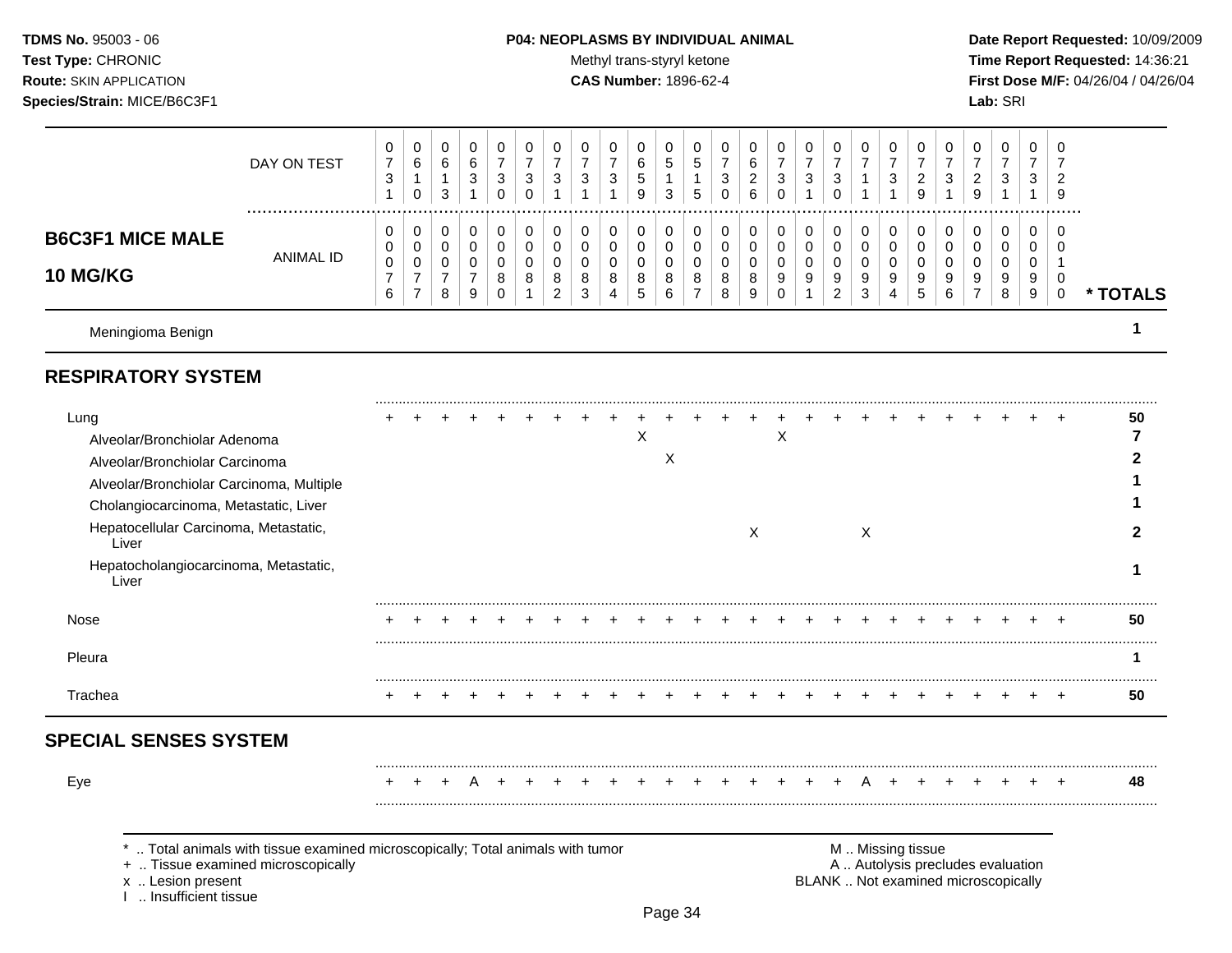### **TDMS No.** 95003 - 06 **P04: NEOPLASMS BY INDIVIDUAL ANIMAL** Date Report Requested: 10/09/2009

**Test Type:** CHRONIC **Trans-styryl ketone** Methyl trans-styryl ketone **Time Report Requested:** 14:36:21 **Route:** SKIN APPLICATION **CAS Number:** 1896-62-4 **First Dose M/F:** 04/26/04 / 04/26/04

|                                                                       | DAY ON TEST      | 0<br>$\overline{7}$<br>3<br>$\mathbf{1}$ | 0<br>6<br>$\mathbf 1$<br>$\mathbf 0$            | 0<br>6<br>1<br>3                   | 0<br>$\,6\,$<br>$\mathbf{3}$                 | 0<br>$\overline{7}$<br>$\mathbf{3}$<br>0 | 0<br>$\overline{7}$<br>$\sqrt{3}$<br>$\mathbf 0$ | 0<br>$\overline{7}$<br>3        | 0<br>$\overline{7}$<br>3     | 0<br>3                  | 0<br>6<br>5<br>9                | 0<br>5<br>$\mathbf 1$<br>3 | 0<br>$\sqrt{5}$<br>$\mathbf{1}$<br>5 | 0<br>$\overline{7}$<br>3<br>0 | 0<br>6<br>$\overline{c}$<br>6   | 0<br>$\overline{7}$<br>3<br>0 | 0<br>$\overline{7}$<br>3   | 0<br>$\overline{7}$<br>3<br>0      | 0<br>$\overline{7}$<br>1 | 0<br>$\overline{7}$<br>$\sqrt{3}$<br>1 | 0<br>$\overline{7}$<br>2<br>9 | 0<br>3                | 0<br>$\overline{7}$<br>2<br>9 | 0<br>$\overline{7}$<br>3 | 0<br>$\overline{7}$<br>3<br>$\mathbf{1}$ | 0<br>7<br>$\overline{2}$<br>9 |          |
|-----------------------------------------------------------------------|------------------|------------------------------------------|-------------------------------------------------|------------------------------------|----------------------------------------------|------------------------------------------|--------------------------------------------------|---------------------------------|------------------------------|-------------------------|---------------------------------|----------------------------|--------------------------------------|-------------------------------|---------------------------------|-------------------------------|----------------------------|------------------------------------|--------------------------|----------------------------------------|-------------------------------|-----------------------|-------------------------------|--------------------------|------------------------------------------|-------------------------------|----------|
| <b>B6C3F1 MICE MALE</b><br><b>10 MG/KG</b>                            | <b>ANIMAL ID</b> | 0<br>0<br>0<br>$\overline{7}$<br>6       | 0<br>0<br>0<br>$\overline{7}$<br>$\overline{7}$ | 0<br>0<br>0<br>$\overline{7}$<br>8 | 0<br>$\mathbf 0$<br>0<br>$\overline{7}$<br>9 | 0<br>0<br>0<br>8<br>$\Omega$             | 0<br>$\,0\,$<br>0<br>8                           | 0<br>0<br>$\mathbf 0$<br>8<br>2 | 0<br>0<br>$\Omega$<br>8<br>3 | 0<br>0<br>$\Omega$<br>8 | 0<br>0<br>$\mathbf 0$<br>8<br>5 | 0<br>0<br>0<br>8<br>6      | 0<br>0<br>$\mathbf 0$<br>8<br>7      | 0<br>0<br>0<br>8<br>8         | 0<br>$\mathbf 0$<br>0<br>8<br>9 | 0<br>0<br>0<br>9              | 0<br>0<br>$\mathbf 0$<br>9 | 0<br>0<br>0<br>9<br>$\overline{2}$ | 0<br>0<br>0<br>9<br>3    | 0<br>0<br>0<br>9<br>4                  | 0<br>0<br>$\Omega$<br>9<br>5  | 0<br>0<br>0<br>9<br>6 | 0<br>0<br>0<br>9              | 0<br>0<br>0<br>9<br>8    | 0<br>0<br>0<br>9<br>9                    | $\Omega$<br>0<br>$\mathbf 0$  | * TOTALS |
| Harderian Gland<br>Adenoma<br>Carcinoma<br>Bilateral, Adenoma         |                  |                                          |                                                 |                                    |                                              | X                                        | $\mathsf{X}$                                     | $\times$                        |                              |                         |                                 |                            | Χ                                    |                               |                                 |                               |                            |                                    |                          |                                        | X                             |                       | X                             |                          |                                          | Χ                             | 50       |
| <b>URINARY SYSTEM</b>                                                 |                  |                                          |                                                 |                                    |                                              |                                          |                                                  |                                 |                              |                         |                                 |                            |                                      |                               |                                 |                               |                            |                                    |                          |                                        |                               |                       |                               |                          |                                          |                               |          |
| Kidney<br>Cholangiocarcinoma, Metastatic, Liver<br>Lymphoma Malignant |                  |                                          |                                                 |                                    |                                              |                                          |                                                  |                                 |                              |                         |                                 |                            |                                      |                               |                                 |                               |                            |                                    |                          |                                        |                               |                       |                               |                          |                                          |                               | 49       |
| <b>Urinary Bladder</b>                                                |                  |                                          |                                                 |                                    |                                              |                                          |                                                  |                                 |                              |                         |                                 |                            |                                      |                               |                                 |                               |                            |                                    |                          |                                        |                               |                       |                               |                          |                                          |                               | 48       |
| <b>SYSTEMIC LESIONS</b>                                               |                  |                                          |                                                 |                                    |                                              |                                          |                                                  |                                 |                              |                         |                                 |                            |                                      |                               |                                 |                               |                            |                                    |                          |                                        |                               |                       |                               |                          |                                          |                               |          |
| Multiple Organ<br>Histiocytic Sarcoma<br>Lymphoma Malignant           |                  |                                          |                                                 |                                    |                                              |                                          |                                                  |                                 |                              | X                       |                                 |                            | $\pmb{\times}$<br>X                  |                               |                                 |                               |                            |                                    |                          | X                                      |                               |                       |                               |                          | X                                        |                               | 50       |

\* .. Total animals with tissue examined microscopically; Total animals with tumor **M** metally more than M .. Missing tissue<br>  $\blacksquare$  Tissue examined microscopically

+ .. Tissue examined microscopically

x .. Lesion present<br>I .. Insufficient tissue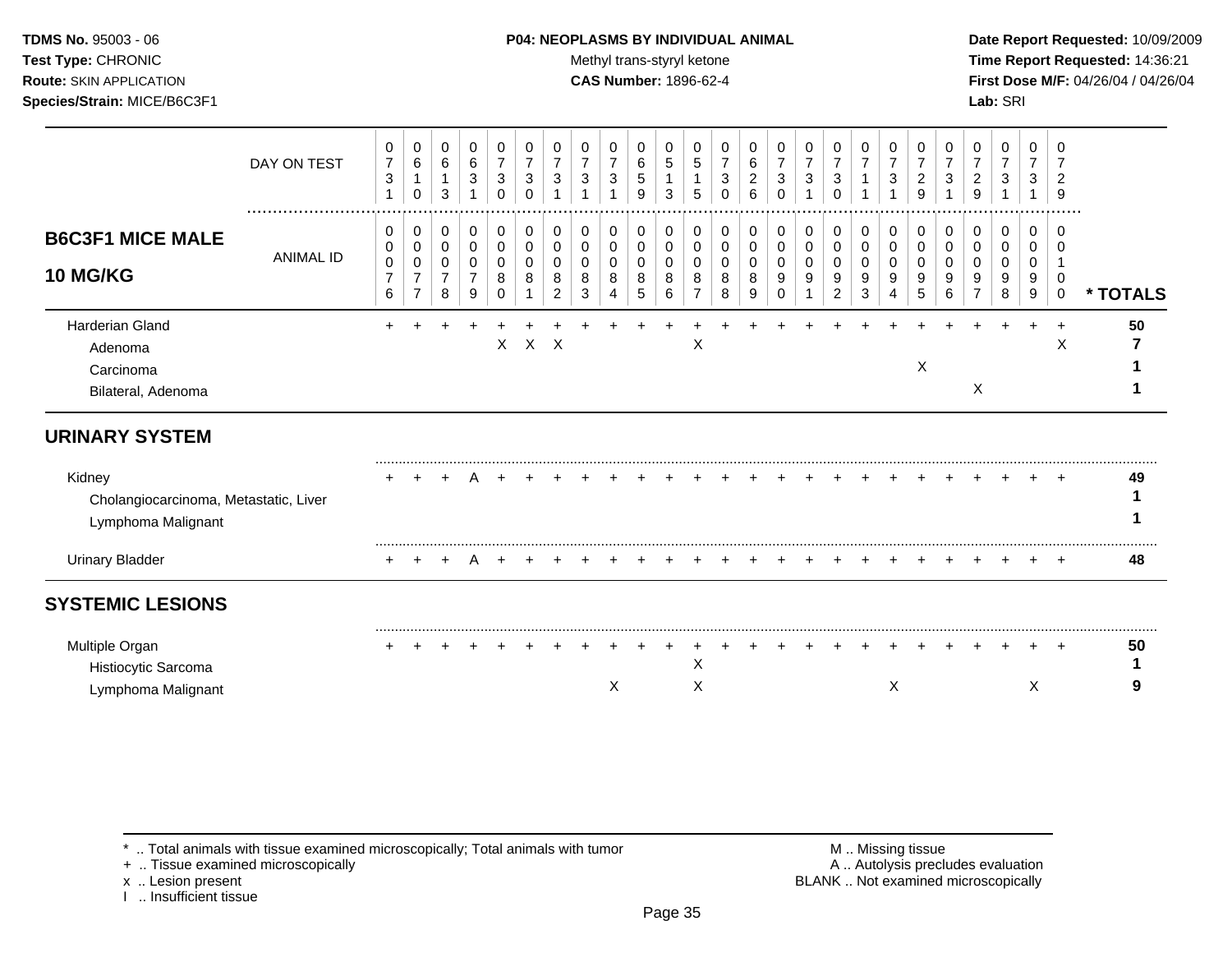TDMS No. 95003 - 06 Test Type: CHRONIC **Route: SKIN APPLICATION** Species/Strain: MICE/B6C3F1

#### P04: NEOPLASMS BY INDIVIDUAL ANIMAL

Methyl trans-styryl ketone

CAS Number: 1896-62-4

Date Report Requested: 10/09/2009 Time Report Requested: 14:36:21 First Dose M/F: 04/26/04 / 04/26/04 Lab: SRI

|                                                                        | DAY ON TEST      | $\mathsf 0$<br>$\,6\,$<br>$\overline{\mathbf{7}}$<br>$\overline{5}$ | $\pmb{0}$<br>$\,6\,$<br>$\,$ 5 $\,$<br>$\mathbf{3}$             | $\pmb{0}$<br>$\,6$<br>$\boldsymbol{9}$<br>8        | $\pmb{0}$<br>$\overline{7}$<br>$\mathbf{3}$<br>$\mathbf 0$ | 0<br>5<br>$\overline{c}$<br>1              | 0<br>$\overline{7}$<br>3                           | 0<br>$\overline{7}$<br>3<br>$\Omega$                   | $\,0\,$<br>$\overline{7}$<br>$\boldsymbol{2}$<br>9       | 0<br>$\overline{7}$<br>$\sqrt{3}$<br>$\Omega$ | 0<br>$\overline{7}$<br>$\ensuremath{\mathsf{3}}$<br>$\mathbf{1}$ | 0<br>$\sqrt{5}$<br>$\overline{7}$                                    | 0<br>$\overline{7}$<br>0<br>5                                      | 0<br>$\overline{7}$<br>3                   | 0<br>$\overline{7}$<br>$\overline{\mathbf{c}}$<br>9  | $\,0\,$<br>$\overline{7}$<br>$\overline{c}$<br>$\overline{9}$ | 0<br>$\overline{7}$<br>$\sqrt{3}$<br>1      | 0<br>$\overline{7}$<br>$\overline{\mathbf{c}}$<br>9      | 0<br>$6\phantom{1}6$<br>$\overline{c}$<br>$\overline{7}$ | 0<br>$\sqrt{5}$<br>9<br>6                            | 0<br>$\overline{7}$<br>$\overline{\mathbf{c}}$<br>9            | 0<br>$\overline{7}$<br>$\overline{\mathbf{c}}$<br>9 | 0<br>$\overline{7}$<br>0<br>3                             | 0<br>4<br>$\overline{7}$<br>1                  | $\mathbf 0$<br>$\overline{7}$<br>$\overline{c}$<br>9       | 0<br>5<br>3<br>$\overline{4}$                                    |                 |
|------------------------------------------------------------------------|------------------|---------------------------------------------------------------------|-----------------------------------------------------------------|----------------------------------------------------|------------------------------------------------------------|--------------------------------------------|----------------------------------------------------|--------------------------------------------------------|----------------------------------------------------------|-----------------------------------------------|------------------------------------------------------------------|----------------------------------------------------------------------|--------------------------------------------------------------------|--------------------------------------------|------------------------------------------------------|---------------------------------------------------------------|---------------------------------------------|----------------------------------------------------------|----------------------------------------------------------|------------------------------------------------------|----------------------------------------------------------------|-----------------------------------------------------|-----------------------------------------------------------|------------------------------------------------|------------------------------------------------------------|------------------------------------------------------------------|-----------------|
| <b>B6C3F1 MICE MALE</b><br>30 MG/KG                                    | <b>ANIMAL ID</b> | 0<br>0<br>$\mathbf{1}$<br>0<br>$\mathbf{1}$                         | $\pmb{0}$<br>$\mathbf 0$<br>$\mathbf{1}$<br>0<br>$\overline{2}$ | $\pmb{0}$<br>0<br>$\mathbf{1}$<br>$\mathbf 0$<br>3 | 0<br>$\mathbf 0$<br>$\mathbf{1}$<br>0<br>4                 | 0<br>$\mathbf 0$<br>$\mathbf{1}$<br>0<br>5 | $\pmb{0}$<br>$\mathbf 0$<br>$\mathbf{1}$<br>0<br>6 | 0<br>$\mathbf 0$<br>1<br>$\mathbf 0$<br>$\overline{7}$ | $\,0\,$<br>$\mathbf 0$<br>$\mathbf{1}$<br>$\pmb{0}$<br>8 | 0<br>0<br>$\mathbf{1}$<br>0<br>9              | 0<br>0<br>$\mathbf{1}$<br>$\mathbf{1}$<br>$\Omega$               | 0<br>$\mathbf 0$<br>$\overline{1}$<br>$\mathbf{1}$<br>$\overline{1}$ | 0<br>$\mathbf 0$<br>$\mathbf{1}$<br>$\mathbf{1}$<br>$\overline{2}$ | 0<br>$\mathbf 0$<br>$\mathbf{1}$<br>1<br>3 | 0<br>$\mathbf 0$<br>1<br>1<br>$\boldsymbol{\Lambda}$ | $\pmb{0}$<br>$\mathbf 0$<br>1<br>5                            | 0<br>0<br>$\mathbf{1}$<br>$\mathbf{1}$<br>6 | 0<br>0<br>$\mathbf{1}$<br>$\mathbf{1}$<br>$\overline{7}$ | 0<br>$\mathbf 0$<br>$\mathbf{1}$<br>$\mathbf{1}$<br>8    | 0<br>$\mathbf 0$<br>$\mathbf{1}$<br>$\mathbf 1$<br>9 | 0<br>$\mathbf 0$<br>$\mathbf{1}$<br>$\overline{c}$<br>$\Omega$ | 0<br>0<br>1<br>$\overline{c}$<br>$\mathbf{1}$       | 0<br>$\mathbf 0$<br>1<br>$\overline{c}$<br>$\overline{2}$ | 0<br>$\mathbf 0$<br>1<br>$\boldsymbol{2}$<br>3 | 0<br>0<br>$\mathbf{1}$<br>$\overline{c}$<br>$\overline{4}$ | $\mathbf 0$<br>$\Omega$<br>$\overline{1}$<br>$\overline{2}$<br>5 | males<br>(cont) |
| <b>ALIMENTARY SYSTEM</b>                                               |                  |                                                                     |                                                                 |                                                    |                                                            |                                            |                                                    |                                                        |                                                          |                                               |                                                                  |                                                                      |                                                                    |                                            |                                                      |                                                               |                                             |                                                          |                                                          |                                                      |                                                                |                                                     |                                                           |                                                |                                                            |                                                                  |                 |
| Esophagus                                                              |                  |                                                                     |                                                                 |                                                    |                                                            |                                            |                                                    |                                                        |                                                          |                                               |                                                                  |                                                                      |                                                                    |                                            |                                                      |                                                               |                                             |                                                          |                                                          |                                                      |                                                                |                                                     |                                                           |                                                |                                                            |                                                                  |                 |
| Gallbladder                                                            |                  |                                                                     |                                                                 |                                                    |                                                            |                                            |                                                    |                                                        | м                                                        | м                                             | $\ddot{}$                                                        | м                                                                    |                                                                    |                                            |                                                      |                                                               |                                             |                                                          |                                                          |                                                      |                                                                |                                                     |                                                           | A                                              |                                                            |                                                                  |                 |
| Intestine Large, Cecum                                                 |                  |                                                                     |                                                                 |                                                    |                                                            |                                            |                                                    |                                                        |                                                          |                                               |                                                                  |                                                                      |                                                                    |                                            |                                                      |                                                               |                                             |                                                          |                                                          |                                                      |                                                                |                                                     |                                                           |                                                |                                                            |                                                                  |                 |
| Intestine Large, Colon<br>Lymphoma Malignant                           |                  |                                                                     |                                                                 |                                                    |                                                            |                                            |                                                    |                                                        |                                                          |                                               |                                                                  |                                                                      |                                                                    |                                            |                                                      |                                                               |                                             |                                                          |                                                          |                                                      |                                                                |                                                     |                                                           |                                                | $\div$                                                     | A                                                                |                 |
| Intestine Large, Rectum                                                |                  |                                                                     |                                                                 |                                                    |                                                            |                                            |                                                    |                                                        |                                                          |                                               |                                                                  |                                                                      |                                                                    |                                            |                                                      |                                                               |                                             |                                                          |                                                          |                                                      |                                                                |                                                     |                                                           |                                                |                                                            |                                                                  |                 |
| Intestine Small, Duodenum<br>Carcinoma                                 |                  | A                                                                   | $\overline{+}$                                                  | $\ddot{}$<br>X                                     |                                                            |                                            |                                                    |                                                        |                                                          |                                               |                                                                  |                                                                      |                                                                    |                                            |                                                      |                                                               |                                             |                                                          |                                                          |                                                      |                                                                |                                                     |                                                           | A                                              | $+$                                                        | A                                                                |                 |
| Intestine Small, Ileum                                                 |                  | Α                                                                   |                                                                 |                                                    |                                                            |                                            |                                                    |                                                        |                                                          |                                               |                                                                  |                                                                      |                                                                    |                                            |                                                      |                                                               |                                             |                                                          |                                                          |                                                      |                                                                |                                                     |                                                           |                                                | +                                                          | A                                                                |                 |
| Intestine Small, Jejunum                                               |                  | A                                                                   |                                                                 |                                                    |                                                            |                                            |                                                    |                                                        |                                                          |                                               |                                                                  |                                                                      |                                                                    |                                            |                                                      |                                                               |                                             |                                                          |                                                          |                                                      |                                                                |                                                     |                                                           | A                                              | +                                                          | A                                                                |                 |
| Liver<br>Hemangiosarcoma<br>Hepatoblastoma<br>Hepatoblastoma, Multiple |                  |                                                                     |                                                                 |                                                    |                                                            |                                            |                                                    |                                                        |                                                          |                                               |                                                                  |                                                                      |                                                                    |                                            |                                                      |                                                               |                                             |                                                          |                                                          |                                                      |                                                                |                                                     | X                                                         |                                                |                                                            |                                                                  |                 |

.. Total animals with tissue examined microscopically; Total animals with tumor  $\star$ 

+ .. Tissue examined microscopically

x .. Lesion present<br>I .. Insufficient tissue

M .. Missing tissue<br>A .. Autolysis precludes evaluation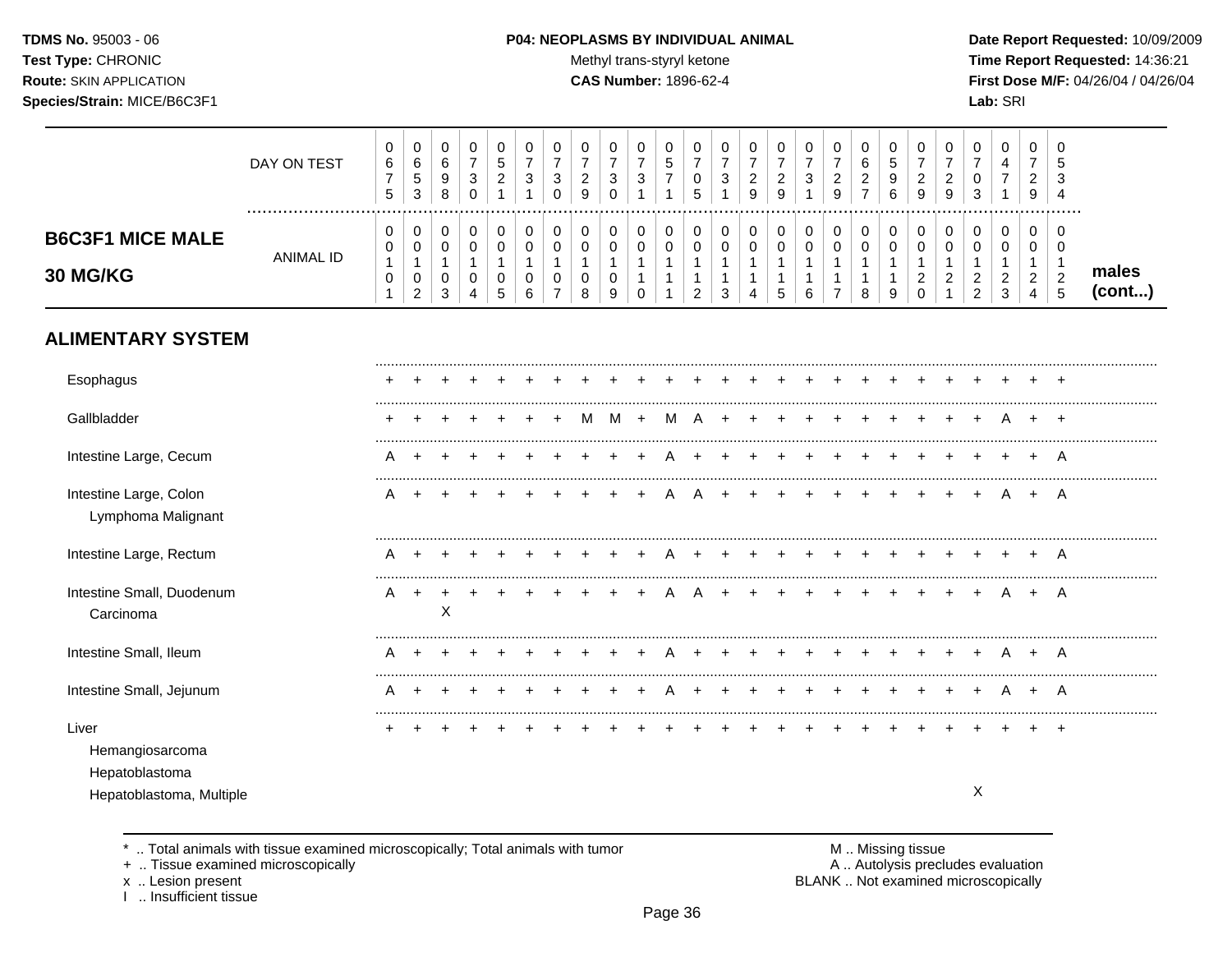#### **TDMS No.** 95003 - 06 **P04: NEOPLASMS BY INDIVIDUAL ANIMAL Date Report Requested:** 10/09/2009

Test Type: CHRONIC **Test Type:** CHRONIC **Test Type:** CHRONIC **Time Report Requested:** 14:36:21 **Route:** SKIN APPLICATION **CAS Number:** 1896-62-4 **First Dose M/F:** 04/26/04 / 04/26/04

|                                                                                                                                                                                             | DAY ON TEST      | 0<br>$\,6\,$<br>$\overline{7}$<br>5 | 0<br>6<br>$\sqrt{5}$<br>3          | 0<br>$\,6\,$<br>9<br>8                     | 0<br>$\overline{7}$<br>$\mathbf{3}$<br>$\mathbf 0$ | 0<br>$\sqrt{5}$<br>$\boldsymbol{2}$      | 0<br>$\overline{7}$<br>3<br>1 | 0<br>$\overline{7}$<br>3<br>0 | 0<br>$\overline{7}$<br>$\overline{2}$<br>9 | 0<br>7<br>3<br>$\Omega$ | 0<br>$\overline{7}$<br>$\mathbf{3}$ | 0<br>$\,$ 5 $\,$<br>$\overline{7}$<br>$\mathbf{1}$ | 0<br>$\overline{7}$<br>0<br>5            | 0<br>$\overline{7}$<br>3 | 0<br>$\overline{7}$<br>$\overline{2}$<br>9 | 0<br>$\overline{7}$<br>$\overline{2}$<br>9 | 0<br>$\overline{7}$<br>3 | 0<br>$\overline{7}$<br>$\overline{c}$<br>9 | 0<br>6<br>$\overline{2}$<br>$\overline{7}$ | 0<br>$\sqrt{5}$<br>9<br>6                | 0<br>$\overline{7}$<br>2<br>9             | 0<br>$\overline{7}$<br>$\overline{c}$<br>9 | 0<br>0<br>3                   | 0<br>4<br>$\overline{7}$      | 0<br>$\overline{7}$<br>$\overline{2}$<br>9 | 0<br>5<br>3<br>$\overline{4}$                       |                 |
|---------------------------------------------------------------------------------------------------------------------------------------------------------------------------------------------|------------------|-------------------------------------|------------------------------------|--------------------------------------------|----------------------------------------------------|------------------------------------------|-------------------------------|-------------------------------|--------------------------------------------|-------------------------|-------------------------------------|----------------------------------------------------|------------------------------------------|--------------------------|--------------------------------------------|--------------------------------------------|--------------------------|--------------------------------------------|--------------------------------------------|------------------------------------------|-------------------------------------------|--------------------------------------------|-------------------------------|-------------------------------|--------------------------------------------|-----------------------------------------------------|-----------------|
| <b>B6C3F1 MICE MALE</b><br>30 MG/KG                                                                                                                                                         | <b>ANIMAL ID</b> | $\Omega$<br>0<br>$\mathbf{1}$<br>0  | 0<br>0<br>1<br>0<br>$\overline{2}$ | 0<br>$\mathbf 0$<br>$\mathbf{1}$<br>0<br>3 | 0<br>$\mathbf 0$<br>$\mathbf{1}$<br>0<br>4         | 0<br>$\pmb{0}$<br>$\mathbf{1}$<br>0<br>5 | 0<br>$\Omega$<br>1<br>0<br>6  | 0<br>0<br>0<br>$\overline{7}$ | 0<br>$\mathbf 0$<br>1<br>0<br>8            | 0<br>0<br>0<br>9        | 0<br>0<br>$\Omega$                  | 0<br>0<br>1                                        | 0<br>$\pmb{0}$<br>$\mathbf{1}$<br>1<br>2 | 0<br>0<br>1<br>3         | 0<br>0                                     | 0<br>0<br>5                                | 0<br>0<br>6              | 0<br>0<br>$\overline{7}$                   | 0<br>$\pmb{0}$<br>1<br>1<br>8              | 0<br>$\pmb{0}$<br>$\mathbf{1}$<br>1<br>9 | 0<br>0<br>1<br>$\overline{c}$<br>$\Omega$ | 0<br>0<br>2                                | 0<br>0<br>2<br>$\overline{2}$ | 0<br>0<br>$\overline{c}$<br>3 | 0<br>0<br>$\overline{c}$<br>$\overline{4}$ | 0<br>$\Omega$<br>$\mathbf 1$<br>$\overline{c}$<br>5 | males<br>(cont) |
| Hepatocellular Adenoma<br>Hepatocellular Adenoma, Multiple<br>Hepatocellular Carcinoma<br>Hepatocellular Carcinoma, Multiple<br>Histiocytic Sarcoma, Metastatic, Lung<br>Lymphoma Malignant |                  | $\sf X$                             |                                    | X                                          | X                                                  |                                          | $\sf X$                       | X                             | X X X X X<br>$\boldsymbol{\mathsf{X}}$     | X                       |                                     | $\mathsf{X}$                                       | X                                        | $\times$                 | $X$ $X$ $X$                                | $\times$                                   |                          | $\sf X$                                    | X                                          |                                          | $X$ $X$                                   |                                            | X                             | Χ                             |                                            | $X$ $X$<br>X                                        |                 |
| Mesentery<br>Hepatocellular Carcinoma, Metastatic,<br>Liver                                                                                                                                 |                  |                                     |                                    |                                            |                                                    |                                          | $\ddot{}$<br>X                |                               |                                            |                         |                                     |                                                    |                                          |                          |                                            | $\ddot{}$                                  |                          |                                            |                                            |                                          |                                           | $+$                                        | $\overline{ }$                |                               |                                            |                                                     |                 |
| Pancreas                                                                                                                                                                                    |                  |                                     |                                    |                                            |                                                    |                                          |                               |                               |                                            |                         |                                     |                                                    |                                          |                          |                                            |                                            |                          |                                            |                                            |                                          |                                           |                                            |                               |                               |                                            |                                                     |                 |
| Salivary Glands                                                                                                                                                                             |                  |                                     |                                    |                                            |                                                    |                                          |                               |                               |                                            |                         |                                     |                                                    |                                          |                          |                                            |                                            |                          |                                            |                                            |                                          |                                           |                                            |                               |                               |                                            |                                                     |                 |
| Stomach, Forestomach<br>Squamous Cell Papilloma                                                                                                                                             |                  |                                     |                                    |                                            |                                                    |                                          |                               |                               |                                            |                         |                                     |                                                    |                                          |                          |                                            |                                            |                          |                                            |                                            |                                          | X                                         |                                            |                               |                               |                                            |                                                     |                 |
| Stomach, Glandular                                                                                                                                                                          |                  | A                                   |                                    |                                            |                                                    |                                          |                               |                               |                                            |                         |                                     |                                                    |                                          |                          |                                            |                                            |                          |                                            |                                            |                                          |                                           |                                            |                               |                               |                                            | $\div$                                              |                 |

Blood Vessel

+ .. Tissue examined microscopically

I .. Insufficient tissue

\* .. Total animals with tissue examined microscopically; Total animals with tumor **M** . Missing tissue M .. Missing tissue<br>  $\blacksquare$  . Tissue examined microscopically<br>  $\blacksquare$  . Autolysis precludes evaluation x .. Lesion present **BLANK** .. Not examined microscopically

.........................................................................................................................................................................................................

.........................................................................................................................................................................................................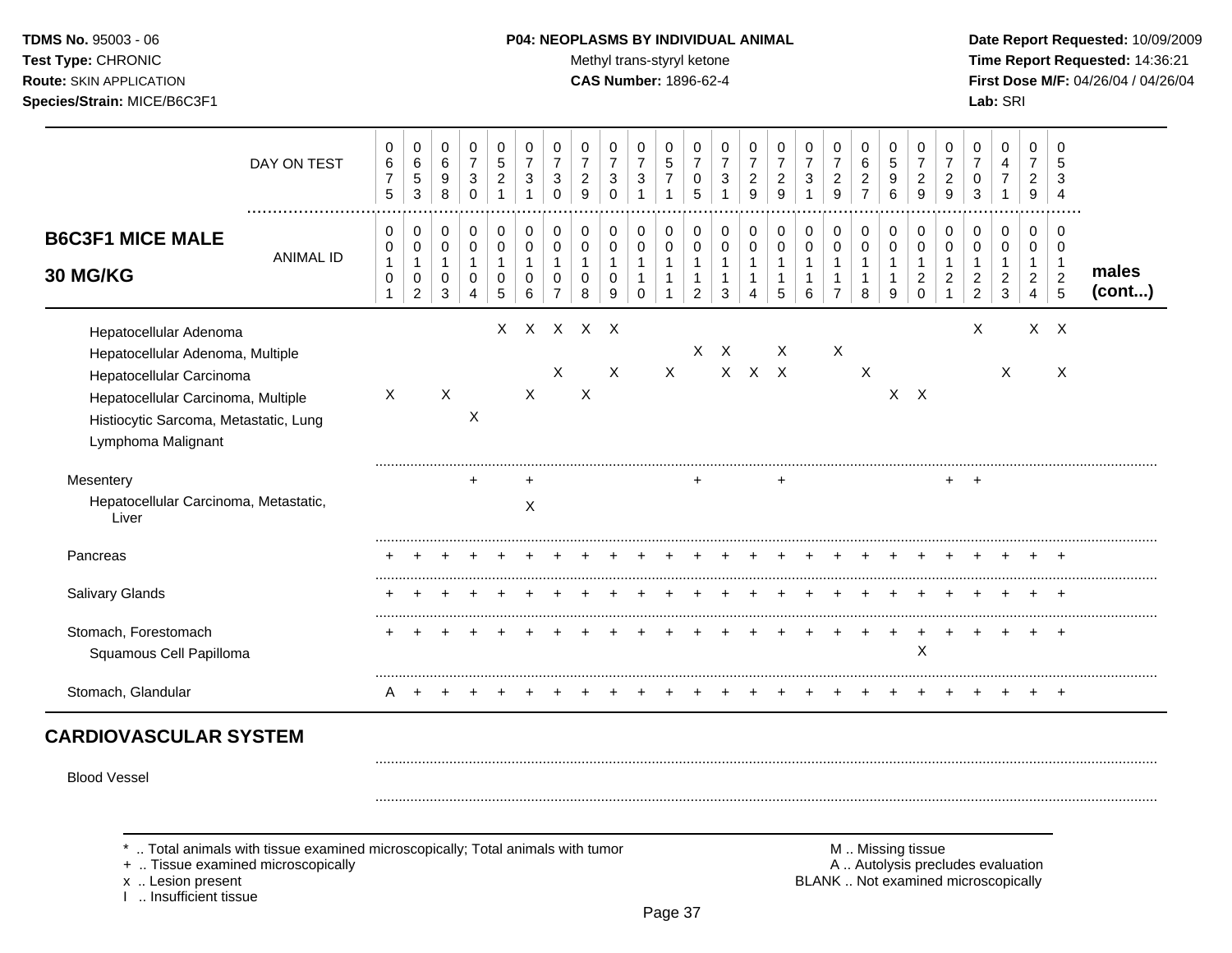TDMS No. 95003 - 06 Test Type: CHRONIC **Route: SKIN APPLICATION** Species/Strain: MICE/B6C3F1

#### P04: NEOPLASMS BY INDIVIDUAL ANIMAL

Methyl trans-styryl ketone

**CAS Number: 1896-62-4** 

Date Report Requested: 10/09/2009 Time Report Requested: 14:36:21 First Dose M/F: 04/26/04 / 04/26/04 Lab: SRI

|                                                      | DAY ON TEST      | 0<br>$\,6\,$<br>$\overline{7}$<br>5 | 0<br>$\,6\,$<br>$\,$ 5 $\,$<br>$\mathbf{3}$   | 0<br>6<br>9<br>8      | 0<br>$\overline{7}$<br>$\sqrt{3}$<br>$\mathbf 0$ | 0<br>5<br>$\overline{c}$ | 0<br>$\overline{7}$<br>3 | 0<br>$\overline{7}$<br>3<br>$\Omega$ | 0<br>$\overline{7}$<br>$\overline{a}$<br>9 | 0<br>$\overline{7}$<br>$\mathbf{3}$<br>$\Omega$ | 0<br>$\overline{7}$<br>$\sqrt{3}$<br>$\overline{1}$ | 0<br>$\,$ 5 $\,$<br>$\overline{7}$ | 0<br>$\overline{7}$<br>0<br>5 | 0<br>$\overline{7}$<br>3 | 0<br>$\overline{7}$<br>$\overline{c}$<br>9 | 0<br>$\overline{7}$<br>$\overline{c}$<br>9 | 0<br>$\overline{7}$<br>$\sqrt{3}$ | 0<br>$\boldsymbol{7}$<br>$\sqrt{2}$<br>9      | 0<br>6<br>$\overline{c}$<br>$\overline{7}$ | 0<br>$\sqrt{5}$<br>9<br>6 | 0<br>$\overline{7}$<br>$\overline{c}$<br>9 | 0<br>$\overline{2}$<br>9 | 0<br>$\overline{7}$<br>0<br>3    | 0<br>4<br>$\overline{7}$             | $\mathbf 0$<br>$\overline{7}$<br>$\boldsymbol{2}$<br>9 | 0<br>5<br>3<br>$\overline{4}$  |                 |
|------------------------------------------------------|------------------|-------------------------------------|-----------------------------------------------|-----------------------|--------------------------------------------------|--------------------------|--------------------------|--------------------------------------|--------------------------------------------|-------------------------------------------------|-----------------------------------------------------|------------------------------------|-------------------------------|--------------------------|--------------------------------------------|--------------------------------------------|-----------------------------------|-----------------------------------------------|--------------------------------------------|---------------------------|--------------------------------------------|--------------------------|----------------------------------|--------------------------------------|--------------------------------------------------------|--------------------------------|-----------------|
| <b>B6C3F1 MICE MALE</b>                              | <b>ANIMAL ID</b> | $\pmb{0}$<br>0                      | $\mathbf 0$<br>$\mathbf 0$                    | 0<br>0                | 0<br>0                                           | 0<br>0                   | 0<br>0                   | 0<br>0                               | 0<br>0                                     | 0<br>0                                          | 0<br>0                                              | 0<br>0                             | 0<br>0                        | 0<br>0                   | 0<br>0                                     | 0<br>0                                     | 0<br>0                            | 0<br>$\mathbf 0$                              | $\pmb{0}$<br>0                             | 0<br>0                    | 0<br>0                                     | 0<br>0                   | 0<br>0                           | 0<br>0                               | 0<br>0                                                 | 0<br>0                         |                 |
| 30 MG/KG                                             |                  | $\mathbf{1}$<br>$\pmb{0}$<br>1      | $\mathbf{1}$<br>$\mathbf 0$<br>$\overline{c}$ | 1<br>$\mathbf 0$<br>3 | -1<br>0<br>4                                     | 0<br>5                   | 0<br>6                   | 1<br>0                               | 0<br>8                                     | $\mathbf 0$<br>9                                | 1<br>$\mathbf{1}$<br>$\Omega$                       | 1                                  | 1<br>1<br>$\overline{2}$      | $\mathbf{1}$<br>3        | -1<br>$\mathbf{1}$<br>Δ                    | 1<br>5                                     | $\mathbf{1}$<br>6                 | $\mathbf 1$<br>$\mathbf{1}$<br>$\overline{7}$ | 1<br>$\mathbf 1$<br>8                      | 1<br>1<br>9               | -1<br>$\overline{2}$<br>$\Omega$           | $\overline{2}$           | $\overline{c}$<br>$\overline{2}$ | -1<br>$\overline{c}$<br>$\mathbf{3}$ | $\mathbf{1}$<br>$\overline{2}$<br>4                    | $\mathbf 1$<br>$\sqrt{2}$<br>5 | males<br>(cont) |
| Heart                                                |                  | $\div$                              |                                               |                       |                                                  |                          |                          |                                      |                                            |                                                 |                                                     |                                    |                               |                          |                                            |                                            |                                   |                                               |                                            |                           |                                            |                          |                                  |                                      |                                                        | $\ddot{}$                      |                 |
| <b>ENDOCRINE SYSTEM</b>                              |                  |                                     |                                               |                       |                                                  |                          |                          |                                      |                                            |                                                 |                                                     |                                    |                               |                          |                                            |                                            |                                   |                                               |                                            |                           |                                            |                          |                                  |                                      |                                                        |                                |                 |
| <b>Adrenal Cortex</b><br>Capsule, Adenoma            |                  | X                                   |                                               |                       |                                                  |                          |                          |                                      | X                                          |                                                 | $\boldsymbol{\mathsf{X}}$                           |                                    |                               |                          |                                            |                                            |                                   |                                               |                                            |                           |                                            |                          | X                                |                                      |                                                        | $\pm$                          |                 |
| Adrenal Medulla<br>Pheochromocytoma Benign           |                  |                                     |                                               |                       |                                                  |                          |                          |                                      |                                            |                                                 |                                                     |                                    |                               |                          |                                            |                                            |                                   |                                               |                                            |                           | X                                          |                          |                                  |                                      |                                                        | $\pm$                          |                 |
| Islets, Pancreatic<br>Adenoma                        |                  |                                     |                                               |                       |                                                  |                          |                          |                                      |                                            |                                                 |                                                     |                                    |                               |                          |                                            |                                            |                                   |                                               |                                            |                           |                                            |                          |                                  |                                      |                                                        |                                |                 |
| Parathyroid Gland                                    |                  |                                     |                                               |                       |                                                  |                          |                          |                                      |                                            |                                                 |                                                     |                                    |                               |                          |                                            |                                            |                                   |                                               |                                            |                           |                                            |                          |                                  |                                      |                                                        | $\pm$                          |                 |
| <b>Pituitary Gland</b>                               |                  |                                     |                                               |                       |                                                  |                          |                          |                                      |                                            |                                                 |                                                     |                                    |                               |                          |                                            |                                            |                                   |                                               |                                            |                           |                                            |                          |                                  |                                      |                                                        | $\pm$                          |                 |
| <b>Thyroid Gland</b><br>C-cell, Carcinoma            |                  |                                     |                                               |                       |                                                  |                          |                          |                                      |                                            |                                                 |                                                     |                                    |                               |                          |                                            |                                            |                                   |                                               |                                            |                           |                                            |                          |                                  |                                      | ÷                                                      | $\div$<br>X                    |                 |
| <b>GENERAL BODY SYSTEM</b>                           |                  |                                     |                                               |                       |                                                  |                          |                          |                                      |                                            |                                                 |                                                     |                                    |                               |                          |                                            |                                            |                                   |                                               |                                            |                           |                                            |                          |                                  |                                      |                                                        |                                |                 |
| <b>Tissue NOS</b><br>Alveolar/Bronchiolar Carcinoma, |                  | $\ddot{}$                           |                                               |                       |                                                  |                          |                          |                                      |                                            |                                                 |                                                     |                                    |                               |                          |                                            |                                            |                                   |                                               |                                            |                           |                                            |                          |                                  |                                      |                                                        |                                |                 |

\* .. Total animals with tissue examined microscopically; Total animals with tumor

+ .. Tissue examined microscopically

x .. Lesion present<br>I .. Insufficient tissue

M .. Missing tissue<br>A .. Autolysis precludes evaluation BLANK .. Not examined microscopically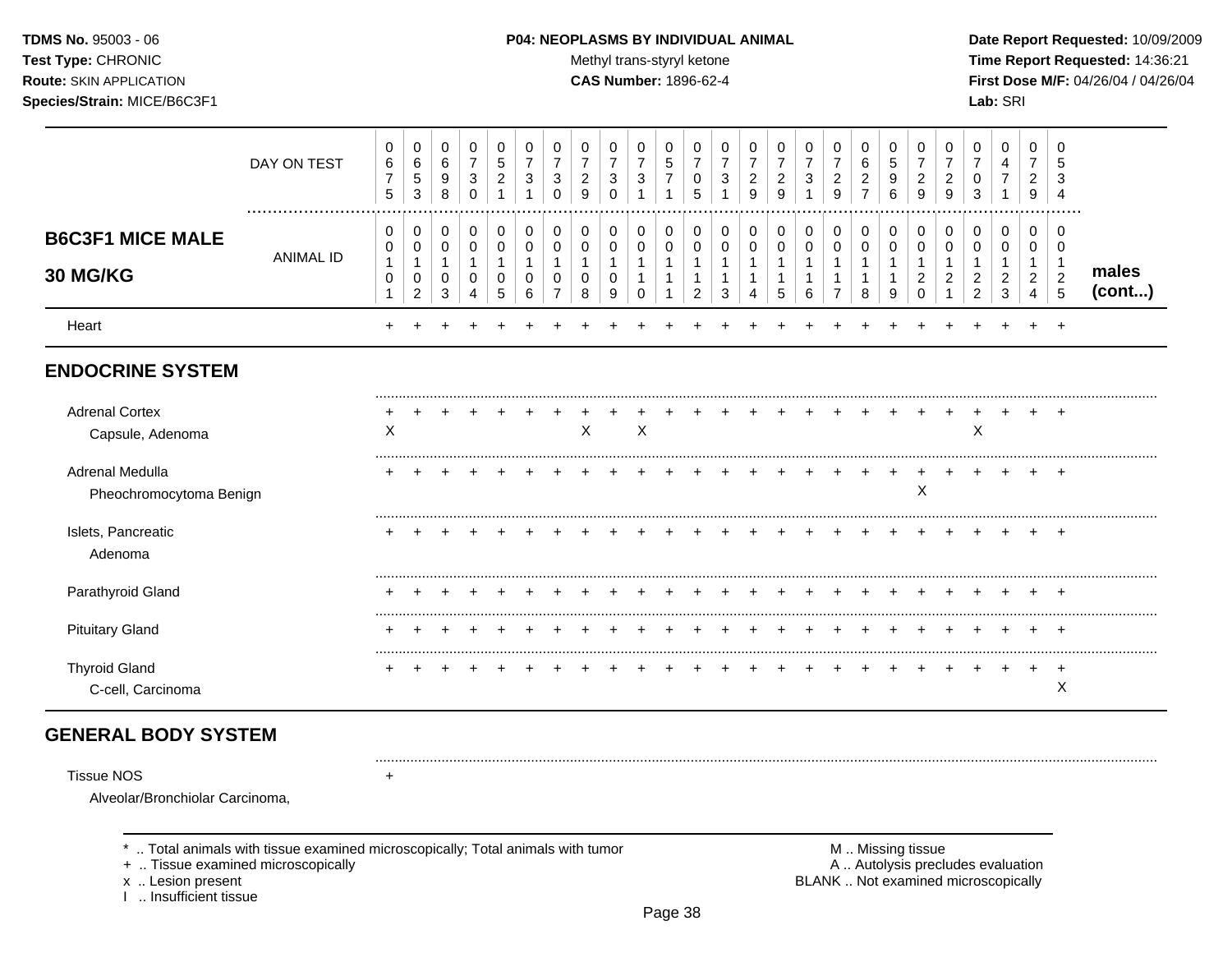## **TDMS No.** 95003 - 06 **P04: NEOPLASMS BY INDIVIDUAL ANIMAL** Date Report Requested: 10/09/2009

Test Type: CHRONIC **Test Type:** CHRONIC **Test Type:** CHRONIC **Time Report Requested:** 14:36:21 **Route:** SKIN APPLICATION **CAS Number:** 1896-62-4 **First Dose M/F:** 04/26/04 / 04/26/04

| DAY ON TEST                                                                                                                                                    | 0<br>6<br>$\overline{7}$<br>5                         | 0<br>$\,6\,$<br>$\mathbf 5$<br>3                                        | 0<br>$\,6\,$<br>9<br>8                   | 0<br>$\boldsymbol{7}$<br>$\ensuremath{\mathsf{3}}$<br>$\mathbf 0$ | 0<br>$\overline{5}$<br>$\overline{2}$<br>$\mathbf{1}$            | 0<br>$\overline{7}$<br>$\mathbf{3}$<br>$\mathbf{1}$ | 0<br>$\overline{7}$<br>3<br>$\mathbf 0$               | 0<br>$\overline{7}$<br>$\overline{c}$<br>9 | 0<br>$\overline{7}$<br>$\mathbf{3}$<br>$\Omega$                | 0<br>$\overline{7}$<br>$\sqrt{3}$<br>$\overline{1}$            | 0<br>5<br>$\overline{7}$<br>$\mathbf{1}$   | 0<br>$\overline{7}$<br>$\pmb{0}$<br>5                                        | 0<br>$\boldsymbol{7}$<br>$\sqrt{3}$<br>$\mathbf{1}$                      | 0<br>$\overline{7}$<br>$\overline{2}$<br>9                                 | 0<br>$\overline{7}$<br>$\overline{c}$<br>$\boldsymbol{9}$ | 0<br>$\overline{7}$<br>$\mathbf{3}$<br>1             | 0<br>$\overline{7}$<br>$\overline{a}$<br>$\overline{9}$  | 0<br>6<br>$\overline{a}$<br>$\overline{7}$                        | 0<br>5<br>9<br>6                                                | 0<br>$\overline{7}$<br>$\overline{2}$<br>9                                                    | 0<br>$\overline{7}$<br>$\overline{c}$<br>9                    | 0<br>$\overline{7}$<br>0<br>$\mathbf{3}$                           | 0<br>4<br>$\overline{7}$<br>$\mathbf{1}$                               | 0<br>$\overline{7}$<br>$\overline{2}$<br>9                        | 0<br>5<br>3<br>$\overline{4}$                                   |                 |
|----------------------------------------------------------------------------------------------------------------------------------------------------------------|-------------------------------------------------------|-------------------------------------------------------------------------|------------------------------------------|-------------------------------------------------------------------|------------------------------------------------------------------|-----------------------------------------------------|-------------------------------------------------------|--------------------------------------------|----------------------------------------------------------------|----------------------------------------------------------------|--------------------------------------------|------------------------------------------------------------------------------|--------------------------------------------------------------------------|----------------------------------------------------------------------------|-----------------------------------------------------------|------------------------------------------------------|----------------------------------------------------------|-------------------------------------------------------------------|-----------------------------------------------------------------|-----------------------------------------------------------------------------------------------|---------------------------------------------------------------|--------------------------------------------------------------------|------------------------------------------------------------------------|-------------------------------------------------------------------|-----------------------------------------------------------------|-----------------|
| <b>B6C3F1 MICE MALE</b><br><b>ANIMAL ID</b><br>30 MG/KG                                                                                                        | 0<br>0<br>$\mathbf{1}$<br>$\mathbf 0$<br>$\mathbf{1}$ | $\mathbf 0$<br>$\pmb{0}$<br>$\mathbf{1}$<br>$\pmb{0}$<br>$\overline{c}$ | 0<br>0<br>$\mathbf{1}$<br>$\pmb{0}$<br>3 | 0<br>$\mathbf 0$<br>$\mathbf{1}$<br>$\pmb{0}$<br>$\overline{4}$   | $\mathbf 0$<br>$\mathbf 0$<br>$\overline{1}$<br>$\mathbf 0$<br>5 | $\mathbf 0$<br>$\mathbf 0$<br>1<br>0<br>6           | $\pmb{0}$<br>0<br>$\mathbf{1}$<br>0<br>$\overline{7}$ | 0<br>0<br>$\mathbf{1}$<br>0<br>8           | $\mathbf 0$<br>$\mathbf 0$<br>$\mathbf{1}$<br>$\mathbf 0$<br>9 | $\mathbf 0$<br>$\mathbf 0$<br>$\mathbf{1}$<br>$\mathbf 1$<br>0 | 0<br>$\mathbf 0$<br>$\mathbf{1}$<br>1<br>1 | $\mathbf 0$<br>$\mathbf 0$<br>$\mathbf{1}$<br>$\mathbf{1}$<br>$\overline{c}$ | $\mathbf 0$<br>$\pmb{0}$<br>$\overline{1}$<br>$\mathbf{1}$<br>$\sqrt{3}$ | $\mathbf 0$<br>$\pmb{0}$<br>$\mathbf{1}$<br>$\mathbf{1}$<br>$\overline{4}$ | $\mathbf 0$<br>$\mathbf 0$<br>1<br>1<br>$\sqrt{5}$        | $\pmb{0}$<br>$\pmb{0}$<br>$\mathbf{1}$<br>1<br>$\,6$ | 0<br>0<br>$\mathbf{1}$<br>$\mathbf{1}$<br>$\overline{7}$ | $\mathbf 0$<br>$\mathbf 0$<br>$\overline{1}$<br>$\mathbf{1}$<br>8 | $\mathbf 0$<br>$\mathbf 0$<br>$\mathbf{1}$<br>$\mathbf{1}$<br>9 | $\mathbf 0$<br>$\mathbf 0$<br>$\mathbf{1}$<br>$\boldsymbol{2}$<br>$\mathbf 0$                 | $\pmb{0}$<br>$\pmb{0}$<br>$\mathbf{1}$<br>$\overline{2}$<br>1 | 0<br>$\pmb{0}$<br>$\mathbf{1}$<br>$\overline{c}$<br>$\overline{c}$ | 0<br>$\mathbf 0$<br>$\mathbf{1}$<br>$\boldsymbol{2}$<br>$\mathfrak{Z}$ | $\mathbf 0$<br>$\mathbf 0$<br>$\mathbf{1}$<br>$\overline{c}$<br>4 | $\mathbf 0$<br>$\mathbf 0$<br>$\overline{1}$<br>$\sqrt{2}$<br>5 | males<br>(cont) |
| Metastatic, Lung<br>Hepatocellular Carcinoma, Metastatic,<br>Liver                                                                                             | $\pmb{\times}$                                        |                                                                         |                                          |                                                                   |                                                                  |                                                     |                                                       |                                            |                                                                |                                                                |                                            |                                                                              |                                                                          |                                                                            |                                                           |                                                      |                                                          |                                                                   |                                                                 |                                                                                               |                                                               |                                                                    |                                                                        |                                                                   |                                                                 |                 |
| <b>GENITAL SYSTEM</b>                                                                                                                                          |                                                       |                                                                         |                                          |                                                                   |                                                                  |                                                     |                                                       |                                            |                                                                |                                                                |                                            |                                                                              |                                                                          |                                                                            |                                                           |                                                      |                                                          |                                                                   |                                                                 |                                                                                               |                                                               |                                                                    |                                                                        |                                                                   |                                                                 |                 |
| Epididymis                                                                                                                                                     |                                                       |                                                                         |                                          |                                                                   |                                                                  |                                                     |                                                       |                                            |                                                                |                                                                |                                            |                                                                              |                                                                          |                                                                            |                                                           |                                                      |                                                          |                                                                   |                                                                 |                                                                                               |                                                               |                                                                    |                                                                        |                                                                   |                                                                 |                 |
| Penis                                                                                                                                                          |                                                       |                                                                         |                                          |                                                                   |                                                                  |                                                     |                                                       |                                            |                                                                |                                                                |                                            |                                                                              |                                                                          |                                                                            |                                                           |                                                      |                                                          |                                                                   |                                                                 |                                                                                               |                                                               | $\ddot{}$                                                          |                                                                        |                                                                   |                                                                 |                 |
| <b>Preputial Gland</b><br>Lymphoma Malignant                                                                                                                   |                                                       |                                                                         |                                          |                                                                   |                                                                  |                                                     |                                                       |                                            |                                                                |                                                                |                                            |                                                                              |                                                                          |                                                                            |                                                           |                                                      |                                                          |                                                                   |                                                                 |                                                                                               |                                                               |                                                                    |                                                                        |                                                                   |                                                                 |                 |
| Prostate                                                                                                                                                       |                                                       |                                                                         |                                          |                                                                   |                                                                  |                                                     |                                                       |                                            |                                                                |                                                                |                                            |                                                                              |                                                                          |                                                                            |                                                           |                                                      |                                                          |                                                                   |                                                                 |                                                                                               |                                                               |                                                                    |                                                                        |                                                                   | <b>+</b>                                                        |                 |
| Seminal Vesicle                                                                                                                                                |                                                       |                                                                         |                                          |                                                                   |                                                                  |                                                     |                                                       |                                            |                                                                |                                                                |                                            |                                                                              |                                                                          |                                                                            |                                                           |                                                      |                                                          |                                                                   |                                                                 |                                                                                               |                                                               |                                                                    |                                                                        |                                                                   | ÷.                                                              |                 |
| <b>Testes</b>                                                                                                                                                  |                                                       |                                                                         |                                          |                                                                   |                                                                  |                                                     |                                                       |                                            |                                                                |                                                                |                                            |                                                                              |                                                                          |                                                                            |                                                           |                                                      |                                                          |                                                                   |                                                                 |                                                                                               |                                                               |                                                                    |                                                                        |                                                                   | $\overline{ }$                                                  |                 |
| <b>HEMATOPOIETIC SYSTEM</b>                                                                                                                                    |                                                       |                                                                         |                                          |                                                                   |                                                                  |                                                     |                                                       |                                            |                                                                |                                                                |                                            |                                                                              |                                                                          |                                                                            |                                                           |                                                      |                                                          |                                                                   |                                                                 |                                                                                               |                                                               |                                                                    |                                                                        |                                                                   |                                                                 |                 |
| <b>Bone Marrow</b>                                                                                                                                             |                                                       |                                                                         |                                          |                                                                   |                                                                  |                                                     |                                                       |                                            |                                                                |                                                                |                                            |                                                                              |                                                                          |                                                                            |                                                           |                                                      |                                                          |                                                                   |                                                                 |                                                                                               |                                                               |                                                                    |                                                                        |                                                                   |                                                                 |                 |
| Lymph Node<br>Lymphoma Malignant                                                                                                                               | +                                                     |                                                                         |                                          | $\ddot{}$                                                         |                                                                  |                                                     |                                                       |                                            |                                                                |                                                                |                                            |                                                                              |                                                                          |                                                                            |                                                           |                                                      |                                                          |                                                                   |                                                                 |                                                                                               |                                                               |                                                                    |                                                                        |                                                                   |                                                                 |                 |
| Total animals with tissue examined microscopically; Total animals with tumor<br>+  Tissue examined microscopically<br>x  Lesion present<br>Insufficient tissue |                                                       |                                                                         |                                          |                                                                   |                                                                  |                                                     |                                                       |                                            |                                                                |                                                                |                                            |                                                                              |                                                                          |                                                                            |                                                           |                                                      |                                                          |                                                                   |                                                                 | M  Missing tissue<br>A  Autolysis precludes evaluation<br>BLANK  Not examined microscopically |                                                               |                                                                    |                                                                        |                                                                   |                                                                 |                 |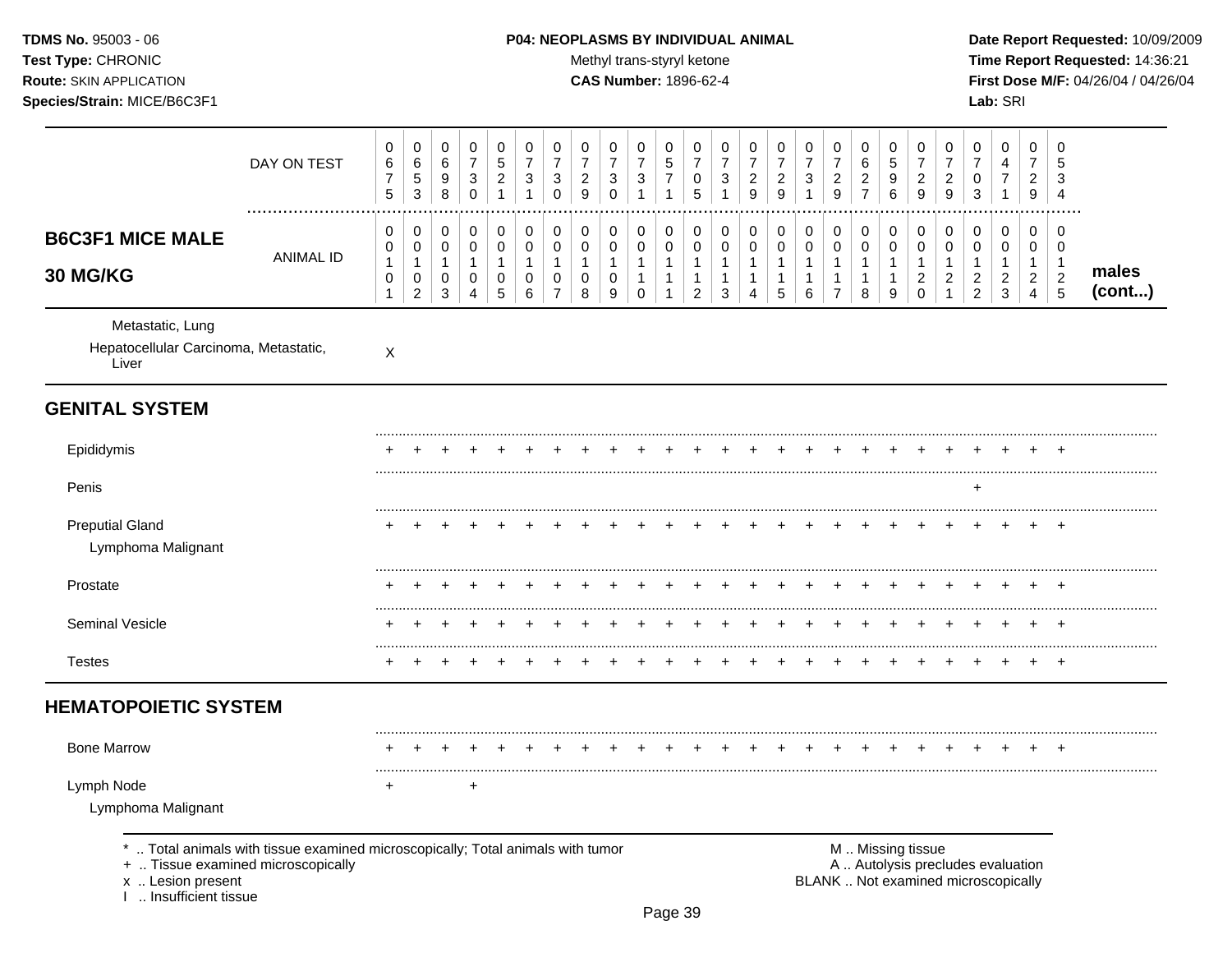## **TDMS No.** 95003 - 06 **P04: NEOPLASMS BY INDIVIDUAL ANIMAL** Date Report Requested: 10/09/2009

Test Type: CHRONIC **Test Type:** CHRONIC **Test Type:** CHRONIC **Time Report Requested:** 14:36:21 **Route:** SKIN APPLICATION **CAS Number:** 1896-62-4 **First Dose M/F:** 04/26/04 / 04/26/04

|                                                                                                                                                             | DAY ON TEST                                                                                                        | 0<br>$\,6$<br>$\boldsymbol{7}$<br>$\sqrt{5}$ | $\pmb{0}$<br>6<br>$\sqrt{5}$<br>3                     | 0<br>$\,6\,$<br>$\boldsymbol{9}$<br>8      | 0<br>$\overline{7}$<br>$\mathbf{3}$<br>0              | $\mathbf 0$<br>$\sqrt{5}$<br>$\overline{c}$<br>$\mathbf{1}$ | 0<br>$\overline{7}$<br>$\sqrt{3}$<br>$\mathbf{1}$ | 0<br>$\overline{7}$<br>$\mathbf{3}$<br>$\mathbf 0$              | 0<br>$\overline{7}$<br>$\overline{2}$<br>9              | 0<br>$\overline{7}$<br>3<br>$\mathbf 0$              | 0<br>$\overline{7}$<br>3<br>$\mathbf{1}$           | 0<br>$\,$ 5 $\,$<br>$\overline{7}$<br>$\mathbf{1}$               | 0<br>$\overline{7}$<br>0<br>5                                      | 0<br>$\overline{7}$<br>3<br>1                         | 0<br>$\overline{7}$<br>$\overline{c}$<br>9               | 0<br>$\overline{7}$<br>$\overline{2}$<br>9                      | 0<br>$\overline{7}$<br>3<br>1               | 0<br>$\boldsymbol{7}$<br>$\overline{a}$<br>9                       | $\mathbf 0$<br>6<br>$\overline{c}$<br>$\overline{7}$ | 0<br>5<br>9<br>6                                      | 0<br>$\overline{7}$<br>$\overline{2}$<br>9                     | 0<br>$\overline{7}$<br>$\overline{2}$<br>9                           | 0<br>$\overline{7}$<br>$\pmb{0}$<br>3                                    | 0<br>4<br>$\boldsymbol{7}$<br>$\mathbf{1}$                               | $\Omega$<br>$\overline{7}$<br>$\overline{2}$<br>9                    | 0<br>5<br>3<br>$\overline{4}$                               |                 |
|-------------------------------------------------------------------------------------------------------------------------------------------------------------|--------------------------------------------------------------------------------------------------------------------|----------------------------------------------|-------------------------------------------------------|--------------------------------------------|-------------------------------------------------------|-------------------------------------------------------------|---------------------------------------------------|-----------------------------------------------------------------|---------------------------------------------------------|------------------------------------------------------|----------------------------------------------------|------------------------------------------------------------------|--------------------------------------------------------------------|-------------------------------------------------------|----------------------------------------------------------|-----------------------------------------------------------------|---------------------------------------------|--------------------------------------------------------------------|------------------------------------------------------|-------------------------------------------------------|----------------------------------------------------------------|----------------------------------------------------------------------|--------------------------------------------------------------------------|--------------------------------------------------------------------------|----------------------------------------------------------------------|-------------------------------------------------------------|-----------------|
| <b>B6C3F1 MICE MALE</b><br>30 MG/KG                                                                                                                         | <b>ANIMAL ID</b>                                                                                                   | 0<br>0<br>$\mathbf{1}$<br>0<br>$\mathbf{1}$  | $\pmb{0}$<br>0<br>$\mathbf{1}$<br>0<br>$\overline{2}$ | 0<br>$\mathbf 0$<br>$\mathbf{1}$<br>0<br>3 | 0<br>$\pmb{0}$<br>$\mathbf{1}$<br>0<br>$\overline{4}$ | 0<br>$\mathbf 0$<br>$\mathbf{1}$<br>0<br>5                  | $\pmb{0}$<br>0<br>$\mathbf{1}$<br>0<br>6          | $\pmb{0}$<br>$\mathbf 0$<br>$\mathbf{1}$<br>0<br>$\overline{7}$ | $\pmb{0}$<br>$\pmb{0}$<br>$\mathbf{1}$<br>$\Omega$<br>8 | $\mathbf 0$<br>$\mathbf 0$<br>$\mathbf{1}$<br>0<br>9 | 0<br>0<br>$\mathbf{1}$<br>$\mathbf{1}$<br>$\Omega$ | 0<br>$\mathbf 0$<br>$\mathbf{1}$<br>$\mathbf{1}$<br>$\mathbf{1}$ | 0<br>$\mathbf 0$<br>$\mathbf{1}$<br>$\mathbf{1}$<br>$\overline{2}$ | 0<br>$\mathbf 0$<br>$\mathbf{1}$<br>$\mathbf{1}$<br>3 | 0<br>0<br>$\mathbf{1}$<br>$\mathbf{1}$<br>$\overline{4}$ | $\mathbf 0$<br>$\mathbf 0$<br>$\mathbf{1}$<br>$\mathbf{1}$<br>5 | 0<br>0<br>$\mathbf{1}$<br>$\mathbf{1}$<br>6 | 0<br>$\mathbf 0$<br>$\mathbf{1}$<br>$\mathbf{1}$<br>$\overline{7}$ | 0<br>$\pmb{0}$<br>$\mathbf{1}$<br>$\mathbf{1}$<br>8  | 0<br>$\mathbf 0$<br>$\mathbf{1}$<br>$\mathbf{1}$<br>9 | 0<br>$\mathbf 0$<br>$\mathbf{1}$<br>$\overline{c}$<br>$\Omega$ | 0<br>$\mathbf 0$<br>$\mathbf{1}$<br>$\overline{c}$<br>$\overline{1}$ | 0<br>0<br>$\mathbf{1}$<br>$\overline{c}$<br>$\overline{2}$               | $\mathbf 0$<br>$\mathbf 0$<br>$\mathbf{1}$<br>$\sqrt{2}$<br>$\mathbf{3}$ | $\mathbf 0$<br>0<br>$\mathbf{1}$<br>$\overline{a}$<br>$\overline{4}$ | 0<br>$\mathbf 0$<br>1<br>$\boldsymbol{2}$<br>$\overline{5}$ | males<br>(cont) |
| Iliac, Lymphoma Malignant<br>Inguinal, Lymphoma Malignant<br>Pancreatic, Histiocytic Sarcoma<br>Pancreatic, Lymphoma Malignant<br>Renal, Lymphoma Malignant |                                                                                                                    |                                              |                                                       |                                            | X                                                     |                                                             |                                                   |                                                                 |                                                         |                                                      |                                                    |                                                                  |                                                                    |                                                       |                                                          |                                                                 |                                             |                                                                    |                                                      |                                                       |                                                                |                                                                      |                                                                          |                                                                          |                                                                      |                                                             |                 |
| Lymph Node, Mandibular<br>Lymphoma Malignant                                                                                                                |                                                                                                                    |                                              |                                                       |                                            |                                                       |                                                             |                                                   |                                                                 |                                                         |                                                      |                                                    |                                                                  |                                                                    |                                                       |                                                          |                                                                 |                                             |                                                                    |                                                      |                                                       |                                                                |                                                                      |                                                                          |                                                                          |                                                                      |                                                             |                 |
| Lymph Node, Mesenteric<br>Hemangioma<br>Lymphoma Malignant                                                                                                  |                                                                                                                    | A                                            |                                                       |                                            |                                                       |                                                             |                                                   |                                                                 |                                                         |                                                      |                                                    |                                                                  |                                                                    |                                                       |                                                          |                                                                 |                                             |                                                                    |                                                      |                                                       |                                                                |                                                                      |                                                                          |                                                                          |                                                                      |                                                             |                 |
| Spleen<br>Lymphoma Malignant                                                                                                                                |                                                                                                                    |                                              |                                                       |                                            |                                                       |                                                             |                                                   |                                                                 |                                                         |                                                      |                                                    | А                                                                |                                                                    |                                                       |                                                          |                                                                 |                                             |                                                                    |                                                      |                                                       |                                                                |                                                                      |                                                                          |                                                                          |                                                                      | <b>+</b>                                                    |                 |
| Thymus<br>Alveolar/Bronchiolar Carcinoma,<br>Metastatic, Lung                                                                                               |                                                                                                                    | м                                            | $\div$                                                |                                            |                                                       |                                                             |                                                   |                                                                 |                                                         |                                                      |                                                    |                                                                  |                                                                    |                                                       |                                                          |                                                                 |                                             |                                                                    |                                                      | $\pm$                                                 |                                                                |                                                                      |                                                                          | $\ddot{}$                                                                |                                                                      | $^+$                                                        |                 |
| <b>INTEGUMENTARY SYSTEM</b>                                                                                                                                 |                                                                                                                    |                                              |                                                       |                                            |                                                       |                                                             |                                                   |                                                                 |                                                         |                                                      |                                                    |                                                                  |                                                                    |                                                       |                                                          |                                                                 |                                             |                                                                    |                                                      |                                                       |                                                                |                                                                      |                                                                          |                                                                          |                                                                      |                                                             |                 |
| <b>Mammary Gland</b>                                                                                                                                        |                                                                                                                    |                                              |                                                       |                                            |                                                       |                                                             |                                                   |                                                                 |                                                         |                                                      |                                                    |                                                                  |                                                                    |                                                       |                                                          |                                                                 |                                             |                                                                    |                                                      |                                                       |                                                                |                                                                      |                                                                          |                                                                          |                                                                      |                                                             |                 |
| x  Lesion present<br>I  Insufficient tissue                                                                                                                 | Total animals with tissue examined microscopically; Total animals with tumor<br>+  Tissue examined microscopically |                                              |                                                       |                                            |                                                       |                                                             |                                                   |                                                                 |                                                         |                                                      |                                                    |                                                                  |                                                                    |                                                       |                                                          |                                                                 |                                             |                                                                    |                                                      | M  Missing tissue                                     |                                                                |                                                                      | A  Autolysis precludes evaluation<br>BLANK  Not examined microscopically |                                                                          |                                                                      |                                                             |                 |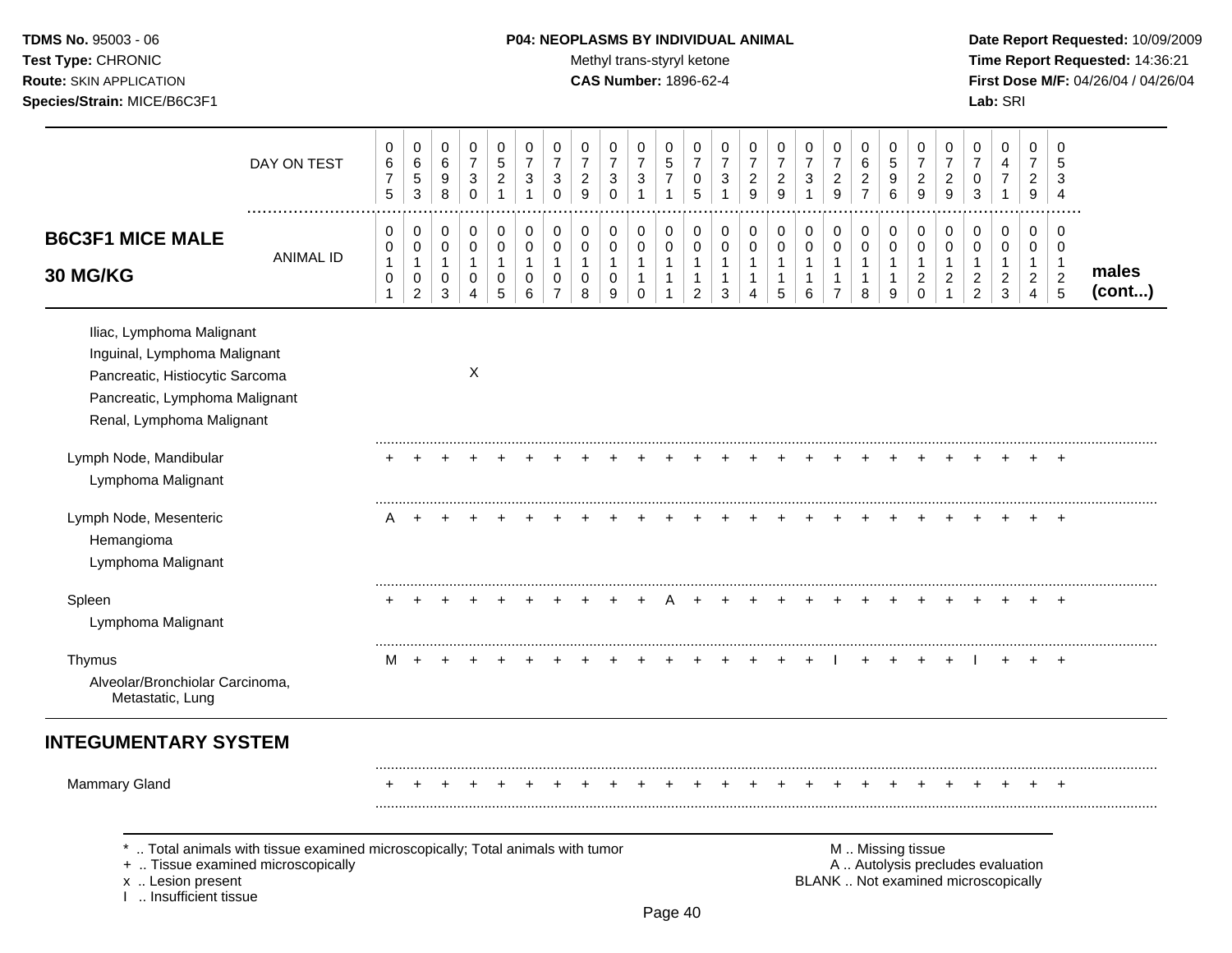## **TDMS No.** 95003 - 06 **P04: NEOPLASMS BY INDIVIDUAL ANIMAL** Date Report Requested: 10/09/2009

Test Type: CHRONIC **Test Type:** CHRONIC **Test Type:** CHRONIC **Time Report Requested:** 14:36:21 **Route:** SKIN APPLICATION **CAS Number:** 1896-62-4 **First Dose M/F:** 04/26/04 / 04/26/04

| 0<br>$\mathbf 0$<br>0<br>$\overline{7}$<br>$\overline{7}$<br>$\overline{7}$<br>$\sqrt{3}$<br>$\overline{2}$<br>$\ensuremath{\mathsf{3}}$<br>9<br>$\mathbf 0$<br>$\mathbf 0$<br>0<br>0<br>0<br>$\mathsf{O}\xspace$<br>$\mathbf 0$<br>0<br>$\mathbf{1}$<br>$\mathbf{1}$<br>$\mathbf{1}$<br>0<br>0<br>$\mathbf 0$<br>$\overline{7}$<br>8<br>9 | $\mathbf 0$<br>0<br>$\overline{7}$<br>5<br>3<br>$\overline{7}$<br>$\mathbf{1}$<br>1<br>0<br>$\mathbf 0$<br>0<br>$\mathbf 0$<br>$\mathbf{1}$<br>$\mathbf{1}$<br>$\mathbf{1}$<br>$\mathbf{1}$<br>$\mathbf 0$<br>$\mathbf{1}$ | $\mathbf 0$<br>0<br>$\overline{7}$<br>7<br>0<br>3<br>5<br>$\mathbf{1}$<br>0<br>0<br>0<br>0<br>$\mathbf{1}$<br>$\mathbf{1}$<br>$\mathbf{1}$<br>1<br>$\overline{2}$<br>3 | 0<br>$\overline{7}$<br>$\overline{c}$<br>9<br>0<br>$\mathbf 0$<br>$\mathbf{1}$<br>$\mathbf{1}$<br>4 | 0<br>$\overline{7}$<br>$\overline{c}$<br>9<br>$\overline{1}$<br>0<br>$\mathsf 0$<br>$\mathbf{1}$<br>1<br>5 | 0<br>0<br>$\overline{7}$<br>$\overline{7}$<br>$\overline{c}$<br>3<br>9<br>0<br>0<br>$\pmb{0}$<br>$\mathbf 0$<br>$\mathbf{1}$<br>$\mathbf{1}$<br>$\mathbf{1}$<br>$\mathbf{1}$<br>$\,6\,$<br>$\overline{7}$<br>Χ | 0<br>6<br>$\overline{\mathbf{c}}$<br>$\overline{7}$<br>0<br>0<br>$\mathbf{1}$<br>$\mathbf{1}$<br>8 | $\mathbf 0$<br>$\overline{5}$<br>9<br>6<br>0<br>$\mathbf 0$<br>$\overline{1}$<br>-1<br>9 | 0<br>$\overline{7}$<br>$\overline{2}$<br>9<br>0<br>$\pmb{0}$<br>1<br>$\overline{c}$<br>$\Omega$ | 0<br>$\overline{7}$<br>$\overline{c}$<br>9<br>0<br>$\pmb{0}$<br>$\mathbf{1}$<br>$\overline{c}$<br>$\overline{1}$ | 0<br>$\overline{7}$<br>0<br>3<br>0<br>0<br>$\mathbf{1}$<br>$\overline{c}$<br>$\overline{c}$ | $\mathbf 0$<br>4<br>$\overline{7}$<br>$\mathbf{1}$<br>$\mathbf 0$<br>0<br>$\mathbf{1}$<br>$\overline{c}$<br>3 | $\mathbf 0$<br>$\overline{7}$<br>$\overline{2}$<br>9<br>$\mathbf 0$<br>0<br>$\mathbf{1}$<br>$\overline{2}$<br>4 | $\Omega$<br>5<br>3<br>$\overline{4}$<br>$\mathbf 0$<br>$\mathbf 0$<br>$\mathbf{1}$<br>$\overline{c}$<br>5<br>$\ddot{}$ | males<br>(cont) |
|--------------------------------------------------------------------------------------------------------------------------------------------------------------------------------------------------------------------------------------------------------------------------------------------------------------------------------------------|----------------------------------------------------------------------------------------------------------------------------------------------------------------------------------------------------------------------------|------------------------------------------------------------------------------------------------------------------------------------------------------------------------|-----------------------------------------------------------------------------------------------------|------------------------------------------------------------------------------------------------------------|----------------------------------------------------------------------------------------------------------------------------------------------------------------------------------------------------------------|----------------------------------------------------------------------------------------------------|------------------------------------------------------------------------------------------|-------------------------------------------------------------------------------------------------|------------------------------------------------------------------------------------------------------------------|---------------------------------------------------------------------------------------------|---------------------------------------------------------------------------------------------------------------|-----------------------------------------------------------------------------------------------------------------|------------------------------------------------------------------------------------------------------------------------|-----------------|
|                                                                                                                                                                                                                                                                                                                                            |                                                                                                                                                                                                                            |                                                                                                                                                                        |                                                                                                     |                                                                                                            |                                                                                                                                                                                                                |                                                                                                    |                                                                                          |                                                                                                 |                                                                                                                  |                                                                                             |                                                                                                               |                                                                                                                 |                                                                                                                        |                 |
|                                                                                                                                                                                                                                                                                                                                            |                                                                                                                                                                                                                            |                                                                                                                                                                        |                                                                                                     |                                                                                                            |                                                                                                                                                                                                                |                                                                                                    |                                                                                          |                                                                                                 |                                                                                                                  |                                                                                             |                                                                                                               |                                                                                                                 |                                                                                                                        |                 |
|                                                                                                                                                                                                                                                                                                                                            |                                                                                                                                                                                                                            |                                                                                                                                                                        |                                                                                                     |                                                                                                            |                                                                                                                                                                                                                |                                                                                                    |                                                                                          |                                                                                                 |                                                                                                                  |                                                                                             |                                                                                                               |                                                                                                                 |                                                                                                                        |                 |
|                                                                                                                                                                                                                                                                                                                                            |                                                                                                                                                                                                                            |                                                                                                                                                                        |                                                                                                     |                                                                                                            |                                                                                                                                                                                                                |                                                                                                    |                                                                                          |                                                                                                 |                                                                                                                  |                                                                                             |                                                                                                               |                                                                                                                 |                                                                                                                        |                 |
|                                                                                                                                                                                                                                                                                                                                            |                                                                                                                                                                                                                            |                                                                                                                                                                        |                                                                                                     |                                                                                                            |                                                                                                                                                                                                                |                                                                                                    |                                                                                          |                                                                                                 |                                                                                                                  |                                                                                             |                                                                                                               |                                                                                                                 |                                                                                                                        |                 |
|                                                                                                                                                                                                                                                                                                                                            |                                                                                                                                                                                                                            |                                                                                                                                                                        |                                                                                                     |                                                                                                            |                                                                                                                                                                                                                |                                                                                                    |                                                                                          |                                                                                                 |                                                                                                                  |                                                                                             |                                                                                                               |                                                                                                                 |                                                                                                                        |                 |
|                                                                                                                                                                                                                                                                                                                                            |                                                                                                                                                                                                                            |                                                                                                                                                                        |                                                                                                     |                                                                                                            |                                                                                                                                                                                                                |                                                                                                    |                                                                                          |                                                                                                 |                                                                                                                  |                                                                                             |                                                                                                               |                                                                                                                 |                                                                                                                        |                 |
|                                                                                                                                                                                                                                                                                                                                            |                                                                                                                                                                                                                            |                                                                                                                                                                        |                                                                                                     |                                                                                                            |                                                                                                                                                                                                                |                                                                                                    |                                                                                          |                                                                                                 |                                                                                                                  |                                                                                             |                                                                                                               |                                                                                                                 |                                                                                                                        |                 |
|                                                                                                                                                                                                                                                                                                                                            |                                                                                                                                                                                                                            |                                                                                                                                                                        |                                                                                                     |                                                                                                            |                                                                                                                                                                                                                |                                                                                                    |                                                                                          |                                                                                                 |                                                                                                                  |                                                                                             |                                                                                                               |                                                                                                                 |                                                                                                                        |                 |
|                                                                                                                                                                                                                                                                                                                                            | $\mathsf X$                                                                                                                                                                                                                | $\boldsymbol{\mathsf{X}}$                                                                                                                                              |                                                                                                     |                                                                                                            |                                                                                                                                                                                                                |                                                                                                    |                                                                                          | X                                                                                               |                                                                                                                  |                                                                                             |                                                                                                               |                                                                                                                 |                                                                                                                        |                 |
|                                                                                                                                                                                                                                                                                                                                            |                                                                                                                                                                                                                            | *  Total animals with tissue examined microscopically; Total animals with tumor                                                                                        |                                                                                                     |                                                                                                            |                                                                                                                                                                                                                |                                                                                                    |                                                                                          |                                                                                                 |                                                                                                                  | M  Missing tissue                                                                           |                                                                                                               |                                                                                                                 | A  Autolysis precludes evaluation<br>BLANK  Not examined microscopically                                               |                 |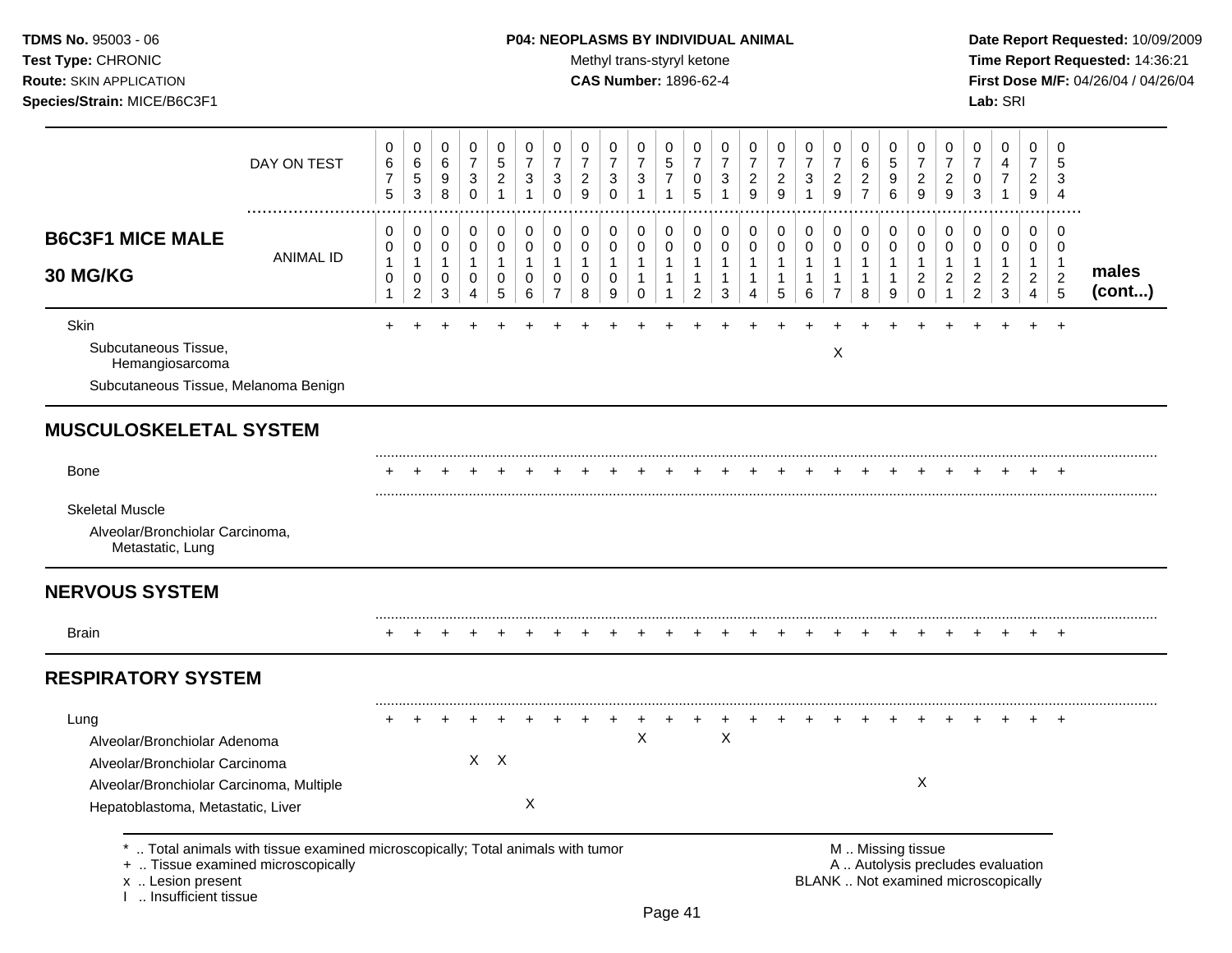TDMS No. 95003 - 06 Test Type: CHRONIC **Route: SKIN APPLICATION** Species/Strain: MICE/B6C3F1

#### P04: NEOPLASMS BY INDIVIDUAL ANIMAL

Methyl trans-styryl ketone

**CAS Number: 1896-62-4** 

Date Report Requested: 10/09/2009 Time Report Requested: 14:36:21 First Dose M/F: 04/26/04 / 04/26/04 Lab: SRI

|                                                                                         | DAY ON TEST                                                                                                        | 0<br>6<br>$\overline{\mathbf{7}}$<br>5      | 0<br>$\,6\,$<br>$\,$ 5 $\,$<br>$\mathbf{3}$                     | 0<br>6<br>9<br>8                 | 0<br>$\overline{7}$<br>$\ensuremath{\mathsf{3}}$<br>$\mathbf 0$ | $\mathbf 0$<br>5<br>$\overline{a}$<br>$\mathbf{1}$ | 0<br>$\overline{7}$<br>3<br>1                      | 0<br>$\overline{7}$<br>3<br>$\Omega$                                      | 0<br>$\overline{7}$<br>$\boldsymbol{2}$<br>9 | 0<br>$\overline{7}$<br>$\mathbf{3}$<br>$\mathbf 0$ | 0<br>$\overline{7}$<br>$\mathsf 3$<br>$\mathbf{1}$   | 0<br>$\,$ 5 $\,$<br>$\boldsymbol{7}$<br>1        | 0<br>$\overline{7}$<br>0<br>5                                    | 0<br>$\overline{7}$<br>3<br>$\mathbf{1}$                      | 0<br>$\overline{7}$<br>$\boldsymbol{2}$<br>9          | 0<br>$\overline{7}$<br>$\overline{\mathbf{c}}$<br>$\mathsf g$ | 0<br>$\overline{7}$<br>3<br>$\overline{1}$            | 0<br>$\boldsymbol{7}$<br>$\overline{c}$<br>9  | $\mathbf 0$<br>$\,6$<br>$\overline{a}$<br>$\overline{7}$ | 0<br>5<br>$\boldsymbol{9}$<br>6                     | 0<br>$\overline{7}$<br>$\overline{c}$<br>9                             | 0<br>$\overline{7}$<br>$\boldsymbol{2}$<br>9                         | 0<br>$\overline{7}$<br>0<br>3                                            | 0<br>4<br>$\boldsymbol{7}$<br>$\overline{1}$                      | $\mathbf 0$<br>7<br>$\overline{a}$<br>9                 | 0<br>5<br>3<br>$\overline{4}$                      |                 |
|-----------------------------------------------------------------------------------------|--------------------------------------------------------------------------------------------------------------------|---------------------------------------------|-----------------------------------------------------------------|----------------------------------|-----------------------------------------------------------------|----------------------------------------------------|----------------------------------------------------|---------------------------------------------------------------------------|----------------------------------------------|----------------------------------------------------|------------------------------------------------------|--------------------------------------------------|------------------------------------------------------------------|---------------------------------------------------------------|-------------------------------------------------------|---------------------------------------------------------------|-------------------------------------------------------|-----------------------------------------------|----------------------------------------------------------|-----------------------------------------------------|------------------------------------------------------------------------|----------------------------------------------------------------------|--------------------------------------------------------------------------|-------------------------------------------------------------------|---------------------------------------------------------|----------------------------------------------------|-----------------|
| <b>B6C3F1 MICE MALE</b><br>30 MG/KG                                                     | <b>ANIMAL ID</b>                                                                                                   | 0<br>0<br>$\mathbf{1}$<br>0<br>$\mathbf{1}$ | 0<br>$\mathbf 0$<br>$\mathbf{1}$<br>$\pmb{0}$<br>$\overline{2}$ | 0<br>0<br>$\mathbf{1}$<br>0<br>3 | 0<br>$\pmb{0}$<br>$\mathbf{1}$<br>$\mathbf 0$<br>4              | 0<br>0<br>$\mathbf{1}$<br>0<br>5                   | $\pmb{0}$<br>$\mathbf 0$<br>$\mathbf{1}$<br>0<br>6 | $\pmb{0}$<br>$\mathbf 0$<br>$\mathbf{1}$<br>$\mathbf 0$<br>$\overline{7}$ | 0<br>0<br>$\mathbf{1}$<br>0<br>8             | $\mathbf 0$<br>$\pmb{0}$<br>$\mathbf{1}$<br>0<br>9 | 0<br>0<br>$\overline{1}$<br>$\mathbf{1}$<br>$\Omega$ | 0<br>$\mathbf 0$<br>$\mathbf{1}$<br>$\mathbf{1}$ | 0<br>$\pmb{0}$<br>$\mathbf{1}$<br>$\mathbf{1}$<br>$\overline{2}$ | $\mathbf 0$<br>$\pmb{0}$<br>$\mathbf{1}$<br>$\mathbf{1}$<br>3 | 0<br>$\mathbf 0$<br>$\mathbf{1}$<br>$\mathbf{1}$<br>4 | 0<br>0<br>$\mathbf{1}$<br>$\mathbf{1}$<br>5                   | 0<br>$\mathbf 0$<br>$\mathbf{1}$<br>$\mathbf{1}$<br>6 | 0<br>0<br>1<br>$\mathbf{1}$<br>$\overline{7}$ | 0<br>$\pmb{0}$<br>$\mathbf{1}$<br>$\mathbf{1}$<br>8      | 0<br>$\pmb{0}$<br>$\mathbf{1}$<br>$\mathbf{1}$<br>9 | $\pmb{0}$<br>$\mathbf 0$<br>$\mathbf{1}$<br>$\overline{2}$<br>$\Omega$ | 0<br>$\mathbf 0$<br>$\mathbf{1}$<br>$\overline{2}$<br>$\overline{1}$ | 0<br>0<br>$\mathbf{1}$<br>$\overline{c}$<br>$\overline{2}$               | $\mathbf 0$<br>$\mathbf 0$<br>$\mathbf{1}$<br>$\overline{2}$<br>3 | $\mathbf 0$<br>0<br>$\mathbf{1}$<br>$\overline{2}$<br>4 | $\mathbf 0$<br>0<br>$\mathbf 1$<br>$\sqrt{2}$<br>5 | males<br>(cont) |
| Hepatocellular Carcinoma, Metastatic,<br>Liver<br>Histiocytic Sarcoma, Metastatic, Lung |                                                                                                                    |                                             |                                                                 |                                  | $\boldsymbol{\mathsf{X}}$                                       |                                                    | $\times$                                           |                                                                           |                                              |                                                    |                                                      |                                                  |                                                                  |                                                               |                                                       |                                                               |                                                       |                                               |                                                          |                                                     | $\times$                                                               |                                                                      |                                                                          |                                                                   |                                                         |                                                    |                 |
| Nose                                                                                    |                                                                                                                    |                                             |                                                                 |                                  |                                                                 |                                                    |                                                    |                                                                           |                                              |                                                    |                                                      |                                                  |                                                                  |                                                               |                                                       |                                                               |                                                       |                                               |                                                          |                                                     |                                                                        |                                                                      |                                                                          |                                                                   |                                                         |                                                    |                 |
| Trachea                                                                                 |                                                                                                                    |                                             |                                                                 |                                  |                                                                 |                                                    |                                                    |                                                                           |                                              |                                                    |                                                      |                                                  |                                                                  |                                                               |                                                       |                                                               |                                                       |                                               |                                                          |                                                     |                                                                        |                                                                      |                                                                          |                                                                   |                                                         |                                                    |                 |
| <b>SPECIAL SENSES SYSTEM</b>                                                            |                                                                                                                    |                                             |                                                                 |                                  |                                                                 |                                                    |                                                    |                                                                           |                                              |                                                    |                                                      |                                                  |                                                                  |                                                               |                                                       |                                                               |                                                       |                                               |                                                          |                                                     |                                                                        |                                                                      |                                                                          |                                                                   |                                                         |                                                    |                 |
| Eye                                                                                     |                                                                                                                    |                                             |                                                                 |                                  |                                                                 |                                                    |                                                    |                                                                           |                                              |                                                    |                                                      |                                                  |                                                                  |                                                               |                                                       |                                                               |                                                       |                                               |                                                          |                                                     |                                                                        |                                                                      |                                                                          |                                                                   |                                                         |                                                    |                 |
| <b>Harderian Gland</b><br>Adenoma<br>Carcinoma                                          |                                                                                                                    |                                             |                                                                 |                                  |                                                                 |                                                    |                                                    |                                                                           |                                              |                                                    |                                                      |                                                  |                                                                  |                                                               | X                                                     | X                                                             |                                                       |                                               |                                                          |                                                     | X                                                                      |                                                                      | <b>+</b>                                                                 |                                                                   |                                                         |                                                    |                 |
| <b>URINARY SYSTEM</b>                                                                   |                                                                                                                    |                                             |                                                                 |                                  |                                                                 |                                                    |                                                    |                                                                           |                                              |                                                    |                                                      |                                                  |                                                                  |                                                               |                                                       |                                                               |                                                       |                                               |                                                          |                                                     |                                                                        |                                                                      |                                                                          |                                                                   |                                                         |                                                    |                 |
| Kidney<br>Alveolar/Bronchiolar Carcinoma,<br>Metastatic, Lung<br>Lymphoma Malignant     |                                                                                                                    | A                                           | $\overline{ }$                                                  |                                  |                                                                 |                                                    |                                                    |                                                                           |                                              |                                                    |                                                      |                                                  |                                                                  |                                                               |                                                       |                                                               |                                                       |                                               |                                                          |                                                     |                                                                        |                                                                      |                                                                          |                                                                   |                                                         | $\overline{ }$                                     |                 |
| <b>Urinary Bladder</b>                                                                  |                                                                                                                    | A                                           |                                                                 |                                  |                                                                 |                                                    |                                                    |                                                                           |                                              |                                                    |                                                      |                                                  |                                                                  |                                                               |                                                       |                                                               |                                                       |                                               |                                                          |                                                     |                                                                        |                                                                      |                                                                          |                                                                   |                                                         |                                                    |                 |
| x  Lesion present<br>1  Insufficient tissue                                             | Total animals with tissue examined microscopically; Total animals with tumor<br>+  Tissue examined microscopically |                                             |                                                                 |                                  |                                                                 |                                                    |                                                    |                                                                           |                                              |                                                    |                                                      |                                                  |                                                                  |                                                               |                                                       |                                                               |                                                       |                                               |                                                          | M  Missing tissue                                   |                                                                        |                                                                      | A  Autolysis precludes evaluation<br>BLANK  Not examined microscopically |                                                                   |                                                         |                                                    |                 |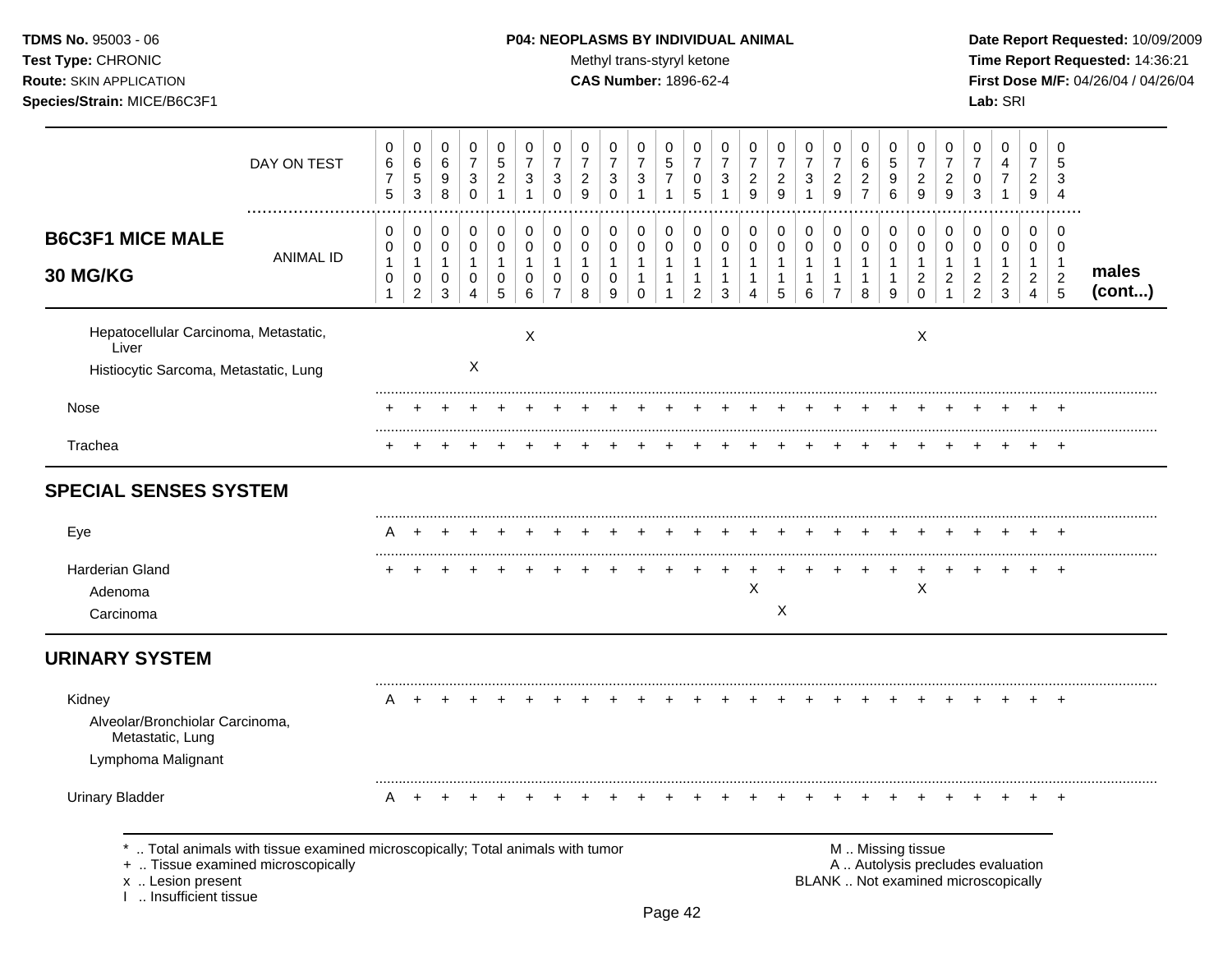#### **TDMS No.** 95003 - 06 **P04: NEOPLASMS BY INDIVIDUAL ANIMAL Date Report Requested:** 10/09/2009

Test Type: CHRONIC **Test Type:** CHRONIC **Test Type:** CHRONIC **Time Report Requested:** 14:36:21 **Route:** SKIN APPLICATION **CAS Number:** 1896-62-4 **First Dose M/F:** 04/26/04 / 04/26/04

|                                            | DAY ON TEST | U<br>6<br><sub>5</sub> | 0<br>6<br><sub>5</sub><br>3 | 0<br>6<br>9<br>8      | u<br>3 | ৾৾<br>റ<br><u>_</u> | u<br>ว<br>N<br>U | ν<br>c<br>-<br>9 | 0<br>3<br>0      | U<br>3      | U<br>υ<br>∽ | υ<br>ົ<br>ັ | u<br>_<br>9 | ν<br><u>_</u><br>9 | 3      | ◡<br>ົ<br>$\sim$<br>9 | ັບ<br>ົາ<br><u>_</u><br>⇁ | 0<br>b<br>9<br>6 | υ<br><u>_</u><br>9 | _<br>S | 0<br>0<br>3                              | ν<br>4                       | U<br><u>.</u><br>9 | 0<br>৩<br>J.<br>-4 |                 |
|--------------------------------------------|-------------|------------------------|-----------------------------|-----------------------|--------|---------------------|------------------|------------------|------------------|-------------|-------------|-------------|-------------|--------------------|--------|-----------------------|---------------------------|------------------|--------------------|--------|------------------------------------------|------------------------------|--------------------|--------------------|-----------------|
| <b>B6C3F1 MICE MALE</b><br><b>30 MG/KG</b> | ANIMAL ID   | ν<br>U<br>ν            | 0<br>0<br>0<br>ົ<br>$\sim$  | 0<br>0<br>υ<br>ົ<br>ັ | U<br>U | .5                  | U<br>U<br>u      | U<br>8           | 0<br>0<br>0<br>9 | U<br>v<br>◡ |             | $\sim$<br>ັ | u<br>u      | u<br>∽<br>$\sim$   | $\sim$ | v<br>v                | 8                         | 0<br>0<br>9      | U<br><u>.</u><br>ν |        | 0<br>0<br>◠<br><u>_</u><br>◠<br><u>_</u> | ◡<br><u>_</u><br>$\sim$<br>ັ | v<br><u>.</u><br>4 | υ<br><b>u</b>      | males<br>(cont) |

## **SYSTEMIC LESIONS**

Histiocytic Sarcoma X Lymphoma Malignant

......................................................................................................................................................................................................... Multiple Organ + + + + + + + + + + + + + + + + + + + + + + + + +

\* .. Total animals with tissue examined microscopically; Total animals with tumor <br>
+ .. Tissue examined microscopically<br>
+ .. Tissue examined microscopically

+ .. Tissue examined microscopically

I .. Insufficient tissue

x .. Lesion present **BLANK** .. Not examined microscopically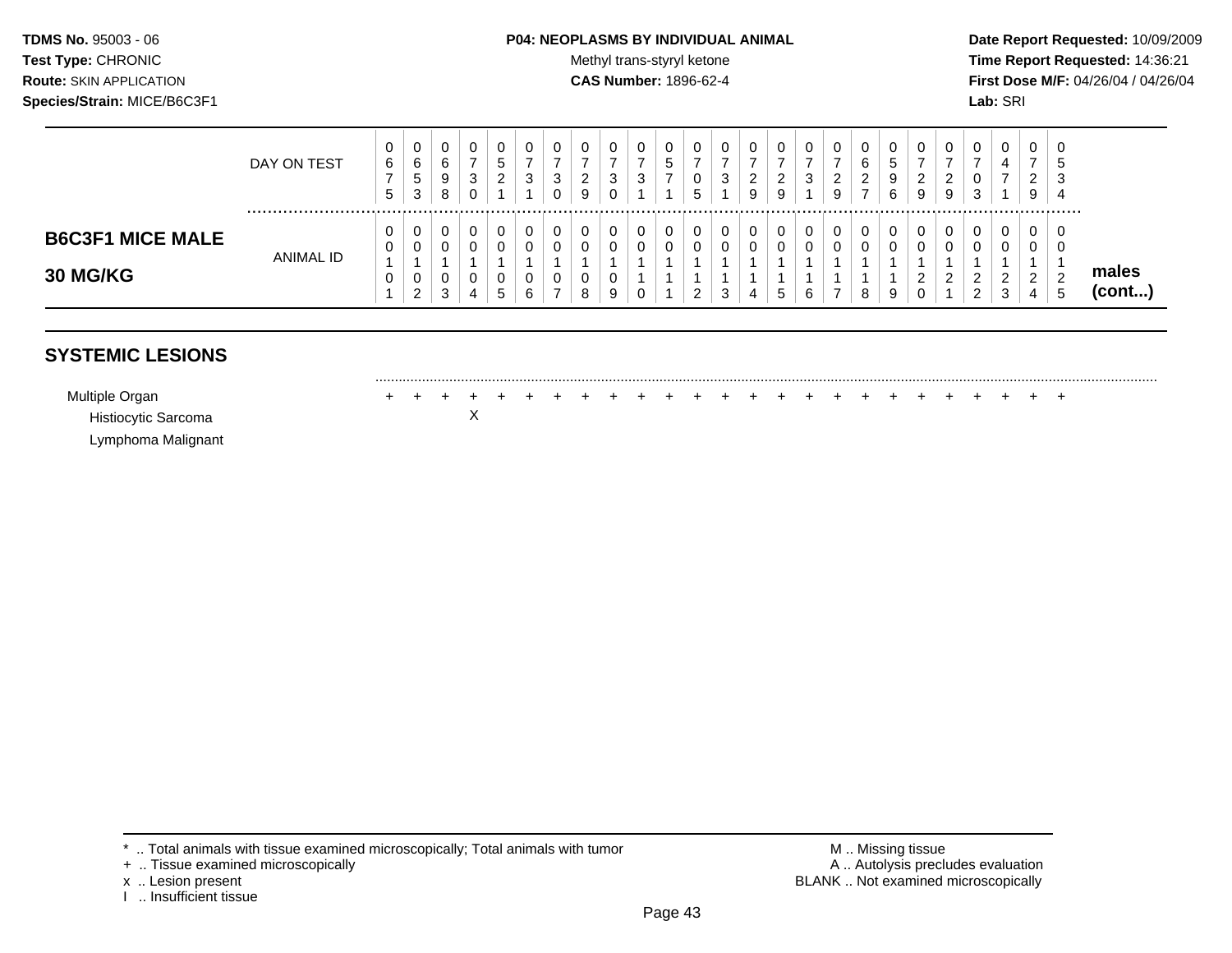## **TDMS No.** 95003 - 06 **P04: NEOPLASMS BY INDIVIDUAL ANIMAL** Date Report Requested: 10/09/2009

Test Type: CHRONIC **Test Type:** CHRONIC **Test Type:** CHRONIC **Time Report Requested:** 14:36:21 **Route:** SKIN APPLICATION **CAS Number:** 1896-62-4 **First Dose M/F:** 04/26/04 / 04/26/04

|                                                                        | DAY ON TEST      | 0<br>$\overline{7}$<br>$\sqrt{3}$<br>$\mathbf 0$           | 0<br>$\overline{7}$<br>$\overline{c}$<br>$\boldsymbol{9}$ | 0<br>$\overline{7}$<br>$\boldsymbol{2}$<br>$\boldsymbol{9}$ | 0<br>$\overline{7}$<br>$\boldsymbol{2}$<br>9          | 0<br>$\overline{7}$<br>$\ensuremath{\mathsf{3}}$<br>$\mathbf 0$ | 0<br>7<br>3<br>1                 | 0<br>7<br>$\overline{c}$<br>9    | 0<br>5<br>$\sqrt{3}$<br>$\Omega$           | 0<br>$\overline{7}$<br>$\overline{c}$<br>9 | 0<br>$\overline{7}$<br>$\mathbf{3}$ | 0<br>5<br>$\boldsymbol{7}$<br>1            | 0<br>$\overline{7}$<br>$\sqrt{3}$<br>$\mathbf 0$        | 0<br>$\overline{7}$<br>3<br>$\Omega$ | 0<br>7<br>$\mathbf{1}$<br>9      | 0<br>$\overline{7}$<br>3                | 0<br>$\overline{7}$<br>$\ensuremath{\mathsf{3}}$<br>$\Omega$ | 0<br>$\overline{7}$<br>$\sqrt{3}$<br>$\Omega$                     | 0<br>$\overline{7}$<br>$\overline{c}$<br>9 | 0<br>$\overline{7}$<br>$\ensuremath{\mathsf{3}}$<br>0 | 0<br>$\overline{7}$<br>$\overline{c}$<br>9 | 0<br>7<br>3<br>$\Omega$ | 0<br>$\overline{7}$<br>3                      | 0<br>$\overline{7}$<br>3<br>$\mathbf 0$ | 0<br>6<br>4<br>$\boldsymbol{9}$ | 0<br>3<br>$\Omega$                             |          |
|------------------------------------------------------------------------|------------------|------------------------------------------------------------|-----------------------------------------------------------|-------------------------------------------------------------|-------------------------------------------------------|-----------------------------------------------------------------|----------------------------------|----------------------------------|--------------------------------------------|--------------------------------------------|-------------------------------------|--------------------------------------------|---------------------------------------------------------|--------------------------------------|----------------------------------|-----------------------------------------|--------------------------------------------------------------|-------------------------------------------------------------------|--------------------------------------------|-------------------------------------------------------|--------------------------------------------|-------------------------|-----------------------------------------------|-----------------------------------------|---------------------------------|------------------------------------------------|----------|
| <b>B6C3F1 MICE MALE</b><br>30 MG/KG                                    | <b>ANIMAL ID</b> | 0<br>0<br>$\mathbf{1}$<br>$\overline{c}$<br>$6\phantom{a}$ | 0<br>0<br>1<br>$\overline{\mathbf{c}}$<br>$\overline{7}$  | $\mathbf 0$<br>0<br>$\mathbf{1}$<br>$\overline{c}$<br>8     | 0<br>$\pmb{0}$<br>$\mathbf{1}$<br>$\overline{c}$<br>9 | $\pmb{0}$<br>$\pmb{0}$<br>$\mathbf{1}$<br>3<br>$\mathbf 0$      | 0<br>0<br>$\mathbf{1}$<br>3<br>1 | 0<br>0<br>$\mathbf{1}$<br>3<br>2 | 0<br>$\mathbf 0$<br>$\mathbf{1}$<br>3<br>3 | 0<br>0<br>$\mathbf{1}$<br>3<br>4           | 0<br>0<br>$\mathbf 1$<br>3<br>5     | 0<br>$\mathbf 0$<br>$\mathbf{1}$<br>3<br>6 | 0<br>$\mathbf 0$<br>$\mathbf{1}$<br>3<br>$\overline{7}$ | 0<br>0<br>$\mathbf{1}$<br>3<br>8     | 0<br>0<br>$\mathbf{1}$<br>3<br>9 | 0<br>0<br>$\mathbf{1}$<br>4<br>$\Omega$ | 0<br>0<br>$\mathbf{1}$<br>4                                  | $\pmb{0}$<br>$\mathbf 0$<br>$\overline{1}$<br>4<br>$\overline{2}$ | 0<br>0<br>$\mathbf{1}$<br>4<br>3           | 0<br>0<br>$\mathbf{1}$<br>4<br>4                      | 0<br>0<br>$\mathbf{1}$<br>4<br>5           | 0<br>0<br>-1<br>4<br>6  | 0<br>0<br>$\mathbf{1}$<br>4<br>$\overline{7}$ | 0<br>0<br>1<br>4<br>8                   | 0<br>$\Omega$<br>1<br>4<br>9    | $\Omega$<br>$\Omega$<br>-1<br>5<br>$\mathbf 0$ | * TOTALS |
| <b>ALIMENTARY SYSTEM</b>                                               |                  |                                                            |                                                           |                                                             |                                                       |                                                                 |                                  |                                  |                                            |                                            |                                     |                                            |                                                         |                                      |                                  |                                         |                                                              |                                                                   |                                            |                                                       |                                            |                         |                                               |                                         |                                 |                                                |          |
| Esophagus                                                              |                  |                                                            |                                                           |                                                             |                                                       |                                                                 |                                  |                                  |                                            |                                            |                                     |                                            |                                                         |                                      |                                  |                                         |                                                              |                                                                   |                                            |                                                       |                                            |                         |                                               |                                         |                                 |                                                | 50       |
| Gallbladder                                                            |                  |                                                            |                                                           |                                                             |                                                       |                                                                 |                                  |                                  |                                            |                                            |                                     |                                            |                                                         |                                      |                                  |                                         |                                                              |                                                                   |                                            |                                                       |                                            |                         |                                               |                                         |                                 |                                                | 44       |
| Intestine Large, Cecum                                                 |                  |                                                            |                                                           |                                                             |                                                       |                                                                 |                                  |                                  |                                            |                                            |                                     |                                            |                                                         |                                      |                                  |                                         |                                                              |                                                                   |                                            |                                                       |                                            |                         |                                               |                                         |                                 | $\overline{ }$                                 | 46       |
| Intestine Large, Colon<br>Lymphoma Malignant                           |                  |                                                            |                                                           |                                                             | X                                                     |                                                                 |                                  |                                  |                                            |                                            |                                     |                                            |                                                         |                                      |                                  |                                         |                                                              |                                                                   |                                            |                                                       |                                            |                         |                                               |                                         | A                               | $+$                                            | 44       |
| Intestine Large, Rectum                                                |                  |                                                            |                                                           |                                                             |                                                       |                                                                 |                                  |                                  |                                            |                                            |                                     |                                            |                                                         |                                      |                                  |                                         |                                                              |                                                                   |                                            |                                                       |                                            |                         |                                               |                                         |                                 |                                                | 46       |
| Intestine Small, Duodenum<br>Carcinoma                                 |                  |                                                            |                                                           |                                                             |                                                       |                                                                 |                                  |                                  |                                            |                                            |                                     |                                            |                                                         |                                      |                                  |                                         |                                                              |                                                                   |                                            |                                                       |                                            |                         |                                               |                                         |                                 | $^+$                                           | 44       |
| Intestine Small, Ileum                                                 |                  |                                                            |                                                           |                                                             |                                                       |                                                                 |                                  |                                  |                                            |                                            |                                     |                                            |                                                         |                                      |                                  |                                         |                                                              |                                                                   |                                            |                                                       |                                            |                         |                                               |                                         |                                 |                                                | 45       |
| Intestine Small, Jejunum                                               |                  |                                                            |                                                           |                                                             |                                                       |                                                                 |                                  |                                  |                                            |                                            |                                     |                                            |                                                         |                                      |                                  |                                         |                                                              |                                                                   |                                            |                                                       |                                            |                         |                                               |                                         | Α                               | $\overline{+}$                                 | 45       |
| Liver<br>Hemangiosarcoma<br>Hepatoblastoma<br>Hepatoblastoma, Multiple |                  |                                                            |                                                           |                                                             |                                                       |                                                                 | Χ                                |                                  |                                            |                                            |                                     |                                            |                                                         | $\mathsf X$                          |                                  |                                         |                                                              |                                                                   |                                            |                                                       |                                            |                         |                                               |                                         |                                 |                                                | 50       |

\* .. Total animals with tissue examined microscopically; Total animals with tumor M .. Missing tissue M .. Missing tissue<br>A .. Tissue examined microscopically by the matric of the matric of the M .. Missing tissue examined

+ .. Tissue examined microscopically

x .. Lesion present<br>I .. Insufficient tissue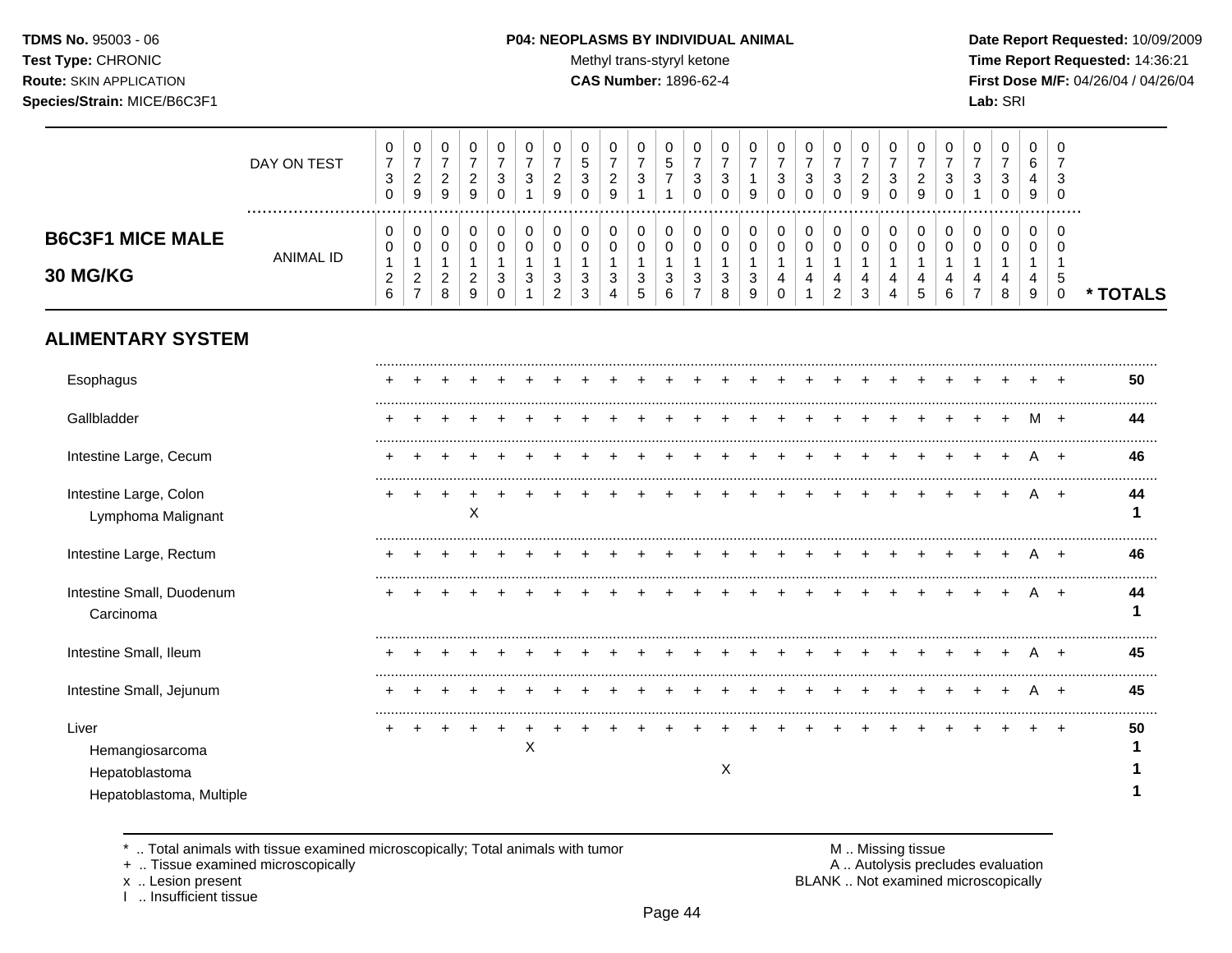## **TDMS No.** 95003 - 06 **P04: NEOPLASMS BY INDIVIDUAL ANIMAL** Date Report Requested: 10/09/2009

**Test Type:** CHRONIC **Trans-styryl ketone** Methyl trans-styryl ketone **Time Report Requested:** 14:36:21 **Route:** SKIN APPLICATION **CAS Number:** 1896-62-4 **First Dose M/F:** 04/26/04 / 04/26/04

|                                                                                                                                                                                             | DAY ON TEST      | 0<br>$\boldsymbol{7}$<br>3<br>$\mathbf 0$ | $\mathbf 0$<br>$\overline{7}$<br>$\sqrt{2}$<br>9    | 0<br>$\overline{7}$<br>$\overline{2}$<br>9              | 0<br>$\overline{7}$<br>$\sqrt{2}$<br>9                  | 0<br>$\overline{7}$<br>3<br>$\Omega$                | 0<br>$\overline{7}$<br>$\sqrt{3}$<br>$\mathbf{1}$ | 0<br>$\overline{7}$<br>$\sqrt{2}$<br>9    | 0<br>$\mathbf 5$<br>3<br>$\Omega$ | $\mathbf 0$<br>$\overline{7}$<br>$\overline{2}$<br>9 | 0<br>$\overline{7}$<br>$\sqrt{3}$ | 0<br>$\,$ 5 $\,$<br>$\overline{7}$<br>$\overline{1}$ | 0<br>$\overline{7}$<br>$\sqrt{3}$<br>$\Omega$          | 0<br>$\overline{7}$<br>$\sqrt{3}$<br>$\Omega$        | 0<br>$\overline{7}$<br>9         | 0<br>$\overline{7}$<br>3<br>$\Omega$ | 0<br>$\overline{7}$<br>$\sqrt{3}$<br>$\Omega$ | 0<br>$\overline{7}$<br>$\mathbf{3}$<br>$\Omega$       | 0<br>$\overline{7}$<br>$\overline{a}$<br>9 | $\mathbf 0$<br>$\overline{7}$<br>$\sqrt{3}$<br>$\Omega$                       | 0<br>$\overline{7}$<br>$\overline{c}$<br>9 | 0<br>$\overline{7}$<br>3<br>$\Omega$ | 0<br>$\overline{7}$<br>3      | 0<br>$\overline{7}$<br>$\sqrt{3}$<br>$\Omega$ | 0<br>$\,6\,$<br>4<br>9                                   | 0<br>7<br>3<br>$\Omega$    |                      |
|---------------------------------------------------------------------------------------------------------------------------------------------------------------------------------------------|------------------|-------------------------------------------|-----------------------------------------------------|---------------------------------------------------------|---------------------------------------------------------|-----------------------------------------------------|---------------------------------------------------|-------------------------------------------|-----------------------------------|------------------------------------------------------|-----------------------------------|------------------------------------------------------|--------------------------------------------------------|------------------------------------------------------|----------------------------------|--------------------------------------|-----------------------------------------------|-------------------------------------------------------|--------------------------------------------|-------------------------------------------------------------------------------|--------------------------------------------|--------------------------------------|-------------------------------|-----------------------------------------------|----------------------------------------------------------|----------------------------|----------------------|
| <b>B6C3F1 MICE MALE</b><br>30 MG/KG                                                                                                                                                         | <b>ANIMAL ID</b> | 0<br>0<br>$\mathbf{1}$<br>$\sqrt{2}$<br>6 | 0<br>$\pmb{0}$<br>1<br>$\sqrt{2}$<br>$\overline{7}$ | $\mathbf 0$<br>0<br>$\mathbf{1}$<br>$\overline{a}$<br>8 | 0<br>$\mathbf 0$<br>$\mathbf{1}$<br>$\overline{c}$<br>9 | 0<br>0<br>$\mathbf{1}$<br>$\sqrt{3}$<br>$\mathbf 0$ | 0<br>$\pmb{0}$<br>$\mathbf 1$<br>3<br>1           | 0<br>$\mathbf 0$<br>$\mathbf 1$<br>3<br>2 | 0<br>0<br>1<br>3<br>3             | $\mathbf 0$<br>0<br>3<br>4                           | 0<br>$\mathbf 0$<br>1<br>3<br>5   | 0<br>0<br>$\mathbf{1}$<br>3<br>6                     | 0<br>0<br>$\mathbf{1}$<br>$\sqrt{3}$<br>$\overline{7}$ | $\mathbf 0$<br>$\mathbf 0$<br>$\mathbf{1}$<br>3<br>8 | 0<br>$\mathbf 0$<br>-1<br>3<br>9 | 0<br>0<br>1<br>4<br>$\Omega$         | $\mathbf 0$<br>$\mathbf 0$<br>4               | 0<br>$\pmb{0}$<br>$\mathbf{1}$<br>4<br>$\overline{2}$ | 0<br>0<br>1<br>4<br>3                      | $\mathbf 0$<br>$\mathbf 0$<br>$\mathbf 1$<br>$\overline{4}$<br>$\overline{4}$ | 0<br>$\mathbf 0$<br>1<br>4<br>5            | 0<br>$\Omega$<br>6                   | 0<br>0<br>4<br>$\overline{7}$ | 0<br>$\pmb{0}$<br>1<br>$\overline{4}$<br>8    | 0<br>$\mathbf 0$<br>$\mathbf 1$<br>4<br>$\boldsymbol{9}$ | $\Omega$<br>5<br>$\pmb{0}$ | * TOTALS             |
| Hepatocellular Adenoma<br>Hepatocellular Adenoma, Multiple<br>Hepatocellular Carcinoma<br>Hepatocellular Carcinoma, Multiple<br>Histiocytic Sarcoma, Metastatic, Lung<br>Lymphoma Malignant |                  | X                                         |                                                     | X                                                       |                                                         |                                                     | X                                                 | $\boldsymbol{\mathsf{X}}$                 |                                   | X                                                    | $\boldsymbol{\mathsf{X}}$         | X                                                    | $\mathsf{X}$                                           | X<br>X                                               | X                                | X                                    | $\times$<br>$\mathsf{X}$                      | $\mathsf{X}$                                          | X<br>$\mathsf{X}$                          | $\mathsf{X}$<br>X                                                             | X                                          | $\mathsf{X}$                         | $\times$                      | $X$ $X$                                       | X                                                        | X<br>X                     | 13<br>10<br>17<br>13 |
| Mesentery<br>Hepatocellular Carcinoma, Metastatic,<br>Liver                                                                                                                                 |                  |                                           |                                                     |                                                         | ٠                                                       |                                                     |                                                   |                                           |                                   |                                                      |                                   |                                                      |                                                        |                                                      |                                  |                                      |                                               |                                                       |                                            | ٠                                                                             |                                            |                                      |                               |                                               |                                                          |                            |                      |
| Pancreas                                                                                                                                                                                    |                  |                                           |                                                     |                                                         |                                                         |                                                     |                                                   |                                           |                                   |                                                      |                                   |                                                      |                                                        |                                                      |                                  |                                      |                                               |                                                       |                                            |                                                                               |                                            |                                      |                               |                                               |                                                          |                            | 50                   |
| Salivary Glands                                                                                                                                                                             |                  |                                           |                                                     |                                                         |                                                         |                                                     |                                                   |                                           |                                   |                                                      |                                   |                                                      |                                                        |                                                      |                                  |                                      |                                               |                                                       |                                            |                                                                               |                                            |                                      |                               |                                               |                                                          |                            | 50                   |
| Stomach, Forestomach<br>Squamous Cell Papilloma                                                                                                                                             |                  |                                           |                                                     |                                                         |                                                         |                                                     |                                                   |                                           |                                   |                                                      |                                   |                                                      |                                                        |                                                      | X                                |                                      |                                               |                                                       |                                            |                                                                               |                                            |                                      |                               |                                               |                                                          | $\div$                     | 50<br>$\mathbf{2}$   |
| Stomach, Glandular                                                                                                                                                                          |                  |                                           |                                                     |                                                         |                                                         |                                                     |                                                   |                                           |                                   |                                                      |                                   |                                                      |                                                        |                                                      |                                  |                                      |                                               |                                                       |                                            |                                                                               |                                            |                                      |                               |                                               |                                                          |                            | 49                   |
| <b>CARDIOVASCULAR SYSTEM</b>                                                                                                                                                                |                  |                                           |                                                     |                                                         |                                                         |                                                     |                                                   |                                           |                                   |                                                      |                                   |                                                      |                                                        |                                                      |                                  |                                      |                                               |                                                       |                                            |                                                                               |                                            |                                      |                               |                                               |                                                          |                            |                      |
| <b>Blood Vessel</b>                                                                                                                                                                         |                  |                                           |                                                     |                                                         |                                                         |                                                     | $\div$                                            |                                           |                                   |                                                      |                                   |                                                      |                                                        |                                                      |                                  |                                      |                                               |                                                       |                                            |                                                                               |                                            |                                      |                               |                                               |                                                          |                            |                      |

+ .. Tissue examined microscopically

x .. Lesion present<br>I .. Insufficient tissue

\* .. Total animals with tissue examined microscopically; Total animals with tumor M .. Missing tissue M .. Missing tissue<br>
+ .. Tissue examined microscopically BLANK .. Not examined microscopically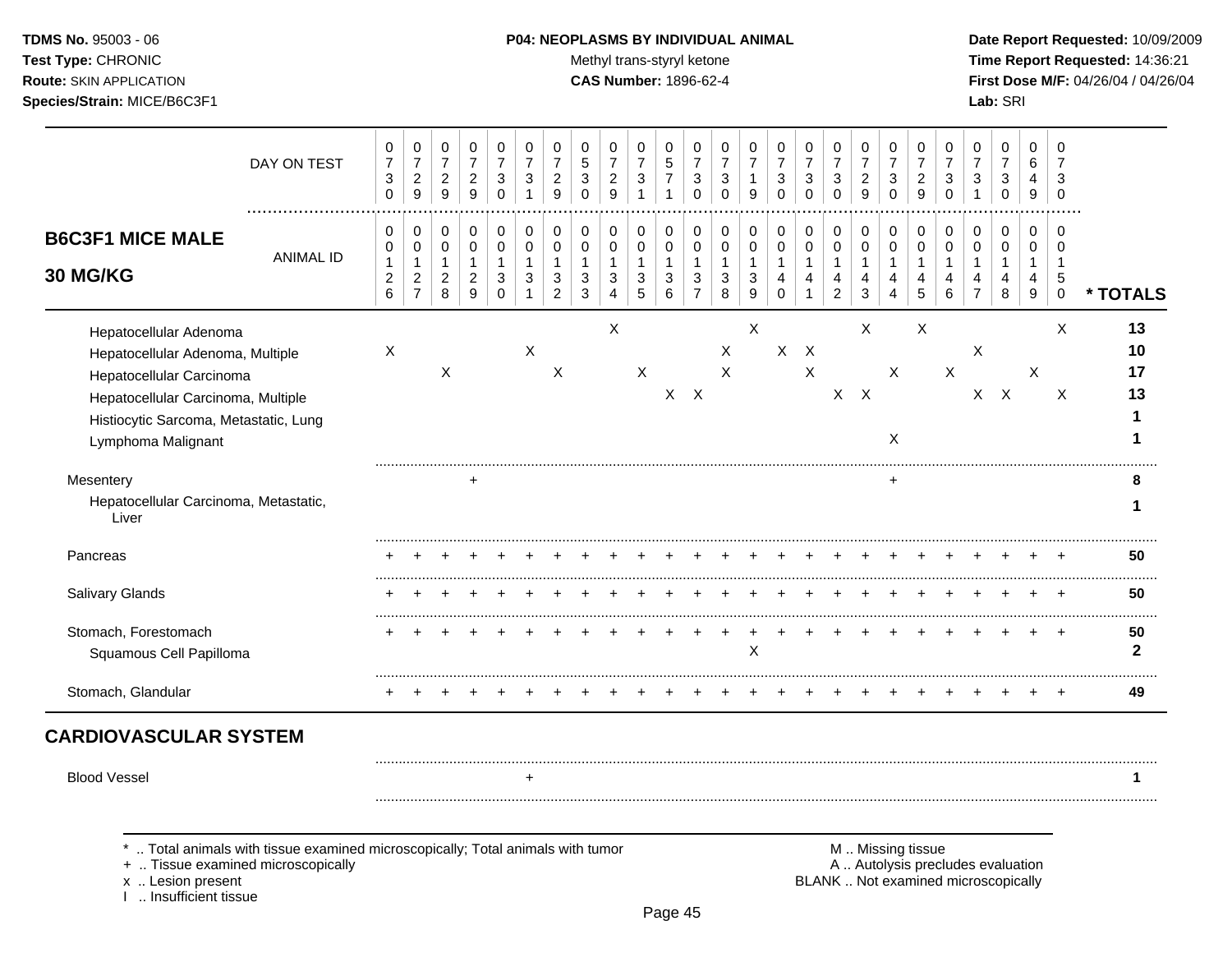## **TDMS No.** 95003 - 06 **P04: NEOPLASMS BY INDIVIDUAL ANIMAL** Date Report Requested: 10/09/2009

**Test Type:** CHRONIC **Trans-styryl ketone** Methyl trans-styryl ketone **Time Report Requested:** 14:36:21 **Route:** SKIN APPLICATION **CAS Number:** 1896-62-4 **First Dose M/F:** 04/26/04 / 04/26/04

|                                            | DAY ON TEST      | 0<br>$\overline{7}$<br>$\sqrt{3}$<br>$\mathbf 0$ | 0<br>$\overline{7}$<br>$\sqrt{2}$<br>9              | 0<br>$\overline{7}$<br>$\overline{c}$<br>$\overline{9}$ | 0<br>$\overline{7}$<br>$\overline{c}$<br>9    | 0<br>$\overline{7}$<br>3<br>0 | 0<br>$\overline{7}$<br>3 | 0<br>$\overline{7}$<br>$\overline{2}$<br>9 | 0<br>5<br>3<br>0 | 0<br>$\overline{7}$<br>$\overline{c}$<br>9 | 0<br>$\overline{7}$<br>$\sqrt{3}$ | 0<br>5<br>$\overline{7}$        | 0<br>$\overline{7}$<br>3<br>$\Omega$ | 0<br>$\overline{7}$<br>3<br>$\Omega$ | 0<br>$\overline{7}$<br>9 | 0<br>$\overline{7}$<br>3<br>0 | 0<br>$\overline{7}$<br>3<br>$\mathbf{0}$ | 0<br>$\overline{7}$<br>$\sqrt{3}$<br>$\Omega$ | 0<br>7<br>$\overline{c}$<br>9   | 0<br>$\overline{7}$<br>3<br>$\Omega$ | 0<br>$\overline{7}$<br>2<br>9 | 0<br>$\overline{7}$<br>3<br>0 | 0<br>$\overline{7}$<br>3 | 0<br>$\overline{7}$<br>3<br>$\mathbf{0}$ | 0<br>6<br>4<br>9                     | 0<br>$\Omega$                     |          |
|--------------------------------------------|------------------|--------------------------------------------------|-----------------------------------------------------|---------------------------------------------------------|-----------------------------------------------|-------------------------------|--------------------------|--------------------------------------------|------------------|--------------------------------------------|-----------------------------------|---------------------------------|--------------------------------------|--------------------------------------|--------------------------|-------------------------------|------------------------------------------|-----------------------------------------------|---------------------------------|--------------------------------------|-------------------------------|-------------------------------|--------------------------|------------------------------------------|--------------------------------------|-----------------------------------|----------|
| <b>B6C3F1 MICE MALE</b><br>30 MG/KG        | <b>ANIMAL ID</b> | 0<br>0<br>1<br>$\boldsymbol{2}$<br>6             | 0<br>0<br>$\overline{\mathbf{c}}$<br>$\overline{7}$ | 0<br>$\mathbf 0$<br>-1<br>$\overline{c}$<br>8           | 0<br>0<br>$\mathbf{1}$<br>$\overline{c}$<br>9 | 0<br>0<br>1<br>3<br>$\Omega$  | 0<br>0<br>3              | 0<br>0<br>3<br>$\overline{2}$              | 0<br>0<br>3<br>3 | 0<br>0<br>3                                | 0<br>$\mathbf 0$<br>-1<br>3<br>5  | 0<br>0<br>$\mathbf 1$<br>3<br>6 | 0<br>0<br>3                          | 0<br>0<br>3<br>8                     | 0<br>0<br>3<br>9         | 0<br>0<br>4<br>0              | 0<br>0<br>4                              | 0<br>$\mathbf 0$<br>-1<br>4<br>$\overline{2}$ | 0<br>0<br>$\mathbf 1$<br>4<br>3 | 0<br>0<br>4<br>4                     | 0<br>0<br>4<br>5              | 0<br>0<br>6                   | 0<br>0                   | 0<br>0<br>4<br>8                         | 0<br>$\mathbf 0$<br>-1<br>4<br>$9\,$ | $\Omega$<br>0<br>5<br>$\mathbf 0$ | * TOTALS |
| Heart                                      |                  |                                                  |                                                     |                                                         |                                               |                               |                          |                                            |                  |                                            |                                   |                                 |                                      |                                      |                          |                               |                                          |                                               |                                 |                                      |                               |                               |                          |                                          |                                      | $\overline{ }$                    | 50       |
| <b>ENDOCRINE SYSTEM</b>                    |                  |                                                  |                                                     |                                                         |                                               |                               |                          |                                            |                  |                                            |                                   |                                 |                                      |                                      |                          |                               |                                          |                                               |                                 |                                      |                               |                               |                          |                                          |                                      |                                   |          |
| <b>Adrenal Cortex</b><br>Capsule, Adenoma  |                  |                                                  | X                                                   |                                                         |                                               | $X$ $X$                       |                          |                                            |                  |                                            |                                   |                                 |                                      |                                      |                          |                               |                                          |                                               |                                 |                                      |                               |                               |                          |                                          |                                      |                                   | 50       |
| Adrenal Medulla<br>Pheochromocytoma Benign |                  |                                                  |                                                     |                                                         |                                               |                               |                          |                                            |                  |                                            |                                   |                                 |                                      |                                      |                          |                               |                                          |                                               |                                 |                                      |                               |                               |                          |                                          |                                      |                                   | 50       |
| Islets, Pancreatic<br>Adenoma              |                  |                                                  |                                                     | Χ                                                       |                                               |                               |                          |                                            |                  |                                            |                                   |                                 |                                      |                                      |                          |                               |                                          |                                               |                                 |                                      |                               |                               |                          |                                          |                                      |                                   | 50       |
| Parathyroid Gland                          |                  |                                                  |                                                     |                                                         |                                               |                               |                          |                                            |                  |                                            |                                   |                                 |                                      |                                      |                          |                               |                                          |                                               |                                 |                                      |                               |                               |                          | M                                        | $\overline{+}$                       | $\overline{ }$                    | 48       |
| <b>Pituitary Gland</b>                     |                  |                                                  |                                                     |                                                         |                                               |                               |                          |                                            |                  |                                            |                                   |                                 |                                      |                                      |                          |                               |                                          |                                               |                                 |                                      |                               |                               |                          |                                          |                                      |                                   | 50       |
| <b>Thyroid Gland</b><br>C-cell, Carcinoma  |                  |                                                  |                                                     |                                                         |                                               |                               |                          |                                            |                  |                                            |                                   |                                 |                                      |                                      |                          |                               |                                          |                                               |                                 |                                      |                               |                               |                          |                                          |                                      | $^+$                              | 50       |
| <b>GENERAL BODY SYSTEM</b>                 |                  |                                                  |                                                     |                                                         |                                               |                               |                          |                                            |                  |                                            |                                   |                                 |                                      |                                      |                          |                               |                                          |                                               |                                 |                                      |                               |                               |                          |                                          |                                      |                                   |          |

| Tissue NOS                      |  |
|---------------------------------|--|
| Alveolar/Bronchiolar Carcinoma, |  |

\* .. Total animals with tissue examined microscopically; Total animals with tumor **M** metally more than M .. Missing tissue<br>  $\blacksquare$  Tissue examined microscopically

+ .. Tissue examined microscopically

x .. Lesion present<br>I .. Insufficient tissue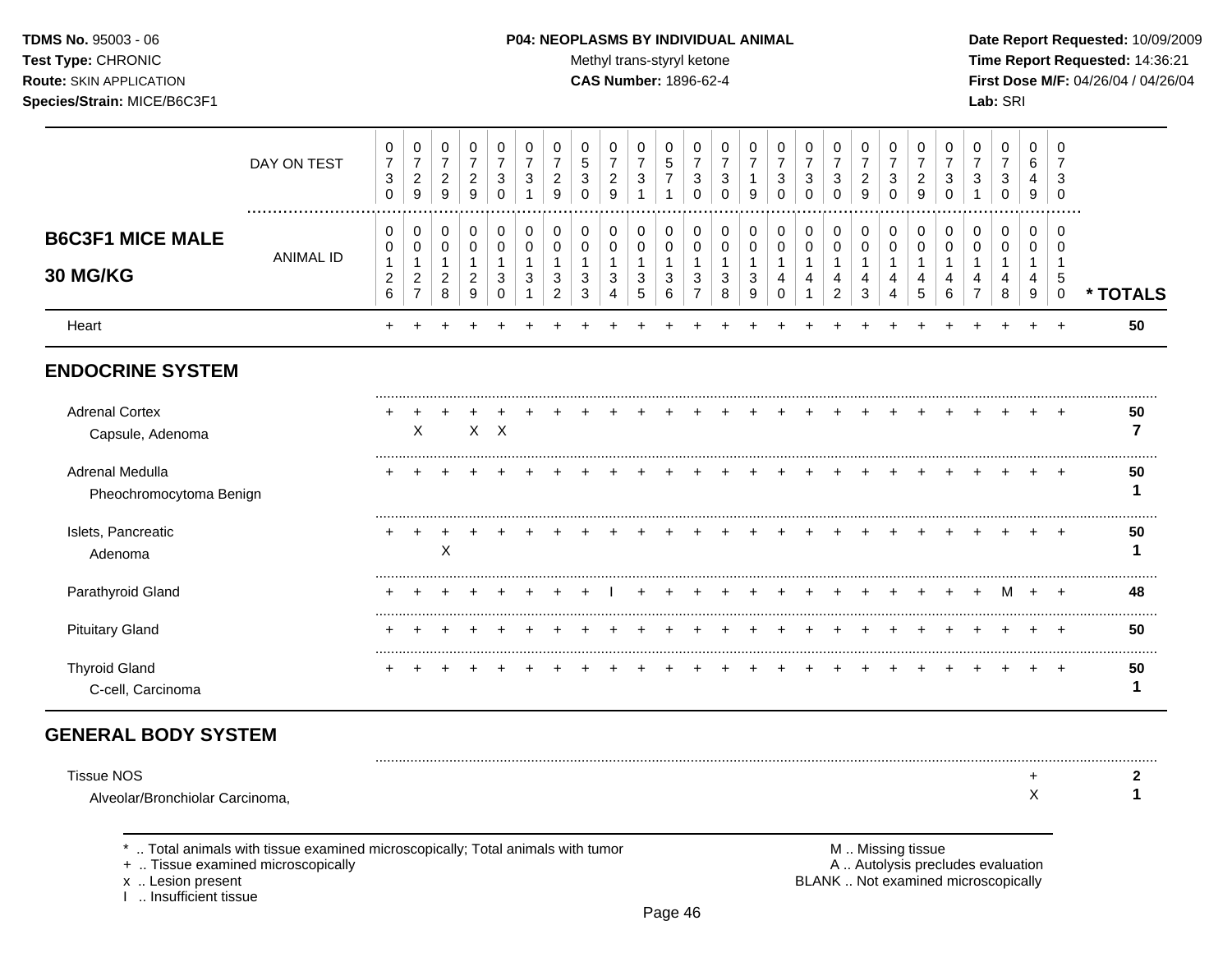## **TDMS No.** 95003 - 06 **P04: NEOPLASMS BY INDIVIDUAL ANIMAL** Date Report Requested: 10/09/2009

Test Type: CHRONIC **Test Type:** CHRONIC **Test Type:** CHRONIC **Time Report Requested:** 14:36:21 **Route:** SKIN APPLICATION **CAS Number:** 1896-62-4 **First Dose M/F:** 04/26/04 / 04/26/04

|                                                                    | DAY ON TEST      | 0<br>$\overline{7}$<br>$\sqrt{3}$<br>0           | 0<br>$\overline{7}$<br>$\boldsymbol{2}$<br>$\boldsymbol{9}$ | 0<br>$\boldsymbol{7}$<br>$\sqrt{2}$<br>$\boldsymbol{9}$ | 0<br>$\overline{7}$<br>$\overline{c}$<br>9 | 0<br>$\overline{7}$<br>3<br>0                        | 0<br>7<br>3           | 0<br>$\overline{7}$<br>$\overline{c}$<br>9    | 0<br>$\mathbf 5$<br>3<br>0       | 0<br>$\overline{7}$<br>$\boldsymbol{2}$<br>9 | 0<br>$\overline{7}$<br>$\sqrt{3}$ | 0<br>$\mathbf 5$<br>$\overline{7}$ | 0<br>$\overline{7}$<br>3<br>0      | 0<br>$\overline{7}$<br>3<br>0    | 0<br>$\overline{7}$<br>1<br>9    | 0<br>$\overline{7}$<br>3<br>0          | 0<br>$\overline{7}$<br>3<br>0 | 0<br>$\overline{7}$<br>$\ensuremath{\mathsf{3}}$<br>$\mathbf 0$ | 0<br>$\overline{7}$<br>$\overline{c}$<br>9 | 0<br>$\overline{7}$<br>3<br>0    | 0<br>$\overline{c}$<br>9         | 0<br>7<br>3           | 0<br>3      | 0<br>$\overline{7}$<br>3<br>0 | 0<br>6<br>4<br>9                 | 0<br>7<br>3<br>$\Omega$                        |          |
|--------------------------------------------------------------------|------------------|--------------------------------------------------|-------------------------------------------------------------|---------------------------------------------------------|--------------------------------------------|------------------------------------------------------|-----------------------|-----------------------------------------------|----------------------------------|----------------------------------------------|-----------------------------------|------------------------------------|------------------------------------|----------------------------------|----------------------------------|----------------------------------------|-------------------------------|-----------------------------------------------------------------|--------------------------------------------|----------------------------------|----------------------------------|-----------------------|-------------|-------------------------------|----------------------------------|------------------------------------------------|----------|
| <b>B6C3F1 MICE MALE</b><br>30 MG/KG                                | <b>ANIMAL ID</b> | 0<br>0<br>1<br>$\overline{c}$<br>$6\phantom{1}6$ | 0<br>0<br>1<br>$\overline{c}$<br>$\overline{7}$             | 0<br>0<br>$\mathbf 1$<br>$\overline{c}$<br>8            | 0<br>0<br>1<br>$\overline{c}$<br>9         | $\mathbf 0$<br>0<br>$\mathbf{1}$<br>3<br>$\mathbf 0$ | 0<br>0<br>1<br>3<br>1 | 0<br>0<br>$\mathbf{1}$<br>3<br>$\overline{c}$ | $\mathbf 0$<br>0<br>-1<br>3<br>3 | 0<br>0<br>1<br>3<br>4                        | 0<br>0<br>1<br>$\sqrt{3}$<br>5    | 0<br>0<br>$\mathbf{1}$<br>3<br>6   | 0<br>0<br>1<br>3<br>$\overline{7}$ | 0<br>0<br>$\mathbf{1}$<br>3<br>8 | 0<br>0<br>$\mathbf{1}$<br>3<br>9 | $\mathbf 0$<br>0<br>1<br>4<br>$\Omega$ | 0<br>0<br>1<br>4              | 0<br>0<br>$\mathbf{1}$<br>4<br>$\boldsymbol{2}$                 | 0<br>0<br>$\mathbf{1}$<br>4<br>3           | 0<br>0<br>$\mathbf{1}$<br>4<br>4 | $\mathbf 0$<br>0<br>-1<br>4<br>5 | 0<br>0<br>1<br>4<br>6 | 0<br>0<br>4 | 0<br>0<br>1<br>4<br>8         | 0<br>0<br>$\mathbf{1}$<br>4<br>9 | $\Omega$<br>$\Omega$<br>-1<br>5<br>$\mathbf 0$ | * TOTALS |
| Metastatic, Lung<br>Hepatocellular Carcinoma, Metastatic,<br>Liver |                  |                                                  |                                                             |                                                         |                                            |                                                      |                       |                                               |                                  |                                              |                                   |                                    |                                    |                                  |                                  |                                        |                               |                                                                 |                                            |                                  |                                  |                       |             |                               |                                  |                                                | -1       |
| <b>GENITAL SYSTEM</b>                                              |                  |                                                  |                                                             |                                                         |                                            |                                                      |                       |                                               |                                  |                                              |                                   |                                    |                                    |                                  |                                  |                                        |                               |                                                                 |                                            |                                  |                                  |                       |             |                               |                                  |                                                |          |
| Epididymis                                                         |                  |                                                  |                                                             |                                                         |                                            |                                                      |                       |                                               |                                  |                                              |                                   |                                    |                                    |                                  |                                  |                                        |                               |                                                                 |                                            |                                  |                                  |                       |             |                               |                                  |                                                | 50       |
| Penis                                                              |                  |                                                  |                                                             |                                                         |                                            |                                                      | $\ddot{}$             |                                               |                                  |                                              |                                   |                                    |                                    |                                  |                                  |                                        |                               |                                                                 |                                            |                                  |                                  |                       |             |                               |                                  |                                                | 2        |
| <b>Preputial Gland</b><br>Lymphoma Malignant                       |                  |                                                  |                                                             |                                                         |                                            | $\times$                                             |                       |                                               |                                  |                                              |                                   |                                    |                                    |                                  |                                  |                                        |                               |                                                                 |                                            |                                  |                                  |                       |             |                               |                                  |                                                | 50       |
| Prostate                                                           |                  |                                                  |                                                             |                                                         |                                            |                                                      |                       |                                               |                                  |                                              |                                   |                                    |                                    |                                  |                                  |                                        |                               |                                                                 |                                            |                                  |                                  |                       |             |                               |                                  |                                                | 50       |
| Seminal Vesicle                                                    |                  |                                                  |                                                             |                                                         |                                            |                                                      |                       |                                               |                                  |                                              |                                   |                                    |                                    |                                  |                                  |                                        |                               |                                                                 |                                            |                                  |                                  |                       |             |                               |                                  | $\overline{ }$                                 | 50       |
| <b>Testes</b>                                                      |                  |                                                  |                                                             |                                                         |                                            |                                                      |                       |                                               |                                  |                                              |                                   |                                    |                                    |                                  |                                  |                                        |                               |                                                                 |                                            |                                  |                                  |                       |             |                               |                                  | $\div$                                         | 50       |
| <b>HEMATOPOIETIC SYSTEM</b>                                        |                  |                                                  |                                                             |                                                         |                                            |                                                      |                       |                                               |                                  |                                              |                                   |                                    |                                    |                                  |                                  |                                        |                               |                                                                 |                                            |                                  |                                  |                       |             |                               |                                  |                                                |          |
| <b>Bone Marrow</b>                                                 |                  |                                                  |                                                             |                                                         |                                            |                                                      |                       |                                               |                                  |                                              |                                   |                                    |                                    |                                  |                                  |                                        |                               |                                                                 |                                            |                                  |                                  |                       |             |                               |                                  | $\overline{+}$                                 | 50       |
| Lymph Node<br>Lymphoma Malignant                                   |                  |                                                  |                                                             |                                                         |                                            |                                                      |                       |                                               |                                  |                                              |                                   |                                    |                                    |                                  |                                  |                                        |                               | +                                                               |                                            |                                  |                                  |                       |             | X                             |                                  |                                                | 4        |

\* .. Total animals with tissue examined microscopically; Total animals with tumor **M** metal metal M .. Missing tissue<br>  $\blacksquare$  . Tissue examined microscopically

+ .. Tissue examined microscopically

x .. Lesion present<br>I .. Insufficient tissue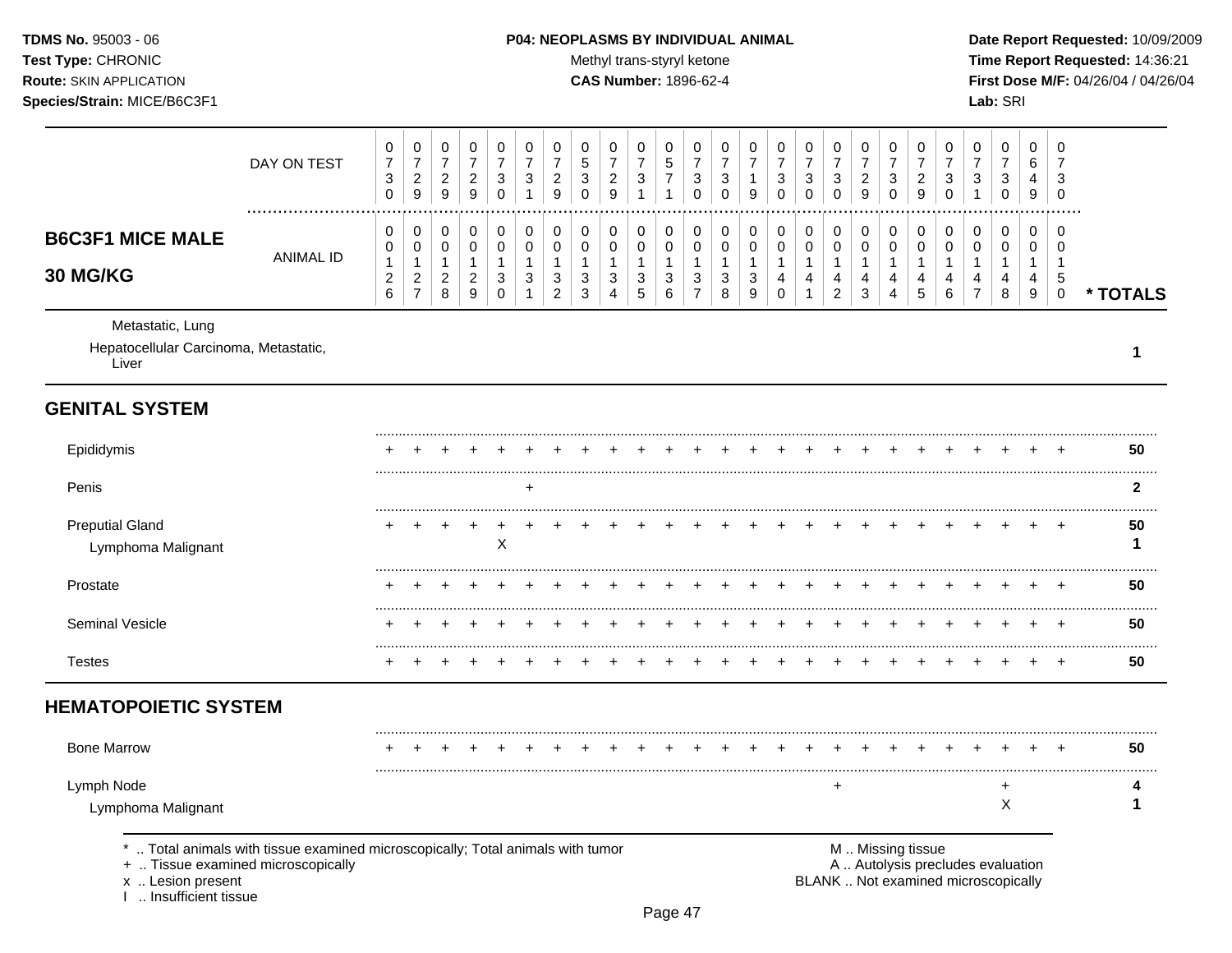## **TDMS No.** 95003 - 06 **P04: NEOPLASMS BY INDIVIDUAL ANIMAL** Date Report Requested: 10/09/2009

Test Type: CHRONIC **Test Type:** CHRONIC **Test Type:** CHRONIC **Time Report Requested:** 14:36:21 **Route:** SKIN APPLICATION **CAS Number:** 1896-62-4 **First Dose M/F:** 04/26/04 / 04/26/04

|                                                                                                                                                             | DAY ON TEST      | 0<br>$\overline{7}$<br>3<br>0      | 0<br>$\overline{7}$<br>$\overline{c}$<br>9                        | 0<br>$\overline{7}$<br>$\sqrt{2}$<br>9     | 0<br>$\overline{7}$<br>$\overline{2}$<br>9 | 0<br>$\overline{7}$<br>3<br>$\mathbf 0$              | 0<br>$\overline{7}$<br>3<br>$\mathbf{1}$ | 0<br>$\overline{7}$<br>$\sqrt{2}$<br>9                | 0<br>5<br>3<br>0                 | 0<br>$\overline{7}$<br>$\overline{c}$<br>9 | 0<br>$\overline{7}$<br>3<br>1 | 0<br>$\sqrt{5}$<br>$\overline{7}$<br>1   | 0<br>$\overline{7}$<br>3<br>$\Omega$                  | $\Omega$<br>$\overline{7}$<br>3<br>$\mathbf 0$ | 0<br>$\overline{7}$<br>1<br>9 | 0<br>$\overline{7}$<br>3<br>$\mathbf 0$   | 0<br>$\overline{7}$<br>3<br>$\Omega$ | 0<br>$\overline{7}$<br>3<br>$\mathbf 0$    | 0<br>$\overline{7}$<br>$\overline{c}$<br>9 | 0<br>$\overline{7}$<br>3<br>0 | 0<br>$\overline{7}$<br>$\overline{2}$<br>9            | 0<br>7<br>3<br>0           | 0<br>$\overline{7}$<br>3         | 0<br>$\overline{7}$<br>3<br>$\mathbf 0$ | $\Omega$<br>6<br>4<br>9          | $\Omega$<br>7<br>3<br>$\mathbf 0$                             |                    |
|-------------------------------------------------------------------------------------------------------------------------------------------------------------|------------------|------------------------------------|-------------------------------------------------------------------|--------------------------------------------|--------------------------------------------|------------------------------------------------------|------------------------------------------|-------------------------------------------------------|----------------------------------|--------------------------------------------|-------------------------------|------------------------------------------|-------------------------------------------------------|------------------------------------------------|-------------------------------|-------------------------------------------|--------------------------------------|--------------------------------------------|--------------------------------------------|-------------------------------|-------------------------------------------------------|----------------------------|----------------------------------|-----------------------------------------|----------------------------------|---------------------------------------------------------------|--------------------|
| <b>B6C3F1 MICE MALE</b><br>30 MG/KG                                                                                                                         | <b>ANIMAL ID</b> | 0<br>0<br>1<br>$\overline{c}$<br>6 | 0<br>$\pmb{0}$<br>$\mathbf 1$<br>$\overline{c}$<br>$\overline{7}$ | 0<br>$\pmb{0}$<br>1<br>$\overline{c}$<br>8 | 0<br>$\pmb{0}$<br>1<br>$\overline{2}$<br>9 | 0<br>$\mathsf 0$<br>$\mathbf{1}$<br>3<br>$\mathbf 0$ | 0<br>$\pmb{0}$<br>1<br>3<br>$\mathbf{1}$ | 0<br>$\pmb{0}$<br>$\mathbf{1}$<br>3<br>$\overline{c}$ | 0<br>$\mathbf 0$<br>-1<br>3<br>3 | 0<br>$\mathbf 0$<br>1<br>3                 | 0<br>$\pmb{0}$<br>1<br>3<br>5 | 0<br>$\pmb{0}$<br>$\mathbf{1}$<br>3<br>6 | 0<br>$\pmb{0}$<br>$\mathbf{1}$<br>3<br>$\overline{7}$ | 0<br>$\pmb{0}$<br>1<br>3<br>8                  | 0<br>$\pmb{0}$<br>1<br>3<br>9 | 0<br>0<br>$\mathbf 1$<br>4<br>$\mathbf 0$ | 0<br>$\mathbf 0$<br>-1<br>4<br>1     | 0<br>$\pmb{0}$<br>1<br>4<br>$\overline{c}$ | 0<br>$\pmb{0}$<br>$\mathbf{1}$<br>4<br>3   | 0<br>$\pmb{0}$<br>1<br>4<br>4 | 0<br>$\pmb{0}$<br>$\mathbf{1}$<br>4<br>$\overline{5}$ | 0<br>$\mathbf 0$<br>4<br>6 | 0<br>$\mathbf 0$<br>-1<br>4<br>7 | 0<br>$\mathbf 0$<br>1<br>4<br>8         | 0<br>$\mathbf 0$<br>-1<br>4<br>9 | $\Omega$<br>$\mathbf 0$<br>$\overline{1}$<br>5<br>$\mathbf 0$ | * TOTALS           |
| Iliac, Lymphoma Malignant<br>Inguinal, Lymphoma Malignant<br>Pancreatic, Histiocytic Sarcoma<br>Pancreatic, Lymphoma Malignant<br>Renal, Lymphoma Malignant |                  |                                    |                                                                   |                                            |                                            |                                                      |                                          |                                                       |                                  |                                            |                               |                                          |                                                       |                                                |                               |                                           |                                      | X<br>X                                     |                                            |                               |                                                       |                            |                                  | X<br>X<br>X<br>X                        |                                  |                                                               | 2<br>2             |
| Lymph Node, Mandibular<br>Lymphoma Malignant                                                                                                                |                  |                                    |                                                                   |                                            |                                            | X                                                    |                                          |                                                       |                                  |                                            |                               |                                          |                                                       |                                                |                               |                                           |                                      | X                                          |                                            |                               |                                                       |                            |                                  |                                         |                                  |                                                               | 50<br>$\mathbf{2}$ |
| Lymph Node, Mesenteric<br>Hemangioma<br>Lymphoma Malignant                                                                                                  |                  |                                    |                                                                   |                                            |                                            |                                                      |                                          |                                                       |                                  |                                            | X                             |                                          |                                                       |                                                |                               |                                           |                                      | X                                          |                                            | $\mathsf{X}$                  |                                                       |                            |                                  | X                                       |                                  |                                                               | 49<br>1<br>3       |
| Spleen<br>Lymphoma Malignant                                                                                                                                |                  |                                    | X                                                                 |                                            | X                                          |                                                      |                                          |                                                       |                                  | X                                          |                               |                                          |                                                       |                                                |                               |                                           |                                      | $\ddot{}$<br>X                             | $\ddot{}$                                  | $\mathsf{X}$                  |                                                       | $\boldsymbol{\mathsf{X}}$  |                                  | $\ddot{}$<br>X                          | $\ddot{}$                        | $+$                                                           | 49<br>7            |
| Thymus<br>Alveolar/Bronchiolar Carcinoma,<br>Metastatic, Lung                                                                                               |                  |                                    |                                                                   |                                            |                                            |                                                      |                                          |                                                       |                                  |                                            |                               |                                          |                                                       |                                                |                               |                                           |                                      |                                            |                                            | м                             | $\ddot{}$                                             |                            |                                  |                                         | X                                |                                                               | 46<br>1            |
| <b>INTEGUMENTARY SYSTEM</b>                                                                                                                                 |                  |                                    |                                                                   |                                            |                                            |                                                      |                                          |                                                       |                                  |                                            |                               |                                          |                                                       |                                                |                               |                                           |                                      |                                            |                                            |                               |                                                       |                            |                                  |                                         |                                  |                                                               |                    |
| <b>Mammary Gland</b>                                                                                                                                        |                  |                                    |                                                                   |                                            |                                            |                                                      |                                          |                                                       |                                  |                                            |                               |                                          |                                                       |                                                |                               |                                           |                                      |                                            |                                            |                               |                                                       |                            |                                  |                                         |                                  |                                                               | 50                 |

x .. Lesion present<br>I .. Insufficient tissue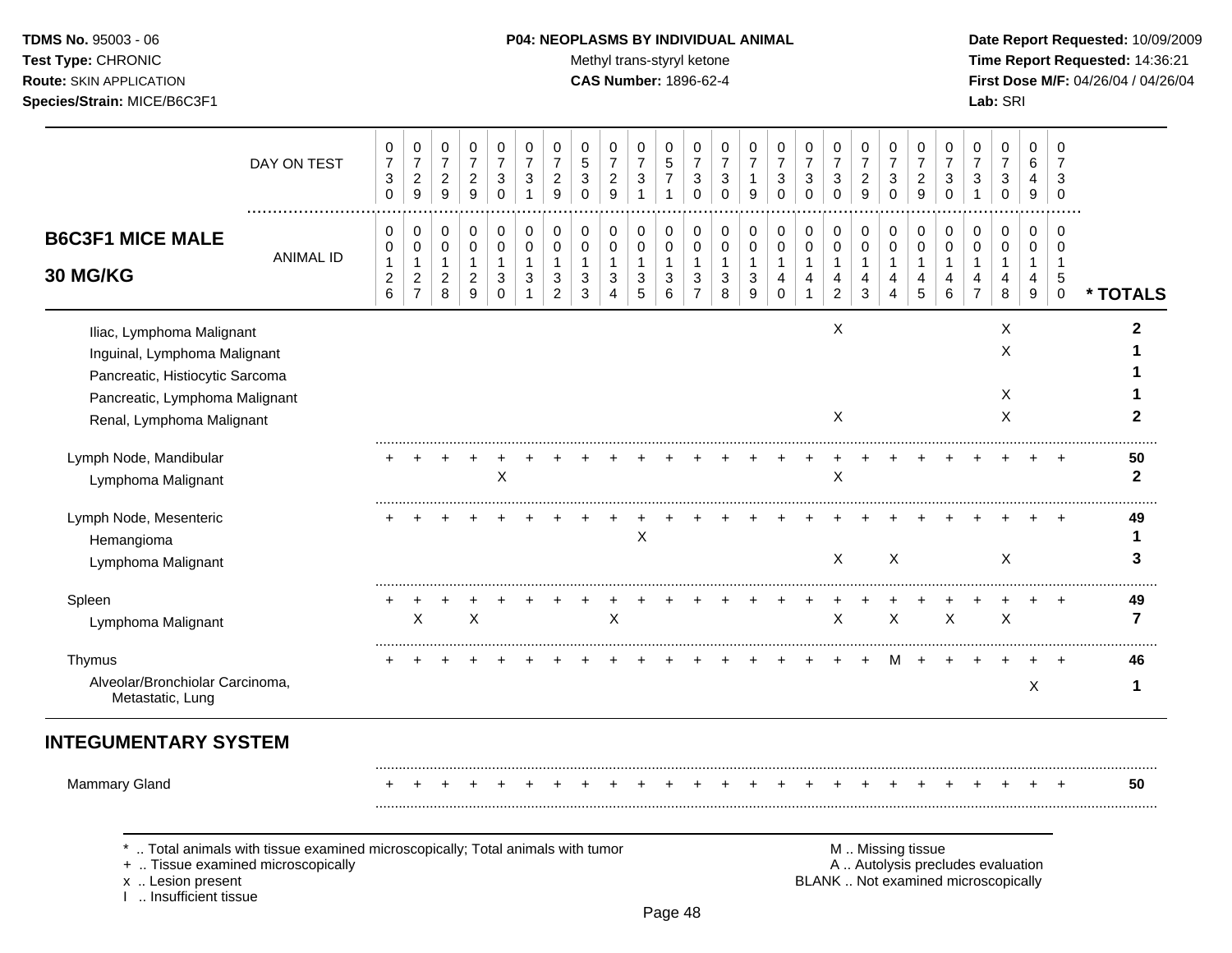## **TDMS No.** 95003 - 06 **P04: NEOPLASMS BY INDIVIDUAL ANIMAL** Date Report Requested: 10/09/2009

Test Type: CHRONIC **Test Type:** CHRONIC **Test Type:** CHRONIC **Time Report Requested:** 14:36:21 **Route:** SKIN APPLICATION **CAS Number:** 1896-62-4 **First Dose M/F:** 04/26/04 / 04/26/04

|                                                                                                                                                         | DAY ON TEST      | 0<br>$\overline{7}$<br>3<br>$\mathbf 0$       | 0<br>$\overline{7}$<br>$\overline{c}$<br>9                   | 0<br>$\overline{7}$<br>$\overline{2}$<br>$\boldsymbol{9}$ | 0<br>$\boldsymbol{7}$<br>$\overline{c}$<br>9            | 0<br>$\overline{7}$<br>3<br>$\mathbf 0$   | 0<br>$\overline{7}$<br>3<br>$\mathbf{1}$    | 0<br>$\overline{7}$<br>$\overline{a}$<br>9                                      | 0<br>5<br>3<br>$\Omega$          | 0<br>$\overline{7}$<br>$\overline{c}$<br>9 | 0<br>$\overline{7}$<br>$\mathbf{3}$<br>$\overline{1}$ | 0<br>$\sqrt{5}$<br>$\overline{7}$<br>$\mathbf{1}$ | 0<br>$\overline{7}$<br>3<br>$\mathbf 0$                          | 0<br>$\overline{7}$<br>3<br>$\Omega$ | 0<br>$\overline{7}$<br>1<br>9 | 0<br>$\overline{7}$<br>3<br>$\Omega$    | 0<br>$\overline{7}$<br>3<br>$\mathbf 0$    | 0<br>$\overline{7}$<br>3<br>$\Omega$                                | 0<br>$\overline{7}$<br>$\overline{c}$<br>$\boldsymbol{9}$ | 0<br>$\overline{7}$<br>3<br>$\mathbf 0$ | 0<br>$\overline{7}$<br>$\overline{2}$<br>$\boldsymbol{9}$ | 0<br>$\overline{7}$<br>3<br>$\mathbf 0$      | 0<br>$\overline{7}$<br>3<br>1      | 0<br>$\overline{7}$<br>3<br>$\pmb{0}$                  | $\Omega$<br>6<br>4<br>9                                          | $\mathbf 0$<br>7<br>3<br>$\mathbf 0$ |                   |
|---------------------------------------------------------------------------------------------------------------------------------------------------------|------------------|-----------------------------------------------|--------------------------------------------------------------|-----------------------------------------------------------|---------------------------------------------------------|-------------------------------------------|---------------------------------------------|---------------------------------------------------------------------------------|----------------------------------|--------------------------------------------|-------------------------------------------------------|---------------------------------------------------|------------------------------------------------------------------|--------------------------------------|-------------------------------|-----------------------------------------|--------------------------------------------|---------------------------------------------------------------------|-----------------------------------------------------------|-----------------------------------------|-----------------------------------------------------------|----------------------------------------------|------------------------------------|--------------------------------------------------------|------------------------------------------------------------------|--------------------------------------|-------------------|
| <b>B6C3F1 MICE MALE</b><br>30 MG/KG                                                                                                                     | <b>ANIMAL ID</b> | 0<br>0<br>$\mathbf{1}$<br>$\overline{c}$<br>6 | 0<br>0<br>$\mathbf{1}$<br>$\boldsymbol{2}$<br>$\overline{7}$ | 0<br>0<br>$\mathbf{1}$<br>$\overline{a}$<br>8             | 0<br>$\mathbf 0$<br>$\mathbf{1}$<br>$\overline{c}$<br>9 | 0<br>0<br>$\mathbf{1}$<br>$\sqrt{3}$<br>0 | 0<br>0<br>$\mathbf{1}$<br>3<br>$\mathbf{1}$ | 0<br>$\mathbf 0$<br>$\mathbf{1}$<br>$\ensuremath{\mathsf{3}}$<br>$\overline{c}$ | 0<br>0<br>1<br>$\mathbf{3}$<br>3 | 0<br>$\mathbf 0$<br>1<br>3<br>4            | 0<br>0<br>1<br>$\sqrt{3}$<br>5                        | 0<br>$\mathbf 0$<br>1<br>$\sqrt{3}$<br>6          | 0<br>$\mathbf 0$<br>$\mathbf{1}$<br>$\sqrt{3}$<br>$\overline{7}$ | 0<br>0<br>$\mathbf 1$<br>3<br>8      | 0<br>0<br>1<br>3<br>9         | 0<br>0<br>$\mathbf{1}$<br>4<br>$\Omega$ | 0<br>$\mathbf 0$<br>1<br>4<br>$\mathbf{1}$ | 0<br>0<br>$\mathbf{1}$<br>$\overline{\mathbf{4}}$<br>$\overline{c}$ | 0<br>$\mathbf 0$<br>1<br>$\overline{4}$<br>$\sqrt{3}$     | 0<br>0<br>1<br>4<br>4                   | 0<br>0<br>$\mathbf{1}$<br>4<br>5                          | 0<br>$\mathbf 0$<br>1<br>$\overline{4}$<br>6 | 0<br>0<br>1<br>4<br>$\overline{7}$ | 0<br>0<br>$\mathbf{1}$<br>$\overline{\mathbf{4}}$<br>8 | $\mathbf 0$<br>$\mathbf 0$<br>$\mathbf 1$<br>$\overline{4}$<br>9 | 0<br>0<br>-1<br>5<br>$\Omega$        | * TOTALS          |
| <b>Skin</b><br>Subcutaneous Tissue,<br>Hemangiosarcoma<br>Subcutaneous Tissue, Melanoma Benign                                                          |                  |                                               |                                                              |                                                           |                                                         |                                           |                                             |                                                                                 |                                  |                                            |                                                       | X                                                 |                                                                  |                                      |                               |                                         |                                            |                                                                     |                                                           |                                         |                                                           |                                              |                                    |                                                        |                                                                  | $\ddot{}$                            | 50<br>1<br>1      |
| <b>MUSCULOSKELETAL SYSTEM</b>                                                                                                                           |                  |                                               |                                                              |                                                           |                                                         |                                           |                                             |                                                                                 |                                  |                                            |                                                       |                                                   |                                                                  |                                      |                               |                                         |                                            |                                                                     |                                                           |                                         |                                                           |                                              |                                    |                                                        |                                                                  |                                      |                   |
| <b>Bone</b>                                                                                                                                             |                  |                                               |                                                              |                                                           |                                                         |                                           |                                             |                                                                                 |                                  |                                            |                                                       |                                                   |                                                                  |                                      |                               |                                         |                                            |                                                                     |                                                           |                                         |                                                           |                                              |                                    |                                                        |                                                                  |                                      | 50                |
| <b>Skeletal Muscle</b><br>Alveolar/Bronchiolar Carcinoma,<br>Metastatic, Lung                                                                           |                  |                                               |                                                              |                                                           |                                                         |                                           |                                             |                                                                                 |                                  |                                            |                                                       |                                                   |                                                                  |                                      |                               |                                         |                                            |                                                                     |                                                           |                                         |                                                           |                                              |                                    |                                                        | ÷<br>$\times$                                                    |                                      | 1<br>1            |
| <b>NERVOUS SYSTEM</b>                                                                                                                                   |                  |                                               |                                                              |                                                           |                                                         |                                           |                                             |                                                                                 |                                  |                                            |                                                       |                                                   |                                                                  |                                      |                               |                                         |                                            |                                                                     |                                                           |                                         |                                                           |                                              |                                    |                                                        |                                                                  |                                      |                   |
| Brain                                                                                                                                                   |                  |                                               |                                                              |                                                           |                                                         |                                           |                                             |                                                                                 |                                  |                                            |                                                       |                                                   |                                                                  |                                      |                               |                                         |                                            |                                                                     |                                                           |                                         |                                                           |                                              |                                    |                                                        |                                                                  |                                      | 50                |
| <b>RESPIRATORY SYSTEM</b>                                                                                                                               |                  |                                               |                                                              |                                                           |                                                         |                                           |                                             |                                                                                 |                                  |                                            |                                                       |                                                   |                                                                  |                                      |                               |                                         |                                            |                                                                     |                                                           |                                         |                                                           |                                              |                                    |                                                        |                                                                  |                                      |                   |
| Lung<br>Alveolar/Bronchiolar Adenoma<br>Alveolar/Bronchiolar Carcinoma<br>Alveolar/Bronchiolar Carcinoma, Multiple<br>Hepatoblastoma, Metastatic, Liver |                  |                                               |                                                              |                                                           |                                                         |                                           |                                             |                                                                                 |                                  |                                            |                                                       | X                                                 | $\mathsf{X}$                                                     |                                      |                               |                                         |                                            |                                                                     |                                                           |                                         |                                                           |                                              |                                    |                                                        | X                                                                |                                      | 50<br>4<br>3<br>1 |
| Total animals with tissue examined microscopically; Total animals with tumor<br>+  Tissue examined microscopically                                      |                  |                                               |                                                              |                                                           |                                                         |                                           |                                             |                                                                                 |                                  |                                            |                                                       |                                                   |                                                                  |                                      |                               |                                         |                                            |                                                                     |                                                           |                                         | M  Missing tissue                                         |                                              |                                    | A  Autolysis precludes evaluation                      |                                                                  |                                      |                   |

x .. Lesion present<br>I .. Insufficient tissue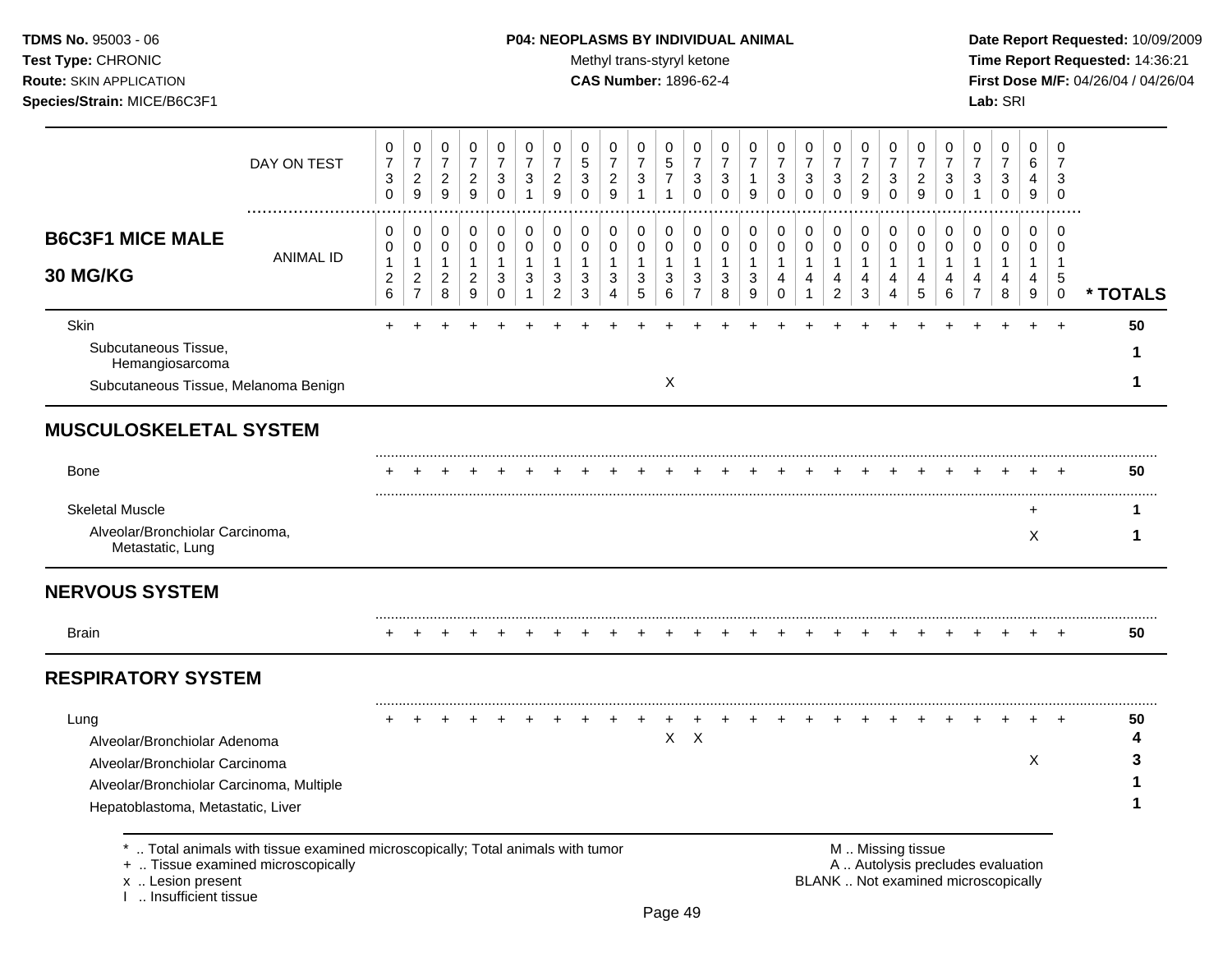TDMS No. 95003 - 06 Test Type: CHRONIC **Route: SKIN APPLICATION** Species/Strain: MICE/B6C3F1

#### P04: NEOPLASMS BY INDIVIDUAL ANIMAL

Methyl trans-styryl ketone

**CAS Number: 1896-62-4** 

Date Report Requested: 10/09/2009 Time Report Requested: 14:36:21 First Dose M/F: 04/26/04 / 04/26/04 Lab: SRI

|                                                                                              | DAY ON TEST                                                                  | 0<br>$\boldsymbol{7}$<br>3<br>0 | 0<br>$\boldsymbol{7}$<br>$\sqrt{2}$<br>$\overline{9}$ | 0<br>$\overline{7}$<br>$\overline{c}$<br>9 | $\pmb{0}$<br>$\overline{7}$<br>$\sqrt{2}$<br>$\boldsymbol{9}$ | 0<br>$\overline{7}$<br>3<br>$\mathbf 0$ | 0<br>$\overline{7}$<br>3<br>$\mathbf{1}$ | 0<br>$\overline{7}$<br>$\sqrt{2}$<br>9 | 0<br>$\sqrt{5}$<br>$\mathbf{3}$<br>$\Omega$ | 0<br>$\overline{7}$<br>$\sqrt{2}$<br>$\mathsf g$ | 0<br>$\overline{7}$<br>$\ensuremath{\mathsf{3}}$<br>$\mathbf{1}$ | 0<br>5<br>$\overline{7}$<br>$\mathbf{1}$ | 0<br>$\overline{7}$<br>3<br>$\Omega$ | 0<br>$\overline{7}$<br>3<br>$\Omega$ | 0<br>$\overline{7}$<br>9       | 0<br>$\overline{7}$<br>3<br>$\mathbf 0$ | 0<br>$\overline{7}$<br>$\ensuremath{\mathsf{3}}$<br>$\mathbf 0$ | 0<br>$\overline{7}$<br>3<br>$\Omega$ | 0<br>$\overline{7}$<br>$\overline{c}$<br>9 | 0<br>$\overline{7}$<br>$\ensuremath{\mathsf{3}}$<br>$\mathbf 0$ | 0<br>$\overline{7}$<br>$\boldsymbol{2}$<br>9 | 0<br>$\overline{7}$<br>3<br>$\mathbf 0$ | 0<br>$\overline{7}$<br>$\sqrt{3}$<br>$\overline{1}$                      | 0<br>$\overline{7}$<br>$\ensuremath{\mathsf{3}}$<br>$\mathbf 0$ | $\Omega$<br>6<br>4<br>9          | $\pmb{0}$<br>$\overline{7}$<br>3<br>$\mathbf 0$ |                   |
|----------------------------------------------------------------------------------------------|------------------------------------------------------------------------------|---------------------------------|-------------------------------------------------------|--------------------------------------------|---------------------------------------------------------------|-----------------------------------------|------------------------------------------|----------------------------------------|---------------------------------------------|--------------------------------------------------|------------------------------------------------------------------|------------------------------------------|--------------------------------------|--------------------------------------|--------------------------------|-----------------------------------------|-----------------------------------------------------------------|--------------------------------------|--------------------------------------------|-----------------------------------------------------------------|----------------------------------------------|-----------------------------------------|--------------------------------------------------------------------------|-----------------------------------------------------------------|----------------------------------|-------------------------------------------------|-------------------|
| <b>B6C3F1 MICE MALE</b><br>30 MG/KG                                                          | <b>ANIMAL ID</b>                                                             | 0<br>0<br>1                     | 0<br>$\mathbf 0$<br>$\mathbf{1}$                      | 0<br>$\pmb{0}$<br>$\mathbf{1}$             | 0<br>$\pmb{0}$<br>$\mathbf{1}$                                | 0<br>$\pmb{0}$<br>1                     | 0<br>0<br>1                              | 0<br>$\mathbf 0$<br>-1                 | 0<br>0<br>1                                 | 0<br>$\mathbf 0$<br>$\mathbf{1}$                 | 0<br>0<br>$\mathbf{1}$                                           | 0<br>$\pmb{0}$<br>1                      | 0<br>$\mathbf 0$<br>$\mathbf{1}$     | 0<br>0<br>$\mathbf{1}$               | 0<br>$\mathbf 0$               | 0<br>0<br>1                             | 0<br>$\pmb{0}$<br>$\mathbf{1}$                                  | 0<br>$\mathbf 0$<br>$\overline{1}$   | 0<br>$\pmb{0}$<br>$\mathbf{1}$             | 0<br>$\mathbf 0$<br>-1                                          | 0<br>$\pmb{0}$<br>1                          | 0<br>0<br>1                             | 0<br>$\mathbf 0$<br>-1                                                   | 0<br>$\mathbf 0$<br>$\mathbf{1}$                                | $\mathbf 0$<br>0<br>$\mathbf{1}$ | $\mathbf 0$<br>0<br>$\mathbf{1}$                |                   |
|                                                                                              |                                                                              | $\overline{\mathbf{c}}$<br>6    | $\overline{c}$<br>$\overline{7}$                      | $\boldsymbol{2}$<br>8                      | $\boldsymbol{2}$<br>$\boldsymbol{9}$                          | 3<br>0                                  | 3                                        | $\mathbf{3}$<br>$\overline{c}$         | 3<br>$\mathbf{3}$                           | $\mathbf{3}$<br>$\overline{4}$                   | $\mathbf{3}$<br>$\overline{5}$                                   | 3<br>6                                   | $\mathbf{3}$<br>$\overline{7}$       | 3<br>8                               | $\sqrt{3}$<br>$\boldsymbol{9}$ | 4<br>$\pmb{0}$                          | $\overline{4}$<br>$\mathbf{1}$                                  | $\overline{4}$<br>$\overline{c}$     | 4<br>$\mathbf{3}$                          | 4<br>$\overline{4}$                                             | 4<br>5                                       | 4<br>$\,6\,$                            | 4<br>$\overline{7}$                                                      | 4<br>8                                                          | 4<br>$9\,$                       | 5<br>$\pmb{0}$                                  | * TOTALS          |
| Hepatocellular Carcinoma, Metastatic,<br>Liver                                               |                                                                              |                                 |                                                       |                                            |                                                               |                                         |                                          |                                        |                                             |                                                  |                                                                  | X                                        |                                      |                                      |                                |                                         |                                                                 |                                      | X                                          |                                                                 |                                              |                                         |                                                                          |                                                                 | $X$ $X$                          |                                                 | 6                 |
| Histiocytic Sarcoma, Metastatic, Lung                                                        |                                                                              |                                 |                                                       |                                            |                                                               |                                         |                                          |                                        |                                             |                                                  |                                                                  |                                          |                                      |                                      |                                |                                         |                                                                 |                                      |                                            |                                                                 |                                              |                                         |                                                                          |                                                                 |                                  |                                                 | 1                 |
| Nose                                                                                         |                                                                              |                                 |                                                       |                                            |                                                               |                                         |                                          |                                        |                                             |                                                  |                                                                  |                                          |                                      |                                      |                                |                                         |                                                                 |                                      |                                            |                                                                 |                                              |                                         |                                                                          |                                                                 |                                  |                                                 | 50                |
| Trachea                                                                                      |                                                                              |                                 |                                                       |                                            |                                                               |                                         |                                          |                                        |                                             |                                                  |                                                                  |                                          |                                      |                                      |                                |                                         |                                                                 |                                      |                                            |                                                                 |                                              |                                         |                                                                          |                                                                 |                                  |                                                 | 50                |
| <b>SPECIAL SENSES SYSTEM</b>                                                                 |                                                                              |                                 |                                                       |                                            |                                                               |                                         |                                          |                                        |                                             |                                                  |                                                                  |                                          |                                      |                                      |                                |                                         |                                                                 |                                      |                                            |                                                                 |                                              |                                         |                                                                          |                                                                 |                                  |                                                 |                   |
| Eye                                                                                          |                                                                              |                                 |                                                       |                                            |                                                               |                                         |                                          |                                        |                                             |                                                  |                                                                  |                                          |                                      |                                      |                                |                                         |                                                                 |                                      |                                            |                                                                 |                                              |                                         |                                                                          |                                                                 |                                  |                                                 | 48                |
| Harderian Gland                                                                              |                                                                              |                                 | ÷                                                     |                                            |                                                               |                                         |                                          |                                        |                                             |                                                  |                                                                  | $\div$                                   |                                      |                                      |                                |                                         |                                                                 |                                      |                                            |                                                                 |                                              |                                         |                                                                          |                                                                 |                                  |                                                 | 50                |
| Adenoma<br>Carcinoma                                                                         |                                                                              |                                 |                                                       | X                                          | X                                                             |                                         |                                          |                                        |                                             |                                                  |                                                                  | X                                        |                                      |                                      |                                |                                         |                                                                 |                                      |                                            |                                                                 |                                              |                                         |                                                                          |                                                                 |                                  |                                                 | 4<br>$\mathbf{2}$ |
| <b>URINARY SYSTEM</b>                                                                        |                                                                              |                                 |                                                       |                                            |                                                               |                                         |                                          |                                        |                                             |                                                  |                                                                  |                                          |                                      |                                      |                                |                                         |                                                                 |                                      |                                            |                                                                 |                                              |                                         |                                                                          |                                                                 |                                  |                                                 |                   |
| Kidney                                                                                       |                                                                              |                                 |                                                       |                                            |                                                               |                                         |                                          |                                        |                                             |                                                  |                                                                  |                                          |                                      |                                      |                                |                                         |                                                                 |                                      |                                            |                                                                 |                                              |                                         |                                                                          |                                                                 |                                  |                                                 | 49                |
| Alveolar/Bronchiolar Carcinoma,<br>Metastatic, Lung                                          |                                                                              |                                 |                                                       |                                            |                                                               |                                         |                                          |                                        |                                             |                                                  |                                                                  |                                          |                                      |                                      |                                |                                         |                                                                 |                                      |                                            |                                                                 |                                              |                                         |                                                                          |                                                                 | $\boldsymbol{\mathsf{X}}$        |                                                 | 1                 |
| Lymphoma Malignant                                                                           |                                                                              |                                 |                                                       |                                            |                                                               |                                         |                                          |                                        |                                             |                                                  |                                                                  |                                          |                                      |                                      |                                |                                         |                                                                 |                                      |                                            |                                                                 |                                              |                                         |                                                                          | X                                                               |                                  |                                                 | 1                 |
| <b>Urinary Bladder</b>                                                                       |                                                                              | $\div$                          |                                                       |                                            |                                                               |                                         |                                          |                                        |                                             |                                                  |                                                                  |                                          |                                      |                                      |                                |                                         |                                                                 |                                      |                                            |                                                                 |                                              |                                         |                                                                          |                                                                 |                                  |                                                 | 49                |
| $\star$<br>+  Tissue examined microscopically<br>x  Lesion present<br>I  Insufficient tissue | Total animals with tissue examined microscopically; Total animals with tumor |                                 |                                                       |                                            |                                                               |                                         |                                          |                                        |                                             |                                                  |                                                                  |                                          |                                      |                                      |                                |                                         |                                                                 |                                      |                                            | M  Missing tissue                                               |                                              |                                         | A  Autolysis precludes evaluation<br>BLANK  Not examined microscopically |                                                                 |                                  |                                                 |                   |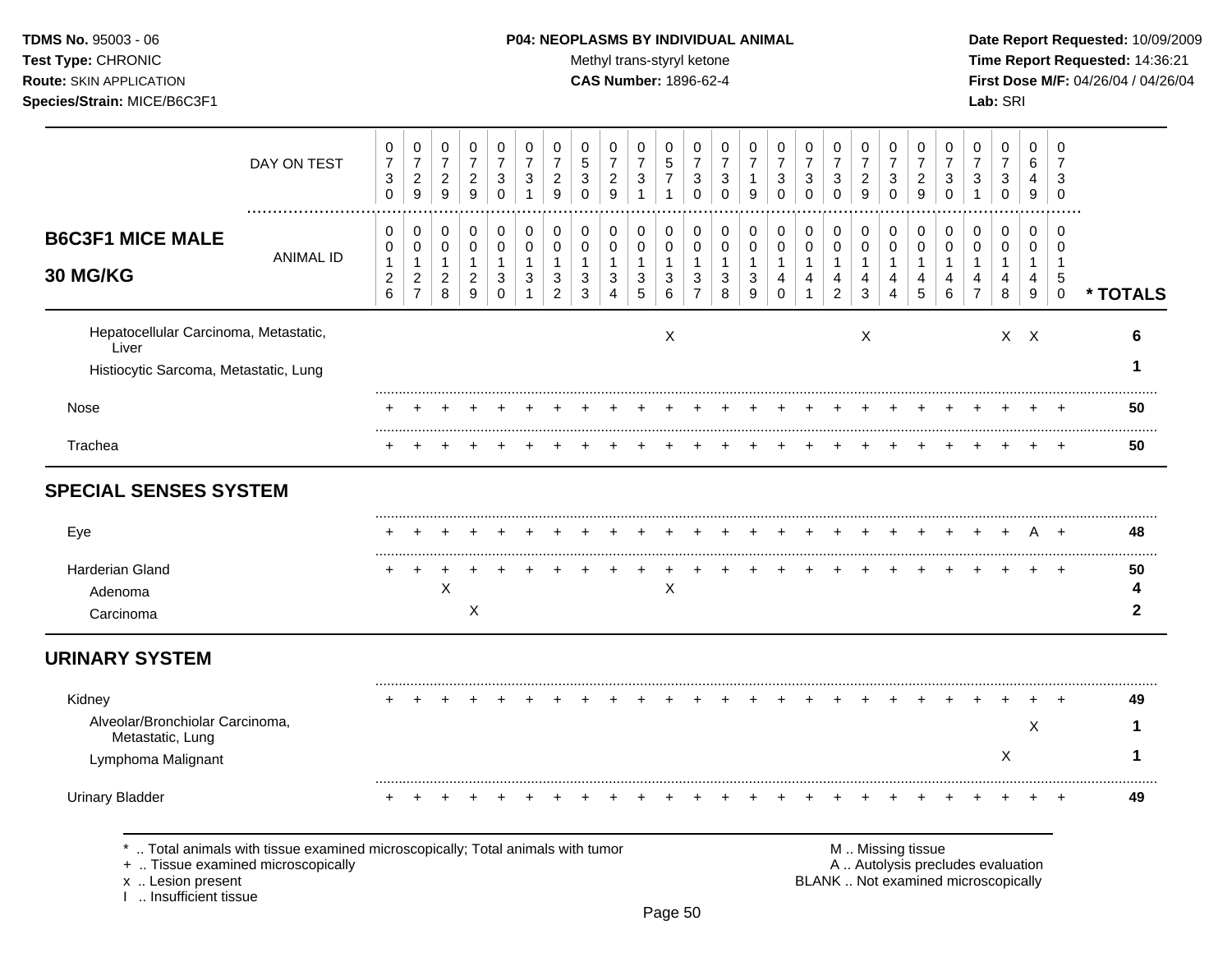## **TDMS No.** 95003 - 06 **P04: NEOPLASMS BY INDIVIDUAL ANIMAL** Date Report Requested: 10/09/2009

Test Type: CHRONIC **Test Type:** CHRONIC **Test Type:** CHRONIC **Time Report Requested:** 14:36:21 **Route:** SKIN APPLICATION **CAS Number:** 1896-62-4 **First Dose M/F:** 04/26/04 / 04/26/04

|                                            | DAY ON TEST | 0<br>ົ<br><u>.</u><br>9      | 0<br>ົ<br><u>_</u><br>9 | ົ<br>∼<br>9  | U<br>3<br>$\mathbf 0$ | ◠<br>J       | 0<br>ົ<br><u>_</u><br>9           | U<br>$\ddot{\phantom{1}}$<br>ັ<br>3<br>υ | $\mathbf{0}$<br>ົ<br>$\sim$<br>9 | ◠<br>ູບ                | ∽<br>w | υ<br>3      | 0<br>ົ<br>ັ<br>0      | <b>Q</b>    | U<br>3<br>0      | 2<br>ت | U<br>3<br>0           | U<br>ົ<br><u>_</u><br>9 | U.<br>3<br>0 | ◠<br><u>_</u><br>9 | З      | Ü<br>3                 | 0<br>ີ<br>ັ<br>0 | v<br>ь<br>9 | -0<br>-3<br>- 0  |               |
|--------------------------------------------|-------------|------------------------------|-------------------------|--------------|-----------------------|--------------|-----------------------------------|------------------------------------------|----------------------------------|------------------------|--------|-------------|-----------------------|-------------|------------------|--------|-----------------------|-------------------------|--------------|--------------------|--------|------------------------|------------------|-------------|------------------|---------------|
| <b>B6C3F1 MICE MALE</b><br><b>30 MG/KG</b> | ANIMAL ID   | 0<br>0<br>ົ<br><u>.</u><br>– | 0<br>0<br>ົ<br>_<br>8   | ົ<br>∼<br>-9 | 0<br>0<br>3<br>C      | <sup>o</sup> | 0<br>0<br>વ<br>J<br>ົ<br><u>.</u> | 0<br>0<br>3<br>3                         | 0<br>3                           | 0<br>3<br>$\mathbf{p}$ | З      | 0<br>0<br>3 | 0<br>0<br>ີ<br>ບ<br>8 | ◡<br>J<br>9 | 0<br>0<br>4<br>0 | v<br>4 | 0<br>0<br>4<br>ົ<br>∠ | U<br>ν<br>4<br>3        | 0            | 0<br>0<br>4<br>.5  | 4<br>6 | $\mathbf{0}$<br>0<br>4 | 0<br>0<br>4<br>8 | ັ<br>Y      | - 0<br>- 0<br>.5 | <b>TOTALS</b> |

## **SYSTEMIC LESIONS**

| Multiple C<br>Organ |  | $\leftarrow$ |  |  |  |  |  |  | + + + + + + + + + + + + + + + + + + |  |  |  | . . |  | 50 |
|---------------------|--|--------------|--|--|--|--|--|--|-------------------------------------|--|--|--|-----|--|----|
| Histiocytic Sarcoma |  |              |  |  |  |  |  |  |                                     |  |  |  |     |  |    |
| Lymphoma Malignant  |  |              |  |  |  |  |  |  |                                     |  |  |  |     |  |    |

- + .. Tissue examined microscopically
- 
- I .. Insufficient tissue

\* .. Total animals with tissue examined microscopically; Total animals with tumor M .. Missing tissue M .. Missing tissue<br>
A .. Autolysis precludes evaluation<br>
M .. Autolysis precludes evaluation x .. Lesion present **BLANK** .. Not examined microscopically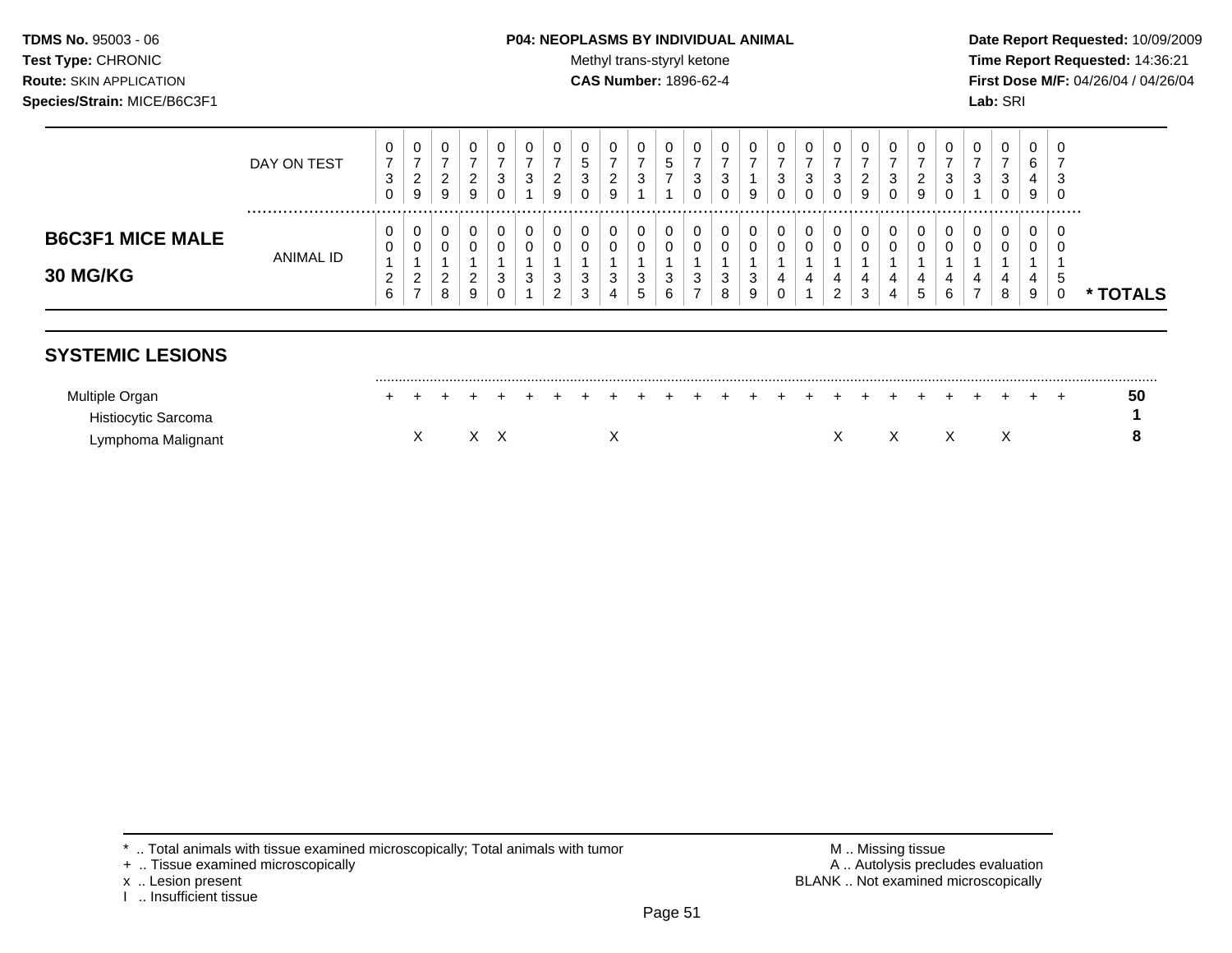TDMS No. 95003 - 06 Test Type: CHRONIC **Route: SKIN APPLICATION** Species/Strain: MICE/B6C3F1

#### P04: NEOPLASMS BY INDIVIDUAL ANIMAL

Methyl trans-styryl ketone

⊤  $\overline{\phantom{a}}$ 

⊤

CAS Number: 1896-62-4

Date Report Requested: 10/09/2009 Time Report Requested: 14:36:21 First Dose M/F: 04/26/04 / 04/26/04 Lab: SRI

 $\overline{\phantom{a}}$ 

|                                                                                        | DAY ON TEST      | $\,0\,$<br>$\,6\,$<br>$\boldsymbol{7}$<br>6 | 0<br>$\boldsymbol{7}$<br>3<br>$\mathbf 0$               | 0<br>$\overline{7}$<br>$\mathbf{3}$<br>$\mathbf 0$            | 0<br>6<br>4<br>5                | 0<br>$\overline{7}$<br>3<br>$\mathbf 0$           | 0<br>$\overline{7}$<br>3<br>1            | 0<br>$\overline{7}$<br>3<br>$\Omega$ | $\pmb{0}$<br>$\overline{7}$<br>3<br>$\mathbf 0$     | 0<br>$\overline{7}$<br>$\overline{c}$<br>8                        | 0<br>$\overline{7}$<br>$\sqrt{3}$<br>$\mathbf 0$     | 0<br>7<br>$\overline{2}$<br>9 | 0<br>$\overline{7}$<br>$\overline{a}$<br>$9\,$              | 0<br>$\overline{7}$<br>$\boldsymbol{2}$<br>9 | $\mathbf 0$<br>$\overline{7}$<br>$\overline{c}$<br>$\overline{9}$ | 0<br>$\,6\,$<br>3<br>$\Omega$                            | 0<br>$\boldsymbol{7}$<br>$\mathbf{3}$<br>$\Omega$ | 0<br>$\overline{7}$<br>$\overline{2}$<br>9                | 0<br>$\overline{7}$<br>3<br>$\Omega$     | 0<br>$\overline{7}$<br>3                                  | 0<br>$\overline{7}$<br>3                               | 0<br>6<br>$\,$ 5 $\,$<br>9       | 0<br>$\overline{7}$<br>$\overline{2}$<br>3                | $\,0\,$<br>$\boldsymbol{7}$<br>$\mathbf{3}$<br>$\pmb{0}$           | $\mathbf 0$<br>$\overline{7}$<br>$\overline{2}$<br>9              | $\Omega$<br>7<br>3<br>-1                                  |                 |
|----------------------------------------------------------------------------------------|------------------|---------------------------------------------|---------------------------------------------------------|---------------------------------------------------------------|---------------------------------|---------------------------------------------------|------------------------------------------|--------------------------------------|-----------------------------------------------------|-------------------------------------------------------------------|------------------------------------------------------|-------------------------------|-------------------------------------------------------------|----------------------------------------------|-------------------------------------------------------------------|----------------------------------------------------------|---------------------------------------------------|-----------------------------------------------------------|------------------------------------------|-----------------------------------------------------------|--------------------------------------------------------|----------------------------------|-----------------------------------------------------------|--------------------------------------------------------------------|-------------------------------------------------------------------|-----------------------------------------------------------|-----------------|
| <b>B6C3F1 MICE MALE</b><br>90 MG/KG                                                    | <b>ANIMAL ID</b> | 0<br>0<br>$\mathbf{1}$<br>$\sqrt{5}$        | 0<br>0<br>$\mathbf{1}$<br>$\,$ 5 $\,$<br>$\overline{c}$ | 0<br>$\mathbf 0$<br>$\mathbf{1}$<br>$\,$ 5 $\,$<br>$\sqrt{3}$ | 0<br>$\mathbf 0$<br>1<br>5<br>4 | 0<br>$\mathbf 0$<br>1<br>$\sqrt{5}$<br>$\sqrt{5}$ | 0<br>$\pmb{0}$<br>$\mathbf{1}$<br>5<br>6 | 0<br>0<br>1<br>5<br>$\overline{7}$   | 0<br>$\mathbf 0$<br>$\mathbf{1}$<br>$\sqrt{5}$<br>8 | 0<br>$\mathsf 0$<br>$\mathbf 1$<br>$\sqrt{5}$<br>$\boldsymbol{9}$ | 0<br>$\mathbf 0$<br>$\mathbf{1}$<br>6<br>$\mathbf 0$ | 0<br>$\mathbf 0$<br>1<br>6    | 0<br>$\mathbf 0$<br>$\mathbf{1}$<br>$\,6$<br>$\overline{2}$ | 0<br>$\pmb{0}$<br>1<br>6<br>$\mathbf{3}$     | $\,0\,$<br>$\pmb{0}$<br>$\mathbf 1$<br>6<br>$\overline{4}$        | 0<br>$\mathsf{O}$<br>$\mathbf{1}$<br>6<br>$\overline{5}$ | 0<br>$\pmb{0}$<br>$\mathbf{1}$<br>6<br>6          | 0<br>$\mathbf 0$<br>$\overline{1}$<br>6<br>$\overline{7}$ | 0<br>$\pmb{0}$<br>$\mathbf{1}$<br>6<br>8 | 0<br>$\mathbf 0$<br>$\mathbf{1}$<br>6<br>$\boldsymbol{9}$ | 0<br>$\mathbf 0$<br>1<br>$\overline{7}$<br>$\mathbf 0$ | 0<br>$\pmb{0}$<br>$\overline{7}$ | 0<br>$\mathsf 0$<br>1<br>$\overline{7}$<br>$\overline{2}$ | 0<br>$\pmb{0}$<br>$\mathbf{1}$<br>$\boldsymbol{7}$<br>$\mathbf{3}$ | $\mathbf 0$<br>$\mathbf 0$<br>$\mathbf{1}$<br>$\overline{7}$<br>4 | 0<br>$\overline{0}$<br>$\mathbf 1$<br>$\overline{7}$<br>5 | males<br>(cont) |
| <b>ALIMENTARY SYSTEM</b>                                                               |                  |                                             |                                                         |                                                               |                                 |                                                   |                                          |                                      |                                                     |                                                                   |                                                      |                               |                                                             |                                              |                                                                   |                                                          |                                                   |                                                           |                                          |                                                           |                                                        |                                  |                                                           |                                                                    |                                                                   |                                                           |                 |
| Esophagus                                                                              |                  |                                             |                                                         |                                                               |                                 |                                                   |                                          |                                      |                                                     |                                                                   |                                                      |                               |                                                             |                                              |                                                                   |                                                          |                                                   |                                                           |                                          |                                                           |                                                        |                                  |                                                           |                                                                    |                                                                   |                                                           |                 |
| Gallbladder                                                                            |                  | А                                           |                                                         |                                                               |                                 |                                                   |                                          |                                      |                                                     |                                                                   |                                                      |                               |                                                             |                                              |                                                                   |                                                          |                                                   | м                                                         |                                          |                                                           |                                                        | м                                | A                                                         |                                                                    |                                                                   |                                                           |                 |
| Intestine Large, Cecum                                                                 |                  |                                             |                                                         |                                                               |                                 |                                                   |                                          |                                      |                                                     |                                                                   |                                                      |                               |                                                             |                                              |                                                                   |                                                          |                                                   |                                                           |                                          |                                                           |                                                        |                                  |                                                           |                                                                    |                                                                   |                                                           |                 |
| Intestine Large, Colon<br>Lymphoma Malignant                                           |                  | A                                           |                                                         |                                                               |                                 |                                                   |                                          |                                      |                                                     |                                                                   |                                                      |                               |                                                             |                                              |                                                                   |                                                          |                                                   |                                                           |                                          |                                                           |                                                        |                                  |                                                           |                                                                    |                                                                   | $+$                                                       |                 |
| Intestine Large, Rectum                                                                |                  |                                             |                                                         |                                                               |                                 |                                                   |                                          |                                      |                                                     |                                                                   |                                                      |                               |                                                             |                                              |                                                                   |                                                          |                                                   |                                                           |                                          |                                                           |                                                        |                                  |                                                           |                                                                    |                                                                   |                                                           |                 |
| Intestine Small, Duodenum                                                              |                  | A                                           |                                                         |                                                               |                                 |                                                   |                                          |                                      |                                                     |                                                                   |                                                      |                               |                                                             |                                              |                                                                   |                                                          |                                                   |                                                           |                                          |                                                           |                                                        |                                  |                                                           |                                                                    |                                                                   | $\pm$                                                     |                 |
| Intestine Small, Ileum                                                                 |                  | A                                           |                                                         |                                                               |                                 |                                                   |                                          |                                      |                                                     |                                                                   |                                                      |                               |                                                             |                                              |                                                                   |                                                          |                                                   |                                                           |                                          |                                                           |                                                        |                                  |                                                           | $\pm$                                                              |                                                                   | $\pm$                                                     |                 |
| Intestine Small, Jejunum<br>Lymphoma Malignant                                         |                  | A                                           | $\div$                                                  |                                                               |                                 |                                                   |                                          |                                      |                                                     |                                                                   |                                                      |                               |                                                             |                                              |                                                                   |                                                          | $\ddot{}$                                         | $\ddot{}$<br>X                                            |                                          |                                                           |                                                        |                                  |                                                           |                                                                    |                                                                   | $\div$                                                    |                 |
| Liver                                                                                  |                  |                                             |                                                         |                                                               |                                 |                                                   |                                          |                                      |                                                     |                                                                   |                                                      |                               |                                                             |                                              |                                                                   |                                                          |                                                   |                                                           |                                          |                                                           |                                                        |                                  |                                                           |                                                                    |                                                                   | $\pm$                                                     |                 |
| Hepatoblastoma, Multiple<br>Hepatocellular Adenoma<br>Hepatocellular Adenoma, Multiple |                  |                                             | $X \times$                                              | X                                                             |                                 | X                                                 |                                          | X                                    |                                                     |                                                                   | Χ                                                    |                               |                                                             |                                              | X X X                                                             |                                                          |                                                   |                                                           | X X X                                    |                                                           |                                                        | X                                |                                                           | $X$ $X$                                                            |                                                                   | X                                                         |                 |

.. Total animals with tissue examined microscopically; Total animals with tumor  $\star$ 

 $\top$  $\overline{\phantom{a}}$ 

+ .. Tissue examined microscopically

x .. Lesion present<br>I .. Insufficient tissue

 $\overline{\phantom{a}}$ 

 $\top$  $\overline{\phantom{a}}$ □  $\overline{\phantom{a}}$ 

M .. Missing tissue<br>A .. Autolysis precludes evaluation BLANK .. Not examined microscopically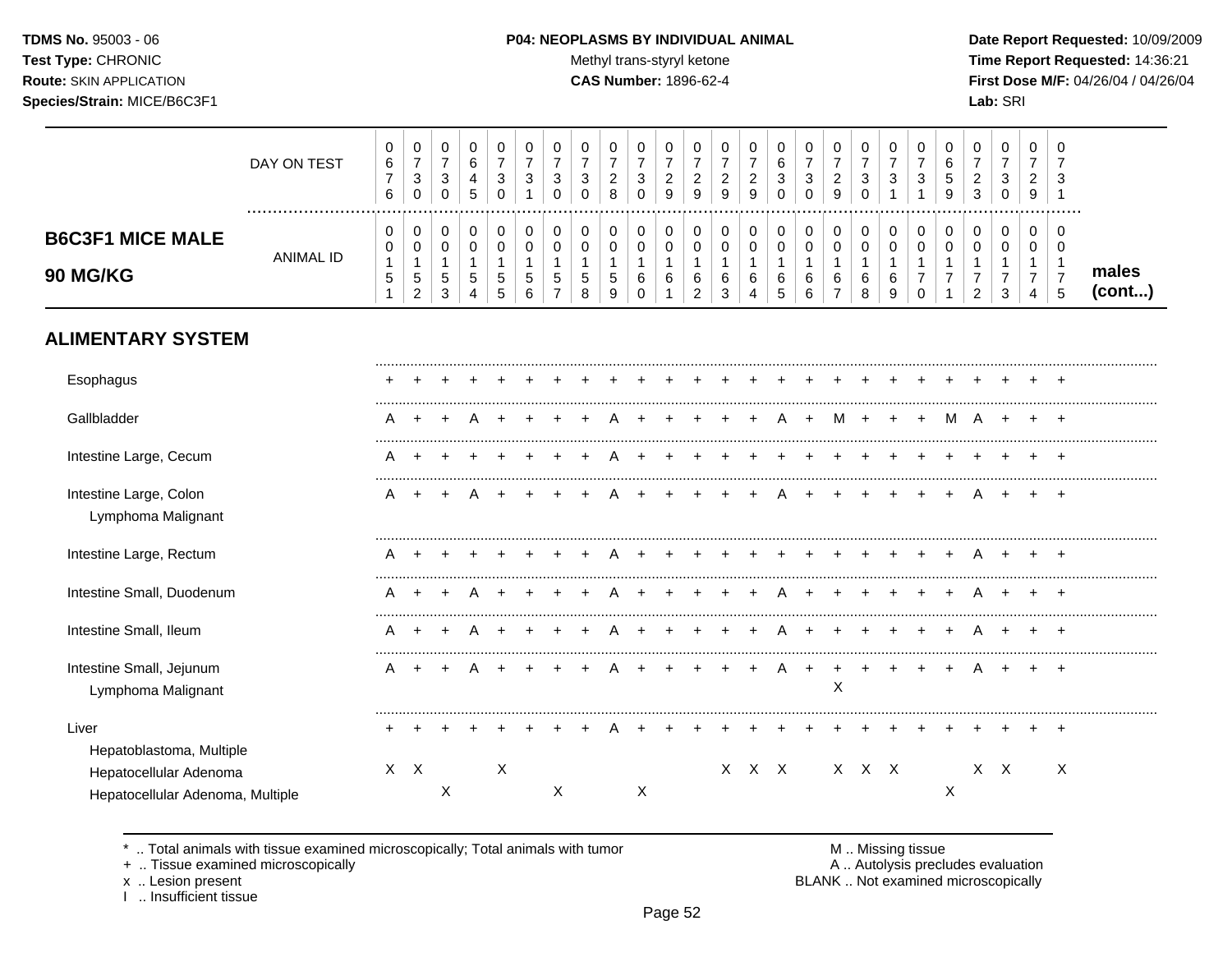## **TDMS No.** 95003 - 06 **P04: NEOPLASMS BY INDIVIDUAL ANIMAL** Date Report Requested: 10/09/2009

Test Type: CHRONIC **Test Type:** CHRONIC **Test Type:** CHRONIC **Time Report Requested:** 14:36:21 **Route:** SKIN APPLICATION **CAS Number:** 1896-62-4 **First Dose M/F:** 04/26/04 / 04/26/04

|                                                                                                                   | DAY ON TEST                                                                  | 0<br>6<br>$\overline{7}$<br>$\,6\,$ | 0<br>$\overline{7}$<br>$\ensuremath{\mathsf{3}}$<br>$\mathbf 0$ | 0<br>$\boldsymbol{7}$<br>$\mathbf{3}$<br>$\mathbf 0$ | 0<br>$\,6$<br>$\overline{4}$<br>$\overline{5}$                   | 0<br>$\overline{7}$<br>$\mathbf{3}$<br>$\mathbf 0$ | 0<br>$\overline{7}$<br>$\mathbf{3}$<br>-1  | 0<br>$\overline{7}$<br>3<br>$\mathbf 0$                 | 0<br>$\overline{7}$<br>3<br>$\mathbf 0$          | 0<br>$\overline{7}$<br>$\sqrt{2}$<br>8             | 0<br>$\boldsymbol{7}$<br>$\mathbf{3}$<br>$\mathbf 0$ | 0<br>$\overline{7}$<br>$\sqrt{2}$<br>$\overline{9}$       | 0<br>$\overline{7}$<br>$\sqrt{2}$<br>9     | 0<br>$\overline{7}$<br>$\overline{c}$<br>$\overline{9}$ | 0<br>$\overline{7}$<br>$\sqrt{2}$<br>9     | 0<br>$\,6\,$<br>$\sqrt{3}$<br>$\mathbf 0$      | 0<br>$\overline{7}$<br>$\mathbf{3}$<br>$\mathbf 0$ | 0<br>$\boldsymbol{7}$<br>$\overline{c}$<br>9                          | 0<br>$\overline{7}$<br>$\ensuremath{\mathsf{3}}$<br>$\mathbf 0$ | 0<br>$\overline{7}$<br>$\mathbf{3}$<br>1 | 0<br>$\overline{7}$<br>$\mathbf{3}$<br>1                          | 0<br>6<br>5<br>9                                        | 0<br>$\overline{7}$<br>$\boldsymbol{2}$<br>3                             | $\pmb{0}$<br>$\boldsymbol{7}$<br>$\mathbf{3}$<br>$\mathbf 0$ | 0<br>$\overline{7}$<br>$\overline{2}$<br>9                | 0<br>7<br>3<br>$\mathbf 1$                     |                 |
|-------------------------------------------------------------------------------------------------------------------|------------------------------------------------------------------------------|-------------------------------------|-----------------------------------------------------------------|------------------------------------------------------|------------------------------------------------------------------|----------------------------------------------------|--------------------------------------------|---------------------------------------------------------|--------------------------------------------------|----------------------------------------------------|------------------------------------------------------|-----------------------------------------------------------|--------------------------------------------|---------------------------------------------------------|--------------------------------------------|------------------------------------------------|----------------------------------------------------|-----------------------------------------------------------------------|-----------------------------------------------------------------|------------------------------------------|-------------------------------------------------------------------|---------------------------------------------------------|--------------------------------------------------------------------------|--------------------------------------------------------------|-----------------------------------------------------------|------------------------------------------------|-----------------|
| <b>B6C3F1 MICE MALE</b><br>90 MG/KG                                                                               | <b>ANIMAL ID</b>                                                             | 0<br>$\mathbf 0$<br>1<br>5<br>1     | 0<br>$\pmb{0}$<br>$\mathbf{1}$<br>$\mathbf 5$<br>$\overline{a}$ | 0<br>$\pmb{0}$<br>$\mathbf{1}$<br>$\,$ 5 $\,$<br>3   | 0<br>$\pmb{0}$<br>$\overline{1}$<br>$\sqrt{5}$<br>$\overline{4}$ | 0<br>$\pmb{0}$<br>$\mathbf{1}$<br>5<br>5           | 0<br>$\mathbf 0$<br>$\mathbf{1}$<br>5<br>6 | 0<br>$\mathbf 0$<br>$\mathbf{1}$<br>5<br>$\overline{7}$ | 0<br>$\pmb{0}$<br>$\mathbf 1$<br>$\sqrt{5}$<br>8 | 0<br>$\pmb{0}$<br>$\mathbf{1}$<br>$\mathbf 5$<br>9 | 0<br>0<br>$\mathbf{1}$<br>6<br>$\Omega$              | 0<br>$\mathbf 0$<br>$\overline{1}$<br>6<br>$\overline{1}$ | 0<br>$\pmb{0}$<br>1<br>6<br>$\overline{2}$ | 0<br>$\mathbf 0$<br>$\mathbf{1}$<br>6<br>3              | 0<br>$\mathbf 0$<br>$\mathbf{1}$<br>6<br>4 | $\,0\,$<br>$\pmb{0}$<br>$\mathbf{1}$<br>6<br>5 | 0<br>0<br>$\mathbf{1}$<br>6<br>6                   | 0<br>$\mathsf{O}\xspace$<br>$\mathbf{1}$<br>$\,6\,$<br>$\overline{7}$ | 0<br>$\pmb{0}$<br>$\overline{1}$<br>6<br>8                      | 0<br>$\pmb{0}$<br>$\mathbf{1}$<br>6<br>9 | 0<br>$\mathbf 0$<br>$\mathbf{1}$<br>$\overline{7}$<br>$\mathbf 0$ | 0<br>$\mathbf 0$<br>$\mathbf{1}$<br>$\overline{7}$<br>1 | 0<br>$\pmb{0}$<br>$\mathbf{1}$<br>$\overline{7}$<br>$\overline{2}$       | 0<br>$\pmb{0}$<br>$\mathbf{1}$<br>$\overline{7}$<br>3        | 0<br>$\mathbf 0$<br>$\mathbf{1}$<br>$\boldsymbol{7}$<br>4 | 0<br>0<br>$\mathbf 1$<br>$\boldsymbol{7}$<br>5 | males<br>(cont) |
| Hepatocellular Carcinoma<br>Hepatocellular Carcinoma, Multiple<br>Hepatocholangiocarcinoma<br>Histiocytic Sarcoma |                                                                              |                                     | $X$ $X$                                                         |                                                      | $\boldsymbol{\mathsf{X}}$<br>X                                   | X                                                  |                                            |                                                         | X                                                |                                                    |                                                      |                                                           |                                            |                                                         | $X$ $X$ $X$                                |                                                |                                                    | $X$ $X$ $X$                                                           |                                                                 |                                          | $\boldsymbol{\mathsf{X}}$                                         | X                                                       |                                                                          |                                                              |                                                           | $X$ $X$                                        |                 |
| Mesentery                                                                                                         |                                                                              |                                     |                                                                 |                                                      |                                                                  | +                                                  |                                            |                                                         |                                                  |                                                    |                                                      |                                                           | $\ddot{}$                                  |                                                         |                                            |                                                |                                                    |                                                                       |                                                                 |                                          |                                                                   |                                                         |                                                                          |                                                              |                                                           |                                                |                 |
| Pancreas                                                                                                          |                                                                              |                                     |                                                                 |                                                      |                                                                  |                                                    |                                            |                                                         |                                                  |                                                    |                                                      |                                                           |                                            |                                                         |                                            |                                                |                                                    |                                                                       |                                                                 |                                          |                                                                   |                                                         |                                                                          |                                                              |                                                           |                                                |                 |
| Salivary Glands                                                                                                   |                                                                              |                                     |                                                                 |                                                      |                                                                  |                                                    |                                            |                                                         |                                                  |                                                    |                                                      |                                                           |                                            |                                                         |                                            |                                                |                                                    |                                                                       |                                                                 |                                          |                                                                   |                                                         |                                                                          |                                                              |                                                           |                                                |                 |
| Stomach, Forestomach                                                                                              |                                                                              |                                     |                                                                 |                                                      |                                                                  |                                                    |                                            |                                                         |                                                  |                                                    |                                                      |                                                           |                                            |                                                         |                                            |                                                |                                                    |                                                                       |                                                                 |                                          |                                                                   |                                                         |                                                                          |                                                              |                                                           |                                                |                 |
| Stomach, Glandular                                                                                                |                                                                              |                                     |                                                                 |                                                      |                                                                  |                                                    |                                            |                                                         |                                                  |                                                    |                                                      |                                                           |                                            |                                                         |                                            |                                                |                                                    |                                                                       |                                                                 |                                          |                                                                   |                                                         |                                                                          |                                                              |                                                           |                                                |                 |
| <b>CARDIOVASCULAR SYSTEM</b>                                                                                      |                                                                              |                                     |                                                                 |                                                      |                                                                  |                                                    |                                            |                                                         |                                                  |                                                    |                                                      |                                                           |                                            |                                                         |                                            |                                                |                                                    |                                                                       |                                                                 |                                          |                                                                   |                                                         |                                                                          |                                                              |                                                           |                                                |                 |
| Heart<br>Lymphoma Malignant                                                                                       |                                                                              |                                     |                                                                 |                                                      |                                                                  |                                                    |                                            |                                                         |                                                  |                                                    |                                                      |                                                           |                                            |                                                         |                                            |                                                |                                                    |                                                                       |                                                                 |                                          |                                                                   |                                                         | $\ddot{}$<br>X                                                           | $\ddot{}$                                                    | $+$                                                       |                                                |                 |
| <b>ENDOCRINE SYSTEM</b>                                                                                           |                                                                              |                                     |                                                                 |                                                      |                                                                  |                                                    |                                            |                                                         |                                                  |                                                    |                                                      |                                                           |                                            |                                                         |                                            |                                                |                                                    |                                                                       |                                                                 |                                          |                                                                   |                                                         |                                                                          |                                                              |                                                           |                                                |                 |
| <b>Adrenal Cortex</b><br>Adenoma                                                                                  |                                                                              |                                     |                                                                 |                                                      |                                                                  |                                                    |                                            |                                                         |                                                  |                                                    |                                                      |                                                           |                                            |                                                         |                                            |                                                |                                                    |                                                                       |                                                                 |                                          |                                                                   |                                                         | $\div$                                                                   | $\ddot{}$<br>X                                               |                                                           | $\pm$                                          |                 |
| +  Tissue examined microscopically<br>x  Lesion present<br>1  Insufficient tissue                                 | Total animals with tissue examined microscopically; Total animals with tumor |                                     |                                                                 |                                                      |                                                                  |                                                    |                                            |                                                         |                                                  |                                                    |                                                      |                                                           |                                            |                                                         |                                            |                                                |                                                    |                                                                       |                                                                 |                                          | M  Missing tissue                                                 |                                                         | A  Autolysis precludes evaluation<br>BLANK  Not examined microscopically |                                                              |                                                           |                                                |                 |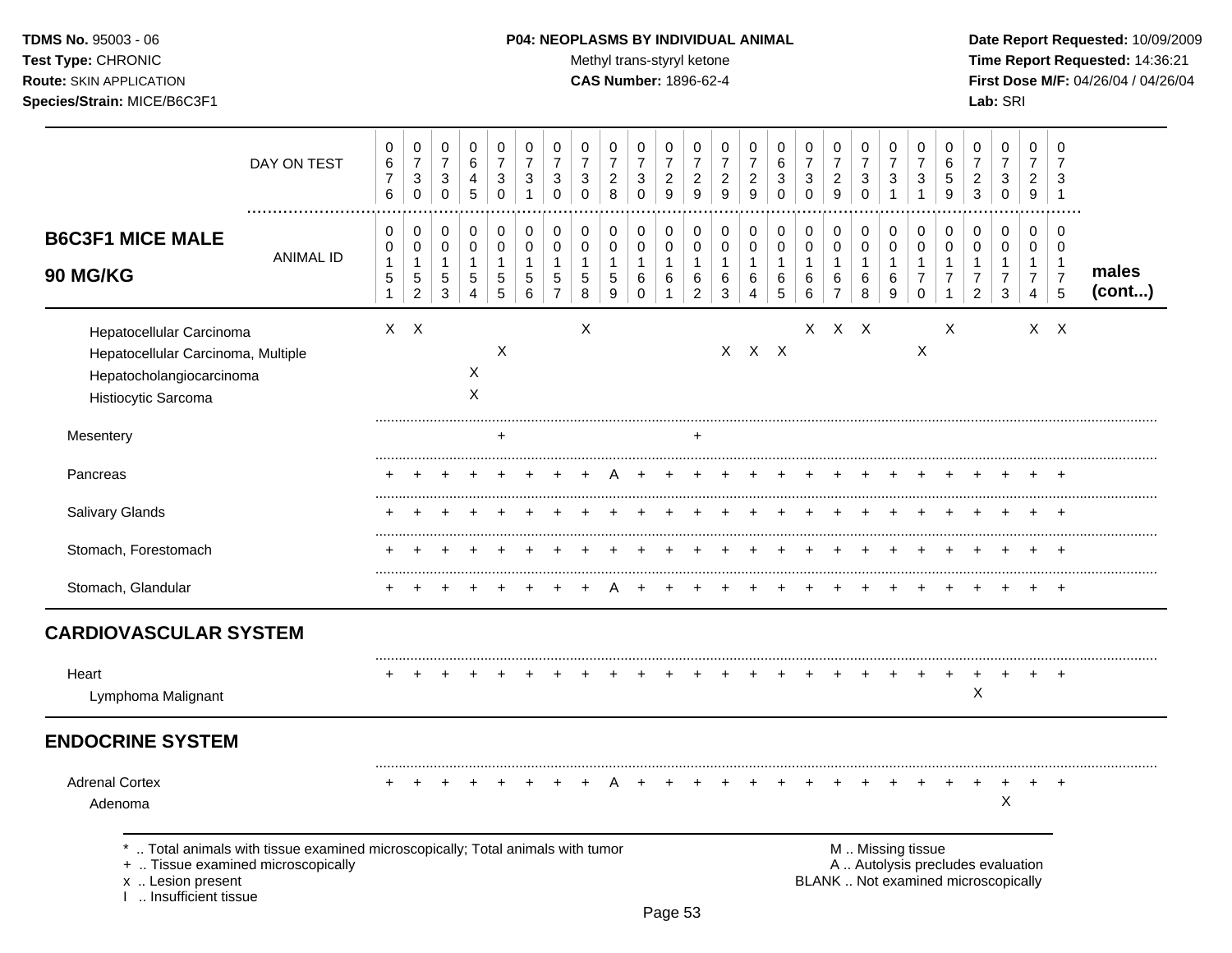TDMS No. 95003 - 06 Test Type: CHRONIC **Route: SKIN APPLICATION** Species/Strain: MICE/B6C3F1

#### P04: NEOPLASMS BY INDIVIDUAL ANIMAL

Methyl trans-styryl ketone

CAS Number: 1896-62-4

Date Report Requested: 10/09/2009 Time Report Requested: 14:36:21 First Dose M/F: 04/26/04 / 04/26/04 Lab: SRI

|                                                    | DAY ON TEST                                                                                                        | 0<br>6<br>$\overline{7}$<br>6    | 0<br>$\boldsymbol{7}$<br>$\sqrt{3}$<br>$\pmb{0}$       | 0<br>$\overline{7}$<br>3<br>$\mathbf 0$      | 0<br>6<br>4<br>5                                     | 0<br>$\overline{7}$<br>3<br>$\mathbf 0$                      | 0<br>$\overline{7}$<br>3<br>$\mathbf{1}$ | 0<br>$\overline{7}$<br>3<br>$\mathbf 0$ | 0<br>$\overline{7}$<br>3<br>$\mathbf 0$   | 0<br>$\overline{7}$<br>$\boldsymbol{2}$<br>$\,8\,$ | 0<br>$\boldsymbol{7}$<br>3<br>$\mathbf 0$                   | 0<br>$\boldsymbol{7}$<br>$\boldsymbol{2}$<br>$\boldsymbol{9}$   | 0<br>$\overline{7}$<br>$\overline{c}$<br>9                          | 0<br>$\overline{7}$<br>$\overline{c}$<br>$\boldsymbol{9}$ | 0<br>$\overline{7}$<br>$\overline{c}$<br>9           | 0<br>$\,6$<br>$\ensuremath{\mathsf{3}}$<br>$\mathbf 0$ | 0<br>$\overline{7}$<br>3<br>$\mathbf 0$ | 0<br>$\boldsymbol{7}$<br>$\sqrt{2}$<br>$\boldsymbol{9}$           | 0<br>$\overline{7}$<br>$\ensuremath{\mathsf{3}}$<br>$\mathbf 0$ | 0<br>$\overline{7}$<br>3<br>1                          | 0<br>$\overline{7}$<br>3<br>1                     | 0<br>6<br>5<br>9                   | 0<br>$\overline{7}$<br>$\overline{c}$<br>$\mathbf{3}$                    | 0<br>$\overline{7}$<br>3<br>$\mathsf 0$       | 0<br>$\overline{7}$<br>$\overline{c}$<br>9                                  | 0<br>7<br>3<br>$\overline{1}$                                  |                 |
|----------------------------------------------------|--------------------------------------------------------------------------------------------------------------------|----------------------------------|--------------------------------------------------------|----------------------------------------------|------------------------------------------------------|--------------------------------------------------------------|------------------------------------------|-----------------------------------------|-------------------------------------------|----------------------------------------------------|-------------------------------------------------------------|-----------------------------------------------------------------|---------------------------------------------------------------------|-----------------------------------------------------------|------------------------------------------------------|--------------------------------------------------------|-----------------------------------------|-------------------------------------------------------------------|-----------------------------------------------------------------|--------------------------------------------------------|---------------------------------------------------|------------------------------------|--------------------------------------------------------------------------|-----------------------------------------------|-----------------------------------------------------------------------------|----------------------------------------------------------------|-----------------|
| <b>B6C3F1 MICE MALE</b><br>90 MG/KG                | <b>ANIMAL ID</b>                                                                                                   | 0<br>0<br>1<br>5<br>$\mathbf{1}$ | 0<br>0<br>$\mathbf{1}$<br>$\sqrt{5}$<br>$\overline{2}$ | 0<br>$\mathbf 0$<br>$\overline{1}$<br>5<br>3 | $\mathbf 0$<br>$\mathbf 0$<br>$\mathbf{1}$<br>5<br>4 | $\mathbf 0$<br>$\mathbf 0$<br>$\mathbf 1$<br>$\sqrt{5}$<br>5 | 0<br>$\mathbf 0$<br>1<br>5<br>6          | 0<br>$\mathbf 0$<br>5<br>$\overline{7}$ | 0<br>$\mathbf 0$<br>1<br>$\mathbf 5$<br>8 | 0<br>0<br>$\mathbf{1}$<br>$\sqrt{5}$<br>9          | $\mathbf 0$<br>$\mathbf 0$<br>$\mathbf{1}$<br>6<br>$\Omega$ | $\mathbf 0$<br>$\mathbf 0$<br>$\mathbf{1}$<br>6<br>$\mathbf{1}$ | $\mathbf 0$<br>$\mathbf 0$<br>$\overline{1}$<br>6<br>$\overline{2}$ | 0<br>$\mathbf 0$<br>1<br>6<br>3                           | 0<br>$\mathbf 0$<br>1<br>6<br>$\boldsymbol{\Lambda}$ | 0<br>$\pmb{0}$<br>$\mathbf{1}$<br>6<br>5               | 0<br>0<br>$\mathbf{1}$<br>6<br>6        | $\mathbf 0$<br>$\mathbf 0$<br>$\mathbf{1}$<br>6<br>$\overline{7}$ | $\mathbf 0$<br>$\pmb{0}$<br>$\mathbf{1}$<br>6<br>8              | $\mathbf 0$<br>$\mathbf 0$<br>$\overline{1}$<br>6<br>9 | 0<br>$\mathbf 0$<br>$\mathbf{1}$<br>7<br>$\Omega$ | 0<br>$\mathbf 0$<br>$\overline{7}$ | 0<br>$\mathbf 0$<br>$\mathbf{1}$<br>$\overline{7}$<br>2                  | 0<br>0<br>$\mathbf{1}$<br>$\overline{7}$<br>3 | $\Omega$<br>$\mathbf 0$<br>$\mathbf{1}$<br>$\overline{7}$<br>$\overline{4}$ | $\Omega$<br>$\mathbf 0$<br>$\mathbf{1}$<br>$\overline{7}$<br>5 | males<br>(cont) |
| Histiocytic Sarcoma<br>Capsule, Adenoma            |                                                                                                                    |                                  |                                                        |                                              |                                                      | $\boldsymbol{\mathsf{X}}$                                    |                                          |                                         |                                           |                                                    | $\mathsf{X}$                                                |                                                                 |                                                                     | $\boldsymbol{\mathsf{X}}$                                 |                                                      |                                                        |                                         |                                                                   |                                                                 | X                                                      |                                                   |                                    |                                                                          |                                               |                                                                             |                                                                |                 |
| Adrenal Medulla<br>Pheochromocytoma Benign         |                                                                                                                    |                                  |                                                        |                                              | X                                                    |                                                              |                                          |                                         |                                           |                                                    |                                                             |                                                                 |                                                                     |                                                           |                                                      |                                                        |                                         |                                                                   |                                                                 |                                                        |                                                   |                                    |                                                                          |                                               |                                                                             |                                                                |                 |
| Islets, Pancreatic<br>Adenoma                      |                                                                                                                    | +                                | $\ddot{}$<br>X                                         | $\ddot{}$                                    | $\ddot{}$                                            |                                                              |                                          |                                         | +                                         | A                                                  | X                                                           | ÷                                                               |                                                                     |                                                           |                                                      | $\ddot{}$<br>X                                         | $\div$                                  |                                                                   | +                                                               |                                                        |                                                   |                                    | $\div$                                                                   | ÷                                             | $\div$                                                                      | $\pm$                                                          |                 |
| Parathyroid Gland                                  |                                                                                                                    |                                  |                                                        |                                              |                                                      |                                                              | м                                        |                                         |                                           |                                                    |                                                             |                                                                 |                                                                     |                                                           |                                                      |                                                        |                                         |                                                                   |                                                                 |                                                        |                                                   |                                    |                                                                          |                                               |                                                                             |                                                                |                 |
| <b>Pituitary Gland</b><br>Pars Distalis, Carcinoma |                                                                                                                    |                                  |                                                        |                                              |                                                      |                                                              |                                          |                                         |                                           |                                                    |                                                             |                                                                 |                                                                     |                                                           |                                                      |                                                        |                                         |                                                                   |                                                                 |                                                        |                                                   |                                    | X                                                                        |                                               |                                                                             |                                                                |                 |
| <b>Thyroid Gland</b><br>Follicular Cell, Adenoma   |                                                                                                                    |                                  |                                                        |                                              |                                                      |                                                              |                                          |                                         |                                           |                                                    |                                                             |                                                                 |                                                                     |                                                           |                                                      |                                                        |                                         |                                                                   |                                                                 | X                                                      |                                                   |                                    |                                                                          |                                               |                                                                             | <b>+</b>                                                       |                 |
| <b>GENERAL BODY SYSTEM</b><br><b>NONE</b>          |                                                                                                                    |                                  |                                                        |                                              |                                                      |                                                              |                                          |                                         |                                           |                                                    |                                                             |                                                                 |                                                                     |                                                           |                                                      |                                                        |                                         |                                                                   |                                                                 |                                                        |                                                   |                                    |                                                                          |                                               |                                                                             |                                                                |                 |
| <b>GENITAL SYSTEM</b>                              |                                                                                                                    |                                  |                                                        |                                              |                                                      |                                                              |                                          |                                         |                                           |                                                    |                                                             |                                                                 |                                                                     |                                                           |                                                      |                                                        |                                         |                                                                   |                                                                 |                                                        |                                                   |                                    |                                                                          |                                               |                                                                             |                                                                |                 |
| Epididymis                                         |                                                                                                                    |                                  |                                                        |                                              |                                                      |                                                              |                                          |                                         |                                           |                                                    |                                                             |                                                                 |                                                                     |                                                           |                                                      |                                                        |                                         |                                                                   |                                                                 |                                                        |                                                   |                                    |                                                                          |                                               |                                                                             |                                                                |                 |
| x  Lesion present<br>Insufficient tissue           | Total animals with tissue examined microscopically; Total animals with tumor<br>+  Tissue examined microscopically |                                  |                                                        |                                              |                                                      |                                                              |                                          |                                         |                                           |                                                    |                                                             |                                                                 |                                                                     |                                                           |                                                      |                                                        |                                         |                                                                   |                                                                 |                                                        | M  Missing tissue                                 |                                    | A  Autolysis precludes evaluation<br>BLANK  Not examined microscopically |                                               |                                                                             |                                                                |                 |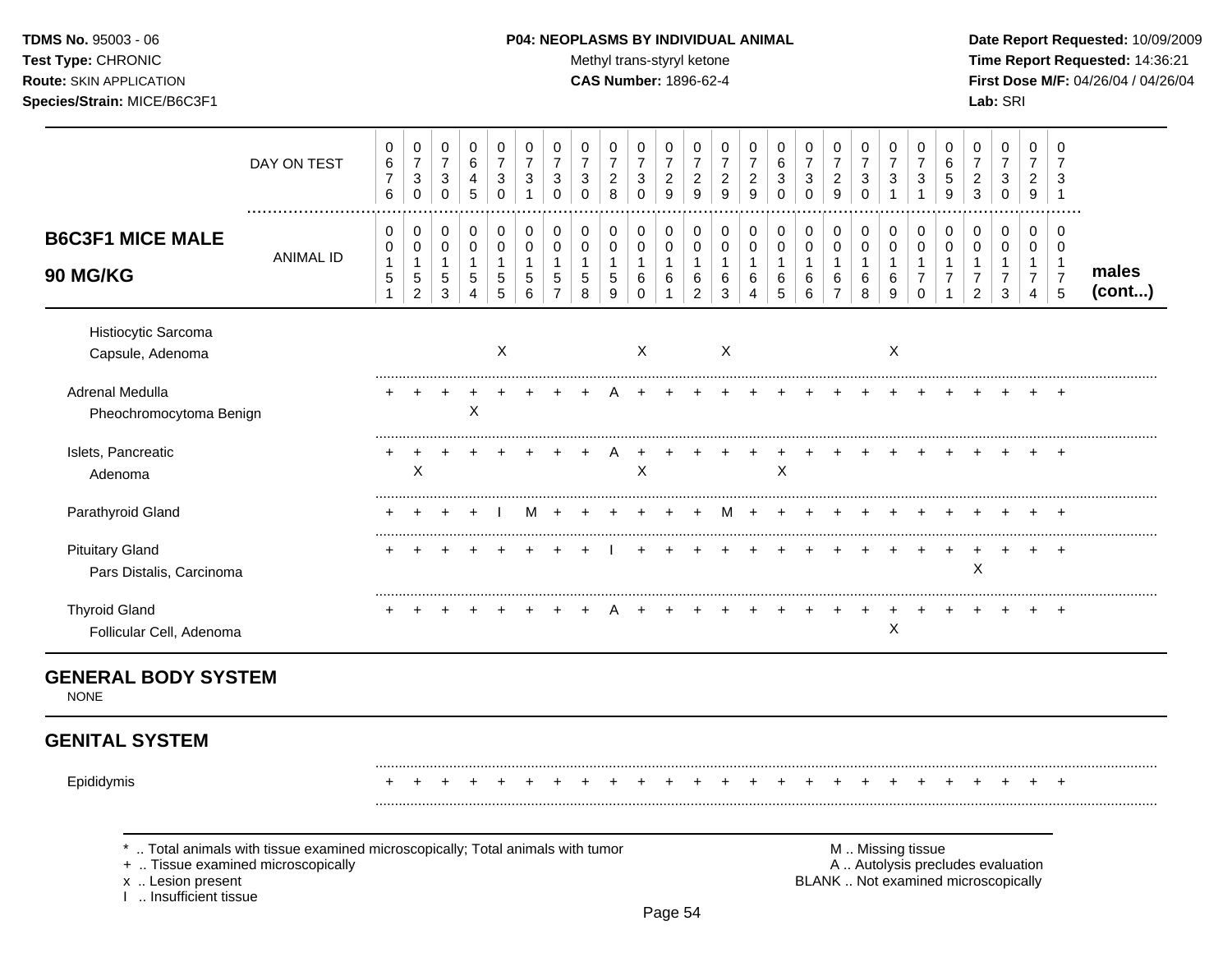## **TDMS No.** 95003 - 06 **P04: NEOPLASMS BY INDIVIDUAL ANIMAL** Date Report Requested: 10/09/2009

Test Type: CHRONIC **Test Type:** CHRONIC **Test Type:** CHRONIC **Time Report Requested:** 14:36:21 **Route:** SKIN APPLICATION **CAS Number:** 1896-62-4 **First Dose M/F:** 04/26/04 / 04/26/04

|                                                                                 | DAY ON TEST      | 0<br>$\,6\,$<br>$\overline{7}$<br>6                        | 0<br>$\overline{7}$<br>$\sqrt{3}$<br>$\mathbf 0$              | 0<br>$\boldsymbol{7}$<br>3<br>$\Omega$       | 0<br>$\,6$<br>4<br>5                                    | 0<br>$\overline{7}$<br>3<br>$\mathbf 0$ | 0<br>$\overline{7}$<br>3<br>$\overline{1}$ | 0<br>$\overline{7}$<br>3<br>$\Omega$                    | 0<br>$\overline{7}$<br>3<br>$\Omega$                | 0<br>$\overline{7}$<br>$\overline{2}$<br>8             | 0<br>$\overline{7}$<br>3<br>$\Omega$              | 0<br>$\overline{7}$<br>$\overline{2}$<br>9 | 0<br>$\overline{7}$<br>$\overline{c}$<br>9    | 0<br>$\overline{7}$<br>$\overline{\mathbf{c}}$<br>9 | 0<br>$\overline{7}$<br>$\overline{c}$<br>9 | 0<br>$\,6\,$<br>3<br>$\Omega$ | 0<br>$\overline{7}$<br>3<br>$\mathbf 0$        | 0<br>$\overline{7}$<br>$\overline{a}$<br>9            | 0<br>$\overline{7}$<br>$\ensuremath{\mathsf{3}}$<br>$\mathbf 0$ | 0<br>$\overline{7}$<br>3<br>$\mathbf{1}$ | 0<br>$\overline{7}$<br>3<br>$\overline{1}$   | 0<br>$\,6$<br>5<br>9                    | 0<br>$\overline{7}$<br>$\overline{a}$<br>3 | 0<br>$\boldsymbol{7}$<br>$\ensuremath{\mathsf{3}}$<br>$\mathsf 0$    | 0<br>$\overline{7}$<br>$\overline{a}$<br>9    | $\mathbf 0$<br>$\overline{7}$<br>3<br>$\mathbf 1$      |                 |
|---------------------------------------------------------------------------------|------------------|------------------------------------------------------------|---------------------------------------------------------------|----------------------------------------------|---------------------------------------------------------|-----------------------------------------|--------------------------------------------|---------------------------------------------------------|-----------------------------------------------------|--------------------------------------------------------|---------------------------------------------------|--------------------------------------------|-----------------------------------------------|-----------------------------------------------------|--------------------------------------------|-------------------------------|------------------------------------------------|-------------------------------------------------------|-----------------------------------------------------------------|------------------------------------------|----------------------------------------------|-----------------------------------------|--------------------------------------------|----------------------------------------------------------------------|-----------------------------------------------|--------------------------------------------------------|-----------------|
| <b>B6C3F1 MICE MALE</b><br><b>90 MG/KG</b>                                      | <b>ANIMAL ID</b> | 0<br>$\,0\,$<br>$\mathbf{1}$<br>$\sqrt{5}$<br>$\mathbf{1}$ | 0<br>$\mathbf 0$<br>$\mathbf{1}$<br>$\,$ 5 $\,$<br>$\sqrt{2}$ | 0<br>$\mathbf 0$<br>$\overline{1}$<br>5<br>3 | 0<br>$\mathbf 0$<br>$\mathbf{1}$<br>$\overline{5}$<br>4 | 0<br>$\mathbf 0$<br>1<br>5<br>5         | 0<br>$\pmb{0}$<br>$\mathbf 1$<br>5<br>6    | 0<br>$\mathbf 0$<br>$\mathbf{1}$<br>5<br>$\overline{7}$ | 0<br>$\mathbf 0$<br>$\mathbf{1}$<br>$\sqrt{5}$<br>8 | 0<br>$\mathbf 0$<br>$\overline{1}$<br>$\,$ 5 $\,$<br>9 | 0<br>$\mathbf 0$<br>$\mathbf{1}$<br>6<br>$\Omega$ | 0<br>$\pmb{0}$<br>$\mathbf{1}$<br>$\,6\,$  | 0<br>0<br>$\mathbf{1}$<br>6<br>$\overline{c}$ | 0<br>0<br>$\mathbf{1}$<br>6<br>3                    | 0<br>$\mathbf 0$<br>$\mathbf{1}$<br>6<br>4 | 0<br>0<br>1<br>6<br>5         | 0<br>$\pmb{0}$<br>$\mathbf{1}$<br>$\,6\,$<br>6 | 0<br>$\pmb{0}$<br>$\mathbf{1}$<br>6<br>$\overline{7}$ | 0<br>$\pmb{0}$<br>1<br>6<br>8                                   | 0<br>$\pmb{0}$<br>$\mathbf{1}$<br>6<br>9 | 0<br>$\mathbf 0$<br>1<br>$\overline{7}$<br>0 | 0<br>$\mathbf 0$<br>1<br>$\overline{7}$ | 0<br>0<br>1<br>$\overline{7}$<br>2         | $\pmb{0}$<br>$\boldsymbol{0}$<br>$\mathbf{1}$<br>$\overline{7}$<br>3 | 0<br>0<br>$\mathbf{1}$<br>$\overline{7}$<br>4 | 0<br>$\mathbf 0$<br>$\mathbf 1$<br>$\overline{7}$<br>5 | males<br>(cont) |
| <b>Preputial Gland</b>                                                          |                  | $\div$                                                     |                                                               |                                              |                                                         |                                         |                                            |                                                         |                                                     |                                                        |                                                   |                                            |                                               |                                                     |                                            |                               |                                                |                                                       |                                                                 |                                          |                                              |                                         |                                            |                                                                      |                                               | $\ddot{}$                                              |                 |
| Prostate                                                                        |                  |                                                            |                                                               |                                              |                                                         |                                         |                                            |                                                         |                                                     |                                                        |                                                   |                                            |                                               |                                                     |                                            |                               |                                                |                                                       |                                                                 |                                          |                                              |                                         |                                            |                                                                      |                                               | $\ddot{}$                                              |                 |
| <b>Seminal Vesicle</b><br>Lymphoma Malignant                                    |                  |                                                            |                                                               |                                              |                                                         |                                         |                                            |                                                         |                                                     |                                                        |                                                   |                                            |                                               |                                                     |                                            |                               |                                                |                                                       |                                                                 |                                          |                                              |                                         | X                                          |                                                                      |                                               | $\ddot{}$                                              |                 |
| <b>Testes</b><br>Interstitial Cell, Adenoma                                     |                  |                                                            |                                                               |                                              |                                                         |                                         |                                            |                                                         |                                                     |                                                        |                                                   |                                            |                                               |                                                     |                                            |                               |                                                |                                                       |                                                                 |                                          |                                              |                                         | X                                          |                                                                      |                                               | $\ddot{}$                                              |                 |
| <b>HEMATOPOIETIC SYSTEM</b>                                                     |                  |                                                            |                                                               |                                              |                                                         |                                         |                                            |                                                         |                                                     |                                                        |                                                   |                                            |                                               |                                                     |                                            |                               |                                                |                                                       |                                                                 |                                          |                                              |                                         |                                            |                                                                      |                                               |                                                        |                 |
| <b>Bone Marrow</b>                                                              |                  |                                                            |                                                               |                                              |                                                         |                                         |                                            |                                                         |                                                     |                                                        |                                                   |                                            |                                               |                                                     |                                            |                               |                                                |                                                       |                                                                 |                                          |                                              |                                         |                                            |                                                                      |                                               | $\ddot{}$                                              |                 |
| Lymph Node<br>Inguinal, Lymphoma Malignant<br>Mediastinal, Lymphoma Malignant   |                  |                                                            |                                                               |                                              |                                                         |                                         | +                                          |                                                         |                                                     |                                                        |                                                   |                                            | +                                             |                                                     |                                            |                               |                                                | X                                                     |                                                                 |                                          |                                              |                                         | +<br>X<br>X                                |                                                                      | $\ddot{}$                                     |                                                        |                 |
| Lymph Node, Mandibular<br>Histiocytic Sarcoma<br>Lymphoma Malignant             |                  |                                                            |                                                               |                                              |                                                         |                                         |                                            |                                                         |                                                     |                                                        |                                                   |                                            |                                               |                                                     |                                            |                               |                                                |                                                       |                                                                 |                                          |                                              |                                         | X                                          |                                                                      |                                               |                                                        |                 |
| Lymph Node, Mesenteric<br>Hepatocellular Carcinoma, Metastatic,<br>Liver        |                  |                                                            |                                                               |                                              |                                                         |                                         |                                            |                                                         |                                                     |                                                        |                                                   |                                            |                                               |                                                     |                                            |                               |                                                |                                                       |                                                                 |                                          |                                              |                                         |                                            |                                                                      |                                               | $\ddot{}$                                              |                 |
| *  Total animals with tissue examined microscopically; Total animals with tumor |                  |                                                            |                                                               |                                              |                                                         |                                         |                                            |                                                         |                                                     |                                                        |                                                   |                                            |                                               |                                                     |                                            |                               |                                                |                                                       |                                                                 |                                          | M  Missing tissue                            |                                         |                                            |                                                                      |                                               |                                                        |                 |

x .. Lesion present<br>I .. Insufficient tissue

+ .. Tissue examined microscopically and the state of the state of the state of the A .. Autolysis precludes evaluation BLANK .. Not examined microscopically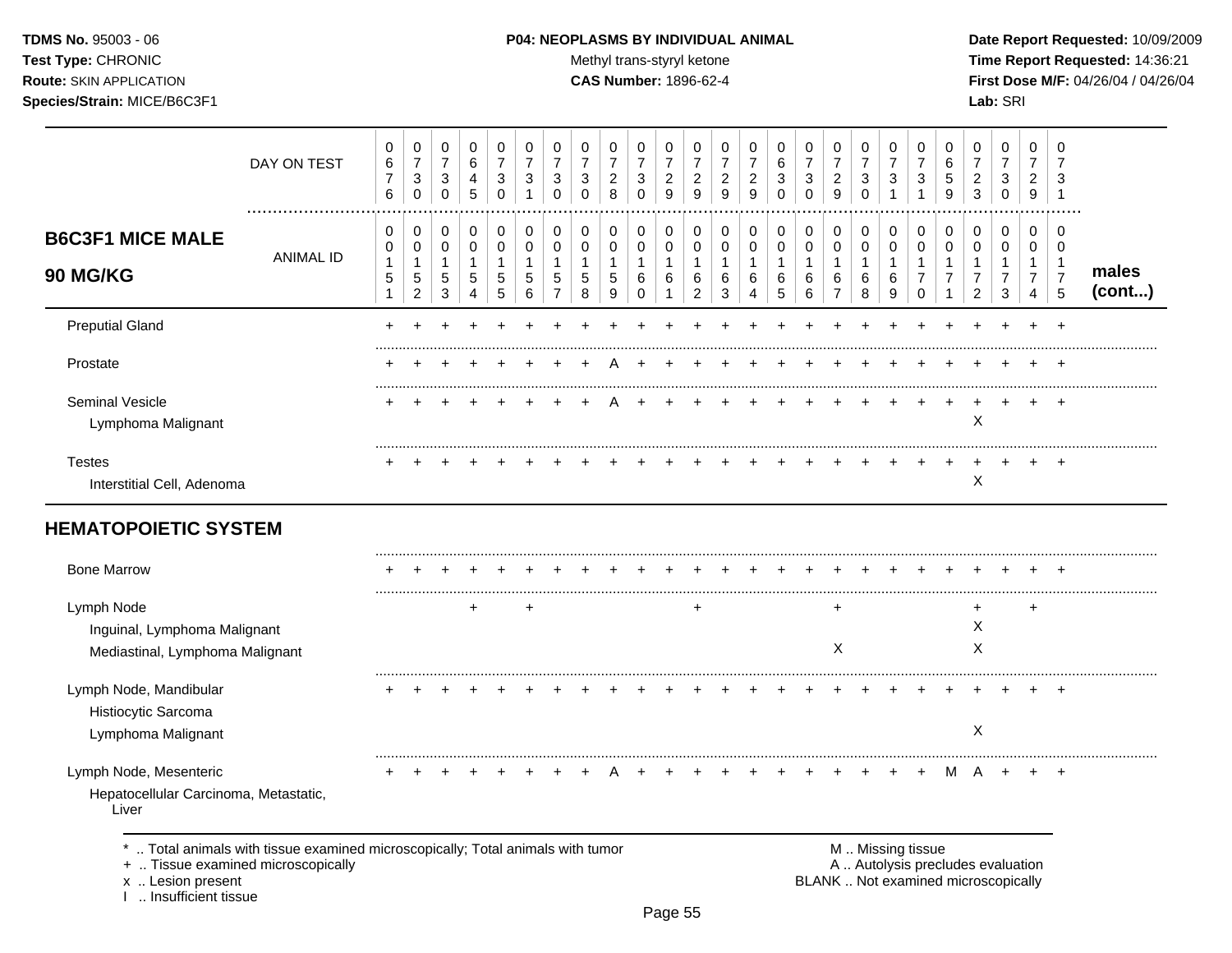## **TDMS No.** 95003 - 06 **P04: NEOPLASMS BY INDIVIDUAL ANIMAL** Date Report Requested: 10/09/2009

Test Type: CHRONIC **Test Type:** CHRONIC **Test Type:** CHRONIC **Time Report Requested:** 14:36:21 **Route:** SKIN APPLICATION **CAS Number:** 1896-62-4 **First Dose M/F:** 04/26/04 / 04/26/04

|                                                                                                                        | DAY ON TEST                                                                                                        | 0<br>$\,6\,$<br>$\overline{7}$<br>6  | 0<br>$\overline{7}$<br>3<br>$\mathbf 0$                          | 0<br>$\overline{7}$<br>3<br>0             | $\Omega$<br>6<br>$\overline{4}$<br>5                   | 0<br>$\overline{7}$<br>3<br>$\mathbf 0$  | 0<br>$\overline{7}$<br>3<br>1                        | 0<br>$\overline{7}$<br>3<br>$\Omega$                            | 0<br>$\overline{7}$<br>$\sqrt{3}$<br>$\Omega$        | $\mathbf 0$<br>$\overline{7}$<br>$\overline{2}$<br>8         | 0<br>$\overline{7}$<br>3<br>$\mathbf 0$                     | 0<br>$\overline{7}$<br>$\overline{c}$<br>9                    | 0<br>$\overline{7}$<br>$\sqrt{2}$<br>9                | 0<br>$\overline{7}$<br>$\overline{c}$<br>9           | $\mathbf 0$<br>$\overline{7}$<br>$\boldsymbol{2}$<br>9 | 0<br>$6\phantom{1}6$<br>3<br>$\mathbf 0$ | 0<br>$\overline{7}$<br>3<br>$\Omega$       | $\mathbf 0$<br>$\overline{7}$<br>$\overline{c}$<br>9                | 0<br>$\overline{7}$<br>3<br>$\Omega$     | 0<br>$\overline{7}$<br>3<br>1              | 0<br>$\overline{7}$<br>3                                                 | 0<br>$\,6$<br>$\overline{5}$<br>9                                    | 0<br>$\overline{7}$<br>$\overline{c}$<br>$\mathbf{3}$                  | $\mathbf 0$<br>$\overline{7}$<br>3<br>$\mathbf 0$                        | $\mathbf 0$<br>$\overline{7}$<br>$\overline{c}$<br>$\boldsymbol{9}$ | $\mathbf 0$<br>$\overline{7}$<br>3<br>$\mathbf{1}$                |                 |
|------------------------------------------------------------------------------------------------------------------------|--------------------------------------------------------------------------------------------------------------------|--------------------------------------|------------------------------------------------------------------|-------------------------------------------|--------------------------------------------------------|------------------------------------------|------------------------------------------------------|-----------------------------------------------------------------|------------------------------------------------------|--------------------------------------------------------------|-------------------------------------------------------------|---------------------------------------------------------------|-------------------------------------------------------|------------------------------------------------------|--------------------------------------------------------|------------------------------------------|--------------------------------------------|---------------------------------------------------------------------|------------------------------------------|--------------------------------------------|--------------------------------------------------------------------------|----------------------------------------------------------------------|------------------------------------------------------------------------|--------------------------------------------------------------------------|---------------------------------------------------------------------|-------------------------------------------------------------------|-----------------|
| <b>B6C3F1 MICE MALE</b><br>90 MG/KG                                                                                    | <b>ANIMAL ID</b>                                                                                                   | $\mathbf 0$<br>$\mathbf 0$<br>1<br>5 | 0<br>$\mathsf 0$<br>$\mathbf{1}$<br>$\sqrt{5}$<br>$\overline{2}$ | 0<br>0<br>$\mathbf{1}$<br>$\sqrt{5}$<br>3 | $\mathbf 0$<br>$\mathbf 0$<br>$\overline{1}$<br>5<br>4 | 0<br>$\pmb{0}$<br>$\mathbf{1}$<br>5<br>5 | $\mathbf 0$<br>$\mathbf 0$<br>$\mathbf{1}$<br>5<br>6 | $\pmb{0}$<br>$\mathbf 0$<br>$\mathbf{1}$<br>5<br>$\overline{7}$ | 0<br>$\mathbf 0$<br>$\mathbf{1}$<br>$\,$ 5 $\,$<br>8 | $\mathbf 0$<br>$\mathbf 0$<br>$\mathbf 1$<br>$\sqrt{5}$<br>9 | $\mathbf 0$<br>$\mathbf 0$<br>$\mathbf{1}$<br>6<br>$\Omega$ | $\mathbf 0$<br>$\pmb{0}$<br>$\mathbf{1}$<br>6<br>$\mathbf{1}$ | 0<br>$\pmb{0}$<br>$\mathbf{1}$<br>6<br>$\overline{2}$ | $\mathbf 0$<br>$\mathbf 0$<br>$\mathbf{1}$<br>6<br>3 | $\mathbf 0$<br>$\mathbf 0$<br>$\mathbf{1}$<br>6<br>4   | 0<br>$\mathbf 0$<br>1<br>6<br>5          | 0<br>$\mathsf 0$<br>$\mathbf{1}$<br>6<br>6 | $\mathbf 0$<br>$\mathbf 0$<br>$\overline{1}$<br>6<br>$\overline{7}$ | 0<br>$\pmb{0}$<br>$\mathbf{1}$<br>6<br>8 | 0<br>$\mathbf 0$<br>$\mathbf{1}$<br>6<br>9 | $\mathbf 0$<br>$\mathbf 0$<br>$\mathbf{1}$<br>$\overline{7}$<br>$\Omega$ | 0<br>$\mathbf 0$<br>$\mathbf{1}$<br>$\overline{7}$<br>$\overline{1}$ | 0<br>$\mathbf 0$<br>$\overline{1}$<br>$\overline{7}$<br>$\overline{2}$ | $\mathbf 0$<br>$\mathbf 0$<br>$\overline{1}$<br>$\overline{7}$<br>3      | $\mathbf 0$<br>$\mathbf 0$<br>1<br>$\overline{7}$<br>4              | $\mathbf 0$<br>$\mathbf 0$<br>$\mathbf{1}$<br>$\overline{7}$<br>5 | males<br>(cont) |
| Lymphoma Malignant                                                                                                     |                                                                                                                    |                                      |                                                                  |                                           |                                                        |                                          |                                                      |                                                                 |                                                      |                                                              |                                                             |                                                               |                                                       |                                                      |                                                        |                                          |                                            |                                                                     |                                          |                                            |                                                                          |                                                                      |                                                                        |                                                                          | X                                                                   |                                                                   |                 |
| Spleen<br>Hemangiosarcoma<br>Lymphoma Malignant                                                                        |                                                                                                                    |                                      |                                                                  | X                                         |                                                        |                                          |                                                      |                                                                 |                                                      |                                                              |                                                             |                                                               |                                                       |                                                      |                                                        |                                          |                                            |                                                                     |                                          |                                            |                                                                          |                                                                      | X                                                                      |                                                                          |                                                                     |                                                                   |                 |
| Thymus<br>Lymphoma Malignant                                                                                           |                                                                                                                    |                                      |                                                                  |                                           |                                                        | м                                        |                                                      |                                                                 |                                                      |                                                              |                                                             |                                                               |                                                       |                                                      | X                                                      | $\ddot{}$                                | $\ddot{}$                                  | м                                                                   | $\ddot{}$                                | $+$                                        | $\ddot{}$                                                                | M                                                                    | $+$<br>X                                                               | $+$                                                                      |                                                                     | M +                                                               |                 |
| <b>INTEGUMENTARY SYSTEM</b>                                                                                            |                                                                                                                    |                                      |                                                                  |                                           |                                                        |                                          |                                                      |                                                                 |                                                      |                                                              |                                                             |                                                               |                                                       |                                                      |                                                        |                                          |                                            |                                                                     |                                          |                                            |                                                                          |                                                                      |                                                                        |                                                                          |                                                                     |                                                                   |                 |
| Mammary Gland                                                                                                          |                                                                                                                    |                                      |                                                                  |                                           |                                                        |                                          |                                                      |                                                                 |                                                      |                                                              |                                                             |                                                               |                                                       |                                                      |                                                        |                                          |                                            |                                                                     |                                          |                                            |                                                                          |                                                                      |                                                                        |                                                                          |                                                                     |                                                                   |                 |
| Skin<br>Histiocytic Sarcoma<br>Pinna, Hemangioma<br>Subcutaneous Tissue, Hepatocellular<br>Carcinoma, Metastatic, Lung |                                                                                                                    |                                      |                                                                  | $\ddot{}$                                 | $\times$<br>$\sf X$                                    | X                                        |                                                      |                                                                 |                                                      |                                                              |                                                             |                                                               |                                                       |                                                      |                                                        |                                          |                                            |                                                                     |                                          |                                            |                                                                          |                                                                      |                                                                        |                                                                          |                                                                     |                                                                   |                 |
| <b>MUSCULOSKELETAL SYSTEM</b>                                                                                          |                                                                                                                    |                                      |                                                                  |                                           |                                                        |                                          |                                                      |                                                                 |                                                      |                                                              |                                                             |                                                               |                                                       |                                                      |                                                        |                                          |                                            |                                                                     |                                          |                                            |                                                                          |                                                                      |                                                                        |                                                                          |                                                                     |                                                                   |                 |
| <b>Bone</b><br>Histiocytic Sarcoma, Metastatic, Lung                                                                   |                                                                                                                    |                                      |                                                                  |                                           | $\times$                                               |                                          |                                                      |                                                                 |                                                      |                                                              |                                                             |                                                               |                                                       |                                                      |                                                        |                                          |                                            |                                                                     |                                          |                                            |                                                                          |                                                                      |                                                                        |                                                                          |                                                                     |                                                                   |                 |
| x  Lesion present<br>1  Insufficient tissue                                                                            | Total animals with tissue examined microscopically; Total animals with tumor<br>+  Tissue examined microscopically |                                      |                                                                  |                                           |                                                        |                                          |                                                      |                                                                 |                                                      |                                                              |                                                             | $\sim$ $\sim$                                                 |                                                       |                                                      |                                                        |                                          |                                            |                                                                     |                                          | M  Missing tissue                          |                                                                          |                                                                      |                                                                        | A  Autolysis precludes evaluation<br>BLANK  Not examined microscopically |                                                                     |                                                                   |                 |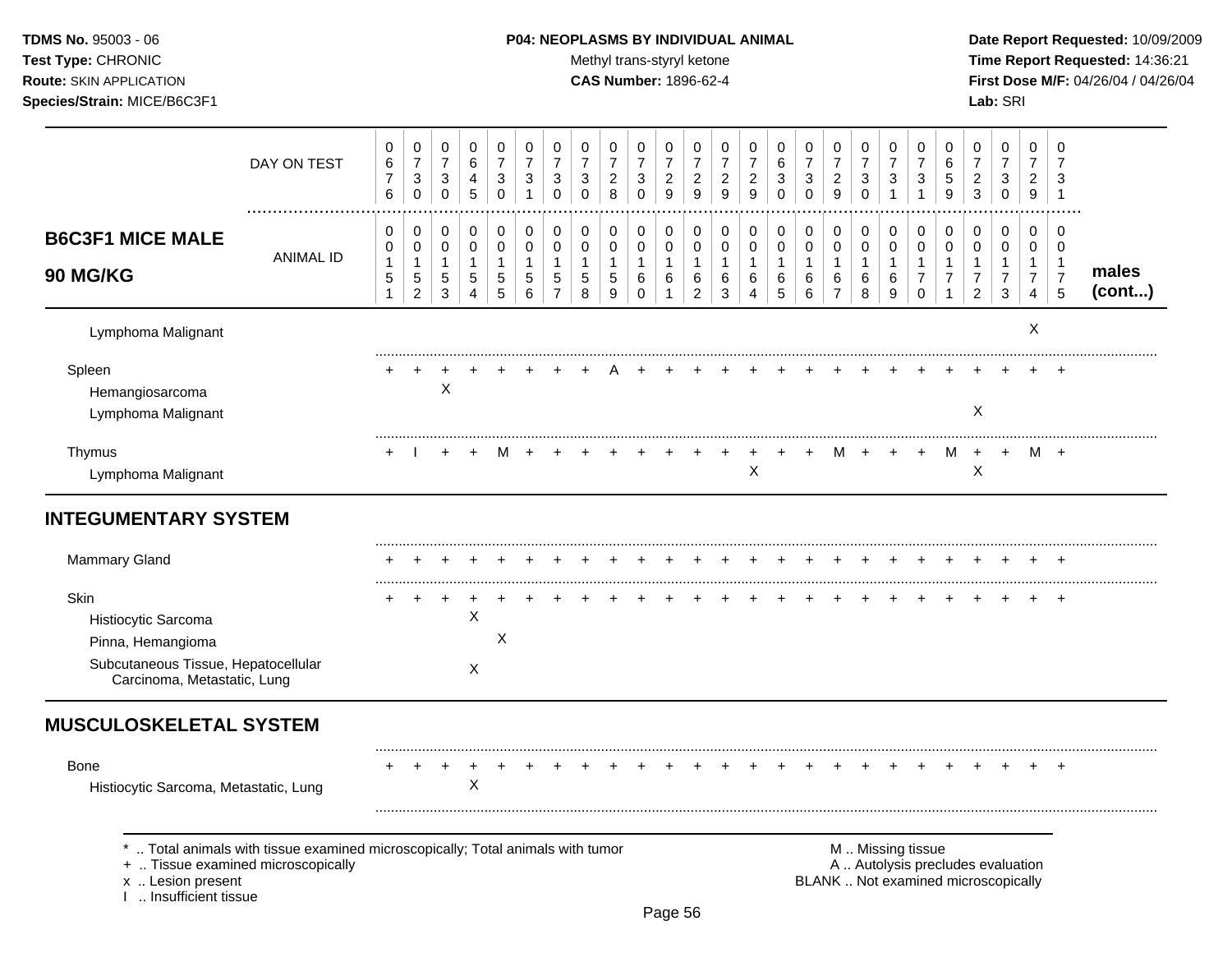## **TDMS No.** 95003 - 06 **P04: NEOPLASMS BY INDIVIDUAL ANIMAL** Date Report Requested: 10/09/2009

Test Type: CHRONIC **Test Type:** CHRONIC **Test Type:** CHRONIC **Time Report Requested:** 14:36:21 **Route:** SKIN APPLICATION **CAS Number:** 1896-62-4 **First Dose M/F:** 04/26/04 / 04/26/04

|                                                                                                                                                                                                   | DAY ON TEST                                                                  | 0<br>$\,6\,$<br>$\overline{7}$<br>6        | 0<br>$\overline{7}$<br>3<br>$\mathbf 0$       | $\pmb{0}$<br>$\overline{7}$<br>$\sqrt{3}$<br>$\pmb{0}$        | $\pmb{0}$<br>6<br>4<br>$\overline{5}$      | $\pmb{0}$<br>$\overline{7}$<br>3<br>$\mathbf 0$ | 0<br>$\overline{7}$<br>3<br>$\overline{1}$           | 0<br>$\overline{7}$<br>3<br>$\Omega$                    | $\,0\,$<br>$\overline{7}$<br>3<br>$\Omega$       | $\pmb{0}$<br>$\overline{7}$<br>$\overline{a}$<br>8 | $\,0\,$<br>$\overline{7}$<br>$\sqrt{3}$<br>$\mathbf 0$ | 0<br>$\overline{7}$<br>$\overline{c}$<br>9 | 0<br>7<br>$\overline{a}$<br>$\boldsymbol{9}$            | $\pmb{0}$<br>$\overline{7}$<br>$\overline{c}$<br>9 | 0<br>$\overline{7}$<br>$\overline{c}$<br>9 | 0<br>$\,6$<br>3<br>$\Omega$                  | $\pmb{0}$<br>$\overline{7}$<br>$\sqrt{3}$<br>$\mathbf 0$ | 0<br>$\overline{7}$<br>$\overline{c}$<br>9            | $\pmb{0}$<br>$\overline{7}$<br>3<br>$\mathbf 0$    | $\mathbf 0$<br>$\overline{7}$<br>3<br>$\mathbf{1}$ | 0<br>$\overline{7}$<br>3<br>$\mathbf 1$                                    | 0<br>6<br>5<br>9                   | 0<br>$\overline{7}$<br>$\overline{c}$<br>3                               | 0<br>$\overline{7}$<br>3<br>$\mathbf 0$       | $\mathbf 0$<br>$\overline{7}$<br>$\overline{2}$<br>$9\,$                       | 0<br>7<br>3<br>$\overline{1}$                                  |                 |
|---------------------------------------------------------------------------------------------------------------------------------------------------------------------------------------------------|------------------------------------------------------------------------------|--------------------------------------------|-----------------------------------------------|---------------------------------------------------------------|--------------------------------------------|-------------------------------------------------|------------------------------------------------------|---------------------------------------------------------|--------------------------------------------------|----------------------------------------------------|--------------------------------------------------------|--------------------------------------------|---------------------------------------------------------|----------------------------------------------------|--------------------------------------------|----------------------------------------------|----------------------------------------------------------|-------------------------------------------------------|----------------------------------------------------|----------------------------------------------------|----------------------------------------------------------------------------|------------------------------------|--------------------------------------------------------------------------|-----------------------------------------------|--------------------------------------------------------------------------------|----------------------------------------------------------------|-----------------|
| <b>B6C3F1 MICE MALE</b><br>90 MG/KG                                                                                                                                                               | <b>ANIMAL ID</b>                                                             | 0<br>$\mathbf 0$<br>$\mathbf{1}$<br>5<br>1 | 0<br>0<br>$\mathbf{1}$<br>5<br>$\overline{c}$ | 0<br>$\pmb{0}$<br>$\mathbf{1}$<br>$\mathbf 5$<br>$\mathbf{3}$ | 0<br>$\mathbf 0$<br>$\mathbf{1}$<br>5<br>4 | 0<br>$\pmb{0}$<br>$\mathbf{1}$<br>5<br>5        | $\mathbf 0$<br>$\mathbf 0$<br>$\mathbf{1}$<br>5<br>6 | 0<br>$\mathbf 0$<br>$\mathbf{1}$<br>5<br>$\overline{7}$ | $\pmb{0}$<br>$\pmb{0}$<br>$\mathbf{1}$<br>5<br>8 | 0<br>$\pmb{0}$<br>$\mathbf{1}$<br>5<br>9           | 0<br>$\pmb{0}$<br>$\mathbf{1}$<br>6<br>$\mathbf 0$     | 0<br>$\mathbf 0$<br>$\mathbf{1}$<br>6<br>1 | 0<br>$\mathbf 0$<br>$\mathbf{1}$<br>6<br>$\overline{c}$ | 0<br>0<br>$\mathbf{1}$<br>6<br>$\mathbf{3}$        | 0<br>$\mathbf 0$<br>$\mathbf{1}$<br>6<br>4 | 0<br>$\mathbf 0$<br>1<br>6<br>$\overline{5}$ | 0<br>$\pmb{0}$<br>$\mathbf{1}$<br>6<br>$\,6\,$           | 0<br>$\pmb{0}$<br>$\mathbf{1}$<br>6<br>$\overline{7}$ | $\mathbf 0$<br>$\pmb{0}$<br>$\mathbf{1}$<br>6<br>8 | $\mathbf 0$<br>$\pmb{0}$<br>$\mathbf{1}$<br>6<br>9 | $\pmb{0}$<br>$\mathbf 0$<br>$\mathbf{1}$<br>$\overline{7}$<br>$\mathbf{0}$ | 0<br>$\mathbf 0$<br>$\overline{7}$ | 0<br>$\mathbf 0$<br>$\mathbf{1}$<br>$\overline{7}$<br>$\overline{2}$     | 0<br>0<br>$\mathbf{1}$<br>$\overline{7}$<br>3 | $\mathbf 0$<br>$\mathbf 0$<br>$\mathbf{1}$<br>$\overline{7}$<br>$\overline{4}$ | $\mathbf 0$<br>$\Omega$<br>$\mathbf{1}$<br>$\overline{7}$<br>5 | males<br>(cont) |
| <b>Skeletal Muscle</b><br>Histiocytic Sarcoma                                                                                                                                                     |                                                                              |                                            |                                               |                                                               | +<br>X                                     |                                                 |                                                      |                                                         |                                                  |                                                    |                                                        |                                            |                                                         |                                                    |                                            |                                              |                                                          |                                                       |                                                    |                                                    |                                                                            |                                    |                                                                          |                                               |                                                                                |                                                                |                 |
| <b>NERVOUS SYSTEM</b>                                                                                                                                                                             |                                                                              |                                            |                                               |                                                               |                                            |                                                 |                                                      |                                                         |                                                  |                                                    |                                                        |                                            |                                                         |                                                    |                                            |                                              |                                                          |                                                       |                                                    |                                                    |                                                                            |                                    |                                                                          |                                               |                                                                                |                                                                |                 |
| <b>Brain</b>                                                                                                                                                                                      |                                                                              |                                            |                                               |                                                               |                                            |                                                 |                                                      |                                                         |                                                  |                                                    |                                                        |                                            |                                                         |                                                    |                                            |                                              |                                                          |                                                       |                                                    |                                                    |                                                                            |                                    |                                                                          |                                               |                                                                                |                                                                |                 |
| <b>RESPIRATORY SYSTEM</b>                                                                                                                                                                         |                                                                              |                                            |                                               |                                                               |                                            |                                                 |                                                      |                                                         |                                                  |                                                    |                                                        |                                            |                                                         |                                                    |                                            |                                              |                                                          |                                                       |                                                    |                                                    |                                                                            |                                    |                                                                          |                                               |                                                                                |                                                                |                 |
| Lung<br>Alveolar/Bronchiolar Adenoma<br>Alveolar/Bronchiolar Adenoma, Multiple<br>Alveolar/Bronchiolar Carcinoma<br>Alveolar/Bronchiolar Carcinoma, Multiple<br>Hepatoblastoma, Metastatic, Liver |                                                                              |                                            | Χ<br>X                                        |                                                               |                                            |                                                 |                                                      | $X$ $X$                                                 |                                                  |                                                    |                                                        |                                            | $\boldsymbol{\mathsf{X}}$                               |                                                    |                                            |                                              |                                                          | X                                                     |                                                    |                                                    |                                                                            |                                    |                                                                          |                                               |                                                                                | $\div$                                                         |                 |
| Hepatocellular Carcinoma, Metastatic,<br>Liver<br>Histiocytic Sarcoma<br>Lymphoma Malignant                                                                                                       |                                                                              |                                            |                                               |                                                               | $\boldsymbol{X}$                           |                                                 |                                                      |                                                         |                                                  |                                                    |                                                        |                                            |                                                         |                                                    |                                            |                                              |                                                          |                                                       | X                                                  |                                                    |                                                                            |                                    | X                                                                        |                                               | X                                                                              |                                                                |                 |
| Nose<br>Histiocytic Sarcoma                                                                                                                                                                       |                                                                              |                                            |                                               |                                                               |                                            |                                                 |                                                      |                                                         |                                                  |                                                    |                                                        |                                            |                                                         |                                                    |                                            |                                              |                                                          |                                                       |                                                    |                                                    |                                                                            |                                    |                                                                          |                                               |                                                                                | $\div$                                                         |                 |
| Trachea<br>+  Tissue examined microscopically<br>x  Lesion present<br>1  Insufficient tissue                                                                                                      | Total animals with tissue examined microscopically; Total animals with tumor |                                            |                                               |                                                               |                                            |                                                 |                                                      |                                                         |                                                  |                                                    |                                                        |                                            |                                                         |                                                    |                                            |                                              |                                                          |                                                       |                                                    |                                                    | M  Missing tissue                                                          |                                    | A  Autolysis precludes evaluation<br>BLANK  Not examined microscopically |                                               |                                                                                |                                                                |                 |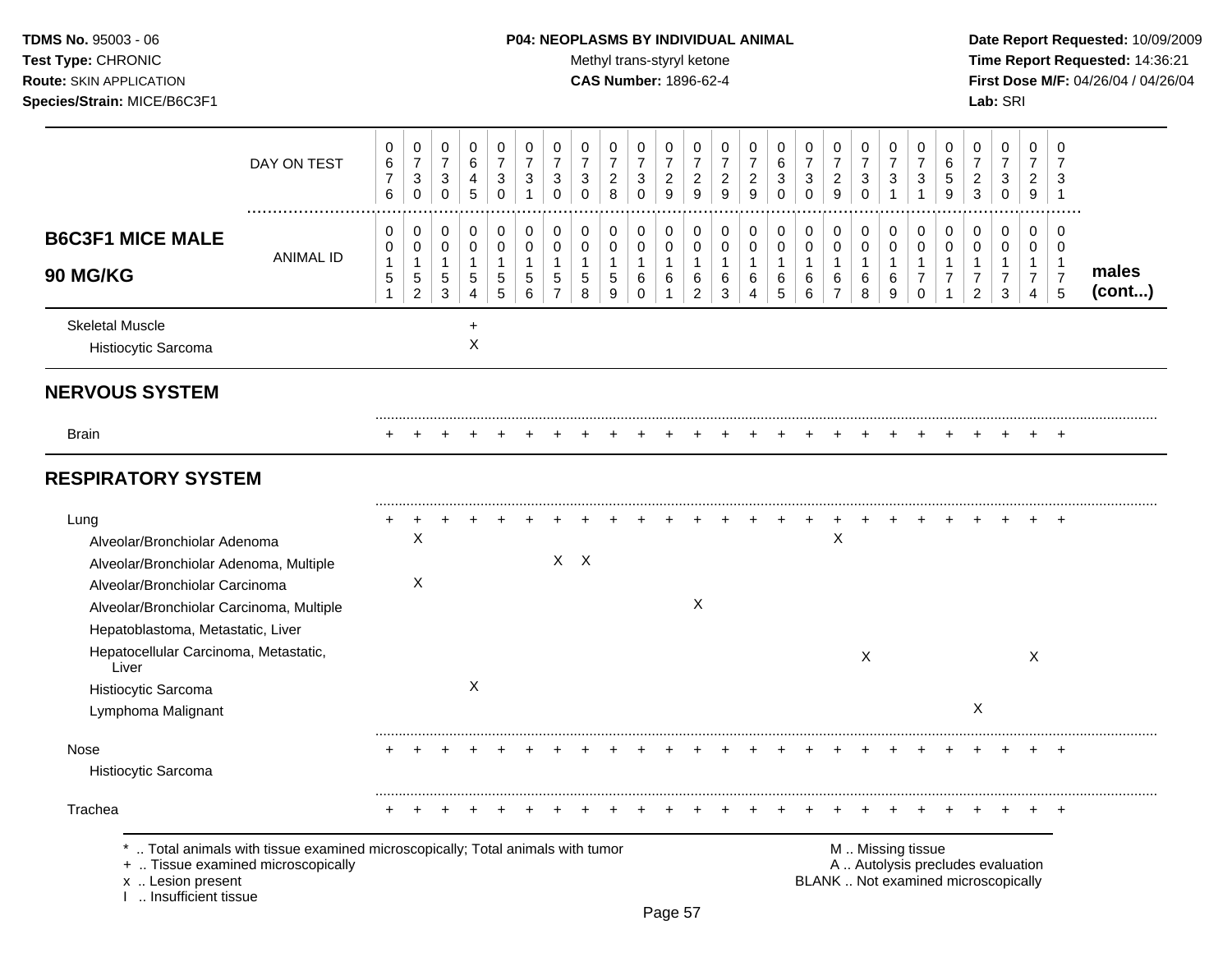### **TDMS No.** 95003 - 06 **P04: NEOPLASMS BY INDIVIDUAL ANIMAL** Date Report Requested: 10/09/2009

Test Type: CHRONIC **Test Type:** CHRONIC **Test Type:** CHRONIC **Time Report Requested:** 14:36:21 **Route:** SKIN APPLICATION **CAS Number:** 1896-62-4 **First Dose M/F:** 04/26/04 / 04/26/04

|                                            | DAY ON TEST | v<br>6<br>6 | 0<br>-<br>3<br>0             | 0<br>ີ<br>◡<br>0       | υ<br>⌒<br>6<br>5 | -3      | J | 0<br>3<br>0  | 3 | 0<br>◠<br><u>.</u><br>8 | U<br>ົ<br>ັ<br>v | υ<br>ົ<br><u>.</u><br>9 | U<br>9      | U.<br>ົ<br>9          | U<br>◠<br><u>.</u><br>9 | З | 0<br>3<br>0      | ົ<br>∼<br>9 | υ<br>3 | v<br>3 | 0<br>3      | 0<br>G<br>9 | U<br>∼<br>3 | 0<br>3       | U<br><b>اب</b>                |                 |
|--------------------------------------------|-------------|-------------|------------------------------|------------------------|------------------|---------|---|--------------|---|-------------------------|------------------|-------------------------|-------------|-----------------------|-------------------------|---|------------------|-------------|--------|--------|-------------|-------------|-------------|--------------|-------------------------------|-----------------|
| <b>B6C3F1 MICE MALE</b><br><b>90 MG/KG</b> | ANIMAL ID   | U<br>ີວ     | 0<br>0<br>5<br>റ<br><u>.</u> | 0<br>0<br>C.<br>◠<br>J | 5                | .5<br>c | G | <sub>5</sub> | Đ | 0<br><sub>5</sub><br>9  | v<br>6<br>υ      | u<br>6                  | υ<br>ν<br>6 | υ<br>$\sim$<br>6<br>د | 6<br>4                  |   | 0<br>0<br>6<br>6 | 6           | 6<br>8 | 6<br>9 | 0<br>0<br>0 | 0<br>U      | _           | 0<br>0<br>-3 | <b>U</b><br>◡<br><sub>5</sub> | males<br>(cont) |

# **SPECIAL SENSES SYSTEM**

| Eye<br>Histiocytic Sarcoma | A |  |  |  |             |  |  |   |   |  |  |  |  |     |
|----------------------------|---|--|--|--|-------------|--|--|---|---|--|--|--|--|-----|
| Harderian Gland            |   |  |  |  | + + + + + + |  |  |   |   |  |  |  |  | $+$ |
| Adenoma                    |   |  |  |  |             |  |  |   | ⌒ |  |  |  |  |     |
| Carcinoma                  |   |  |  |  |             |  |  | ν |   |  |  |  |  |     |
| Histiocytic Sarcoma        |   |  |  |  |             |  |  |   |   |  |  |  |  |     |

# **URINARY SYSTEM**

| Kidney                                         |  |   |   |  |  |  |  | + + + A + + + + + + + + + + + |  |  | $+$ | A | $+$ | $+$ |  |
|------------------------------------------------|--|---|---|--|--|--|--|-------------------------------|--|--|-----|---|-----|-----|--|
| Hepatocellular Carcinoma, Metastatic,<br>Liver |  |   |   |  |  |  |  |                               |  |  |     |   |     |     |  |
| <b>Histiocytic Sarcoma</b>                     |  | х |   |  |  |  |  |                               |  |  |     |   |     |     |  |
| Renal Tubule, Adenoma                          |  |   |   |  |  |  |  |                               |  |  |     |   |     |     |  |
| Renal Tubule, Carcinoma                        |  |   | X |  |  |  |  |                               |  |  |     |   |     |     |  |
|                                                |  |   |   |  |  |  |  |                               |  |  |     |   |     |     |  |
| Urinary Bladder                                |  |   |   |  |  |  |  | + + + + + + +                 |  |  |     |   |     |     |  |

# **SYSTEMIC LESIONS**

\* .. Total animals with tissue examined microscopically; Total animals with tumor <br>
+ .. Tissue examined microscopically<br>
+ .. Tissue examined microscopically

+ .. Tissue examined microscopically

I .. Insufficient tissue

x .. Lesion present **BLANK** .. Not examined microscopically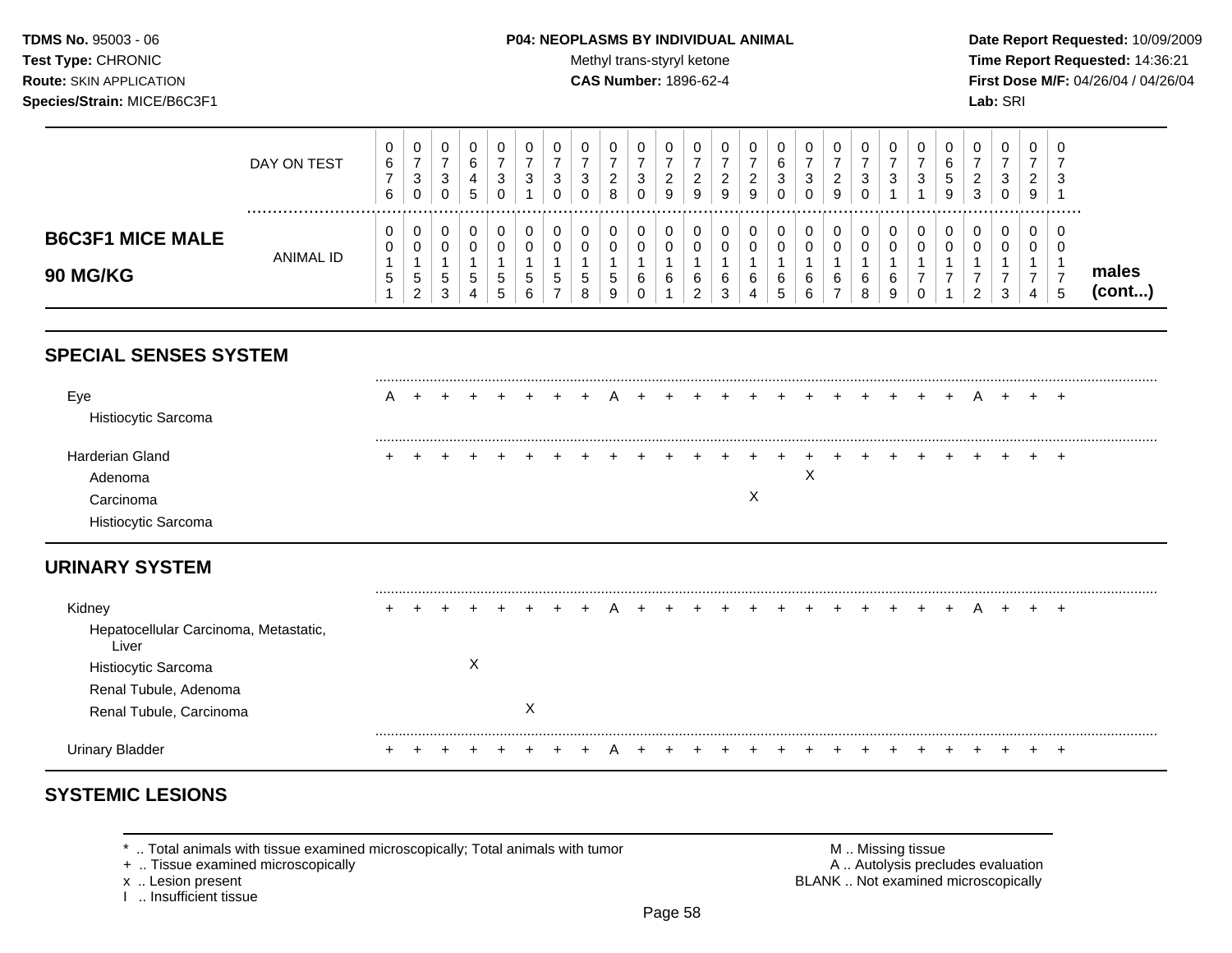## **TDMS No.** 95003 - 06 **P04: NEOPLASMS BY INDIVIDUAL ANIMAL** Date Report Requested: 10/09/2009

**Test Type:** CHRONIC **Trans-styryl ketone** Methyl trans-styryl ketone **Time Report Requested:** 14:36:21 **Route:** SKIN APPLICATION **CAS Number:** 1896-62-4 **First Dose M/F:** 04/26/04 / 04/26/04

|                                                             | DAY ON TEST | 0<br>6<br>$\overline{ }$<br>6 | 0<br>$\overline{ }$<br>3<br>0 | $\Omega$<br>$\overline{ }$<br>3<br>0 | 0<br>6<br>4<br>5 | 0<br>$\overline{\phantom{a}}$<br>3<br>U | 0<br>$\overline{ }$<br>3 | 0<br>$\rightarrow$<br>3<br>0  | 3<br>$\mathbf 0$      | 0<br>-<br>2<br>8 | 0<br>⇁<br>3<br>0           | 0<br>-<br>2<br>9 | 0<br>-<br>$\overline{2}$<br>9 | 0<br>2<br>9 | 0<br>$\overline{ }$<br>$\overline{2}$<br>9 | 0<br>6<br>3 | 0<br>$\rightarrow$<br>3<br>0 | 0<br>$\overline{ }$<br>$\overline{2}$<br>9 | ⇁<br>3                   | 0<br>$\overline{ }$<br>3   | $\overline{ }$<br>3 | 0<br>6<br>5<br>9 | 0<br>$\rightarrow$<br>C<br>∠<br>3 | 0<br>$\overline{ }$<br>3<br>0 | 0<br>$\overline{ }$<br>$\overline{2}$<br>9 | $\sim$<br>ు |                       |
|-------------------------------------------------------------|-------------|-------------------------------|-------------------------------|--------------------------------------|------------------|-----------------------------------------|--------------------------|-------------------------------|-----------------------|------------------|----------------------------|------------------|-------------------------------|-------------|--------------------------------------------|-------------|------------------------------|--------------------------------------------|--------------------------|----------------------------|---------------------|------------------|-----------------------------------|-------------------------------|--------------------------------------------|-------------|-----------------------|
| <b>B6C3F1 MICE MALE</b><br><b>90 MG/KG</b>                  | ANIMAL ID   | 0<br>0<br>5                   | 0<br>0<br>5<br>$\overline{2}$ | 0<br>5<br>3                          | 0<br>0<br>5<br>4 | 0<br>$\mathbf 0$<br>5<br>5              | 0<br>0<br>5<br>6         | 0<br>0<br>5<br>$\overline{ }$ | $\mathbf 0$<br>5<br>8 | 0<br>0<br>5<br>9 | 0<br>0<br>6<br>$\sim$<br>υ | 0<br>0<br>6      | 0<br>6<br>ົ                   | 0<br>6<br>3 | 0<br>0<br>6<br>4                           | 0<br>6<br>5 | 0<br>0<br>6<br>6             | 0<br>0<br>6<br>$\overline{ }$              | $\overline{0}$<br>6<br>8 | 0<br>$\mathbf 0$<br>6<br>9 |                     | 0<br>$\mathbf 0$ | U<br>U<br>2                       | 0<br>0<br>3                   | $\mathbf{0}$<br>0<br>4                     |             | males<br>$($ cont $)$ |
| Multiple Organ<br>Histiocytic Sarcoma<br>Lymphoma Malignant |             |                               |                               |                                      | ∧                |                                         |                          |                               |                       |                  |                            |                  |                               |             | X                                          |             |                              | X                                          |                          |                            |                     |                  | л                                 |                               | ÷<br>X                                     | $\div$      |                       |

- + .. Tissue examined microscopically
- 
- x .. Lesion present<br>I .. Insufficient tissue

\* .. Total animals with tissue examined microscopically; Total animals with tumor M .. Missing tissue M .. Missing tissue<br>
+ .. Tissue examined microscopically BLANK .. Not examined microscopically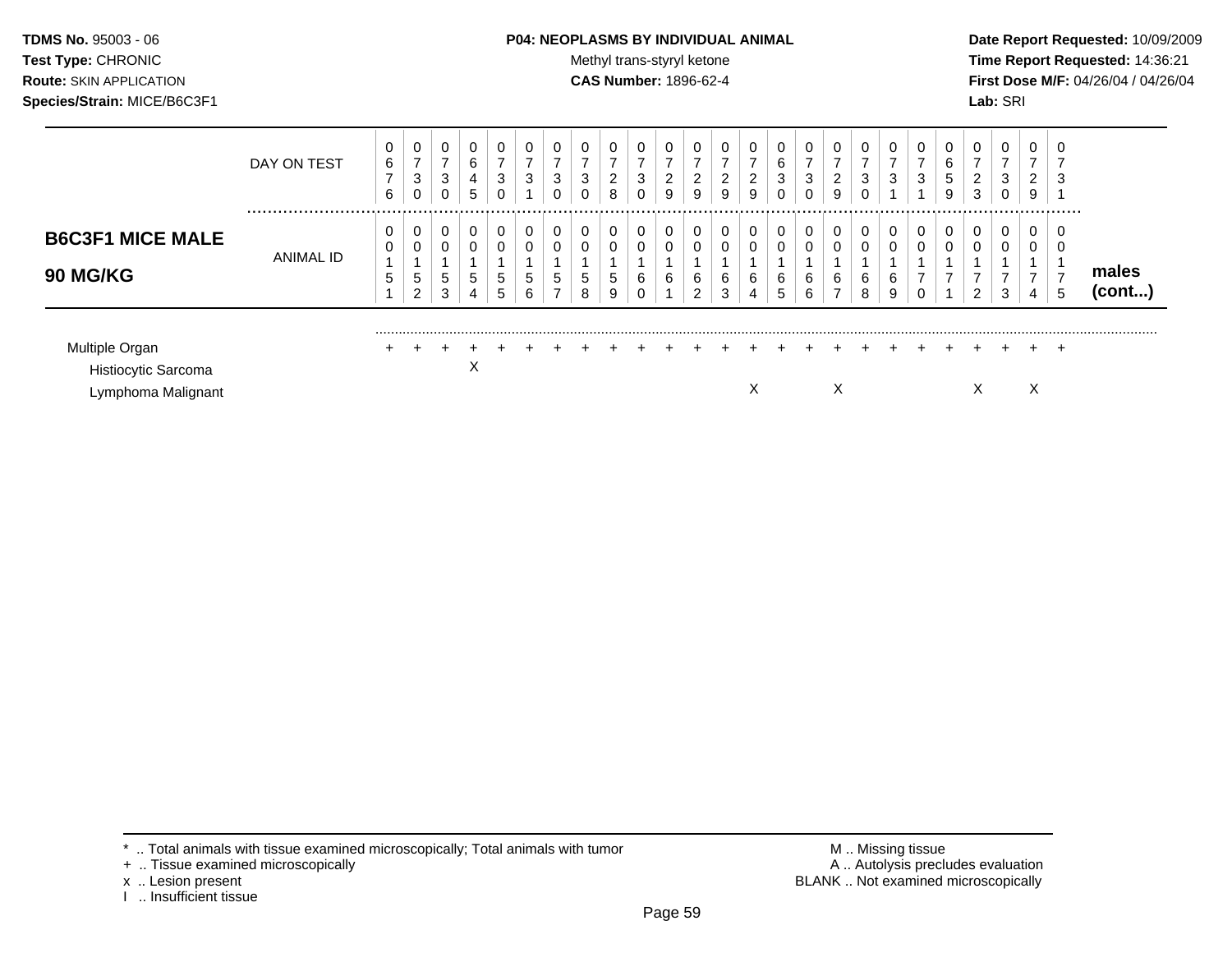## **TDMS No.** 95003 - 06 **P04: NEOPLASMS BY INDIVIDUAL ANIMAL** Date Report Requested: 10/09/2009

Test Type: CHRONIC **Test Type:** CHRONIC **Test Type:** CHRONIC **Time Report Requested:** 14:36:21 **Route:** SKIN APPLICATION **CAS Number:** 1896-62-4 **First Dose M/F:** 04/26/04 / 04/26/04

|                                                            | DAY ON TEST      | $\pmb{0}$<br>$\overline{7}$<br>$\overline{c}$<br>$\boldsymbol{9}$ | $\,0\,$<br>$\boldsymbol{7}$<br>$\mathbf{3}$<br>$\mathbf 0$           | 0<br>$\overline{7}$<br>$\sqrt{3}$<br>0                | 0<br>5<br>9<br>$\Omega$                                 | 0<br>$\overline{7}$<br>$\overline{c}$<br>9        | 0<br>$\overline{7}$<br>$\overline{c}$<br>9 | 0<br>$\overline{7}$<br>$\overline{c}$<br>9           | 0<br>$\overline{7}$<br>3<br>$\Omega$   | 0<br>$\overline{7}$<br>$\overline{c}$<br>9 | 0<br>6<br>$\overline{7}$<br>3              | 0<br>$\overline{7}$<br>$\sqrt{3}$<br>$\mathbf{1}$ | 0<br>$\overline{7}$<br>$\overline{c}$<br>9            | 0<br>$\overline{7}$<br>$\overline{c}$<br>$\mathsf g$ | 0<br>7<br>$\overline{c}$<br>$\Omega$    | 0<br>$\overline{7}$<br>$\mathbf{1}$<br>9       | 0<br>$\overline{7}$<br>1<br>8       | 0<br>$\overline{7}$<br>$\mathbf{3}$<br>$\Omega$ | 0<br>$\overline{7}$<br>3<br>$\Omega$            | 0<br>$\overline{7}$<br>$\overline{c}$<br>9 | 0<br>$\overline{7}$<br>3<br>0              | 0<br>$\overline{7}$<br>3<br>0              | 0<br>$\overline{7}$<br>$\overline{c}$<br>9              | 0<br>5<br>$\overline{c}$        | $\pmb{0}$<br>$\overline{7}$<br>3<br>$\mathbf 0$ | 0<br>$\overline{2}$<br>9                                           |          |
|------------------------------------------------------------|------------------|-------------------------------------------------------------------|----------------------------------------------------------------------|-------------------------------------------------------|---------------------------------------------------------|---------------------------------------------------|--------------------------------------------|------------------------------------------------------|----------------------------------------|--------------------------------------------|--------------------------------------------|---------------------------------------------------|-------------------------------------------------------|------------------------------------------------------|-----------------------------------------|------------------------------------------------|-------------------------------------|-------------------------------------------------|-------------------------------------------------|--------------------------------------------|--------------------------------------------|--------------------------------------------|---------------------------------------------------------|---------------------------------|-------------------------------------------------|--------------------------------------------------------------------|----------|
| <b>B6C3F1 MICE MALE</b><br><b>90 MG/KG</b>                 | <b>ANIMAL ID</b> | 0<br>$\mathbf 0$<br>$\mathbf{1}$<br>$\overline{7}$<br>6           | 0<br>$\pmb{0}$<br>$\mathbf{1}$<br>$\boldsymbol{7}$<br>$\overline{7}$ | 0<br>$\pmb{0}$<br>$\mathbf{1}$<br>$\overline{7}$<br>8 | 0<br>$\pmb{0}$<br>$\overline{1}$<br>$\overline{7}$<br>9 | 0<br>$\mathbf 0$<br>$\mathbf{1}$<br>8<br>$\Omega$ | 0<br>$\Omega$<br>-1<br>8                   | 0<br>$\Omega$<br>$\mathbf{1}$<br>8<br>$\overline{2}$ | $\mathbf 0$<br>$\Omega$<br>1<br>8<br>3 | 0<br>$\mathbf 0$<br>$\mathbf{1}$<br>8<br>4 | 0<br>$\mathbf 0$<br>$\mathbf{1}$<br>8<br>5 | 0<br>$\pmb{0}$<br>$\mathbf{1}$<br>8<br>6          | 0<br>$\pmb{0}$<br>$\mathbf{1}$<br>8<br>$\overline{7}$ | 0<br>$\mathbf 0$<br>$\mathbf{1}$<br>8<br>8           | 0<br>$\Omega$<br>$\mathbf{1}$<br>8<br>9 | 0<br>$\Omega$<br>$\mathbf{1}$<br>9<br>$\Omega$ | 0<br>$\pmb{0}$<br>$\mathbf{1}$<br>9 | 0<br>0<br>$\mathbf{1}$<br>9<br>$\overline{c}$   | 0<br>$\boldsymbol{0}$<br>$\mathbf{1}$<br>9<br>3 | 0<br>$\pmb{0}$<br>$\mathbf{1}$<br>9<br>4   | 0<br>$\mathbf 0$<br>$\mathbf{1}$<br>9<br>5 | 0<br>$\mathbf 0$<br>$\mathbf{1}$<br>9<br>6 | 0<br>$\mathbf 0$<br>$\mathbf{1}$<br>9<br>$\overline{7}$ | 0<br>$\mathbf 0$<br>1<br>9<br>8 | $\mathbf 0$<br>$\Omega$<br>-1<br>9<br>9         | $\Omega$<br>$\Omega$<br>$\overline{2}$<br>$\mathbf 0$<br>$\pmb{0}$ | * TOTALS |
| <b>ALIMENTARY SYSTEM</b>                                   |                  |                                                                   |                                                                      |                                                       |                                                         |                                                   |                                            |                                                      |                                        |                                            |                                            |                                                   |                                                       |                                                      |                                         |                                                |                                     |                                                 |                                                 |                                            |                                            |                                            |                                                         |                                 |                                                 |                                                                    |          |
| Esophagus                                                  |                  |                                                                   |                                                                      |                                                       |                                                         |                                                   |                                            |                                                      |                                        |                                            |                                            |                                                   |                                                       |                                                      |                                         |                                                |                                     |                                                 |                                                 |                                            |                                            |                                            |                                                         |                                 |                                                 |                                                                    | 50       |
| Gallbladder                                                |                  |                                                                   |                                                                      |                                                       |                                                         |                                                   |                                            |                                                      |                                        |                                            |                                            |                                                   |                                                       |                                                      |                                         |                                                |                                     |                                                 |                                                 |                                            |                                            |                                            |                                                         |                                 |                                                 |                                                                    | 38       |
| Intestine Large, Cecum                                     |                  |                                                                   |                                                                      |                                                       |                                                         |                                                   |                                            |                                                      |                                        |                                            |                                            |                                                   |                                                       |                                                      |                                         |                                                |                                     |                                                 |                                                 |                                            |                                            |                                            |                                                         |                                 |                                                 |                                                                    | 46       |
| Intestine Large, Colon<br>Lymphoma Malignant               |                  |                                                                   |                                                                      |                                                       |                                                         |                                                   |                                            |                                                      |                                        |                                            |                                            |                                                   |                                                       |                                                      |                                         |                                                |                                     |                                                 |                                                 |                                            |                                            |                                            | X                                                       | $\ddot{}$                       | $\ddot{}$                                       | $\overline{ }$                                                     | 43       |
| Intestine Large, Rectum                                    |                  |                                                                   |                                                                      |                                                       |                                                         |                                                   |                                            |                                                      |                                        |                                            |                                            |                                                   |                                                       |                                                      |                                         |                                                |                                     |                                                 |                                                 |                                            |                                            |                                            |                                                         |                                 |                                                 |                                                                    | 46       |
| Intestine Small, Duodenum                                  |                  |                                                                   |                                                                      |                                                       |                                                         |                                                   |                                            |                                                      |                                        |                                            |                                            |                                                   |                                                       |                                                      |                                         |                                                |                                     |                                                 |                                                 |                                            |                                            |                                            |                                                         |                                 |                                                 |                                                                    | 43       |
| Intestine Small, Ileum                                     |                  |                                                                   |                                                                      |                                                       |                                                         |                                                   |                                            |                                                      |                                        |                                            |                                            |                                                   |                                                       |                                                      |                                         |                                                |                                     |                                                 |                                                 |                                            |                                            |                                            |                                                         |                                 |                                                 |                                                                    | 43       |
| Intestine Small, Jejunum<br>Lymphoma Malignant             |                  |                                                                   |                                                                      |                                                       |                                                         |                                                   |                                            |                                                      |                                        |                                            |                                            |                                                   |                                                       |                                                      |                                         |                                                |                                     |                                                 |                                                 |                                            |                                            |                                            |                                                         |                                 |                                                 |                                                                    | 44<br>1  |
| Liver<br>Hepatoblastoma, Multiple                          |                  |                                                                   | $\ddot{}$                                                            | +<br>X                                                |                                                         |                                                   |                                            |                                                      |                                        |                                            |                                            |                                                   |                                                       |                                                      |                                         |                                                |                                     |                                                 |                                                 |                                            |                                            |                                            |                                                         |                                 |                                                 |                                                                    | 49       |
| Hepatocellular Adenoma<br>Hepatocellular Adenoma, Multiple |                  |                                                                   |                                                                      |                                                       |                                                         | X                                                 |                                            | X                                                    |                                        |                                            |                                            | X X X                                             |                                                       | X                                                    |                                         |                                                |                                     |                                                 | $\mathsf{X}$                                    |                                            | Χ                                          |                                            | $X$ $X$                                                 |                                 | $X$ $X$ $X$                                     |                                                                    | 19<br>10 |

\* .. Total animals with tissue examined microscopically; Total animals with tumor M .. Missing tissue M .. Missing tissue<br>A .. Autolysis precludes evaluation<br>A .. Autolysis precludes evaluation

+ .. Tissue examined microscopically

x .. Lesion present<br>I .. Insufficient tissue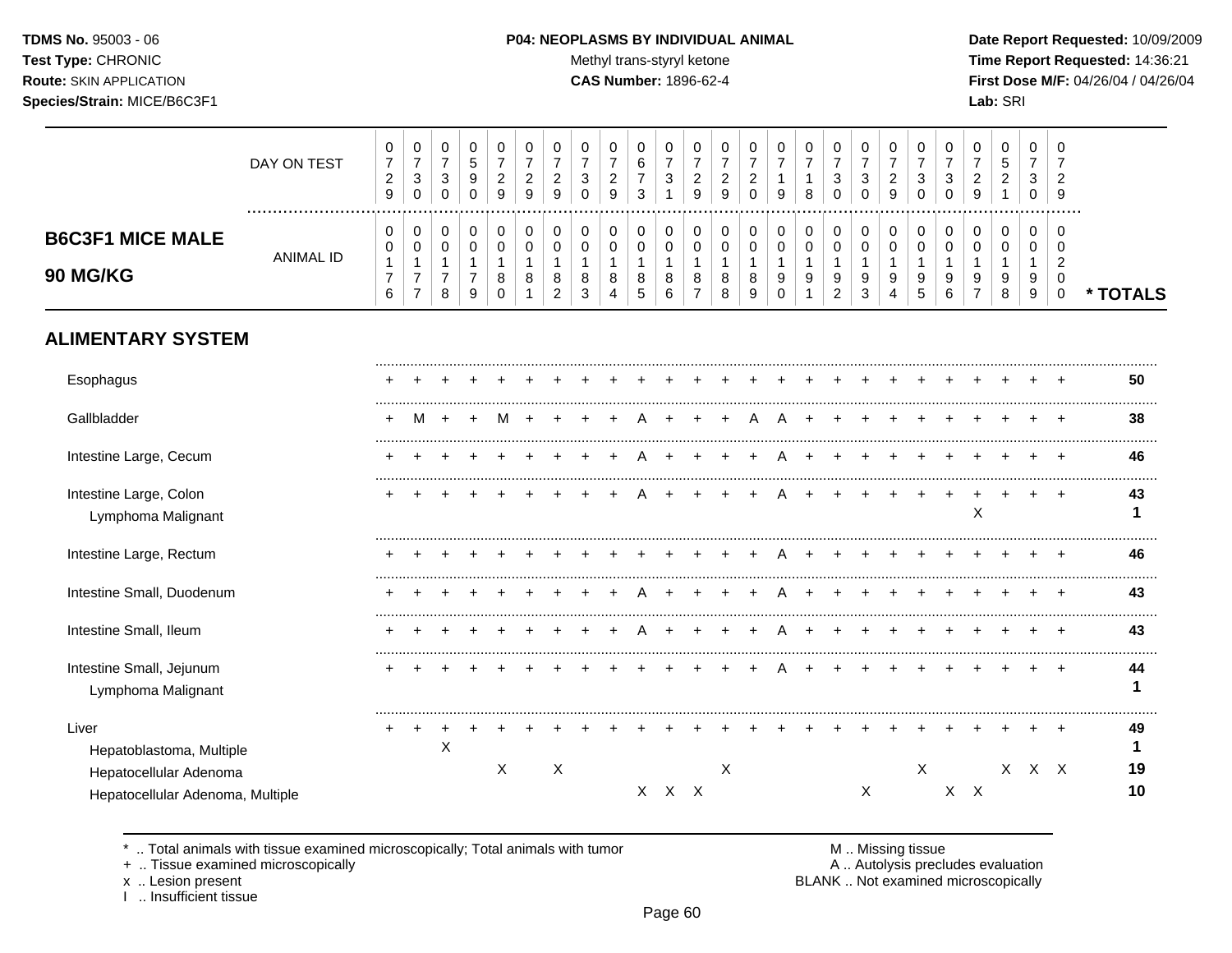## **TDMS No.** 95003 - 06 **P04: NEOPLASMS BY INDIVIDUAL ANIMAL** Date Report Requested: 10/09/2009

Test Type: CHRONIC **Test Type:** CHRONIC **Test Type:** CHRONIC **Time Report Requested:** 14:36:21 **Route:** SKIN APPLICATION **CAS Number:** 1896-62-4 **First Dose M/F:** 04/26/04 / 04/26/04

|                                                                                                                                                                   | DAY ON TEST      | 0<br>$\overline{7}$<br>$\overline{c}$<br>9    | $\mathbf 0$<br>$\overline{7}$<br>$\sqrt{3}$<br>$\pmb{0}$                   | $\pmb{0}$<br>$\overline{7}$<br>$\sqrt{3}$<br>$\pmb{0}$        | $\pmb{0}$<br>5<br>9<br>$\mathbf 0$                                          | $\pmb{0}$<br>$\overline{7}$<br>$\overline{2}$<br>9   | 0<br>$\overline{7}$<br>$\overline{\mathbf{c}}$<br>9 | 0<br>$\overline{7}$<br>$\overline{a}$<br>9    | 0<br>$\overline{7}$<br>3<br>$\Omega$ | $\pmb{0}$<br>$\overline{7}$<br>$\overline{c}$<br>9            | 0<br>$\,6$<br>$\overline{7}$<br>3                   | $\pmb{0}$<br>$\overline{7}$<br>$\sqrt{3}$<br>$\mathbf{1}$ | 0<br>$\overline{7}$<br>$\overline{c}$<br>9              | 0<br>$\overline{7}$<br>$\overline{c}$<br>9 | $\mathbf 0$<br>$\overline{7}$<br>$\overline{a}$<br>$\mathbf 0$ | 0<br>$\overline{7}$<br>1<br>9   | $\,0\,$<br>$\overline{7}$<br>$\mathbf 1$<br>8       | $\pmb{0}$<br>$\overline{7}$<br>$\sqrt{3}$<br>$\mathbf 0$ | $\,0\,$<br>$\overline{7}$<br>3<br>$\Omega$                                | 0<br>$\overline{7}$<br>$\overline{c}$<br>9 | 0<br>$\overline{7}$<br>3<br>$\mathbf 0$    | 0<br>$\overline{7}$<br>3<br>0    | 0<br>$\overline{7}$<br>$\overline{c}$<br>9                               | $\pmb{0}$<br>$\mathbf 5$<br>$\boldsymbol{2}$<br>$\mathbf 1$ | $\mathbf 0$<br>$\overline{7}$<br>3<br>$\mathbf 0$ | 0<br>7<br>$\overline{2}$<br>9                            |                          |
|-------------------------------------------------------------------------------------------------------------------------------------------------------------------|------------------|-----------------------------------------------|----------------------------------------------------------------------------|---------------------------------------------------------------|-----------------------------------------------------------------------------|------------------------------------------------------|-----------------------------------------------------|-----------------------------------------------|--------------------------------------|---------------------------------------------------------------|-----------------------------------------------------|-----------------------------------------------------------|---------------------------------------------------------|--------------------------------------------|----------------------------------------------------------------|---------------------------------|-----------------------------------------------------|----------------------------------------------------------|---------------------------------------------------------------------------|--------------------------------------------|--------------------------------------------|----------------------------------|--------------------------------------------------------------------------|-------------------------------------------------------------|---------------------------------------------------|----------------------------------------------------------|--------------------------|
| <b>B6C3F1 MICE MALE</b><br>90 MG/KG                                                                                                                               | <b>ANIMAL ID</b> | 0<br>0<br>$\mathbf{1}$<br>$\overline{7}$<br>6 | $\pmb{0}$<br>$\pmb{0}$<br>$\mathbf{1}$<br>$\overline{7}$<br>$\overline{7}$ | 0<br>$\mathbf 0$<br>$\mathbf{1}$<br>$\overline{7}$<br>$\,8\,$ | $\boldsymbol{0}$<br>$\boldsymbol{0}$<br>$\mathbf{1}$<br>$\overline{7}$<br>9 | 0<br>$\mathbf 0$<br>$\mathbf{1}$<br>8<br>$\mathbf 0$ | 0<br>0<br>$\mathbf{1}$<br>8                         | 0<br>0<br>$\mathbf{1}$<br>8<br>$\overline{c}$ | 0<br>$\mathbf 0$<br>1<br>8<br>3      | $\pmb{0}$<br>$\pmb{0}$<br>$\mathbf{1}$<br>8<br>$\overline{4}$ | 0<br>$\mathbf 0$<br>$\mathbf{1}$<br>8<br>$\sqrt{5}$ | 0<br>$\boldsymbol{0}$<br>$\mathbf{1}$<br>8<br>6           | 0<br>$\mathbf 0$<br>$\mathbf{1}$<br>8<br>$\overline{7}$ | 0<br>0<br>$\mathbf{1}$<br>8<br>8           | $\mathbf 0$<br>0<br>$\mathbf{1}$<br>8<br>$\boldsymbol{9}$      | 0<br>0<br>1<br>9<br>$\mathbf 0$ | 0<br>$\pmb{0}$<br>$\mathbf{1}$<br>9<br>$\mathbf{1}$ | 0<br>$\mathbf 0$<br>$\mathbf{1}$<br>9<br>$\overline{c}$  | $\boldsymbol{0}$<br>$\boldsymbol{0}$<br>$\mathbf{1}$<br>9<br>$\mathbf{3}$ | 0<br>$\mathbf 0$<br>$\mathbf{1}$<br>9<br>4 | 0<br>$\mathbf 0$<br>$\mathbf{1}$<br>9<br>5 | 0<br>0<br>$\mathbf{1}$<br>9<br>6 | 0<br>$\Omega$<br>1<br>9<br>$\overline{7}$                                | 0<br>$\mathbf 0$<br>$\mathbf{1}$<br>9<br>8                  | 0<br>$\mathbf 0$<br>$\mathbf{1}$<br>9<br>9        | $\Omega$<br>$\Omega$<br>$\overline{c}$<br>0<br>$\pmb{0}$ | * TOTALS                 |
| Hepatocellular Carcinoma<br>Hepatocellular Carcinoma, Multiple<br>Hepatocholangiocarcinoma<br>Histiocytic Sarcoma                                                 |                  |                                               | $X$ $X$                                                                    | X.                                                            |                                                                             | X X X X                                              |                                                     |                                               |                                      | X                                                             | X                                                   |                                                           | $X$ $X$                                                 |                                            | X                                                              |                                 | X                                                   |                                                          | Χ                                                                         |                                            |                                            | $\mathsf X$                      |                                                                          | X                                                           | X                                                 | X                                                        | 16<br>15<br>$\mathbf{2}$ |
| Mesentery                                                                                                                                                         |                  |                                               |                                                                            |                                                               |                                                                             |                                                      |                                                     |                                               |                                      |                                                               |                                                     |                                                           |                                                         |                                            |                                                                |                                 |                                                     |                                                          |                                                                           |                                            |                                            |                                  |                                                                          |                                                             |                                                   | $\ddot{}$                                                | 6                        |
| Pancreas                                                                                                                                                          |                  |                                               |                                                                            |                                                               |                                                                             |                                                      |                                                     |                                               |                                      |                                                               |                                                     |                                                           |                                                         |                                            |                                                                |                                 |                                                     |                                                          |                                                                           |                                            |                                            |                                  |                                                                          |                                                             |                                                   |                                                          | 49                       |
| Salivary Glands                                                                                                                                                   |                  |                                               |                                                                            |                                                               |                                                                             |                                                      |                                                     |                                               |                                      |                                                               |                                                     |                                                           |                                                         |                                            |                                                                |                                 |                                                     |                                                          |                                                                           |                                            |                                            |                                  |                                                                          |                                                             |                                                   |                                                          | 50                       |
| Stomach, Forestomach                                                                                                                                              |                  |                                               |                                                                            |                                                               |                                                                             |                                                      |                                                     |                                               |                                      |                                                               |                                                     |                                                           |                                                         |                                            |                                                                |                                 |                                                     |                                                          |                                                                           |                                            |                                            |                                  |                                                                          |                                                             |                                                   |                                                          | 50                       |
| Stomach, Glandular                                                                                                                                                |                  |                                               |                                                                            |                                                               |                                                                             |                                                      |                                                     |                                               |                                      |                                                               |                                                     |                                                           |                                                         |                                            |                                                                |                                 |                                                     |                                                          |                                                                           |                                            |                                            |                                  |                                                                          |                                                             |                                                   | $\pm$                                                    | 48                       |
| <b>CARDIOVASCULAR SYSTEM</b>                                                                                                                                      |                  |                                               |                                                                            |                                                               |                                                                             |                                                      |                                                     |                                               |                                      |                                                               |                                                     |                                                           |                                                         |                                            |                                                                |                                 |                                                     |                                                          |                                                                           |                                            |                                            |                                  |                                                                          |                                                             |                                                   |                                                          |                          |
| Heart<br>Lymphoma Malignant                                                                                                                                       |                  |                                               |                                                                            |                                                               |                                                                             |                                                      |                                                     |                                               |                                      |                                                               |                                                     |                                                           |                                                         |                                            |                                                                |                                 |                                                     |                                                          |                                                                           |                                            |                                            |                                  |                                                                          |                                                             |                                                   |                                                          | 50<br>1                  |
| <b>ENDOCRINE SYSTEM</b>                                                                                                                                           |                  |                                               |                                                                            |                                                               |                                                                             |                                                      |                                                     |                                               |                                      |                                                               |                                                     |                                                           |                                                         |                                            |                                                                |                                 |                                                     |                                                          |                                                                           |                                            |                                            |                                  |                                                                          |                                                             |                                                   |                                                          |                          |
| <b>Adrenal Cortex</b><br>Adenoma                                                                                                                                  |                  |                                               |                                                                            |                                                               |                                                                             |                                                      |                                                     |                                               |                                      |                                                               |                                                     |                                                           |                                                         |                                            |                                                                |                                 |                                                     |                                                          |                                                                           |                                            |                                            |                                  |                                                                          |                                                             |                                                   |                                                          | 49<br>1                  |
| *  Total animals with tissue examined microscopically; Total animals with tumor<br>+  Tissue examined microscopically<br>x  Lesion present<br>Insufficient tissue |                  |                                               |                                                                            |                                                               |                                                                             |                                                      |                                                     |                                               |                                      |                                                               |                                                     |                                                           |                                                         |                                            |                                                                |                                 |                                                     |                                                          | M  Missing tissue                                                         |                                            |                                            |                                  | A  Autolysis precludes evaluation<br>BLANK  Not examined microscopically |                                                             |                                                   |                                                          |                          |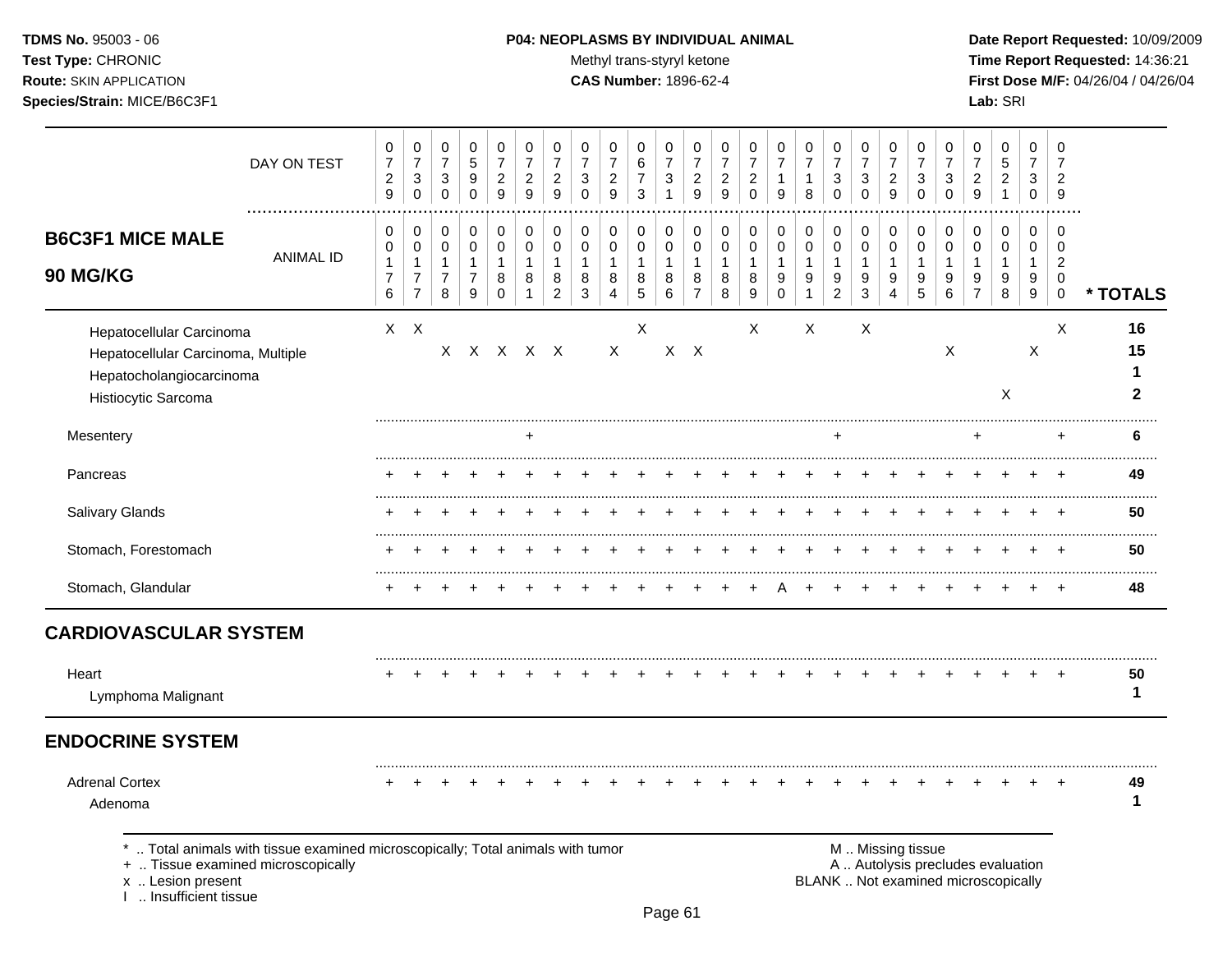#### **TDMS No.** 95003 - 06 **P04: NEOPLASMS BY INDIVIDUAL ANIMAL Date Report Requested:** 10/09/2009

**Test Type:** CHRONIC **The Report Requested:** 14:36:21 **Route:** SKIN APPLICATION **CAS Number:** 1896-62-4 **First Dose M/F:** 04/26/04 / 04/26/04

|                                                    | DAY ON TEST<br>  | 0<br>$\overline{7}$<br>$\overline{c}$<br>9 | 0<br>$\overline{7}$<br>3<br>$\mathbf 0$    | 0<br>$\overline{7}$<br>3<br>O | 0<br>$\,$ 5 $\,$<br>9<br>0 | 0<br>$\overline{7}$<br>2<br>9 | 0<br>$\overline{c}$<br>9 | 0<br>7<br>$\overline{\mathbf{c}}$<br>9 | 0<br>7<br>3<br>0 | 0<br>$\overline{7}$<br>$\overline{2}$<br>9 | 0<br>6<br>$\overline{7}$<br>3 | 0<br>$\overline{7}$<br>3 | 0<br>$\overline{7}$<br>$\overline{\mathbf{c}}$<br>9 | 0<br>$\overline{c}$<br>9 | 2<br>$\Omega$    | 0<br>9           | 0<br>7<br>8 | 0<br>$\overline{7}$<br>3<br>0 | 0<br>$\overline{7}$<br>3<br>0 | 0<br>$\overline{7}$<br>$\overline{\mathbf{c}}$<br>9 | 0<br>$\overline{7}$<br>3<br>0 | 3           | 0<br>7<br>2<br>9 | 0<br>5<br>2      | 0<br>$\overline{7}$<br>3<br>0 | 9                          |          |
|----------------------------------------------------|------------------|--------------------------------------------|--------------------------------------------|-------------------------------|----------------------------|-------------------------------|--------------------------|----------------------------------------|------------------|--------------------------------------------|-------------------------------|--------------------------|-----------------------------------------------------|--------------------------|------------------|------------------|-------------|-------------------------------|-------------------------------|-----------------------------------------------------|-------------------------------|-------------|------------------|------------------|-------------------------------|----------------------------|----------|
| <b>B6C3F1 MICE MALE</b><br><b>90 MG/KG</b>         | <b>ANIMAL ID</b> | 0<br>0<br>$\overline{7}$<br>6              | 0<br>0<br>$\overline{7}$<br>$\overline{7}$ | 0<br>0<br>7<br>8              | 0<br>0<br>9                | 0<br>0<br>8<br><sup>0</sup>   | 0<br>8                   | 0<br>0<br>8<br>$\overline{2}$          | 0<br>0<br>8<br>3 | 0<br>0<br>8<br>4                           | 0<br>0<br>8<br>5              | 0<br>0<br>8<br>6         | 0<br>0<br>8<br>7                                    | 0<br>0<br>8<br>8         | 0<br>9           | 0<br>0<br>9<br>0 | 0<br>0<br>9 | 0<br>0<br>9<br>2              | 0<br>0<br>1<br>9<br>3         | 0<br>0<br>1<br>9<br>4                               | 0<br>0<br>9<br>5              | 0<br>9<br>6 | 0<br>0<br>9      | 0<br>0<br>9<br>8 | 0<br>0<br>9<br>9              | .<br>O<br>0<br>$\mathbf 0$ | * TOTALS |
| Histiocytic Sarcoma<br>Capsule, Adenoma            |                  |                                            |                                            |                               |                            |                               | X                        |                                        |                  |                                            |                               |                          |                                                     |                          | $\boldsymbol{X}$ |                  | Χ           |                               |                               |                                                     |                               |             |                  | X                |                               |                            |          |
| Adrenal Medulla<br>Pheochromocytoma Benign         |                  |                                            |                                            |                               |                            |                               |                          |                                        |                  |                                            |                               |                          |                                                     |                          |                  |                  |             |                               |                               |                                                     |                               |             |                  |                  |                               |                            | 49       |
| Islets, Pancreatic<br>Adenoma                      |                  |                                            |                                            |                               |                            |                               |                          |                                        |                  |                                            |                               |                          |                                                     |                          |                  |                  |             | Χ                             |                               |                                                     | X                             |             |                  |                  |                               |                            | 49       |
| Parathyroid Gland                                  |                  |                                            |                                            |                               |                            |                               |                          |                                        |                  |                                            |                               |                          |                                                     |                          |                  |                  |             |                               |                               |                                                     |                               |             |                  |                  |                               | M                          | 45       |
| <b>Pituitary Gland</b><br>Pars Distalis, Carcinoma |                  |                                            |                                            |                               |                            |                               |                          |                                        |                  |                                            |                               |                          |                                                     |                          |                  |                  |             |                               |                               |                                                     |                               |             |                  |                  |                               |                            | 49       |
| <b>Thyroid Gland</b><br>Follicular Cell, Adenoma   |                  |                                            |                                            |                               |                            |                               |                          |                                        |                  |                                            |                               |                          |                                                     |                          |                  |                  |             |                               |                               |                                                     |                               |             |                  |                  |                               |                            | 49       |

## **GENERAL BODY SYSTEM**

NONE

# **GENITAL SYSTEM**

......................................................................................................................................................................................................... Epididymis + + + + + + + + + + + + + + + + + + + + + + + + + **50** .........................................................................................................................................................................................................

\* .. Total animals with tissue examined microscopically; Total animals with tumor **M** . Missing tissue M .. Missing tissue<br>  $\blacksquare$  . Tissue examined microscopically<br>  $\blacksquare$  . Autolysis precludes evaluation

+ .. Tissue examined microscopically

I .. Insufficient tissue

x .. Lesion present **BLANK** .. Not examined microscopically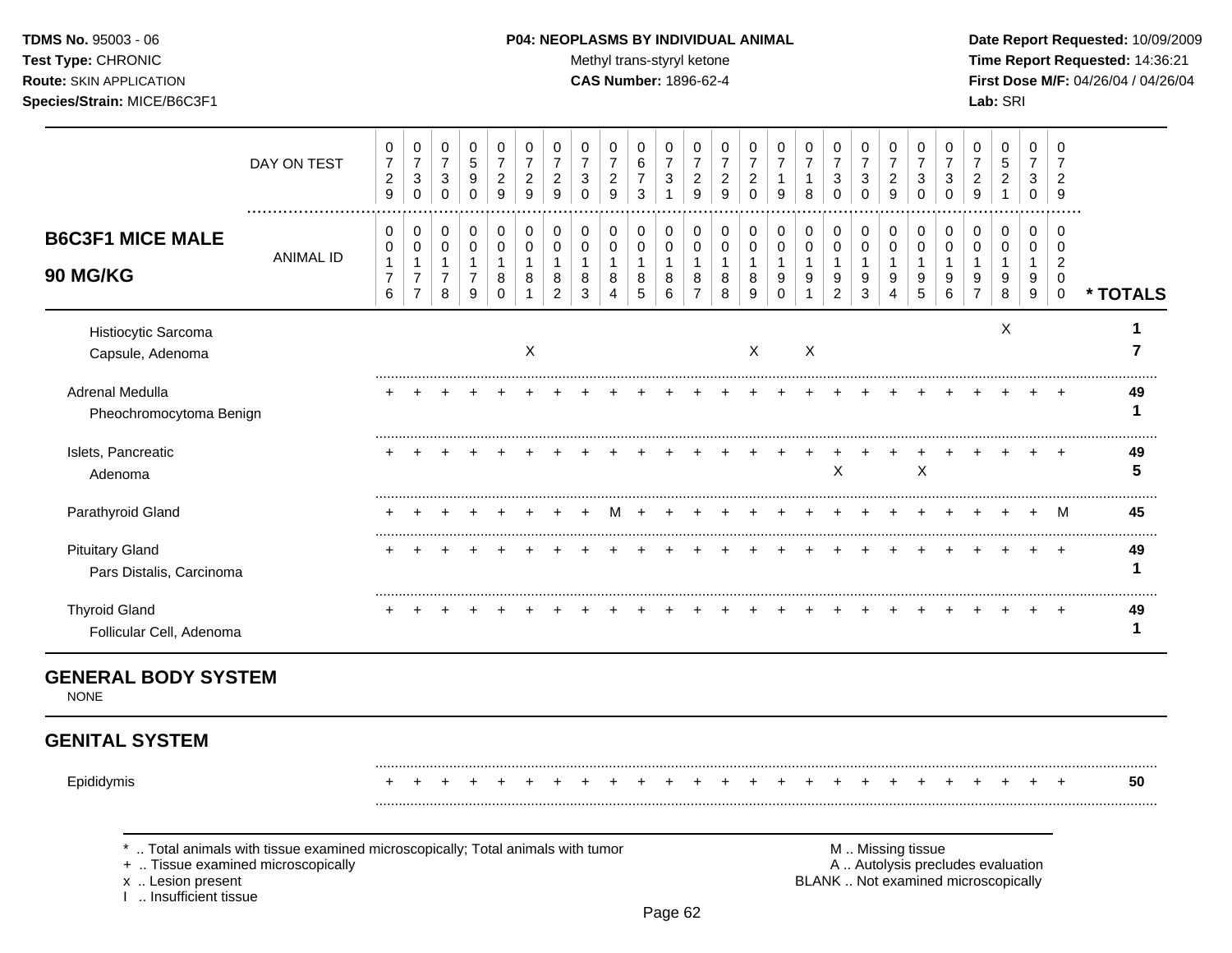### **TDMS No.** 95003 - 06 **P04: NEOPLASMS BY INDIVIDUAL ANIMAL** Date Report Requested: 10/09/2009

Test Type: CHRONIC **Test Type:** CHRONIC **Test Type:** CHRONIC **Time Report Requested:** 14:36:21 **Route:** SKIN APPLICATION **CAS Number:** 1896-62-4 **First Dose M/F:** 04/26/04 / 04/26/04

|                                                                               | DAY ON TEST      | 0<br>$\overline{7}$<br>$\boldsymbol{2}$<br>9                    | 0<br>$\overline{7}$<br>$\sqrt{3}$<br>$\Omega$   | 0<br>$\boldsymbol{7}$<br>3<br>$\mathbf 0$             | 0<br>5<br>9<br>$\Omega$                               | 0<br>$\overline{7}$<br>$\boldsymbol{2}$<br>9       | 0<br>$\overline{7}$<br>$\overline{c}$<br>9 | 0<br>$\overline{7}$<br>$\overline{c}$<br>9              | 0<br>$\overline{7}$<br>3<br>$\Omega$       | 0<br>$\overline{7}$<br>$\overline{2}$<br>9 | 0<br>6<br>7<br>3                | 0<br>$\overline{7}$<br>3<br>1            | 0<br>$\overline{7}$<br>$\overline{c}$<br>9            | 0<br>$\overline{7}$<br>$\overline{c}$<br>9 | 0<br>$\overline{7}$<br>$\overline{c}$<br>$\Omega$ | 0<br>$\overline{7}$<br>1<br>9          | 0<br>$\overline{7}$<br>1<br>8 | 0<br>$\overline{7}$<br>3<br>$\Omega$                 | 0<br>$\overline{7}$<br>3<br>$\Omega$   | 0<br>$\overline{7}$<br>$\overline{c}$<br>9 | 0<br>$\overline{7}$<br>3<br>$\Omega$ | 0<br>$\overline{7}$<br>3<br>$\Omega$ | 0<br>$\overline{7}$<br>$\overline{2}$<br>9          | 0<br>5<br>$\overline{c}$<br>1   | 0<br>$\overline{7}$<br>3<br>$\mathbf 0$        | 0<br>$\overline{7}$<br>2<br>9                                   |                  |
|-------------------------------------------------------------------------------|------------------|-----------------------------------------------------------------|-------------------------------------------------|-------------------------------------------------------|-------------------------------------------------------|----------------------------------------------------|--------------------------------------------|---------------------------------------------------------|--------------------------------------------|--------------------------------------------|---------------------------------|------------------------------------------|-------------------------------------------------------|--------------------------------------------|---------------------------------------------------|----------------------------------------|-------------------------------|------------------------------------------------------|----------------------------------------|--------------------------------------------|--------------------------------------|--------------------------------------|-----------------------------------------------------|---------------------------------|------------------------------------------------|-----------------------------------------------------------------|------------------|
| <b>B6C3F1 MICE MALE</b><br>90 MG/KG                                           | <b>ANIMAL ID</b> | 0<br>$\boldsymbol{0}$<br>1<br>$\overline{7}$<br>$6\phantom{1}6$ | 0<br>0<br>1<br>$\overline{7}$<br>$\overline{7}$ | 0<br>$\pmb{0}$<br>$\mathbf{1}$<br>$\overline{7}$<br>8 | 0<br>$\pmb{0}$<br>$\mathbf{1}$<br>$\overline{7}$<br>9 | 0<br>$\pmb{0}$<br>$\mathbf{1}$<br>8<br>$\mathbf 0$ | 0<br>$\mathbf 0$<br>1<br>8<br>1            | 0<br>$\mathbf 0$<br>$\mathbf{1}$<br>8<br>$\overline{c}$ | 0<br>$\mathbf 0$<br>$\mathbf{1}$<br>8<br>3 | 0<br>$\mathbf 0$<br>$\mathbf{1}$<br>8<br>4 | 0<br>$\mathbf 0$<br>1<br>8<br>5 | 0<br>$\pmb{0}$<br>$\mathbf{1}$<br>8<br>6 | 0<br>$\pmb{0}$<br>$\mathbf{1}$<br>8<br>$\overline{7}$ | 0<br>$\mathbf 0$<br>$\mathbf{1}$<br>8<br>8 | 0<br>$\mathbf 0$<br>$\mathbf{1}$<br>8<br>9        | 0<br>$\mathbf 0$<br>1<br>9<br>$\Omega$ | 0<br>$\mathbf 0$<br>1<br>9    | 0<br>$\pmb{0}$<br>$\mathbf 1$<br>9<br>$\overline{2}$ | 0<br>$\,0\,$<br>$\mathbf{1}$<br>9<br>3 | 0<br>$\pmb{0}$<br>1<br>9<br>4              | 0<br>$\mathbf 0$<br>1<br>9<br>5      | 0<br>$\mathbf 0$<br>-1<br>9<br>$\,6$ | 0<br>$\Omega$<br>$\mathbf 1$<br>9<br>$\overline{7}$ | 0<br>$\mathbf 0$<br>1<br>9<br>8 | 0<br>$\mathbf 0$<br>$\mathbf{1}$<br>9<br>$9\,$ | $\Omega$<br>$\Omega$<br>$\overline{2}$<br>$\Omega$<br>$\pmb{0}$ | * TOTALS         |
| <b>Preputial Gland</b>                                                        |                  |                                                                 |                                                 |                                                       |                                                       |                                                    |                                            |                                                         |                                            |                                            |                                 |                                          |                                                       |                                            |                                                   |                                        |                               |                                                      |                                        |                                            |                                      |                                      |                                                     |                                 |                                                | $\overline{1}$                                                  | 50               |
| Prostate                                                                      |                  |                                                                 |                                                 |                                                       |                                                       |                                                    |                                            |                                                         |                                            |                                            |                                 |                                          |                                                       |                                            |                                                   |                                        |                               |                                                      |                                        |                                            |                                      |                                      |                                                     |                                 |                                                |                                                                 | 48               |
| Seminal Vesicle<br>Lymphoma Malignant                                         |                  |                                                                 |                                                 |                                                       |                                                       |                                                    |                                            |                                                         |                                            |                                            |                                 |                                          |                                                       |                                            |                                                   |                                        |                               |                                                      |                                        |                                            |                                      |                                      |                                                     |                                 |                                                |                                                                 | 49<br>1          |
| <b>Testes</b><br>Interstitial Cell, Adenoma                                   |                  |                                                                 |                                                 |                                                       |                                                       |                                                    |                                            |                                                         |                                            |                                            |                                 |                                          |                                                       |                                            |                                                   |                                        |                               |                                                      |                                        |                                            |                                      |                                      |                                                     |                                 |                                                |                                                                 | 50<br>1          |
| <b>HEMATOPOIETIC SYSTEM</b>                                                   |                  |                                                                 |                                                 |                                                       |                                                       |                                                    |                                            |                                                         |                                            |                                            |                                 |                                          |                                                       |                                            |                                                   |                                        |                               |                                                      |                                        |                                            |                                      |                                      |                                                     |                                 |                                                |                                                                 |                  |
| <b>Bone Marrow</b>                                                            |                  |                                                                 |                                                 |                                                       |                                                       |                                                    |                                            |                                                         |                                            |                                            |                                 |                                          |                                                       |                                            |                                                   |                                        |                               |                                                      |                                        |                                            |                                      |                                      |                                                     |                                 |                                                |                                                                 | 50               |
| Lymph Node<br>Inguinal, Lymphoma Malignant<br>Mediastinal, Lymphoma Malignant |                  |                                                                 |                                                 |                                                       |                                                       |                                                    |                                            |                                                         |                                            |                                            |                                 |                                          |                                                       |                                            |                                                   |                                        |                               |                                                      |                                        |                                            |                                      |                                      |                                                     |                                 |                                                |                                                                 | 6<br>$\mathbf 2$ |
| Lymph Node, Mandibular<br>Histiocytic Sarcoma<br>Lymphoma Malignant           |                  |                                                                 |                                                 |                                                       |                                                       |                                                    |                                            |                                                         |                                            |                                            |                                 |                                          |                                                       |                                            |                                                   |                                        |                               | M                                                    |                                        |                                            |                                      | $\div$                               |                                                     | $\overline{ }$<br>X             | ÷                                              | $\pm$                                                           | 49               |
| Lymph Node, Mesenteric<br>Hepatocellular Carcinoma, Metastatic,<br>Liver      |                  |                                                                 |                                                 |                                                       | $\mathsf X$                                           |                                                    |                                            |                                                         |                                            |                                            |                                 |                                          |                                                       |                                            |                                                   |                                        |                               |                                                      |                                        |                                            |                                      |                                      |                                                     |                                 |                                                |                                                                 | 45<br>1          |

\* .. Total animals with tissue examined microscopically; Total animals with tumor **M** metal metal M .. Missing tissue<br>  $\blacksquare$  . Tissue examined microscopically

+ .. Tissue examined microscopically

x .. Lesion present<br>I .. Insufficient tissue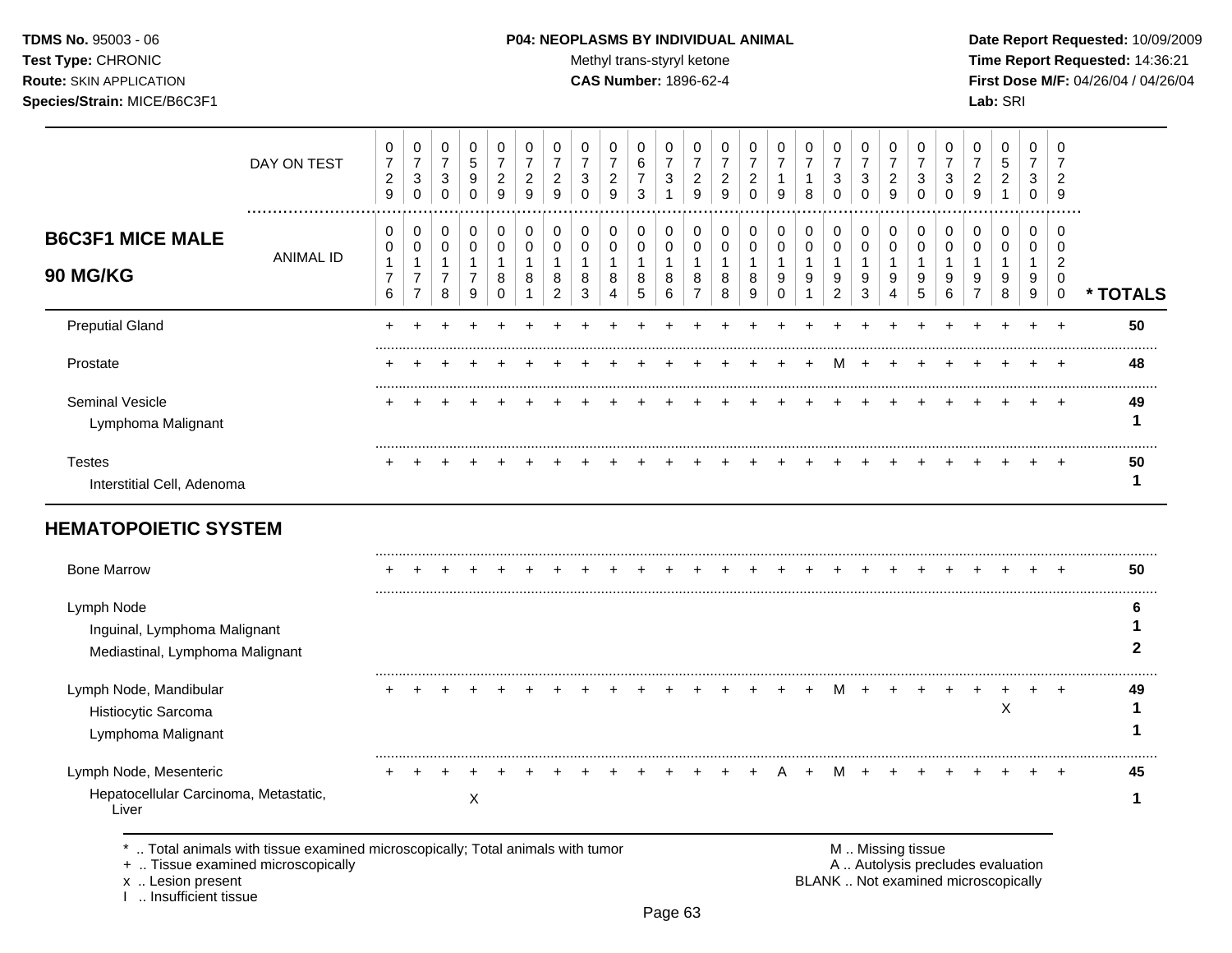I .. Insufficient tissue

## **TDMS No.** 95003 - 06 **P04: NEOPLASMS BY INDIVIDUAL ANIMAL** Date Report Requested: 10/09/2009

Test Type: CHRONIC **Test Type:** CHRONIC **Test Type:** CHRONIC **Time Report Requested:** 14:36:21 **Route:** SKIN APPLICATION **CAS Number:** 1896-62-4 **First Dose M/F:** 04/26/04 / 04/26/04

| DAY ON TEST                                                                                                                             | 0<br>$\overline{7}$<br>$\overline{c}$<br>9 | 0<br>$\overline{7}$<br>$\ensuremath{\mathsf{3}}$<br>$\mathbf 0$ | 0<br>$\boldsymbol{7}$<br>$\sqrt{3}$<br>$\mathbf 0$ | 0<br>$\sqrt{5}$<br>9<br>$\mathbf 0$ | 0<br>$\overline{7}$<br>$\overline{c}$<br>$\boldsymbol{9}$ | 0<br>$\overline{7}$<br>$\overline{c}$<br>9 | 0<br>$\overline{7}$<br>$\overline{c}$<br>9 | 0<br>$\overline{7}$<br>3<br>$\Omega$ | 0<br>$\overline{7}$<br>$\overline{c}$<br>9 | 0<br>6<br>$\overline{7}$<br>3 | 0<br>$\overline{7}$<br>$\mathbf{3}$<br>1 | 0<br>$\overline{7}$<br>$\overline{c}$<br>9 | 0<br>$\overline{7}$<br>$\overline{c}$<br>9 | 0<br>$\overline{7}$<br>$\overline{c}$<br>$\mathbf 0$ | 0<br>$\overline{7}$<br>1<br>9 | 0<br>$\boldsymbol{7}$<br>$\mathbf{1}$<br>8 | 0<br>$\overline{7}$<br>3<br>$\mathbf 0$ | 0<br>$\overline{7}$<br>3<br>0 | 0<br>$\overline{7}$<br>$\overline{2}$<br>9 | 0<br>$\overline{7}$<br>3<br>$\Omega$ | 0<br>$\overline{7}$<br>3<br>$\Omega$ | 0<br>$\overline{7}$<br>$\overline{c}$<br>9 | 0<br>5<br>$\overline{c}$<br>$\mathbf{1}$                                 | 0<br>$\overline{7}$<br>3<br>0              | 0<br>$\overline{7}$<br>$\overline{2}$<br>9      |                        |
|-----------------------------------------------------------------------------------------------------------------------------------------|--------------------------------------------|-----------------------------------------------------------------|----------------------------------------------------|-------------------------------------|-----------------------------------------------------------|--------------------------------------------|--------------------------------------------|--------------------------------------|--------------------------------------------|-------------------------------|------------------------------------------|--------------------------------------------|--------------------------------------------|------------------------------------------------------|-------------------------------|--------------------------------------------|-----------------------------------------|-------------------------------|--------------------------------------------|--------------------------------------|--------------------------------------|--------------------------------------------|--------------------------------------------------------------------------|--------------------------------------------|-------------------------------------------------|------------------------|
| <b>B6C3F1 MICE MALE</b><br><b>ANIMAL ID</b>                                                                                             | 0<br>$\mathbf 0$<br>$\mathbf{1}$           | 0<br>$\mathsf 0$<br>$\mathbf{1}$                                | 0<br>0<br>$\mathbf{1}$                             | 0<br>$\pmb{0}$<br>$\mathbf{1}$      | 0<br>$\pmb{0}$<br>$\mathbf{1}$                            | 0<br>$\mathbf 0$<br>$\mathbf{1}$           | 0<br>$\pmb{0}$<br>$\mathbf{1}$             | $\mathbf 0$<br>$\mathbf 0$           | 0<br>0<br>$\mathbf{1}$                     | 0<br>0<br>$\mathbf{1}$        | 0<br>$\mathbf 0$<br>$\overline{1}$       | 0<br>$\mathbf 0$<br>1                      | 0<br>0<br>$\mathbf{1}$                     | 0<br>$\mathbf 0$<br>$\mathbf{1}$                     | 0<br>$\pmb{0}$<br>1           | 0<br>0<br>$\mathbf{1}$                     | 0<br>$\mathbf 0$<br>$\mathbf{1}$        | 0<br>0<br>$\mathbf{1}$        | 0<br>$\mathbf 0$<br>$\mathbf{1}$           | 0<br>$\mathbf 0$<br>$\mathbf{1}$     | 0<br>$\mathbf 0$                     | 0<br>0<br>$\mathbf{1}$                     | 0<br>0<br>$\mathbf{1}$                                                   | $\mathbf 0$<br>$\mathbf 0$<br>$\mathbf{1}$ | $\mathbf 0$<br>$\overline{0}$<br>$\overline{2}$ |                        |
| <b>90 MG/KG</b>                                                                                                                         | $\overline{7}$<br>6                        | $\boldsymbol{7}$<br>$\overline{7}$                              | $\overline{7}$<br>8                                | $\boldsymbol{7}$<br>9               | $\bf8$<br>$\mathbf 0$                                     | 8<br>$\mathbf{1}$                          | 8<br>$\overline{c}$                        | 8<br>3                               | 8<br>4                                     | 8<br>$\overline{5}$           | 8<br>6                                   | 8<br>$\overline{7}$                        | 8<br>8                                     | 8<br>9                                               | 9<br>$\mathbf 0$              | 9<br>$\mathbf{1}$                          | 9<br>$\overline{c}$                     | 9<br>3                        | 9<br>4                                     | 9<br>5                               | 9<br>6                               | 9<br>$\overline{7}$                        | 9<br>8                                                                   | 9<br>9                                     | $\mathbf 0$<br>$\mathbf 0$                      | * TOTALS               |
| Lymphoma Malignant                                                                                                                      |                                            |                                                                 |                                                    |                                     |                                                           |                                            |                                            |                                      |                                            |                               |                                          |                                            |                                            |                                                      |                               |                                            |                                         |                               |                                            |                                      |                                      |                                            |                                                                          |                                            |                                                 | 1                      |
| Spleen<br>Hemangiosarcoma<br>Lymphoma Malignant                                                                                         |                                            |                                                                 |                                                    |                                     |                                                           |                                            |                                            |                                      |                                            |                               |                                          |                                            |                                            |                                                      |                               |                                            |                                         |                               |                                            |                                      |                                      |                                            |                                                                          |                                            |                                                 | 49<br>1<br>1           |
| Thymus<br>Lymphoma Malignant                                                                                                            | м                                          | $\overline{+}$                                                  |                                                    |                                     |                                                           |                                            |                                            |                                      |                                            |                               |                                          |                                            |                                            |                                                      | м                             | м                                          | $\ddot{}$                               |                               |                                            |                                      |                                      |                                            | м                                                                        | $\ddot{}$                                  | $\ddot{}$                                       | 40<br>$\boldsymbol{2}$ |
| <b>INTEGUMENTARY SYSTEM</b>                                                                                                             |                                            |                                                                 |                                                    |                                     |                                                           |                                            |                                            |                                      |                                            |                               |                                          |                                            |                                            |                                                      |                               |                                            |                                         |                               |                                            |                                      |                                      |                                            |                                                                          |                                            |                                                 |                        |
| <b>Mammary Gland</b>                                                                                                                    |                                            |                                                                 |                                                    |                                     |                                                           |                                            |                                            |                                      |                                            |                               |                                          |                                            |                                            |                                                      |                               |                                            |                                         |                               |                                            |                                      |                                      |                                            |                                                                          |                                            |                                                 | 50                     |
| Skin                                                                                                                                    |                                            |                                                                 |                                                    |                                     |                                                           |                                            |                                            |                                      |                                            |                               |                                          |                                            |                                            |                                                      |                               |                                            |                                         |                               |                                            |                                      |                                      |                                            |                                                                          |                                            | $\div$                                          | 50                     |
| Histiocytic Sarcoma                                                                                                                     |                                            |                                                                 |                                                    |                                     |                                                           |                                            |                                            |                                      |                                            |                               |                                          |                                            |                                            |                                                      |                               |                                            |                                         |                               |                                            |                                      |                                      |                                            |                                                                          |                                            |                                                 | 1                      |
| Pinna, Hemangioma                                                                                                                       |                                            |                                                                 |                                                    |                                     |                                                           |                                            |                                            |                                      |                                            |                               |                                          |                                            |                                            |                                                      |                               |                                            |                                         |                               |                                            |                                      |                                      |                                            |                                                                          |                                            |                                                 |                        |
| Subcutaneous Tissue, Hepatocellular<br>Carcinoma, Metastatic, Lung                                                                      |                                            |                                                                 |                                                    |                                     |                                                           |                                            |                                            |                                      |                                            |                               |                                          |                                            |                                            |                                                      |                               |                                            |                                         |                               |                                            |                                      |                                      |                                            |                                                                          |                                            |                                                 | 1                      |
| <b>MUSCULOSKELETAL SYSTEM</b>                                                                                                           |                                            |                                                                 |                                                    |                                     |                                                           |                                            |                                            |                                      |                                            |                               |                                          |                                            |                                            |                                                      |                               |                                            |                                         |                               |                                            |                                      |                                      |                                            |                                                                          |                                            |                                                 |                        |
| <b>Bone</b>                                                                                                                             |                                            |                                                                 |                                                    |                                     |                                                           |                                            |                                            |                                      |                                            |                               |                                          |                                            |                                            |                                                      |                               |                                            |                                         |                               |                                            |                                      |                                      |                                            |                                                                          |                                            |                                                 | 50<br>1                |
| Histiocytic Sarcoma, Metastatic, Lung                                                                                                   |                                            |                                                                 |                                                    |                                     |                                                           |                                            |                                            |                                      |                                            |                               |                                          |                                            |                                            |                                                      |                               |                                            |                                         |                               |                                            |                                      |                                      |                                            |                                                                          |                                            |                                                 |                        |
| Total animals with tissue examined microscopically; Total animals with tumor<br>+  Tissue examined microscopically<br>x  Lesion present |                                            |                                                                 |                                                    |                                     |                                                           |                                            |                                            |                                      |                                            |                               |                                          |                                            |                                            |                                                      |                               |                                            |                                         |                               | M  Missing tissue                          |                                      |                                      |                                            | A  Autolysis precludes evaluation<br>BLANK  Not examined microscopically |                                            |                                                 |                        |

Page 64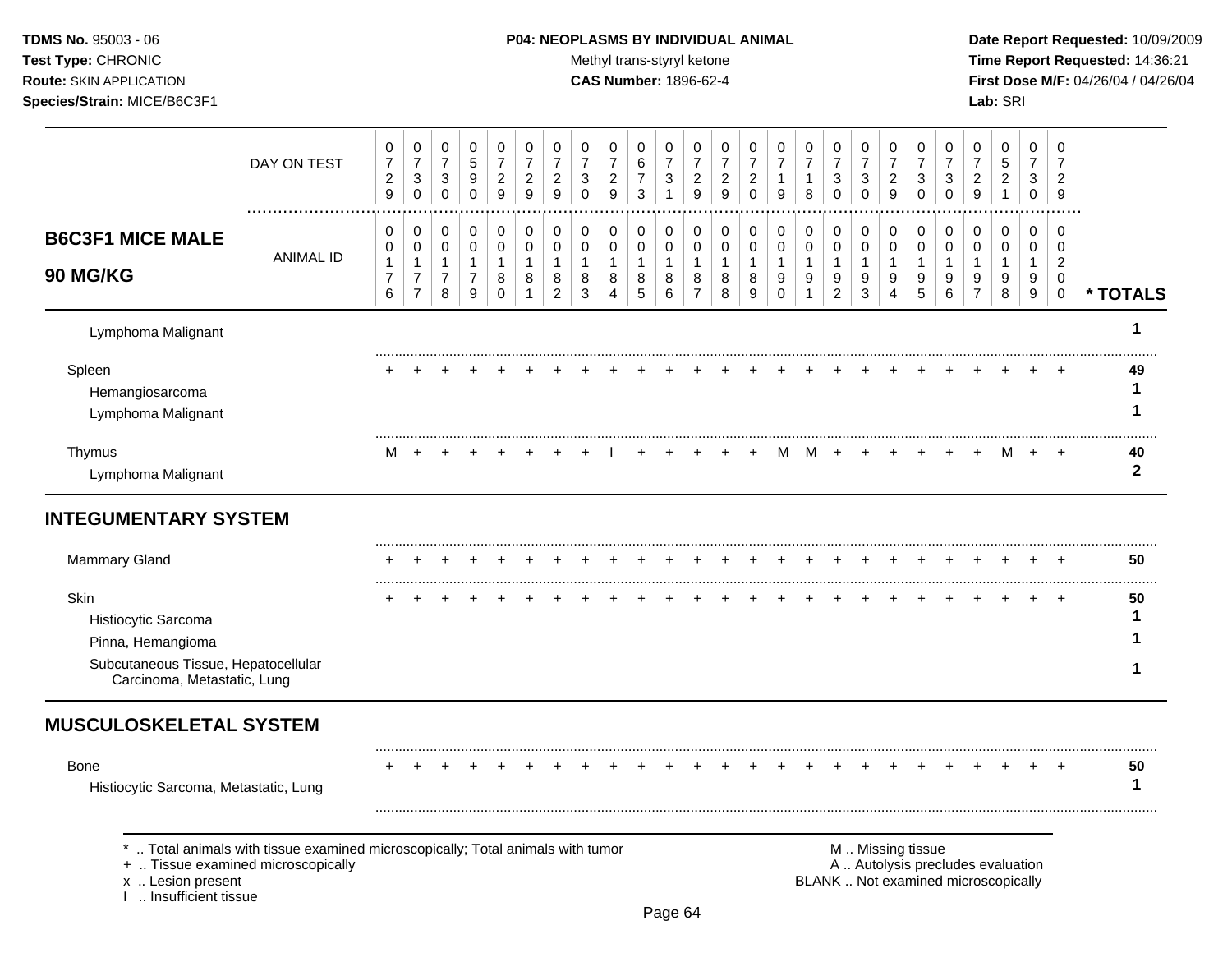## **TDMS No.** 95003 - 06 **P04: NEOPLASMS BY INDIVIDUAL ANIMAL** Date Report Requested: 10/09/2009

Test Type: CHRONIC **Test Type:** CHRONIC **Test Type:** CHRONIC **Time Report Requested:** 14:36:21 **Route:** SKIN APPLICATION **CAS Number:** 1896-62-4 **First Dose M/F:** 04/26/04 / 04/26/04

|                                                                                                                                                                                                                                            | DAY ON TEST                                                                                                        | 0<br>$\overline{7}$<br>$\overline{c}$<br>$\boldsymbol{9}$ | 0<br>$\overline{7}$<br>$\sqrt{3}$<br>$\mathbf 0$                   | 0<br>$\overline{7}$<br>$\mathbf{3}$<br>$\pmb{0}$      | 0<br>$\,$ 5 $\,$<br>9<br>$\pmb{0}$                    | 0<br>$\overline{7}$<br>$\overline{2}$<br>$\boldsymbol{9}$ | 0<br>$\overline{7}$<br>$\overline{2}$<br>9          | 0<br>$\overline{7}$<br>$\overline{2}$<br>9              | 0<br>$\overline{7}$<br>3<br>$\Omega$       | 0<br>$\overline{7}$<br>$\overline{2}$<br>9 | 0<br>$\,6$<br>$\overline{7}$<br>3 | 0<br>$\overline{7}$<br>$\mathbf{3}$<br>$\mathbf{1}$ | 0<br>$\overline{7}$<br>$\overline{2}$<br>9            | 0<br>$\overline{7}$<br>$\overline{2}$<br>9 | 0<br>7<br>$\overline{2}$<br>$\Omega$     | 0<br>$\overline{7}$<br>$\mathbf{1}$<br>9              | 0<br>$\overline{7}$<br>$\mathbf{1}$<br>8           | 0<br>$\overline{7}$<br>3<br>$\Omega$                  | 0<br>$\overline{7}$<br>3<br>$\pmb{0}$                                | 0<br>$\overline{7}$<br>$\overline{2}$<br>9              | 0<br>$\overline{7}$<br>3<br>$\Omega$     | 0<br>$\overline{7}$<br>$\mathbf{3}$<br>$\Omega$ | 0<br>$\overline{7}$<br>$\overline{2}$<br>9                               | 0<br>$\,$ 5 $\,$<br>$\overline{c}$<br>$\mathbf{1}$ | 0<br>$\overline{7}$<br>$\mathbf{3}$<br>0 | 0<br>$\overline{7}$<br>$\overline{2}$<br>9                 |                        |
|--------------------------------------------------------------------------------------------------------------------------------------------------------------------------------------------------------------------------------------------|--------------------------------------------------------------------------------------------------------------------|-----------------------------------------------------------|--------------------------------------------------------------------|-------------------------------------------------------|-------------------------------------------------------|-----------------------------------------------------------|-----------------------------------------------------|---------------------------------------------------------|--------------------------------------------|--------------------------------------------|-----------------------------------|-----------------------------------------------------|-------------------------------------------------------|--------------------------------------------|------------------------------------------|-------------------------------------------------------|----------------------------------------------------|-------------------------------------------------------|----------------------------------------------------------------------|---------------------------------------------------------|------------------------------------------|-------------------------------------------------|--------------------------------------------------------------------------|----------------------------------------------------|------------------------------------------|------------------------------------------------------------|------------------------|
| <b>B6C3F1 MICE MALE</b><br>90 MG/KG                                                                                                                                                                                                        | <b>ANIMAL ID</b>                                                                                                   | 0<br>0<br>$\mathbf{1}$<br>$\boldsymbol{7}$<br>6           | 0<br>$\pmb{0}$<br>$\mathbf{1}$<br>$\overline{7}$<br>$\overline{7}$ | 0<br>$\pmb{0}$<br>$\mathbf{1}$<br>$\overline{7}$<br>8 | 0<br>$\pmb{0}$<br>$\mathbf{1}$<br>$\overline{7}$<br>9 | 0<br>$\pmb{0}$<br>$\mathbf{1}$<br>8<br>$\mathbf 0$        | 0<br>$\pmb{0}$<br>$\mathbf{1}$<br>8<br>$\mathbf{1}$ | 0<br>$\pmb{0}$<br>$\overline{1}$<br>8<br>$\overline{c}$ | 0<br>$\mathbf 0$<br>$\mathbf{1}$<br>8<br>3 | 0<br>$\pmb{0}$<br>1<br>8<br>4              | 0<br>$\mathbf 0$<br>1<br>8<br>5   | 0<br>$\pmb{0}$<br>$\mathbf{1}$<br>8<br>$\,6\,$      | 0<br>$\pmb{0}$<br>$\mathbf{1}$<br>8<br>$\overline{7}$ | 0<br>$\pmb{0}$<br>$\mathbf{1}$<br>8<br>8   | 0<br>$\pmb{0}$<br>$\mathbf{1}$<br>8<br>9 | 0<br>$\mathbf 0$<br>$\mathbf{1}$<br>$9\,$<br>$\Omega$ | 0<br>$\pmb{0}$<br>$\mathbf{1}$<br>$\boldsymbol{9}$ | 0<br>$\pmb{0}$<br>$\mathbf{1}$<br>9<br>$\overline{c}$ | 0<br>$\pmb{0}$<br>$\mathbf{1}$<br>$\boldsymbol{9}$<br>$\mathfrak{Z}$ | 0<br>$\pmb{0}$<br>$\overline{1}$<br>9<br>$\overline{4}$ | 0<br>$\pmb{0}$<br>$\mathbf{1}$<br>9<br>5 | 0<br>$\pmb{0}$<br>$\mathbf{1}$<br>9<br>6        | 0<br>$\mathbf 0$<br>$\mathbf{1}$<br>9<br>$\overline{7}$                  | 0<br>$\pmb{0}$<br>$\mathbf{1}$<br>9<br>8           | 0<br>0<br>$\mathbf{1}$<br>9<br>$9\,$     | 0<br>$\mathbf 0$<br>$\sqrt{2}$<br>0<br>$\mathsf{O}\xspace$ | * TOTALS               |
| <b>Skeletal Muscle</b><br>Histiocytic Sarcoma                                                                                                                                                                                              |                                                                                                                    |                                                           |                                                                    |                                                       |                                                       |                                                           |                                                     |                                                         |                                            |                                            |                                   |                                                     |                                                       |                                            |                                          |                                                       |                                                    |                                                       |                                                                      |                                                         |                                          |                                                 |                                                                          |                                                    |                                          |                                                            |                        |
| <b>NERVOUS SYSTEM</b>                                                                                                                                                                                                                      |                                                                                                                    |                                                           |                                                                    |                                                       |                                                       |                                                           |                                                     |                                                         |                                            |                                            |                                   |                                                     |                                                       |                                            |                                          |                                                       |                                                    |                                                       |                                                                      |                                                         |                                          |                                                 |                                                                          |                                                    |                                          |                                                            |                        |
| <b>Brain</b>                                                                                                                                                                                                                               |                                                                                                                    |                                                           |                                                                    |                                                       |                                                       |                                                           |                                                     |                                                         |                                            |                                            |                                   |                                                     |                                                       |                                            |                                          |                                                       |                                                    |                                                       |                                                                      |                                                         |                                          |                                                 |                                                                          |                                                    |                                          |                                                            | 50                     |
| <b>RESPIRATORY SYSTEM</b>                                                                                                                                                                                                                  |                                                                                                                    |                                                           |                                                                    |                                                       |                                                       |                                                           |                                                     |                                                         |                                            |                                            |                                   |                                                     |                                                       |                                            |                                          |                                                       |                                                    |                                                       |                                                                      |                                                         |                                          |                                                 |                                                                          |                                                    |                                          |                                                            |                        |
| Lung<br>Alveolar/Bronchiolar Adenoma<br>Alveolar/Bronchiolar Adenoma, Multiple<br>Alveolar/Bronchiolar Carcinoma<br>Alveolar/Bronchiolar Carcinoma, Multiple<br>Hepatoblastoma, Metastatic, Liver<br>Hepatocellular Carcinoma, Metastatic, |                                                                                                                    |                                                           | X<br>$\mathsf{X}$                                                  | X                                                     |                                                       | $X$ $X$                                                   |                                                     | $\boldsymbol{\mathsf{X}}$<br>$\times$                   | X                                          | X                                          |                                   |                                                     |                                                       | X                                          |                                          | $\boldsymbol{\mathsf{X}}$                             | $\sf X$<br>X                                       |                                                       |                                                                      |                                                         |                                          |                                                 |                                                                          |                                                    |                                          |                                                            | 50<br>5<br>3<br>2<br>З |
| Liver<br>Histiocytic Sarcoma<br>Lymphoma Malignant                                                                                                                                                                                         |                                                                                                                    |                                                           |                                                                    |                                                       |                                                       |                                                           |                                                     |                                                         |                                            |                                            |                                   |                                                     |                                                       |                                            |                                          |                                                       |                                                    |                                                       |                                                                      |                                                         |                                          |                                                 |                                                                          | $\boldsymbol{\mathsf{X}}$                          |                                          |                                                            | 2                      |
| Nose<br>Histiocytic Sarcoma                                                                                                                                                                                                                |                                                                                                                    |                                                           |                                                                    |                                                       |                                                       |                                                           |                                                     |                                                         |                                            |                                            |                                   |                                                     |                                                       |                                            |                                          |                                                       |                                                    |                                                       |                                                                      |                                                         |                                          |                                                 |                                                                          | $\mathsf X$                                        |                                          | $\ddot{}$                                                  | 50<br>1                |
| Trachea<br>x  Lesion present<br>Insufficient tissue                                                                                                                                                                                        | Total animals with tissue examined microscopically; Total animals with tumor<br>+  Tissue examined microscopically |                                                           |                                                                    |                                                       |                                                       |                                                           |                                                     |                                                         |                                            |                                            |                                   |                                                     |                                                       |                                            |                                          |                                                       |                                                    |                                                       | M  Missing tissue                                                    |                                                         |                                          |                                                 | A  Autolysis precludes evaluation<br>BLANK  Not examined microscopically |                                                    |                                          |                                                            | 50                     |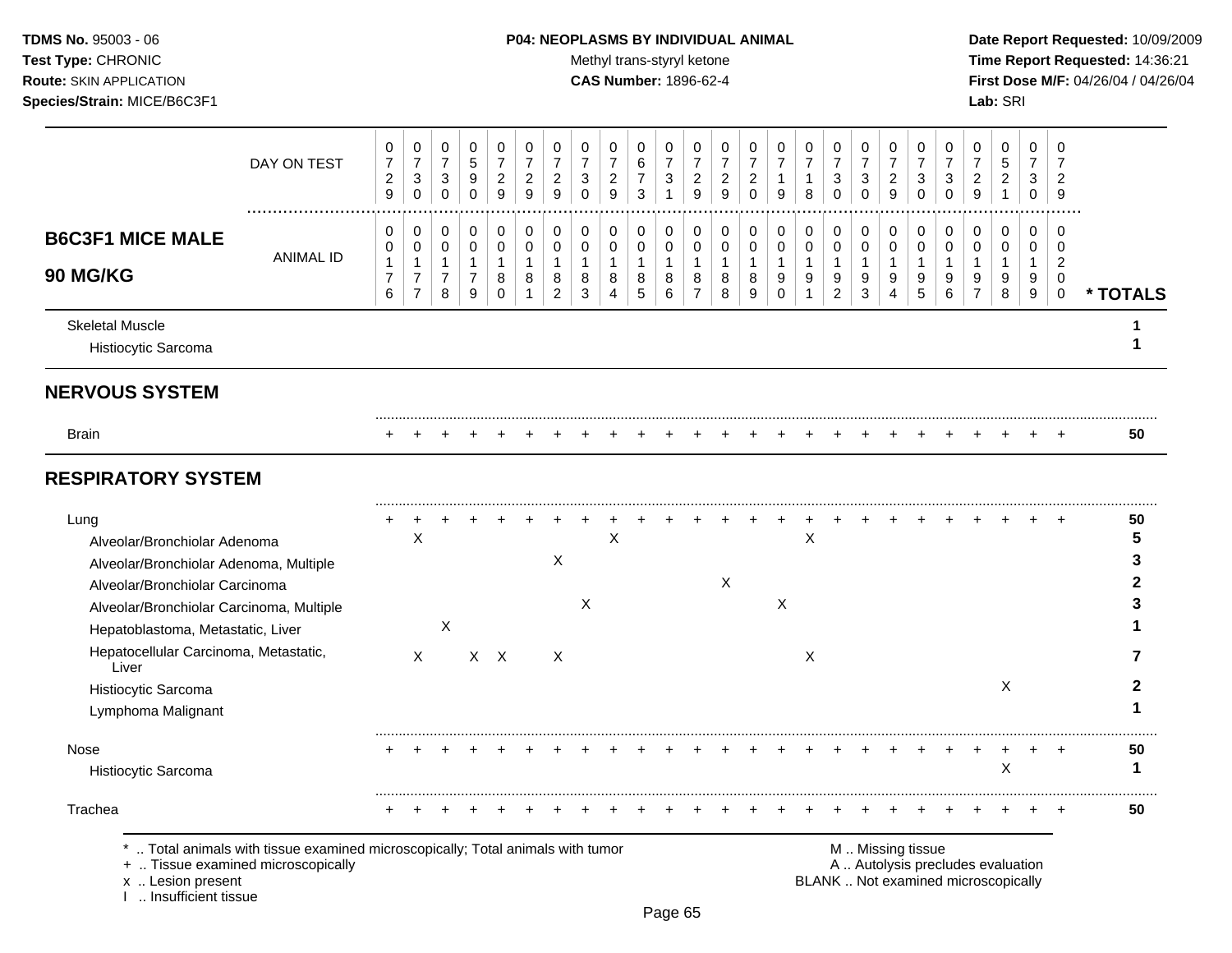### **TDMS No.** 95003 - 06 **P04: NEOPLASMS BY INDIVIDUAL ANIMAL** Date Report Requested: 10/09/2009

Test Type: CHRONIC **Test Type:** CHRONIC **Test Type:** CHRONIC **Time Report Requested:** 14:36:21 **Route:** SKIN APPLICATION **CAS Number:** 1896-62-4 **First Dose M/F:** 04/26/04 / 04/26/04

|                                            | DAY ON TEST | 9 | $\overline{0}$<br>3<br>0 | 0<br>◠<br>ັ<br>0 | v<br>C<br>9<br>0 | ◡<br>-<br>9 | a | ν<br><u>_</u><br>9      | c<br>$\sim$ | 0<br>ີ<br><u>.</u><br>9     | 0<br>6<br>3      | ◡            | υ<br>9 | U<br><u>.</u><br>0 | 9      | 0<br>8      | U<br>3<br>0                  |        | 0<br>◠<br>9       |          | U<br>0      | U<br>9 | 0<br>đ<br>ົ<br><u>.</u> | U<br>3<br>U      | −ს<br>- 9 |      |
|--------------------------------------------|-------------|---|--------------------------|------------------|------------------|-------------|---|-------------------------|-------------|-----------------------------|------------------|--------------|--------|--------------------|--------|-------------|------------------------------|--------|-------------------|----------|-------------|--------|-------------------------|------------------|-----------|------|
| <b>B6C3F1 MICE MALE</b><br><b>90 MG/KG</b> | ANIMAL ID   |   | $\mathbf{0}$<br>0<br>-   | 0<br>0<br>8      | u<br>u<br>9      |             | 8 | 0<br>8<br>⌒<br><u>_</u> | 8<br>3      | 0<br>$\mathbf{0}$<br>8<br>4 | 0<br>0<br>8<br>G | $\circ$<br>ь | 8      | υ<br>0<br>8<br>9   | U<br>9 | 0<br>0<br>9 | 0<br>U<br>9<br>ົ<br><u>_</u> | 9<br>3 | -0<br>0<br>9<br>4 | $\Omega$ | 0<br>9<br>6 | 0<br>◡ | 0<br>0<br>9<br>8        | U<br>U<br>9<br>9 | - ს       | TALS |

# **SPECIAL SENSES SYSTEM**

| Eye<br>Histiocytic Sarcoma       | $\leftarrow$      |  |   |  |  |  |  |  |  |  |  | ⋏ |  | 45 |
|----------------------------------|-------------------|--|---|--|--|--|--|--|--|--|--|---|--|----|
| Harderian Gland<br>Adenoma       | $\checkmark$<br>⌒ |  | X |  |  |  |  |  |  |  |  |   |  | 50 |
| Carcinoma<br>Histiocytic Sarcoma |                   |  |   |  |  |  |  |  |  |  |  |   |  |    |

# **URINARY SYSTEM**

| Kidney                                         |  |           |  |  |  |  |  | $+ A$ |  |  |  |  | $\div$ | 47 |
|------------------------------------------------|--|-----------|--|--|--|--|--|-------|--|--|--|--|--------|----|
| Hepatocellular Carcinoma, Metastatic,<br>Liver |  | $\lambda$ |  |  |  |  |  |       |  |  |  |  |        |    |
| Histiocytic Sarcoma                            |  |           |  |  |  |  |  |       |  |  |  |  |        |    |
| Renal Tubule, Adenoma                          |  |           |  |  |  |  |  |       |  |  |  |  |        |    |
| Renal Tubule, Carcinoma                        |  |           |  |  |  |  |  |       |  |  |  |  |        |    |
| Urinary                                        |  |           |  |  |  |  |  |       |  |  |  |  | $\div$ | 48 |

# **SYSTEMIC LESIONS**

\* .. Total animals with tissue examined microscopically; Total animals with tumor <br>
+ .. Tissue examined microscopically<br>
+ .. Tissue examined microscopically

+ .. Tissue examined microscopically

I .. Insufficient tissue

x .. Lesion present **BLANK** .. Not examined microscopically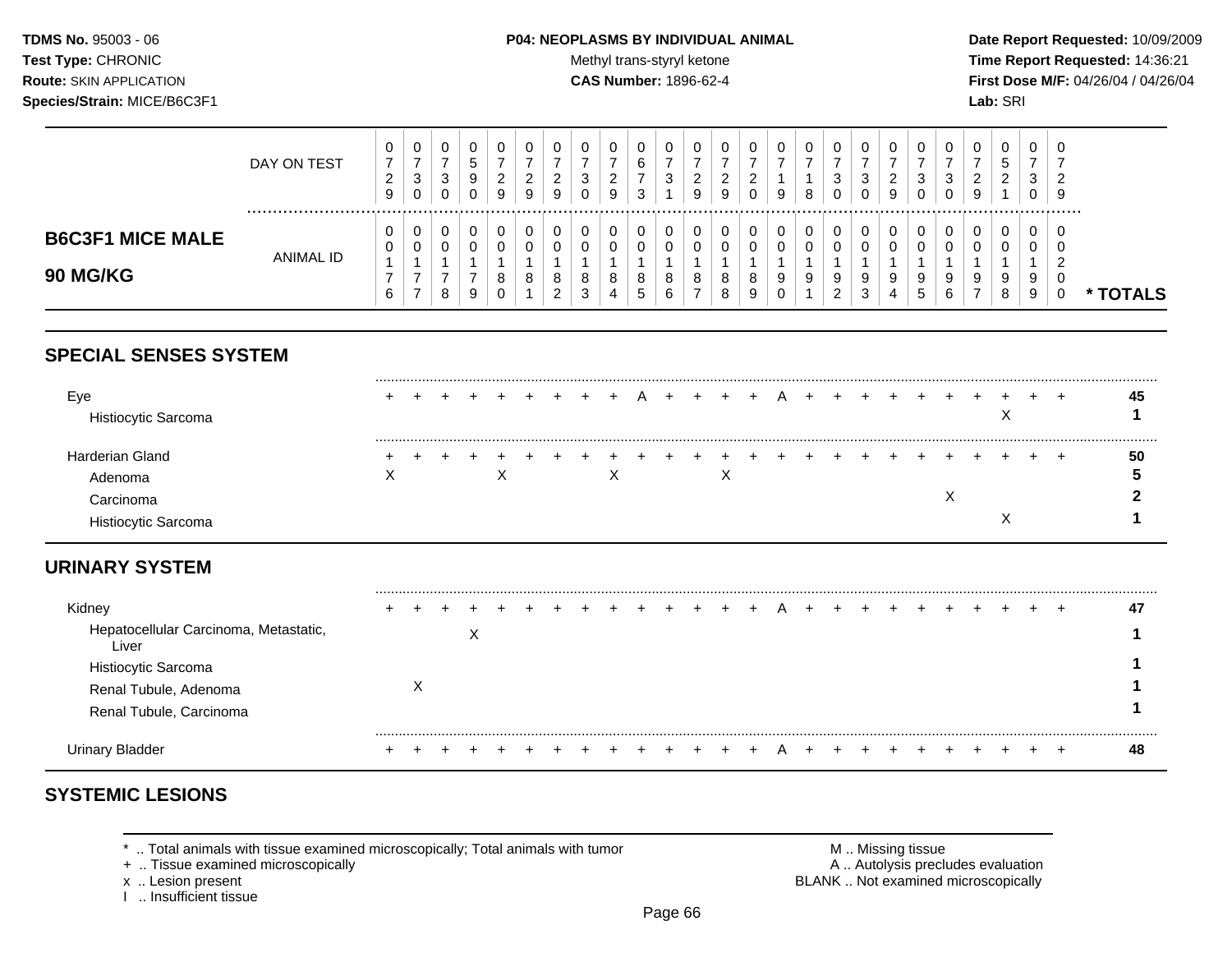### **TDMS No.** 95003 - 06 **P04: NEOPLASMS BY INDIVIDUAL ANIMAL** Date Report Requested: 10/09/2009

**Test Type:** CHRONIC **Trans-styryl ketone** Methyl trans-styryl ketone **Time Report Requested:** 14:36:21 **Route:** SKIN APPLICATION **CAS Number:** 1896-62-4 **First Dose M/F:** 04/26/04 / 04/26/04

|                                                             | DAY ON TEST      | 0<br>$\overline{7}$<br>2<br>9 | 0<br>$\overline{ }$<br>3<br>$\mathbf 0$    | 0<br>$\overline{ }$<br>3      | 0<br>$5\phantom{.0}$<br>9<br>0 | 0<br>$\overline{ }$<br>$\overline{\mathbf{c}}$<br>9 | 0<br>-<br>2<br>9 | 0<br>⇁<br>2<br>9              | 3      | 0<br>⇁<br>2<br>9 | 0<br>6<br>$\overline{ }$<br>3 | 0<br>$\overline{ }$<br>3 | 0<br>⇁<br>2<br>9         | ົ<br>$\epsilon$<br>9 | 0<br>⇁<br>2<br>0 | 0<br>$\overline{\phantom{a}}$<br>9 | 0<br>$\overline{ }$<br>8 | 0<br>$\overline{ }$<br>3<br>0 | 0<br>3 | 0<br>2<br>9      | 0<br>⇁<br>3<br>0 | 0<br>3<br>$\overline{0}$ | 0<br>⇁<br>$\overline{2}$<br>9 | 0<br>5<br>$\overline{2}$ | 0<br>3<br>0      | 0<br>2<br>9             |          |
|-------------------------------------------------------------|------------------|-------------------------------|--------------------------------------------|-------------------------------|--------------------------------|-----------------------------------------------------|------------------|-------------------------------|--------|------------------|-------------------------------|--------------------------|--------------------------|----------------------|------------------|------------------------------------|--------------------------|-------------------------------|--------|------------------|------------------|--------------------------|-------------------------------|--------------------------|------------------|-------------------------|----------|
| <b>B6C3F1 MICE MALE</b><br><b>90 MG/KG</b>                  | <b>ANIMAL ID</b> | υ<br>0<br>⇁<br>6              | 0<br>0<br>$\overline{ }$<br>$\overline{ }$ | 0<br>0<br>$\overline{ }$<br>8 | 0<br>0<br>$\overline{ }$<br>9  | 0<br>0<br>8<br>U                                    | 0<br>0<br>8      | 0<br>0<br>8<br>$\overline{2}$ | 8<br>3 | 0<br>0<br>8<br>4 | 0<br>0<br>8<br>5              | 0<br>0<br>8<br>6         | 0<br>8<br>$\overline{ }$ | 8<br>8               | 0<br>0<br>8<br>9 | 0<br>$\mathbf 0$<br>9<br>0         | 0<br>0<br>9              | 0<br>0<br>9<br>$\overline{2}$ | 9<br>3 | 0<br>0<br>9<br>4 | 0<br>0<br>9<br>5 | 0<br>0<br>9<br>6         | 0<br>9<br>$\overline{ }$      | 0<br>0<br>9<br>8         | 0<br>0<br>9<br>9 | -0<br>0<br>ົ<br>-U<br>0 | * TOTALS |
| Multiple Organ<br>Histiocytic Sarcoma<br>Lymphoma Malignant |                  | ÷                             |                                            |                               | $+$                            | ÷.                                                  |                  | $\pm$                         | $+$    | $+$              | $\ddot{}$                     | $+$                      |                          |                      |                  |                                    |                          |                               |        |                  |                  |                          | X                             | ⌒                        |                  | $\div$                  | 50<br>≏  |

\*\*\* END OF MALE DATA \*\*\*

- + .. Tissue examined microscopically
- 
- x .. Lesion present<br>I .. Insufficient tissue

\* .. Total animals with tissue examined microscopically; Total animals with tumor M .. Missing tissue M .. Missing tissue<br>
+ .. Tissue examined microscopically BLANK .. Not examined microscopically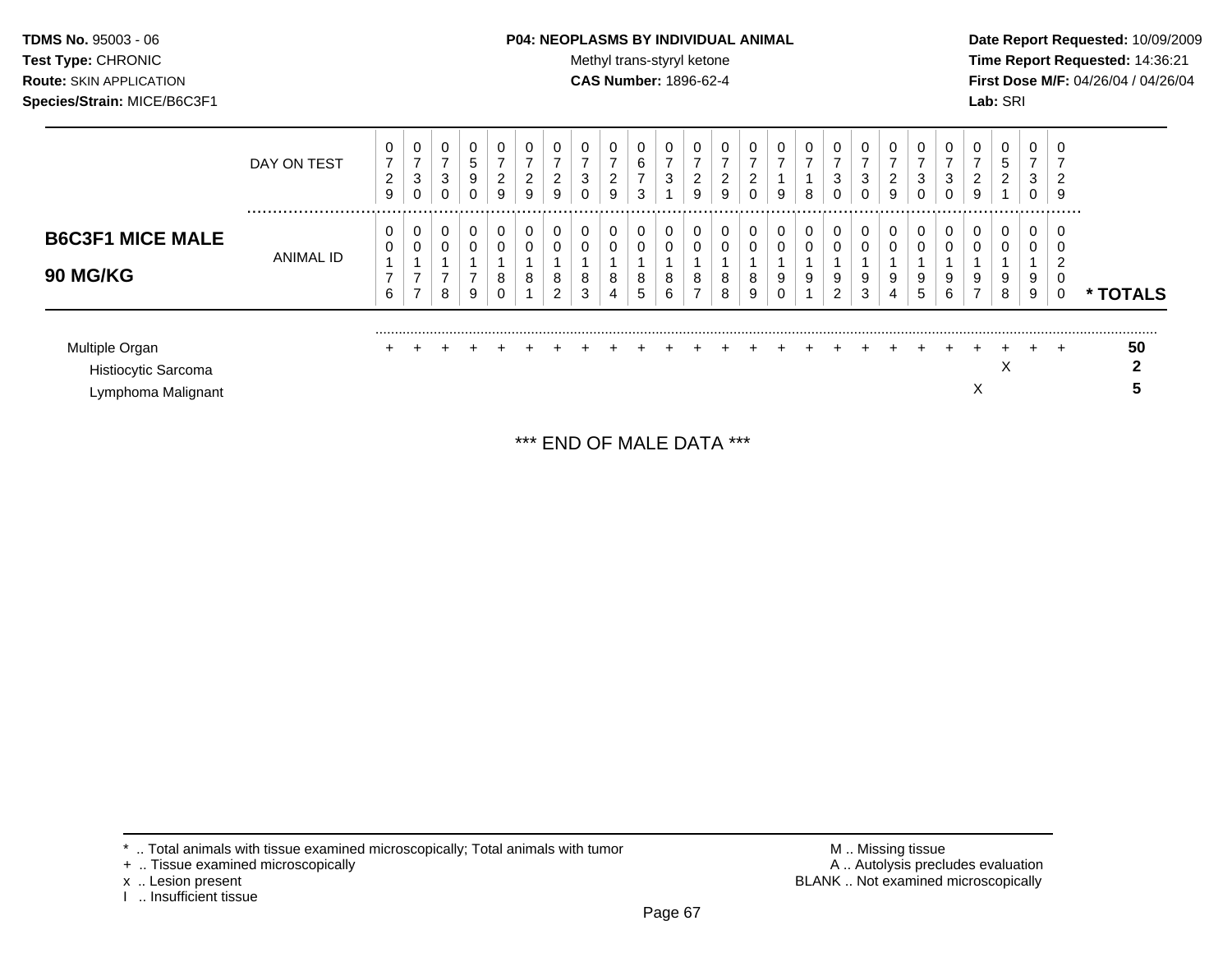## **TDMS No.** 95003 - 06 **P04: NEOPLASMS BY INDIVIDUAL ANIMAL** Date Report Requested: 10/09/2009

Test Type: CHRONIC **Test Type:** CHRONIC **Test Type:** CHRONIC **Time Report Requested:** 14:36:21 **Route:** SKIN APPLICATION **CAS Number:** 1896-62-4 **First Dose M/F:** 04/26/04 / 04/26/04

|                                              | DAY ON TEST      | 0<br>$\boldsymbol{7}$<br>$\sqrt{3}$<br>$\overline{2}$    | 0<br>$\overline{\mathbf{7}}$<br>3<br>$\overline{c}$ | 0<br>$\overline{7}$<br>3<br>3                        | 0<br>$\overline{7}$<br>$\mathbf{1}$<br>9               | 0<br>$\boldsymbol{7}$<br>3<br>$\overline{c}$                 | 0<br>$\overline{7}$<br>$\sqrt{3}$<br>$\overline{c}$    | 0<br>$\overline{c}$<br>$\,8\,$<br>5              | 0<br>$\overline{7}$<br>$\mathbf{3}$<br>$\overline{2}$ | 0<br>6<br>$\overline{4}$<br>9      | 0<br>$\overline{7}$<br>3<br>3                       | 0<br>$\overline{7}$<br>3<br>$\overline{c}$ | 0<br>$\boldsymbol{7}$<br>3<br>3                         | 0<br>$\overline{7}$<br>3<br>$\overline{2}$   | 0<br>$\overline{7}$<br>3<br>1                         | 0<br>6<br>9<br>8                                        | 0<br>6<br>0<br>8                              | 0<br>$\overline{7}$<br>3<br>3                  | 0<br>$\overline{7}$<br>3<br>3      | 0<br>$\boldsymbol{7}$<br>3<br>3                         | 0<br>$\overline{7}$<br>3                                     | 0<br>$\overline{7}$<br>3<br>3                           | 0<br>$\overline{7}$<br>3<br>1                                | 0<br>$\overline{7}$<br>3<br>-1                  | 0<br>$\overline{7}$<br>3                                                     | $\Omega$<br>6<br>9<br>8                                                |                   |
|----------------------------------------------|------------------|----------------------------------------------------------|-----------------------------------------------------|------------------------------------------------------|--------------------------------------------------------|--------------------------------------------------------------|--------------------------------------------------------|--------------------------------------------------|-------------------------------------------------------|------------------------------------|-----------------------------------------------------|--------------------------------------------|---------------------------------------------------------|----------------------------------------------|-------------------------------------------------------|---------------------------------------------------------|-----------------------------------------------|------------------------------------------------|------------------------------------|---------------------------------------------------------|--------------------------------------------------------------|---------------------------------------------------------|--------------------------------------------------------------|-------------------------------------------------|------------------------------------------------------------------------------|------------------------------------------------------------------------|-------------------|
| <b>B6C3F1 MICE FEMALE</b><br>0 MG/KG         | <b>ANIMAL ID</b> | 0<br>0<br>$\boldsymbol{2}$<br>$\mathbf 0$<br>$\mathbf 1$ | 0<br>0<br>$\overline{c}$<br>$\pmb{0}$<br>2          | 0<br>$\mathbf 0$<br>$\overline{2}$<br>$\pmb{0}$<br>3 | 0<br>$\mathbf 0$<br>$\overline{c}$<br>$\mathbf 0$<br>4 | 0<br>$\mathsf{O}\xspace$<br>$\overline{c}$<br>$\pmb{0}$<br>5 | 0<br>$\mathbf 0$<br>$\overline{c}$<br>$\mathbf 0$<br>6 | 0<br>$\mathsf{O}\xspace$<br>$\sqrt{2}$<br>0<br>7 | 0<br>$\mathbf 0$<br>$\sqrt{2}$<br>0<br>8              | 0<br>0<br>$\overline{c}$<br>0<br>9 | 0<br>$\mathbf 0$<br>$\overline{2}$<br>1<br>$\Omega$ | 0<br>$\mathbf 0$<br>$\boldsymbol{2}$<br>1  | 0<br>$\mathbf 0$<br>$\overline{c}$<br>$\mathbf{1}$<br>2 | 0<br>$\mathbf 0$<br>$\overline{c}$<br>1<br>3 | 0<br>$\pmb{0}$<br>$\overline{c}$<br>$\mathbf{1}$<br>4 | 0<br>$\mathbf 0$<br>$\overline{c}$<br>$\mathbf{1}$<br>5 | 0<br>0<br>$\overline{c}$<br>$\mathbf{1}$<br>6 | 0<br>$\mathbf 0$<br>$\sqrt{2}$<br>$\mathbf{1}$ | 0<br>0<br>$\overline{c}$<br>1<br>8 | 0<br>$\pmb{0}$<br>$\boldsymbol{2}$<br>$\mathbf{1}$<br>9 | 0<br>$\mathbf 0$<br>$\sqrt{2}$<br>$\overline{c}$<br>$\Omega$ | 0<br>$\pmb{0}$<br>$\overline{c}$<br>$\overline{c}$<br>1 | 0<br>0<br>$\overline{2}$<br>$\overline{a}$<br>$\overline{2}$ | 0<br>0<br>$\overline{c}$<br>$\overline{2}$<br>3 | $\mathbf 0$<br>$\mathbf 0$<br>$\sqrt{2}$<br>$\overline{c}$<br>$\overline{4}$ | 0<br>$\mathbf 0$<br>$\overline{c}$<br>$\overline{2}$<br>$5\phantom{1}$ | females<br>(cont) |
| <b>ALIMENTARY SYSTEM</b>                     |                  |                                                          |                                                     |                                                      |                                                        |                                                              |                                                        |                                                  |                                                       |                                    |                                                     |                                            |                                                         |                                              |                                                       |                                                         |                                               |                                                |                                    |                                                         |                                                              |                                                         |                                                              |                                                 |                                                                              |                                                                        |                   |
| Esophagus                                    |                  |                                                          |                                                     |                                                      |                                                        |                                                              |                                                        |                                                  |                                                       |                                    |                                                     |                                            |                                                         |                                              |                                                       |                                                         |                                               |                                                |                                    |                                                         |                                                              |                                                         |                                                              |                                                 |                                                                              |                                                                        |                   |
| Gallbladder<br>Lymphoma Malignant            |                  |                                                          |                                                     |                                                      |                                                        |                                                              |                                                        |                                                  |                                                       |                                    |                                                     |                                            |                                                         |                                              |                                                       |                                                         |                                               |                                                |                                    |                                                         |                                                              |                                                         |                                                              |                                                 |                                                                              | $\overline{+}$<br>$X$ $X$                                              |                   |
| Intestine Large, Cecum<br>Lymphoma Malignant |                  |                                                          |                                                     |                                                      |                                                        |                                                              |                                                        |                                                  |                                                       |                                    |                                                     |                                            |                                                         |                                              |                                                       |                                                         |                                               |                                                |                                    |                                                         |                                                              |                                                         |                                                              |                                                 |                                                                              | $\overline{1}$<br>X                                                    |                   |
| Intestine Large, Colon                       |                  |                                                          |                                                     |                                                      |                                                        |                                                              |                                                        |                                                  |                                                       |                                    |                                                     |                                            |                                                         |                                              |                                                       |                                                         |                                               |                                                |                                    |                                                         |                                                              |                                                         |                                                              |                                                 |                                                                              |                                                                        |                   |
| Intestine Large, Rectum                      |                  |                                                          |                                                     |                                                      |                                                        |                                                              |                                                        |                                                  |                                                       |                                    |                                                     |                                            |                                                         |                                              |                                                       |                                                         |                                               |                                                |                                    |                                                         |                                                              |                                                         |                                                              |                                                 |                                                                              | $^+$                                                                   |                   |
| Intestine Small, Duodenum<br>Carcinoma       |                  |                                                          |                                                     |                                                      |                                                        |                                                              |                                                        |                                                  |                                                       |                                    |                                                     |                                            |                                                         |                                              |                                                       |                                                         |                                               |                                                |                                    |                                                         |                                                              |                                                         |                                                              |                                                 |                                                                              | $\overline{1}$                                                         |                   |
| Intestine Small, Ileum<br>Lymphoma Malignant |                  |                                                          |                                                     |                                                      |                                                        |                                                              |                                                        |                                                  |                                                       |                                    |                                                     |                                            |                                                         |                                              |                                                       |                                                         |                                               |                                                |                                    |                                                         |                                                              |                                                         |                                                              |                                                 | $\ddot{}$<br>X                                                               | $\overline{+}$                                                         |                   |
| Intestine Small, Jejunum<br>Hemangiosarcoma  |                  |                                                          | X                                                   |                                                      |                                                        |                                                              |                                                        |                                                  |                                                       |                                    |                                                     |                                            |                                                         |                                              |                                                       |                                                         |                                               |                                                |                                    |                                                         |                                                              |                                                         |                                                              |                                                 |                                                                              | $\overline{+}$                                                         |                   |
| Lymphoma Malignant                           |                  |                                                          |                                                     |                                                      |                                                        |                                                              |                                                        |                                                  |                                                       |                                    |                                                     |                                            |                                                         |                                              |                                                       |                                                         |                                               |                                                |                                    |                                                         |                                                              |                                                         |                                                              |                                                 |                                                                              | X                                                                      |                   |

\* .. Total animals with tissue examined microscopically; Total animals with tumor M .. Missing tissue M .. Missing tissue<br>
+ .. Tissue examined microscopically

+ .. Tissue examined microscopically

x .. Lesion present<br>I .. Insufficient tissue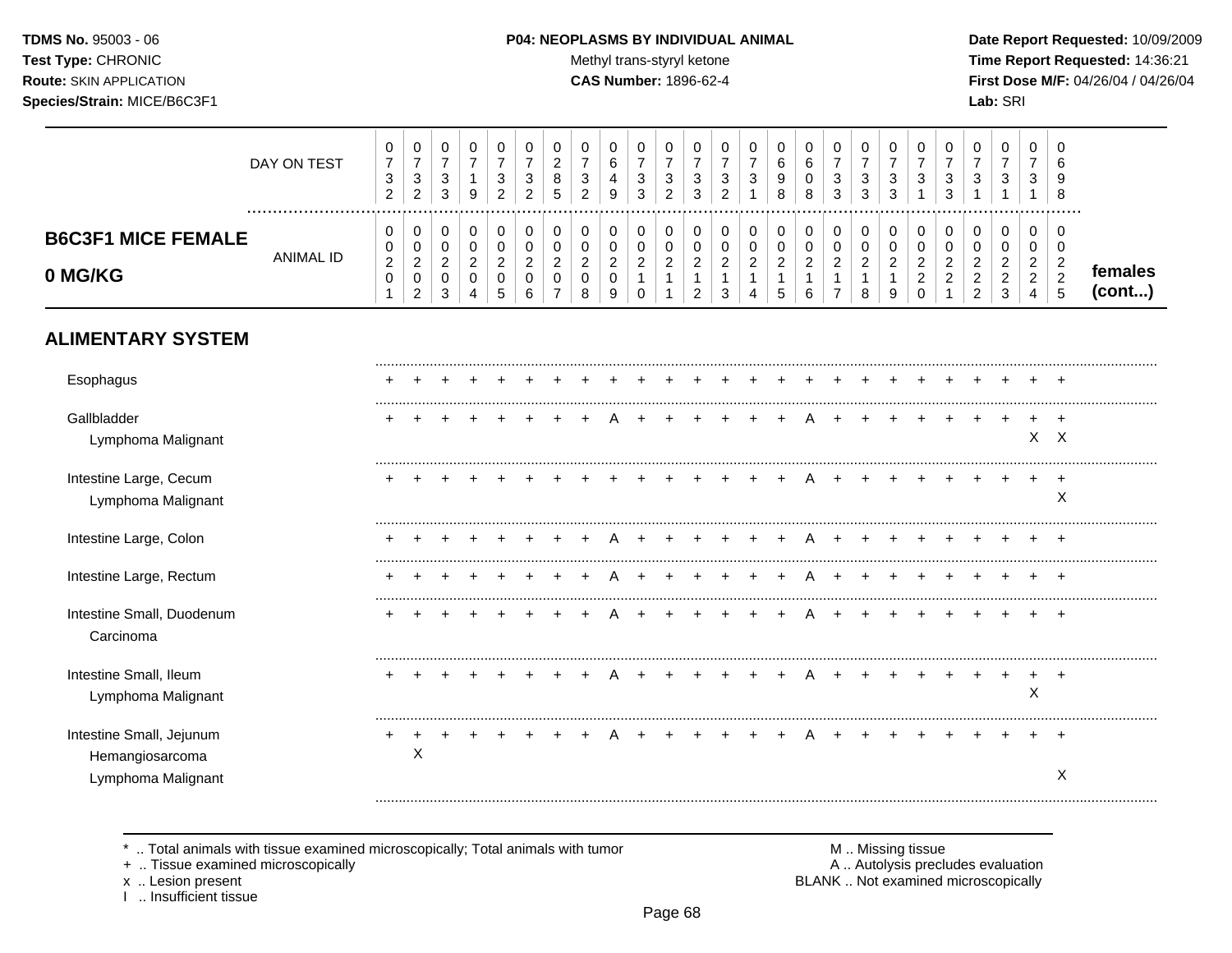## **TDMS No.** 95003 - 06 **P04: NEOPLASMS BY INDIVIDUAL ANIMAL** Date Report Requested: 10/09/2009

**Test Type:** CHRONIC **Trans-styryl ketone** Methyl trans-styryl ketone **Time Report Requested:** 14:36:21 **Route:** SKIN APPLICATION **CAS Number:** 1896-62-4 **First Dose M/F:** 04/26/04 / 04/26/04 **Species/Strain:** MICE/B6C3F1 **Lab:** SRI

|                                                                                                                                                          | DAY ON TEST      | 0<br>$\overline{7}$<br>$\sqrt{3}$<br>$\overline{2}$ | 0<br>$\boldsymbol{7}$<br>$\sqrt{3}$<br>$\overline{2}$ | 0<br>$\overline{7}$<br>3<br>3                        | 0<br>$\overline{7}$<br>$\mathbf{1}$<br>9               | 0<br>$\overline{7}$<br>3<br>2                        | 0<br>$\overline{7}$<br>3<br>2                       | 0<br>$\overline{c}$<br>8<br>5             | $\Omega$<br>$\overline{7}$<br>3<br>$\overline{2}$   | 0<br>6<br>4<br>9                               | 0<br>$\overline{7}$<br>3<br>3                        | 0<br>$\overline{7}$<br>3<br>2                 | 0<br>$\overline{7}$<br>3<br>3                         | 0<br>$\overline{7}$<br>3<br>$\overline{c}$              | 0<br>$\overline{7}$<br>3                      | 0<br>$\,6$<br>9<br>8                              | 0<br>6<br>0<br>8                   | 0<br>$\overline{7}$<br>3<br>3                                        | 0<br>$\overline{7}$<br>3<br>3                     | 0<br>$\overline{7}$<br>3<br>3                         | 0<br>$\overline{7}$<br>3                                         | 0<br>$\overline{7}$<br>3<br>3                                | 0<br>$\overline{7}$<br>3                                     | 0<br>$\overline{7}$<br>3                        | 0<br>$\overline{7}$<br>3                                     | $\Omega$<br>6<br>9<br>8                     |                   |
|----------------------------------------------------------------------------------------------------------------------------------------------------------|------------------|-----------------------------------------------------|-------------------------------------------------------|------------------------------------------------------|--------------------------------------------------------|------------------------------------------------------|-----------------------------------------------------|-------------------------------------------|-----------------------------------------------------|------------------------------------------------|------------------------------------------------------|-----------------------------------------------|-------------------------------------------------------|---------------------------------------------------------|-----------------------------------------------|---------------------------------------------------|------------------------------------|----------------------------------------------------------------------|---------------------------------------------------|-------------------------------------------------------|------------------------------------------------------------------|--------------------------------------------------------------|--------------------------------------------------------------|-------------------------------------------------|--------------------------------------------------------------|---------------------------------------------|-------------------|
| <b>B6C3F1 MICE FEMALE</b><br>0 MG/KG                                                                                                                     | <b>ANIMAL ID</b> | 0<br>0<br>$\boldsymbol{2}$<br>$\mathbf 0$           | 0<br>$\pmb{0}$<br>$\overline{2}$<br>$\mathbf 0$<br>2  | 0<br>$\pmb{0}$<br>$\overline{c}$<br>$\mathbf 0$<br>3 | 0<br>$\pmb{0}$<br>$\boldsymbol{2}$<br>$\mathbf 0$<br>4 | 0<br>$\pmb{0}$<br>$\overline{c}$<br>$\mathbf 0$<br>5 | 0<br>$\mathbf 0$<br>$\overline{2}$<br>$\Omega$<br>6 | 0<br>0<br>$\overline{c}$<br>$\Omega$<br>7 | 0<br>$\mathbf 0$<br>$\overline{2}$<br>$\Omega$<br>8 | 0<br>0<br>$\boldsymbol{2}$<br>$\mathbf 0$<br>9 | 0<br>$\pmb{0}$<br>$\overline{2}$<br>1<br>$\mathbf 0$ | 0<br>$\pmb{0}$<br>$\sqrt{2}$<br>1<br>1        | 0<br>$\,0\,$<br>$\boldsymbol{2}$<br>$\mathbf{1}$<br>2 | 0<br>$\pmb{0}$<br>$\boldsymbol{2}$<br>$\mathbf{1}$<br>3 | 0<br>0<br>$\overline{2}$<br>$\mathbf{1}$<br>4 | 0<br>$\pmb{0}$<br>$\sqrt{2}$<br>$\mathbf{1}$<br>5 | 0<br>0<br>$\overline{2}$<br>1<br>6 | 0<br>$\pmb{0}$<br>$\boldsymbol{2}$<br>$\mathbf{1}$<br>$\overline{7}$ | 0<br>$\pmb{0}$<br>$\sqrt{2}$<br>$\mathbf{1}$<br>8 | 0<br>$\pmb{0}$<br>$\overline{c}$<br>$\mathbf{1}$<br>9 | 0<br>$\mathbf 0$<br>$\overline{2}$<br>$\overline{2}$<br>$\Omega$ | 0<br>0<br>$\boldsymbol{2}$<br>$\overline{2}$<br>$\mathbf{1}$ | 0<br>0<br>$\overline{c}$<br>$\overline{c}$<br>$\overline{2}$ | 0<br>0<br>$\overline{2}$<br>$\overline{c}$<br>3 | 0<br>0<br>$\overline{c}$<br>$\overline{c}$<br>$\overline{4}$ | 0<br>0<br>$\overline{c}$<br>$\sqrt{2}$<br>5 | females<br>(cont) |
| Liver<br>Hemangiosarcoma<br>Hepatocellular Adenoma<br>Hepatocellular Adenoma, Multiple<br>Hepatocellular Carcinoma<br>Hepatocellular Carcinoma, Multiple |                  | $\mathsf{X}$                                        | X                                                     | $X$ $X$                                              | $\boldsymbol{\mathsf{X}}$                              |                                                      | $X$ $X$                                             |                                           | $\sf X$                                             | $\boldsymbol{\mathsf{X}}$                      | $X -$<br>$\times$<br>$\mathsf{X}$                    | $\boldsymbol{\mathsf{X}}$<br>$\boldsymbol{X}$ | $\mathsf{X}$                                          | X<br>$X$ $X$<br>$X$ $X$                                 | $\mathsf{X}$                                  | $\mathsf{X}$<br>X                                 |                                    | $\mathsf{X}$                                                         | X<br>$X$ $X$                                      |                                                       | $\boldsymbol{\mathsf{X}}$                                        | $\mathsf{X}$                                                 | $X$ $X$                                                      |                                                 | $X$ $X$                                                      | $X$ $X$                                     |                   |
| Lymphoma Malignant<br>Mesentery<br>Lymphoma Malignant                                                                                                    |                  | X                                                   | $\ddot{}$                                             |                                                      |                                                        |                                                      |                                                     |                                           |                                                     |                                                |                                                      |                                               |                                                       |                                                         |                                               |                                                   | X                                  |                                                                      |                                                   |                                                       |                                                                  |                                                              |                                                              |                                                 |                                                              | +<br>X                                      |                   |
| Pancreas<br>Lymphoma Malignant                                                                                                                           |                  |                                                     |                                                       |                                                      |                                                        |                                                      |                                                     |                                           |                                                     |                                                |                                                      |                                               |                                                       |                                                         |                                               |                                                   |                                    |                                                                      |                                                   |                                                       |                                                                  |                                                              |                                                              |                                                 | $\mathsf X$                                                  | $\ddot{}$<br>$\mathsf{X}$                   |                   |
| Salivary Glands<br>Lymphoma Malignant                                                                                                                    |                  |                                                     |                                                       |                                                      |                                                        |                                                      |                                                     |                                           |                                                     |                                                |                                                      |                                               |                                                       |                                                         |                                               |                                                   | X                                  |                                                                      |                                                   |                                                       |                                                                  |                                                              |                                                              |                                                 |                                                              | $\div$                                      |                   |
| Stomach, Forestomach<br>Lymphoma Malignant<br>Squamous Cell Papilloma                                                                                    |                  |                                                     |                                                       |                                                      |                                                        |                                                      |                                                     |                                           |                                                     |                                                | $\mathsf X$                                          |                                               |                                                       |                                                         |                                               |                                                   |                                    |                                                                      |                                                   |                                                       |                                                                  |                                                              |                                                              |                                                 |                                                              |                                             |                   |
| Stomach, Glandular<br>Lymphoma Malignant                                                                                                                 |                  |                                                     |                                                       |                                                      |                                                        |                                                      |                                                     |                                           |                                                     |                                                | $\boldsymbol{\mathsf{X}}$                            |                                               |                                                       |                                                         |                                               |                                                   |                                    |                                                                      |                                                   |                                                       |                                                                  |                                                              |                                                              |                                                 | +                                                            | $\ddot{}$                                   |                   |

\* .. Total animals with tissue examined microscopically; Total animals with tumor M .. Missing tissue M .. Missing tissue<br>
+ .. Tissue examined microscopically

+ .. Tissue examined microscopically

x .. Lesion present<br>I .. Insufficient tissue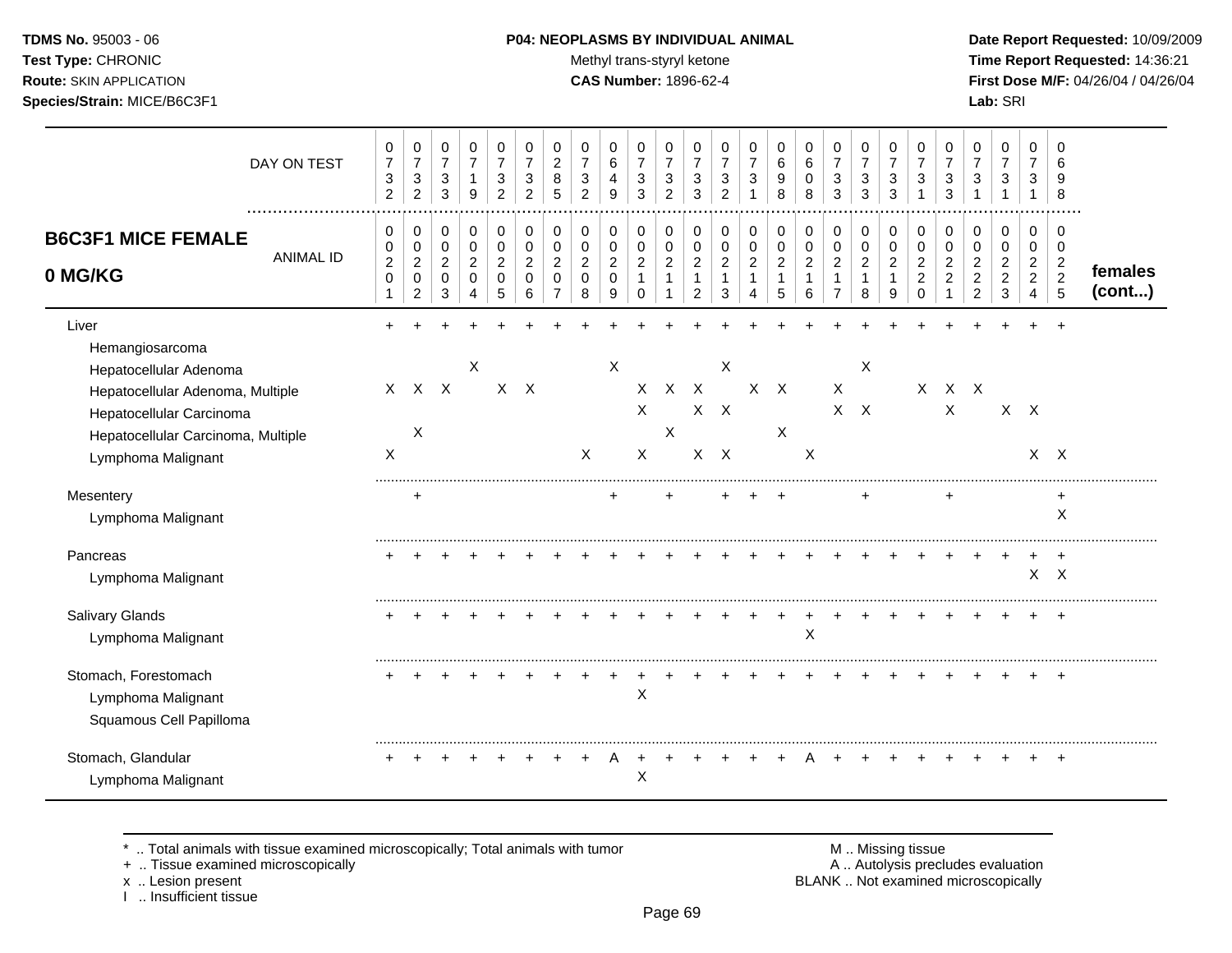TDMS No. 95003 - 06 Test Type: CHRONIC **Route: SKIN APPLICATION** Species/Strain: MICE/B6C3F1

#### P04: NEOPLASMS BY INDIVIDUAL ANIMAL

Methyl trans-styryl ketone

CAS Number: 1896-62-4

Date Report Requested: 10/09/2009 Time Report Requested: 14:36:21 First Dose M/F: 04/26/04 / 04/26/04 Lab: SRI

|                                                    | DAY ON TEST      | 0<br>$\overline{7}$<br>$\mathbf{3}$<br>$\overline{2}$ | 0<br>$\overline{7}$<br>3<br>$\overline{2}$                      | 0<br>$\boldsymbol{7}$<br>$\mathbf{3}$<br>$\mathbf{3}$          | 0<br>$\overline{7}$<br>$\mathbf{1}$<br>$9\,$                 | 0<br>$\overline{7}$<br>$\sqrt{3}$<br>$\overline{c}$              | 0<br>$\overline{7}$<br>3<br>$\overline{c}$           | 0<br>$\overline{2}$<br>8<br>5              | 0<br>$\overline{7}$<br>3<br>$\overline{2}$                     | 0<br>6<br>$\overline{4}$<br>9              | 0<br>$\overline{7}$<br>$\mathbf{3}$<br>3                | 0<br>$\overline{7}$<br>3<br>$\overline{c}$                                | 0<br>$\overline{7}$<br>3<br>3                                     | 0<br>$\overline{7}$<br>3<br>$\overline{2}$                       | 0<br>$\overline{7}$<br>3                                          | 0<br>6<br>9<br>8                                        | 0<br>6<br>$\mathbf 0$<br>8                            | 0<br>$\overline{7}$<br>3<br>$\sqrt{3}$                                       | 0<br>$\overline{7}$<br>3<br>3                                     | 0<br>$\overline{7}$<br>3<br>$\sqrt{3}$                            | 0<br>$\overline{7}$<br>3<br>1                              | $\Omega$<br>$\overline{7}$<br>3<br>3                 | 0<br>$\overline{7}$<br>3                                 | 0<br>$\overline{7}$<br>3<br>$\mathbf{1}$        | $\Omega$<br>$\overline{7}$<br>3<br>-1                             | $\Omega$<br>6<br>9<br>8                                   |                   |
|----------------------------------------------------|------------------|-------------------------------------------------------|-----------------------------------------------------------------|----------------------------------------------------------------|--------------------------------------------------------------|------------------------------------------------------------------|------------------------------------------------------|--------------------------------------------|----------------------------------------------------------------|--------------------------------------------|---------------------------------------------------------|---------------------------------------------------------------------------|-------------------------------------------------------------------|------------------------------------------------------------------|-------------------------------------------------------------------|---------------------------------------------------------|-------------------------------------------------------|------------------------------------------------------------------------------|-------------------------------------------------------------------|-------------------------------------------------------------------|------------------------------------------------------------|------------------------------------------------------|----------------------------------------------------------|-------------------------------------------------|-------------------------------------------------------------------|-----------------------------------------------------------|-------------------|
| <b>B6C3F1 MICE FEMALE</b><br>0 MG/KG               | <b>ANIMAL ID</b> | 0<br>0<br>$\sqrt{2}$<br>$\pmb{0}$<br>$\mathbf{1}$     | 0<br>$\pmb{0}$<br>$\overline{c}$<br>$\pmb{0}$<br>$\overline{2}$ | $\mathbf 0$<br>$\pmb{0}$<br>$\boldsymbol{2}$<br>$\pmb{0}$<br>3 | $\pmb{0}$<br>$\pmb{0}$<br>$\overline{c}$<br>$\mathbf 0$<br>4 | $\mathbf 0$<br>$\pmb{0}$<br>$\boldsymbol{2}$<br>$\mathbf 0$<br>5 | $\mathbf 0$<br>$\pmb{0}$<br>$\overline{2}$<br>0<br>6 | $\pmb{0}$<br>0<br>$\overline{c}$<br>0<br>7 | $\mathbf 0$<br>$\pmb{0}$<br>$\overline{c}$<br>$\mathbf 0$<br>8 | 0<br>$\pmb{0}$<br>$\overline{c}$<br>0<br>9 | 0<br>0<br>$\overline{a}$<br>$\mathbf{1}$<br>$\mathbf 0$ | $\mathbf 0$<br>$\pmb{0}$<br>$\overline{c}$<br>$\mathbf{1}$<br>$\mathbf 1$ | 0<br>$\pmb{0}$<br>$\overline{c}$<br>$\mathbf 1$<br>$\overline{2}$ | 0<br>$\pmb{0}$<br>$\overline{c}$<br>$\mathbf{1}$<br>$\mathbf{3}$ | $\mathbf 0$<br>$\mathbf 0$<br>$\overline{c}$<br>$\mathbf{1}$<br>Δ | 0<br>$\pmb{0}$<br>$\boldsymbol{2}$<br>$\mathbf{1}$<br>5 | 0<br>$\pmb{0}$<br>$\overline{c}$<br>$\mathbf{1}$<br>6 | $\mathbf 0$<br>$\pmb{0}$<br>$\overline{c}$<br>$\mathbf{1}$<br>$\overline{7}$ | $\pmb{0}$<br>$\mathbf 0$<br>$\boldsymbol{2}$<br>$\mathbf{1}$<br>8 | $\mathbf 0$<br>$\pmb{0}$<br>$\overline{2}$<br>$\overline{1}$<br>9 | $\pmb{0}$<br>0<br>$\overline{2}$<br>$\sqrt{2}$<br>$\Omega$ | $\mathbf 0$<br>0<br>$\overline{c}$<br>$\overline{c}$ | 0<br>0<br>$\overline{c}$<br>$\sqrt{2}$<br>$\overline{2}$ | 0<br>0<br>$\overline{2}$<br>$\overline{2}$<br>3 | $\mathbf 0$<br>$\pmb{0}$<br>$\overline{c}$<br>$\overline{2}$<br>4 | $\mathbf 0$<br>0<br>$\overline{2}$<br>$\overline{c}$<br>5 | females<br>(cont) |
| <b>CARDIOVASCULAR SYSTEM</b>                       |                  |                                                       |                                                                 |                                                                |                                                              |                                                                  |                                                      |                                            |                                                                |                                            |                                                         |                                                                           |                                                                   |                                                                  |                                                                   |                                                         |                                                       |                                                                              |                                                                   |                                                                   |                                                            |                                                      |                                                          |                                                 |                                                                   |                                                           |                   |
| <b>Blood Vessel</b>                                |                  |                                                       |                                                                 |                                                                |                                                              |                                                                  |                                                      |                                            |                                                                |                                            |                                                         |                                                                           |                                                                   |                                                                  |                                                                   |                                                         |                                                       |                                                                              |                                                                   | $\ddot{}$                                                         |                                                            |                                                      |                                                          |                                                 | $\ddot{}$                                                         |                                                           |                   |
| Heart<br>Lymphoma Malignant                        |                  |                                                       |                                                                 |                                                                |                                                              |                                                                  |                                                      |                                            |                                                                |                                            | X                                                       |                                                                           |                                                                   |                                                                  |                                                                   |                                                         |                                                       |                                                                              |                                                                   |                                                                   |                                                            |                                                      |                                                          |                                                 |                                                                   |                                                           |                   |
| <b>ENDOCRINE SYSTEM</b>                            |                  |                                                       |                                                                 |                                                                |                                                              |                                                                  |                                                      |                                            |                                                                |                                            |                                                         |                                                                           |                                                                   |                                                                  |                                                                   |                                                         |                                                       |                                                                              |                                                                   |                                                                   |                                                            |                                                      |                                                          |                                                 |                                                                   |                                                           |                   |
| <b>Adrenal Cortex</b><br>Lymphoma Malignant        |                  |                                                       |                                                                 |                                                                |                                                              |                                                                  |                                                      |                                            |                                                                |                                            |                                                         |                                                                           |                                                                   |                                                                  |                                                                   |                                                         |                                                       |                                                                              |                                                                   |                                                                   |                                                            |                                                      |                                                          |                                                 | X                                                                 |                                                           |                   |
| Adrenal Medulla<br>Pheochromocytoma Malignant      |                  |                                                       |                                                                 |                                                                |                                                              |                                                                  |                                                      |                                            |                                                                |                                            |                                                         |                                                                           |                                                                   |                                                                  |                                                                   |                                                         |                                                       |                                                                              |                                                                   |                                                                   |                                                            |                                                      |                                                          |                                                 |                                                                   |                                                           |                   |
| Islets, Pancreatic                                 |                  |                                                       |                                                                 |                                                                |                                                              |                                                                  |                                                      |                                            |                                                                |                                            |                                                         |                                                                           |                                                                   |                                                                  |                                                                   |                                                         |                                                       |                                                                              |                                                                   |                                                                   |                                                            |                                                      |                                                          |                                                 |                                                                   |                                                           |                   |
| Parathyroid Gland                                  |                  |                                                       |                                                                 |                                                                |                                                              |                                                                  |                                                      |                                            |                                                                |                                            |                                                         |                                                                           |                                                                   |                                                                  |                                                                   |                                                         |                                                       |                                                                              |                                                                   |                                                                   |                                                            |                                                      |                                                          |                                                 |                                                                   |                                                           |                   |
| <b>Pituitary Gland</b><br>Pars Distalis, Adenoma   |                  |                                                       | $\ddot{}$                                                       | $\ddot{}$                                                      | $\ddot{}$                                                    | $\ddot{}$<br>X                                                   | $\sf X$                                              |                                            |                                                                |                                            | $\ddot{}$                                               | +<br>$\boldsymbol{\mathsf{X}}$                                            | м                                                                 |                                                                  |                                                                   | $\ddot{}$                                               |                                                       |                                                                              | $\ddot{}$                                                         | X                                                                 |                                                            |                                                      |                                                          | $\ddot{}$                                       | $\ddot{}$                                                         | $\ddot{}$<br>X                                            |                   |
| <b>Thyroid Gland</b><br>Follicular Cell, Carcinoma |                  |                                                       |                                                                 |                                                                |                                                              |                                                                  |                                                      |                                            |                                                                |                                            |                                                         |                                                                           |                                                                   |                                                                  |                                                                   |                                                         |                                                       |                                                                              |                                                                   |                                                                   |                                                            |                                                      |                                                          |                                                 |                                                                   |                                                           |                   |

+ .. Tissue examined microscopically

x .. Lesion present<br>I .. Insufficient tissue

A .. Autolysis precludes evaluation BLANK .. Not examined microscopically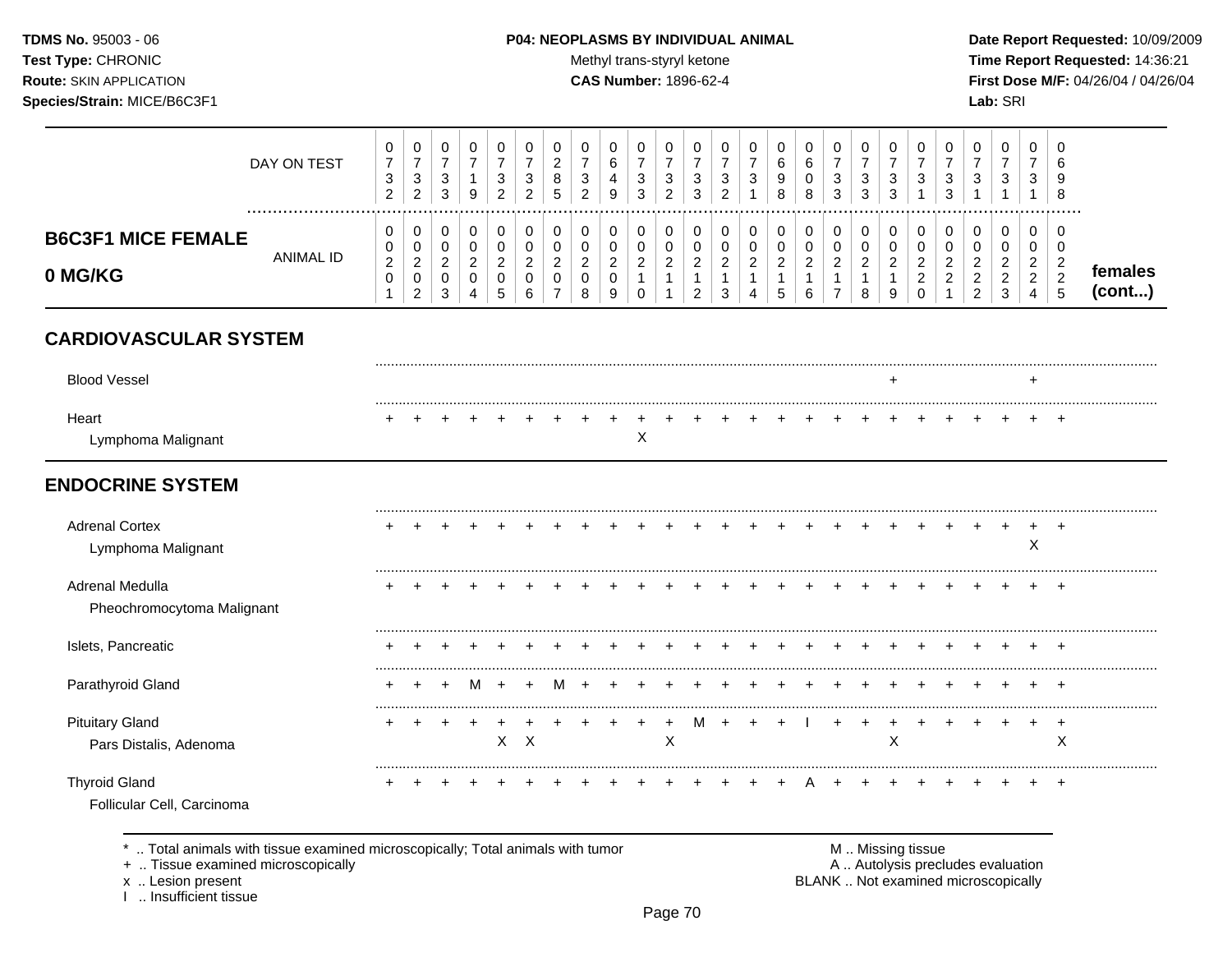TDMS No. 95003 - 06 Test Type: CHRONIC **Route: SKIN APPLICATION** Species/Strain: MICE/B6C3F1

#### P04: NEOPLASMS BY INDIVIDUAL ANIMAL

Methyl trans-styryl ketone

**CAS Number: 1896-62-4** 

Date Report Requested: 10/09/2009 Time Report Requested: 14:36:21 First Dose M/F: 04/26/04 / 04/26/04 Lab: SRI

|                                                                                      | DAY ON TEST      | 0<br>$\overline{7}$<br>$\sqrt{3}$<br>$\overline{2}$ | 0<br>$\overline{7}$<br>$\mathsf 3$<br>$\overline{c}$              | 0<br>$\boldsymbol{7}$<br>$\ensuremath{\mathsf{3}}$<br>3 | 0<br>$\overline{7}$<br>$\mathbf{1}$<br>9      | 0<br>7<br>$\mathbf{3}$<br>2                       | 0<br>7<br>3<br>2                                    | 0<br>2<br>8<br>5                                               | 0<br>$\overline{7}$<br>$\sqrt{3}$<br>$\overline{2}$    | 0<br>$\,6\,$<br>$\overline{4}$<br>9                  | 0<br>$\overline{7}$<br>$\sqrt{3}$<br>3                       | 0<br>$\overline{7}$<br>$\sqrt{3}$<br>2 | 0<br>7<br>3<br>3                                          | 0<br>7<br>3<br>$\overline{2}$        | 0<br>$\overline{7}$<br>$\mathbf{3}$               | 0<br>6<br>$\boldsymbol{9}$<br>8                       | 0<br>6<br>$\pmb{0}$<br>8              | 0<br>$\boldsymbol{7}$<br>$\sqrt{3}$<br>3                           | 0<br>$\overline{7}$<br>3<br>3                | 0<br>$\overline{7}$<br>$\mathbf{3}$<br>3 | 0<br>7<br>3                                            | 0<br>$\overline{7}$<br>3<br>3                      | 0<br>$\overline{7}$<br>3<br>1                   | 0<br>$\overline{7}$<br>$\ensuremath{\mathsf{3}}$<br>$\mathbf{1}$     | 0<br>$\overline{7}$<br>3<br>1                                          | $\Omega$<br>6<br>9<br>8                |                   |
|--------------------------------------------------------------------------------------|------------------|-----------------------------------------------------|-------------------------------------------------------------------|---------------------------------------------------------|-----------------------------------------------|---------------------------------------------------|-----------------------------------------------------|----------------------------------------------------------------|--------------------------------------------------------|------------------------------------------------------|--------------------------------------------------------------|----------------------------------------|-----------------------------------------------------------|--------------------------------------|---------------------------------------------------|-------------------------------------------------------|---------------------------------------|--------------------------------------------------------------------|----------------------------------------------|------------------------------------------|--------------------------------------------------------|----------------------------------------------------|-------------------------------------------------|----------------------------------------------------------------------|------------------------------------------------------------------------|----------------------------------------|-------------------|
| <b>B6C3F1 MICE FEMALE</b><br>0 MG/KG                                                 | <b>ANIMAL ID</b> | 0<br>0<br>$\sqrt{2}$<br>$\mathbf 0$                 | 0<br>$\pmb{0}$<br>$\overline{c}$<br>$\mathbf 0$<br>$\overline{c}$ | 0<br>$\pmb{0}$<br>$\overline{a}$<br>0<br>3              | 0<br>$\pmb{0}$<br>$\sqrt{2}$<br>$\Omega$<br>4 | 0<br>$\pmb{0}$<br>$\overline{2}$<br>$\Omega$<br>5 | 0<br>$\mathbf 0$<br>$\overline{2}$<br>$\Omega$<br>6 | 0<br>$\pmb{0}$<br>$\overline{2}$<br>$\Omega$<br>$\overline{7}$ | 0<br>$\pmb{0}$<br>$\boldsymbol{2}$<br>$\mathbf 0$<br>8 | 0<br>$\pmb{0}$<br>$\overline{c}$<br>$\mathbf 0$<br>9 | 0<br>$\pmb{0}$<br>$\overline{a}$<br>$\mathbf{1}$<br>$\Omega$ | 0<br>$\pmb{0}$<br>$\sqrt{2}$           | 0<br>$\mathbf 0$<br>$\overline{c}$<br>1<br>$\overline{2}$ | 0<br>0<br>$\boldsymbol{2}$<br>1<br>3 | 0<br>$\pmb{0}$<br>$\sqrt{2}$<br>$\mathbf{1}$<br>Δ | 0<br>$\pmb{0}$<br>$\overline{a}$<br>$\mathbf{1}$<br>5 | 0<br>$\pmb{0}$<br>$\overline{2}$<br>6 | 0<br>$\pmb{0}$<br>$\overline{2}$<br>$\mathbf{1}$<br>$\overline{7}$ | 0<br>$\pmb{0}$<br>$\boldsymbol{2}$<br>1<br>8 | 0<br>$\mathbf 0$<br>$\overline{2}$<br>9  | 0<br>0<br>$\overline{c}$<br>$\overline{c}$<br>$\Omega$ | 0<br>$\pmb{0}$<br>$\overline{c}$<br>$\overline{c}$ | 0<br>0<br>$\overline{2}$<br>$\overline{2}$<br>2 | 0<br>$\mathbf 0$<br>$\overline{2}$<br>$\overline{a}$<br>$\mathbf{3}$ | 0<br>$\mathbf 0$<br>$\overline{c}$<br>$\overline{2}$<br>$\overline{4}$ | 0<br>$\mathbf 0$<br>$\frac{2}{2}$<br>5 | females<br>(cont) |
| <b>GENERAL BODY SYSTEM</b>                                                           |                  |                                                     |                                                                   |                                                         |                                               |                                                   |                                                     |                                                                |                                                        |                                                      |                                                              |                                        |                                                           |                                      |                                                   |                                                       |                                       |                                                                    |                                              |                                          |                                                        |                                                    |                                                 |                                                                      |                                                                        |                                        |                   |
| <b>Tissue NOS</b><br>Hemangiosarcoma<br>Sarcoma                                      |                  |                                                     |                                                                   |                                                         |                                               |                                                   |                                                     |                                                                |                                                        | $\pm$<br>X                                           |                                                              |                                        |                                                           |                                      |                                                   |                                                       |                                       |                                                                    |                                              |                                          | $\div$<br>X                                            |                                                    |                                                 |                                                                      |                                                                        |                                        |                   |
| <b>GENITAL SYSTEM</b>                                                                |                  |                                                     |                                                                   |                                                         |                                               |                                                   |                                                     |                                                                |                                                        |                                                      |                                                              |                                        |                                                           |                                      |                                                   |                                                       |                                       |                                                                    |                                              |                                          |                                                        |                                                    |                                                 |                                                                      |                                                                        |                                        |                   |
| <b>Clitoral Gland</b>                                                                |                  |                                                     |                                                                   |                                                         |                                               |                                                   |                                                     |                                                                |                                                        |                                                      |                                                              |                                        |                                                           |                                      |                                                   |                                                       |                                       |                                                                    |                                              |                                          |                                                        |                                                    |                                                 |                                                                      |                                                                        |                                        |                   |
| Ovary<br>Cystadenoma<br>Lymphoma Malignant                                           |                  |                                                     |                                                                   |                                                         |                                               |                                                   |                                                     |                                                                |                                                        |                                                      |                                                              |                                        | X                                                         |                                      |                                                   |                                                       |                                       |                                                                    |                                              |                                          |                                                        |                                                    |                                                 |                                                                      |                                                                        | $\ddot{}$<br>X                         |                   |
| <b>Uterus</b><br>Carcinoma<br>Hemangiosarcoma<br>Lymphoma Malignant<br>Polyp Stromal |                  |                                                     |                                                                   |                                                         |                                               | $\mathsf{X}$                                      |                                                     |                                                                |                                                        |                                                      |                                                              |                                        |                                                           | X                                    |                                                   | X                                                     |                                       |                                                                    |                                              | Χ                                        |                                                        |                                                    |                                                 |                                                                      |                                                                        | $\div$                                 |                   |
| Vagina<br>Liposarcoma                                                                |                  |                                                     |                                                                   | $\ddot{}$<br>X                                          |                                               |                                                   |                                                     |                                                                |                                                        |                                                      |                                                              |                                        |                                                           |                                      |                                                   |                                                       |                                       |                                                                    |                                              |                                          |                                                        |                                                    |                                                 |                                                                      |                                                                        |                                        |                   |

\* .. Total animals with tissue examined microscopically; Total animals with tumor + .. Tissue examined microscopically

x .. Lesion present

1 .. Insufficient tissue

M .. Missing tissue<br>A .. Autolysis precludes evaluation BLANK .. Not examined microscopically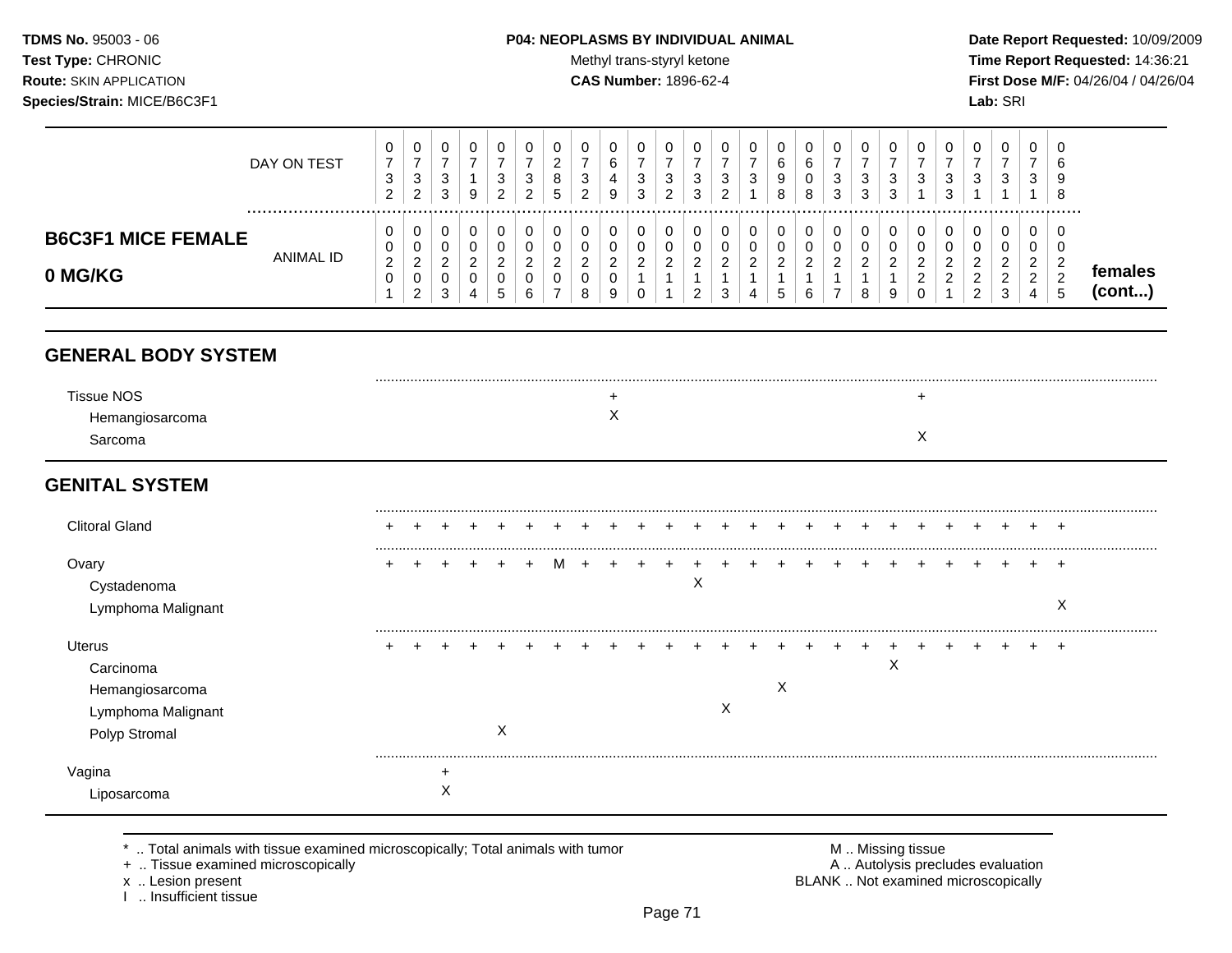## **TDMS No.** 95003 - 06 **P04: NEOPLASMS BY INDIVIDUAL ANIMAL** Date Report Requested: 10/09/2009

Test Type: CHRONIC **Test Type:** CHRONIC **Test Type:** CHRONIC **Time Report Requested:** 14:36:21 **Route:** SKIN APPLICATION **CAS Number:** 1896-62-4 **First Dose M/F:** 04/26/04 / 04/26/04

|                                       | DAY ON TEST | υ<br>$\overline{7}$<br>3<br>ົ<br>∠ | 0<br>$\overline{ }$<br>3<br>$\overline{2}$ | 0<br>◠<br>ۍ<br>3      | 0<br>9                | 0<br>-<br>3<br>າ           | 0<br>3<br>ົ | 0<br>⌒<br>∠<br>8<br>5 | 3<br>2        | 0<br>6<br>4<br>9                   | 0<br>$\overline{ }$<br>3<br>3 | 3<br>$\overline{2}$ | 0<br>3<br>3                       | 0<br>–<br>3<br>ົ<br>∼        | 0<br>3           | 0<br>$\sim$<br>O<br>9<br>8 | 0<br>6<br>8 | 0<br>3<br>3 | 0<br>3<br>3 | 0<br>3<br>3 | 0<br>⇁<br>3 | 3<br>3     | 0<br>3                       | 0<br>-<br>3                     | 0<br>3                | 0<br>b<br>c<br>8       |                         |
|---------------------------------------|-------------|------------------------------------|--------------------------------------------|-----------------------|-----------------------|----------------------------|-------------|-----------------------|---------------|------------------------------------|-------------------------------|---------------------|-----------------------------------|------------------------------|------------------|----------------------------|-------------|-------------|-------------|-------------|-------------|------------|------------------------------|---------------------------------|-----------------------|------------------------|-------------------------|
| <b>B6C3F1 MICE FEMALE</b><br>0 MG/KG  | ANIMAL ID   | U<br>0<br>2<br>0                   | 0<br>0<br>າ<br>∠<br>0<br>റ<br>∠            | 0<br>0<br>ົ<br>∠<br>3 | 0<br>0<br>2<br>0<br>4 | 0<br>U<br>ົ<br>∠<br>U<br>5 | ົ<br>∠<br>6 | 0<br>0<br>ົ<br>∠<br>0 | $\Omega$<br>o | 0<br>0<br>$\overline{2}$<br>0<br>9 | 0<br>0<br>2<br>0              | $\sqrt{2}$<br>∠     | 0<br>0<br>ົ<br>∼<br>ົ<br><u>_</u> | 0<br>0<br>ົ<br><u>_</u><br>3 | 0<br>◠<br>∠<br>4 | റ<br>∠<br>Đ                | ົ<br>∠<br>6 | 0<br>0<br>2 | 0<br>2<br>8 | 0<br>2<br>9 | 2<br>2<br>0 | $\sqrt{2}$ | ∼<br>$\sim$<br>ົ<br><u>_</u> | 0<br>0<br>ົ<br>∠<br>ົ<br>∠<br>3 | ◠<br>∠<br>ົ<br>∠<br>4 | C<br>r.<br>∠<br>ົ<br>5 | females<br>$($ cont $)$ |
| <b>HEMATOPOIETIC SYSTEM</b>           |             |                                    |                                            |                       |                       |                            |             |                       |               |                                    |                               |                     |                                   |                              |                  |                            |             |             |             |             |             |            |                              |                                 |                       |                        |                         |
| <b>Bone Marrow</b><br>Hemangiosarcoma |             |                                    |                                            |                       |                       |                            |             |                       |               | X                                  |                               |                     |                                   |                              | $+$              | $+$                        | $+$         | $+$         | $+$         | $+$         | $+$         | $+$        |                              | $\div$                          | $+$                   | $+$                    |                         |

| Total animals with tissue examined microscopically; Total animals with tumor |   |         |   |  |           |   |  |   |   |   |  | M  Missing tissue |  |              |            |       |  |
|------------------------------------------------------------------------------|---|---------|---|--|-----------|---|--|---|---|---|--|-------------------|--|--------------|------------|-------|--|
| Spleen                                                                       |   |         |   |  |           |   |  |   |   |   |  |                   |  |              |            |       |  |
| Lymphoma Malignant                                                           | X |         |   |  |           |   |  |   |   | X |  |                   |  | $\mathsf{X}$ | $X$ $X$    |       |  |
| Lymph Node, Mesenteric                                                       |   |         |   |  |           |   |  |   |   |   |  |                   |  |              |            | $\pm$ |  |
| Lymphoma Malignant                                                           |   | $X$ $X$ | X |  |           |   |  |   |   |   |  |                   |  |              | $X$ $X$    |       |  |
| Lymph Node, Mandibular                                                       |   |         |   |  |           |   |  |   |   |   |  |                   |  |              |            | +     |  |
| Renal, Lymphoma Malignant                                                    |   |         |   |  | X         |   |  |   |   |   |  |                   |  |              | $X$ $X$    |       |  |
| Pancreatic, Lymphoma Malignant                                               |   |         |   |  |           |   |  |   |   | X |  |                   |  |              |            |       |  |
| Mediastinal, Lymphoma Malignant                                              |   |         |   |  |           |   |  |   |   | Х |  |                   |  |              | $X \times$ |       |  |
| Inguinal, Lymphoma Malignant                                                 |   |         |   |  |           |   |  |   |   |   |  |                   |  |              |            |       |  |
| Iliac, Lymphoma Malignant                                                    |   |         |   |  |           |   |  | X |   | X |  |                   |  |              | $X \times$ |       |  |
| Iliac, Hepatocellular Carcinoma,<br>Metastatic, Liver                        |   |         |   |  |           |   |  |   | X |   |  |                   |  |              |            |       |  |
| Lymphoma Malignant                                                           |   |         |   |  |           | X |  |   |   |   |  |                   |  |              |            |       |  |
| Histiocytic Sarcoma                                                          |   |         |   |  |           |   |  |   |   |   |  |                   |  |              |            |       |  |
| Lymph Node                                                                   |   |         | ٠ |  | $\ddot{}$ |   |  |   |   |   |  |                   |  |              |            | $\pm$ |  |
| Lymphoma Malignant                                                           |   |         |   |  |           |   |  |   |   |   |  |                   |  |              |            |       |  |
|                                                                              |   |         |   |  |           |   |  |   |   |   |  |                   |  |              |            |       |  |

x .. Lesion present<br>I .. Insufficient tissue

Page 72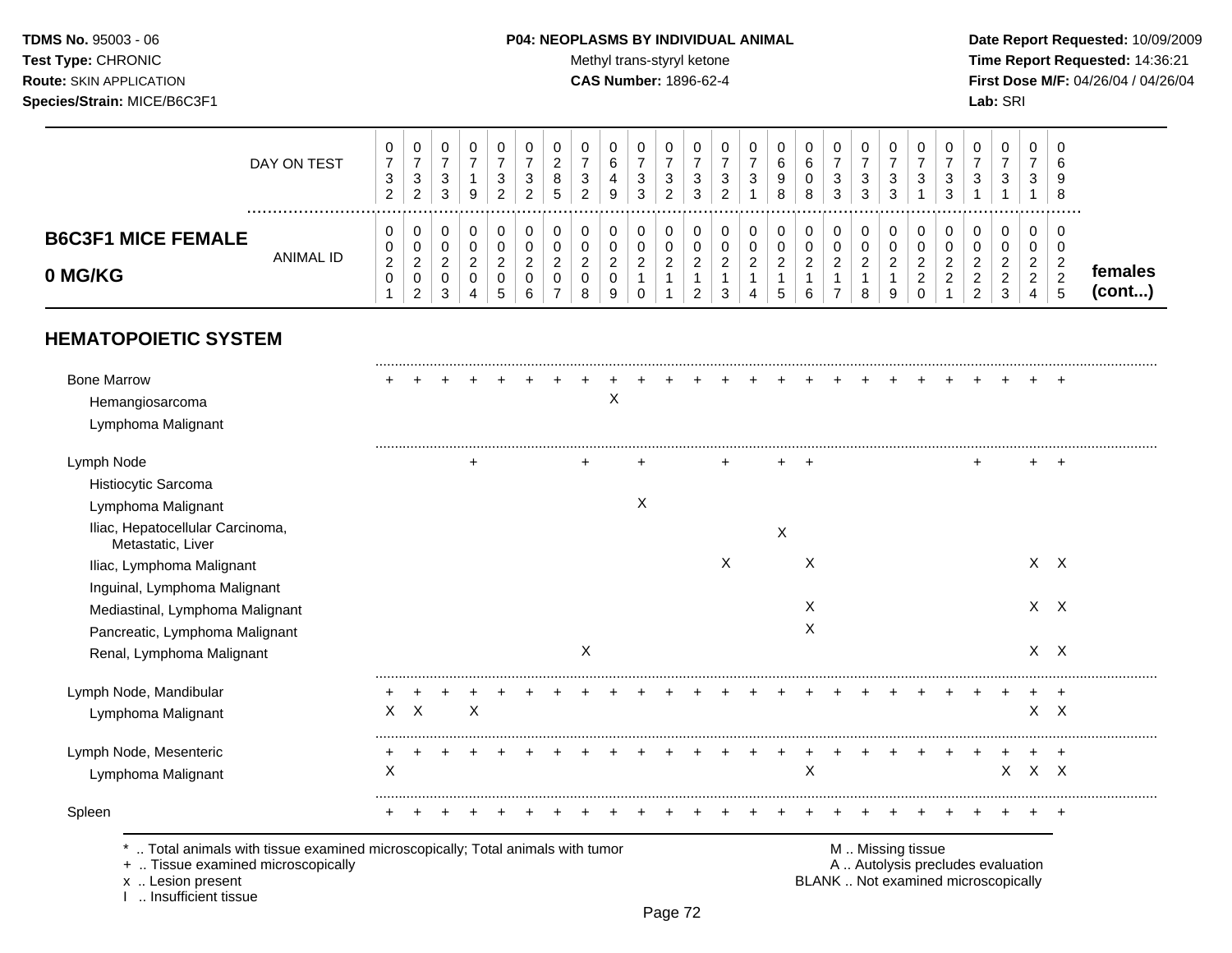### **TDMS No.** 95003 - 06 **P04: NEOPLASMS BY INDIVIDUAL ANIMAL** Date Report Requested: 10/09/2009

Test Type: CHRONIC **Test Type:** CHRONIC **Test Type:** CHRONIC **Time Report Requested:** 14:36:21 **Route:** SKIN APPLICATION **CAS Number:** 1896-62-4 **First Dose M/F:** 04/26/04 / 04/26/04

|                                                                                               | DAY ON TEST      | 0<br>$\overline{7}$<br>$\sqrt{3}$<br>$\overline{2}$  | 0<br>$\boldsymbol{7}$<br>$\sqrt{3}$<br>$\overline{2}$       | 0<br>$\overline{7}$<br>$\mathbf{3}$<br>3                        | 0<br>$\overline{7}$<br>$\mathbf{1}$<br>9                 | $\Omega$<br>$\overline{7}$<br>3<br>$\overline{2}$ | 0<br>$\overline{7}$<br>$\mathbf{3}$<br>$\overline{2}$ | 0<br>$\overline{2}$<br>8<br>5                             | 0<br>$\overline{7}$<br>$\sqrt{3}$<br>$\overline{2}$    | 0<br>6<br>$\overline{4}$<br>9                          | 0<br>$\overline{7}$<br>$\sqrt{3}$<br>3                      | 0<br>$\overline{7}$<br>$\sqrt{3}$<br>$\overline{2}$        | 0<br>$\overline{7}$<br>$\sqrt{3}$<br>3                           | 0<br>$\overline{7}$<br>$\ensuremath{\mathsf{3}}$<br>$\overline{2}$ | 0<br>$\overline{7}$<br>3            | 0<br>6<br>9<br>8                              | 0<br>6<br>0<br>8                                        | $\Omega$<br>$\overline{7}$<br>$\ensuremath{\mathsf{3}}$<br>3        | 0<br>$\overline{7}$<br>3<br>3                          | 0<br>$\overline{7}$<br>$\sqrt{3}$<br>3 | 0<br>$\overline{7}$<br>3<br>$\overline{1}$                   | 0<br>$\overline{7}$<br>3<br>3                          | 0<br>$\overline{7}$<br>$\sqrt{3}$<br>$\overline{1}$                  | 0<br>$\overline{7}$<br>3<br>$\mathbf{1}$                  | 0<br>$\overline{7}$<br>3<br>$\mathbf{1}$                    | $\Omega$<br>6<br>9<br>8                                                          |                   |
|-----------------------------------------------------------------------------------------------|------------------|------------------------------------------------------|-------------------------------------------------------------|-----------------------------------------------------------------|----------------------------------------------------------|---------------------------------------------------|-------------------------------------------------------|-----------------------------------------------------------|--------------------------------------------------------|--------------------------------------------------------|-------------------------------------------------------------|------------------------------------------------------------|------------------------------------------------------------------|--------------------------------------------------------------------|-------------------------------------|-----------------------------------------------|---------------------------------------------------------|---------------------------------------------------------------------|--------------------------------------------------------|----------------------------------------|--------------------------------------------------------------|--------------------------------------------------------|----------------------------------------------------------------------|-----------------------------------------------------------|-------------------------------------------------------------|----------------------------------------------------------------------------------|-------------------|
| <b>B6C3F1 MICE FEMALE</b><br>0 MG/KG                                                          | <b>ANIMAL ID</b> | 0<br>0<br>$\mathbf 2$<br>$\mathbf 0$<br>$\mathbf{1}$ | 0<br>$\pmb{0}$<br>$\sqrt{2}$<br>$\pmb{0}$<br>$\overline{c}$ | 0<br>$\pmb{0}$<br>$\overline{c}$<br>$\mathbf 0$<br>$\mathbf{3}$ | 0<br>$\mathbf 0$<br>$\boldsymbol{2}$<br>$\mathbf 0$<br>4 | 0<br>0<br>$\overline{c}$<br>$\mathbf 0$<br>5      | 0<br>0<br>$\sqrt{2}$<br>$\mathbf 0$<br>6              | $\pmb{0}$<br>$\mathbf 0$<br>$\overline{2}$<br>$\mathbf 0$ | 0<br>$\mathbf 0$<br>$\overline{2}$<br>$\mathbf 0$<br>8 | 0<br>$\mathbf 0$<br>$\overline{c}$<br>$\mathbf 0$<br>9 | 0<br>$\pmb{0}$<br>$\sqrt{2}$<br>$\mathbf{1}$<br>$\mathbf 0$ | 0<br>0<br>$\boldsymbol{2}$<br>$\mathbf{1}$<br>$\mathbf{1}$ | 0<br>$\mathbf 0$<br>$\sqrt{2}$<br>$\mathbf{1}$<br>$\overline{c}$ | 0<br>$\pmb{0}$<br>$\boldsymbol{2}$<br>$\overline{1}$<br>3          | 0<br>$\mathbf 0$<br>$\sqrt{2}$<br>1 | 0<br>0<br>$\overline{2}$<br>$\mathbf{1}$<br>5 | 0<br>$\mathbf 0$<br>$\overline{a}$<br>$\mathbf{1}$<br>6 | 0<br>$\mathbf 0$<br>$\overline{2}$<br>$\mathbf 1$<br>$\overline{7}$ | 0<br>$\mathbf 0$<br>$\overline{c}$<br>$\mathbf 1$<br>8 | 0<br>0<br>$\overline{c}$<br>-1<br>9    | 0<br>$\mathbf 0$<br>$\sqrt{2}$<br>$\overline{2}$<br>$\Omega$ | $\mathbf 0$<br>0<br>$\boldsymbol{2}$<br>$\overline{2}$ | 0<br>$\pmb{0}$<br>$\overline{c}$<br>$\overline{c}$<br>$\overline{c}$ | 0<br>$\mathbf 0$<br>$\overline{c}$<br>$\overline{2}$<br>3 | 0<br>$\mathbf 0$<br>$\boldsymbol{2}$<br>$\overline{2}$<br>4 | $\mathbf 0$<br>$\mathbf 0$<br>$\overline{c}$<br>$\overline{2}$<br>$\overline{5}$ | females<br>(cont) |
| Hemangiosarcoma<br>Lymphoma Malignant                                                         |                  | $\sf X$                                              |                                                             |                                                                 |                                                          |                                                   |                                                       |                                                           | $\mathsf{X}$                                           | X                                                      |                                                             |                                                            | X X X X                                                          |                                                                    |                                     |                                               | $\mathsf{X}$                                            |                                                                     |                                                        |                                        |                                                              |                                                        |                                                                      |                                                           | X X X                                                       |                                                                                  |                   |
| Thymus<br>Lymphoma Malignant                                                                  |                  | X                                                    |                                                             |                                                                 |                                                          |                                                   |                                                       |                                                           | Χ                                                      |                                                        |                                                             |                                                            |                                                                  |                                                                    |                                     |                                               | $\mathsf X$                                             |                                                                     |                                                        |                                        |                                                              |                                                        |                                                                      | $\mathsf X$                                               | $X$ $X$                                                     |                                                                                  |                   |
| <b>INTEGUMENTARY SYSTEM</b>                                                                   |                  |                                                      |                                                             |                                                                 |                                                          |                                                   |                                                       |                                                           |                                                        |                                                        |                                                             |                                                            |                                                                  |                                                                    |                                     |                                               |                                                         |                                                                     |                                                        |                                        |                                                              |                                                        |                                                                      |                                                           |                                                             |                                                                                  |                   |
| <b>Mammary Gland</b><br>Carcinoma                                                             |                  |                                                      |                                                             |                                                                 |                                                          |                                                   |                                                       |                                                           |                                                        |                                                        |                                                             |                                                            |                                                                  |                                                                    |                                     |                                               |                                                         |                                                                     |                                                        |                                        |                                                              |                                                        |                                                                      |                                                           | $\pm$<br>X                                                  | $\pm$                                                                            |                   |
| Skin<br>Fibrosarcoma<br>Histiocytic Sarcoma<br>Site Of Application, Mast Cell Tumor<br>Benign |                  |                                                      |                                                             |                                                                 |                                                          |                                                   |                                                       |                                                           |                                                        |                                                        |                                                             |                                                            |                                                                  |                                                                    |                                     |                                               |                                                         |                                                                     |                                                        |                                        |                                                              |                                                        |                                                                      |                                                           |                                                             | $\ddot{}$                                                                        |                   |
| Subcutaneous Tissue,<br>Hemangiosarcoma<br>Subcutaneous Tissue, Schwannoma<br>Malignant       |                  |                                                      | X                                                           |                                                                 |                                                          |                                                   |                                                       |                                                           |                                                        |                                                        |                                                             |                                                            |                                                                  |                                                                    |                                     |                                               |                                                         |                                                                     |                                                        |                                        |                                                              |                                                        |                                                                      |                                                           |                                                             |                                                                                  |                   |
| <b>MUSCULOSKELETAL SYSTEM</b>                                                                 |                  |                                                      |                                                             |                                                                 |                                                          |                                                   |                                                       |                                                           |                                                        |                                                        |                                                             |                                                            |                                                                  |                                                                    |                                     |                                               |                                                         |                                                                     |                                                        |                                        |                                                              |                                                        |                                                                      |                                                           |                                                             |                                                                                  |                   |
| <b>Bone</b>                                                                                   |                  |                                                      |                                                             |                                                                 |                                                          |                                                   |                                                       |                                                           |                                                        |                                                        |                                                             |                                                            |                                                                  |                                                                    |                                     |                                               |                                                         |                                                                     |                                                        |                                        |                                                              |                                                        |                                                                      |                                                           |                                                             |                                                                                  |                   |

\* .. Total animals with tissue examined microscopically; Total animals with tumor <br>
+ .. Tissue examined microscopically<br>
+ .. Tissue examined microscopically

- + .. Tissue examined microscopically
- x .. Lesion present<br>I .. Insufficient tissue
-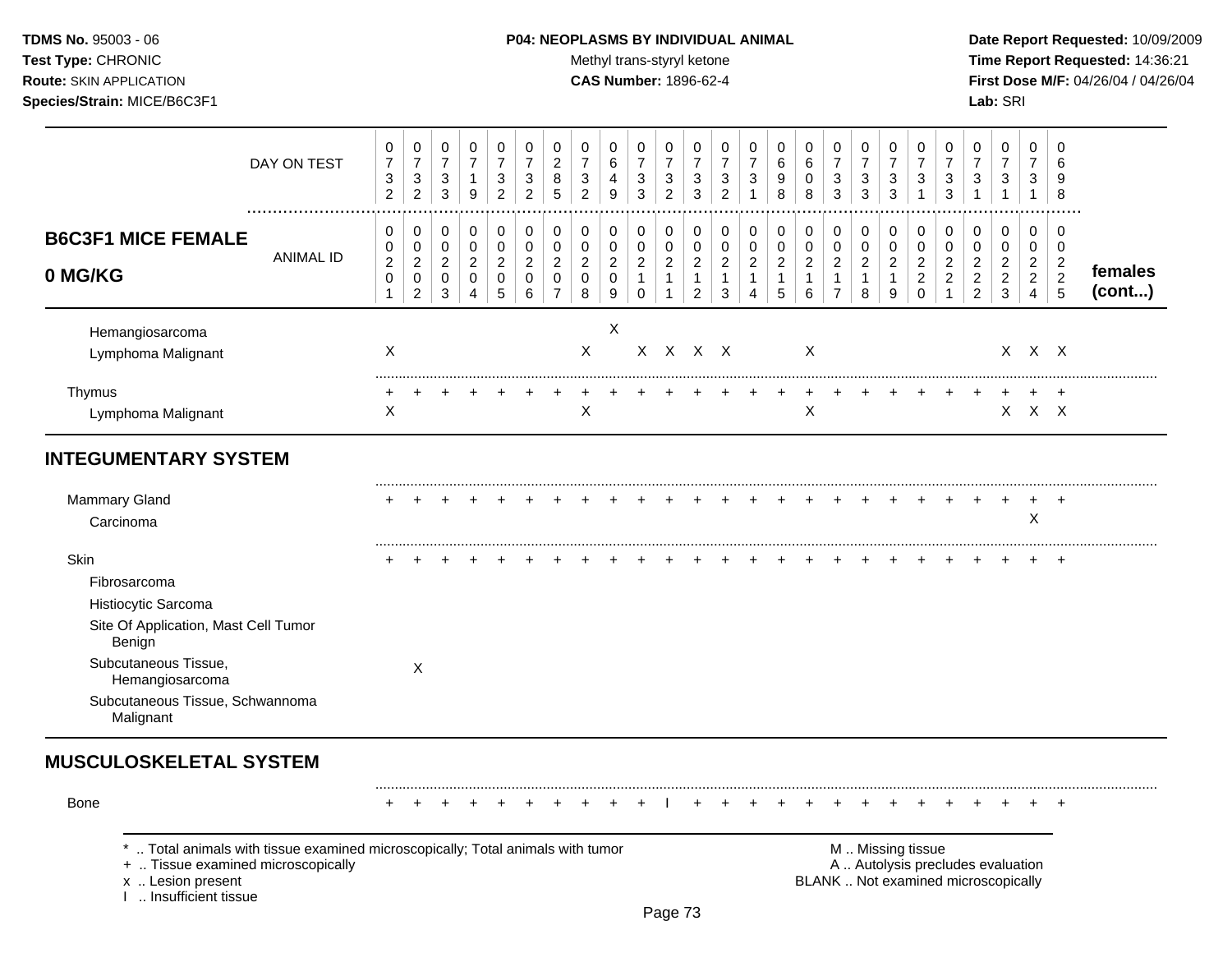# **TDMS No.** 95003 - 06 **P04: NEOPLASMS BY INDIVIDUAL ANIMAL** Date Report Requested: 10/09/2009

Test Type: CHRONIC **Test Type:** CHRONIC **Test Type:** CHRONIC **Time Report Requested:** 14:36:21 **Route:** SKIN APPLICATION **CAS Number:** 1896-62-4 **First Dose M/F:** 04/26/04 / 04/26/04

| DAY ON TEST                                                                                                                                                       | $\pmb{0}$<br>$\overline{7}$<br>$\ensuremath{\mathsf{3}}$<br>$\overline{2}$ | $\pmb{0}$<br>$\overline{7}$<br>$\mathbf{3}$<br>$\overline{2}$     | $\pmb{0}$<br>$\boldsymbol{7}$<br>$\mathbf{3}$<br>$\mathbf{3}$     | $\pmb{0}$<br>$\overline{7}$<br>$\mathbf{1}$<br>$\boldsymbol{9}$ | $\pmb{0}$<br>$\overline{7}$<br>3<br>$\overline{c}$     | $\mathbf 0$<br>$\overline{7}$<br>3<br>$\overline{2}$             | 0<br>$\overline{c}$<br>8<br>5                                    | $\mathbf 0$<br>$\overline{7}$<br>$\sqrt{3}$<br>2 | 0<br>6<br>4<br>9                                 | $\pmb{0}$<br>$\overline{7}$<br>$\sqrt{3}$<br>3          | $\mathbf 0$<br>$\overline{7}$<br>$\sqrt{3}$<br>$\overline{2}$      | 0<br>$\overline{7}$<br>3<br>3                                      | 0<br>7<br>3<br>$\overline{2}$                             | 0<br>7<br>3<br>$\mathbf 1$                                | 0<br>6<br>9<br>8                                  | 0<br>$\,6\,$<br>0<br>8                            | $\pmb{0}$<br>$\overline{7}$<br>3<br>3                              | $\mathbf 0$<br>$\overline{7}$<br>$\sqrt{3}$<br>3    | 0<br>$\overline{7}$<br>3<br>3                         | 0<br>7<br>3<br>-1                                                   | 0<br>$\overline{7}$<br>3<br>3                                    | $\mathbf 0$<br>$\overline{7}$<br>3                                         | 0<br>$\overline{7}$<br>3<br>$\mathbf 1$                          | $\mathbf 0$<br>$\overline{7}$<br>3<br>$\mathbf{1}$           | $\Omega$<br>6<br>9<br>8                                   |                   |
|-------------------------------------------------------------------------------------------------------------------------------------------------------------------|----------------------------------------------------------------------------|-------------------------------------------------------------------|-------------------------------------------------------------------|-----------------------------------------------------------------|--------------------------------------------------------|------------------------------------------------------------------|------------------------------------------------------------------|--------------------------------------------------|--------------------------------------------------|---------------------------------------------------------|--------------------------------------------------------------------|--------------------------------------------------------------------|-----------------------------------------------------------|-----------------------------------------------------------|---------------------------------------------------|---------------------------------------------------|--------------------------------------------------------------------|-----------------------------------------------------|-------------------------------------------------------|---------------------------------------------------------------------|------------------------------------------------------------------|----------------------------------------------------------------------------|------------------------------------------------------------------|--------------------------------------------------------------|-----------------------------------------------------------|-------------------|
| <b>B6C3F1 MICE FEMALE</b><br><b>ANIMAL ID</b><br>0 MG/KG                                                                                                          | 0<br>$\mathbf 0$<br>$\overline{c}$<br>$\mathbf 0$<br>$\mathbf{1}$          | 0<br>$\mathbf 0$<br>$\overline{c}$<br>$\pmb{0}$<br>$\overline{c}$ | 0<br>$\mathbf 0$<br>$\overline{c}$<br>$\mathbf 0$<br>$\mathbf{3}$ | 0<br>$\mathbf 0$<br>$\boldsymbol{2}$<br>$\mathbf 0$<br>4        | 0<br>$\pmb{0}$<br>$\boldsymbol{2}$<br>$\mathbf 0$<br>5 | $\mathbf 0$<br>$\mathbf 0$<br>$\overline{c}$<br>$\mathbf 0$<br>6 | 0<br>$\mathbf 0$<br>$\overline{c}$<br>$\Omega$<br>$\overline{7}$ | 0<br>$\mathbf 0$<br>$\sqrt{2}$<br>$\Omega$<br>8  | 0<br>$\pmb{0}$<br>$\sqrt{2}$<br>$\mathbf 0$<br>9 | 0<br>0<br>$\overline{c}$<br>$\mathbf{1}$<br>$\mathbf 0$ | 0<br>$\mathbf 0$<br>$\overline{c}$<br>$\mathbf{1}$<br>$\mathbf{1}$ | 0<br>$\pmb{0}$<br>$\overline{c}$<br>$\mathbf{1}$<br>$\overline{c}$ | 0<br>$\mathbf 0$<br>$\overline{2}$<br>$\overline{1}$<br>3 | 0<br>$\mathbf 0$<br>$\boldsymbol{2}$<br>$\mathbf{1}$<br>4 | 0<br>$\pmb{0}$<br>$\sqrt{2}$<br>$\mathbf{1}$<br>5 | 0<br>$\pmb{0}$<br>$\sqrt{2}$<br>$\mathbf{1}$<br>6 | 0<br>$\pmb{0}$<br>$\overline{a}$<br>$\mathbf{1}$<br>$\overline{7}$ | 0<br>$\mathbf 0$<br>$\sqrt{2}$<br>$\mathbf{1}$<br>8 | 0<br>$\pmb{0}$<br>$\overline{c}$<br>$\mathbf{1}$<br>9 | 0<br>$\mathbf 0$<br>$\overline{c}$<br>$\overline{c}$<br>$\mathbf 0$ | 0<br>$\mathbf 0$<br>$\sqrt{2}$<br>$\overline{c}$<br>$\mathbf{1}$ | 0<br>$\mathbf 0$<br>$\boldsymbol{2}$<br>$\boldsymbol{2}$<br>$\overline{c}$ | 0<br>$\mathbf 0$<br>$\overline{c}$<br>$\sqrt{2}$<br>$\mathbf{3}$ | 0<br>0<br>$\overline{2}$<br>$\overline{2}$<br>$\overline{4}$ | 0<br>$\mathbf 0$<br>$\overline{2}$<br>$\overline{c}$<br>5 | females<br>(cont) |
| <b>Skeletal Muscle</b><br>Fibrosarcoma, Metastatic, Skin<br>Hemangiosarcoma                                                                                       |                                                                            |                                                                   |                                                                   |                                                                 |                                                        |                                                                  |                                                                  |                                                  | ÷<br>X                                           |                                                         |                                                                    |                                                                    |                                                           |                                                           |                                                   |                                                   |                                                                    |                                                     |                                                       |                                                                     |                                                                  |                                                                            |                                                                  |                                                              |                                                           |                   |
| <b>NERVOUS SYSTEM</b>                                                                                                                                             |                                                                            |                                                                   |                                                                   |                                                                 |                                                        |                                                                  |                                                                  |                                                  |                                                  |                                                         |                                                                    |                                                                    |                                                           |                                                           |                                                   |                                                   |                                                                    |                                                     |                                                       |                                                                     |                                                                  |                                                                            |                                                                  |                                                              |                                                           |                   |
| <b>Brain</b>                                                                                                                                                      |                                                                            |                                                                   |                                                                   |                                                                 |                                                        |                                                                  |                                                                  |                                                  |                                                  |                                                         |                                                                    |                                                                    |                                                           |                                                           |                                                   |                                                   |                                                                    |                                                     |                                                       |                                                                     |                                                                  |                                                                            |                                                                  |                                                              |                                                           |                   |
| Peripheral Nerve                                                                                                                                                  |                                                                            |                                                                   |                                                                   |                                                                 |                                                        |                                                                  |                                                                  |                                                  |                                                  |                                                         |                                                                    |                                                                    |                                                           |                                                           |                                                   |                                                   |                                                                    |                                                     |                                                       |                                                                     |                                                                  |                                                                            |                                                                  |                                                              |                                                           |                   |
| Spinal Cord                                                                                                                                                       |                                                                            |                                                                   |                                                                   | $\ddot{}$                                                       |                                                        |                                                                  |                                                                  |                                                  |                                                  |                                                         |                                                                    |                                                                    |                                                           |                                                           |                                                   |                                                   |                                                                    |                                                     |                                                       |                                                                     |                                                                  |                                                                            |                                                                  |                                                              |                                                           |                   |
| <b>RESPIRATORY SYSTEM</b>                                                                                                                                         |                                                                            |                                                                   |                                                                   |                                                                 |                                                        |                                                                  |                                                                  |                                                  |                                                  |                                                         |                                                                    |                                                                    |                                                           |                                                           |                                                   |                                                   |                                                                    |                                                     |                                                       |                                                                     |                                                                  |                                                                            |                                                                  |                                                              |                                                           |                   |
| Lung<br>Alveolar/Bronchiolar Adenoma<br>Alveolar/Bronchiolar Carcinoma<br>Hemangiosarcoma                                                                         |                                                                            |                                                                   |                                                                   |                                                                 |                                                        |                                                                  |                                                                  |                                                  | X                                                | ٠<br>X                                                  |                                                                    |                                                                    |                                                           |                                                           |                                                   |                                                   |                                                                    |                                                     |                                                       |                                                                     |                                                                  |                                                                            |                                                                  |                                                              | $\ddot{}$                                                 |                   |
| Hepatocellular Carcinoma, Metastatic,<br>Liver                                                                                                                    |                                                                            |                                                                   |                                                                   |                                                                 |                                                        |                                                                  |                                                                  |                                                  |                                                  |                                                         |                                                                    |                                                                    |                                                           |                                                           | $\mathsf{X}$                                      |                                                   |                                                                    | $\mathsf{X}$                                        |                                                       |                                                                     |                                                                  |                                                                            |                                                                  |                                                              |                                                           |                   |
| Lymphoma Malignant                                                                                                                                                | X                                                                          |                                                                   |                                                                   |                                                                 |                                                        |                                                                  |                                                                  |                                                  |                                                  |                                                         |                                                                    |                                                                    |                                                           |                                                           |                                                   |                                                   |                                                                    |                                                     |                                                       |                                                                     |                                                                  |                                                                            |                                                                  |                                                              | $X \times$                                                |                   |
| Nose                                                                                                                                                              |                                                                            |                                                                   |                                                                   |                                                                 |                                                        |                                                                  |                                                                  |                                                  |                                                  |                                                         |                                                                    |                                                                    |                                                           |                                                           |                                                   |                                                   |                                                                    |                                                     |                                                       |                                                                     |                                                                  |                                                                            |                                                                  | $\ddot{}$                                                    | $^{+}$                                                    |                   |
| Total animals with tissue examined microscopically; Total animals with tumor<br>+  Tissue examined microscopically<br>x  Lesion present<br>1  Insufficient tissue |                                                                            |                                                                   |                                                                   |                                                                 |                                                        |                                                                  |                                                                  |                                                  |                                                  |                                                         |                                                                    |                                                                    |                                                           |                                                           |                                                   |                                                   |                                                                    |                                                     |                                                       | M  Missing tissue                                                   |                                                                  | A  Autolysis precludes evaluation<br>BLANK  Not examined microscopically   |                                                                  |                                                              |                                                           |                   |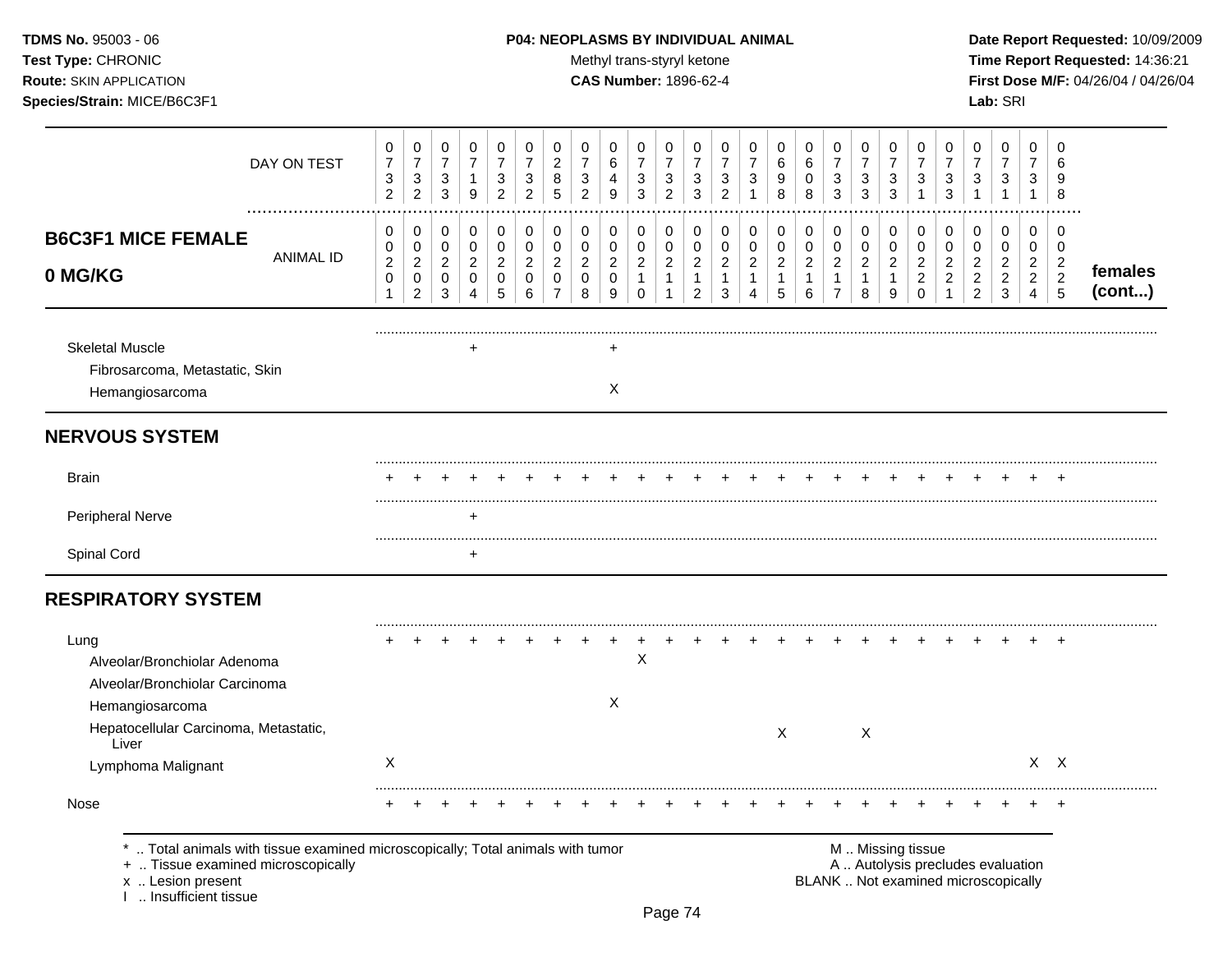### **TDMS No.** 95003 - 06 **P04: NEOPLASMS BY INDIVIDUAL ANIMAL** Date Report Requested: 10/09/2009

Test Type: CHRONIC **Test Type:** CHRONIC **Test Type:** CHRONIC **Time Report Requested:** 14:36:21 **Route:** SKIN APPLICATION **CAS Number:** 1896-62-4 **First Dose M/F:** 04/26/04 / 04/26/04 **Species/Strain:** MICE/B6C3F1 **Lab:** SRI

|                                              | DAY ON TEST<br>  | 0<br>$\overline{7}$<br>3<br>$\overline{2}$ | 0<br>$\overline{7}$<br>$\ensuremath{\mathsf{3}}$<br>$\overline{2}$ | 0<br>$\overline{7}$<br>$\sqrt{3}$<br>3       | 0<br>$\overline{7}$<br>$\mathbf{1}$<br>9   | 0<br>$\overline{7}$<br>3<br>$\overline{2}$ | 0<br>7<br>3<br>2                   | 0<br>$\overline{2}$<br>8<br>5 | 0<br>7<br>3<br>2                   | 0<br>6<br>4<br>9                   | 0<br>$\overline{7}$<br>$\sqrt{3}$<br>3 | 0<br>$\overline{7}$<br>$\sqrt{3}$<br>2        | 0<br>7<br>$\mathbf{3}$<br>3                                | 0<br>7<br>3<br>2                             | 0<br>7<br>3                        | 0<br>6<br>9<br>8                              | 0<br>6<br>0<br>8                             | 0<br>$\overline{7}$<br>$\sqrt{3}$<br>3                             | 0<br>$\overline{7}$<br>3<br>3                 | 0<br>$\overline{7}$<br>$\mathbf{3}$<br>3     | 0<br>7<br>3                                            | 0<br>3<br>3                   | 0<br>$\overline{7}$<br>3                                     | 0<br>$\overline{7}$<br>$\mathbf{3}$<br>1        | 0<br>7<br>$\sqrt{3}$<br>1                       | 0<br>6<br>9<br>8             |                   |
|----------------------------------------------|------------------|--------------------------------------------|--------------------------------------------------------------------|----------------------------------------------|--------------------------------------------|--------------------------------------------|------------------------------------|-------------------------------|------------------------------------|------------------------------------|----------------------------------------|-----------------------------------------------|------------------------------------------------------------|----------------------------------------------|------------------------------------|-----------------------------------------------|----------------------------------------------|--------------------------------------------------------------------|-----------------------------------------------|----------------------------------------------|--------------------------------------------------------|-------------------------------|--------------------------------------------------------------|-------------------------------------------------|-------------------------------------------------|------------------------------|-------------------|
| <b>B6C3F1 MICE FEMALE</b><br>0 MG/KG         | <b>ANIMAL ID</b> | 0<br>0<br>$\overline{c}$<br>0<br>1         | 0<br>0<br>$\overline{c}$<br>0<br>$\overline{2}$                    | 0<br>0<br>$\overline{2}$<br>$\mathbf 0$<br>3 | 0<br>$\pmb{0}$<br>$\overline{c}$<br>0<br>4 | 0<br>0<br>$\overline{2}$<br>$\Omega$<br>5  | 0<br>0<br>$\overline{2}$<br>0<br>6 | 0<br>0<br>$\overline{2}$<br>0 | 0<br>0<br>$\overline{2}$<br>0<br>8 | 0<br>0<br>$\overline{2}$<br>0<br>9 | 0<br>0<br>$\boldsymbol{2}$<br>1<br>0   | 0<br>0<br>$\overline{c}$<br>$\mathbf{1}$<br>1 | 0<br>0<br>$\overline{2}$<br>$\mathbf{1}$<br>$\overline{2}$ | 0<br>0<br>$\overline{2}$<br>$\mathbf 1$<br>3 | 0<br>0<br>$\overline{2}$<br>1<br>Δ | 0<br>0<br>$\overline{2}$<br>$\mathbf{1}$<br>5 | 0<br>$\boldsymbol{0}$<br>$\overline{c}$<br>6 | 0<br>$\pmb{0}$<br>$\overline{2}$<br>$\mathbf{1}$<br>$\overline{7}$ | 0<br>0<br>$\overline{c}$<br>$\mathbf{1}$<br>8 | 0<br>0<br>$\overline{2}$<br>$\mathbf 1$<br>9 | 0<br>0<br>$\overline{2}$<br>$\overline{2}$<br>$\Omega$ | 0<br>0<br>$\overline{2}$<br>2 | 0<br>0<br>$\overline{2}$<br>$\overline{2}$<br>$\overline{c}$ | 0<br>0<br>$\overline{2}$<br>$\overline{c}$<br>3 | 0<br>0<br>$\overline{2}$<br>$\overline{2}$<br>4 | 0<br>0<br>$\frac{2}{2}$<br>5 | females<br>(cont) |
| Pleura<br>Hemangiosarcoma, Metastatic, Lung  |                  |                                            |                                                                    |                                              |                                            |                                            |                                    |                               |                                    | X                                  |                                        |                                               |                                                            |                                              |                                    |                                               |                                              |                                                                    |                                               |                                              |                                                        |                               |                                                              |                                                 |                                                 |                              |                   |
| Trachea                                      |                  |                                            |                                                                    |                                              |                                            |                                            |                                    |                               |                                    |                                    |                                        |                                               |                                                            |                                              |                                    |                                               |                                              |                                                                    |                                               |                                              |                                                        |                               |                                                              |                                                 |                                                 | $\pm$                        |                   |
| <b>SPECIAL SENSES SYSTEM</b>                 |                  |                                            |                                                                    |                                              |                                            |                                            |                                    |                               |                                    |                                    |                                        |                                               |                                                            |                                              |                                    |                                               |                                              |                                                                    |                                               |                                              |                                                        |                               |                                                              |                                                 |                                                 |                              |                   |
| Eye                                          |                  |                                            |                                                                    |                                              |                                            |                                            |                                    |                               |                                    |                                    |                                        |                                               |                                                            |                                              |                                    |                                               |                                              |                                                                    |                                               |                                              |                                                        |                               |                                                              |                                                 |                                                 |                              |                   |
| <b>Harderian Gland</b><br>Adenoma            |                  |                                            |                                                                    |                                              |                                            |                                            | X                                  |                               |                                    |                                    |                                        | X                                             |                                                            |                                              |                                    |                                               |                                              |                                                                    |                                               |                                              |                                                        |                               | $\ddot{}$                                                    | +<br>Χ                                          | $\pm$                                           | $+$                          |                   |
| <b>URINARY SYSTEM</b>                        |                  |                                            |                                                                    |                                              |                                            |                                            |                                    |                               |                                    |                                    |                                        |                                               |                                                            |                                              |                                    |                                               |                                              |                                                                    |                                               |                                              |                                                        |                               |                                                              |                                                 |                                                 |                              |                   |
| Kidney<br>Lymphoma Malignant<br>Sarcoma      |                  | X                                          |                                                                    |                                              |                                            |                                            |                                    |                               | X                                  |                                    |                                        | X                                             |                                                            |                                              |                                    |                                               | X                                            |                                                                    |                                               |                                              |                                                        |                               |                                                              |                                                 |                                                 | $\div$<br>$X$ $X$            |                   |
| <b>Urinary Bladder</b><br>Lymphoma Malignant |                  |                                            |                                                                    |                                              |                                            |                                            |                                    |                               |                                    |                                    |                                        |                                               |                                                            |                                              |                                    |                                               |                                              |                                                                    |                                               |                                              |                                                        |                               |                                                              |                                                 |                                                 | $\pm$                        |                   |

# **SYSTEMIC LESIONS**

+ .. Tissue examined microscopically

I .. Insufficient tissue

\* .. Total animals with tissue examined microscopically; Total animals with tumor M .. Missing tissue M .. Missing tissue<br>
A .. Autolysis precludes evaluation<br>
M .. Autolysis precludes evaluation x .. Lesion present **BLANK** .. Not examined microscopically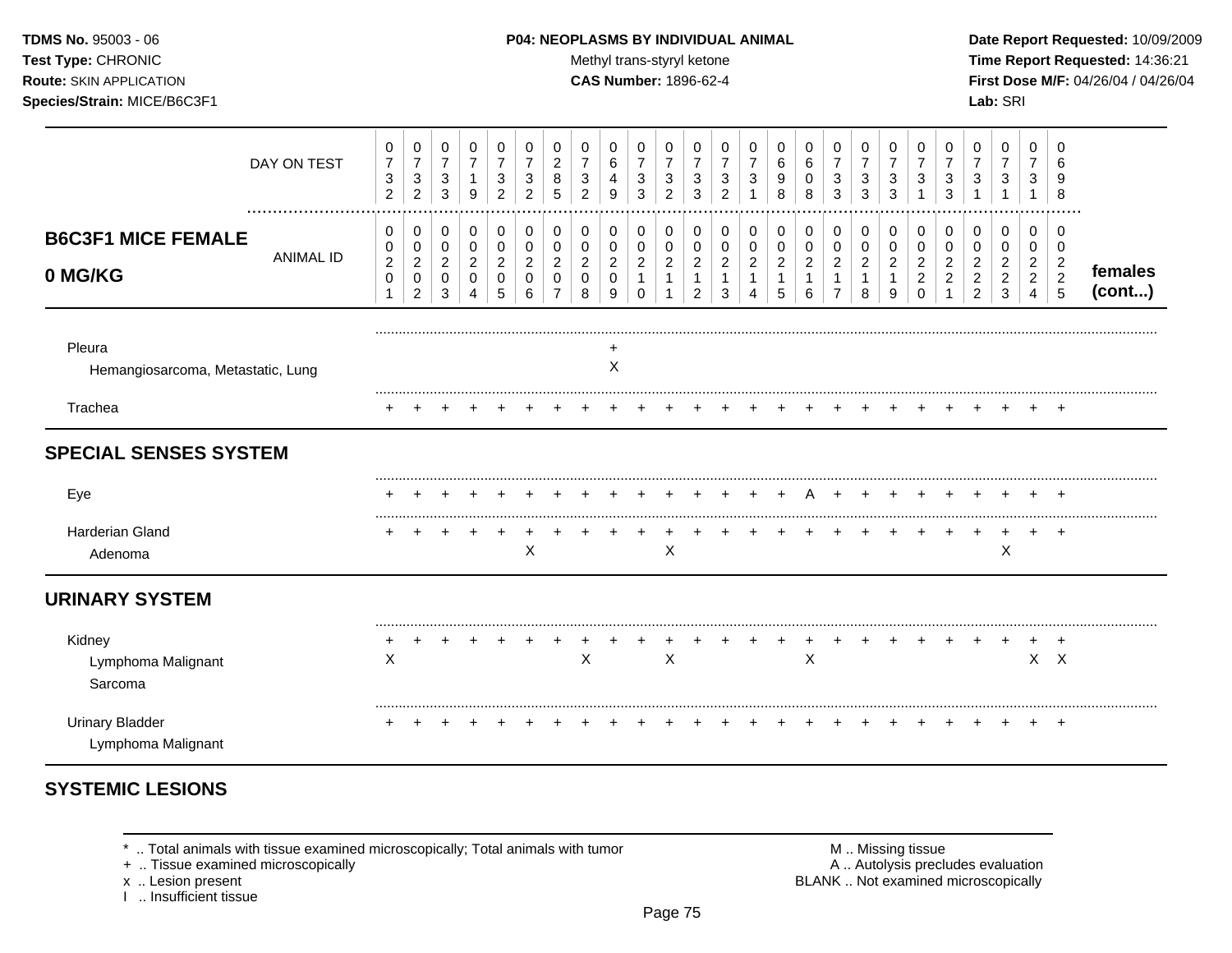# **TDMS No.** 95003 - 06 **P04: NEOPLASMS BY INDIVIDUAL ANIMAL** Date Report Requested: 10/09/2009

**Test Type:** CHRONIC **Trans-styryl ketone** Methyl trans-styryl ketone **Time Report Requested:** 14:36:21 **Route:** SKIN APPLICATION **CAS Number:** 1896-62-4 **First Dose M/F:** 04/26/04 / 04/26/04 **Species/Strain:** MICE/B6C3F1 **Lab:** SRI

|                                                             | DAY ON TEST | 0<br>$\overline{7}$<br>3<br>$\overline{2}$ | 0<br>$\overline{ }$<br>3<br>$\overline{2}$ | 3<br>3           | 0<br>⇁<br>9                                            | 3<br>ົ<br>∠                                         | $\overline{ }$<br>3<br>2           | 0<br>$\overline{2}$<br>8<br>5                            | 0<br>$\overline{ }$<br>3<br>$\overline{c}$ | 0<br>6<br>4<br>9                   | 0<br>3<br>3 | 0<br>3<br>2 | 0<br>$\overline{\phantom{0}}$<br>3<br>3 | -<br>3<br>$\overline{2}$      | $\overline{ }$<br>3                     | 0<br>6<br>9<br>8 | 0<br>6<br>0<br>8                        | 7<br>3<br>3                     | 0<br>3<br>3                   | 0<br>$\overline{ }$<br>3<br>3 | 3                                    | 3<br>3                           | ⇁<br>3                                                        | 0<br>⇁<br>3                        | 0<br>$\overline{7}$<br>3<br>-4 | 0<br>6<br>9<br>8                   |                         |
|-------------------------------------------------------------|-------------|--------------------------------------------|--------------------------------------------|------------------|--------------------------------------------------------|-----------------------------------------------------|------------------------------------|----------------------------------------------------------|--------------------------------------------|------------------------------------|-------------|-------------|-----------------------------------------|-------------------------------|-----------------------------------------|------------------|-----------------------------------------|---------------------------------|-------------------------------|-------------------------------|--------------------------------------|----------------------------------|---------------------------------------------------------------|------------------------------------|--------------------------------|------------------------------------|-------------------------|
| <b>B6C3F1 MICE FEMALE</b><br>0 MG/KG                        | ANIMAL ID   | 0<br>0<br>$\overline{2}$<br>0              | 0<br>0<br>2<br>0<br>2                      | 0<br>2<br>0<br>3 | $\mathbf 0$<br>0<br>$\overline{2}$<br>$\mathbf 0$<br>4 | $\mathbf 0$<br>$\mathbf 0$<br>2<br>$\mathbf 0$<br>5 | 0<br>0<br>$\overline{2}$<br>0<br>6 | 0<br>0<br>$\mathcal{D}$<br>0<br>$\overline{\phantom{0}}$ | 0<br>0<br>$\overline{c}$<br>0<br>8         | 0<br>0<br>$\overline{2}$<br>0<br>9 | 2           | 0<br>0<br>2 | 0<br>0<br>$\overline{2}$<br>2           | 0<br>0<br>$\overline{2}$<br>3 | 0<br>$\mathbf 0$<br>$\overline{2}$<br>4 | 0<br>0<br>2<br>5 | 0<br>$\mathbf 0$<br>$\overline{2}$<br>6 | $\Omega$<br>$\overline{2}$<br>⇁ | 0<br>0<br>$\overline{2}$<br>8 | 0<br>0<br>2<br>9              | 0<br>$\overline{2}$<br>2<br>$\Omega$ | $\overline{2}$<br>$\overline{2}$ | $\Omega$<br>$\Omega$<br>ົ<br>$\overline{2}$<br>$\overline{2}$ | 0<br>0<br>2<br>$\overline{2}$<br>3 | 0<br>2<br>$\overline{2}$<br>4  | 0<br>0<br>$\overline{2}$<br>າ<br>5 | temales<br>$($ cont $)$ |
| Multiple Organ<br>Histiocytic Sarcoma<br>Lymphoma Malignant |             | $\pm$                                      | $X \times$                                 |                  | X                                                      |                                                     |                                    | $+$                                                      | X.                                         |                                    |             |             | $X \times X \times X$                   | $+$                           | $+$                                     | $+$              | $+$<br>X                                |                                 |                               |                               | $+$                                  | $+$                              | $+$                                                           |                                    |                                | $\overline{ }$<br>x x              |                         |

- + .. Tissue examined microscopically
- 
- x .. Lesion present<br>I .. Insufficient tissue

\* .. Total animals with tissue examined microscopically; Total animals with tumor M .. Missing tissue M .. Missing tissue<br>
+ .. Tissue examined microscopically BLANK .. Not examined microscopically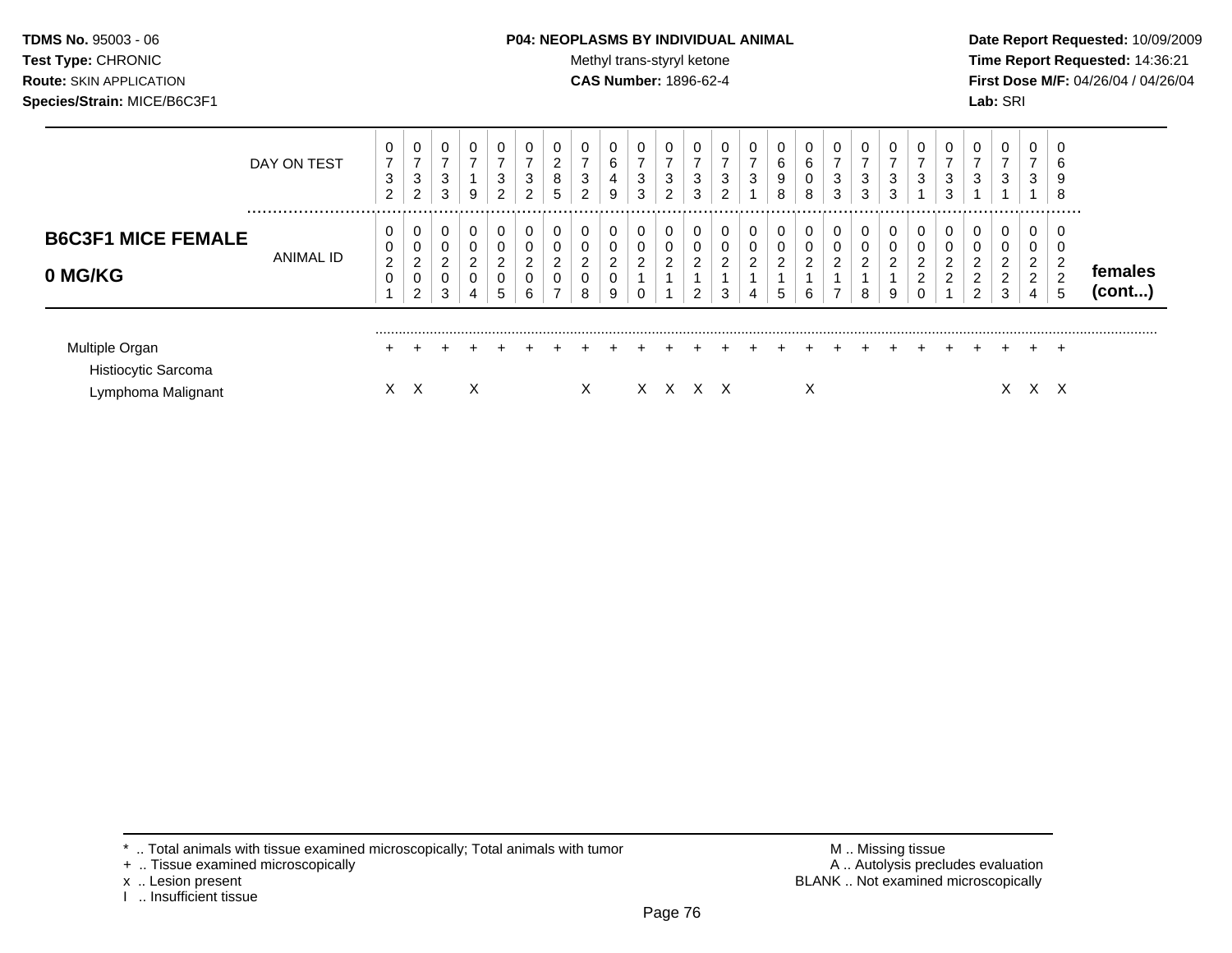# **TDMS No.** 95003 - 06 **P04: NEOPLASMS BY INDIVIDUAL ANIMAL** Date Report Requested: 10/09/2009

Test Type: CHRONIC **Test Type:** CHRONIC **Test Type:** CHRONIC **Time Report Requested:** 14:36:21 **Route:** SKIN APPLICATION **CAS Number:** 1896-62-4 **First Dose M/F:** 04/26/04 / 04/26/04

|                                                                   | DAY ON TEST      | 0<br>$\boldsymbol{7}$<br>$\ensuremath{\mathsf{3}}$<br>3      | 0<br>$\,6\,$<br>$\mathbf{1}$<br>9                                          | 0<br>$\boldsymbol{7}$<br>3<br>$\overline{2}$                | 0<br>$\overline{7}$<br>3<br>3                 | 0<br>$\overline{7}$<br>$\ensuremath{\mathsf{3}}$<br>3        | 0<br>$\overline{7}$<br>3          | 0<br>$\overline{7}$<br>$\mathbf{3}$<br>3                  | 0<br>$\overline{7}$<br>3<br>$\overline{2}$ | 0<br>$\overline{7}$<br>3<br>$\overline{2}$            | 0<br>$\overline{7}$<br>3                                             | 0<br>$\overline{7}$<br>3<br>$\overline{2}$  | 0<br>$\overline{7}$<br>3<br>1                                  | 0<br>6<br>$\overline{7}$<br>5                          | 0<br>6<br>9<br>$\overline{7}$                         | 0<br>$\overline{7}$<br>3<br>$\overline{2}$ | 0<br>$\overline{7}$<br>$\ensuremath{\mathsf{3}}$<br>$\overline{2}$ | 0<br>$\overline{7}$<br>3<br>3                           | 0<br>$\,6\,$<br>8<br>$\overline{7}$                              | 0<br>$\overline{7}$<br>3                                  | 0<br>$\overline{7}$<br>3<br>2                | 0<br>6<br>7<br>8                             | 0<br>6<br>9<br>$\overline{2}$                          | $\,0\,$<br>$\overline{7}$<br>3<br>$\overline{2}$ | 0<br>$\overline{7}$<br>3<br>$\overline{2}$   | 0<br>6<br>8                                                  |                    |
|-------------------------------------------------------------------|------------------|--------------------------------------------------------------|----------------------------------------------------------------------------|-------------------------------------------------------------|-----------------------------------------------|--------------------------------------------------------------|-----------------------------------|-----------------------------------------------------------|--------------------------------------------|-------------------------------------------------------|----------------------------------------------------------------------|---------------------------------------------|----------------------------------------------------------------|--------------------------------------------------------|-------------------------------------------------------|--------------------------------------------|--------------------------------------------------------------------|---------------------------------------------------------|------------------------------------------------------------------|-----------------------------------------------------------|----------------------------------------------|----------------------------------------------|--------------------------------------------------------|--------------------------------------------------|----------------------------------------------|--------------------------------------------------------------|--------------------|
| <b>B6C3F1 MICE FEMALE</b><br>0 MG/KG                              | <b>ANIMAL ID</b> | 0<br>0<br>$\overline{c}$<br>$\overline{c}$<br>$6\phantom{a}$ | 0<br>$\mathbf 0$<br>$\boldsymbol{2}$<br>$\boldsymbol{2}$<br>$\overline{7}$ | 0<br>$\mathbf 0$<br>$\overline{c}$<br>$\boldsymbol{2}$<br>8 | 0<br>0<br>$\overline{c}$<br>$\mathbf{2}$<br>9 | 0<br>$\pmb{0}$<br>$\boldsymbol{2}$<br>$\sqrt{3}$<br>$\Omega$ | 0<br>$\pmb{0}$<br>$\sqrt{2}$<br>3 | 0<br>$\mathbf 0$<br>$\overline{2}$<br>3<br>$\overline{2}$ | 0<br>$\Omega$<br>$\overline{2}$<br>3<br>3  | 0<br>$\mathbf 0$<br>$\overline{c}$<br>$\sqrt{3}$<br>4 | 0<br>$\mathbf 0$<br>$\overline{c}$<br>$\ensuremath{\mathsf{3}}$<br>5 | 0<br>0<br>$\overline{2}$<br>$\sqrt{3}$<br>6 | 0<br>$\mathbf 0$<br>$\sqrt{2}$<br>$\sqrt{3}$<br>$\overline{7}$ | 0<br>$\mathbf 0$<br>$\overline{2}$<br>$\mathbf 3$<br>8 | 0<br>$\mathbf 0$<br>$\overline{c}$<br>$\sqrt{3}$<br>9 | 0<br>0<br>$\overline{2}$<br>4<br>$\Omega$  | 0<br>$\mathbf 0$<br>$\overline{c}$<br>$\overline{4}$               | 0<br>$\pmb{0}$<br>$\overline{a}$<br>4<br>$\overline{2}$ | 0<br>$\pmb{0}$<br>$\overline{a}$<br>$\overline{\mathbf{4}}$<br>3 | 0<br>$\mathbf 0$<br>$\overline{2}$<br>$\overline{4}$<br>4 | 0<br>$\mathbf 0$<br>$\overline{2}$<br>4<br>5 | 0<br>$\mathbf 0$<br>$\overline{2}$<br>4<br>6 | 0<br>$\Omega$<br>$\overline{c}$<br>4<br>$\overline{7}$ | 0<br>$\mathbf 0$<br>$\overline{c}$<br>4<br>8     | 0<br>$\mathbf 0$<br>$\overline{2}$<br>4<br>9 | 0<br>$\Omega$<br>$\overline{2}$<br>$\sqrt{5}$<br>$\mathbf 0$ | * TOTALS           |
| <b>ALIMENTARY SYSTEM</b>                                          |                  |                                                              |                                                                            |                                                             |                                               |                                                              |                                   |                                                           |                                            |                                                       |                                                                      |                                             |                                                                |                                                        |                                                       |                                            |                                                                    |                                                         |                                                                  |                                                           |                                              |                                              |                                                        |                                                  |                                              |                                                              |                    |
| Esophagus                                                         |                  |                                                              |                                                                            |                                                             |                                               |                                                              |                                   |                                                           |                                            |                                                       |                                                                      |                                             |                                                                |                                                        |                                                       |                                            |                                                                    |                                                         |                                                                  |                                                           |                                              |                                              |                                                        |                                                  |                                              |                                                              | 50                 |
| Gallbladder<br>Lymphoma Malignant                                 |                  |                                                              |                                                                            |                                                             |                                               |                                                              |                                   |                                                           |                                            |                                                       |                                                                      |                                             |                                                                |                                                        |                                                       |                                            |                                                                    | $\div$                                                  | A                                                                | $+$                                                       | $\pm$                                        | M                                            | A                                                      | $+$                                              | $\ddot{}$                                    | $\overline{ }$                                               | 44<br>$\mathbf{2}$ |
| Intestine Large, Cecum<br>Lymphoma Malignant                      |                  |                                                              |                                                                            |                                                             |                                               |                                                              |                                   |                                                           |                                            |                                                       |                                                                      |                                             |                                                                |                                                        |                                                       |                                            |                                                                    |                                                         |                                                                  |                                                           |                                              |                                              |                                                        |                                                  |                                              | $\ddot{}$                                                    | 47<br>1            |
| Intestine Large, Colon                                            |                  |                                                              |                                                                            |                                                             |                                               |                                                              |                                   |                                                           |                                            |                                                       |                                                                      |                                             |                                                                |                                                        |                                                       |                                            |                                                                    |                                                         | A                                                                |                                                           | $\div$                                       | A                                            |                                                        |                                                  |                                              |                                                              | 44                 |
| Intestine Large, Rectum                                           |                  |                                                              |                                                                            |                                                             |                                               |                                                              |                                   |                                                           |                                            |                                                       |                                                                      |                                             |                                                                |                                                        |                                                       |                                            |                                                                    |                                                         |                                                                  |                                                           |                                              |                                              |                                                        |                                                  |                                              |                                                              | 45                 |
| Intestine Small, Duodenum<br>Carcinoma                            |                  |                                                              |                                                                            |                                                             |                                               |                                                              |                                   |                                                           | $\mathsf X$                                |                                                       |                                                                      |                                             |                                                                |                                                        |                                                       |                                            |                                                                    |                                                         | A                                                                |                                                           | $\ddot{}$                                    | A                                            |                                                        |                                                  |                                              |                                                              | 43<br>1            |
| Intestine Small, Ileum<br>Lymphoma Malignant                      |                  | $+$                                                          | A                                                                          | $\pm$                                                       |                                               |                                                              |                                   |                                                           |                                            |                                                       |                                                                      |                                             |                                                                |                                                        |                                                       |                                            | $\ddot{}$                                                          | $+$                                                     | A                                                                | $+$                                                       | $+$                                          | A                                            | $\mathsf{A}$                                           | $+$                                              | $+$                                          | $+$                                                          | 43                 |
| Intestine Small, Jejunum<br>Hemangiosarcoma<br>Lymphoma Malignant |                  | $\pm$                                                        |                                                                            |                                                             |                                               |                                                              |                                   |                                                           | X                                          |                                                       |                                                                      |                                             |                                                                |                                                        |                                                       |                                            |                                                                    |                                                         |                                                                  |                                                           | $\ddot{}$                                    | A                                            |                                                        |                                                  |                                              | $\overline{+}$                                               | 43<br>$\mathbf{2}$ |
|                                                                   |                  |                                                              |                                                                            |                                                             |                                               |                                                              |                                   |                                                           |                                            |                                                       |                                                                      |                                             |                                                                |                                                        |                                                       |                                            |                                                                    |                                                         |                                                                  |                                                           |                                              |                                              |                                                        |                                                  |                                              |                                                              |                    |

\* .. Total animals with tissue examined microscopically; Total animals with tumor **M** metally more than M .. Missing tissue<br>A .. Tissue examined microscopically

+ .. Tissue examined microscopically

x .. Lesion present<br>I .. Insufficient tissue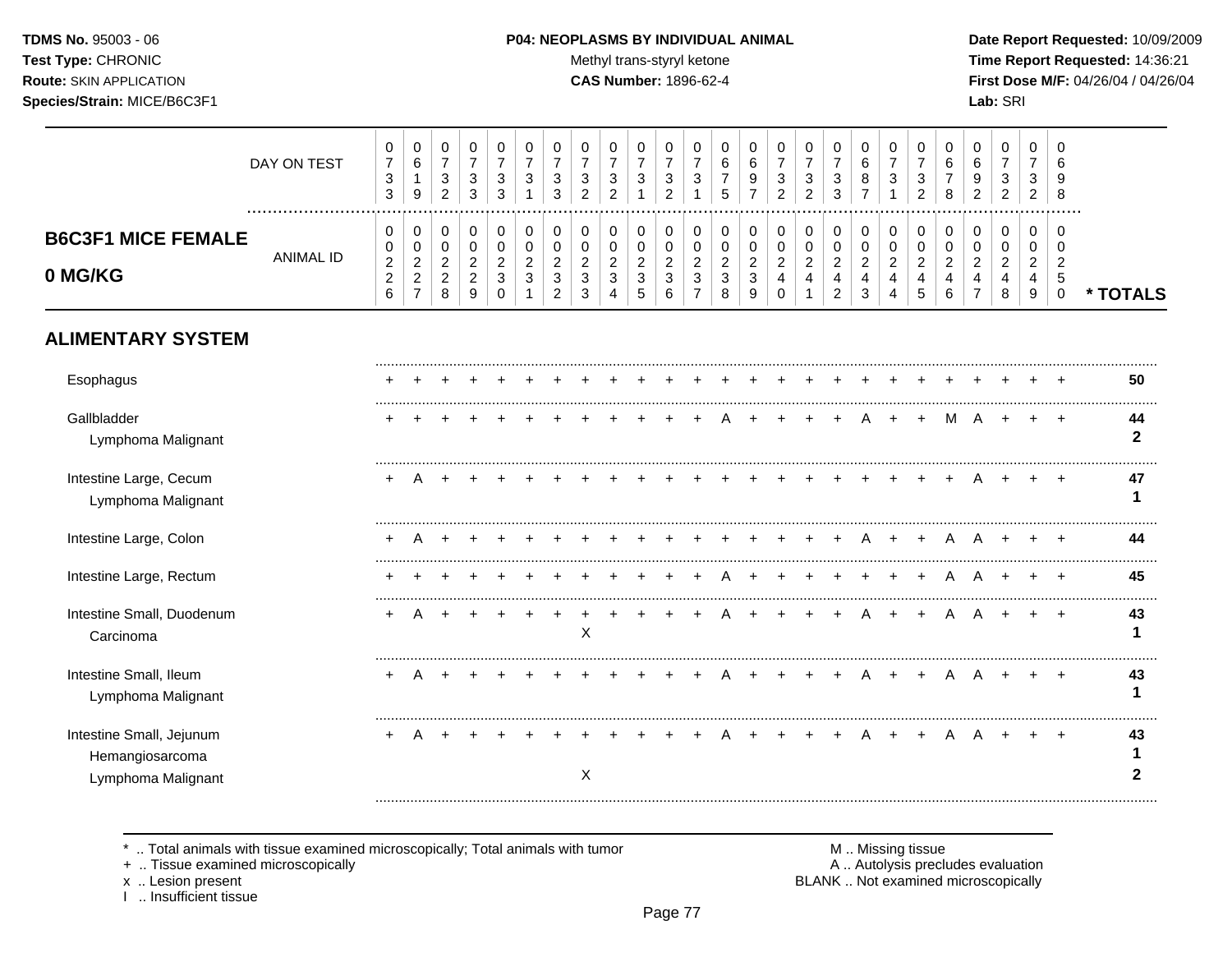# **TDMS No.** 95003 - 06 **P04: NEOPLASMS BY INDIVIDUAL ANIMAL** Date Report Requested: 10/09/2009

**Test Type:** CHRONIC **Trans-styryl ketone** Methyl trans-styryl ketone **Time Report Requested:** 14:36:21 **Route:** SKIN APPLICATION **CAS Number:** 1896-62-4 **First Dose M/F:** 04/26/04 / 04/26/04 **Species/Strain:** MICE/B6C3F1 **Lab:** SRI

| DAY ON TEST                                                                                                                                                                    | 0<br>$\overline{7}$<br>$\mathbf{3}$<br>3    | 0<br>$\,6\,$<br>$\mathbf{1}$<br>$\boldsymbol{9}$                   | 0<br>$\overline{7}$<br>$\sqrt{3}$<br>$\overline{2}$     | 0<br>$\overline{7}$<br>3<br>3                             | 0<br>$\overline{7}$<br>3<br>3                    | 0<br>$\overline{7}$<br>3             | 0<br>$\overline{7}$<br>3<br>3                                        | 0<br>$\overline{7}$<br>3<br>$\overline{2}$ | 0<br>$\overline{7}$<br>3<br>$\overline{2}$                 | 0<br>$\overline{7}$<br>3                                  | 0<br>$\overline{7}$<br>3<br>2                         | 0<br>$\overline{7}$<br>3<br>1                             | 0<br>6<br>$\overline{7}$<br>5                 | 0<br>$\,6\,$<br>9                             | 0<br>$\overline{7}$<br>3<br>$\overline{2}$ | $\pmb{0}$<br>$\overline{7}$<br>$\mathbf{3}$<br>$\overline{2}$ | 0<br>$\overline{7}$<br>3<br>3                                                 | 0<br>$\,6\,$<br>8<br>$\overline{7}$                       | 0<br>$\overline{7}$<br>3                     | 0<br>$\overline{7}$<br>3<br>2      | 0<br>6<br>8                        | 0<br>6<br>9<br>$\mathfrak{p}$           | 0<br>$\overline{7}$<br>3<br>$\overline{2}$ | 0<br>$\overline{7}$<br>3<br>2      | 0<br>6<br>9<br>8                                              |                      |
|--------------------------------------------------------------------------------------------------------------------------------------------------------------------------------|---------------------------------------------|--------------------------------------------------------------------|---------------------------------------------------------|-----------------------------------------------------------|--------------------------------------------------|--------------------------------------|----------------------------------------------------------------------|--------------------------------------------|------------------------------------------------------------|-----------------------------------------------------------|-------------------------------------------------------|-----------------------------------------------------------|-----------------------------------------------|-----------------------------------------------|--------------------------------------------|---------------------------------------------------------------|-------------------------------------------------------------------------------|-----------------------------------------------------------|----------------------------------------------|------------------------------------|------------------------------------|-----------------------------------------|--------------------------------------------|------------------------------------|---------------------------------------------------------------|----------------------|
| <b>B6C3F1 MICE FEMALE</b><br><b>ANIMAL ID</b><br>0 MG/KG                                                                                                                       | 0<br>0<br>$\sqrt{2}$<br>$\overline{a}$<br>6 | 0<br>$\pmb{0}$<br>$\boldsymbol{2}$<br>$\sqrt{2}$<br>$\overline{7}$ | 0<br>$\mathbf 0$<br>$\sqrt{2}$<br>$\boldsymbol{2}$<br>8 | 0<br>$\mathbf 0$<br>$\overline{c}$<br>$\overline{c}$<br>9 | 0<br>$\Omega$<br>$\overline{c}$<br>3<br>$\Omega$ | 0<br>$\Omega$<br>$\overline{2}$<br>3 | 0<br>$\mathbf 0$<br>$\overline{c}$<br>$\mathbf{3}$<br>$\overline{2}$ | 0<br>0<br>$\overline{c}$<br>3<br>3         | 0<br>0<br>$\boldsymbol{2}$<br>$\sqrt{3}$<br>$\overline{4}$ | 0<br>$\mathbf 0$<br>$\boldsymbol{2}$<br>$\mathbf{3}$<br>5 | 0<br>$\pmb{0}$<br>$\overline{c}$<br>$\mathbf{3}$<br>6 | 0<br>$\mathbf 0$<br>$\overline{c}$<br>3<br>$\overline{7}$ | 0<br>0<br>$\boldsymbol{2}$<br>$\sqrt{3}$<br>8 | 0<br>0<br>$\overline{c}$<br>$\mathbf{3}$<br>9 | 0<br>0<br>$\overline{2}$<br>4<br>$\Omega$  | 0<br>$\pmb{0}$<br>$\boldsymbol{2}$<br>$\overline{4}$          | 0<br>$\pmb{0}$<br>$\overline{c}$<br>$\overline{\mathbf{4}}$<br>$\overline{2}$ | 0<br>$\mathbf 0$<br>$\overline{2}$<br>$\overline{4}$<br>3 | 0<br>$\mathbf 0$<br>$\overline{c}$<br>4<br>4 | 0<br>0<br>$\overline{2}$<br>4<br>5 | 0<br>0<br>$\overline{2}$<br>4<br>6 | $\mathbf 0$<br>0<br>$\overline{2}$<br>4 | 0<br>0<br>$\overline{a}$<br>4<br>8         | 0<br>0<br>$\overline{2}$<br>4<br>9 | 0<br>$\mathbf 0$<br>$\overline{2}$<br>$\sqrt{5}$<br>$\pmb{0}$ | * TOTALS             |
| Liver<br>Hemangiosarcoma<br>Hepatocellular Adenoma<br>Hepatocellular Adenoma, Multiple<br>Hepatocellular Carcinoma<br>Hepatocellular Carcinoma, Multiple<br>Lymphoma Malignant |                                             | X                                                                  | X                                                       | X                                                         | X                                                |                                      | X<br>X                                                               |                                            |                                                            | $\boldsymbol{\mathsf{X}}$                                 | $X$ $X$                                               | Χ<br>X<br>$\times$                                        | $\boldsymbol{\mathsf{X}}$                     | X<br>$X$ $X$                                  |                                            | X                                                             |                                                                               | $X$ $X$<br>$\mathsf{X}$                                   | $X$ $X$                                      | $\boldsymbol{\mathsf{X}}$          | X<br>$\boldsymbol{\mathsf{X}}$     | $\boldsymbol{\mathsf{X}}$               | X                                          | X                                  | $X$ $X$                                                       | 50<br>21<br>16<br>13 |
| Mesentery<br>Lymphoma Malignant                                                                                                                                                |                                             |                                                                    |                                                         |                                                           |                                                  |                                      |                                                                      |                                            |                                                            |                                                           |                                                       |                                                           |                                               |                                               |                                            |                                                               |                                                                               |                                                           |                                              |                                    |                                    |                                         |                                            |                                    |                                                               | 16<br>1              |
| Pancreas<br>Lymphoma Malignant                                                                                                                                                 |                                             |                                                                    |                                                         |                                                           |                                                  |                                      |                                                                      |                                            |                                                            |                                                           |                                                       |                                                           |                                               |                                               |                                            |                                                               |                                                                               |                                                           |                                              |                                    |                                    |                                         |                                            |                                    |                                                               | 50<br>$\mathbf{2}$   |
| <b>Salivary Glands</b><br>Lymphoma Malignant                                                                                                                                   |                                             |                                                                    |                                                         |                                                           |                                                  |                                      |                                                                      |                                            |                                                            |                                                           |                                                       |                                                           |                                               |                                               | X                                          |                                                               |                                                                               |                                                           |                                              |                                    |                                    |                                         |                                            |                                    |                                                               | 50<br>$\mathbf{2}$   |
| Stomach, Forestomach<br>Lymphoma Malignant<br>Squamous Cell Papilloma                                                                                                          |                                             |                                                                    |                                                         |                                                           |                                                  |                                      |                                                                      |                                            |                                                            |                                                           |                                                       |                                                           |                                               | $\boldsymbol{\mathsf{X}}$                     |                                            |                                                               |                                                                               |                                                           |                                              |                                    |                                    |                                         |                                            |                                    |                                                               | 50<br>1              |
| Stomach, Glandular<br>Lymphoma Malignant                                                                                                                                       |                                             |                                                                    |                                                         |                                                           |                                                  |                                      |                                                                      |                                            |                                                            |                                                           |                                                       |                                                           |                                               |                                               |                                            |                                                               |                                                                               |                                                           |                                              |                                    |                                    |                                         |                                            |                                    |                                                               | 48<br>1              |

\* .. Total animals with tissue examined microscopically; Total animals with tumor M .. Missing tissue M .. Missing tissue<br>
+ .. Tissue examined microscopically

+ .. Tissue examined microscopically

x .. Lesion present<br>I .. Insufficient tissue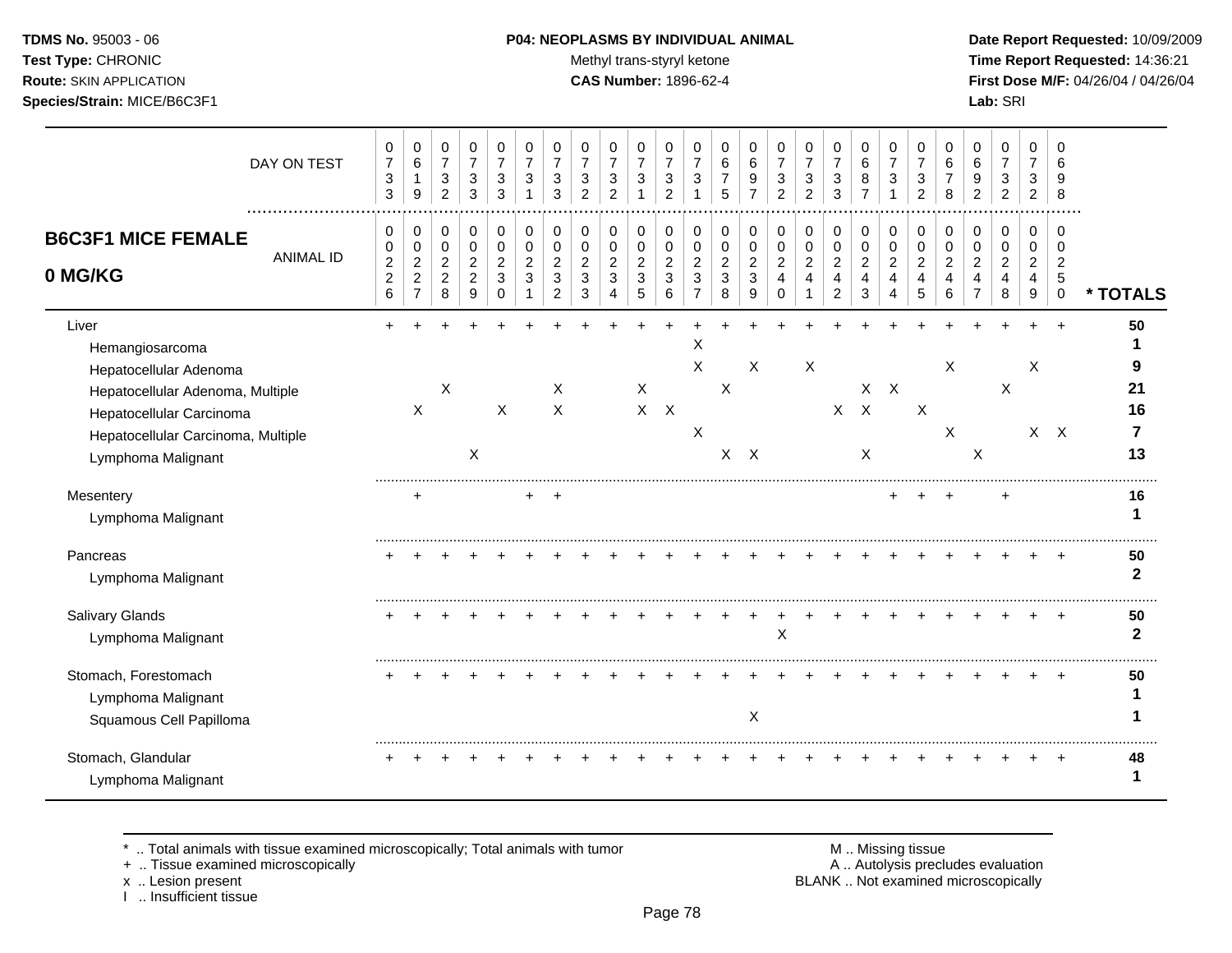### **TDMS No.** 95003 - 06 **P04: NEOPLASMS BY INDIVIDUAL ANIMAL** Date Report Requested: 10/09/2009

Test Type: CHRONIC **Test Type:** CHRONIC **Test Type:** CHRONIC **Time Report Requested:** 14:36:21 **Route:** SKIN APPLICATION **CAS Number:** 1896-62-4 **First Dose M/F:** 04/26/04 / 04/26/04

| <b>B6C3F1 MICE FEMALE</b><br>0 MG/KG | ANIMAL ID   | 0<br>0<br>$\overline{2}$<br>$\sim$<br>∠<br>6 | 0<br>0<br>C<br>▃<br>$\sim$<br>∼<br>$\overline{\phantom{a}}$ | 0<br>∩<br>U<br>ົ<br><u>_</u><br>ົ<br>▵<br>8 | $\sqrt{2}$<br>n<br>∸<br>ົ<br>_<br>9 | 0<br>0<br>ີ<br><u>_</u><br>3<br>0 | 0<br>0<br>ົ<br>∼<br>3 | ∼<br>◠<br>2 | 0<br>0<br>ົ<br><u>_</u><br>3<br>3 | $\sim$<br>4 | 0<br>U<br>ົ<br>$\sim$<br>3<br>5 | ◡<br>ີ<br>∼<br>$\sim$<br>చ<br>6 | 0<br>0<br>◠<br>_<br>3<br>- | 0<br>0<br>ົ<br><u>_</u><br>3<br>8 | ▃<br>$\sim$<br>చ<br>9 | 0<br>0<br>റ<br><u>_</u><br>$\overline{4}$<br>$\mathbf{0}$ | U<br><sup>o</sup><br><u>_</u><br>4 | 0<br>0<br>ົ<br><u>_</u><br>4<br>2 | υ<br>ົ<br>4<br>3 | 0<br>0<br>◠<br>▃<br>4 | 0<br>υ<br>ົ<br><u>_</u><br>4<br><sub>5</sub> | 6 | 0<br>0<br>4<br>- | υ<br>$\sim$<br>∼<br>4<br>8     | 0<br>U<br>ົ<br><u>_</u><br>4<br>9 | 0<br>0<br>ົ<br>5<br>U         | * TOTALS |
|--------------------------------------|-------------|----------------------------------------------|-------------------------------------------------------------|---------------------------------------------|-------------------------------------|-----------------------------------|-----------------------|-------------|-----------------------------------|-------------|---------------------------------|---------------------------------|----------------------------|-----------------------------------|-----------------------|-----------------------------------------------------------|------------------------------------|-----------------------------------|------------------|-----------------------|----------------------------------------------|---|------------------|--------------------------------|-----------------------------------|-------------------------------|----------|
|                                      | DAY ON TEST | 0<br>$\overline{ }$<br>3<br>3                | 0<br>6<br>9                                                 | U<br>3<br>2                                 | J.<br>3<br>3                        | 0<br>3<br>3                       | 0<br>3                | 3<br>3      | 0<br>-<br>3<br>ົ<br>∠             | ົ<br>$\sim$ | U<br>3                          | ◡<br>3<br>ົ<br>∼                | 0<br>3                     | 0<br>6<br>⇁<br>G                  | 6                     | 0<br>⇁<br>3<br>2                                          | v<br>3<br>ົ<br>$\epsilon$          | 0<br>3<br>3                       | U<br>⌒<br>O<br>8 | 0<br>3                | U<br>3<br>ົ<br>∼                             | Ω | 0<br>6<br>9<br>ົ | U<br>ົ<br>ت<br>ົ<br>$\epsilon$ | 0<br>3<br>ົ<br>$\epsilon$         | $\overline{0}$<br>b<br>9<br>8 |          |

# **CARDIOVASCULAR SYSTEM**

| Heart<br>Lymphoma Malignant |  |  |  |  |  |  |  |  |  |  |  |  | .<br>50 |
|-----------------------------|--|--|--|--|--|--|--|--|--|--|--|--|---------|

# **ENDOCRINE SYSTEM**

| <b>Adrenal Cortex</b><br>Lymphoma Malignant        |  |  |  |  |  |  |  |   |  |   |   |  |   | 50 |
|----------------------------------------------------|--|--|--|--|--|--|--|---|--|---|---|--|---|----|
| Adrenal Medulla<br>Pheochromocytoma Malignant      |  |  |  |  |  |  |  | ⌒ |  |   |   |  |   | 50 |
| Islets, Pancreatic                                 |  |  |  |  |  |  |  |   |  |   |   |  | ÷ | 50 |
| Parathyroid Gland                                  |  |  |  |  |  |  |  |   |  |   |   |  |   | 46 |
| <b>Pituitary Gland</b><br>Pars Distalis, Adenoma   |  |  |  |  |  |  |  |   |  |   | м |  |   |    |
| <b>Thyroid Gland</b><br>Follicular Cell, Carcinoma |  |  |  |  |  |  |  |   |  | ⌒ |   |  |   | 49 |

\* .. Total animals with tissue examined microscopically; Total animals with tumor M .. Missing tissue M .. Missing tissue<br>
A .. Autolysis precludes evaluation<br>
M .. Autolysis precludes evaluation

+ .. Tissue examined microscopically

I .. Insufficient tissue

x .. Lesion present **EXAME** . Not examined microscopically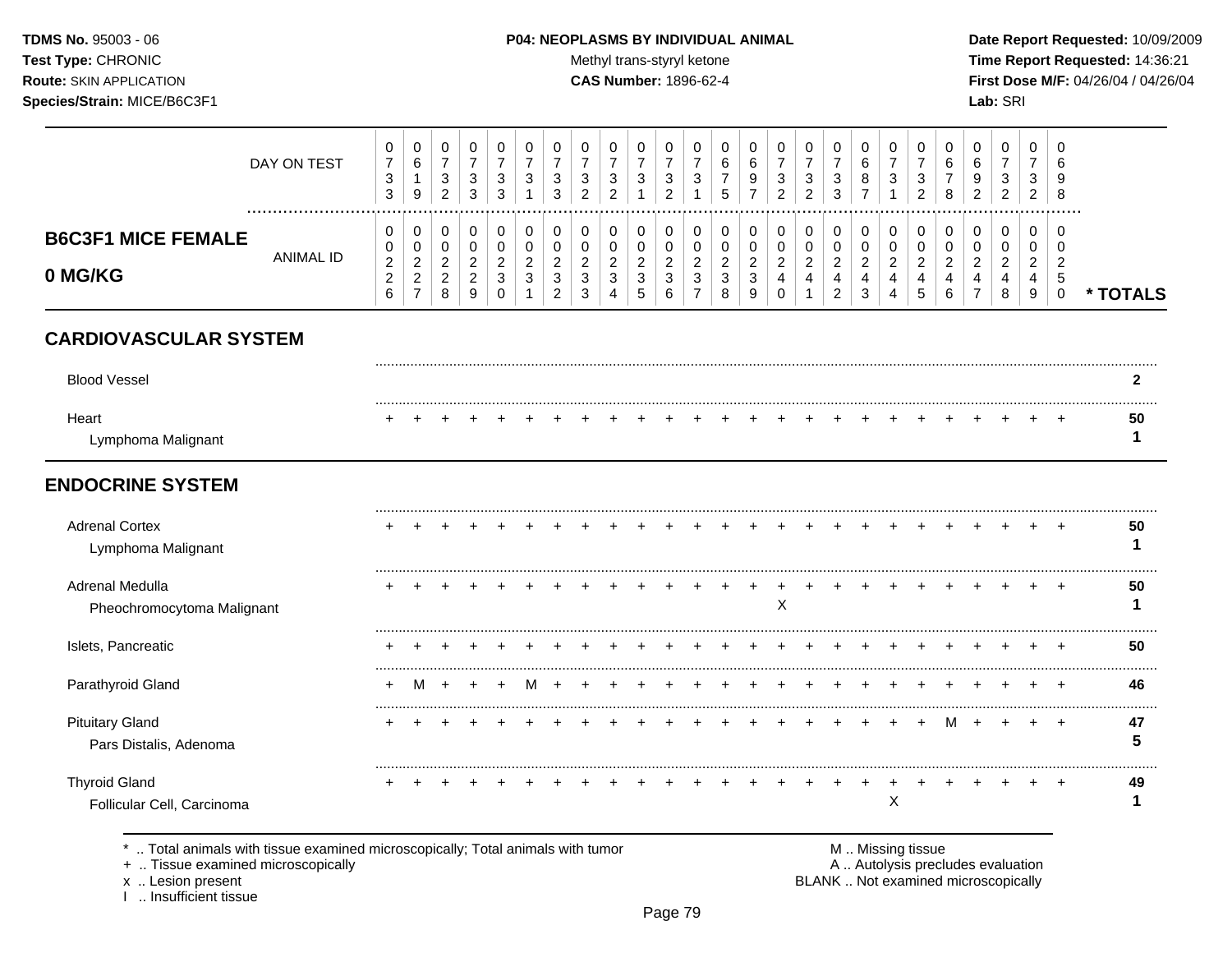### **TDMS No.** 95003 - 06 **P04: NEOPLASMS BY INDIVIDUAL ANIMAL** Date Report Requested: 10/09/2009

Test Type: CHRONIC **Test Type:** CHRONIC **Test Type:** CHRONIC **Time Report Requested:** 14:36:21 **Route:** SKIN APPLICATION **CAS Number:** 1896-62-4 **First Dose M/F:** 04/26/04 / 04/26/04

|                                      | DAY ON TEST | v<br>$\sim$<br>ت<br>ີ<br>ູບ                 | 0<br>6<br>9                                   | $\cup$<br>ົ<br>د<br>ົ<br>∠        | 3<br>3      | U<br>-3<br>3                 | 0<br>2<br>J<br>3                    | v<br>ີ<br>J<br>ົ            | 0<br>3<br>ົ                       | U<br>3                             | 3                | U<br>3      | b      | v<br>6<br>9<br>-             | υ<br>ົ<br>J<br>າ | 0<br>3<br>ົ<br><u>L</u> | U<br>3<br>3                              |             | O<br>3           | <sup>o</sup> | 0<br>6<br>8   | 0<br>⌒<br>6<br>9<br>າ | 0<br>3<br>ົ<br>$\epsilon$ | U<br>3<br>2                       | – G<br>-c<br>-8 |               |
|--------------------------------------|-------------|---------------------------------------------|-----------------------------------------------|-----------------------------------|-------------|------------------------------|-------------------------------------|-----------------------------|-----------------------------------|------------------------------------|------------------|-------------|--------|------------------------------|------------------|-------------------------|------------------------------------------|-------------|------------------|--------------|---------------|-----------------------|---------------------------|-----------------------------------|-----------------|---------------|
| <b>B6C3F1 MICE FEMALE</b><br>0 MG/KG | ANIMAL ID   | U<br>v<br>ົ<br><u>_</u><br>_<br>$\sim$<br>O | 0<br>0<br>ົ<br><u>_</u><br>ົ<br><u>_</u><br>- | υ<br>U<br>ົ<br><u>.</u><br>ົ<br>8 | ∠<br>_<br>y | 0<br>ົ<br><u>_</u><br>3<br>0 | 0<br><u>_</u><br>J<br>◠<br><u>_</u> | U.<br>ີ<br>J<br>$\sim$<br>◡ | 0<br>0<br>ົ<br><u>_</u><br>3<br>4 | U<br>U<br>ົ<br><u>_</u><br>3<br>C. | c<br>∼<br>చ<br>b | 0<br>ົ<br>3 | ◠<br>8 | 0<br>◠<br><u>_</u><br>J<br>9 | υ<br>ົ<br>υ      | 0<br>0<br>ົ<br>▵<br>4   | U<br>U<br>ົ<br>▵<br>4<br>ົ<br>$\epsilon$ | ົ<br>∠<br>చ | 0<br>ີ<br>4<br>4 | 4<br>C       | <u>_</u><br>6 | 0<br>υ<br>ົ           | 0<br>0<br>ົ<br>_<br>8     | U<br>ν<br>ົ<br><u>_</u><br>4<br>9 | - 0<br>ಂ        | <b>TOTALS</b> |

# **GENERAL BODY SYSTEM**

| <b>Tissue NOS</b> |  |
|-------------------|--|
| Hemangiose        |  |
| iarcoma           |  |

# **GENITAL SYSTEM**

| <b>Clitoral Gland</b>                                                         |  |  |  |  |  |  | м |   |  |  | м |  |    | 48 |
|-------------------------------------------------------------------------------|--|--|--|--|--|--|---|---|--|--|---|--|----|----|
| Ovary<br>Cystadenoma<br>Lymphoma Malignant                                    |  |  |  |  |  |  |   | ⋏ |  |  |   |  | ⊣  | 49 |
| Uterus<br>Carcinoma<br>Hemangiosarcoma<br>Lymphoma Malignant<br>Polyp Stromal |  |  |  |  |  |  |   |   |  |  |   |  | -4 | 50 |
| Vaqina<br>Liposarcoma                                                         |  |  |  |  |  |  |   |   |  |  |   |  |    |    |

\* .. Total animals with tissue examined microscopically; Total animals with tumor M .. Missing tissue M .. Missing tissue<br>A .. Tissue examined microscopically by the matric of the matric of the M .. Missing tissue examined

+ .. Tissue examined microscopically

I .. Insufficient tissue

x .. Lesion present **BLANK** .. Not examined microscopically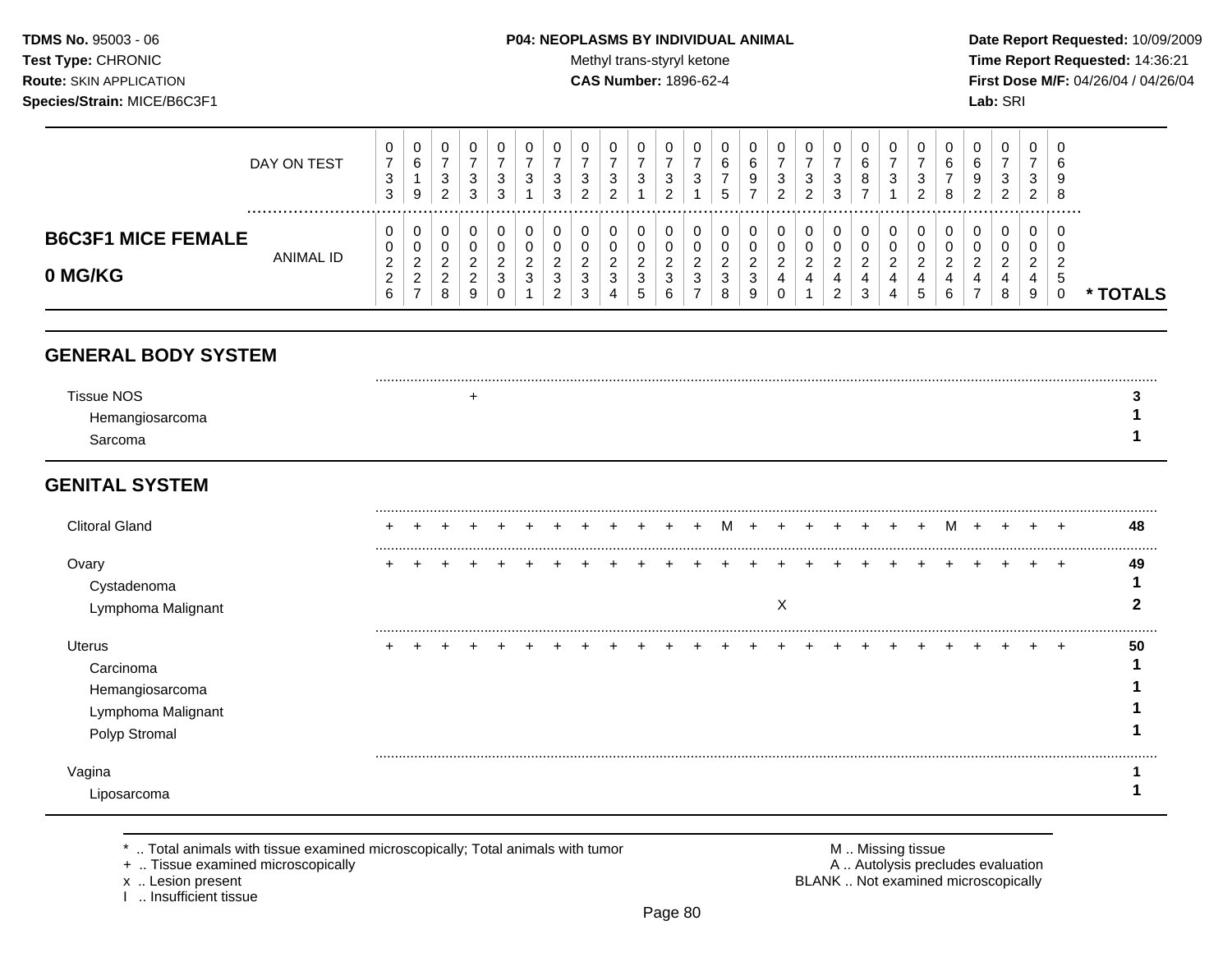# **TDMS No.** 95003 - 06 **P04: NEOPLASMS BY INDIVIDUAL ANIMAL** Date Report Requested: 10/09/2009

Test Type: CHRONIC **Test Type:** CHRONIC **Test Type:** CHRONIC **Time Report Requested:** 14:36:21 **Route:** SKIN APPLICATION **CAS Number:** 1896-62-4 **First Dose M/F:** 04/26/04 / 04/26/04

|                           | DAY ON TEST | v<br>⇁<br>$\sim$<br>ັ<br>$\sim$<br>చ | 0<br>6<br>9                         | υ<br>ັ<br>$\sim$<br><u>_</u> | دت<br>3 | 3<br>3 | ັ<br>J<br>າ<br>J | ີ<br>J                | 0<br>3<br>ົ<br>▃   | U<br>3              | د  | <b>U</b><br>3 | ╰<br>ี่ค<br>9 | ີ<br>J<br>າ | 0<br>3<br>ົ<br>$\epsilon$ | U<br>3<br>ົ<br>◡          |   | U<br>3 | $\sim$ | 8   | υ<br>⌒<br>9<br>ົ | 0<br>3<br>ົ<br>$\sim$ | U<br><b>ت</b><br>ົ<br>$\epsilon$ | – G<br>- 3<br>-8 |      |  |
|---------------------------|-------------|--------------------------------------|-------------------------------------|------------------------------|---------|--------|------------------|-----------------------|--------------------|---------------------|----|---------------|---------------|-------------|---------------------------|---------------------------|---|--------|--------|-----|------------------|-----------------------|----------------------------------|------------------|------|--|
| <b>B6C3F1 MICE FEMALE</b> | ANIMAL ID   | v<br>v                               | 0<br>0                              | υ<br>U                       |         |        | U                |                       | 0<br>0             | U<br>U              |    |               | v             | ν           | 0<br>0                    | υ                         |   | 0      |        |     | υ<br>U           | 0<br>0                | U<br>v                           | - ს              |      |  |
| 0 MG/KG                   |             | ົ<br><u>_</u><br>$\sim$              | റ<br><u>_</u><br>ົ<br><u>_</u><br>- | <u>_</u><br>8                | _<br>9  | 3<br>U | <u>.</u>         | $\sim$<br>J<br>⌒<br>J | ົ<br><u>_</u><br>3 | <u>_</u><br>3<br>.5 | J. | <b>اب</b>     | _<br>9        |             | ◠<br>▃                    | <u>_</u><br>4<br><u>_</u> | J | 4      | ັ      | ี่ค |                  | ົ<br><u>.</u><br>8    | $\sim$<br><u>_</u><br>4<br>9     | - 0              | TALS |  |

# **HEMATOPOIETIC SYSTEM**

|   |          |   |  |  |  | X |   | $X$ $X$<br>Χ<br>X<br>X    |  |   |  |   |  |                                                                                                   | 50<br>13<br>5<br>3 |
|---|----------|---|--|--|--|---|---|---------------------------|--|---|--|---|--|---------------------------------------------------------------------------------------------------|--------------------|
|   |          |   |  |  |  |   |   |                           |  |   |  |   |  |                                                                                                   |                    |
|   |          |   |  |  |  |   |   |                           |  |   |  |   |  |                                                                                                   |                    |
|   |          |   |  |  |  |   |   |                           |  |   |  |   |  |                                                                                                   |                    |
|   |          |   |  |  |  |   |   |                           |  |   |  |   |  |                                                                                                   |                    |
|   |          |   |  |  |  |   |   |                           |  |   |  |   |  |                                                                                                   |                    |
|   |          |   |  |  |  |   |   |                           |  |   |  |   |  |                                                                                                   |                    |
|   |          |   |  |  |  |   |   |                           |  |   |  |   |  |                                                                                                   |                    |
|   |          |   |  |  |  |   |   |                           |  |   |  |   |  |                                                                                                   |                    |
|   |          |   |  |  |  |   |   |                           |  |   |  |   |  |                                                                                                   |                    |
|   |          |   |  |  |  |   |   |                           |  |   |  |   |  |                                                                                                   |                    |
|   |          |   |  |  |  |   |   | X                         |  |   |  |   |  |                                                                                                   |                    |
|   | х        |   |  |  |  |   |   | X                         |  |   |  |   |  |                                                                                                   |                    |
|   |          |   |  |  |  |   |   |                           |  |   |  |   |  |                                                                                                   | 50                 |
|   | Χ        |   |  |  |  |   | X | $\boldsymbol{\mathsf{X}}$ |  | X |  |   |  |                                                                                                   | 9                  |
|   |          | M |  |  |  |   |   |                           |  |   |  | м |  | $\pm$                                                                                             | 47                 |
| X | $\times$ |   |  |  |  |   |   | X                         |  |   |  |   |  |                                                                                                   | 8                  |
|   |          |   |  |  |  |   |   |                           |  |   |  |   |  |                                                                                                   | 49                 |
|   |          |   |  |  |  |   |   |                           |  |   |  |   |  | Total animals with tissue examined microscopically; Total animals with tumor<br>M  Missing tissue |                    |

x .. Lesion present BLANK .. Not examined microscopically x .. Lesion present<br>I .. Insufficient tissue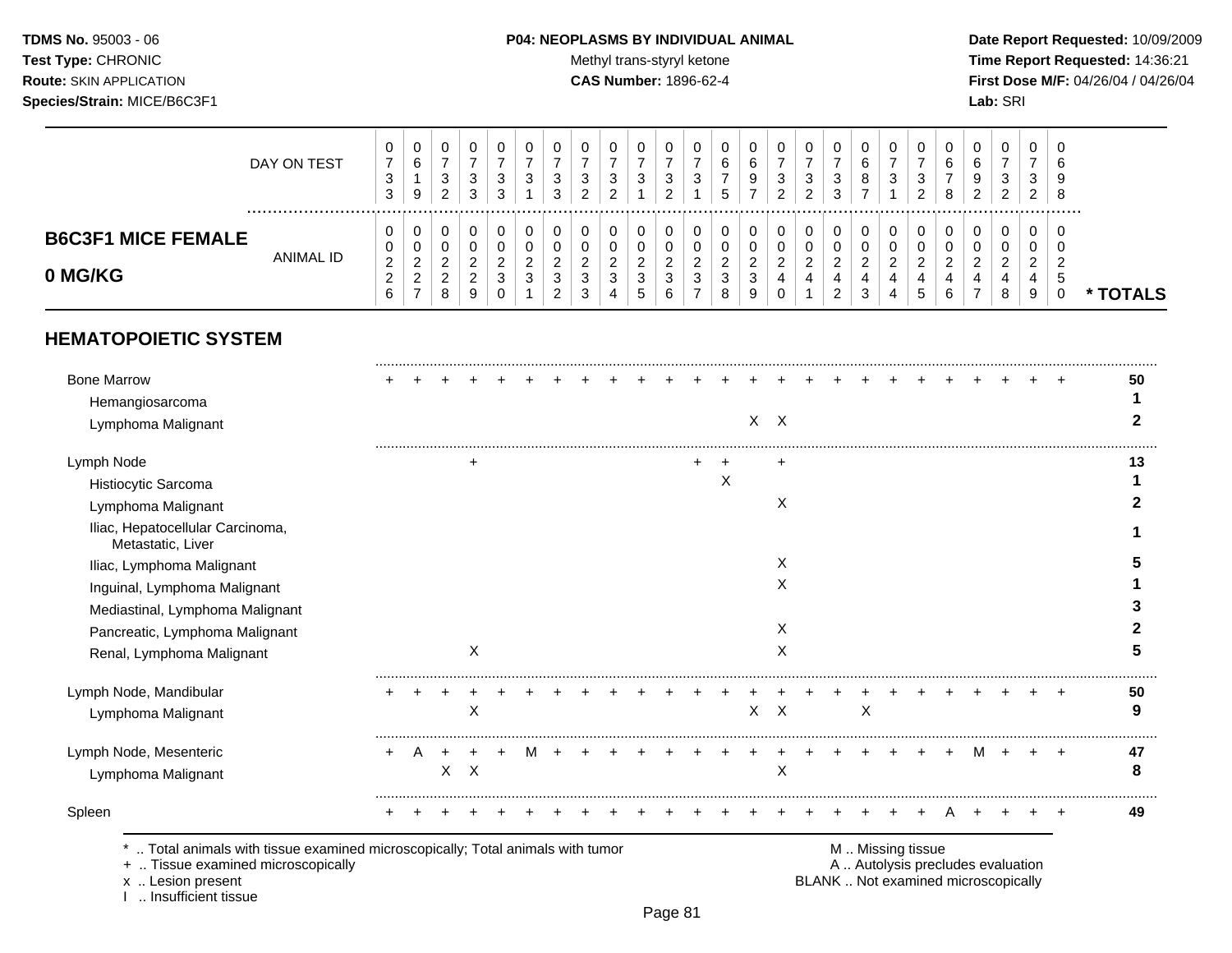# **TDMS No.** 95003 - 06 **P04: NEOPLASMS BY INDIVIDUAL ANIMAL** Date Report Requested: 10/09/2009

Test Type: CHRONIC **Test Type:** CHRONIC **Test Type:** CHRONIC **Time Report Requested:** 14:36:21 **Route:** SKIN APPLICATION **CAS Number:** 1896-62-4 **First Dose M/F:** 04/26/04 / 04/26/04 **Species/Strain:** MICE/B6C3F1 **Lab:** SRI

|                                                                                                                                                                   | DAY ON TEST      | 0<br>$\boldsymbol{7}$<br>$\ensuremath{\mathsf{3}}$<br>$\mathfrak{S}$ | 0<br>$\,6\,$<br>$\mathbf{1}$<br>$\boldsymbol{9}$                               | $\pmb{0}$<br>$\overline{7}$<br>$\sqrt{3}$<br>$\overline{2}$ | $\pmb{0}$<br>$\overline{7}$<br>$\ensuremath{\mathsf{3}}$<br>$\mathfrak{S}$ | $\mathbf 0$<br>$\overline{7}$<br>$\ensuremath{\mathsf{3}}$<br>$\sqrt{3}$ | 0<br>$\overline{7}$<br>3<br>$\mathbf{1}$                           | 0<br>$\overline{7}$<br>3<br>$\mathfrak{S}$                                                | $\mathbf 0$<br>$\overline{7}$<br>$\ensuremath{\mathsf{3}}$<br>$\overline{2}$ | 0<br>$\overline{7}$<br>$\ensuremath{\mathsf{3}}$<br>$\overline{2}$ | 0<br>$\overline{7}$<br>$\ensuremath{\mathsf{3}}$<br>$\mathbf{1}$         | 0<br>$\overline{7}$<br>$\ensuremath{\mathsf{3}}$<br>$\overline{2}$ | 0<br>$\overline{7}$<br>3<br>$\mathbf{1}$                       | $\mathbf 0$<br>6<br>$\overline{7}$<br>5                              | 0<br>6<br>9<br>$\overline{7}$                                          | 0<br>$\overline{7}$<br>$\ensuremath{\mathsf{3}}$<br>$\overline{c}$  | 0<br>$\overline{7}$<br>$\ensuremath{\mathsf{3}}$<br>$\overline{2}$ | 0<br>$\overline{7}$<br>$\ensuremath{\mathsf{3}}$<br>$\mathbf{3}$               | $\pmb{0}$<br>$\,6\,$<br>8<br>$\overline{7}$                       | 0<br>$\overline{7}$<br>3<br>$\mathbf{1}$                               | 0<br>$\overline{7}$<br>3<br>$\overline{2}$              | 0<br>6<br>$\overline{7}$<br>8                                                     | 0<br>$\,6$<br>9<br>$\overline{c}$                                               | 0<br>$\overline{7}$<br>$\ensuremath{\mathsf{3}}$<br>$\overline{2}$ | $\mathbf 0$<br>$\overline{7}$<br>3<br>$\overline{2}$                               | $\mathbf 0$<br>6<br>9<br>8                                  |                    |
|-------------------------------------------------------------------------------------------------------------------------------------------------------------------|------------------|----------------------------------------------------------------------|--------------------------------------------------------------------------------|-------------------------------------------------------------|----------------------------------------------------------------------------|--------------------------------------------------------------------------|--------------------------------------------------------------------|-------------------------------------------------------------------------------------------|------------------------------------------------------------------------------|--------------------------------------------------------------------|--------------------------------------------------------------------------|--------------------------------------------------------------------|----------------------------------------------------------------|----------------------------------------------------------------------|------------------------------------------------------------------------|---------------------------------------------------------------------|--------------------------------------------------------------------|--------------------------------------------------------------------------------|-------------------------------------------------------------------|------------------------------------------------------------------------|---------------------------------------------------------|-----------------------------------------------------------------------------------|---------------------------------------------------------------------------------|--------------------------------------------------------------------|------------------------------------------------------------------------------------|-------------------------------------------------------------|--------------------|
| <b>B6C3F1 MICE FEMALE</b><br>0 MG/KG                                                                                                                              | <b>ANIMAL ID</b> | 0<br>$\mathbf 0$<br>$\boldsymbol{2}$<br>$\boldsymbol{2}$<br>$\,6$    | $\,0\,$<br>$\pmb{0}$<br>$\boldsymbol{2}$<br>$\boldsymbol{2}$<br>$\overline{7}$ | 0<br>$\mathbf 0$<br>$\sqrt{2}$<br>$\sqrt{2}$<br>$\,8\,$     | $\pmb{0}$<br>$\pmb{0}$<br>$\overline{c}$<br>$\sqrt{2}$<br>$\mathsf g$      | 0<br>$\pmb{0}$<br>$\boldsymbol{2}$<br>$\sqrt{3}$<br>$\mathbf 0$          | 0<br>$\mathbf 0$<br>$\overline{c}$<br>$\mathbf{3}$<br>$\mathbf{1}$ | $\mathbf 0$<br>$\pmb{0}$<br>$\overline{c}$<br>$\ensuremath{\mathsf{3}}$<br>$\overline{2}$ | $\pmb{0}$<br>$\mathbf 0$<br>$\boldsymbol{2}$<br>$\sqrt{3}$<br>3              | 0<br>$\pmb{0}$<br>$\overline{c}$<br>$\ensuremath{\mathsf{3}}$<br>4 | 0<br>$\mathsf{O}\xspace$<br>$\sqrt{2}$<br>$\ensuremath{\mathsf{3}}$<br>5 | 0<br>0<br>$\overline{c}$<br>$\mathbf 3$<br>6                       | 0<br>$\pmb{0}$<br>$\mathbf 2$<br>$\mathsf 3$<br>$\overline{7}$ | 0<br>$\mathbf 0$<br>$\overline{c}$<br>$\ensuremath{\mathsf{3}}$<br>8 | 0<br>$\mathbf 0$<br>$\boldsymbol{2}$<br>$\ensuremath{\mathsf{3}}$<br>9 | 0<br>$\pmb{0}$<br>$\boldsymbol{2}$<br>$\overline{4}$<br>$\mathbf 0$ | 0<br>$\pmb{0}$<br>$\overline{2}$<br>$\overline{4}$<br>$\mathbf{1}$ | 0<br>$\mathsf{O}\xspace$<br>$\overline{2}$<br>$\overline{4}$<br>$\overline{2}$ | 0<br>$\mathbf 0$<br>$\mathbf 2$<br>$\overline{4}$<br>$\mathbf{3}$ | 0<br>$\mathbf 0$<br>$\overline{c}$<br>$\overline{4}$<br>$\overline{4}$ | 0<br>$\pmb{0}$<br>$\overline{c}$<br>$\overline{4}$<br>5 | $\mathbf 0$<br>$\mathbf 0$<br>$\overline{c}$<br>$\overline{4}$<br>$6\phantom{1}6$ | 0<br>$\mathsf 0$<br>$\overline{c}$<br>$\overline{\mathbf{4}}$<br>$\overline{7}$ | 0<br>$\mathbf 0$<br>$\overline{c}$<br>$\overline{\mathbf{4}}$<br>8 | $\mathbf 0$<br>$\mathbf 0$<br>$\overline{c}$<br>$\overline{4}$<br>$\boldsymbol{9}$ | $\mathbf 0$<br>$\pmb{0}$<br>2<br>$\mathbf 5$<br>$\mathbf 0$ | * TOTALS           |
| Hemangiosarcoma<br>Lymphoma Malignant                                                                                                                             |                  |                                                                      |                                                                                |                                                             | X                                                                          |                                                                          |                                                                    |                                                                                           |                                                                              |                                                                    |                                                                          |                                                                    | X                                                              |                                                                      | $X$ $X$ $X$                                                            |                                                                     |                                                                    |                                                                                | X                                                                 |                                                                        |                                                         |                                                                                   | X                                                                               |                                                                    |                                                                                    |                                                             | $\mathbf{2}$<br>16 |
| Thymus<br>Lymphoma Malignant                                                                                                                                      |                  |                                                                      |                                                                                |                                                             |                                                                            |                                                                          |                                                                    |                                                                                           |                                                                              |                                                                    |                                                                          |                                                                    |                                                                |                                                                      |                                                                        | X                                                                   |                                                                    |                                                                                | X                                                                 |                                                                        |                                                         |                                                                                   |                                                                                 |                                                                    |                                                                                    |                                                             | 50<br>8            |
| <b>INTEGUMENTARY SYSTEM</b>                                                                                                                                       |                  |                                                                      |                                                                                |                                                             |                                                                            |                                                                          |                                                                    |                                                                                           |                                                                              |                                                                    |                                                                          |                                                                    |                                                                |                                                                      |                                                                        |                                                                     |                                                                    |                                                                                |                                                                   |                                                                        |                                                         |                                                                                   |                                                                                 |                                                                    |                                                                                    |                                                             |                    |
| Mammary Gland<br>Carcinoma                                                                                                                                        |                  |                                                                      |                                                                                |                                                             |                                                                            |                                                                          |                                                                    |                                                                                           |                                                                              | $\mathsf X$                                                        |                                                                          |                                                                    |                                                                |                                                                      |                                                                        |                                                                     |                                                                    |                                                                                |                                                                   |                                                                        |                                                         |                                                                                   |                                                                                 |                                                                    |                                                                                    | $\ddot{}$                                                   | 50<br>$\mathbf{2}$ |
| Skin<br>Fibrosarcoma<br>Histiocytic Sarcoma                                                                                                                       |                  |                                                                      |                                                                                |                                                             |                                                                            |                                                                          |                                                                    |                                                                                           |                                                                              |                                                                    |                                                                          |                                                                    |                                                                | $\times$                                                             | X                                                                      |                                                                     |                                                                    |                                                                                |                                                                   |                                                                        |                                                         |                                                                                   |                                                                                 |                                                                    |                                                                                    |                                                             | 50<br>1            |
| Site Of Application, Mast Cell Tumor<br>Benign                                                                                                                    |                  |                                                                      |                                                                                |                                                             |                                                                            |                                                                          |                                                                    |                                                                                           |                                                                              |                                                                    | X                                                                        |                                                                    |                                                                |                                                                      |                                                                        |                                                                     |                                                                    |                                                                                |                                                                   |                                                                        |                                                         |                                                                                   |                                                                                 |                                                                    |                                                                                    |                                                             |                    |
| Subcutaneous Tissue,<br>Hemangiosarcoma                                                                                                                           |                  |                                                                      |                                                                                |                                                             |                                                                            |                                                                          | $\boldsymbol{X}$                                                   |                                                                                           |                                                                              |                                                                    |                                                                          |                                                                    |                                                                |                                                                      |                                                                        |                                                                     |                                                                    |                                                                                |                                                                   |                                                                        |                                                         |                                                                                   |                                                                                 |                                                                    |                                                                                    |                                                             | $\mathbf{2}$       |
| Subcutaneous Tissue, Schwannoma<br>Malignant                                                                                                                      |                  |                                                                      |                                                                                |                                                             |                                                                            |                                                                          |                                                                    |                                                                                           |                                                                              |                                                                    |                                                                          |                                                                    |                                                                |                                                                      |                                                                        |                                                                     |                                                                    |                                                                                |                                                                   |                                                                        |                                                         |                                                                                   |                                                                                 |                                                                    | X                                                                                  |                                                             | 1                  |
| <b>MUSCULOSKELETAL SYSTEM</b>                                                                                                                                     |                  |                                                                      |                                                                                |                                                             |                                                                            |                                                                          |                                                                    |                                                                                           |                                                                              |                                                                    |                                                                          |                                                                    |                                                                |                                                                      |                                                                        |                                                                     |                                                                    |                                                                                |                                                                   |                                                                        |                                                         |                                                                                   |                                                                                 |                                                                    |                                                                                    |                                                             |                    |
| Bone                                                                                                                                                              |                  |                                                                      |                                                                                |                                                             |                                                                            |                                                                          |                                                                    |                                                                                           |                                                                              |                                                                    |                                                                          |                                                                    |                                                                |                                                                      |                                                                        |                                                                     |                                                                    |                                                                                |                                                                   |                                                                        |                                                         |                                                                                   |                                                                                 |                                                                    |                                                                                    |                                                             | 49                 |
| Total animals with tissue examined microscopically; Total animals with tumor<br>+  Tissue examined microscopically<br>x  Lesion present<br>I  Insufficient tissue |                  |                                                                      |                                                                                |                                                             |                                                                            |                                                                          |                                                                    |                                                                                           |                                                                              |                                                                    |                                                                          |                                                                    |                                                                |                                                                      |                                                                        |                                                                     |                                                                    |                                                                                |                                                                   | M  Missing tissue                                                      |                                                         |                                                                                   | A  Autolysis precludes evaluation<br>BLANK  Not examined microscopically        |                                                                    |                                                                                    |                                                             |                    |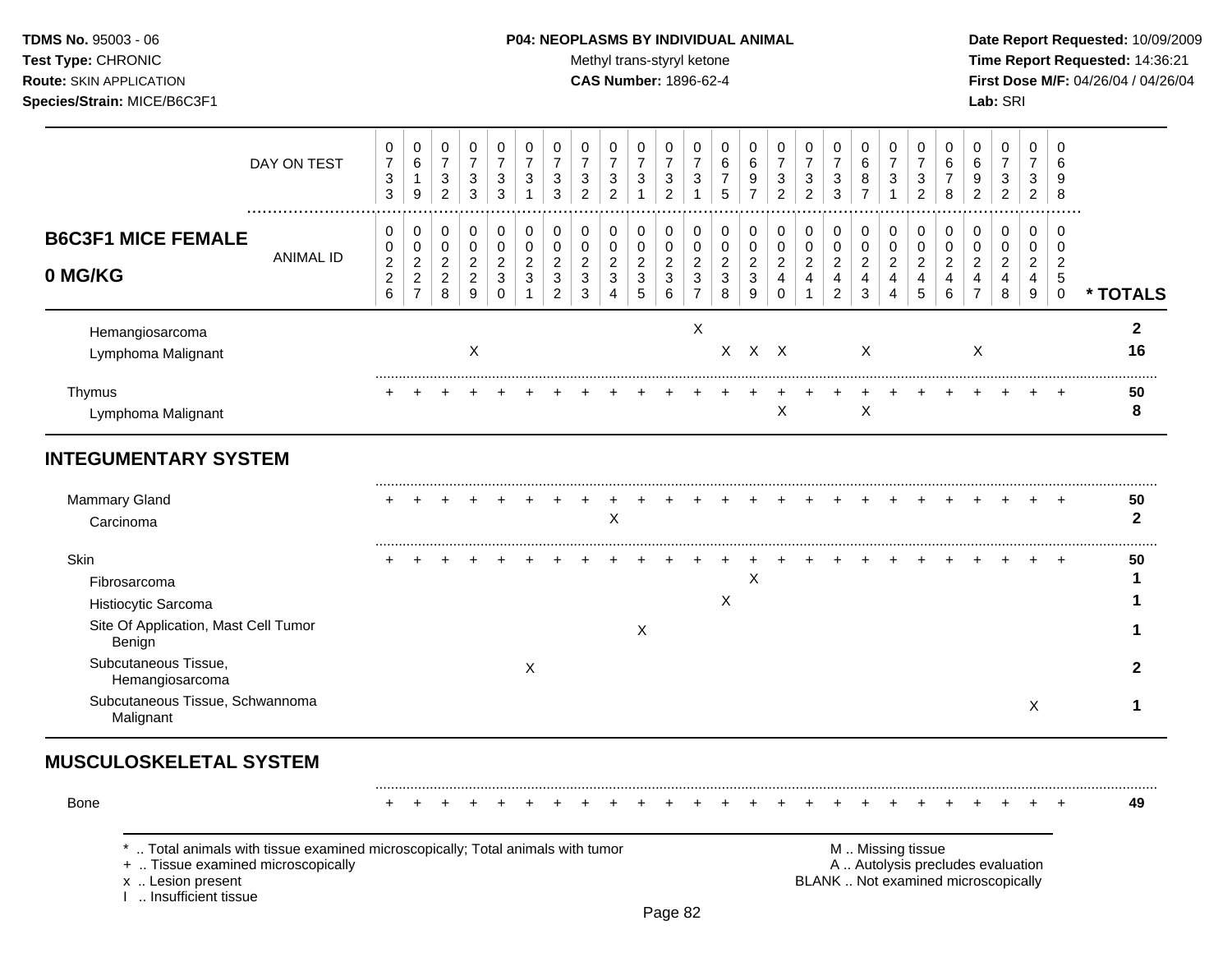# **TDMS No.** 95003 - 06 **P04: NEOPLASMS BY INDIVIDUAL ANIMAL** Date Report Requested: 10/09/2009

Test Type: CHRONIC **Test Type:** CHRONIC **Test Type:** CHRONIC **Time Report Requested:** 14:36:21 **Route:** SKIN APPLICATION **CAS Number:** 1896-62-4 **First Dose M/F:** 04/26/04 / 04/26/04

|                                                                                                                                                                | DAY ON TEST      | 0<br>$\overline{7}$<br>$\ensuremath{\mathsf{3}}$<br>$\mathbf{3}$ | 0<br>$\,6\,$<br>1<br>9                                                 | 0<br>$\overline{7}$<br>3<br>$\overline{2}$                      | 0<br>$\overline{7}$<br>3<br>$\mathbf{3}$                            | 0<br>$\overline{7}$<br>$\sqrt{3}$<br>3            | 0<br>$\overline{7}$<br>3<br>1                           | 0<br>$\overline{7}$<br>3<br>3                                | 0<br>$\overline{7}$<br>3<br>$\overline{2}$              | 0<br>$\overline{7}$<br>$\ensuremath{\mathsf{3}}$<br>$\overline{2}$       | 0<br>$\overline{7}$<br>$\sqrt{3}$<br>$\overline{\mathbf{1}}$ | 0<br>$\overline{7}$<br>3<br>$\overline{2}$      | 0<br>$\overline{7}$<br>3                                         | 0<br>6<br>$\overline{7}$<br>5                         | 0<br>6<br>9<br>$\overline{7}$                | 0<br>$\overline{7}$<br>$\mathbf{3}$<br>$\overline{2}$                         | 0<br>$\overline{7}$<br>3<br>$\overline{2}$ | 0<br>$\overline{7}$<br>$\sqrt{3}$<br>$\sqrt{3}$       | 0<br>6<br>8<br>$\overline{7}$              | 0<br>$\overline{7}$<br>3<br>1                | 0<br>$\overline{7}$<br>$\mathbf{3}$<br>$\overline{2}$         | 0<br>6<br>$\overline{7}$<br>8                           | 0<br>6<br>9<br>$\mathfrak{p}$                                            | 0<br>$\overline{7}$<br>3<br>$\overline{c}$ | 0<br>$\overline{7}$<br>3<br>$\overline{c}$        | $\Omega$<br>6<br>-9<br>8                             |          |
|----------------------------------------------------------------------------------------------------------------------------------------------------------------|------------------|------------------------------------------------------------------|------------------------------------------------------------------------|-----------------------------------------------------------------|---------------------------------------------------------------------|---------------------------------------------------|---------------------------------------------------------|--------------------------------------------------------------|---------------------------------------------------------|--------------------------------------------------------------------------|--------------------------------------------------------------|-------------------------------------------------|------------------------------------------------------------------|-------------------------------------------------------|----------------------------------------------|-------------------------------------------------------------------------------|--------------------------------------------|-------------------------------------------------------|--------------------------------------------|----------------------------------------------|---------------------------------------------------------------|---------------------------------------------------------|--------------------------------------------------------------------------|--------------------------------------------|---------------------------------------------------|------------------------------------------------------|----------|
| <b>B6C3F1 MICE FEMALE</b><br>0 MG/KG                                                                                                                           | <b>ANIMAL ID</b> | 0<br>0<br>$\mathbf 2$<br>$\mathbf 2$<br>6                        | 0<br>$\pmb{0}$<br>$\boldsymbol{2}$<br>$\overline{c}$<br>$\overline{7}$ | 0<br>$\mathbf 0$<br>$\overline{c}$<br>$\overline{c}$<br>$\,8\,$ | 0<br>$\pmb{0}$<br>$\mathbf 2$<br>$\overline{a}$<br>$\boldsymbol{9}$ | 0<br>$\mathbf 0$<br>$\sqrt{2}$<br>$\sqrt{3}$<br>0 | 0<br>$\mathbf 0$<br>$\overline{2}$<br>$\mathbf{3}$<br>1 | 0<br>0<br>$\boldsymbol{2}$<br>$\mathbf{3}$<br>$\overline{2}$ | 0<br>$\mathbf 0$<br>$\overline{2}$<br>$\mathbf{3}$<br>3 | $\pmb{0}$<br>$\pmb{0}$<br>$\overline{c}$<br>$\sqrt{3}$<br>$\overline{4}$ | 0<br>$\pmb{0}$<br>$\sqrt{2}$<br>$\sqrt{3}$<br>$\sqrt{5}$     | 0<br>0<br>$\boldsymbol{2}$<br>$\mathbf{3}$<br>6 | 0<br>$\pmb{0}$<br>$\overline{c}$<br>$\sqrt{3}$<br>$\overline{7}$ | 0<br>$\mathbf 0$<br>$\overline{c}$<br>$\sqrt{3}$<br>8 | 0<br>$\pmb{0}$<br>$\boldsymbol{2}$<br>3<br>9 | $\mathbf 0$<br>$\pmb{0}$<br>$\boldsymbol{2}$<br>$\overline{4}$<br>$\mathbf 0$ | 0<br>$\pmb{0}$<br>$\overline{c}$<br>4<br>1 | 0<br>$\mathbf 0$<br>$\sqrt{2}$<br>4<br>$\overline{2}$ | 0<br>$\pmb{0}$<br>$\overline{c}$<br>4<br>3 | 0<br>$\mathbf 0$<br>$\overline{c}$<br>4<br>4 | $\mathbf 0$<br>$\pmb{0}$<br>$\sqrt{2}$<br>$\overline{4}$<br>5 | 0<br>$\pmb{0}$<br>$\overline{2}$<br>$\overline{4}$<br>6 | 0<br>$\mathsf 0$<br>$\overline{c}$<br>$\overline{4}$<br>$\overline{7}$   | 0<br>0<br>$\overline{c}$<br>4<br>8         | 0<br>0<br>$\overline{c}$<br>4<br>$\boldsymbol{9}$ | $\Omega$<br>$\Omega$<br>2<br>$\sqrt{5}$<br>$\pmb{0}$ | * TOTALS |
| <b>Skeletal Muscle</b><br>Fibrosarcoma, Metastatic, Skin<br>Hemangiosarcoma                                                                                    |                  |                                                                  |                                                                        |                                                                 |                                                                     |                                                   |                                                         |                                                              |                                                         |                                                                          |                                                              |                                                 |                                                                  |                                                       |                                              |                                                                               |                                            |                                                       |                                            |                                              |                                                               |                                                         |                                                                          |                                            | X                                                 |                                                      | 1        |
| <b>NERVOUS SYSTEM</b>                                                                                                                                          |                  |                                                                  |                                                                        |                                                                 |                                                                     |                                                   |                                                         |                                                              |                                                         |                                                                          |                                                              |                                                 |                                                                  |                                                       |                                              |                                                                               |                                            |                                                       |                                            |                                              |                                                               |                                                         |                                                                          |                                            |                                                   |                                                      |          |
| <b>Brain</b>                                                                                                                                                   |                  |                                                                  |                                                                        |                                                                 |                                                                     |                                                   |                                                         |                                                              |                                                         |                                                                          |                                                              |                                                 |                                                                  |                                                       |                                              |                                                                               |                                            |                                                       |                                            |                                              |                                                               |                                                         |                                                                          |                                            |                                                   |                                                      | 50       |
| Peripheral Nerve                                                                                                                                               |                  |                                                                  |                                                                        |                                                                 |                                                                     |                                                   |                                                         |                                                              |                                                         |                                                                          |                                                              |                                                 |                                                                  |                                                       |                                              |                                                                               |                                            |                                                       |                                            |                                              |                                                               |                                                         |                                                                          |                                            |                                                   |                                                      | 1        |
| Spinal Cord                                                                                                                                                    |                  |                                                                  |                                                                        |                                                                 |                                                                     |                                                   |                                                         |                                                              |                                                         |                                                                          |                                                              |                                                 |                                                                  |                                                       |                                              |                                                                               |                                            |                                                       |                                            |                                              |                                                               |                                                         |                                                                          |                                            |                                                   |                                                      |          |
| <b>RESPIRATORY SYSTEM</b>                                                                                                                                      |                  |                                                                  |                                                                        |                                                                 |                                                                     |                                                   |                                                         |                                                              |                                                         |                                                                          |                                                              |                                                 |                                                                  |                                                       |                                              |                                                                               |                                            |                                                       |                                            |                                              |                                                               |                                                         |                                                                          |                                            |                                                   |                                                      |          |
| Lung<br>Alveolar/Bronchiolar Adenoma<br>Alveolar/Bronchiolar Carcinoma                                                                                         |                  |                                                                  | X                                                                      |                                                                 |                                                                     |                                                   |                                                         |                                                              |                                                         |                                                                          | $\mathsf{X}$                                                 |                                                 | X                                                                |                                                       |                                              |                                                                               |                                            |                                                       |                                            |                                              |                                                               |                                                         |                                                                          |                                            |                                                   | $\pm$                                                | 50       |
| Hemangiosarcoma<br>Hepatocellular Carcinoma, Metastatic,<br>Liver                                                                                              |                  |                                                                  |                                                                        |                                                                 |                                                                     |                                                   |                                                         |                                                              |                                                         |                                                                          |                                                              |                                                 |                                                                  |                                                       |                                              |                                                                               |                                            |                                                       |                                            |                                              |                                                               | $X$ $X$                                                 |                                                                          |                                            |                                                   |                                                      |          |
| Lymphoma Malignant                                                                                                                                             |                  |                                                                  |                                                                        |                                                                 |                                                                     |                                                   |                                                         |                                                              |                                                         |                                                                          |                                                              |                                                 |                                                                  |                                                       |                                              | $X$ $X$                                                                       |                                            |                                                       |                                            |                                              |                                                               |                                                         |                                                                          |                                            |                                                   |                                                      | 5        |
| Nose                                                                                                                                                           |                  |                                                                  |                                                                        |                                                                 |                                                                     |                                                   |                                                         |                                                              |                                                         |                                                                          |                                                              |                                                 |                                                                  |                                                       |                                              |                                                                               |                                            |                                                       |                                            |                                              |                                                               |                                                         |                                                                          |                                            |                                                   |                                                      | 50       |
| Total animals with tissue examined microscopically; Total animals with tumor<br>+  Tissue examined microscopically<br>x  Lesion present<br>Insufficient tissue |                  |                                                                  |                                                                        |                                                                 |                                                                     |                                                   |                                                         |                                                              |                                                         |                                                                          |                                                              |                                                 |                                                                  |                                                       |                                              |                                                                               |                                            |                                                       |                                            | M  Missing tissue                            |                                                               |                                                         | A  Autolysis precludes evaluation<br>BLANK  Not examined microscopically |                                            |                                                   |                                                      |          |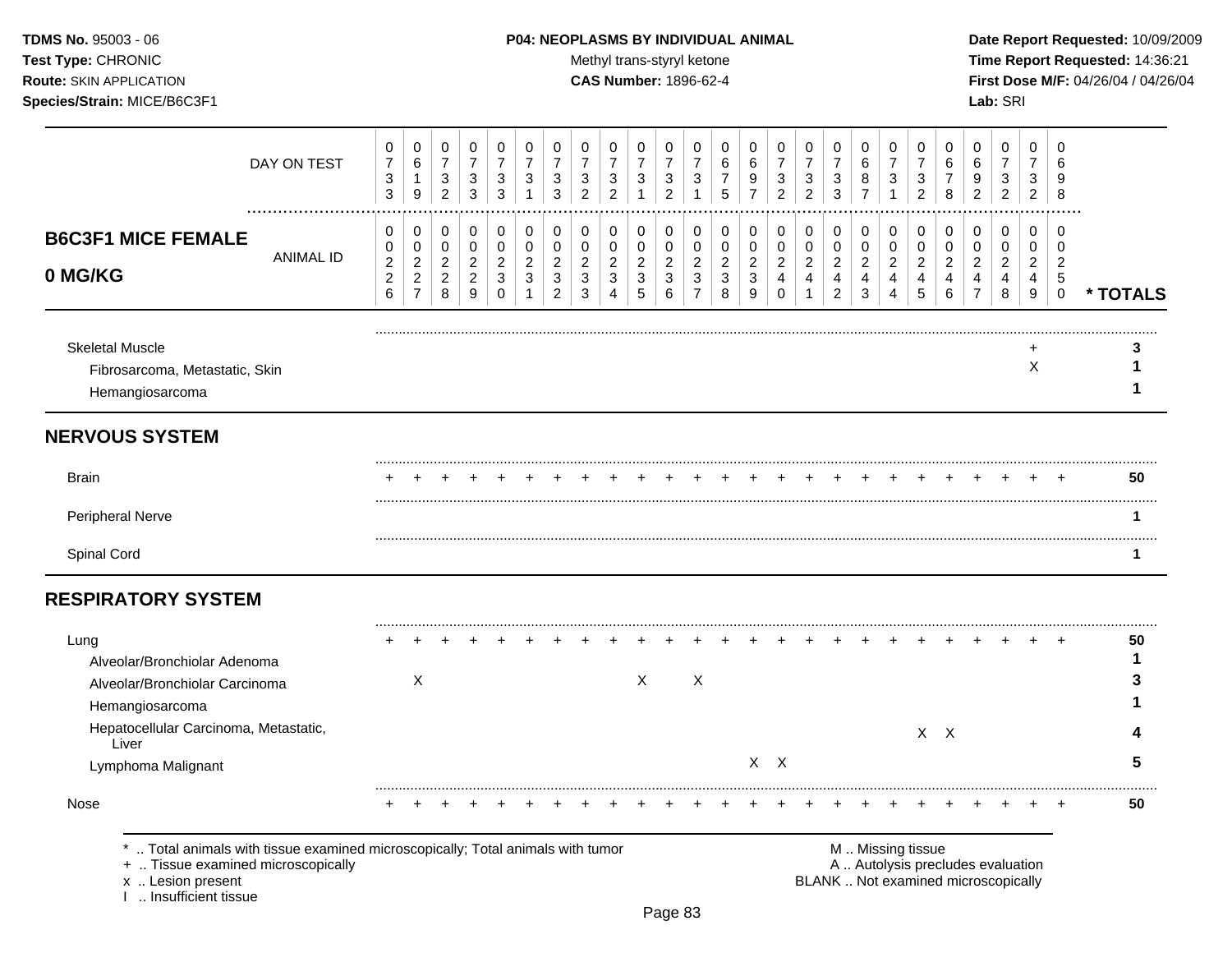### **TDMS No.** 95003 - 06 **P04: NEOPLASMS BY INDIVIDUAL ANIMAL** Date Report Requested: 10/09/2009

Test Type: CHRONIC **Test Type:** CHRONIC **Test Type:** CHRONIC **Time Report Requested:** 14:36:21 **Route:** SKIN APPLICATION **CAS Number:** 1896-62-4 **First Dose M/F:** 04/26/04 / 04/26/04 **Species/Strain:** MICE/B6C3F1 **Lab:** SRI

|                                              | DAY ON TEST      | 0<br>$\overline{7}$<br>$\sqrt{3}$<br>3              | 0<br>$\,6\,$<br>$\mathbf{1}$<br>9                            | 0<br>$\overline{7}$<br>$\mathbf{3}$<br>2          | 0<br>7<br>3<br>3                                | 0<br>7<br>3<br>3                          | 0<br>$\overline{7}$<br>3      | 0<br>$\overline{7}$<br>$\mathbf{3}$<br>3                | 0<br>$\overline{7}$<br>$\mathbf{3}$<br>2    | 0<br>$\overline{7}$<br>$\ensuremath{\mathsf{3}}$<br>2 | 0<br>$\overline{7}$<br>3           | 0<br>7<br>3<br>2                   | 0<br>3                                          | 0<br>6<br>5                        | 0<br>6<br>9<br>7                   | 0<br>$\overline{7}$<br>$\mathbf{3}$<br>2          | 0<br>$\overline{7}$<br>3<br>$\overline{2}$        | 0<br>7<br>3<br>3                       | 0<br>6<br>8                        | 0<br>7<br>3           | 0<br>7<br>3<br>$\overline{2}$  | 0<br>6<br>8                        | 0<br>6<br>9<br>$\overline{2}$                   | 0<br>$\overline{7}$<br>3<br>2      | 0<br>$\overline{7}$<br>3<br>2      | 0<br>6<br>9<br>8                                                    |               |
|----------------------------------------------|------------------|-----------------------------------------------------|--------------------------------------------------------------|---------------------------------------------------|-------------------------------------------------|-------------------------------------------|-------------------------------|---------------------------------------------------------|---------------------------------------------|-------------------------------------------------------|------------------------------------|------------------------------------|-------------------------------------------------|------------------------------------|------------------------------------|---------------------------------------------------|---------------------------------------------------|----------------------------------------|------------------------------------|-----------------------|--------------------------------|------------------------------------|-------------------------------------------------|------------------------------------|------------------------------------|---------------------------------------------------------------------|---------------|
| <b>B6C3F1 MICE FEMALE</b><br>0 MG/KG         | <b>ANIMAL ID</b> | 0<br>0<br>$\boldsymbol{2}$<br>$\boldsymbol{2}$<br>6 | 0<br>0<br>$\overline{a}$<br>$\overline{c}$<br>$\overline{7}$ | 0<br>0<br>$\overline{c}$<br>$\boldsymbol{2}$<br>8 | 0<br>0<br>$\overline{2}$<br>$\overline{c}$<br>9 | 0<br>0<br>$\overline{2}$<br>3<br>$\Omega$ | 0<br>0<br>$\overline{2}$<br>3 | 0<br>$\pmb{0}$<br>$\boldsymbol{2}$<br>$\mathbf{3}$<br>2 | 0<br>0<br>$\overline{2}$<br>$\sqrt{3}$<br>3 | 0<br>$\pmb{0}$<br>$\overline{c}$<br>$\mathbf{3}$<br>4 | 0<br>0<br>$\overline{c}$<br>3<br>5 | 0<br>0<br>$\overline{2}$<br>3<br>6 | 0<br>0<br>$\overline{c}$<br>3<br>$\overline{7}$ | 0<br>0<br>$\overline{2}$<br>3<br>8 | 0<br>0<br>$\overline{a}$<br>3<br>9 | 0<br>$\pmb{0}$<br>$\overline{c}$<br>4<br>$\Omega$ | 0<br>0<br>$\boldsymbol{2}$<br>$\overline{4}$<br>1 | 0<br>$\pmb{0}$<br>$\sqrt{2}$<br>4<br>2 | 0<br>0<br>$\overline{c}$<br>4<br>3 | 0<br>0<br>2<br>4<br>4 | 0<br>0<br>$\sqrt{2}$<br>4<br>5 | 0<br>0<br>$\overline{c}$<br>4<br>6 | 0<br>0<br>$\overline{2}$<br>4<br>$\overline{7}$ | 0<br>0<br>$\overline{a}$<br>4<br>8 | 0<br>0<br>$\overline{2}$<br>4<br>9 | $\mathbf 0$<br>0<br>$\overline{2}$<br>$\overline{5}$<br>$\mathbf 0$ | * TOTALS      |
| Pleura<br>Hemangiosarcoma, Metastatic, Lung  |                  |                                                     |                                                              |                                                   |                                                 |                                           |                               |                                                         |                                             |                                                       |                                    |                                    |                                                 |                                    |                                    |                                                   |                                                   |                                        |                                    |                       |                                |                                    |                                                 |                                    |                                    |                                                                     |               |
| Trachea                                      |                  |                                                     |                                                              |                                                   |                                                 |                                           |                               |                                                         |                                             |                                                       |                                    |                                    |                                                 |                                    |                                    |                                                   |                                                   |                                        |                                    |                       |                                |                                    |                                                 |                                    |                                    |                                                                     | 50            |
| <b>SPECIAL SENSES SYSTEM</b>                 |                  |                                                     |                                                              |                                                   |                                                 |                                           |                               |                                                         |                                             |                                                       |                                    |                                    |                                                 |                                    |                                    |                                                   |                                                   |                                        |                                    |                       |                                |                                    |                                                 |                                    |                                    |                                                                     |               |
| Eye                                          |                  | ٠                                                   | A                                                            |                                                   |                                                 |                                           |                               |                                                         |                                             |                                                       |                                    |                                    |                                                 |                                    |                                    |                                                   |                                                   |                                        |                                    |                       |                                |                                    |                                                 |                                    |                                    |                                                                     | 47            |
| Harderian Gland<br>Adenoma                   |                  |                                                     |                                                              |                                                   |                                                 |                                           |                               |                                                         |                                             |                                                       | X                                  |                                    |                                                 |                                    |                                    |                                                   |                                                   |                                        |                                    |                       |                                |                                    |                                                 |                                    |                                    |                                                                     | 50<br>4       |
| <b>URINARY SYSTEM</b>                        |                  |                                                     |                                                              |                                                   |                                                 |                                           |                               |                                                         |                                             |                                                       |                                    |                                    |                                                 |                                    |                                    |                                                   |                                                   |                                        |                                    |                       |                                |                                    |                                                 |                                    |                                    |                                                                     |               |
| Kidney<br>Lymphoma Malignant<br>Sarcoma      |                  |                                                     |                                                              |                                                   | $\times$                                        |                                           |                               |                                                         |                                             |                                                       |                                    |                                    |                                                 |                                    | $X$ $X$ $X$                        |                                                   |                                                   |                                        |                                    |                       |                                |                                    |                                                 |                                    |                                    | ÷<br>X                                                              | 49<br>10<br>1 |
| <b>Urinary Bladder</b><br>Lymphoma Malignant |                  | $+$                                                 | A                                                            | $+$                                               |                                                 |                                           |                               |                                                         |                                             |                                                       |                                    |                                    |                                                 |                                    |                                    | Χ                                                 |                                                   |                                        |                                    |                       |                                |                                    |                                                 |                                    |                                    | $\pm$                                                               | 49<br>1       |

# **SYSTEMIC LESIONS**

\* .. Total animals with tissue examined microscopically; Total animals with tumor M .. Missing tissue M .. Missing tissue<br>
A .. Autolysis precludes evaluation<br>
M .. Autolysis precludes evaluation

+ .. Tissue examined microscopically

x .. Lesion present<br>I .. Insufficient tissue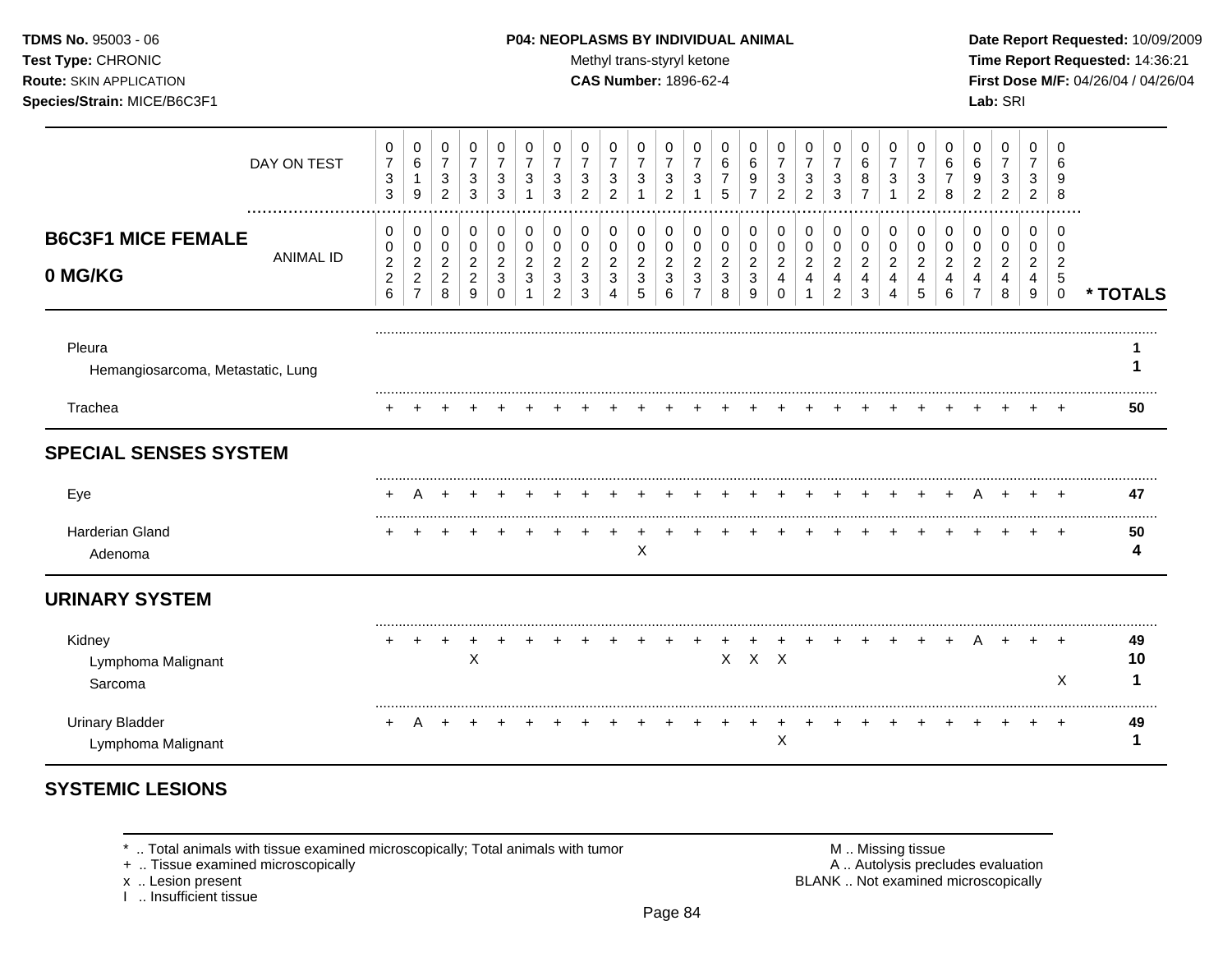**TDMS No.** 95003 - 06 **P04: NEOPLASMS BY INDIVIDUAL ANIMAL** Date Report Requested: 10/09/2009 **Test Type:** CHRONIC **Trans-styryl ketone** Methyl trans-styryl ketone **Time Report Requested:** 14:36:21 **Route:** SKIN APPLICATION **CAS Number:** 1896-62-4 **First Dose M/F:** 04/26/04 / 04/26/04

|                                                             | DAY ON TEST | υ<br>$\overline{7}$<br>3<br>3              | 0<br>6<br>9                                                 | 0<br>$\overline{\phantom{0}}$<br>3<br>2 | 0<br>3<br>3           | 0<br>⇁<br>3<br>3                             | 3           | 0<br>3<br>3           | -<br>3<br>າ                | 0<br>-<br>3<br>$\overline{2}$ | 0<br>$\overline{ }$<br>3           | 0<br>3<br>າ                       | 0<br>3           | 0<br>6<br>$\overline{ }$<br>5   | 0<br>$\overline{ }$<br>6<br>9<br>- | U<br>-<br>3<br>2 | 0<br>–<br>3<br>$\overline{2}$ | 0<br>3<br>3                        | 6<br>8<br>$\overline{ }$ | 0<br>3                | 0<br>-<br>3<br>C      | 6<br>8 | 0<br>6<br>9<br>$\overline{2}$      | -<br>3<br>C | 0<br>⇁<br>3<br>2      | 0<br>$\sqrt{2}$<br>O<br>9<br>8 |          |
|-------------------------------------------------------------|-------------|--------------------------------------------|-------------------------------------------------------------|-----------------------------------------|-----------------------|----------------------------------------------|-------------|-----------------------|----------------------------|-------------------------------|------------------------------------|-----------------------------------|------------------|---------------------------------|------------------------------------|------------------|-------------------------------|------------------------------------|--------------------------|-----------------------|-----------------------|--------|------------------------------------|-------------|-----------------------|--------------------------------|----------|
| <b>B6C3F1 MICE FEMALE</b><br>0 MG/KG                        | ANIMAL ID   | 0<br>$\overline{2}$<br>$\overline{2}$<br>6 | 0<br>0<br>$\overline{2}$<br>$\overline{c}$<br>$\rightarrow$ | 0<br>0<br>2<br>$\overline{2}$<br>8      | 0<br>0<br>2<br>2<br>9 | 0<br>0<br>$\overline{2}$<br>3<br>$\mathbf 0$ | $\sim$<br>3 | 0<br>0<br>ົ<br>3<br>2 | 0<br>0<br>$\sim$<br>3<br>3 | 0<br>$\overline{2}$<br>3<br>4 | 0<br>0<br>$\overline{2}$<br>3<br>5 | $\Omega$<br>$\sim$<br>∠<br>3<br>6 | 0<br>0<br>ົ<br>3 | 0<br>0<br>$\sim$<br>∠<br>3<br>8 | 0<br>0<br>$\overline{2}$<br>3<br>9 | 0<br>າ<br>4      | 0<br>0<br>2<br>4              | 0<br>0<br>2<br>4<br>$\overline{2}$ | $\Omega$<br>2<br>4<br>3  | 0<br>0<br>റ<br>4<br>4 | 0<br>0<br>ົ<br>4<br>5 | ົ<br>6 | 0<br>0<br>റ<br>4<br>$\overline{ }$ | ົ<br>4<br>8 | 0<br>0<br>2<br>4<br>9 | <br>0<br>0<br>১<br>0           | * TOTALS |
| Multiple Organ<br>Histiocytic Sarcoma<br>Lymphoma Malignant |             |                                            |                                                             |                                         | X                     |                                              |             |                       | л                          |                               |                                    |                                   |                  | $\checkmark$<br>⋏<br>X.         | x x                                |                  |                               |                                    | X                        |                       |                       |        | ∧                                  |             |                       | $\div$                         | 50<br>20 |

- + .. Tissue examined microscopically
- 
- x .. Lesion present<br>I .. Insufficient tissue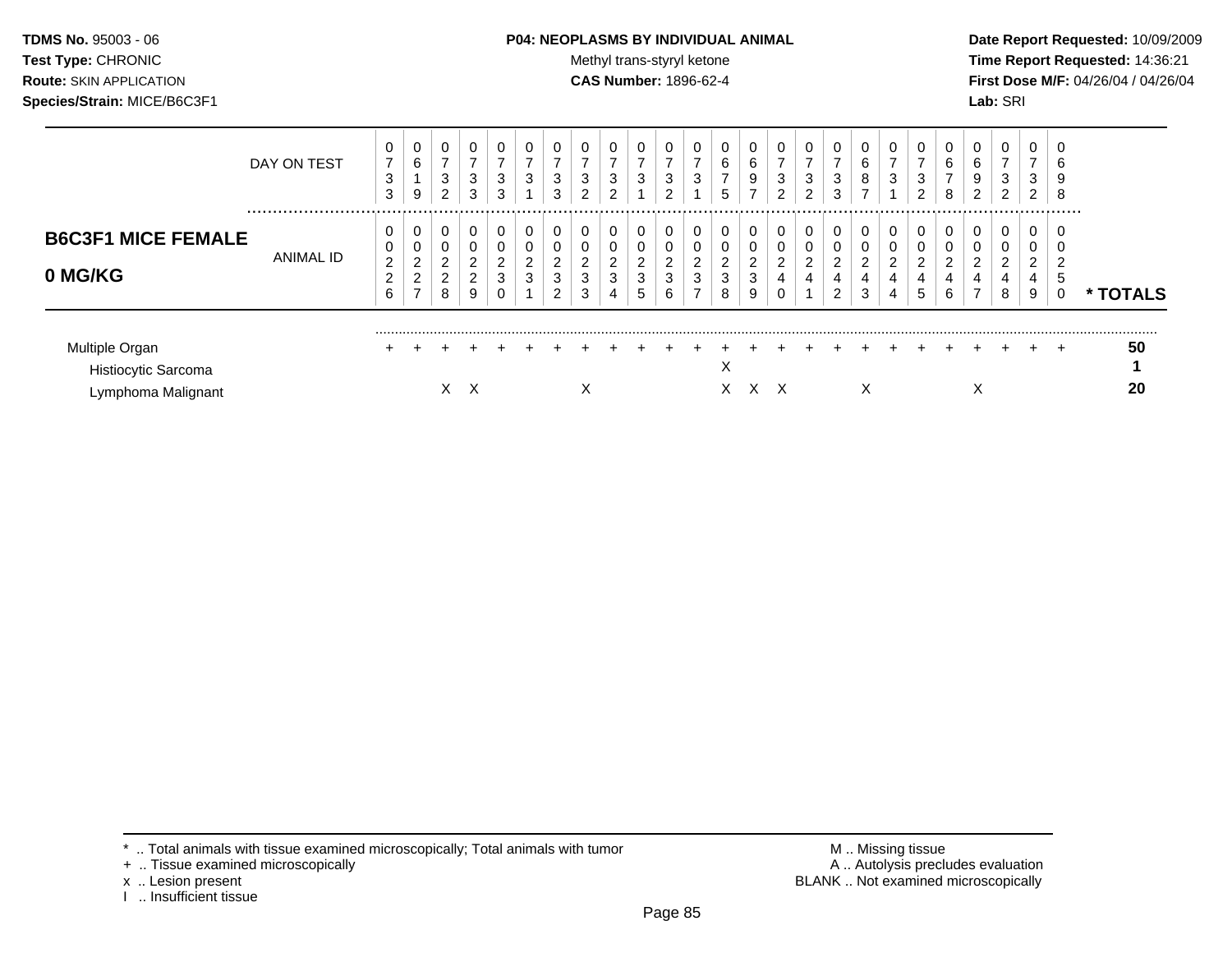# **TDMS No.** 95003 - 06 **P04: NEOPLASMS BY INDIVIDUAL ANIMAL** Date Report Requested: 10/09/2009

Test Type: CHRONIC **Test Type:** CHRONIC **Test Type:** CHRONIC **Time Report Requested:** 14:36:21 **Route:** SKIN APPLICATION **CAS Number:** 1896-62-4 **First Dose M/F:** 04/26/04 / 04/26/04

|                                                                     | DAY ON TEST      | $\mathbf 0$<br>$\boldsymbol{7}$<br>$\sqrt{3}$<br>3          | $\mathbf 0$<br>$\boldsymbol{7}$<br>$\ensuremath{\mathsf{3}}$<br>$\mathbf{1}$ | 0<br>$\boldsymbol{7}$<br>$\ensuremath{\mathsf{3}}$<br>$\mathbf{3}$ | 0<br>$\boldsymbol{7}$<br>$\ensuremath{\mathsf{3}}$<br>$\overline{c}$ | 0<br>$\sqrt{5}$<br>$\mathsf g$<br>$\mathbf 0$                | 0<br>$\,$ 5 $\,$<br>9<br>$\overline{7}$                        | 0<br>$\overline{7}$<br>3<br>3                                              | 0<br>$\,6\,$<br>$\overline{7}$<br>6                   | 0<br>$\overline{7}$<br>3<br>3                         | 0<br>$\boldsymbol{7}$<br>3<br>3                                     | 0<br>$\boldsymbol{7}$<br>$\ensuremath{\mathsf{3}}$<br>$\overline{2}$ | 0<br>$\boldsymbol{7}$<br>3<br>$\overline{c}$                     | 0<br>$\boldsymbol{7}$<br>$\sqrt{3}$<br>$\overline{2}$       | 0<br>$\,6\,$<br>$\ensuremath{\mathsf{3}}$<br>9                        | 0<br>$\overline{7}$<br>3                         | 0<br>$\overline{7}$<br>3<br>$\overline{c}$                | 0<br>$\boldsymbol{7}$<br>3<br>$\overline{2}$            | 0<br>$\boldsymbol{7}$<br>$\ensuremath{\mathsf{3}}$<br>3 | 0<br>$\boldsymbol{7}$<br>3<br>3                         | 0<br>$\,6\,$<br>$\boldsymbol{7}$<br>8                                       | 0<br>$\overline{7}$<br>3<br>$\overline{2}$                           | 0<br>$\overline{7}$<br>3                                               | 0<br>$\overline{7}$<br>3<br>$\overline{2}$                           | 0<br>$\overline{7}$<br>3<br>$\mathbf{3}$                       | 0<br>$\overline{7}$<br>3<br>3                                       |                   |
|---------------------------------------------------------------------|------------------|-------------------------------------------------------------|------------------------------------------------------------------------------|--------------------------------------------------------------------|----------------------------------------------------------------------|--------------------------------------------------------------|----------------------------------------------------------------|----------------------------------------------------------------------------|-------------------------------------------------------|-------------------------------------------------------|---------------------------------------------------------------------|----------------------------------------------------------------------|------------------------------------------------------------------|-------------------------------------------------------------|-----------------------------------------------------------------------|--------------------------------------------------|-----------------------------------------------------------|---------------------------------------------------------|---------------------------------------------------------|---------------------------------------------------------|-----------------------------------------------------------------------------|----------------------------------------------------------------------|------------------------------------------------------------------------|----------------------------------------------------------------------|----------------------------------------------------------------|---------------------------------------------------------------------|-------------------|
| <b>B6C3F1 MICE FEMALE</b><br>10 MG/KG                               | <b>ANIMAL ID</b> | 0<br>$\pmb{0}$<br>$\sqrt{2}$<br>$\,$ 5 $\,$<br>$\mathbf{1}$ | 0<br>0<br>$\overline{c}$<br>$\,$ 5 $\,$<br>$\overline{c}$                    | 0<br>$\mathbf 0$<br>$\sqrt{2}$<br>$\,$ 5 $\,$<br>$\mathfrak{S}$    | 0<br>$\mathbf 0$<br>$\overline{2}$<br>$\,$ 5 $\,$<br>4               | $\pmb{0}$<br>$\pmb{0}$<br>$\overline{c}$<br>$\mathbf 5$<br>5 | $\pmb{0}$<br>$\mathbf 0$<br>$\overline{c}$<br>$\,$ 5 $\,$<br>6 | $\pmb{0}$<br>$\mathbf 0$<br>$\overline{c}$<br>$\sqrt{5}$<br>$\overline{7}$ | 0<br>$\mathbf 0$<br>$\overline{c}$<br>$\sqrt{5}$<br>8 | 0<br>$\pmb{0}$<br>$\boldsymbol{2}$<br>$\sqrt{5}$<br>9 | 0<br>$\mathsf 0$<br>$\overline{\mathbf{c}}$<br>$\,6$<br>$\mathbf 0$ | 0<br>$\mathbf 0$<br>$\overline{2}$<br>$\,6$<br>$\mathbf{1}$          | 0<br>$\pmb{0}$<br>$\overline{\mathbf{c}}$<br>6<br>$\overline{c}$ | 0<br>$\mathbf 0$<br>$\overline{c}$<br>$\,6\,$<br>$\sqrt{3}$ | $\mathbf 0$<br>$\pmb{0}$<br>$\overline{c}$<br>$\,6$<br>$\overline{4}$ | 0<br>$\mathbf 0$<br>$\overline{c}$<br>$\,6$<br>5 | 0<br>$\pmb{0}$<br>$\sqrt{2}$<br>$\,6\,$<br>$6\phantom{1}$ | 0<br>$\pmb{0}$<br>$\overline{c}$<br>6<br>$\overline{7}$ | 0<br>$\pmb{0}$<br>$\overline{c}$<br>6<br>8              | 0<br>$\pmb{0}$<br>$\overline{\mathbf{c}}$<br>$\,6$<br>9 | $\pmb{0}$<br>$\mathbf 0$<br>$\overline{c}$<br>$\overline{7}$<br>$\mathbf 0$ | 0<br>$\mathbf 0$<br>$\overline{c}$<br>$\overline{7}$<br>$\mathbf{1}$ | 0<br>$\mathbf 0$<br>$\overline{c}$<br>$\overline{7}$<br>$\overline{2}$ | 0<br>$\mathbf 0$<br>$\overline{2}$<br>$\overline{7}$<br>$\mathbf{3}$ | 0<br>0<br>$\overline{2}$<br>$\boldsymbol{7}$<br>$\overline{4}$ | $\mathbf 0$<br>$\mathbf 0$<br>$\overline{c}$<br>$\overline{7}$<br>5 | females<br>(cont) |
| <b>ALIMENTARY SYSTEM</b>                                            |                  |                                                             |                                                                              |                                                                    |                                                                      |                                                              |                                                                |                                                                            |                                                       |                                                       |                                                                     |                                                                      |                                                                  |                                                             |                                                                       |                                                  |                                                           |                                                         |                                                         |                                                         |                                                                             |                                                                      |                                                                        |                                                                      |                                                                |                                                                     |                   |
| Esophagus                                                           |                  |                                                             |                                                                              |                                                                    |                                                                      |                                                              |                                                                |                                                                            |                                                       |                                                       |                                                                     |                                                                      |                                                                  |                                                             |                                                                       |                                                  |                                                           |                                                         |                                                         |                                                         |                                                                             |                                                                      |                                                                        |                                                                      |                                                                |                                                                     |                   |
| Gallbladder<br>Lymphoma Malignant                                   |                  |                                                             |                                                                              |                                                                    |                                                                      |                                                              |                                                                |                                                                            |                                                       |                                                       |                                                                     |                                                                      |                                                                  |                                                             |                                                                       |                                                  |                                                           |                                                         |                                                         |                                                         |                                                                             |                                                                      |                                                                        |                                                                      |                                                                |                                                                     |                   |
| Intestine Large, Cecum                                              |                  |                                                             |                                                                              |                                                                    |                                                                      |                                                              |                                                                |                                                                            |                                                       |                                                       |                                                                     |                                                                      |                                                                  |                                                             |                                                                       |                                                  |                                                           |                                                         |                                                         |                                                         |                                                                             |                                                                      |                                                                        |                                                                      |                                                                |                                                                     |                   |
| Intestine Large, Colon                                              |                  |                                                             |                                                                              |                                                                    |                                                                      |                                                              |                                                                |                                                                            |                                                       |                                                       |                                                                     |                                                                      |                                                                  |                                                             |                                                                       |                                                  |                                                           |                                                         |                                                         |                                                         | А                                                                           |                                                                      |                                                                        |                                                                      |                                                                |                                                                     |                   |
| Intestine Large, Rectum                                             |                  |                                                             |                                                                              |                                                                    |                                                                      |                                                              |                                                                |                                                                            |                                                       |                                                       |                                                                     |                                                                      |                                                                  |                                                             |                                                                       |                                                  |                                                           |                                                         |                                                         | $\ddot{}$                                               | A                                                                           |                                                                      |                                                                        |                                                                      |                                                                | $\pm$                                                               |                   |
| Intestine Small, Duodenum<br>Adenoma                                |                  |                                                             |                                                                              |                                                                    |                                                                      |                                                              |                                                                |                                                                            |                                                       |                                                       |                                                                     |                                                                      |                                                                  |                                                             |                                                                       |                                                  |                                                           |                                                         |                                                         | $\div$                                                  | A                                                                           |                                                                      |                                                                        | $\div$                                                               | $\pm$                                                          | $+$                                                                 |                   |
| Intestine Small, Ileum                                              |                  |                                                             |                                                                              |                                                                    |                                                                      |                                                              | Α                                                              |                                                                            |                                                       |                                                       |                                                                     |                                                                      |                                                                  |                                                             |                                                                       |                                                  |                                                           |                                                         |                                                         | $+$                                                     | A                                                                           | $\ddot{}$                                                            |                                                                        |                                                                      |                                                                |                                                                     |                   |
| Intestine Small, Jejunum<br>Carcinoma                               |                  |                                                             |                                                                              |                                                                    |                                                                      |                                                              |                                                                |                                                                            |                                                       |                                                       |                                                                     |                                                                      |                                                                  |                                                             |                                                                       |                                                  |                                                           |                                                         |                                                         |                                                         |                                                                             |                                                                      |                                                                        |                                                                      | $\ddot{}$                                                      | $^{+}$                                                              |                   |
| Liver<br>Fibrosarcoma, Metastatic, Uncertain<br><b>Primary Site</b> |                  |                                                             |                                                                              |                                                                    |                                                                      |                                                              |                                                                |                                                                            |                                                       |                                                       |                                                                     |                                                                      |                                                                  |                                                             |                                                                       |                                                  |                                                           |                                                         |                                                         |                                                         |                                                                             |                                                                      |                                                                        |                                                                      |                                                                |                                                                     |                   |
| Hepatocellular Adenoma                                              |                  |                                                             |                                                                              | Χ                                                                  |                                                                      | X                                                            |                                                                |                                                                            |                                                       |                                                       | $X$ $X$                                                             |                                                                      |                                                                  |                                                             |                                                                       |                                                  |                                                           | X                                                       |                                                         | X                                                       |                                                                             |                                                                      |                                                                        |                                                                      |                                                                |                                                                     |                   |

x .. Lesion present<br>I .. Insufficient tissue

+ .. Tissue examined microscopically  $\blacksquare$  A .. Autolysis precludes evaluation BLANK .. Not examined microscopically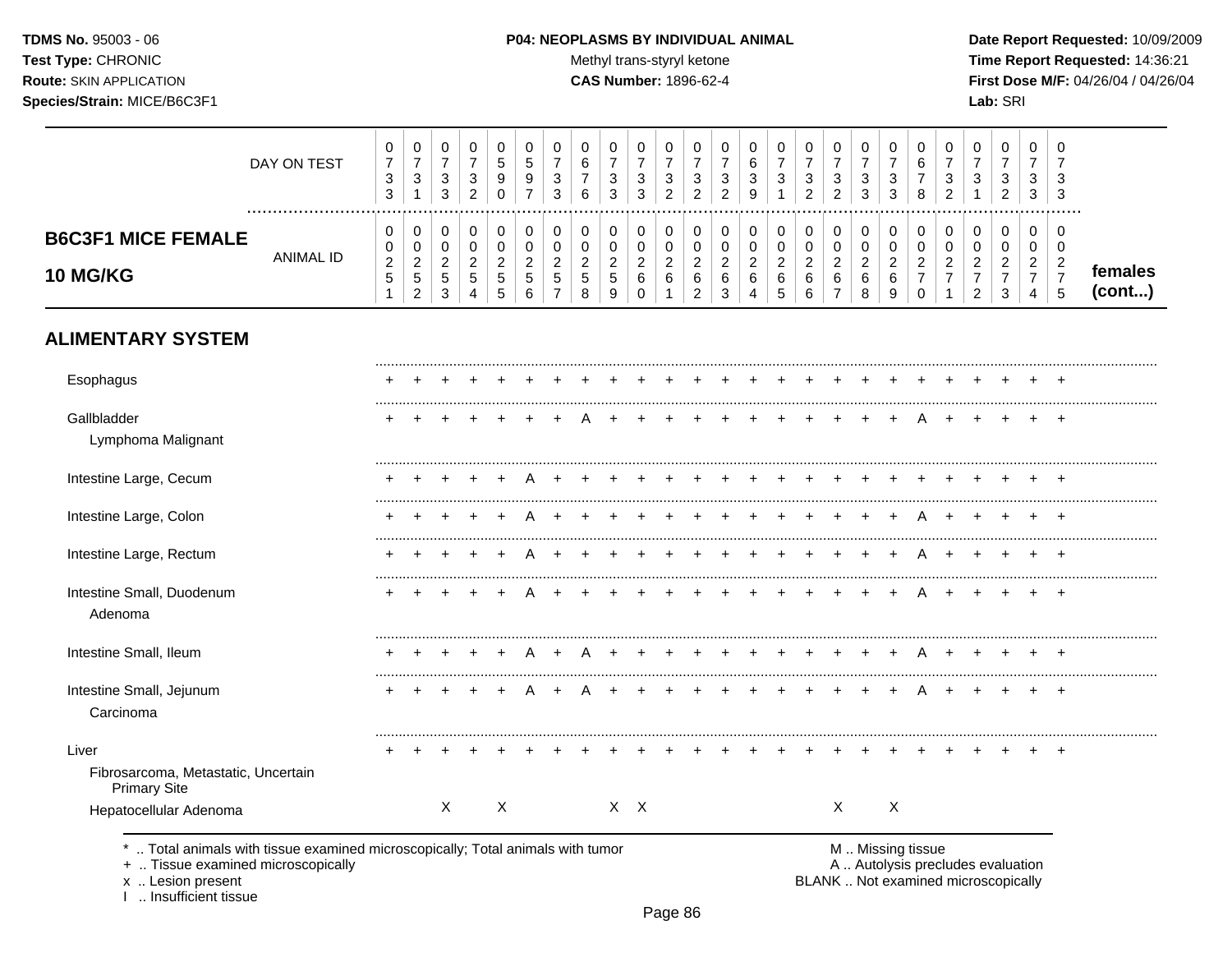# **TDMS No.** 95003 - 06 **P04: NEOPLASMS BY INDIVIDUAL ANIMAL** Date Report Requested: 10/09/2009

**Test Type:** CHRONIC **Trans-styryl ketone** Methyl trans-styryl ketone **Time Report Requested:** 14:36:21 **Route:** SKIN APPLICATION **CAS Number:** 1896-62-4 **First Dose M/F:** 04/26/04 / 04/26/04 **Species/Strain:** MICE/B6C3F1 **Lab:** SRI

| DAY ON TEST                                                                                                                                                | 0<br>$\boldsymbol{7}$<br>$\ensuremath{\mathsf{3}}$<br>$\mathfrak{S}$ | $\mathbf 0$<br>$\boldsymbol{7}$<br>$\mathbf{3}$<br>$\mathbf{1}$  | 0<br>$\boldsymbol{7}$<br>$\sqrt{3}$<br>$\mathbf{3}$                    | 0<br>$\overline{7}$<br>$\sqrt{3}$<br>$\overline{2}$            | 0<br>5<br>9<br>$\Omega$         | 0<br>5<br>9<br>$\overline{7}$                | 0<br>$\overline{7}$<br>3<br>3                             | 0<br>6<br>6                                  | 0<br>$\overline{7}$<br>3<br>3               | 0<br>$\overline{7}$<br>$\sqrt{3}$<br>3               | 0<br>$\overline{7}$<br>$\sqrt{3}$<br>$\overline{2}$ | 0<br>$\overline{7}$<br>$\ensuremath{\mathsf{3}}$<br>$\overline{2}$ | 0<br>$\overline{7}$<br>3<br>$\overline{2}$   | 0<br>6<br>3<br>9                   | 0<br>$\overline{7}$<br>3<br>-1               | 0<br>$\overline{7}$<br>3<br>$\overline{2}$   | 0<br>$\overline{7}$<br>$\mathbf{3}$<br>$\overline{2}$         | 0<br>$\boldsymbol{7}$<br>$\ensuremath{\mathsf{3}}$<br>3 | 0<br>$\overline{7}$<br>$\mathbf{3}$<br>3 | 0<br>6<br>7<br>8                                    | 0<br>$\overline{7}$<br>3<br>$\overline{2}$ | 0<br>$\overline{7}$<br>3<br>$\mathbf{1}$                            | 0<br>$\overline{7}$<br>3<br>$\overline{2}$                | 0<br>$\overline{7}$<br>3<br>3                                          | 0<br>$\overline{7}$<br>3<br>$\sqrt{3}$                       |                   |
|------------------------------------------------------------------------------------------------------------------------------------------------------------|----------------------------------------------------------------------|------------------------------------------------------------------|------------------------------------------------------------------------|----------------------------------------------------------------|---------------------------------|----------------------------------------------|-----------------------------------------------------------|----------------------------------------------|---------------------------------------------|------------------------------------------------------|-----------------------------------------------------|--------------------------------------------------------------------|----------------------------------------------|------------------------------------|----------------------------------------------|----------------------------------------------|---------------------------------------------------------------|---------------------------------------------------------|------------------------------------------|-----------------------------------------------------|--------------------------------------------|---------------------------------------------------------------------|-----------------------------------------------------------|------------------------------------------------------------------------|--------------------------------------------------------------|-------------------|
| <b>B6C3F1 MICE FEMALE</b><br><b>ANIMAL ID</b><br><b>10 MG/KG</b>                                                                                           | 0<br>$\pmb{0}$<br>$\frac{2}{5}$<br>$\mathbf{1}$                      | 0<br>$\pmb{0}$<br>$\mathbf{2}$<br>$\sqrt{5}$<br>$\boldsymbol{2}$ | 0<br>$\mathbf 0$<br>$\overline{2}$<br>$\overline{5}$<br>$\mathfrak{Z}$ | 0<br>$\mathbf 0$<br>$\sqrt{2}$<br>5<br>$\overline{\mathbf{4}}$ | 0<br>$\mathbf 0$<br>2<br>5<br>5 | 0<br>$\mathbf 0$<br>$\overline{2}$<br>5<br>6 | 0<br>$\mathbf 0$<br>$\overline{2}$<br>5<br>$\overline{7}$ | 0<br>$\mathbf 0$<br>$\overline{2}$<br>5<br>8 | 0<br>0<br>$\overline{c}$<br>$\sqrt{5}$<br>9 | 0<br>0<br>$\boldsymbol{2}$<br>$\,6\,$<br>$\mathbf 0$ | 0<br>$\mathbf 0$<br>$\sqrt{2}$<br>6<br>1            | 0<br>$\pmb{0}$<br>$\boldsymbol{2}$<br>6<br>$\overline{c}$          | 0<br>$\mathbf 0$<br>$\overline{2}$<br>6<br>3 | 0<br>0<br>$\overline{c}$<br>6<br>4 | 0<br>$\mathbf 0$<br>$\overline{c}$<br>6<br>5 | 0<br>$\mathsf 0$<br>$\overline{c}$<br>6<br>6 | 0<br>$\pmb{0}$<br>$\overline{2}$<br>$\,6\,$<br>$\overline{7}$ | 0<br>$\mathsf 0$<br>$\overline{2}$<br>6<br>8            | 0<br>$\mathbf 0$<br>$\sqrt{2}$<br>6<br>9 | 0<br>$\mathbf 0$<br>2<br>$\overline{7}$<br>$\Omega$ | 0<br>$\mathbf 0$<br>2                      | 0<br>$\Omega$<br>$\overline{2}$<br>$\overline{7}$<br>$\overline{2}$ | 0<br>$\mathbf 0$<br>$\overline{2}$<br>$\overline{7}$<br>3 | 0<br>$\mathbf 0$<br>$\overline{a}$<br>$\overline{7}$<br>$\overline{4}$ | 0<br>0<br>$\overline{2}$<br>$\overline{7}$<br>$\overline{5}$ | females<br>(cont) |
| Hepatocellular Adenoma, Multiple<br>Hepatocellular Carcinoma<br>Hepatocellular Carcinoma, Multiple<br>Histiocytic Sarcoma<br>Lymphoma Malignant<br>Sarcoma |                                                                      | X                                                                |                                                                        | X<br>X                                                         |                                 | $\times$                                     | X                                                         |                                              |                                             |                                                      | X<br>X                                              |                                                                    | X                                            |                                    |                                              | X<br>X                                       |                                                               | X                                                       |                                          | X<br>X X X X<br>X                                   |                                            | X<br>$X \times$                                                     | X                                                         |                                                                        | X                                                            |                   |
| Mesentery<br>Fibrosarcoma<br>Hepatocellular Carcinoma, Metastatic,<br>Liver<br>Histiocytic Sarcoma<br>Liposarcoma                                          |                                                                      |                                                                  | $\ddot{}$                                                              |                                                                |                                 |                                              |                                                           |                                              |                                             |                                                      |                                                     |                                                                    |                                              |                                    |                                              |                                              |                                                               |                                                         |                                          | X                                                   |                                            | X                                                                   |                                                           |                                                                        |                                                              |                   |
| Pancreas<br>Histiocytic Sarcoma<br>Lymphoma Malignant                                                                                                      |                                                                      |                                                                  |                                                                        |                                                                |                                 |                                              |                                                           |                                              |                                             |                                                      |                                                     |                                                                    |                                              |                                    |                                              |                                              |                                                               |                                                         |                                          | $\sf X$                                             |                                            |                                                                     |                                                           |                                                                        |                                                              |                   |
| <b>Salivary Glands</b>                                                                                                                                     |                                                                      |                                                                  |                                                                        |                                                                |                                 |                                              |                                                           |                                              |                                             |                                                      |                                                     |                                                                    |                                              |                                    |                                              |                                              |                                                               |                                                         |                                          |                                                     |                                            |                                                                     |                                                           |                                                                        | $\overline{+}$                                               |                   |
| Stomach, Forestomach<br>Lymphoma Malignant<br>Squamous Cell Papilloma                                                                                      |                                                                      |                                                                  |                                                                        |                                                                |                                 |                                              |                                                           |                                              |                                             |                                                      |                                                     |                                                                    |                                              |                                    |                                              |                                              |                                                               |                                                         |                                          |                                                     |                                            |                                                                     |                                                           |                                                                        |                                                              |                   |

\* .. Total animals with tissue examined microscopically; Total animals with tumor M .. Missing tissue M .. Missing tissue<br>
+ .. Tissue examined microscopically

+ .. Tissue examined microscopically

x .. Lesion present<br>I .. Insufficient tissue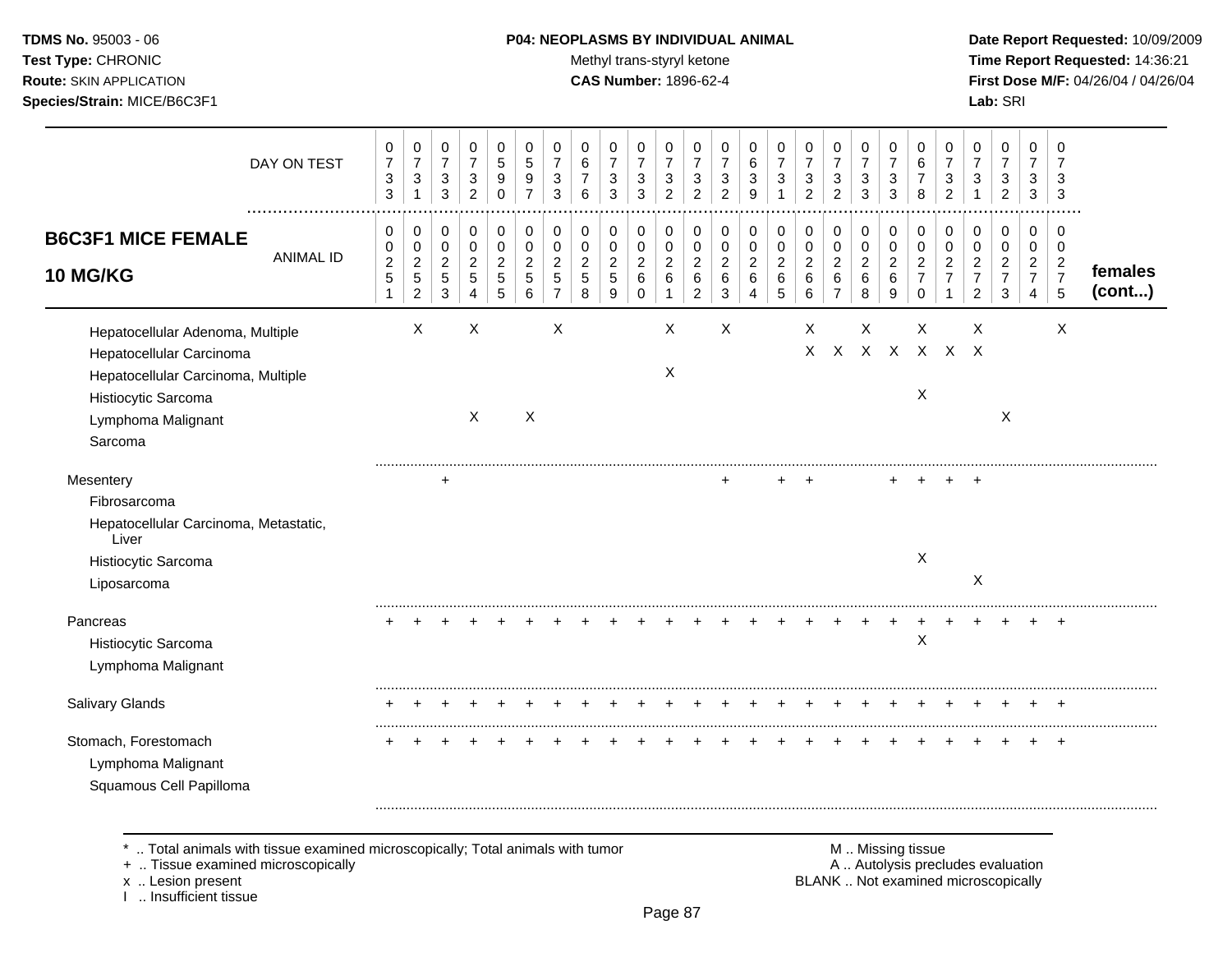### **TDMS No.** 95003 - 06 **P04: NEOPLASMS BY INDIVIDUAL ANIMAL** Date Report Requested: 10/09/2009

Test Type: CHRONIC **Test Type:** CHRONIC **Test Type:** CHRONIC **Time Report Requested:** 14:36:21 **Route:** SKIN APPLICATION **CAS Number:** 1896-62-4 **First Dose M/F:** 04/26/04 / 04/26/04

| DAY ON TEST                                                                                          | $\pmb{0}$<br>$\boldsymbol{7}$<br>$\ensuremath{\mathsf{3}}$<br>$\mathbf{3}$ | 0<br>$\boldsymbol{7}$<br>$\sqrt{3}$<br>$\mathbf{1}$                | 0<br>$\boldsymbol{7}$<br>$\ensuremath{\mathsf{3}}$<br>$\mathbf{3}$   | 0<br>$\overline{7}$<br>$\ensuremath{\mathsf{3}}$<br>$\overline{2}$ | 0<br>5<br>$\boldsymbol{9}$<br>0              | 0<br>5<br>9<br>$\overline{7}$              | 0<br>$\overline{7}$<br>$\ensuremath{\mathsf{3}}$<br>3             | 0<br>$\,6\,$<br>$\overline{7}$<br>6         | 0<br>$\overline{7}$<br>$\ensuremath{\mathsf{3}}$<br>3 | 0<br>$\overline{7}$<br>3<br>3                                  | 0<br>$\overline{7}$<br>$\ensuremath{\mathsf{3}}$<br>$\overline{c}$ | 0<br>$\overline{7}$<br>$\sqrt{3}$<br>$\overline{c}$       | 0<br>$\overline{7}$<br>3<br>$\overline{c}$ | 0<br>$\,6\,$<br>$\sqrt{3}$<br>9              | 0<br>$\overline{7}$<br>3           | 0<br>$\overline{7}$<br>$\ensuremath{\mathsf{3}}$<br>$\overline{c}$ | 0<br>$\overline{7}$<br>$\ensuremath{\mathsf{3}}$<br>$\overline{c}$ | 0<br>$\overline{7}$<br>3<br>3                | 0<br>$\overline{7}$<br>$\sqrt{3}$<br>3                     | 0<br>6<br>$\overline{7}$<br>8                   | 0<br>$\overline{7}$<br>3<br>$\overline{2}$           | 0<br>$\overline{7}$<br>3                                     | 0<br>$\overline{7}$<br>$\ensuremath{\mathsf{3}}$<br>$\overline{2}$ | 0<br>$\overline{7}$<br>$\sqrt{3}$<br>3                    | 0<br>7<br>3<br>3                                |                   |
|------------------------------------------------------------------------------------------------------|----------------------------------------------------------------------------|--------------------------------------------------------------------|----------------------------------------------------------------------|--------------------------------------------------------------------|----------------------------------------------|--------------------------------------------|-------------------------------------------------------------------|---------------------------------------------|-------------------------------------------------------|----------------------------------------------------------------|--------------------------------------------------------------------|-----------------------------------------------------------|--------------------------------------------|----------------------------------------------|------------------------------------|--------------------------------------------------------------------|--------------------------------------------------------------------|----------------------------------------------|------------------------------------------------------------|-------------------------------------------------|------------------------------------------------------|--------------------------------------------------------------|--------------------------------------------------------------------|-----------------------------------------------------------|-------------------------------------------------|-------------------|
| <b>B6C3F1 MICE FEMALE</b><br><b>ANIMAL ID</b><br><b>10 MG/KG</b>                                     | $\pmb{0}$<br>0<br>$\boldsymbol{2}$<br>5<br>1                               | 0<br>$\mathbf 0$<br>$\overline{2}$<br>$\sqrt{5}$<br>$\overline{c}$ | $\boldsymbol{0}$<br>$\mathbf 0$<br>$\overline{2}$<br>$\sqrt{5}$<br>3 | $\pmb{0}$<br>$\mathbf 0$<br>$\overline{2}$<br>$\sqrt{5}$<br>4      | 0<br>$\mathbf 0$<br>$\overline{2}$<br>5<br>5 | $\pmb{0}$<br>0<br>$\overline{2}$<br>5<br>6 | $\pmb{0}$<br>$\mathbf 0$<br>$\overline{c}$<br>5<br>$\overline{7}$ | 0<br>0<br>$\overline{2}$<br>$\sqrt{5}$<br>8 | 0<br>0<br>$\overline{2}$<br>$\,$ 5 $\,$<br>9          | 0<br>$\mathbf 0$<br>$\boldsymbol{2}$<br>$\,6\,$<br>$\mathbf 0$ | 0<br>$\mathbf 0$<br>$\boldsymbol{2}$<br>6                          | 0<br>$\mathbf 0$<br>$\overline{2}$<br>6<br>$\overline{a}$ | 0<br>0<br>$\overline{2}$<br>6<br>3         | 0<br>$\mathbf 0$<br>$\sqrt{2}$<br>$\,6$<br>4 | 0<br>0<br>$\overline{a}$<br>6<br>5 | 0<br>$\mathbf 0$<br>$\overline{2}$<br>$\,6\,$<br>6                 | 0<br>$\mathbf 0$<br>$\overline{2}$<br>6<br>7                       | 0<br>$\pmb{0}$<br>$\boldsymbol{2}$<br>6<br>8 | $\pmb{0}$<br>$\mathbf 0$<br>$\overline{2}$<br>$\,6\,$<br>9 | 0<br>0<br>$\overline{2}$<br>$\overline{7}$<br>0 | 0<br>$\mathbf 0$<br>$\overline{2}$<br>$\overline{7}$ | 0<br>0<br>$\overline{c}$<br>$\overline{7}$<br>$\overline{c}$ | 0<br>0<br>$\overline{2}$<br>$\overline{7}$<br>3                    | $\mathbf 0$<br>0<br>$\overline{2}$<br>$\overline{7}$<br>4 | 0<br>0<br>$\overline{2}$<br>$\overline{7}$<br>5 | females<br>(cont) |
| Stomach, Glandular<br>Fibrosarcoma                                                                   |                                                                            |                                                                    |                                                                      |                                                                    |                                              |                                            |                                                                   |                                             |                                                       |                                                                |                                                                    |                                                           |                                            |                                              |                                    |                                                                    |                                                                    |                                              |                                                            |                                                 |                                                      |                                                              |                                                                    |                                                           | $\div$                                          |                   |
| <b>CARDIOVASCULAR SYSTEM</b>                                                                         |                                                                            |                                                                    |                                                                      |                                                                    |                                              |                                            |                                                                   |                                             |                                                       |                                                                |                                                                    |                                                           |                                            |                                              |                                    |                                                                    |                                                                    |                                              |                                                            |                                                 |                                                      |                                                              |                                                                    |                                                           |                                                 |                   |
| <b>Blood Vessel</b>                                                                                  |                                                                            |                                                                    |                                                                      |                                                                    |                                              |                                            |                                                                   |                                             |                                                       |                                                                |                                                                    |                                                           |                                            |                                              |                                    |                                                                    |                                                                    |                                              |                                                            |                                                 |                                                      |                                                              |                                                                    |                                                           |                                                 |                   |
| Heart<br>Hepatocellular Carcinoma, Metastatic,<br>Liver<br>Histiocytic Sarcoma<br>Lymphoma Malignant |                                                                            |                                                                    |                                                                      |                                                                    |                                              | X                                          |                                                                   |                                             |                                                       |                                                                |                                                                    |                                                           |                                            |                                              |                                    |                                                                    |                                                                    |                                              |                                                            | $\times$                                        |                                                      |                                                              |                                                                    |                                                           | ٠                                               |                   |
| <b>ENDOCRINE SYSTEM</b>                                                                              |                                                                            |                                                                    |                                                                      |                                                                    |                                              |                                            |                                                                   |                                             |                                                       |                                                                |                                                                    |                                                           |                                            |                                              |                                    |                                                                    |                                                                    |                                              |                                                            |                                                 |                                                      |                                                              |                                                                    |                                                           |                                                 |                   |
| <b>Adrenal Cortex</b><br>Lymphoma Malignant                                                          |                                                                            |                                                                    |                                                                      |                                                                    |                                              | $\mathsf X$                                |                                                                   |                                             |                                                       |                                                                |                                                                    |                                                           |                                            |                                              |                                    |                                                                    |                                                                    |                                              |                                                            |                                                 |                                                      |                                                              |                                                                    |                                                           | $\ddot{}$                                       |                   |
| Adrenal Medulla<br>Pheochromocytoma Benign<br>Pheochromocytoma Malignant                             |                                                                            | X                                                                  |                                                                      |                                                                    |                                              |                                            |                                                                   |                                             |                                                       |                                                                |                                                                    |                                                           |                                            |                                              |                                    |                                                                    |                                                                    |                                              |                                                            |                                                 |                                                      |                                                              |                                                                    |                                                           | $\pm$                                           |                   |
| Islets, Pancreatic<br>Adenoma                                                                        |                                                                            |                                                                    |                                                                      |                                                                    |                                              |                                            |                                                                   |                                             |                                                       |                                                                |                                                                    |                                                           |                                            |                                              |                                    |                                                                    |                                                                    |                                              |                                                            |                                                 |                                                      |                                                              |                                                                    |                                                           | $\ddot{}$                                       |                   |

\* .. Total animals with tissue examined microscopically; Total animals with tumor **M** metal metal M .. Missing tissue<br>  $\blacksquare$  . Tissue examined microscopically

+ .. Tissue examined microscopically

x .. Lesion present<br>I .. Insufficient tissue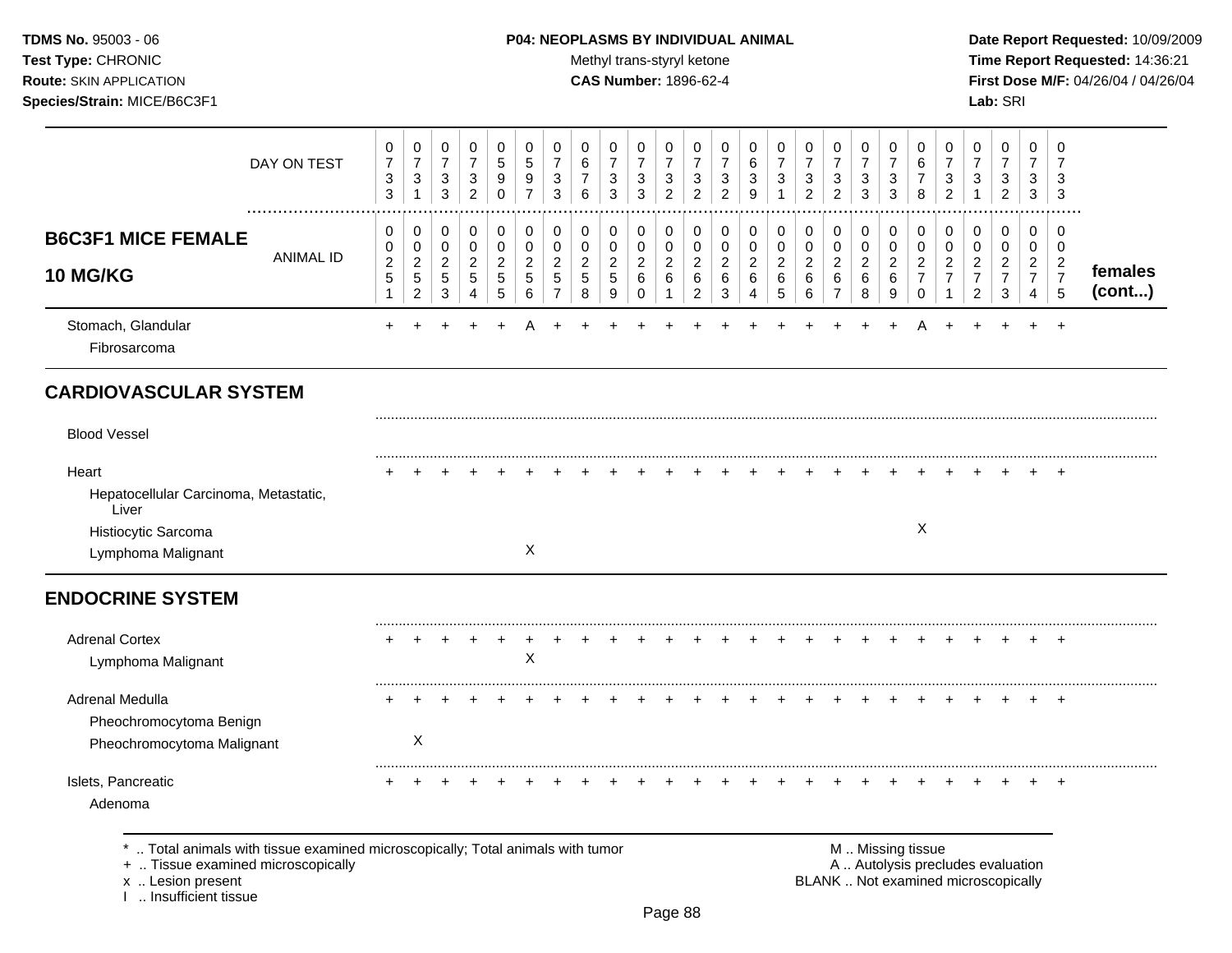# **TDMS No.** 95003 - 06 **P04: NEOPLASMS BY INDIVIDUAL ANIMAL** Date Report Requested: 10/09/2009

Test Type: CHRONIC **Test Type:** CHRONIC **Test Type:** CHRONIC **Time Report Requested:** 14:36:21 **Route:** SKIN APPLICATION **CAS Number:** 1896-62-4 **First Dose M/F:** 04/26/04 / 04/26/04

|                                                                                                                       | DAY ON TEST      | 0<br>$\overline{7}$<br>$\ensuremath{\mathsf{3}}$<br>$\mathbf{3}$ | 0<br>$\overline{7}$<br>$\ensuremath{\mathsf{3}}$<br>$\mathbf{1}$ | 0<br>$\overline{7}$<br>$\ensuremath{\mathsf{3}}$<br>$\mathbf{3}$ | 0<br>$\overline{7}$<br>$\sqrt{3}$<br>$\overline{2}$                | 0<br>$\sqrt{5}$<br>$\boldsymbol{9}$<br>$\pmb{0}$            | 0<br>$\sqrt{5}$<br>$\boldsymbol{9}$<br>$\overline{7}$ | 0<br>$\overline{7}$<br>$\ensuremath{\mathsf{3}}$<br>3    | 0<br>6<br>7<br>6                                      | 0<br>$\overline{7}$<br>$\ensuremath{\mathsf{3}}$<br>$\mathfrak{S}$   | 0<br>$\overline{7}$<br>$\ensuremath{\mathsf{3}}$<br>$\mathbf{3}$ | 0<br>$\overline{7}$<br>$\ensuremath{\mathsf{3}}$<br>$\overline{c}$ | 0<br>$\overline{7}$<br>$\ensuremath{\mathsf{3}}$<br>$\overline{c}$ | 0<br>$\overline{7}$<br>$\ensuremath{\mathsf{3}}$<br>$\overline{2}$ | 0<br>6<br>$\ensuremath{\mathsf{3}}$<br>9           | 0<br>$\overline{7}$<br>$\ensuremath{\mathsf{3}}$<br>$\mathbf{1}$ | 0<br>$\overline{7}$<br>$\sqrt{3}$<br>$\overline{2}$ | 0<br>$\overline{7}$<br>$\ensuremath{\mathsf{3}}$<br>$\overline{2}$ | 0<br>$\overline{7}$<br>$\ensuremath{\mathsf{3}}$<br>$\mathbf{3}$ | 0<br>$\overline{7}$<br>3<br>$\mathbf{3}$     | 0<br>6<br>$\overline{7}$<br>8                             | 0<br>$\overline{7}$<br>$\ensuremath{\mathsf{3}}$<br>$\overline{c}$ | 0<br>7<br>$\ensuremath{\mathsf{3}}$<br>1                     | 0<br>$\overline{7}$<br>$\ensuremath{\mathsf{3}}$<br>$\overline{2}$ | 0<br>$\overline{7}$<br>3<br>3                                          | 0<br>$\overline{7}$<br>3<br>3                   |                   |
|-----------------------------------------------------------------------------------------------------------------------|------------------|------------------------------------------------------------------|------------------------------------------------------------------|------------------------------------------------------------------|--------------------------------------------------------------------|-------------------------------------------------------------|-------------------------------------------------------|----------------------------------------------------------|-------------------------------------------------------|----------------------------------------------------------------------|------------------------------------------------------------------|--------------------------------------------------------------------|--------------------------------------------------------------------|--------------------------------------------------------------------|----------------------------------------------------|------------------------------------------------------------------|-----------------------------------------------------|--------------------------------------------------------------------|------------------------------------------------------------------|----------------------------------------------|-----------------------------------------------------------|--------------------------------------------------------------------|--------------------------------------------------------------|--------------------------------------------------------------------|------------------------------------------------------------------------|-------------------------------------------------|-------------------|
| <b>B6C3F1 MICE FEMALE</b><br>10 MG/KG                                                                                 | <b>ANIMAL ID</b> | 0<br>0<br>$\sqrt{2}$<br>5<br>$\mathbf{1}$                        | 0<br>0<br>$\overline{c}$<br>5<br>$\overline{c}$                  | 0<br>$\mathbf 0$<br>$\overline{c}$<br>$\sqrt{5}$<br>3            | 0<br>$\mathbf 0$<br>$\overline{2}$<br>$\sqrt{5}$<br>$\overline{4}$ | $\,0\,$<br>$\mathbf 0$<br>$\overline{c}$<br>$\sqrt{5}$<br>5 | 0<br>$\mathbf 0$<br>$\overline{c}$<br>$\sqrt{5}$<br>6 | 0<br>0<br>$\overline{c}$<br>$\sqrt{5}$<br>$\overline{7}$ | 0<br>$\mathbf 0$<br>$\overline{c}$<br>$\sqrt{5}$<br>8 | 0<br>$\mathbf 0$<br>$\overline{c}$<br>$\sqrt{5}$<br>$\boldsymbol{9}$ | 0<br>$\pmb{0}$<br>$\overline{2}$<br>$\,6\,$<br>$\pmb{0}$         | 0<br>$\mathbf 0$<br>$\overline{c}$<br>$\,6\,$<br>$\mathbf{1}$      | 0<br>0<br>$\overline{c}$<br>6<br>$\overline{c}$                    | 0<br>0<br>$\overline{c}$<br>$\,6\,$<br>3                           | 0<br>$\mathbf 0$<br>$\boldsymbol{2}$<br>$\,6$<br>4 | 0<br>$\pmb{0}$<br>$\overline{c}$<br>$\,6\,$<br>$\overline{5}$    | 0<br>0<br>$\sqrt{2}$<br>$\,6\,$<br>$\,6\,$          | 0<br>$\mathbf 0$<br>$\overline{c}$<br>6<br>$\overline{7}$          | 0<br>$\mathbf 0$<br>$\overline{c}$<br>6<br>8                     | 0<br>$\mathbf 0$<br>$\overline{c}$<br>6<br>9 | 0<br>0<br>$\overline{2}$<br>$\overline{7}$<br>$\mathbf 0$ | 0<br>$\mathbf 0$<br>$\overline{c}$<br>$\overline{7}$<br>-1         | 0<br>0<br>$\overline{c}$<br>$\overline{7}$<br>$\overline{2}$ | 0<br>$\mathbf 0$<br>$\overline{c}$<br>$\boldsymbol{7}$<br>3        | 0<br>$\mathbf 0$<br>$\overline{2}$<br>$\overline{7}$<br>$\overline{4}$ | 0<br>0<br>$\overline{a}$<br>$\overline{7}$<br>5 | females<br>(cont) |
| Parathyroid Gland                                                                                                     |                  |                                                                  |                                                                  |                                                                  |                                                                    |                                                             |                                                       |                                                          |                                                       |                                                                      |                                                                  |                                                                    |                                                                    |                                                                    |                                                    |                                                                  |                                                     |                                                                    |                                                                  |                                              |                                                           |                                                                    |                                                              | м                                                                  | $+$                                                                    | $^+$                                            |                   |
| <b>Pituitary Gland</b><br>Pars Distalis, Adenoma<br>Pars Intermedia, Adenoma                                          |                  |                                                                  |                                                                  |                                                                  |                                                                    |                                                             |                                                       | $\mathsf X$                                              |                                                       |                                                                      |                                                                  |                                                                    |                                                                    |                                                                    | $\mathsf X$                                        |                                                                  |                                                     |                                                                    |                                                                  | $\times$                                     |                                                           |                                                                    |                                                              |                                                                    |                                                                        | $\div$                                          |                   |
| <b>Thyroid Gland</b>                                                                                                  |                  |                                                                  |                                                                  |                                                                  |                                                                    |                                                             |                                                       |                                                          |                                                       |                                                                      |                                                                  |                                                                    |                                                                    |                                                                    |                                                    |                                                                  |                                                     |                                                                    |                                                                  |                                              |                                                           |                                                                    |                                                              |                                                                    |                                                                        | $\div$                                          |                   |
| <b>GENERAL BODY SYSTEM</b>                                                                                            |                  |                                                                  |                                                                  |                                                                  |                                                                    |                                                             |                                                       |                                                          |                                                       |                                                                      |                                                                  |                                                                    |                                                                    |                                                                    |                                                    |                                                                  |                                                     |                                                                    |                                                                  |                                              |                                                           |                                                                    |                                                              |                                                                    |                                                                        |                                                 |                   |
| <b>Tissue NOS</b><br>Fibrosarcoma                                                                                     |                  |                                                                  |                                                                  |                                                                  |                                                                    |                                                             |                                                       |                                                          |                                                       |                                                                      |                                                                  |                                                                    |                                                                    |                                                                    |                                                    |                                                                  |                                                     |                                                                    |                                                                  |                                              | $\pm$                                                     |                                                                    |                                                              |                                                                    |                                                                        |                                                 |                   |
| Histiocytic Sarcoma                                                                                                   |                  |                                                                  |                                                                  |                                                                  |                                                                    |                                                             |                                                       |                                                          |                                                       |                                                                      |                                                                  |                                                                    |                                                                    |                                                                    |                                                    |                                                                  |                                                     |                                                                    |                                                                  |                                              | X                                                         |                                                                    |                                                              |                                                                    |                                                                        |                                                 |                   |
| <b>GENITAL SYSTEM</b>                                                                                                 |                  |                                                                  |                                                                  |                                                                  |                                                                    |                                                             |                                                       |                                                          |                                                       |                                                                      |                                                                  |                                                                    |                                                                    |                                                                    |                                                    |                                                                  |                                                     |                                                                    |                                                                  |                                              |                                                           |                                                                    |                                                              |                                                                    |                                                                        |                                                 |                   |
| <b>Clitoral Gland</b>                                                                                                 |                  |                                                                  |                                                                  |                                                                  |                                                                    |                                                             |                                                       |                                                          |                                                       |                                                                      |                                                                  |                                                                    |                                                                    |                                                                    |                                                    |                                                                  |                                                     |                                                                    |                                                                  |                                              |                                                           |                                                                    |                                                              |                                                                    |                                                                        | $\div$                                          |                   |
| Ovary<br>Fibrosarcoma<br>Lymphoma Malignant<br>Sarcoma<br><b>Teratoma Malignant</b>                                   |                  |                                                                  |                                                                  |                                                                  |                                                                    |                                                             | X                                                     |                                                          |                                                       |                                                                      |                                                                  |                                                                    |                                                                    |                                                                    |                                                    | X                                                                |                                                     |                                                                    |                                                                  |                                              |                                                           |                                                                    |                                                              |                                                                    |                                                                        | $\div$                                          |                   |
| *  Total animals with tissue examined microscopically; Total animals with tumor<br>+  Tissue examined microscopically |                  |                                                                  |                                                                  |                                                                  |                                                                    |                                                             |                                                       |                                                          |                                                       |                                                                      |                                                                  |                                                                    |                                                                    |                                                                    |                                                    |                                                                  |                                                     |                                                                    |                                                                  | M  Missing tissue                            |                                                           | A  Autolysis precludes evaluation                                  |                                                              |                                                                    |                                                                        |                                                 |                   |

x .. Lesion present<br>I .. Insufficient tissue

Page 89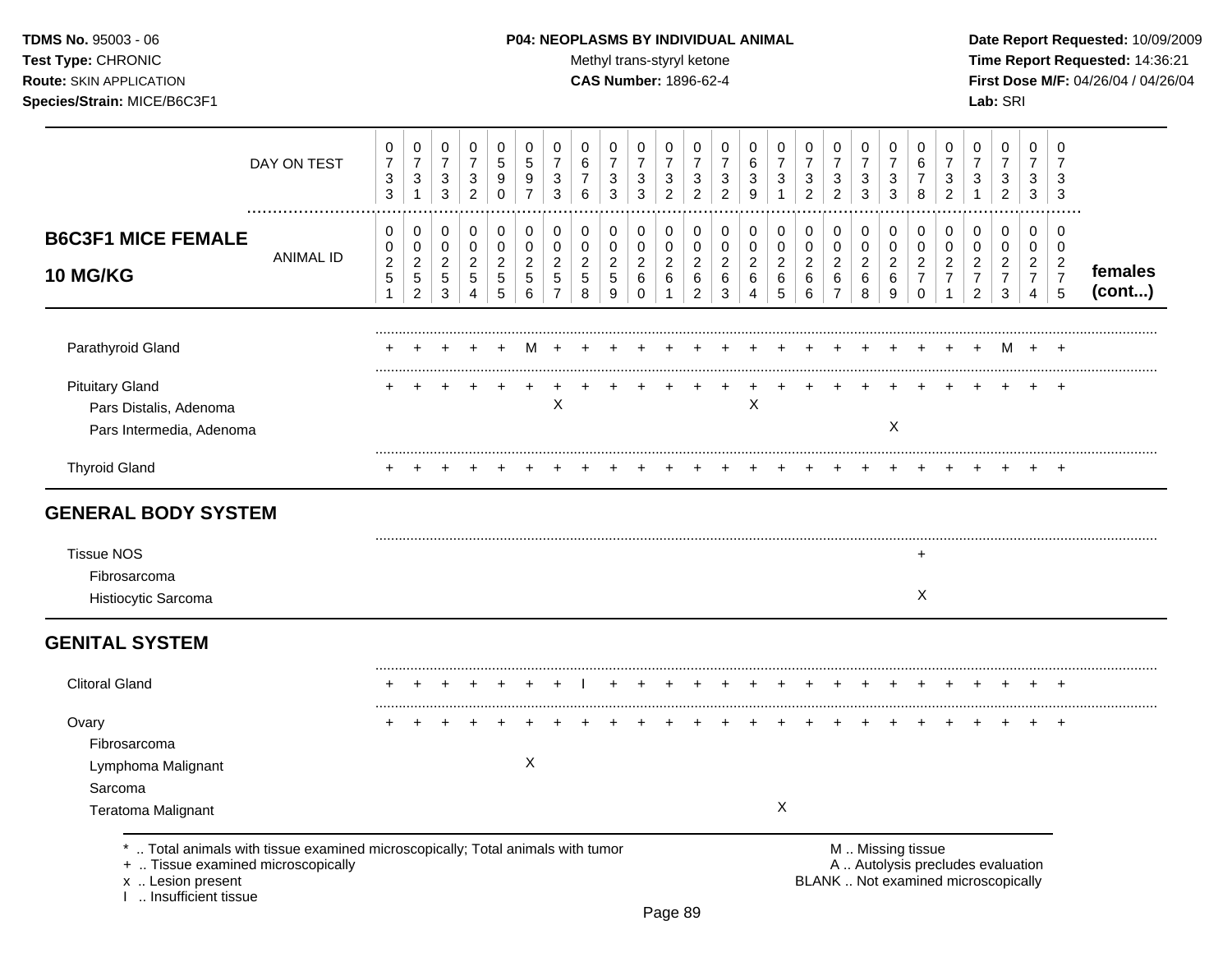# **TDMS No.** 95003 - 06 **P04: NEOPLASMS BY INDIVIDUAL ANIMAL** Date Report Requested: 10/09/2009

**Test Type:** CHRONIC **Trans-styryl ketone** Methyl trans-styryl ketone **Time Report Requested:** 14:36:21 **Route:** SKIN APPLICATION **CAS Number:** 1896-62-4 **First Dose M/F:** 04/26/04 / 04/26/04

| DAY ON TEST                                                                                                                | 0<br>$\overline{7}$<br>3<br>$\sqrt{3}$ | 0<br>$\overline{7}$<br>$\mathbf{3}$<br>$\mathbf 1$                | 0<br>$\overline{7}$<br>$\sqrt{3}$<br>$\mathbf{3}$   | 0<br>$\overline{7}$<br>$\sqrt{3}$<br>$\overline{c}$                | 0<br>5<br>9<br>$\mathbf 0$                   | 0<br>5<br>9<br>$\overline{7}$      | 0<br>$\overline{7}$<br>3<br>3                             | 0<br>6<br>6                                    | 0<br>$\overline{7}$<br>3<br>3                         | 0<br>$\overline{7}$<br>3<br>3            | 0<br>$\overline{7}$<br>3<br>$\overline{c}$ | 0<br>$\overline{7}$<br>3<br>$\overline{c}$      | 0<br>$\overline{7}$<br>$\mathbf{3}$<br>$\overline{2}$ | 0<br>6<br>3<br>9                         | 0<br>$\overline{7}$<br>$\mathbf{3}$        | 0<br>$\overline{7}$<br>$\mathbf{3}$<br>$\overline{2}$ | 0<br>$\overline{7}$<br>$\mathbf{3}$<br>$\overline{2}$   | 0<br>$\overline{7}$<br>3<br>3              | 0<br>$\overline{7}$<br>3<br>3                | 0<br>6<br>$\overline{7}$<br>$\,8\,$                    | 0<br>$\overline{7}$<br>3<br>$\overline{2}$           | 0<br>$\overline{7}$<br>3                                | 0<br>$\overline{7}$<br>3<br>$\overline{c}$            | $\mathbf 0$<br>$\overline{7}$<br>3<br>3                                | 0<br>$\overline{7}$<br>3<br>3                   |                   |
|----------------------------------------------------------------------------------------------------------------------------|----------------------------------------|-------------------------------------------------------------------|-----------------------------------------------------|--------------------------------------------------------------------|----------------------------------------------|------------------------------------|-----------------------------------------------------------|------------------------------------------------|-------------------------------------------------------|------------------------------------------|--------------------------------------------|-------------------------------------------------|-------------------------------------------------------|------------------------------------------|--------------------------------------------|-------------------------------------------------------|---------------------------------------------------------|--------------------------------------------|----------------------------------------------|--------------------------------------------------------|------------------------------------------------------|---------------------------------------------------------|-------------------------------------------------------|------------------------------------------------------------------------|-------------------------------------------------|-------------------|
| <b>B6C3F1 MICE FEMALE</b><br><b>ANIMAL ID</b><br>10 MG/KG                                                                  | 0<br>0<br>$\overline{c}$<br>5          | 0<br>$\pmb{0}$<br>$\overline{c}$<br>$\mathbf 5$<br>$\overline{c}$ | 0<br>$\pmb{0}$<br>$\overline{c}$<br>$\sqrt{5}$<br>3 | 0<br>$\mathsf 0$<br>$\overline{c}$<br>5<br>$\overline{\mathbf{4}}$ | 0<br>$\mathbf 0$<br>$\overline{c}$<br>5<br>5 | 0<br>0<br>$\overline{2}$<br>5<br>6 | 0<br>$\mathbf 0$<br>$\overline{c}$<br>5<br>$\overline{7}$ | 0<br>$\mathbf 0$<br>$\boldsymbol{2}$<br>5<br>8 | 0<br>$\mathsf 0$<br>$\overline{2}$<br>$\sqrt{5}$<br>9 | 0<br>0<br>$\overline{a}$<br>$\,6\,$<br>0 | 0<br>$\mathbf 0$<br>$\sqrt{2}$<br>6<br>-1  | 0<br>0<br>$\overline{c}$<br>6<br>$\overline{2}$ | 0<br>0<br>$\overline{c}$<br>6<br>3                    | 0<br>$\mathbf 0$<br>$\sqrt{2}$<br>6<br>4 | 0<br>$\pmb{0}$<br>$\overline{c}$<br>6<br>5 | 0<br>$\mathsf{O}\xspace$<br>$\overline{2}$<br>6<br>6  | 0<br>$\pmb{0}$<br>$\overline{a}$<br>6<br>$\overline{7}$ | 0<br>$\pmb{0}$<br>$\overline{c}$<br>6<br>8 | 0<br>$\mathbf 0$<br>$\overline{c}$<br>6<br>9 | 0<br>0<br>$\overline{c}$<br>$\overline{7}$<br>$\Omega$ | 0<br>$\mathbf 0$<br>$\overline{2}$<br>$\overline{7}$ | 0<br>$\pmb{0}$<br>$\overline{c}$<br>$\overline{7}$<br>2 | 0<br>$\mathbf 0$<br>$\sqrt{2}$<br>$\overline{7}$<br>3 | 0<br>$\mathbf 0$<br>$\overline{2}$<br>$\overline{7}$<br>$\overline{4}$ | 0<br>0<br>$\overline{c}$<br>$\overline{7}$<br>5 | females<br>(cont) |
| <b>Uterus</b><br>Hemangiosarcoma<br>Lymphoma Malignant<br>Polyp Stromal<br>Sarcoma                                         |                                        |                                                                   |                                                     | X                                                                  |                                              | $\sf X$                            |                                                           |                                                |                                                       |                                          |                                            |                                                 |                                                       |                                          |                                            | X                                                     |                                                         |                                            |                                              |                                                        |                                                      |                                                         |                                                       |                                                                        |                                                 |                   |
| Vagina<br>Sarcoma, Metastatic, Uncertain Primary<br>Site                                                                   |                                        |                                                                   |                                                     |                                                                    |                                              |                                    |                                                           |                                                | ٠<br>X                                                |                                          |                                            |                                                 |                                                       |                                          |                                            |                                                       |                                                         |                                            |                                              |                                                        |                                                      |                                                         |                                                       |                                                                        |                                                 |                   |
| <b>HEMATOPOIETIC SYSTEM</b>                                                                                                |                                        |                                                                   |                                                     |                                                                    |                                              |                                    |                                                           |                                                |                                                       |                                          |                                            |                                                 |                                                       |                                          |                                            |                                                       |                                                         |                                            |                                              |                                                        |                                                      |                                                         |                                                       |                                                                        |                                                 |                   |
| <b>Bone Marrow</b><br>Sarcoma                                                                                              |                                        |                                                                   |                                                     |                                                                    |                                              |                                    |                                                           |                                                |                                                       |                                          |                                            |                                                 |                                                       |                                          |                                            |                                                       |                                                         |                                            |                                              |                                                        |                                                      |                                                         |                                                       |                                                                        |                                                 |                   |
| Lymph Node<br>Lymphoma Malignant<br>Sarcoma, Metastatic, Uncertain Primary<br>Site                                         |                                        |                                                                   |                                                     |                                                                    |                                              |                                    |                                                           |                                                | X                                                     |                                          |                                            |                                                 | +                                                     |                                          |                                            |                                                       |                                                         |                                            |                                              |                                                        |                                                      |                                                         |                                                       | $\ddot{}$<br>X                                                         |                                                 |                   |
| Bronchial, Lymphoma Malignant<br>Iliac, Lymphoma Malignant<br>Mediastinal, Lymphoma Malignant<br>Renal, Lymphoma Malignant |                                        |                                                                   | Χ                                                   |                                                                    |                                              | X                                  |                                                           |                                                |                                                       |                                          |                                            |                                                 | X<br>X                                                |                                          |                                            |                                                       |                                                         |                                            |                                              |                                                        |                                                      |                                                         |                                                       | X<br>X<br>Χ                                                            |                                                 |                   |

\* .. Total animals with tissue examined microscopically; Total animals with tumor M .. Missing tissue M .. Missing tissue<br>
+ .. Tissue examined microscopically

+ .. Tissue examined microscopically

x .. Lesion present<br>I .. Insufficient tissue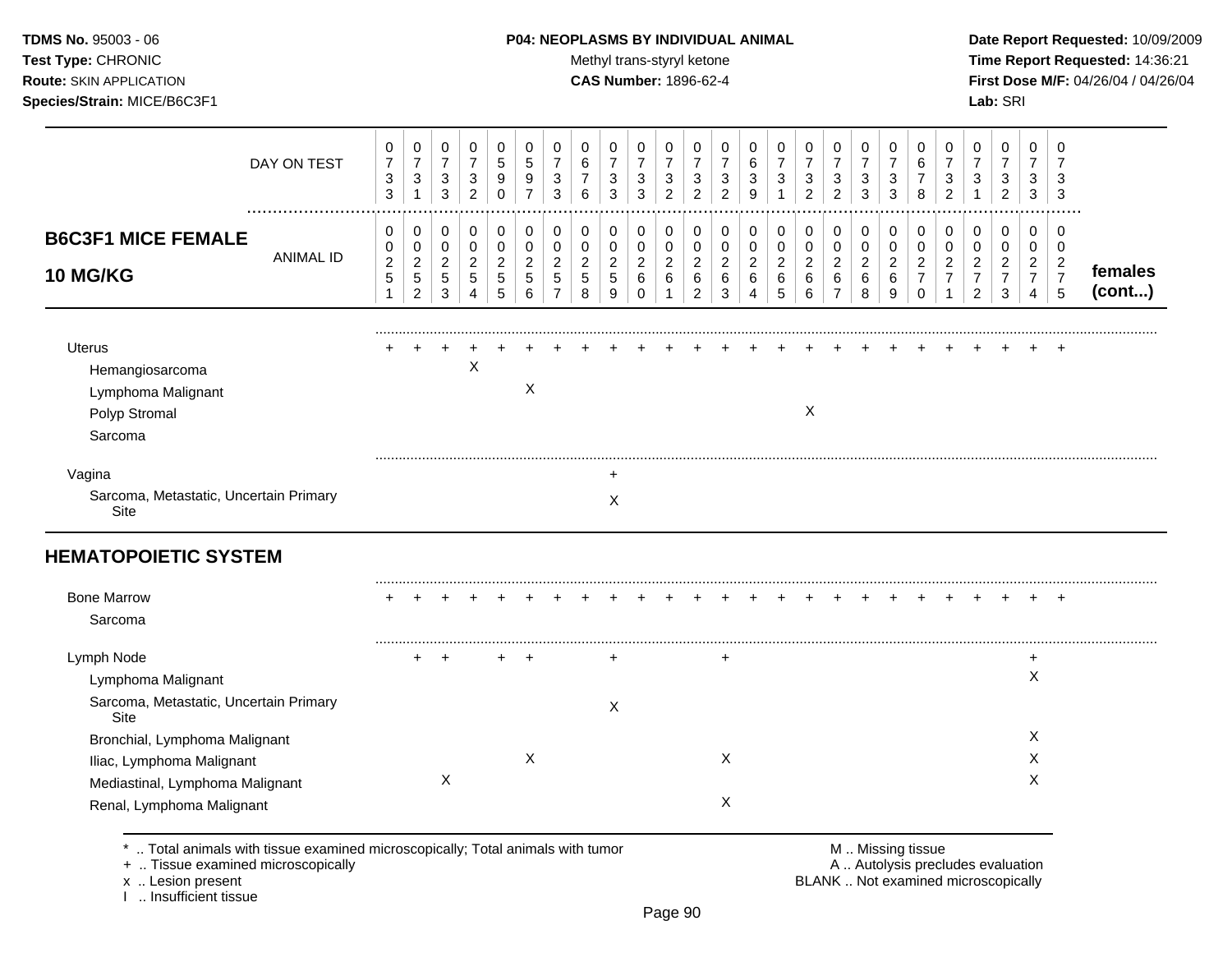**TDMS No.** 95003 - 06 **P04: NEOPLASMS BY INDIVIDUAL ANIMAL** Date Report Requested: 10/09/2009 Test Type: CHRONIC **Test Type:** CHRONIC **Test Type:** CHRONIC **Time Report Requested:** 14:36:21 **Route:** SKIN APPLICATION **CAS Number:** 1896-62-4 **First Dose M/F:** 04/26/04 / 04/26/04

| DAY ON TEST                                                                                                                                                       | 0<br>$\overline{7}$<br>3<br>$\sqrt{3}$      | $\pmb{0}$<br>$\overline{7}$<br>$\ensuremath{\mathsf{3}}$<br>$\mathbf{1}$ | 0<br>$\overline{7}$<br>$\mathbf{3}$<br>$\mathfrak{Z}$            | $\mathbf 0$<br>$\overline{7}$<br>$\sqrt{3}$<br>$\overline{2}$ | $\,0\,$<br>5<br>$\boldsymbol{9}$<br>$\pmb{0}$             | $\pmb{0}$<br>$\sqrt{5}$<br>9<br>$\overline{7}$           | 0<br>$\overline{7}$<br>3<br>3                                     | 0<br>6<br>$\overline{7}$<br>6               | 0<br>$\overline{7}$<br>$\ensuremath{\mathsf{3}}$<br>3 | 0<br>$\overline{7}$<br>$\sqrt{3}$<br>$\mathfrak{S}$  | $\mathbf 0$<br>$\overline{7}$<br>$\sqrt{3}$<br>$\overline{c}$ | 0<br>$\overline{7}$<br>3<br>$\overline{2}$                | 0<br>$\overline{7}$<br>$\sqrt{3}$<br>$\overline{c}$ | 0<br>6<br>$\mathbf{3}$<br>9                | 0<br>$\overline{7}$<br>3<br>$\mathbf{1}$ | 0<br>$\overline{7}$<br>$\sqrt{3}$<br>$\overline{2}$ | 0<br>$\overline{7}$<br>3<br>$\overline{2}$                      | 0<br>$\overline{7}$<br>$\sqrt{3}$<br>3                 | 0<br>$\overline{7}$<br>3<br>3                    | 0<br>6<br>$\overline{7}$<br>8                             | 0<br>$\overline{7}$<br>$\ensuremath{\mathsf{3}}$<br>$\overline{2}$ | 0<br>$\overline{7}$<br>3<br>$\mathbf{1}$                                 | $\pmb{0}$<br>$\overline{7}$<br>$\ensuremath{\mathsf{3}}$<br>$\overline{2}$ | $\mathbf 0$<br>$\overline{7}$<br>3<br>3                     | $\pmb{0}$<br>$\overline{7}$<br>3<br>$\mathbf{3}$ |                   |
|-------------------------------------------------------------------------------------------------------------------------------------------------------------------|---------------------------------------------|--------------------------------------------------------------------------|------------------------------------------------------------------|---------------------------------------------------------------|-----------------------------------------------------------|----------------------------------------------------------|-------------------------------------------------------------------|---------------------------------------------|-------------------------------------------------------|------------------------------------------------------|---------------------------------------------------------------|-----------------------------------------------------------|-----------------------------------------------------|--------------------------------------------|------------------------------------------|-----------------------------------------------------|-----------------------------------------------------------------|--------------------------------------------------------|--------------------------------------------------|-----------------------------------------------------------|--------------------------------------------------------------------|--------------------------------------------------------------------------|----------------------------------------------------------------------------|-------------------------------------------------------------|--------------------------------------------------|-------------------|
| <b>B6C3F1 MICE FEMALE</b><br>ANIMAL ID<br>10 MG/KG                                                                                                                | 0<br>0<br>$\overline{c}$<br>$\sqrt{5}$<br>1 | 0<br>$\pmb{0}$<br>$\overline{2}$<br>$\sqrt{5}$<br>$\overline{2}$         | 0<br>$\pmb{0}$<br>$\boldsymbol{2}$<br>$\sqrt{5}$<br>$\mathbf{3}$ | 0<br>$\pmb{0}$<br>$\overline{c}$<br>$5\phantom{.0}$<br>4      | $\,0\,$<br>$\pmb{0}$<br>$\overline{c}$<br>$\sqrt{5}$<br>5 | $\pmb{0}$<br>$\pmb{0}$<br>$\sqrt{2}$<br>$\,$ 5 $\,$<br>6 | 0<br>$\pmb{0}$<br>$\overline{c}$<br>$\,$ 5 $\,$<br>$\overline{7}$ | 0<br>0<br>$\overline{c}$<br>$\sqrt{5}$<br>8 | 0<br>$\pmb{0}$<br>$\boldsymbol{2}$<br>$\sqrt{5}$<br>9 | 0<br>$\pmb{0}$<br>$\overline{c}$<br>6<br>$\mathbf 0$ | 0<br>$\pmb{0}$<br>$\overline{c}$<br>$\,6\,$<br>1              | 0<br>$\pmb{0}$<br>$\boldsymbol{2}$<br>6<br>$\overline{2}$ | 0<br>0<br>$\overline{c}$<br>6<br>$\mathbf{3}$       | 0<br>$\pmb{0}$<br>$\overline{c}$<br>6<br>4 | 0<br>0<br>$\overline{c}$<br>$\,6$<br>5   | 0<br>$\pmb{0}$<br>$\sqrt{2}$<br>$\,6\,$<br>6        | 0<br>$\pmb{0}$<br>$\boldsymbol{2}$<br>$\,6\,$<br>$\overline{7}$ | 0<br>$\pmb{0}$<br>$\overline{c}$<br>$\,6\,$<br>$\,8\,$ | 0<br>$\pmb{0}$<br>$\overline{c}$<br>$\,6\,$<br>9 | 0<br>$\mathbf 0$<br>$\overline{2}$<br>$\overline{7}$<br>0 | 0<br>$\mathbf 0$<br>$\boldsymbol{2}$<br>$\overline{7}$             | 0<br>$\pmb{0}$<br>$\boldsymbol{2}$<br>$\overline{7}$<br>$\overline{2}$   | 0<br>$\mathbf 0$<br>$\overline{c}$<br>$\boldsymbol{7}$<br>$\mathbf{3}$     | $\mathbf 0$<br>0<br>$\boldsymbol{2}$<br>$\overline{7}$<br>4 | 0<br>0<br>$\overline{c}$<br>$\overline{7}$<br>5  | females<br>(cont) |
| Lymph Node, Mandibular<br>Lymphoma Malignant<br>Sarcoma                                                                                                           |                                             |                                                                          | $\times$<br>$X -$                                                |                                                               |                                                           |                                                          | X                                                                 |                                             |                                                       |                                                      |                                                               | X.                                                        | $\boldsymbol{\mathsf{X}}$                           |                                            |                                          | $\sf X$                                             |                                                                 |                                                        |                                                  |                                                           |                                                                    |                                                                          |                                                                            | X                                                           | $\div$                                           |                   |
| Lymph Node, Mesenteric<br>Fibrosarcoma, Metastatic, Uncertain<br><b>Primary Site</b><br>Hepatocellular Carcinoma, Metastatic,                                     |                                             |                                                                          |                                                                  |                                                               |                                                           |                                                          |                                                                   |                                             |                                                       |                                                      |                                                               |                                                           |                                                     |                                            |                                          |                                                     |                                                                 |                                                        |                                                  |                                                           |                                                                    |                                                                          |                                                                            |                                                             |                                                  |                   |
| Liver<br>Lymphoma Malignant<br>Sarcoma                                                                                                                            |                                             |                                                                          | $X$ $X$                                                          |                                                               |                                                           | X                                                        |                                                                   |                                             |                                                       |                                                      |                                                               |                                                           | $\boldsymbol{\mathsf{X}}$                           |                                            |                                          |                                                     |                                                                 |                                                        |                                                  |                                                           |                                                                    |                                                                          |                                                                            | Χ                                                           |                                                  |                   |
| Spleen<br>Hemangiosarcoma<br>Lymphoma Malignant<br>Sarcoma                                                                                                        |                                             |                                                                          | $X$ $X$                                                          |                                                               |                                                           | $\mathsf{X}$                                             |                                                                   |                                             |                                                       |                                                      |                                                               |                                                           | $X$ $X$                                             |                                            |                                          | X                                                   |                                                                 |                                                        |                                                  |                                                           |                                                                    | X                                                                        | X                                                                          |                                                             | $\div$                                           |                   |
| Thymus<br>Lymphoma Malignant                                                                                                                                      |                                             |                                                                          |                                                                  |                                                               |                                                           |                                                          |                                                                   |                                             |                                                       |                                                      |                                                               |                                                           |                                                     |                                            |                                          | X                                                   |                                                                 |                                                        |                                                  |                                                           |                                                                    |                                                                          |                                                                            |                                                             | $\ddot{}$<br>$X$ $X$                             |                   |
| <b>INTEGUMENTARY SYSTEM</b>                                                                                                                                       |                                             |                                                                          |                                                                  |                                                               |                                                           |                                                          |                                                                   |                                             |                                                       |                                                      |                                                               |                                                           |                                                     |                                            |                                          |                                                     |                                                                 |                                                        |                                                  |                                                           |                                                                    |                                                                          |                                                                            |                                                             |                                                  |                   |
| Mammary Gland                                                                                                                                                     |                                             |                                                                          |                                                                  |                                                               |                                                           |                                                          |                                                                   |                                             |                                                       |                                                      |                                                               |                                                           |                                                     |                                            |                                          |                                                     |                                                                 |                                                        |                                                  |                                                           |                                                                    |                                                                          |                                                                            |                                                             |                                                  |                   |
| Total animals with tissue examined microscopically; Total animals with tumor<br>+  Tissue examined microscopically<br>x  Lesion present<br>I  Insufficient tissue |                                             |                                                                          |                                                                  |                                                               |                                                           |                                                          |                                                                   |                                             |                                                       |                                                      |                                                               |                                                           |                                                     |                                            |                                          |                                                     |                                                                 |                                                        |                                                  | M  Missing tissue                                         |                                                                    | A  Autolysis precludes evaluation<br>BLANK  Not examined microscopically |                                                                            |                                                             |                                                  |                   |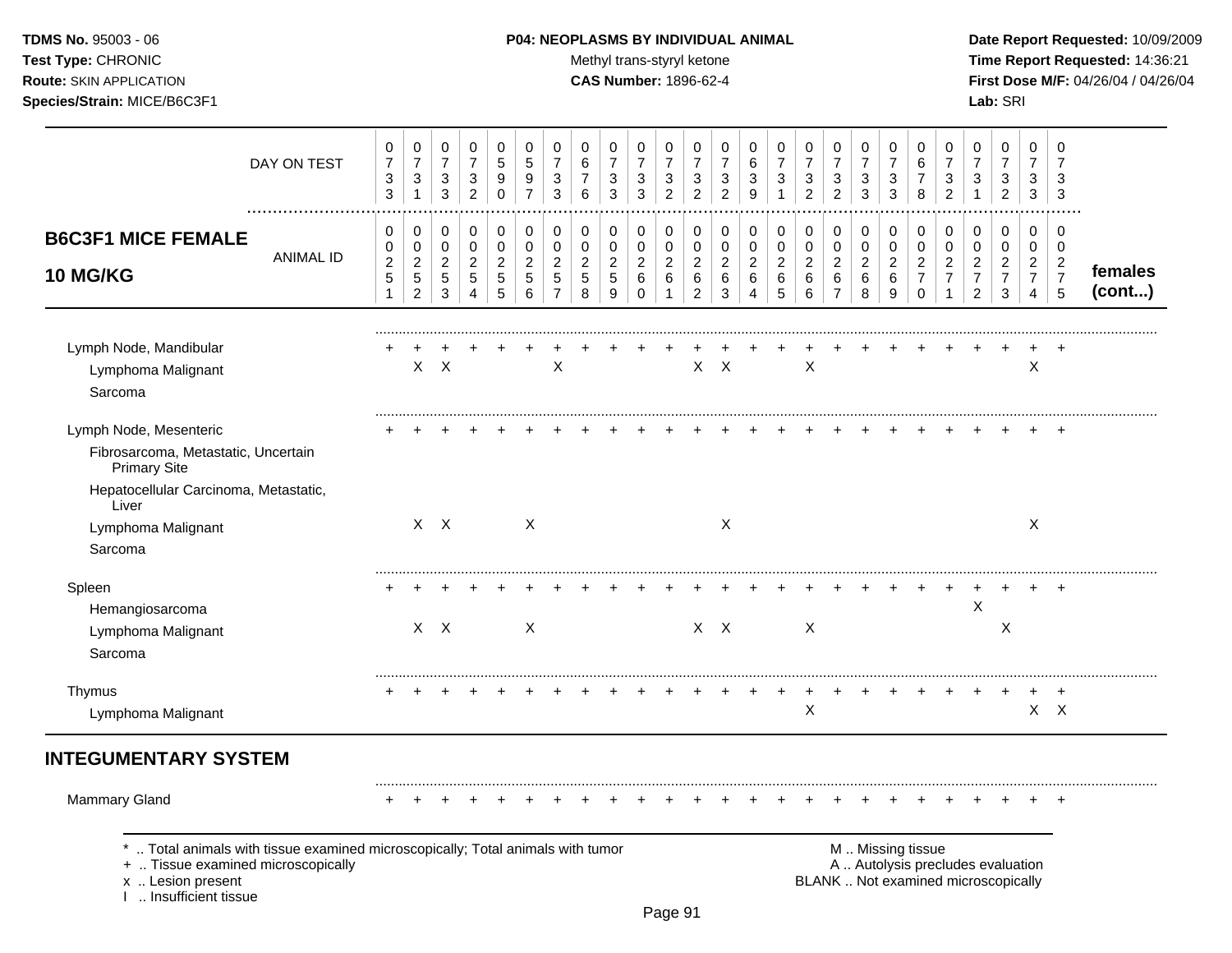### **TDMS No.** 95003 - 06 **P04: NEOPLASMS BY INDIVIDUAL ANIMAL** Date Report Requested: 10/09/2009

Test Type: CHRONIC **Test Type:** CHRONIC **Test Type:** CHRONIC **Time Report Requested:** 14:36:21 **Route:** SKIN APPLICATION **CAS Number:** 1896-62-4 **First Dose M/F:** 04/26/04 / 04/26/04

|                                                                                                                    | DAY ON TEST      | 0<br>$\overline{7}$<br>3<br>$\mathbf{3}$               | $\pmb{0}$<br>$\overline{7}$<br>$\ensuremath{\mathsf{3}}$                 | $\mathbf 0$<br>$\overline{7}$<br>$\mathbf{3}$<br>3 | 0<br>$\overline{7}$<br>3<br>$\overline{2}$ | $\mathbf 0$<br>5<br>9<br>$\mathbf 0$                  | 0<br>5<br>9<br>$\overline{7}$                        | 0<br>$\overline{7}$<br>3<br>3                                            | 0<br>6<br>$\overline{7}$<br>6                         | 0<br>$\overline{7}$<br>3<br>3               | $\mathbf 0$<br>$\overline{7}$<br>$\ensuremath{\mathsf{3}}$<br>3 | 0<br>$\overline{7}$<br>3<br>$\overline{2}$ | 0<br>7<br>3<br>$\overline{2}$                | 0<br>$\overline{7}$<br>3<br>$\overline{c}$ | 0<br>6<br>3<br>9                                      | 0<br>$\overline{7}$<br>3                 | 0<br>$\overline{7}$<br>$\mathbf{3}$<br>$\overline{a}$ | 0<br>$\overline{7}$<br>$\mathbf{3}$<br>$\overline{2}$ | 0<br>7<br>3<br>3                | 0<br>7<br>3<br>3                | 0<br>6<br>$\overline{7}$<br>8                                    | 0<br>$\overline{7}$<br>3<br>$\overline{c}$           | $\mathbf 0$<br>$\overline{7}$<br>3<br>$\mathbf{1}$             | $\mathbf 0$<br>$\overline{7}$<br>3<br>$\overline{c}$      | 0<br>7<br>3<br>3                                          | $\Omega$<br>$\overline{7}$<br>3<br>3                      |                   |
|--------------------------------------------------------------------------------------------------------------------|------------------|--------------------------------------------------------|--------------------------------------------------------------------------|----------------------------------------------------|--------------------------------------------|-------------------------------------------------------|------------------------------------------------------|--------------------------------------------------------------------------|-------------------------------------------------------|---------------------------------------------|-----------------------------------------------------------------|--------------------------------------------|----------------------------------------------|--------------------------------------------|-------------------------------------------------------|------------------------------------------|-------------------------------------------------------|-------------------------------------------------------|---------------------------------|---------------------------------|------------------------------------------------------------------|------------------------------------------------------|----------------------------------------------------------------|-----------------------------------------------------------|-----------------------------------------------------------|-----------------------------------------------------------|-------------------|
| <b>B6C3F1 MICE FEMALE</b><br>10 MG/KG                                                                              | <b>ANIMAL ID</b> | 0<br>0<br>$\overline{c}$<br>$\sqrt{5}$<br>$\mathbf{1}$ | 0<br>$\mathbf 0$<br>$\boldsymbol{2}$<br>$\overline{5}$<br>$\overline{2}$ | 0<br>0<br>$\overline{c}$<br>$\sqrt{5}$<br>3        | 0<br>$\pmb{0}$<br>$\overline{2}$<br>5<br>4 | 0<br>$\mathbf 0$<br>$\overline{c}$<br>$\sqrt{5}$<br>5 | $\pmb{0}$<br>$\mathbf 0$<br>$\overline{2}$<br>5<br>6 | $\,0\,$<br>$\mathbf 0$<br>$\overline{2}$<br>$\sqrt{5}$<br>$\overline{7}$ | 0<br>$\mathbf 0$<br>$\overline{2}$<br>$\sqrt{5}$<br>8 | 0<br>0<br>$\overline{2}$<br>$\sqrt{5}$<br>9 | 0<br>0<br>$\overline{2}$<br>6<br>$\mathbf 0$                    | 0<br>0<br>$\overline{2}$<br>$\,6\,$<br>1   | 0<br>$\mathbf 0$<br>2<br>6<br>$\overline{2}$ | 0<br>0<br>$\overline{2}$<br>6<br>3         | 0<br>0<br>$\overline{c}$<br>$\,6\,$<br>$\overline{4}$ | 0<br>0<br>$\overline{2}$<br>$\,6\,$<br>5 | 0<br>0<br>$\overline{2}$<br>6<br>6                    | 0<br>0<br>$\overline{c}$<br>$\,6\,$<br>$\overline{7}$ | 0<br>$\mathbf 0$<br>2<br>6<br>8 | 0<br>$\mathbf 0$<br>2<br>6<br>9 | 0<br>$\mathbf 0$<br>$\overline{2}$<br>$\overline{7}$<br>$\Omega$ | 0<br>$\mathbf 0$<br>$\overline{2}$<br>$\overline{7}$ | 0<br>0<br>$\overline{2}$<br>$\boldsymbol{7}$<br>$\overline{2}$ | 0<br>$\mathbf 0$<br>$\overline{2}$<br>$\overline{7}$<br>3 | 0<br>$\mathbf 0$<br>$\overline{2}$<br>$\overline{7}$<br>4 | 0<br>$\mathbf 0$<br>$\overline{2}$<br>$\overline{7}$<br>5 | females<br>(cont) |
| Carcinoma                                                                                                          |                  |                                                        |                                                                          |                                                    |                                            |                                                       |                                                      |                                                                          |                                                       |                                             |                                                                 |                                            |                                              |                                            |                                                       |                                          |                                                       |                                                       |                                 |                                 |                                                                  |                                                      |                                                                |                                                           |                                                           |                                                           |                   |
| Skin<br>Schwannoma Malignant<br>Subcutaneous Tissue, Fibrosarcoma                                                  |                  |                                                        |                                                                          |                                                    |                                            |                                                       |                                                      |                                                                          |                                                       |                                             |                                                                 |                                            |                                              |                                            |                                                       |                                          |                                                       |                                                       |                                 |                                 |                                                                  |                                                      |                                                                |                                                           |                                                           | ÷                                                         |                   |
| <b>MUSCULOSKELETAL SYSTEM</b>                                                                                      |                  |                                                        |                                                                          |                                                    |                                            |                                                       |                                                      |                                                                          |                                                       |                                             |                                                                 |                                            |                                              |                                            |                                                       |                                          |                                                       |                                                       |                                 |                                 |                                                                  |                                                      |                                                                |                                                           |                                                           |                                                           |                   |
| <b>Bone</b>                                                                                                        |                  |                                                        |                                                                          |                                                    |                                            |                                                       |                                                      |                                                                          |                                                       |                                             |                                                                 |                                            |                                              |                                            |                                                       |                                          |                                                       |                                                       |                                 |                                 |                                                                  |                                                      |                                                                |                                                           |                                                           |                                                           |                   |
| <b>Skeletal Muscle</b><br>Fibrosarcoma, Metastatic, Uncertain<br><b>Primary Site</b>                               |                  |                                                        |                                                                          |                                                    |                                            |                                                       |                                                      |                                                                          |                                                       |                                             |                                                                 |                                            |                                              |                                            |                                                       |                                          |                                                       |                                                       |                                 |                                 |                                                                  |                                                      |                                                                |                                                           |                                                           |                                                           |                   |
| <b>NERVOUS SYSTEM</b>                                                                                              |                  |                                                        |                                                                          |                                                    |                                            |                                                       |                                                      |                                                                          |                                                       |                                             |                                                                 |                                            |                                              |                                            |                                                       |                                          |                                                       |                                                       |                                 |                                 |                                                                  |                                                      |                                                                |                                                           |                                                           |                                                           |                   |
| <b>Brain</b>                                                                                                       |                  |                                                        |                                                                          |                                                    |                                            |                                                       |                                                      |                                                                          |                                                       |                                             |                                                                 |                                            |                                              |                                            |                                                       |                                          |                                                       |                                                       |                                 |                                 |                                                                  |                                                      |                                                                |                                                           |                                                           | $\div$                                                    |                   |
| <b>Peripheral Nerve</b>                                                                                            |                  |                                                        |                                                                          |                                                    |                                            |                                                       |                                                      |                                                                          |                                                       |                                             |                                                                 |                                            |                                              |                                            |                                                       |                                          |                                                       |                                                       |                                 |                                 |                                                                  |                                                      |                                                                |                                                           |                                                           |                                                           |                   |
| Spinal Cord                                                                                                        |                  |                                                        |                                                                          |                                                    |                                            |                                                       |                                                      |                                                                          |                                                       |                                             |                                                                 |                                            |                                              |                                            | $\ddot{}$                                             |                                          |                                                       |                                                       |                                 |                                 |                                                                  |                                                      |                                                                |                                                           |                                                           |                                                           |                   |
| <b>RESPIRATORY SYSTEM</b>                                                                                          |                  |                                                        |                                                                          |                                                    |                                            |                                                       |                                                      |                                                                          |                                                       |                                             |                                                                 |                                            |                                              |                                            |                                                       |                                          |                                                       |                                                       |                                 |                                 |                                                                  |                                                      |                                                                |                                                           |                                                           |                                                           |                   |
| Total animals with tissue examined microscopically; Total animals with tumor<br>+  Tissue examined microscopically |                  |                                                        |                                                                          |                                                    |                                            |                                                       |                                                      |                                                                          |                                                       |                                             |                                                                 |                                            |                                              |                                            |                                                       |                                          |                                                       |                                                       |                                 |                                 | M  Missing tissue                                                |                                                      |                                                                | A  Autolysis precludes evaluation                         |                                                           |                                                           |                   |

x .. Lesion present<br>I .. Insufficient tissue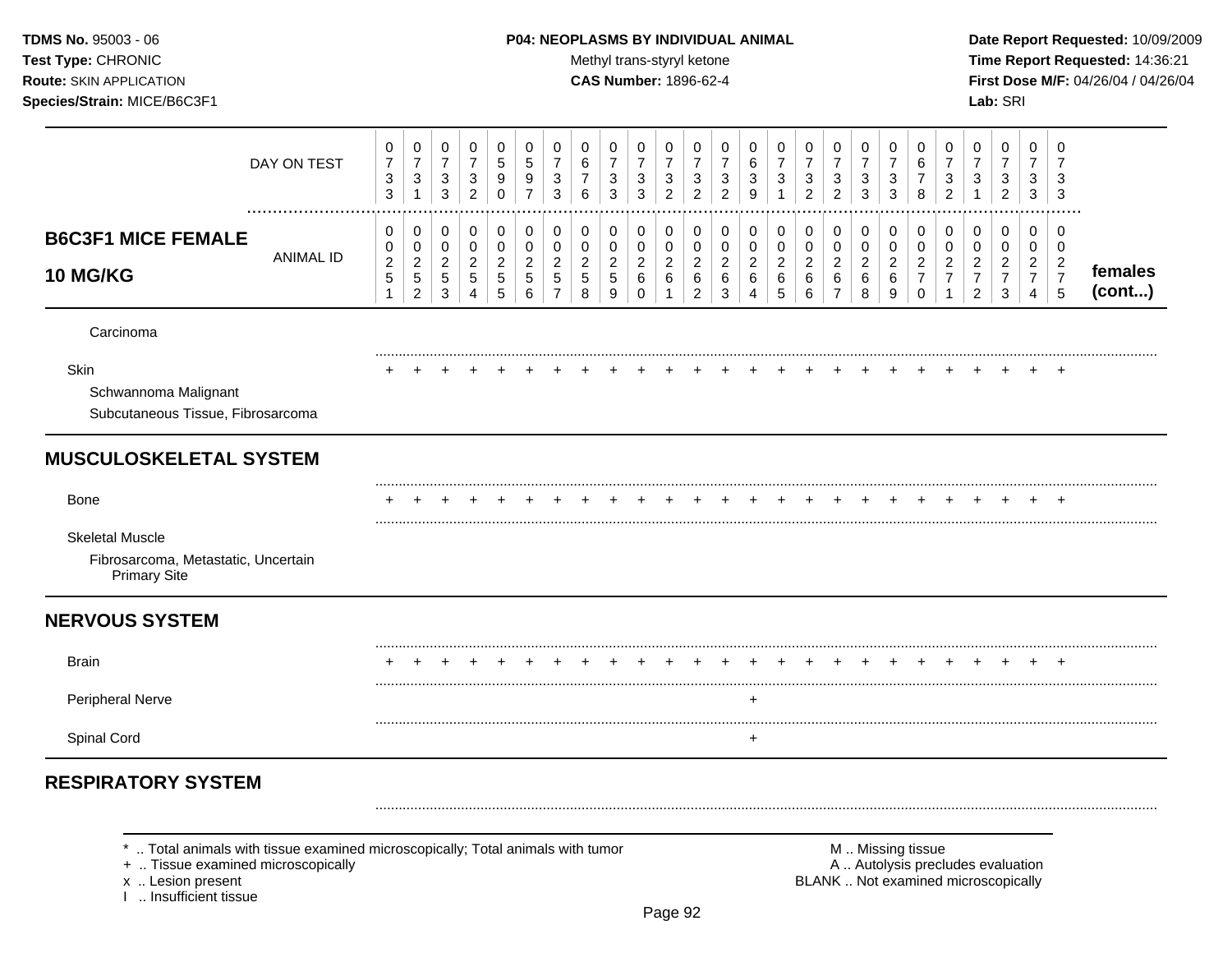# **TDMS No.** 95003 - 06 **P04: NEOPLASMS BY INDIVIDUAL ANIMAL** Date Report Requested: 10/09/2009

**Test Type:** CHRONIC **Trans-styryl ketone** Methyl trans-styryl ketone **Time Report Requested:** 14:36:21 **Route:** SKIN APPLICATION **CAS Number:** 1896-62-4 **First Dose M/F:** 04/26/04 / 04/26/04

|                                                                                                                                                                                                                                                | DAY ON TEST      | 0<br>$\overline{7}$<br>$\ensuremath{\mathsf{3}}$<br>3 | $\mathbf 0$<br>$\overline{7}$<br>$\ensuremath{\mathsf{3}}$<br>$\mathbf{1}$ | 0<br>$\overline{7}$<br>$\sqrt{3}$<br>3                | 0<br>$\overline{7}$<br>3<br>$\overline{c}$   | 0<br>$\overline{5}$<br>$\boldsymbol{9}$<br>$\Omega$     | 0<br>$\sqrt{5}$<br>9<br>$\overline{7}$       | 0<br>$\overline{7}$<br>3<br>3                           | 0<br>$\,6\,$<br>$\overline{7}$<br>6          | 0<br>$\overline{7}$<br>3<br>3                   | 0<br>$\overline{7}$<br>$\ensuremath{\mathsf{3}}$<br>3 | 0<br>$\overline{7}$<br>$\sqrt{3}$<br>2                          | 0<br>$\overline{7}$<br>3<br>$\overline{c}$            | 0<br>$\overline{7}$<br>3<br>2          | 0<br>$\,6\,$<br>$\sqrt{3}$<br>9                           | 0<br>$\overline{7}$<br>3                         | 0<br>$\overline{7}$<br>$\mathbf{3}$<br>$\overline{2}$ | 0<br>$\overline{7}$<br>$\ensuremath{\mathsf{3}}$<br>2     | 0<br>$\overline{7}$<br>3<br>3                    | 0<br>$\overline{7}$<br>$\sqrt{3}$<br>3 | 0<br>6<br>$\overline{7}$<br>8                                    | 0<br>$\overline{7}$<br>$\sqrt{3}$<br>$\overline{2}$               | 0<br>$\overline{7}$<br>$\mathbf{3}$                            | 0<br>$\overline{7}$<br>3<br>$\overline{2}$                           | 0<br>$\overline{7}$<br>3<br>3                   | 0<br>$\overline{7}$<br>3<br>3                                       |                   |
|------------------------------------------------------------------------------------------------------------------------------------------------------------------------------------------------------------------------------------------------|------------------|-------------------------------------------------------|----------------------------------------------------------------------------|-------------------------------------------------------|----------------------------------------------|---------------------------------------------------------|----------------------------------------------|---------------------------------------------------------|----------------------------------------------|-------------------------------------------------|-------------------------------------------------------|-----------------------------------------------------------------|-------------------------------------------------------|----------------------------------------|-----------------------------------------------------------|--------------------------------------------------|-------------------------------------------------------|-----------------------------------------------------------|--------------------------------------------------|----------------------------------------|------------------------------------------------------------------|-------------------------------------------------------------------|----------------------------------------------------------------|----------------------------------------------------------------------|-------------------------------------------------|---------------------------------------------------------------------|-------------------|
| <b>B6C3F1 MICE FEMALE</b><br><b>10 MG/KG</b>                                                                                                                                                                                                   | <b>ANIMAL ID</b> | 0<br>0<br>$\boldsymbol{2}$<br>5<br>$\mathbf{1}$       | 0<br>$\pmb{0}$<br>$\boldsymbol{2}$<br>$\sqrt{5}$<br>$\sqrt{2}$             | 0<br>$\mathbf 0$<br>$\overline{c}$<br>$\sqrt{5}$<br>3 | 0<br>$\mathbf 0$<br>$\overline{2}$<br>5<br>4 | 0<br>$\pmb{0}$<br>$\overline{c}$<br>$\overline{5}$<br>5 | 0<br>$\mathbf 0$<br>$\overline{2}$<br>5<br>6 | 0<br>$\pmb{0}$<br>$\overline{c}$<br>5<br>$\overline{7}$ | 0<br>$\mathbf 0$<br>$\overline{c}$<br>5<br>8 | 0<br>0<br>$\overline{c}$<br>$\overline{5}$<br>9 | 0<br>$\mathbf 0$<br>$\overline{c}$<br>$\,6\,$<br>0    | 0<br>$\mathbf 0$<br>$\boldsymbol{2}$<br>$\,6\,$<br>$\mathbf{1}$ | 0<br>0<br>$\overline{c}$<br>$\,6\,$<br>$\overline{a}$ | 0<br>0<br>$\overline{c}$<br>$\,6$<br>3 | 0<br>$\pmb{0}$<br>$\sqrt{2}$<br>$\,6\,$<br>$\overline{4}$ | 0<br>$\mathbf 0$<br>$\overline{2}$<br>$\,6$<br>5 | 0<br>$\mathsf 0$<br>$\sqrt{2}$<br>$\,6\,$<br>$\,6\,$  | 0<br>$\pmb{0}$<br>$\boldsymbol{2}$<br>6<br>$\overline{7}$ | 0<br>$\pmb{0}$<br>$\overline{c}$<br>$\,6\,$<br>8 | 0<br>0<br>$\overline{a}$<br>6<br>9     | 0<br>$\mathbf 0$<br>$\overline{c}$<br>$\overline{7}$<br>$\Omega$ | 0<br>$\pmb{0}$<br>$\overline{c}$<br>$\overline{7}$<br>$\mathbf 1$ | 0<br>$\mathbf 0$<br>$\sqrt{2}$<br>$\overline{7}$<br>$\sqrt{2}$ | 0<br>$\mathbf 0$<br>$\overline{a}$<br>$\overline{7}$<br>$\mathbf{3}$ | 0<br>0<br>$\overline{c}$<br>$\overline{7}$<br>4 | $\mathbf 0$<br>$\mathbf 0$<br>$\overline{c}$<br>$\overline{7}$<br>5 | females<br>(cont) |
| Lung<br>Alveolar/Bronchiolar Adenoma<br>Alveolar/Bronchiolar Carcinoma<br>Hepatocellular Carcinoma, Metastatic,<br>Liver<br>Histiocytic Sarcoma<br>Lymphoma Malignant<br>Pheochromocytoma Malignant,<br>Metastatic, Adrenal Medulla<br>Sarcoma |                  |                                                       | X                                                                          |                                                       |                                              | $\boldsymbol{\mathsf{X}}$                               |                                              |                                                         |                                              |                                                 |                                                       |                                                                 |                                                       |                                        |                                                           |                                                  |                                                       |                                                           |                                                  |                                        | X<br>X                                                           |                                                                   |                                                                |                                                                      |                                                 |                                                                     |                   |
| Nose                                                                                                                                                                                                                                           |                  |                                                       |                                                                            |                                                       |                                              |                                                         |                                              |                                                         |                                              |                                                 |                                                       |                                                                 |                                                       |                                        |                                                           |                                                  |                                                       |                                                           |                                                  |                                        |                                                                  |                                                                   |                                                                |                                                                      |                                                 |                                                                     |                   |
| Trachea                                                                                                                                                                                                                                        |                  |                                                       |                                                                            |                                                       |                                              |                                                         |                                              |                                                         |                                              |                                                 |                                                       |                                                                 |                                                       |                                        |                                                           |                                                  |                                                       |                                                           |                                                  |                                        |                                                                  |                                                                   |                                                                |                                                                      |                                                 | ÷                                                                   |                   |
| <b>SPECIAL SENSES SYSTEM</b>                                                                                                                                                                                                                   |                  |                                                       |                                                                            |                                                       |                                              |                                                         |                                              |                                                         |                                              |                                                 |                                                       |                                                                 |                                                       |                                        |                                                           |                                                  |                                                       |                                                           |                                                  |                                        |                                                                  |                                                                   |                                                                |                                                                      |                                                 |                                                                     |                   |
| Eye                                                                                                                                                                                                                                            |                  |                                                       | $\pm$                                                                      |                                                       |                                              |                                                         |                                              |                                                         |                                              |                                                 |                                                       |                                                                 |                                                       |                                        |                                                           | $\pm$                                            | $\pm$                                                 |                                                           | $\pm$                                            |                                        |                                                                  | $\div$                                                            | $\overline{+}$                                                 | $\pm$                                                                | $\pm$                                           | $\pm$                                                               |                   |
| <b>Harderian Gland</b><br>Adenoma<br>Carcinoma<br>Bilateral, Lymphoma Malignant                                                                                                                                                                |                  |                                                       |                                                                            |                                                       |                                              |                                                         |                                              |                                                         |                                              |                                                 | $\mathsf X$                                           |                                                                 |                                                       |                                        |                                                           |                                                  |                                                       |                                                           |                                                  |                                        |                                                                  | $\mathsf X$                                                       |                                                                |                                                                      |                                                 | $\ddot{}$                                                           |                   |

+ .. Tissue examined microscopically

x .. Lesion present<br>I .. Insufficient tissue

\* .. Total animals with tissue examined microscopically; Total animals with tumor M .. Missing tissue M .. Missing tissue<br>
+ .. Tissue examined microscopically BLANK .. Not examined microscopically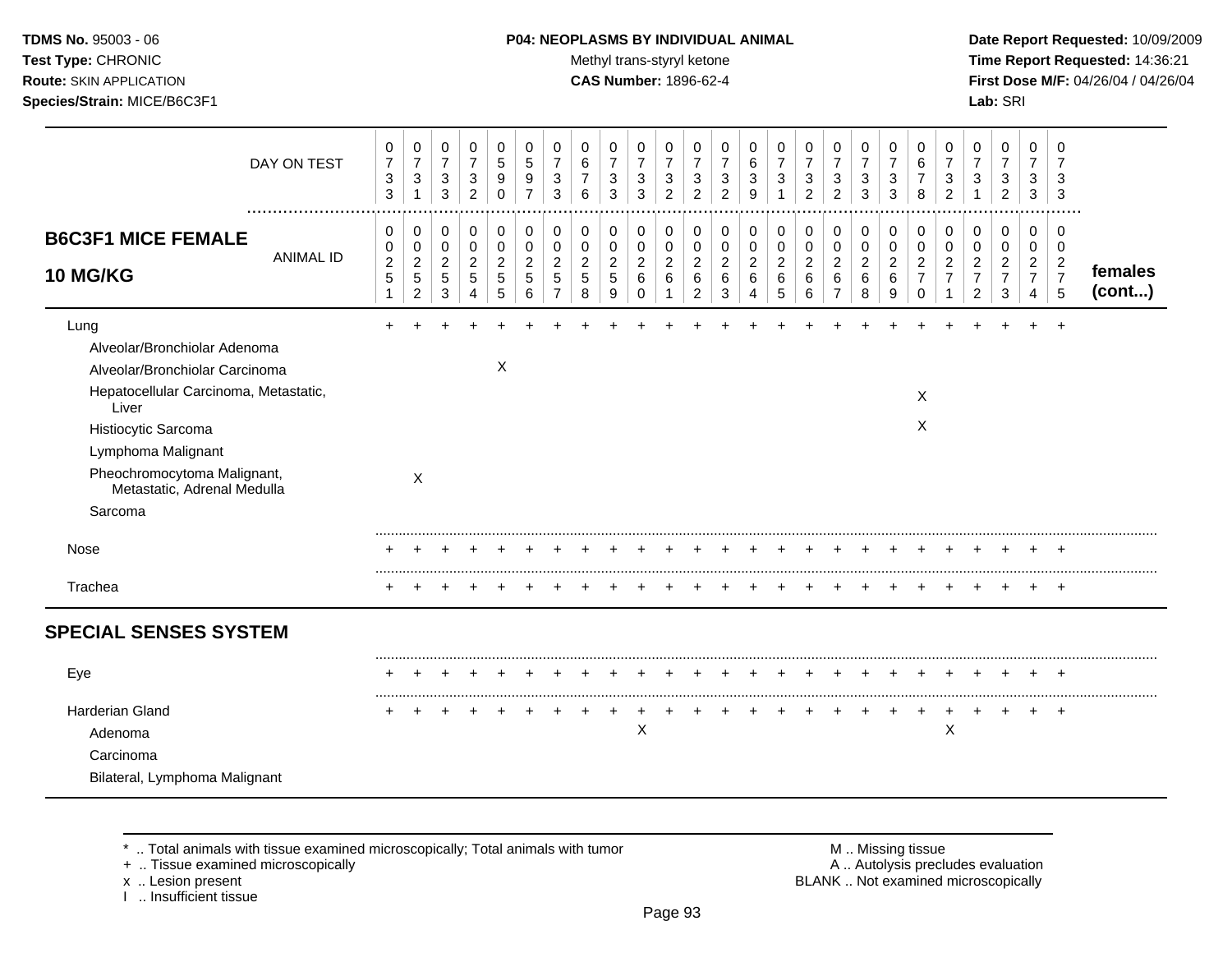# **TDMS No.** 95003 - 06 **P04: NEOPLASMS BY INDIVIDUAL ANIMAL** Date Report Requested: 10/09/2009

Test Type: CHRONIC **Test Type:** CHRONIC **Test Type:** CHRONIC **Time Report Requested:** 14:36:21 **Route:** SKIN APPLICATION **CAS Number:** 1896-62-4 **First Dose M/F:** 04/26/04 / 04/26/04

|                           | DAY ON TEST | v<br>⇁<br>ີ<br>ັ<br>$\sim$<br>ູບ | 0<br>3                              | υ<br>ົ<br>J             | ∠  | ು<br>-9<br>0 | 9 | ັ<br>u<br>3        | 6      | 0<br>3<br>3             | U<br>3<br>3         | ు<br>∠ | - U<br>3 | <u>_</u> | v<br>J<br>9 | υ<br>о<br>J | 0<br>3<br>C<br>$\epsilon$ | υ<br>3<br>ົ<br>$\epsilon$ | చ<br>ত | <b>U</b><br>3<br>3 | 8 | U<br>J<br>っ<br><u>_</u> | υ<br>ີ<br>J | 0<br>3<br>C.<br>$\epsilon$ | U<br>3<br>3        | - 6<br>- 3<br>-3 |                  |
|---------------------------|-------------|----------------------------------|-------------------------------------|-------------------------|----|--------------|---|--------------------|--------|-------------------------|---------------------|--------|----------|----------|-------------|-------------|---------------------------|---------------------------|--------|--------------------|---|-------------------------|-------------|----------------------------|--------------------|------------------|------------------|
| <b>B6C3F1 MICE FEMALE</b> |             | v                                | 0<br>0                              | U<br>U                  |    |              |   |                    |        | 0<br>0                  | U<br>υ              |        |          |          |             | ν           | 0<br>0                    | U                         |        |                    |   |                         | υ<br>U      | 0<br>0                     | U                  |                  |                  |
| <b>10 MG/KG</b>           | ANIMAL ID   | ົ<br><u>_</u><br>ັ               | ົ<br><u>_</u><br>ა<br>ົ<br><u>_</u> | <u>_</u><br>C<br>ົ<br>ت | ົວ | ಾ<br>٠b      | э | <u>_</u><br>∽<br>J | ັ<br>8 | ົ<br><u>L</u><br>5<br>9 | <u>_</u><br>6<br>ັບ |        | 6        | b        | _<br>6      | $\sim$      | ົ<br><u>.</u><br>6<br>6   | <u>_</u><br>6             |        | 6<br>9             |   | <u>_</u>                |             | ົ<br><u>_</u><br>ົ<br>ۍ    | $\sim$<br><u>_</u> |                  | temales<br>cont) |

# **URINARY SYSTEM**

| Kidney                                         |   |   |   |  |  |  |  |  |  |  |  |   | + |  |
|------------------------------------------------|---|---|---|--|--|--|--|--|--|--|--|---|---|--|
| Hepatocellular Carcinoma, Metastatic,<br>Liver |   |   |   |  |  |  |  |  |  |  |  |   |   |  |
| Lymphoma Malignant                             | ⌒ | X | X |  |  |  |  |  |  |  |  |   |   |  |
| Bilateral, Lymphoma Malignant                  |   |   |   |  |  |  |  |  |  |  |  |   |   |  |
| Urinary Bladder                                |   |   |   |  |  |  |  |  |  |  |  |   |   |  |
| Lymphoma Malignant                             |   |   |   |  |  |  |  |  |  |  |  | ∧ |   |  |
| <b>SYSTEMIC LESIONS</b>                        |   |   |   |  |  |  |  |  |  |  |  |   |   |  |
|                                                |   |   |   |  |  |  |  |  |  |  |  |   |   |  |

| Multiple Organ      |  |  |           |  |  |  |  |  |  |  |  |  |       |  |
|---------------------|--|--|-----------|--|--|--|--|--|--|--|--|--|-------|--|
| Histiocytic Sarcoma |  |  |           |  |  |  |  |  |  |  |  |  |       |  |
| Lymphoma Malignant  |  |  | x x x x x |  |  |  |  |  |  |  |  |  | Y Y Y |  |

+ .. Tissue examined microscopically

x .. Lesion present<br>I .. Insufficient tissue

\* .. Total animals with tissue examined microscopically; Total animals with tumor **M** metally metally and M .. Missing tissue exaluation + .. Tissue examined microscopically metally metally metally metally metally metally BLANK .. Not examined microscopically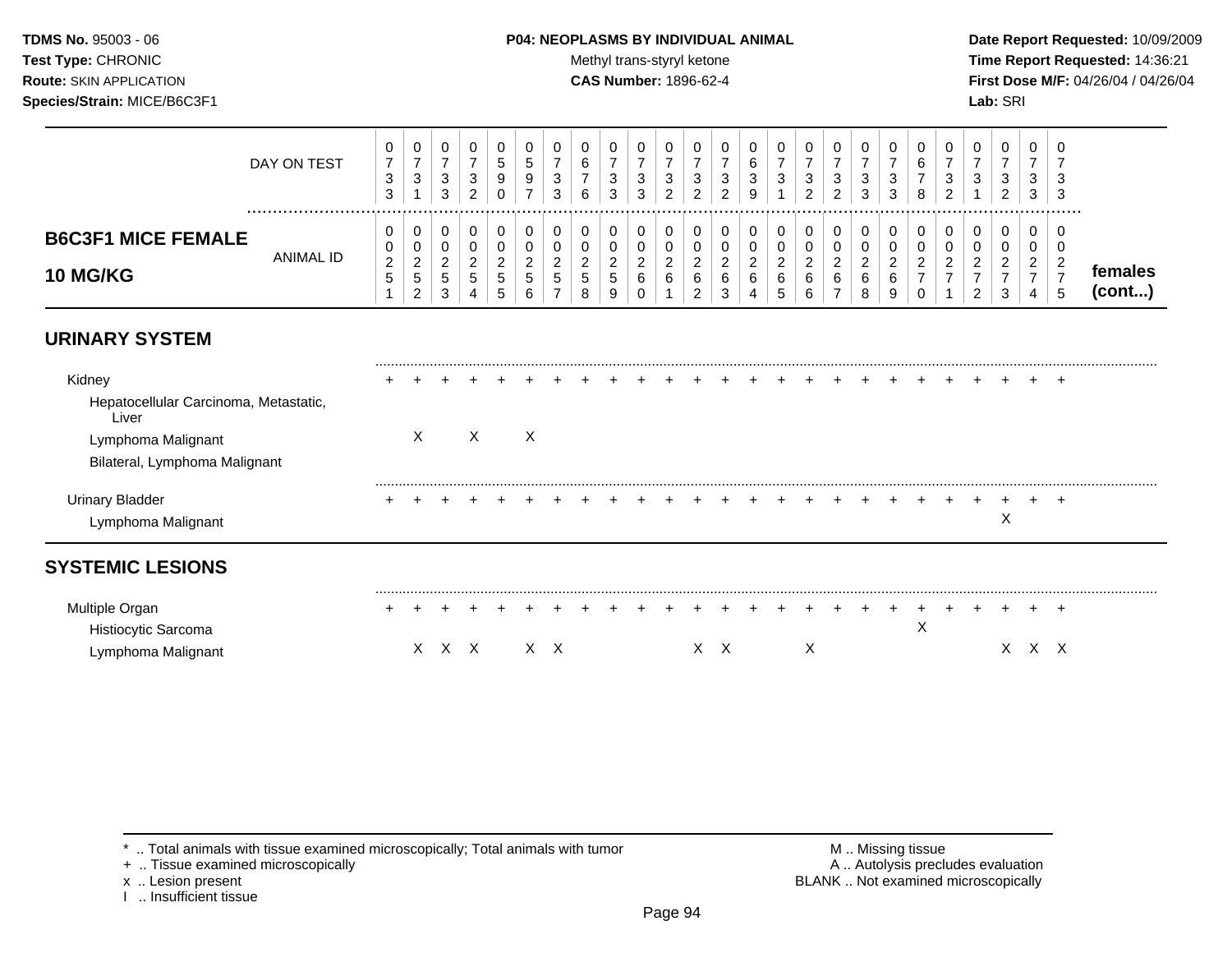#### **TDMS No.** 95003 - 06 **P04: NEOPLASMS BY INDIVIDUAL ANIMAL Date Report Requested:** 10/09/2009

Test Type: CHRONIC **Test Type:** CHRONIC **Test Type:** CHRONIC **Time Report Requested:** 14:36:21 **Route:** SKIN APPLICATION **CAS Number:** 1896-62-4 **First Dose M/F:** 04/26/04 / 04/26/04

|                                                                     | DAY ON TEST      | 0<br>$\overline{7}$<br>3<br>$\overline{2}$                     | 0<br>$\overline{7}$<br>$\sqrt{3}$<br>2                                      | 0<br>$\overline{7}$<br>$\sqrt{3}$<br>$\overline{2}$       | 0<br>$\overline{7}$<br>$\ensuremath{\mathsf{3}}$<br>3                  | 0<br>$\overline{7}$<br>3<br>1                            | 0<br>$\overline{7}$<br>3<br>3                | 0<br>$\,6\,$<br>0<br>9                          | 0<br>$\overline{7}$<br>3<br>$\overline{1}$ | 0<br>$\overline{7}$<br>3<br>$\overline{1}$                     | $\mathbf 0$<br>$\sqrt{5}$<br>$\overline{7}$<br>1 | 0<br>$\overline{7}$<br>3<br>3          | 0<br>$\overline{7}$<br>$\ensuremath{\mathsf{3}}$<br>$\overline{2}$ | 0<br>$\overline{7}$<br>3<br>3            | 0<br>$\overline{7}$<br>3<br>2      | 0<br>$\overline{7}$<br>3<br>2                   | 0<br>$\overline{7}$<br>$\sqrt{3}$<br>3                 | 0<br>$\sqrt{5}$<br>9<br>$\Omega$                                | 0<br>6<br>8<br>1                                                       | 0<br>$\,6$<br>$\sqrt{5}$<br>3                | 0<br>$\overline{7}$<br>3<br>1          | 0<br>$\overline{7}$<br>1           | 0<br>$\overline{7}$<br>3<br>3                             | 0<br>$\overline{7}$<br>3<br>3                           | 0<br>$\overline{7}$<br>3<br>$\overline{2}$   | 0<br>7<br>3<br>2                       |                    |
|---------------------------------------------------------------------|------------------|----------------------------------------------------------------|-----------------------------------------------------------------------------|-----------------------------------------------------------|------------------------------------------------------------------------|----------------------------------------------------------|----------------------------------------------|-------------------------------------------------|--------------------------------------------|----------------------------------------------------------------|--------------------------------------------------|----------------------------------------|--------------------------------------------------------------------|------------------------------------------|------------------------------------|-------------------------------------------------|--------------------------------------------------------|-----------------------------------------------------------------|------------------------------------------------------------------------|----------------------------------------------|----------------------------------------|------------------------------------|-----------------------------------------------------------|---------------------------------------------------------|----------------------------------------------|----------------------------------------|--------------------|
| <b>B6C3F1 MICE FEMALE</b><br>10 MG/KG                               | <b>ANIMAL ID</b> | 0<br>0<br>$\boldsymbol{2}$<br>$\overline{7}$<br>$6\phantom{a}$ | 0<br>$\boldsymbol{0}$<br>$\overline{c}$<br>$\overline{7}$<br>$\overline{7}$ | 0<br>$\pmb{0}$<br>$\boldsymbol{2}$<br>$\overline{7}$<br>8 | 0<br>$\pmb{0}$<br>$\overline{2}$<br>$\overline{7}$<br>$\boldsymbol{9}$ | 0<br>$\mathbf 0$<br>$\boldsymbol{2}$<br>8<br>$\mathbf 0$ | 0<br>$\mathbf 0$<br>$\overline{2}$<br>8<br>1 | 0<br>0<br>$\overline{c}$<br>8<br>$\overline{2}$ | 0<br>$\mathbf 0$<br>$\sqrt{2}$<br>8<br>3   | 0<br>$\boldsymbol{0}$<br>$\overline{2}$<br>8<br>$\overline{4}$ | 0<br>$\mathbf 0$<br>$\overline{2}$<br>8<br>5     | 0<br>$\pmb{0}$<br>$\sqrt{2}$<br>8<br>6 | 0<br>$\mathbf 0$<br>$\overline{2}$<br>$\,8\,$<br>$\overline{7}$    | 0<br>$\mathbf 0$<br>$\sqrt{2}$<br>8<br>8 | 0<br>0<br>$\overline{c}$<br>8<br>9 | 0<br>$\mathbf 0$<br>$\sqrt{2}$<br>9<br>$\Omega$ | 0<br>$\mathbf 0$<br>$\overline{2}$<br>$\boldsymbol{9}$ | $\pmb{0}$<br>$\pmb{0}$<br>$\sqrt{2}$<br>$9\,$<br>$\overline{2}$ | 0<br>$\pmb{0}$<br>$\boldsymbol{2}$<br>$\boldsymbol{9}$<br>$\mathbf{3}$ | 0<br>$\pmb{0}$<br>$\boldsymbol{2}$<br>9<br>4 | 0<br>$\pmb{0}$<br>$\sqrt{2}$<br>9<br>5 | 0<br>0<br>$\overline{2}$<br>9<br>6 | 0<br>$\mathbf 0$<br>$\overline{c}$<br>9<br>$\overline{7}$ | 0<br>0<br>$\overline{c}$<br>$\boldsymbol{9}$<br>$\,8\,$ | $\mathbf 0$<br>0<br>$\overline{2}$<br>9<br>9 | 0<br>$\Omega$<br>3<br>$\mathbf 0$<br>0 | * TOTALS           |
| <b>ALIMENTARY SYSTEM</b>                                            |                  |                                                                |                                                                             |                                                           |                                                                        |                                                          |                                              |                                                 |                                            |                                                                |                                                  |                                        |                                                                    |                                          |                                    |                                                 |                                                        |                                                                 |                                                                        |                                              |                                        |                                    |                                                           |                                                         |                                              |                                        |                    |
| Esophagus                                                           |                  |                                                                |                                                                             |                                                           |                                                                        |                                                          |                                              |                                                 |                                            |                                                                |                                                  |                                        |                                                                    |                                          |                                    |                                                 |                                                        |                                                                 |                                                                        |                                              |                                        |                                    |                                                           |                                                         |                                              |                                        | 50                 |
| Gallbladder<br>Lymphoma Malignant                                   |                  |                                                                |                                                                             |                                                           |                                                                        |                                                          |                                              |                                                 |                                            |                                                                |                                                  |                                        |                                                                    | X                                        |                                    |                                                 |                                                        |                                                                 |                                                                        |                                              |                                        |                                    |                                                           |                                                         |                                              |                                        | 47<br>1            |
| Intestine Large, Cecum                                              |                  |                                                                |                                                                             |                                                           |                                                                        |                                                          |                                              |                                                 |                                            |                                                                |                                                  |                                        |                                                                    |                                          |                                    |                                                 |                                                        |                                                                 |                                                                        |                                              |                                        |                                    |                                                           |                                                         |                                              |                                        | 49                 |
| Intestine Large, Colon                                              |                  |                                                                |                                                                             |                                                           |                                                                        |                                                          |                                              |                                                 |                                            |                                                                |                                                  |                                        |                                                                    |                                          |                                    |                                                 |                                                        |                                                                 |                                                                        |                                              |                                        |                                    |                                                           |                                                         |                                              |                                        | 47                 |
| Intestine Large, Rectum                                             |                  |                                                                |                                                                             |                                                           |                                                                        |                                                          |                                              |                                                 |                                            |                                                                |                                                  |                                        |                                                                    |                                          |                                    |                                                 |                                                        |                                                                 |                                                                        |                                              |                                        |                                    |                                                           |                                                         |                                              |                                        | 48                 |
| Intestine Small, Duodenum<br>Adenoma                                |                  |                                                                |                                                                             |                                                           |                                                                        |                                                          |                                              |                                                 |                                            | X                                                              |                                                  |                                        |                                                                    |                                          |                                    |                                                 |                                                        |                                                                 |                                                                        |                                              |                                        |                                    |                                                           |                                                         |                                              |                                        | 47<br>1            |
| Intestine Small, Ileum                                              |                  |                                                                |                                                                             |                                                           |                                                                        |                                                          |                                              |                                                 |                                            |                                                                |                                                  |                                        |                                                                    |                                          |                                    |                                                 |                                                        | $\ddot{}$                                                       | A                                                                      | $\ddot{}$                                    | $\ddot{}$                              | A                                  |                                                           |                                                         |                                              |                                        | 45                 |
| Intestine Small, Jejunum<br>Carcinoma                               |                  |                                                                |                                                                             |                                                           |                                                                        |                                                          |                                              |                                                 |                                            |                                                                |                                                  |                                        | $\mathsf X$                                                        |                                          |                                    |                                                 | $\ddot{}$                                              | $\ddot{}$                                                       | $\ddot{}$<br>Χ                                                         | $\pm$                                        | $\pm$                                  | A                                  |                                                           |                                                         |                                              | $\overline{ }$                         | 46<br>$\mathbf{2}$ |
| Liver<br>Fibrosarcoma, Metastatic, Uncertain<br><b>Primary Site</b> |                  |                                                                |                                                                             |                                                           |                                                                        |                                                          |                                              |                                                 |                                            |                                                                |                                                  |                                        |                                                                    |                                          |                                    |                                                 |                                                        |                                                                 |                                                                        |                                              |                                        | X                                  |                                                           |                                                         |                                              |                                        | 50                 |
| Hepatocellular Adenoma                                              |                  | X                                                              |                                                                             |                                                           | $\mathsf{X}$                                                           |                                                          | Χ                                            |                                                 |                                            |                                                                |                                                  |                                        |                                                                    |                                          |                                    | $X$ $X$                                         |                                                        |                                                                 |                                                                        |                                              |                                        |                                    |                                                           | Χ                                                       |                                              | Χ                                      | 13                 |

\* .. Total animals with tissue examined microscopically; Total animals with tumor <br>
+ .. Tissue examined microscopically<br>
+ .. Tissue examined microscopically

+ .. Tissue examined microscopically

x .. Lesion present<br>I .. Insufficient tissue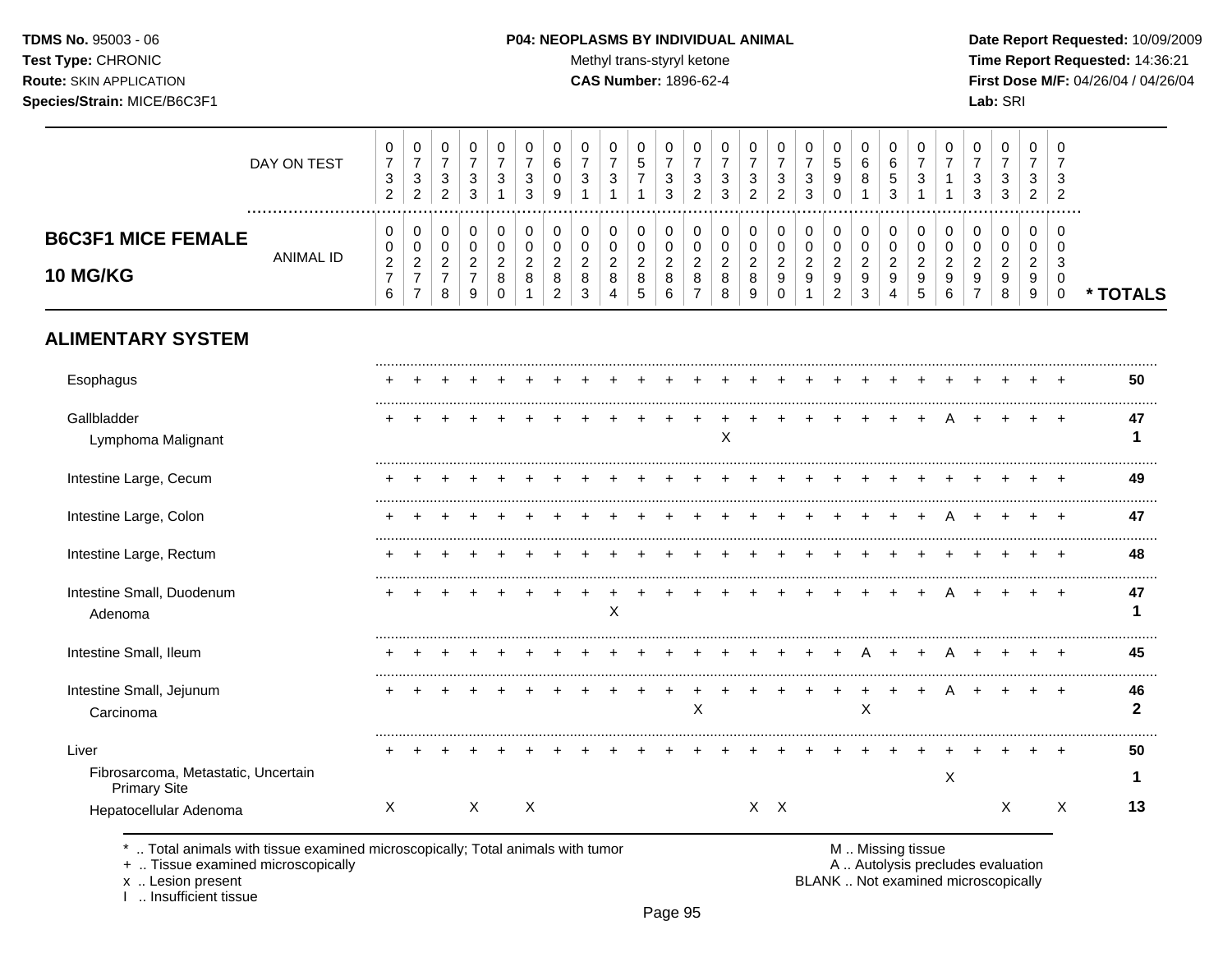# **TDMS No.** 95003 - 06 **P04: NEOPLASMS BY INDIVIDUAL ANIMAL** Date Report Requested: 10/09/2009

Test Type: CHRONIC **Test Type:** CHRONIC **Test Type:** CHRONIC **Time Report Requested:** 14:36:21 **Route:** SKIN APPLICATION **CAS Number:** 1896-62-4 **First Dose M/F:** 04/26/04 / 04/26/04

| DAY ON TEST                                                                                                                                                | 0<br>$\overline{\mathcal{I}}$<br>3<br>$\overline{2}$       | 0<br>$\boldsymbol{7}$<br>$\sqrt{3}$<br>$\overline{2}$                             | 0<br>$\boldsymbol{7}$<br>3<br>$\overline{2}$    | 0<br>$\overline{7}$<br>$\sqrt{3}$<br>3          | 0<br>$\overline{7}$<br>3     | 0<br>$\overline{7}$<br>3<br>3 | 0<br>6<br>$\Omega$<br>9 | 0<br>$\overline{7}$<br>3                 | 0<br>$\overline{7}$<br>3<br>1                     | 0<br>$\,$ 5 $\,$<br>$\overline{7}$          | 0<br>$\overline{7}$<br>3<br>3      | 0<br>7<br>3<br>$\overline{2}$                   | 0<br>3<br>3                        | 0<br>$\overline{7}$<br>3<br>$\overline{2}$ | 0<br>$\overline{7}$<br>$\ensuremath{\mathsf{3}}$<br>$\overline{2}$ | 0<br>$\overline{7}$<br>3<br>3                     | 0<br>$\sqrt{5}$<br>9<br>$\Omega$                                               | 0<br>$\,6$<br>8                                    | 0<br>$\,6\,$<br>5<br>3                     | 0<br>$\overline{7}$<br>3                   | 0<br>$\overline{7}$                | 0<br>3<br>3                          | 0<br>7<br>3<br>3                   | 0<br>$\overline{7}$<br>3<br>$\overline{2}$ | 0<br>7<br>3<br>$\overline{2}$             |          |
|------------------------------------------------------------------------------------------------------------------------------------------------------------|------------------------------------------------------------|-----------------------------------------------------------------------------------|-------------------------------------------------|-------------------------------------------------|------------------------------|-------------------------------|-------------------------|------------------------------------------|---------------------------------------------------|---------------------------------------------|------------------------------------|-------------------------------------------------|------------------------------------|--------------------------------------------|--------------------------------------------------------------------|---------------------------------------------------|--------------------------------------------------------------------------------|----------------------------------------------------|--------------------------------------------|--------------------------------------------|------------------------------------|--------------------------------------|------------------------------------|--------------------------------------------|-------------------------------------------|----------|
| <b>B6C3F1 MICE FEMALE</b><br><b>ANIMAL ID</b><br>10 MG/KG                                                                                                  | 0<br>0<br>$\boldsymbol{2}$<br>$\overline{\mathbf{7}}$<br>6 | $\pmb{0}$<br>$\pmb{0}$<br>$\sqrt{2}$<br>$\overline{\mathbf{7}}$<br>$\overline{7}$ | 0<br>0<br>$\overline{c}$<br>$\overline{7}$<br>8 | 0<br>0<br>$\overline{2}$<br>$\overline{7}$<br>9 | 0<br>0<br>2<br>8<br>$\Omega$ | $\pmb{0}$<br>0<br>2<br>8      | 0<br>0<br>2<br>8<br>2   | $\,0\,$<br>0<br>$\overline{2}$<br>8<br>3 | 0<br>0<br>$\boldsymbol{2}$<br>8<br>$\overline{4}$ | 0<br>0<br>$\overline{c}$<br>8<br>$\sqrt{5}$ | 0<br>0<br>$\overline{c}$<br>8<br>6 | 0<br>0<br>$\overline{2}$<br>8<br>$\overline{7}$ | 0<br>0<br>$\overline{2}$<br>8<br>8 | 0<br>0<br>$\overline{2}$<br>8<br>9         | 0<br>$\mathbf 0$<br>$\overline{c}$<br>9<br>$\mathbf 0$             | 0<br>0<br>$\overline{a}$<br>$\boldsymbol{9}$<br>1 | $\pmb{0}$<br>$\pmb{0}$<br>$\overline{c}$<br>$\boldsymbol{9}$<br>$\overline{2}$ | $\,0\,$<br>$\pmb{0}$<br>$\boldsymbol{2}$<br>9<br>3 | 0<br>$\pmb{0}$<br>$\overline{c}$<br>9<br>4 | $\pmb{0}$<br>0<br>$\overline{2}$<br>9<br>5 | 0<br>0<br>$\overline{2}$<br>9<br>6 | 0<br>$\Omega$<br>$\overline{2}$<br>9 | 0<br>0<br>$\overline{2}$<br>9<br>8 | 0<br>0<br>$\overline{c}$<br>9<br>$9\,$     | $\mathbf 0$<br>0<br>3<br>0<br>$\mathbf 0$ | * TOTALS |
| Hepatocellular Adenoma, Multiple<br>Hepatocellular Carcinoma<br>Hepatocellular Carcinoma, Multiple<br>Histiocytic Sarcoma<br>Lymphoma Malignant<br>Sarcoma | X                                                          |                                                                                   | X                                               |                                                 | X                            | X                             | X<br>X                  | $\mathsf{X}$<br>$\mathsf X$              | $\mathsf{X}$                                      | X                                           | $\boldsymbol{\mathsf{X}}$          | X<br>$\pmb{\times}$                             | $\times$<br>X<br>X                 |                                            |                                                                    | Χ<br>X                                            | $\sf X$                                                                        |                                                    |                                            | $\times$                                   |                                    | $\mathsf X$                          |                                    | X<br>X                                     | X                                         | 21<br>10 |
| Mesentery<br>Fibrosarcoma<br>Hepatocellular Carcinoma, Metastatic,<br>Liver<br>Histiocytic Sarcoma<br>Liposarcoma                                          |                                                            |                                                                                   |                                                 |                                                 |                              | Χ                             |                         |                                          |                                                   |                                             |                                    |                                                 |                                    |                                            |                                                                    |                                                   |                                                                                |                                                    |                                            |                                            | X                                  |                                      |                                    |                                            |                                           | 22       |
| Pancreas<br>Histiocytic Sarcoma<br>Lymphoma Malignant                                                                                                      |                                                            |                                                                                   |                                                 |                                                 |                              |                               |                         |                                          |                                                   | X                                           |                                    |                                                 | X                                  |                                            |                                                                    |                                                   |                                                                                |                                                    |                                            | X                                          |                                    |                                      |                                    |                                            |                                           | 50       |
| <b>Salivary Glands</b><br>Stomach, Forestomach<br>Lymphoma Malignant<br>Squamous Cell Papilloma                                                            |                                                            |                                                                                   | X                                               |                                                 |                              |                               |                         |                                          |                                                   |                                             |                                    |                                                 | $\pmb{\times}$                     |                                            |                                                                    |                                                   |                                                                                |                                                    |                                            |                                            |                                    |                                      |                                    |                                            |                                           | 50<br>50 |

\* .. Total animals with tissue examined microscopically; Total animals with tumor M .. Missing tissue M .. Missing tissue<br>A .. Tissue examined microscopically by the matric of the matric of the M .. Missing tissue examined

+ .. Tissue examined microscopically

x .. Lesion present<br>I .. Insufficient tissue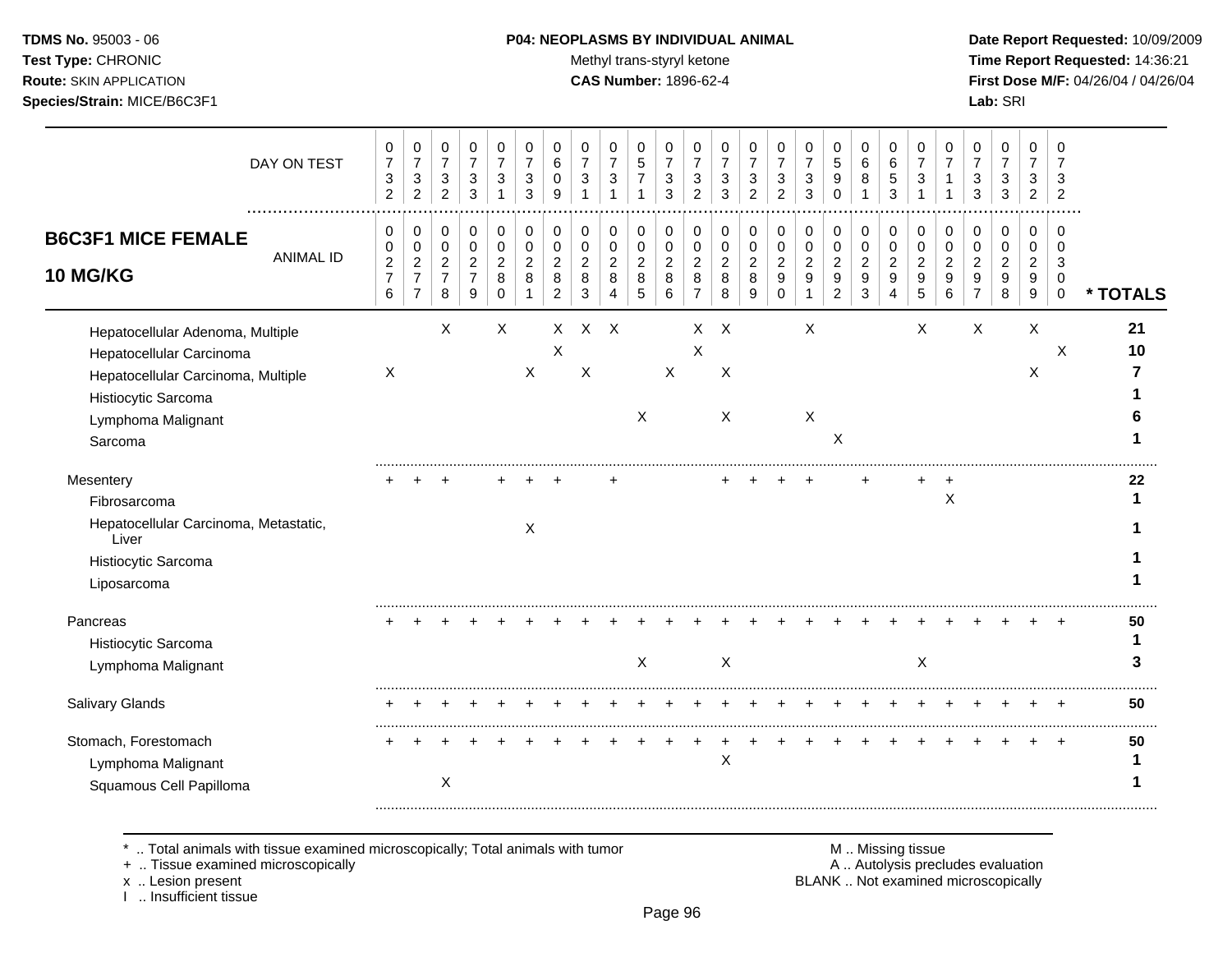# **TDMS No.** 95003 - 06 **P04: NEOPLASMS BY INDIVIDUAL ANIMAL** Date Report Requested: 10/09/2009

Test Type: CHRONIC **Test Type:** CHRONIC **Test Type:** CHRONIC **Time Report Requested:** 14:36:21 **Route:** SKIN APPLICATION **CAS Number:** 1896-62-4 **First Dose M/F:** 04/26/04 / 04/26/04 **Species/Strain:** MICE/B6C3F1 **Lab:** SRI

|                                                                                                      | DAY ON TEST      | 0<br>$\overline{7}$<br>$\sqrt{3}$<br>$\overline{2}$   | 0<br>$\boldsymbol{7}$<br>$\sqrt{3}$<br>$\overline{2}$        | 0<br>$\boldsymbol{7}$<br>$\ensuremath{\mathsf{3}}$<br>$\overline{2}$ | 0<br>$\overline{7}$<br>$\sqrt{3}$<br>3                    | 0<br>$\overline{7}$<br>3<br>1                     | 0<br>$\overline{7}$<br>$\sqrt{3}$<br>3  | 0<br>6<br>$\Omega$<br>9                      | $\Omega$<br>$\overline{7}$<br>3              | 0<br>$\overline{7}$<br>3                       | 0<br>$\,$ 5 $\,$<br>$\overline{7}$           | 0<br>$\overline{7}$<br>3<br>3                | 0<br>$\overline{7}$<br>$\sqrt{3}$<br>$\overline{2}$     | 0<br>$\overline{7}$<br>$\sqrt{3}$<br>3 | 0<br>$\overline{7}$<br>$\mathbf{3}$<br>2 | 0<br>$\overline{7}$<br>$\mathbf{3}$<br>2            | 0<br>$\overline{7}$<br>3<br>3 | 0<br>$\sqrt{5}$<br>9<br>$\Omega$                            | 0<br>$\,6\,$<br>8                        | 0<br>6<br>5<br>3                           | 0<br>$\overline{7}$<br>3                     | 0<br>$\overline{7}$                | $\Omega$<br>$\overline{7}$<br>3<br>3    | 0<br>$\overline{7}$<br>3<br>3                | 0<br>$\overline{7}$<br>3<br>$\overline{2}$        | 0<br>$\overline{7}$<br>3<br>$\overline{2}$    |                    |
|------------------------------------------------------------------------------------------------------|------------------|-------------------------------------------------------|--------------------------------------------------------------|----------------------------------------------------------------------|-----------------------------------------------------------|---------------------------------------------------|-----------------------------------------|----------------------------------------------|----------------------------------------------|------------------------------------------------|----------------------------------------------|----------------------------------------------|---------------------------------------------------------|----------------------------------------|------------------------------------------|-----------------------------------------------------|-------------------------------|-------------------------------------------------------------|------------------------------------------|--------------------------------------------|----------------------------------------------|------------------------------------|-----------------------------------------|----------------------------------------------|---------------------------------------------------|-----------------------------------------------|--------------------|
| <b>B6C3F1 MICE FEMALE</b><br><b>10 MG/KG</b>                                                         | <b>ANIMAL ID</b> | 0<br>0<br>$\boldsymbol{2}$<br>$\overline{7}$<br>$\,6$ | 0<br>0<br>$\overline{c}$<br>$\overline{7}$<br>$\overline{7}$ | 0<br>$\mathbf 0$<br>$\overline{c}$<br>$\overline{7}$<br>8            | 0<br>$\pmb{0}$<br>$\boldsymbol{2}$<br>$\overline{7}$<br>9 | 0<br>$\pmb{0}$<br>$\overline{c}$<br>8<br>$\Omega$ | 0<br>$\mathbf 0$<br>$\overline{2}$<br>8 | 0<br>$\mathbf 0$<br>$\overline{c}$<br>8<br>2 | 0<br>$\mathbf 0$<br>$\overline{2}$<br>8<br>3 | 0<br>$\mathbf 0$<br>$\boldsymbol{2}$<br>8<br>4 | 0<br>$\mathbf 0$<br>$\overline{c}$<br>8<br>5 | 0<br>$\mathbf 0$<br>$\overline{2}$<br>8<br>6 | 0<br>$\pmb{0}$<br>$\overline{c}$<br>8<br>$\overline{7}$ | 0<br>0<br>$\overline{2}$<br>8<br>8     | 0<br>0<br>$\overline{c}$<br>8<br>9       | 0<br>$\mathbf 0$<br>$\overline{2}$<br>9<br>$\Omega$ | 0<br>0<br>$\overline{2}$<br>9 | 0<br>$\pmb{0}$<br>$\boldsymbol{2}$<br>9<br>$\boldsymbol{2}$ | 0<br>$\mathbf 0$<br>$\sqrt{2}$<br>9<br>3 | 0<br>$\pmb{0}$<br>$\overline{c}$<br>9<br>4 | 0<br>$\mathbf 0$<br>$\overline{2}$<br>9<br>5 | 0<br>0<br>$\overline{c}$<br>9<br>6 | 0<br>$\mathbf 0$<br>$\overline{2}$<br>9 | 0<br>$\mathbf 0$<br>$\overline{2}$<br>9<br>8 | 0<br>0<br>$\overline{2}$<br>9<br>$\boldsymbol{9}$ | $\Omega$<br>$\Omega$<br>3<br>0<br>$\mathbf 0$ | * TOTALS           |
| Stomach, Glandular<br>Fibrosarcoma                                                                   |                  |                                                       |                                                              |                                                                      |                                                           |                                                   |                                         |                                              |                                              |                                                |                                              |                                              |                                                         |                                        |                                          |                                                     |                               |                                                             |                                          |                                            |                                              | X                                  |                                         |                                              |                                                   |                                               | 48                 |
| <b>CARDIOVASCULAR SYSTEM</b>                                                                         |                  |                                                       |                                                              |                                                                      |                                                           |                                                   |                                         |                                              |                                              |                                                |                                              |                                              |                                                         |                                        |                                          |                                                     |                               |                                                             |                                          |                                            |                                              |                                    |                                         |                                              |                                                   |                                               |                    |
| <b>Blood Vessel</b>                                                                                  |                  |                                                       |                                                              |                                                                      |                                                           |                                                   |                                         |                                              |                                              |                                                |                                              |                                              |                                                         |                                        |                                          |                                                     |                               |                                                             |                                          |                                            |                                              | $\ddot{}$                          |                                         |                                              |                                                   |                                               |                    |
| Heart<br>Hepatocellular Carcinoma, Metastatic,<br>Liver<br>Histiocytic Sarcoma<br>Lymphoma Malignant |                  |                                                       |                                                              |                                                                      |                                                           |                                                   | X                                       |                                              |                                              |                                                |                                              |                                              |                                                         |                                        |                                          |                                                     |                               |                                                             |                                          |                                            |                                              |                                    |                                         |                                              |                                                   |                                               | 50                 |
| <b>ENDOCRINE SYSTEM</b>                                                                              |                  |                                                       |                                                              |                                                                      |                                                           |                                                   |                                         |                                              |                                              |                                                |                                              |                                              |                                                         |                                        |                                          |                                                     |                               |                                                             |                                          |                                            |                                              |                                    |                                         |                                              |                                                   |                                               |                    |
| <b>Adrenal Cortex</b><br>Lymphoma Malignant                                                          |                  |                                                       |                                                              |                                                                      |                                                           |                                                   |                                         |                                              |                                              |                                                |                                              |                                              |                                                         | X                                      |                                          |                                                     |                               |                                                             |                                          |                                            |                                              |                                    |                                         |                                              |                                                   |                                               | 49<br>$\mathbf{2}$ |
| Adrenal Medulla<br>Pheochromocytoma Benign<br>Pheochromocytoma Malignant                             |                  |                                                       |                                                              |                                                                      |                                                           |                                                   | X                                       |                                              |                                              |                                                |                                              |                                              |                                                         |                                        |                                          | X                                                   |                               |                                                             |                                          |                                            |                                              |                                    |                                         |                                              |                                                   |                                               | 49<br>2            |
| Islets, Pancreatic<br>Adenoma                                                                        |                  |                                                       |                                                              |                                                                      |                                                           |                                                   |                                         |                                              |                                              |                                                |                                              |                                              |                                                         |                                        |                                          |                                                     |                               |                                                             | X                                        |                                            |                                              |                                    |                                         |                                              |                                                   |                                               | 50<br>1            |

\* .. Total animals with tissue examined microscopically; Total animals with tumor **M** metally metally and M .. Missing tissue exaluation + .. Tissue examined microscopically metally metally metally metally metally metally

+ .. Tissue examined microscopically

x .. Lesion present<br>I .. Insufficient tissue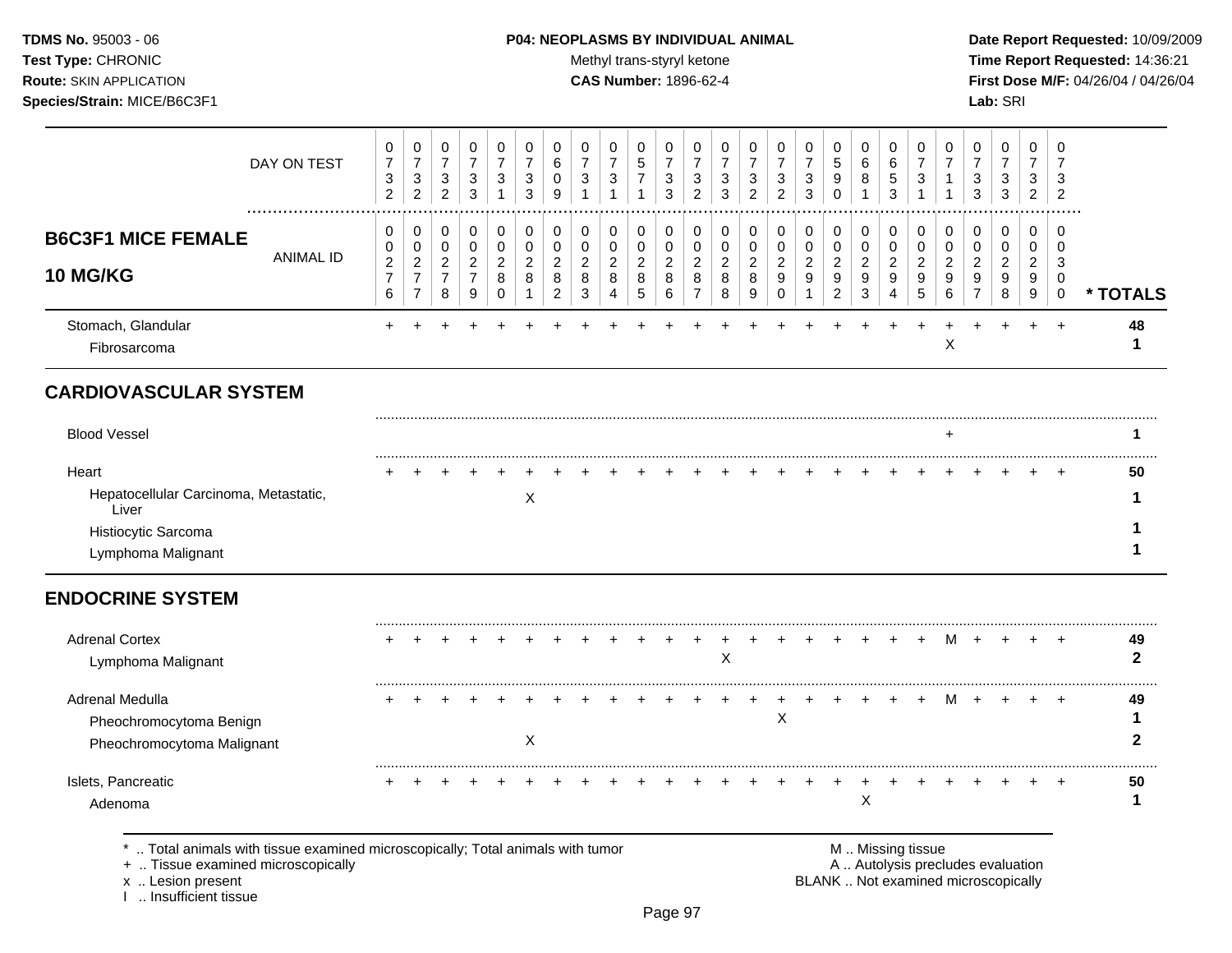### **TDMS No.** 95003 - 06 **P04: NEOPLASMS BY INDIVIDUAL ANIMAL** Date Report Requested: 10/09/2009

Test Type: CHRONIC **Test Type:** CHRONIC **Test Type:** CHRONIC **Time Report Requested:** 14:36:21 **Route:** SKIN APPLICATION **CAS Number:** 1896-62-4 **First Dose M/F:** 04/26/04 / 04/26/04

| DAY ON TEST                | 0<br>$\overline{7}$<br>3<br>2                     | 0<br>$\overline{7}$<br>3<br>$\overline{2}$                            | 0<br>$\overline{7}$<br>$\mathsf 3$<br>$\overline{2}$        | 0<br>$\overline{7}$<br>$\sqrt{3}$<br>3          | 0<br>$\overline{7}$<br>3<br>$\mathbf{1}$  | 0<br>7<br>3<br>3              | 0<br>6<br>0<br>9                           | 0<br>$\overline{7}$<br>3<br>$\overline{1}$ | 0<br>$\overline{7}$<br>3<br>$\mathbf{1}$                 | 0<br>$\sqrt{5}$<br>$\overline{7}$<br>1 | 0<br>$\overline{7}$<br>3<br>3      | 0<br>$\overline{7}$<br>$\sqrt{3}$<br>$\overline{2}$ | 0<br>7<br>3<br>3                   | 0<br>$\overline{7}$<br>3<br>$\overline{2}$ | 0<br>$\overline{7}$<br>3<br>$\overline{2}$ | 0<br>$\overline{7}$<br>3<br>3 | 0<br>5<br>9<br>$\Omega$            | 0<br>6<br>8<br>$\overline{1}$      | $\Omega$<br>6<br>$\sqrt{5}$<br>3             | 0<br>$\overline{7}$<br>3<br>$\mathbf{1}$ | 0<br>7<br>$\mathbf 1$              | 0<br>$\overline{7}$<br>3<br>3                   | 0<br>$\overline{7}$<br>3<br>3      | 0<br>$\overline{7}$<br>3<br>$\overline{2}$ | $\Omega$<br>7<br>3<br>2         |          |
|----------------------------|---------------------------------------------------|-----------------------------------------------------------------------|-------------------------------------------------------------|-------------------------------------------------|-------------------------------------------|-------------------------------|--------------------------------------------|--------------------------------------------|----------------------------------------------------------|----------------------------------------|------------------------------------|-----------------------------------------------------|------------------------------------|--------------------------------------------|--------------------------------------------|-------------------------------|------------------------------------|------------------------------------|----------------------------------------------|------------------------------------------|------------------------------------|-------------------------------------------------|------------------------------------|--------------------------------------------|---------------------------------|----------|
| <b>ANIMAL ID</b>           | 0<br>0<br>$\overline{c}$<br>$\boldsymbol{7}$<br>6 | 0<br>0<br>$\overline{\mathbf{c}}$<br>$\overline{7}$<br>$\overline{7}$ | $\mathbf 0$<br>0<br>$\overline{c}$<br>$\boldsymbol{7}$<br>8 | 0<br>0<br>$\overline{c}$<br>$\overline{7}$<br>9 | 0<br>0<br>$\overline{c}$<br>8<br>$\Omega$ | 0<br>0<br>$\overline{c}$<br>8 | 0<br>$\pmb{0}$<br>$\overline{c}$<br>8<br>2 | 0<br>0<br>$\overline{c}$<br>8<br>3         | 0<br>0<br>$\overline{c}$<br>8<br>$\overline{\mathbf{4}}$ | 0<br>0<br>$\overline{c}$<br>8<br>5     | 0<br>0<br>$\overline{c}$<br>8<br>6 | 0<br>0<br>$\overline{c}$<br>8<br>$\overline{7}$     | 0<br>0<br>$\overline{c}$<br>8<br>8 | 0<br>0<br>$\overline{c}$<br>8<br>9         | 0<br>0<br>$\overline{c}$<br>9<br>$\Omega$  | 0<br>0<br>$\overline{a}$<br>9 | 0<br>0<br>$\overline{c}$<br>9<br>2 | 0<br>0<br>$\overline{c}$<br>9<br>3 | 0<br>$\mathbf 0$<br>$\overline{a}$<br>9<br>4 | 0<br>0<br>$\overline{c}$<br>9<br>5       | 0<br>0<br>$\overline{2}$<br>9<br>6 | 0<br>0<br>$\overline{c}$<br>9<br>$\overline{7}$ | 0<br>0<br>$\overline{2}$<br>9<br>8 | 0<br>0<br>$\overline{c}$<br>9<br>9         | 0<br>0<br>3<br>0<br>$\mathbf 0$ | * TOTALS |
|                            |                                                   |                                                                       |                                                             |                                                 |                                           |                               |                                            |                                            |                                                          |                                        |                                    |                                                     |                                    |                                            |                                            |                               |                                    |                                    |                                              |                                          |                                    |                                                 |                                    |                                            |                                 | 48       |
|                            |                                                   |                                                                       |                                                             | X                                               |                                           |                               |                                            | X                                          |                                                          |                                        |                                    |                                                     |                                    |                                            |                                            |                               |                                    |                                    |                                              | м                                        |                                    |                                                 |                                    | $\sf X$                                    |                                 | 49<br>5  |
|                            |                                                   |                                                                       |                                                             |                                                 |                                           |                               |                                            |                                            |                                                          |                                        |                                    |                                                     |                                    |                                            |                                            |                               |                                    |                                    |                                              |                                          |                                    |                                                 |                                    |                                            |                                 | 50       |
| <b>GENERAL BODY SYSTEM</b> |                                                   |                                                                       |                                                             |                                                 |                                           |                               |                                            |                                            |                                                          |                                        |                                    |                                                     |                                    |                                            |                                            |                               |                                    |                                    |                                              |                                          |                                    |                                                 |                                    |                                            |                                 |          |
|                            |                                                   |                                                                       |                                                             |                                                 |                                           |                               |                                            |                                            |                                                          |                                        |                                    |                                                     |                                    |                                            |                                            |                               |                                    |                                    |                                              |                                          | $\ddot{}$<br>X                     |                                                 |                                    |                                            |                                 | 2        |
|                            |                                                   |                                                                       |                                                             |                                                 |                                           |                               |                                            |                                            |                                                          |                                        |                                    |                                                     |                                    |                                            |                                            |                               |                                    |                                    |                                              |                                          |                                    |                                                 |                                    |                                            |                                 |          |
|                            |                                                   |                                                                       |                                                             |                                                 |                                           |                               |                                            |                                            |                                                          |                                        |                                    |                                                     |                                    |                                            |                                            |                               |                                    |                                    |                                              |                                          |                                    |                                                 |                                    |                                            |                                 | 49       |
|                            |                                                   |                                                                       |                                                             |                                                 |                                           |                               |                                            |                                            |                                                          |                                        |                                    |                                                     |                                    |                                            |                                            |                               |                                    |                                    |                                              |                                          | X                                  |                                                 |                                    |                                            | $\ddot{}$                       | 50       |
|                            |                                                   | .                                                                     |                                                             |                                                 |                                           |                               |                                            |                                            |                                                          |                                        |                                    |                                                     |                                    |                                            |                                            |                               |                                    |                                    |                                              |                                          |                                    |                                                 |                                    |                                            |                                 |          |

.. Total animals with tissue examined microscopically; Total animals with tumor **Machinal and M .. Missing tissue**<br>A .. Autolysis precludes evaluation .. And Microscopically

+ .. Tissue examined microscopically<br>x .. Lesion present

I .. Insufficient tissue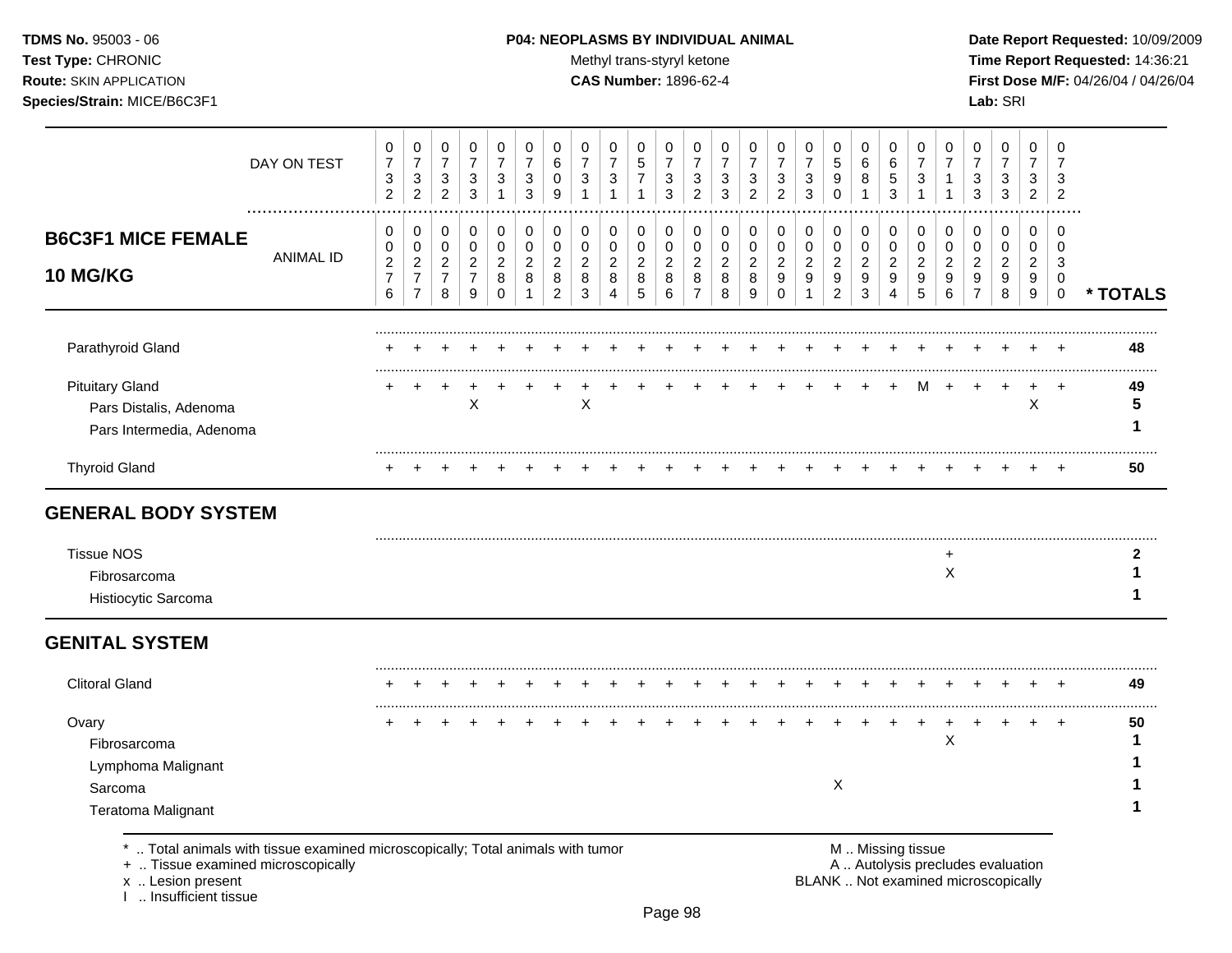**TDMS No.** 95003 - 06 **P04: NEOPLASMS BY INDIVIDUAL ANIMAL** Date Report Requested: 10/09/2009 Test Type: CHRONIC **Test Type:** CHRONIC **Test Type:** CHRONIC **Time Report Requested:** 14:36:21 **Route:** SKIN APPLICATION **CAS Number:** 1896-62-4 **First Dose M/F:** 04/26/04 / 04/26/04

|                                                                                    | DAY ON TEST   | 0<br>$\overline{7}$<br>3<br>2                   | 0<br>$\overline{ }$<br>3<br>$\overline{2}$                   | 0<br>$\overline{7}$<br>$\mathbf{3}$<br>$\overline{2}$ | 0<br>$\overline{7}$<br>3<br>3 | 0<br>3                             | 3<br>3      | 6<br>9              | 3                        | 0<br>$\overline{7}$<br>3                | 0<br>$\overline{5}$<br>$\overline{ }$    | 0<br>$\overline{7}$<br>3<br>3            | 0<br>$\overline{ }$<br>3<br>2 | 3<br>3           | 3<br>2                   | 3<br>2 | 0<br>$\overline{ }$<br>3<br>3           | 0<br>5<br>9<br>0                   | 0<br>6<br>8                        | 0<br>6<br>5<br>3 | 3           |        | 3<br>3 | 0<br>7<br>3<br>3 | 0<br>$\overline{ }$<br>3<br>2      |                      |          |
|------------------------------------------------------------------------------------|---------------|-------------------------------------------------|--------------------------------------------------------------|-------------------------------------------------------|-------------------------------|------------------------------------|-------------|---------------------|--------------------------|-----------------------------------------|------------------------------------------|------------------------------------------|-------------------------------|------------------|--------------------------|--------|-----------------------------------------|------------------------------------|------------------------------------|------------------|-------------|--------|--------|------------------|------------------------------------|----------------------|----------|
| <b>B6C3F1 MICE FEMALE</b><br><b>10 MG/KG</b>                                       | <br>ANIMAL ID | 0<br>0<br>$\overline{c}$<br>$\overline{7}$<br>6 | 0<br>0<br>$\overline{2}$<br>$\overline{z}$<br>$\overline{ }$ | 0<br>0<br>$\overline{c}$<br>$\overline{z}$<br>8       | 0<br>0<br>$\frac{2}{7}$<br>9  | 0<br>0<br>$\overline{2}$<br>8<br>0 | 0<br>2<br>8 | $\overline{c}$<br>8 | $\overline{c}$<br>8<br>3 | 0<br>0<br>$\overline{c}$<br>$\bf8$<br>4 | 0<br>0<br>$\overline{c}$<br>$\bf 8$<br>5 | 0<br>0<br>$\overline{c}$<br>$\bf 8$<br>6 | 0<br>0<br>$\overline{c}$<br>8 | 0<br>2<br>8<br>8 | $\overline{c}$<br>8<br>9 | 2<br>9 | 0<br>$\overline{c}$<br>$\boldsymbol{9}$ | 0<br>0<br>$\overline{c}$<br>9<br>2 | 0<br>0<br>$\overline{c}$<br>9<br>3 | 0<br>0<br>2<br>9 | 2<br>9<br>5 | 2<br>9 | 2<br>9 | 0<br>2<br>9<br>8 | 0<br>0<br>$\overline{c}$<br>9<br>9 | <br>3<br>$\mathbf 0$ | * TOTALS |
| <b>Uterus</b><br>Hemangiosarcoma<br>Lymphoma Malignant<br>Polyp Stromal<br>Sarcoma |               |                                                 |                                                              |                                                       |                               |                                    | Х           |                     |                          |                                         |                                          |                                          |                               |                  |                          |        |                                         | Χ                                  |                                    |                  |             |        | X      |                  |                                    | $\ddot{}$            | 50       |
| Vagina<br>Sarcoma, Metastatic, Uncertain Primary<br>Site                           |               |                                                 |                                                              |                                                       |                               |                                    |             |                     |                          |                                         |                                          |                                          |                               |                  |                          |        |                                         |                                    |                                    |                  |             |        |        |                  |                                    |                      |          |

# **HEMATOPOIETIC SYSTEM**

| <b>Bone Marrow</b>                             |  |  |  |  |   |  |   |  |  |  |  |  |  | 50 |
|------------------------------------------------|--|--|--|--|---|--|---|--|--|--|--|--|--|----|
| Sarcoma                                        |  |  |  |  |   |  |   |  |  |  |  |  |  |    |
|                                                |  |  |  |  |   |  |   |  |  |  |  |  |  |    |
| Lymph Node                                     |  |  |  |  |   |  |   |  |  |  |  |  |  |    |
| Lymphoma Malignant                             |  |  |  |  |   |  |   |  |  |  |  |  |  |    |
| Sarcoma, Metastatic, Uncertain Primary<br>Site |  |  |  |  |   |  |   |  |  |  |  |  |  |    |
| Bronchial, Lymphoma Malignant                  |  |  |  |  |   |  |   |  |  |  |  |  |  |    |
| Iliac, Lymphoma Malignant                      |  |  |  |  | ⋏ |  | ∧ |  |  |  |  |  |  |    |
| Mediastinal, Lymphoma Malignant                |  |  |  |  |   |  |   |  |  |  |  |  |  |    |
| Renal, Lymphoma Malignant                      |  |  |  |  | ⋏ |  | ⋏ |  |  |  |  |  |  |    |
|                                                |  |  |  |  |   |  |   |  |  |  |  |  |  |    |

\* .. Total animals with tissue examined microscopically; Total animals with tumor M .. Missing tissue M .. Missing tissue<br>A .. Tissue examined microscopically by the matric of the matric of the M .. Missing tissue examined

+ .. Tissue examined microscopically

x .. Lesion present<br>I .. Insufficient tissue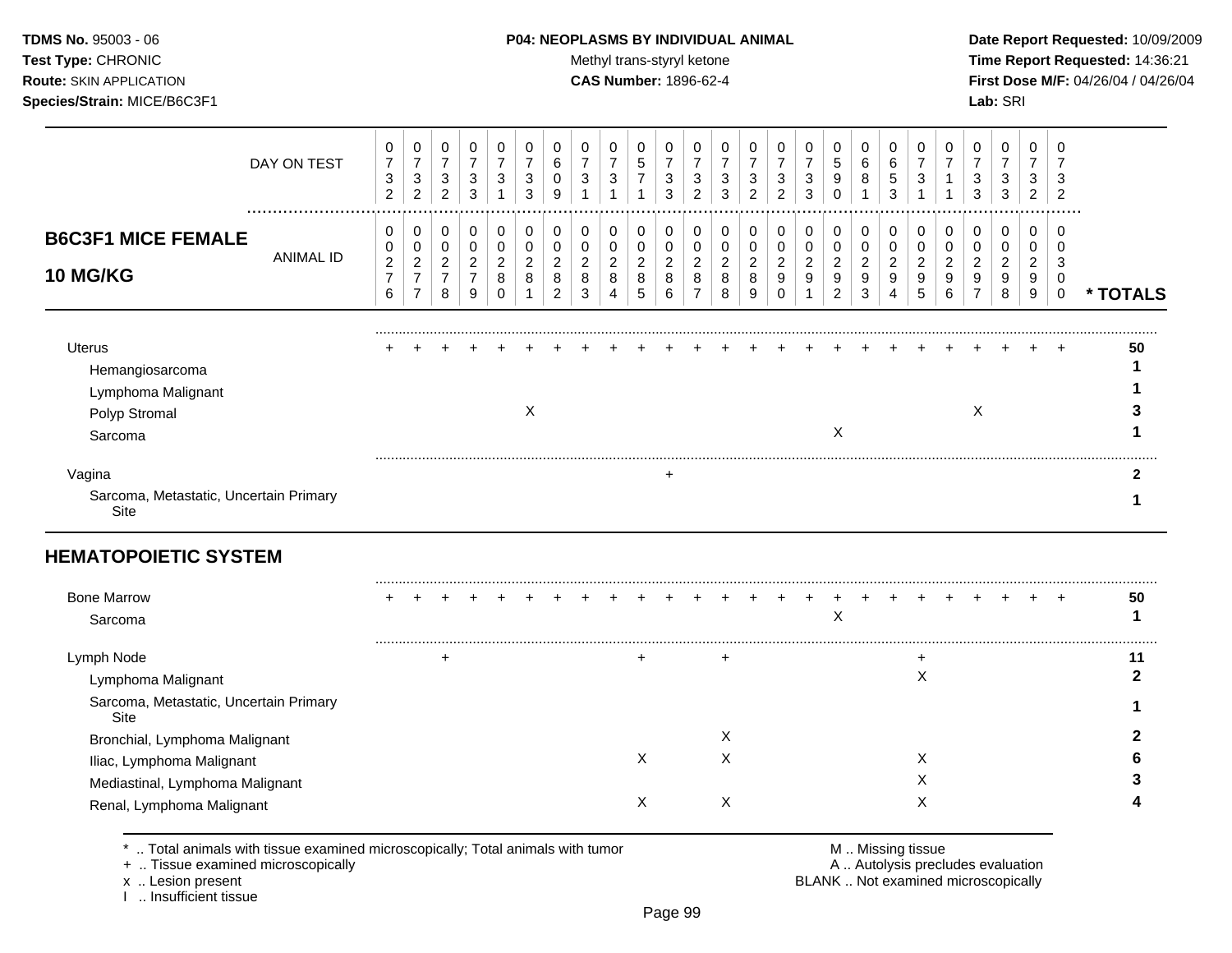# **TDMS No.** 95003 - 06 **P04: NEOPLASMS BY INDIVIDUAL ANIMAL** Date Report Requested: 10/09/2009

Test Type: CHRONIC **Test Type:** CHRONIC **Test Type:** CHRONIC **Time Report Requested:** 14:36:21 **Route:** SKIN APPLICATION **CAS Number:** 1896-62-4 **First Dose M/F:** 04/26/04 / 04/26/04

| DAY ON TEST                                                                                          | 0<br>$\boldsymbol{7}$<br>$\ensuremath{\mathsf{3}}$<br>$\overline{2}$ | 0<br>$\boldsymbol{7}$<br>$\mathbf{3}$<br>$\overline{2}$      | 0<br>$\boldsymbol{7}$<br>$\sqrt{3}$<br>$\overline{2}$     | 0<br>$\overline{7}$<br>$\sqrt{3}$<br>3          | 0<br>$\overline{7}$<br>3<br>$\mathbf{1}$             | 0<br>$\overline{7}$<br>$\mathbf{3}$<br>3               | 0<br>6<br>$\mathbf 0$<br>9                                | 0<br>$\overline{7}$<br>$\sqrt{3}$                     | 0<br>$\overline{7}$<br>$\ensuremath{\mathsf{3}}$<br>$\mathbf{1}$ | 0<br>5<br>$\overline{7}$<br>$\mathbf{1}$                        | $\Omega$<br>$\overline{7}$<br>3<br>3                | 0<br>$\overline{7}$<br>3<br>$\overline{c}$      | 0<br>$\overline{7}$<br>$\ensuremath{\mathsf{3}}$<br>3 | 0<br>$\overline{7}$<br>$\mathbf{3}$<br>$\overline{2}$ | 0<br>$\overline{7}$<br>3<br>$\overline{2}$           | 0<br>$\overline{7}$<br>$\mathbf{3}$<br>3      | 0<br>5<br>9<br>$\Omega$                                     | 0<br>$\,6$<br>8                                                        | 0<br>$\,6$<br>$\overline{5}$<br>3            | 0<br>$\overline{7}$<br>$\sqrt{3}$  | $\Omega$<br>$\overline{7}$<br>-1                        | 0<br>$\overline{7}$<br>3<br>3                             | 0<br>$\boldsymbol{7}$<br>3<br>3                                          | 0<br>$\overline{7}$<br>3<br>$\overline{2}$ | 0<br>$\overline{7}$<br>3<br>2                            |                         |
|------------------------------------------------------------------------------------------------------|----------------------------------------------------------------------|--------------------------------------------------------------|-----------------------------------------------------------|-------------------------------------------------|------------------------------------------------------|--------------------------------------------------------|-----------------------------------------------------------|-------------------------------------------------------|------------------------------------------------------------------|-----------------------------------------------------------------|-----------------------------------------------------|-------------------------------------------------|-------------------------------------------------------|-------------------------------------------------------|------------------------------------------------------|-----------------------------------------------|-------------------------------------------------------------|------------------------------------------------------------------------|----------------------------------------------|------------------------------------|---------------------------------------------------------|-----------------------------------------------------------|--------------------------------------------------------------------------|--------------------------------------------|----------------------------------------------------------|-------------------------|
| <b>B6C3F1 MICE FEMALE</b><br><b>ANIMAL ID</b><br>10 MG/KG                                            | 0<br>0<br>$\boldsymbol{2}$<br>$\overline{7}$<br>$\,6$                | 0<br>0<br>$\overline{c}$<br>$\overline{7}$<br>$\overline{7}$ | 0<br>$\mathbf 0$<br>$\overline{2}$<br>$\overline{7}$<br>8 | 0<br>0<br>$\overline{c}$<br>$\overline{7}$<br>9 | 0<br>$\pmb{0}$<br>$\overline{c}$<br>8<br>$\mathbf 0$ | 0<br>$\mathbf 0$<br>$\overline{2}$<br>8<br>$\mathbf 1$ | 0<br>$\mathbf 0$<br>$\overline{2}$<br>8<br>$\overline{2}$ | 0<br>$\mathbf 0$<br>$\overline{c}$<br>8<br>$\sqrt{3}$ | 0<br>0<br>$\overline{2}$<br>8<br>$\overline{4}$                  | 0<br>$\mathbf 0$<br>$\overline{2}$<br>$\bf 8$<br>$\overline{5}$ | $\Omega$<br>$\mathbf 0$<br>$\overline{c}$<br>8<br>6 | 0<br>0<br>$\overline{c}$<br>8<br>$\overline{7}$ | 0<br>$\pmb{0}$<br>$\boldsymbol{2}$<br>8<br>8          | 0<br>$\pmb{0}$<br>$\overline{c}$<br>8<br>9            | 0<br>$\mathbf 0$<br>$\overline{a}$<br>9<br>$\pmb{0}$ | 0<br>$\mathbf 0$<br>$\overline{2}$<br>9<br>-1 | 0<br>$\mathbf 0$<br>$\boldsymbol{2}$<br>9<br>$\overline{c}$ | 0<br>$\pmb{0}$<br>$\boldsymbol{2}$<br>$\boldsymbol{9}$<br>$\mathbf{3}$ | 0<br>$\mathbf 0$<br>$\overline{c}$<br>9<br>4 | 0<br>0<br>$\overline{2}$<br>9<br>5 | $\Omega$<br>$\mathbf 0$<br>$\overline{2}$<br>9<br>$\,6$ | 0<br>$\mathbf 0$<br>$\overline{2}$<br>9<br>$\overline{7}$ | 0<br>$\pmb{0}$<br>$\overline{c}$<br>9<br>8                               | $\Omega$<br>0<br>$\overline{c}$<br>9<br>9  | $\Omega$<br>$\mathbf 0$<br>3<br>$\mathbf 0$<br>$\pmb{0}$ | * TOTALS                |
| Lymph Node, Mandibular<br>Lymphoma Malignant<br>Sarcoma                                              | X                                                                    | $\mathsf{X}$                                                 |                                                           |                                                 |                                                      |                                                        |                                                           |                                                       | X                                                                | м                                                               |                                                     |                                                 | $\mathsf X$                                           |                                                       |                                                      |                                               | X                                                           |                                                                        |                                              | $\boldsymbol{\mathsf{X}}$          |                                                         |                                                           |                                                                          |                                            |                                                          | 48<br>12<br>$\mathbf 1$ |
| Lymph Node, Mesenteric<br>Fibrosarcoma, Metastatic, Uncertain<br><b>Primary Site</b>                 |                                                                      |                                                              |                                                           |                                                 |                                                      |                                                        |                                                           |                                                       |                                                                  |                                                                 |                                                     |                                                 |                                                       |                                                       |                                                      |                                               |                                                             |                                                                        |                                              |                                    | X                                                       |                                                           |                                                                          |                                            |                                                          | 49<br>1                 |
| Hepatocellular Carcinoma, Metastatic,<br>Liver<br>Lymphoma Malignant<br>Sarcoma                      | X                                                                    |                                                              |                                                           |                                                 |                                                      | $\boldsymbol{\mathsf{X}}$                              | X                                                         |                                                       | $\times$                                                         |                                                                 |                                                     |                                                 | X                                                     |                                                       |                                                      |                                               | X                                                           |                                                                        |                                              | $\times$                           |                                                         |                                                           | X                                                                        |                                            |                                                          | 1<br>11<br>$\mathbf 1$  |
| Spleen<br>Hemangiosarcoma<br>Lymphoma Malignant                                                      |                                                                      | $X \times$                                                   |                                                           |                                                 | X                                                    |                                                        | $\boldsymbol{\mathsf{X}}$                                 |                                                       |                                                                  | $X$ $X$                                                         |                                                     |                                                 | $X$ $X$                                               |                                                       |                                                      | X                                             |                                                             |                                                                        |                                              | X                                  |                                                         |                                                           | X                                                                        |                                            | X                                                        | 50<br>$\mathbf 1$<br>19 |
| Sarcoma<br>Thymus                                                                                    | +                                                                    | $\div$<br>X                                                  |                                                           |                                                 | X                                                    |                                                        | M                                                         |                                                       | $\ddot{}$<br>Χ                                                   |                                                                 |                                                     | $\ddot{}$                                       | $\ddot{}$<br>X                                        |                                                       | $\ddot{}$                                            | $+$                                           | X<br>$+$                                                    | $\ddot{}$                                                              | М                                            | $+$<br>X                           | M                                                       | $\ddot{}$<br>Χ                                            | $\ddot{}$                                                                | $\ddot{}$                                  | $\overline{+}$                                           | $\mathbf 1$<br>46<br>9  |
| Lymphoma Malignant<br><b>INTEGUMENTARY SYSTEM</b>                                                    |                                                                      |                                                              |                                                           |                                                 |                                                      |                                                        |                                                           |                                                       |                                                                  |                                                                 |                                                     |                                                 |                                                       |                                                       |                                                      |                                               |                                                             |                                                                        |                                              |                                    |                                                         |                                                           |                                                                          |                                            |                                                          |                         |
| <b>Mammary Gland</b><br>Total animals with tissue examined microscopically; Total animals with tumor |                                                                      |                                                              |                                                           |                                                 |                                                      |                                                        |                                                           |                                                       |                                                                  |                                                                 |                                                     |                                                 |                                                       |                                                       |                                                      |                                               |                                                             |                                                                        | M  Missing tissue                            |                                    |                                                         |                                                           |                                                                          |                                            | $\ddot{}$                                                | 50                      |
| +  Tissue examined microscopically<br>x  Lesion present                                              |                                                                      |                                                              |                                                           |                                                 |                                                      |                                                        |                                                           |                                                       |                                                                  |                                                                 |                                                     |                                                 |                                                       |                                                       |                                                      |                                               |                                                             |                                                                        |                                              |                                    |                                                         |                                                           | A  Autolysis precludes evaluation<br>BLANK  Not examined microscopically |                                            |                                                          |                         |

I .. Insufficient tissue

Page 100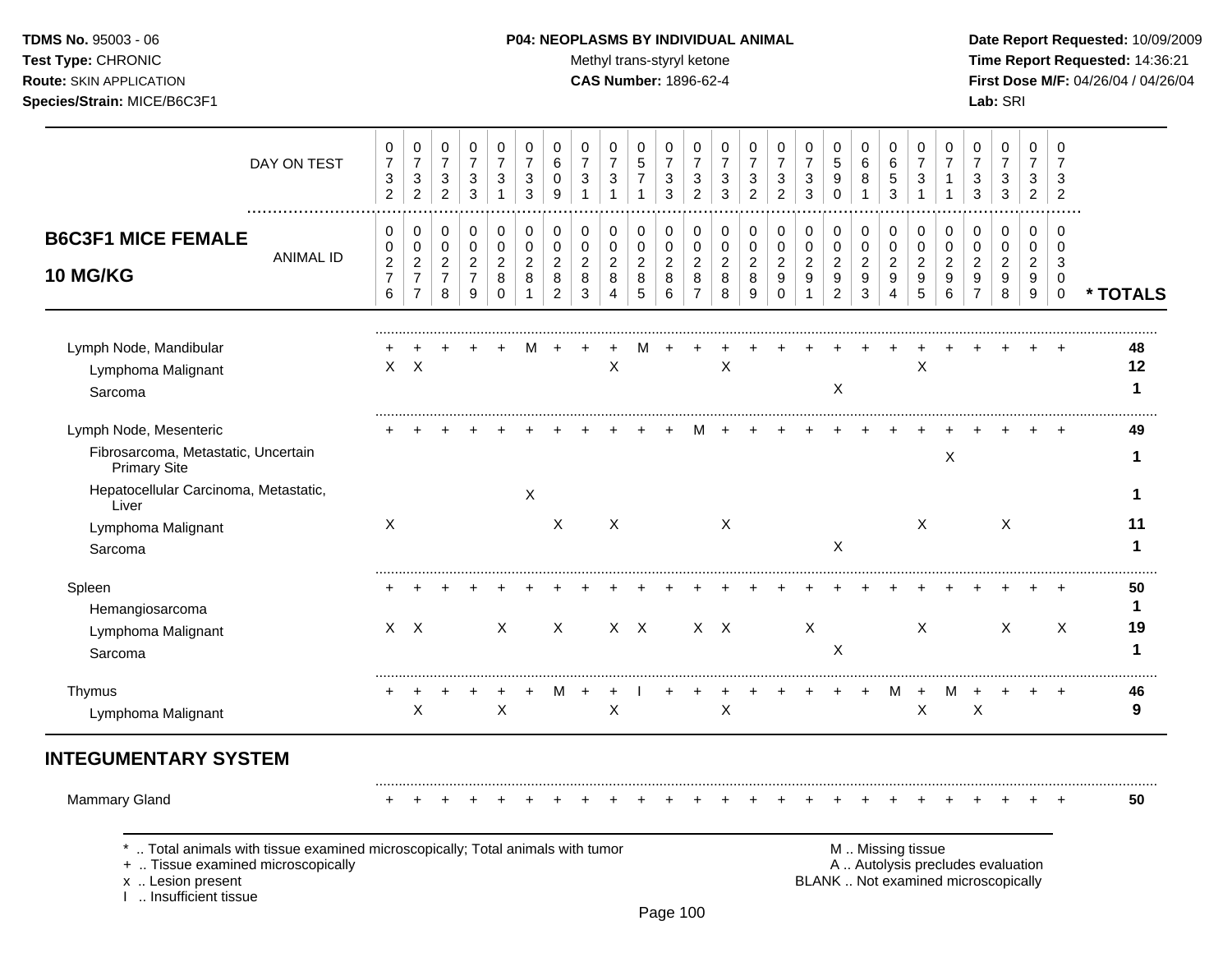Test Type: CHRONIC **Test Type:** CHRONIC **Test Type:** CHRONIC **Time Report Requested:** 14:36:21 **Route:** SKIN APPLICATION **CAS Number:** 1896-62-4 **First Dose M/F:** 04/26/04 / 04/26/04

|                                                            | DAY ON TEST | 0<br>$\overline{7}$                     | 0<br>$\overline{7}$                                | 0<br>$\overline{7}$                     | 0<br>$\overline{7}$                   | 0<br>$\overline{7}$             | 0<br>$\overline{7}$ | 0<br>6                   | 0<br>$\overline{7}$            | 0<br>$\overline{7}$      | 0<br>$\sqrt{5}$                | 0<br>$\overline{7}$            | 0<br>$\overline{7}$      | 0<br>7                   | 0<br>$\overline{7}$      | 0<br>$\overline{7}$                               | 0<br>$\overline{7}$                  | 0<br>$\sqrt{5}$                                      | 0<br>$\,6$                              | 0<br>$\,6$               | 0<br>$\overline{7}$      | 0         | 0<br>$\overline{7}$                   | 0<br>$\overline{7}$      | 0<br>$\overline{7}$      | 0<br>7                |          |
|------------------------------------------------------------|-------------|-----------------------------------------|----------------------------------------------------|-----------------------------------------|---------------------------------------|---------------------------------|---------------------|--------------------------|--------------------------------|--------------------------|--------------------------------|--------------------------------|--------------------------|--------------------------|--------------------------|---------------------------------------------------|--------------------------------------|------------------------------------------------------|-----------------------------------------|--------------------------|--------------------------|-----------|---------------------------------------|--------------------------|--------------------------|-----------------------|----------|
|                                                            |             | $\sqrt{3}$<br>$\overline{2}$            | $\mathbf{3}$<br>$\overline{2}$                     | $\sqrt{3}$<br>$\overline{2}$            | $\mathbf{3}$<br>3                     | 3<br>1                          | $\mathbf{3}$<br>3   | 0<br>9                   | 3                              | $\mathbf{3}$<br>1        | $\overline{7}$<br>$\mathbf{1}$ | $\ensuremath{\mathsf{3}}$<br>3 | 3<br>$\overline{2}$      | 3<br>3                   | 3<br>2                   | 3<br>$\overline{2}$                               | $\mathbf{3}$<br>3                    | 9<br>$\Omega$                                        | 8<br>1                                  | $\sqrt{5}$<br>3          | 3                        |           | 3<br>3                                | 3<br>3                   | 3<br>$\overline{2}$      | 3<br>$\overline{2}$   |          |
| <b>B6C3F1 MICE FEMALE</b>                                  |             | 0<br>0                                  | 0<br>$\,0\,$                                       | 0<br>0                                  | 0<br>$\,0\,$                          | 0<br>$\pmb{0}$                  | 0<br>0              | 0<br>0                   | 0<br>0                         | 0<br>0                   | 0<br>0                         | 0<br>0                         | 0<br>0                   | 0<br>0                   | 0<br>0                   | 0<br>$\pmb{0}$                                    | 0<br>0                               | 0<br>$\pmb{0}$                                       | 0<br>$\,0\,$                            | 0<br>0                   | 0<br>0                   | 0<br>0    | 0<br>0                                | 0<br>0                   | 0<br>0                   | 0<br>$\Omega$         |          |
| 10 MG/KG                                                   | ANIMAL ID   | $\boldsymbol{2}$<br>$\overline{7}$<br>6 | $\overline{c}$<br>$\overline{7}$<br>$\overline{7}$ | $\boldsymbol{2}$<br>$\overline{7}$<br>8 | $\overline{c}$<br>$\overline{7}$<br>9 | $\overline{c}$<br>8<br>$\Omega$ | $\overline{2}$<br>8 | 2<br>8<br>$\overline{2}$ | $\overline{c}$<br>$\,8\,$<br>3 | $\overline{c}$<br>8<br>4 | $\overline{c}$<br>$\bf 8$<br>5 | $\overline{2}$<br>8<br>6       | 2<br>8<br>$\overline{7}$ | $\overline{2}$<br>8<br>8 | $\overline{c}$<br>8<br>9 | $\overline{c}$<br>$\boldsymbol{9}$<br>$\mathbf 0$ | $\boldsymbol{2}$<br>9<br>$\mathbf 1$ | $\overline{c}$<br>$\boldsymbol{9}$<br>$\overline{2}$ | $\overline{c}$<br>$\boldsymbol{9}$<br>3 | $\overline{2}$<br>9<br>4 | $\overline{2}$<br>9<br>5 | 9<br>6    | $\overline{2}$<br>9<br>$\overline{7}$ | $\overline{a}$<br>9<br>8 | $\overline{2}$<br>9<br>9 | 3<br>0<br>$\mathbf 0$ | * TOTALS |
| Carcinoma                                                  |             |                                         |                                                    |                                         | $\times$                              |                                 |                     |                          |                                |                          |                                |                                |                          |                          |                          |                                                   |                                      |                                                      |                                         |                          |                          |           |                                       |                          |                          |                       | 1        |
| Skin<br>Schwannoma Malignant                               |             |                                         |                                                    |                                         |                                       |                                 |                     |                          |                                |                          |                                |                                |                          |                          | Х                        |                                                   |                                      |                                                      |                                         |                          |                          |           |                                       |                          |                          |                       | 50       |
| Subcutaneous Tissue, Fibrosarcoma                          |             |                                         |                                                    |                                         |                                       |                                 |                     |                          |                                |                          |                                |                                |                          |                          |                          |                                                   |                                      |                                                      |                                         | X                        |                          |           |                                       | X                        |                          |                       | 2        |
| <b>MUSCULOSKELETAL SYSTEM</b>                              |             |                                         |                                                    |                                         |                                       |                                 |                     |                          |                                |                          |                                |                                |                          |                          |                          |                                                   |                                      |                                                      |                                         |                          |                          |           |                                       |                          |                          |                       |          |
| <b>Bone</b>                                                |             |                                         |                                                    |                                         |                                       |                                 |                     |                          |                                |                          |                                |                                |                          |                          |                          |                                                   |                                      |                                                      |                                         |                          |                          |           |                                       |                          |                          |                       | 50       |
| <b>Skeletal Muscle</b>                                     |             |                                         |                                                    |                                         |                                       |                                 |                     |                          |                                |                          |                                |                                |                          |                          |                          |                                                   |                                      | ÷                                                    |                                         |                          |                          | $\ddot{}$ |                                       |                          |                          |                       | 2        |
| Fibrosarcoma, Metastatic, Uncertain<br><b>Primary Site</b> |             |                                         |                                                    |                                         |                                       |                                 |                     |                          |                                |                          |                                |                                |                          |                          |                          |                                                   |                                      |                                                      |                                         |                          |                          | Χ         |                                       |                          |                          |                       |          |
| <b>NERVOUS SYSTEM</b>                                      |             |                                         |                                                    |                                         |                                       |                                 |                     |                          |                                |                          |                                |                                |                          |                          |                          |                                                   |                                      |                                                      |                                         |                          |                          |           |                                       |                          |                          |                       |          |
| <b>Brain</b>                                               |             |                                         |                                                    |                                         |                                       |                                 |                     |                          |                                |                          |                                |                                |                          |                          |                          |                                                   |                                      |                                                      |                                         |                          |                          |           |                                       |                          |                          |                       | 50       |
| Peripheral Nerve                                           |             |                                         |                                                    |                                         |                                       |                                 |                     |                          |                                |                          |                                |                                |                          |                          |                          |                                                   |                                      |                                                      |                                         |                          |                          |           |                                       |                          |                          |                       | 1        |
| Spinal Cord                                                |             |                                         |                                                    |                                         |                                       |                                 |                     |                          |                                |                          |                                |                                |                          |                          |                          |                                                   |                                      |                                                      |                                         |                          |                          |           |                                       |                          |                          |                       | 1        |
| <b>RESPIRATORY SYSTEM</b>                                  |             |                                         |                                                    |                                         |                                       |                                 |                     |                          |                                |                          |                                |                                |                          |                          |                          |                                                   |                                      |                                                      |                                         |                          |                          |           |                                       |                          |                          |                       |          |

\* .. Total animals with tissue examined microscopically; Total animals with tumor **M** . M .. Missing tissue examined microscopically<br>
+ .. Tissue examined microscopically

+ .. Tissue examined microscopically

I .. Insufficient tissue

x .. Lesion present **BLANK** .. Not examined microscopically

.........................................................................................................................................................................................................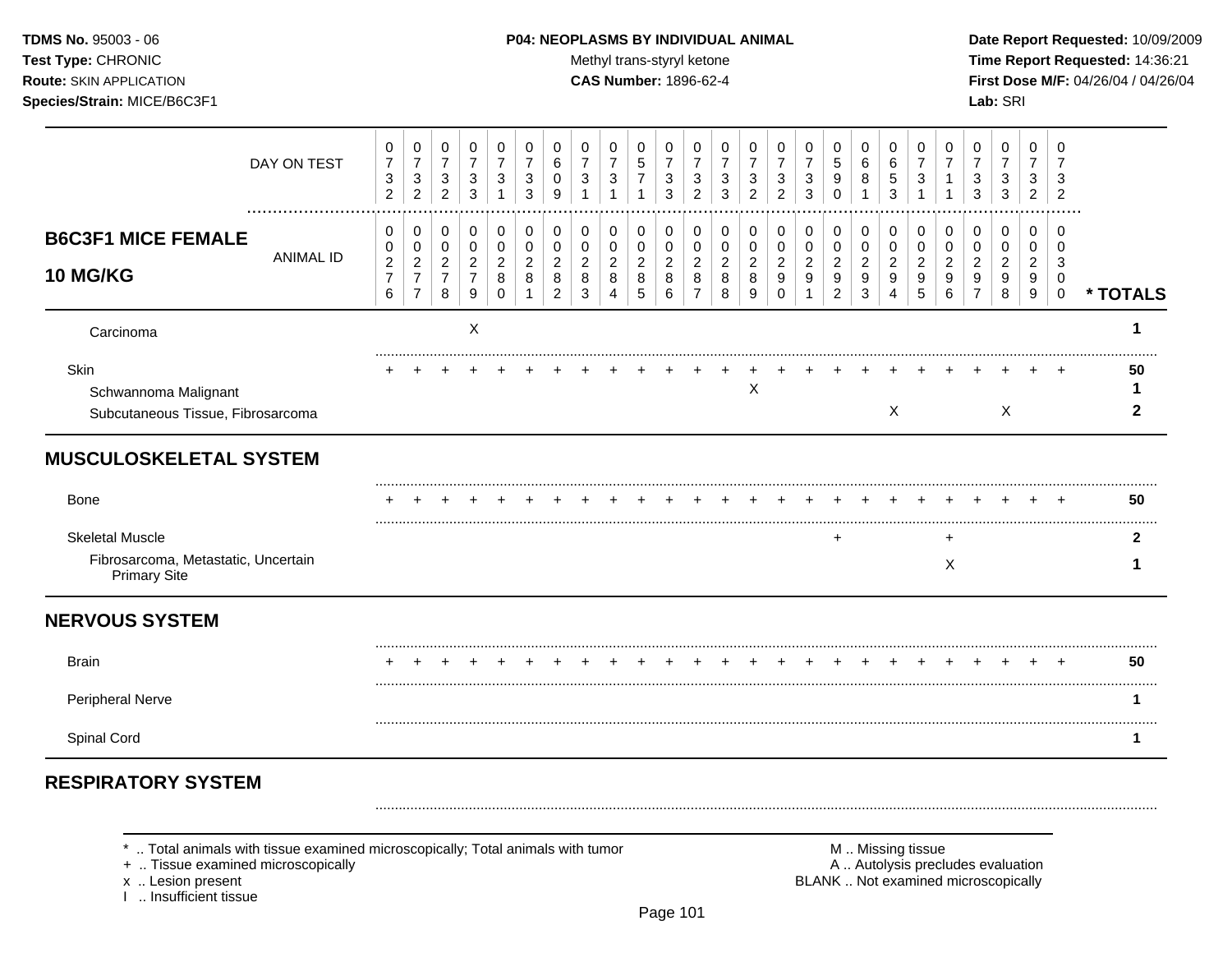**TDMS No.** 95003 - 06 **P04: NEOPLASMS BY INDIVIDUAL ANIMAL** Date Report Requested: 10/09/2009 **Test Type:** CHRONIC **Trans-styryl ketone** Methyl trans-styryl ketone **Time Report Requested:** 14:36:21 **Route:** SKIN APPLICATION **CAS Number:** 1896-62-4 **First Dose M/F:** 04/26/04 / 04/26/04

|                                                                                                                            | DAY ON TEST      | 0<br>$\boldsymbol{7}$<br>$\ensuremath{\mathsf{3}}$<br>$\overline{c}$ | 0<br>$\overline{7}$<br>$\ensuremath{\mathsf{3}}$<br>$\overline{2}$ | 0<br>$\overline{7}$<br>$\sqrt{3}$<br>$\overline{2}$       | 0<br>$\overline{7}$<br>$\ensuremath{\mathsf{3}}$<br>3       | 0<br>$\overline{7}$<br>3                             | 0<br>$\overline{7}$<br>3<br>3                | 0<br>$\,6$<br>0<br>9                            | 0<br>$\overline{7}$<br>$\mathbf{3}$                  | 0<br>$\overline{7}$<br>$\ensuremath{\mathsf{3}}$        | 0<br>$\,$ 5 $\,$<br>$\overline{7}$                  | 0<br>$\overline{7}$<br>3<br>3              | 0<br>$\overline{7}$<br>$\ensuremath{\mathsf{3}}$<br>$\overline{2}$ | 0<br>$\overline{7}$<br>$\sqrt{3}$<br>3     | 0<br>$\overline{7}$<br>3<br>$\overline{2}$ | 0<br>$\overline{7}$<br>3<br>2                          | 0<br>$\overline{7}$<br>$\ensuremath{\mathsf{3}}$<br>3 | 0<br>$\sqrt{5}$<br>9<br>$\Omega$                        | 0<br>$\,6\,$<br>8<br>1                     | 0<br>$\,6$<br>$\mathbf 5$<br>3             | 0<br>$\overline{7}$<br>3                     | 0<br>7                                       | 0<br>$\overline{7}$<br>3<br>3              | 0<br>$\overline{7}$<br>3<br>3      | 0<br>$\overline{7}$<br>$\mathbf{3}$<br>$\overline{2}$ | 0<br>7<br>3<br>$\overline{2}$                 |          |
|----------------------------------------------------------------------------------------------------------------------------|------------------|----------------------------------------------------------------------|--------------------------------------------------------------------|-----------------------------------------------------------|-------------------------------------------------------------|------------------------------------------------------|----------------------------------------------|-------------------------------------------------|------------------------------------------------------|---------------------------------------------------------|-----------------------------------------------------|--------------------------------------------|--------------------------------------------------------------------|--------------------------------------------|--------------------------------------------|--------------------------------------------------------|-------------------------------------------------------|---------------------------------------------------------|--------------------------------------------|--------------------------------------------|----------------------------------------------|----------------------------------------------|--------------------------------------------|------------------------------------|-------------------------------------------------------|-----------------------------------------------|----------|
| <b>B6C3F1 MICE FEMALE</b><br>10 MG/KG                                                                                      | <b>ANIMAL ID</b> | 0<br>$\,0\,$<br>$\overline{c}$<br>$\overline{7}$<br>6                | 0<br>0<br>$\sqrt{2}$<br>$\overline{7}$<br>$\overline{7}$           | 0<br>$\mathbf 0$<br>$\overline{c}$<br>$\overline{7}$<br>8 | 0<br>$\mathbf 0$<br>$\boldsymbol{2}$<br>$\overline{7}$<br>9 | 0<br>$\pmb{0}$<br>$\overline{c}$<br>8<br>$\mathbf 0$ | 0<br>$\mathbf 0$<br>$\overline{2}$<br>8<br>1 | 0<br>0<br>$\overline{c}$<br>8<br>$\overline{c}$ | $\mathbf 0$<br>$\pmb{0}$<br>$\overline{2}$<br>8<br>3 | 0<br>$\pmb{0}$<br>$\overline{c}$<br>8<br>$\overline{A}$ | 0<br>$\pmb{0}$<br>$\overline{c}$<br>8<br>$\sqrt{5}$ | 0<br>$\pmb{0}$<br>$\overline{c}$<br>8<br>6 | 0<br>$\mathbf 0$<br>$\overline{c}$<br>8<br>$\overline{7}$          | 0<br>$\pmb{0}$<br>$\overline{c}$<br>8<br>8 | 0<br>0<br>$\overline{c}$<br>8<br>9         | 0<br>$\mathbf 0$<br>$\overline{2}$<br>9<br>$\mathbf 0$ | 0<br>$\pmb{0}$<br>$\overline{2}$<br>9                 | 0<br>$\pmb{0}$<br>$\overline{c}$<br>9<br>$\overline{2}$ | 0<br>$\pmb{0}$<br>$\overline{c}$<br>9<br>3 | 0<br>$\pmb{0}$<br>$\overline{2}$<br>9<br>4 | 0<br>$\mathbf 0$<br>$\overline{2}$<br>9<br>5 | 0<br>$\mathbf 0$<br>$\overline{c}$<br>9<br>6 | 0<br>$\pmb{0}$<br>$\overline{2}$<br>9<br>7 | 0<br>0<br>$\overline{c}$<br>9<br>8 | 0<br>$\pmb{0}$<br>$\overline{c}$<br>9<br>9            | $\Omega$<br>$\Omega$<br>3<br>0<br>$\mathbf 0$ | * TOTALS |
| Lung<br>Alveolar/Bronchiolar Adenoma<br>Alveolar/Bronchiolar Carcinoma                                                     |                  |                                                                      |                                                                    | $\mathsf X$                                               |                                                             |                                                      |                                              |                                                 |                                                      |                                                         |                                                     |                                            |                                                                    |                                            |                                            |                                                        | $\mathsf X$                                           |                                                         |                                            |                                            |                                              | $\boldsymbol{\mathsf{X}}$                    |                                            |                                    |                                                       | $\ddot{}$                                     | 50       |
| Hepatocellular Carcinoma, Metastatic,<br>Liver<br>Histiocytic Sarcoma<br>Lymphoma Malignant<br>Pheochromocytoma Malignant, |                  | $\boldsymbol{\mathsf{X}}$                                            |                                                                    |                                                           |                                                             |                                                      |                                              | $X$ $X$                                         |                                                      |                                                         | X                                                   |                                            |                                                                    | X                                          |                                            |                                                        |                                                       |                                                         |                                            |                                            |                                              |                                              |                                            |                                    |                                                       |                                               |          |
| Metastatic, Adrenal Medulla<br>Sarcoma                                                                                     |                  |                                                                      |                                                                    |                                                           |                                                             |                                                      |                                              |                                                 |                                                      |                                                         |                                                     |                                            |                                                                    |                                            |                                            |                                                        |                                                       | X                                                       |                                            |                                            |                                              |                                              |                                            |                                    |                                                       |                                               |          |
| Nose<br>Trachea                                                                                                            |                  |                                                                      |                                                                    |                                                           |                                                             |                                                      |                                              |                                                 |                                                      |                                                         |                                                     |                                            |                                                                    |                                            |                                            |                                                        |                                                       |                                                         |                                            |                                            |                                              |                                              |                                            |                                    |                                                       |                                               | 50<br>50 |
| <b>SPECIAL SENSES SYSTEM</b>                                                                                               |                  |                                                                      |                                                                    |                                                           |                                                             |                                                      |                                              |                                                 |                                                      |                                                         |                                                     |                                            |                                                                    |                                            |                                            |                                                        |                                                       |                                                         |                                            |                                            |                                              |                                              |                                            |                                    |                                                       |                                               |          |
| Eye                                                                                                                        |                  |                                                                      |                                                                    |                                                           |                                                             |                                                      |                                              |                                                 |                                                      |                                                         |                                                     |                                            |                                                                    |                                            |                                            |                                                        |                                                       |                                                         |                                            |                                            |                                              |                                              |                                            |                                    |                                                       |                                               | 50       |
| <b>Harderian Gland</b><br>Adenoma<br>Carcinoma<br>Bilateral, Lymphoma Malignant                                            |                  |                                                                      |                                                                    |                                                           |                                                             |                                                      |                                              |                                                 |                                                      | X                                                       | X                                                   |                                            |                                                                    | Χ                                          |                                            |                                                        |                                                       | X                                                       |                                            |                                            |                                              |                                              |                                            |                                    |                                                       | $\overline{ }$                                | 50       |

\* .. Total animals with tissue examined microscopically; Total animals with tumor M .. Missing tissue M .. Missing tissue<br>
+ .. Tissue examined microscopically

+ .. Tissue examined microscopically

x .. Lesion present<br>I .. Insufficient tissue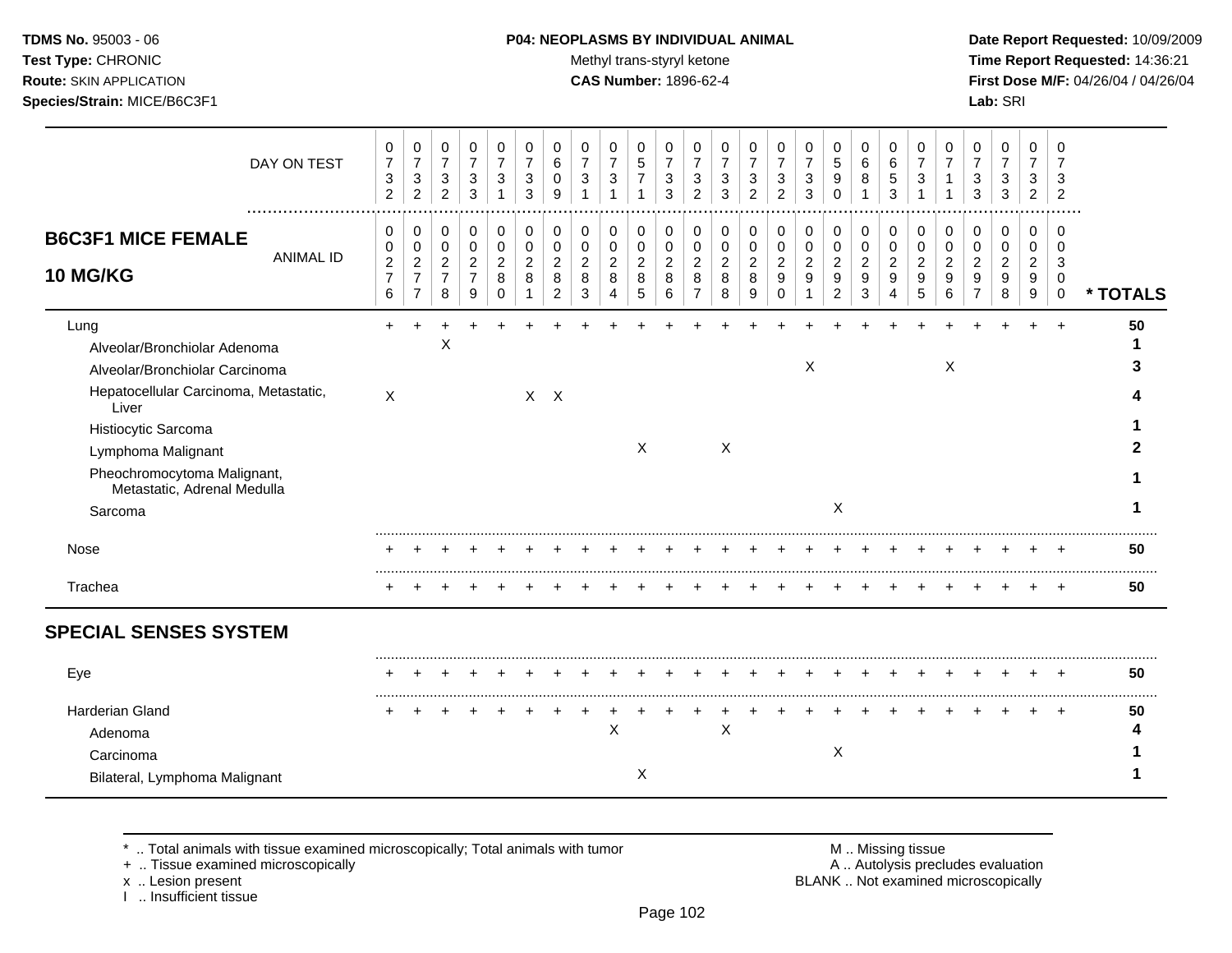### **TDMS No.** 95003 - 06 **P04: NEOPLASMS BY INDIVIDUAL ANIMAL** Date Report Requested: 10/09/2009

Test Type: CHRONIC **Test Type:** CHRONIC **Test Type:** CHRONIC **Time Report Requested:** 14:36:21 **Route:** SKIN APPLICATION **CAS Number:** 1896-62-4 **First Dose M/F:** 04/26/04 / 04/26/04

|                                              | DAY ON TEST | 0<br>3<br>ົ<br>∼                  | v<br><sup>o</sup><br>ັ<br>$\sim$<br><u>_</u> | ◡<br>ີ<br>J<br><u>_</u> | v<br>3<br>ີ        | ν<br>3             | J.<br>3       | O<br>3                            | v<br>◠<br>ັ                       | υ<br>đ                             | υ<br>З                  | دت | 3<br>◠             | đ | U<br>3<br>ົ                  | 0<br>ີ<br>ັ<br>◠<br>ັ        | v<br>đ<br>9                                     | я<br>ັບ            | U<br>3                   |   | U<br>3<br>3             | 0<br>ີ<br>ັ<br>ີ<br>◡             | υ<br>3<br>$\sim$           | J<br>-3<br><u>_</u> |               |
|----------------------------------------------|-------------|-----------------------------------|----------------------------------------------|-------------------------|--------------------|--------------------|---------------|-----------------------------------|-----------------------------------|------------------------------------|-------------------------|----|--------------------|---|------------------------------|------------------------------|-------------------------------------------------|--------------------|--------------------------|---|-------------------------|-----------------------------------|----------------------------|---------------------|---------------|
| <b>B6C3F1 MICE FEMALE</b><br><b>10 MG/KG</b> | ANIMAL ID   | 0<br>0<br>$\sim$<br><u>_</u><br>6 | v<br>◡<br>$\sim$<br><u>_</u>                 | L.<br><u>_</u><br>8     | v<br><u>_</u><br>9 | U<br><u>_</u><br>υ | <u>_</u><br>୪ | 0<br>c<br><u>_</u><br>8<br>c<br>ۍ | v<br>$\sim$<br><u>_</u><br>8<br>4 | U<br><u>_</u><br>8<br><sub>5</sub> | ν<br><u>_</u><br>8<br>υ |    | <u>_</u><br>8<br>8 |   | 0<br>0<br>ີ<br><u>_</u><br>9 | 0<br>0<br>◠<br><u>_</u><br>9 | u<br>u<br>ົ<br><u>L</u><br>9<br>າ<br>$\epsilon$ | <u>_</u><br>9<br>ు | υ<br><u>_</u><br>9<br>.5 | 6 | 0<br>0<br><u>_</u><br>9 | 0<br>0<br>ົ<br><u>_</u><br>9<br>8 | u<br>ν<br>$\sim$<br>9<br>9 | ు                   | <b>FOTALS</b> |

# **URINARY SYSTEM**

| Kidney                                         |  |  |                           |  |   |  |   |  |  |  |  |   |  | 50 |
|------------------------------------------------|--|--|---------------------------|--|---|--|---|--|--|--|--|---|--|----|
| Hepatocellular Carcinoma, Metastatic,<br>Liver |  |  | $\checkmark$<br>$\lambda$ |  |   |  |   |  |  |  |  |   |  |    |
| Lymphoma Malignant                             |  |  |                           |  | ∧ |  |   |  |  |  |  | ∧ |  |    |
| Bilateral, Lymphoma Malignant                  |  |  |                           |  |   |  | ∧ |  |  |  |  |   |  |    |
| <b>Urinary Bladder</b>                         |  |  |                           |  |   |  |   |  |  |  |  |   |  | 50 |
| Lymphoma Malignant                             |  |  |                           |  | ∧ |  | X |  |  |  |  |   |  |    |

| Multiple Organ      | . . |  |  | . |  |  |  |  |  |  |  |  |  | 50 |
|---------------------|-----|--|--|---|--|--|--|--|--|--|--|--|--|----|
| Histiocytic Sarcoma |     |  |  |   |  |  |  |  |  |  |  |  |  |    |
| Lymphoma Malignant  |     |  |  |   |  |  |  |  |  |  |  |  |  |    |

\* .. Total animals with tissue examined microscopically; Total animals with tumor M .. Missing tissue M .. Missing tissue<br>
A .. Autolysis precludes evaluation<br>
M .. Autolysis precludes evaluation

+ .. Tissue examined microscopically

I .. Insufficient tissue

x .. Lesion present **BLANK** .. Not examined microscopically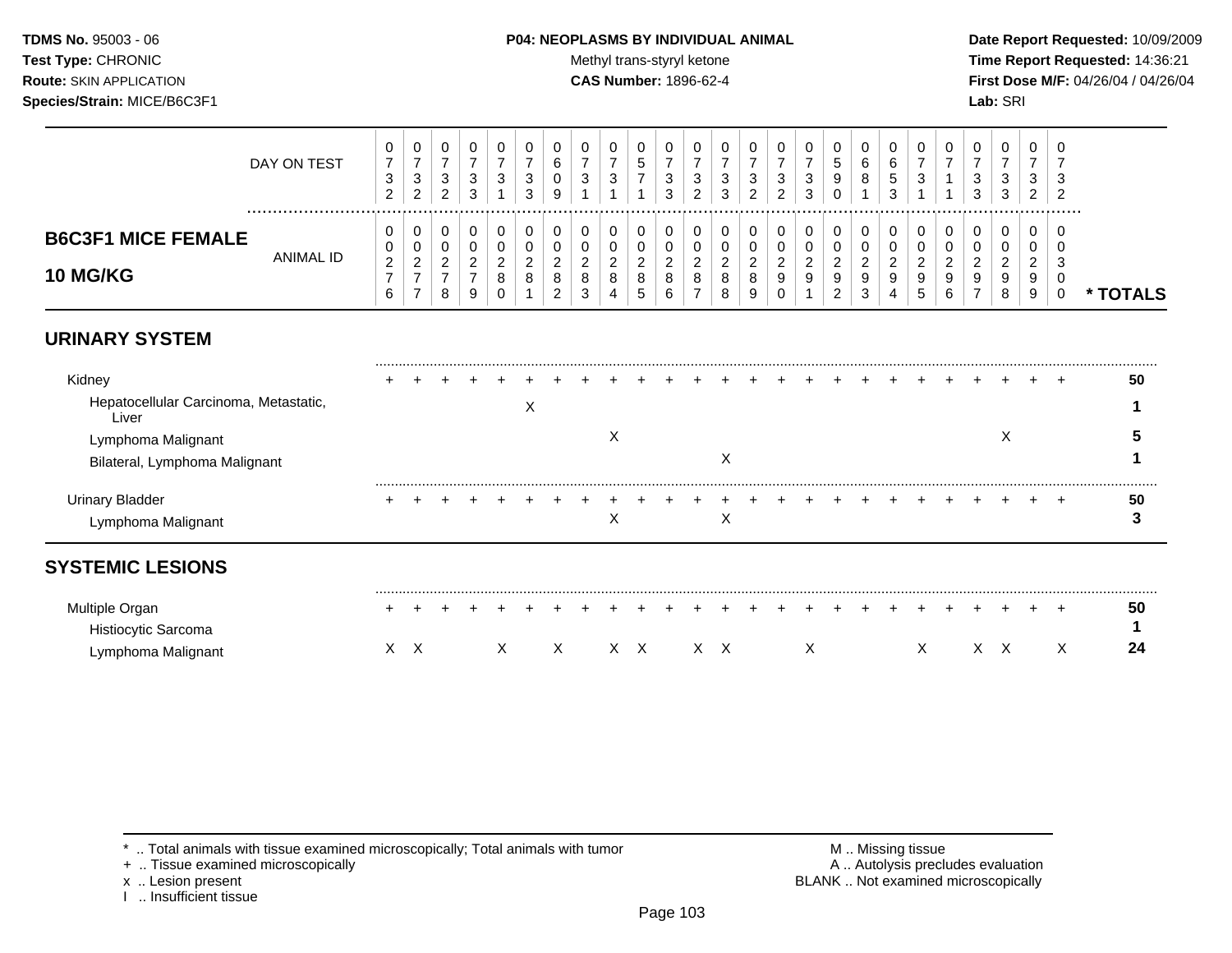# **TDMS No.** 95003 - 06 **P04: NEOPLASMS BY INDIVIDUAL ANIMAL** Date Report Requested: 10/09/2009

Test Type: CHRONIC **Test Type:** CHRONIC **Test Type:** CHRONIC **Time Report Requested:** 14:36:21 **Route:** SKIN APPLICATION **CAS Number:** 1896-62-4 **First Dose M/F:** 04/26/04 / 04/26/04

|                                                                               | DAY ON TEST      | 0<br>$\boldsymbol{7}$<br>$\sqrt{3}$<br>$\overline{c}$ | 0<br>$\overline{\mathbf{4}}$<br>$\,6$<br>$\overline{7}$                             | 0<br>$\overline{7}$<br>3<br>$\overline{1}$ | 0<br>$\overline{7}$<br>$\sqrt{3}$<br>3                          | 0<br>6<br>8<br>$\,8\,$                   | 0<br>$\overline{7}$<br>3<br>$\overline{c}$ | 0<br>5<br>6                                      | 0<br>$\overline{7}$<br>3<br>$\overline{2}$ | $\pmb{0}$<br>$\overline{7}$<br>3<br>$\overline{2}$ | $\pmb{0}$<br>$\overline{7}$<br>$\sqrt{3}$<br>$\overline{2}$    | 0<br>$\overline{7}$<br>3<br>3                                      | 0<br>$\overline{7}$<br>$\overline{c}$<br>5 | 0<br>$\overline{7}$<br>3<br>3              | 0<br>$\overline{7}$<br>$\ensuremath{\mathsf{3}}$<br>$\overline{c}$ | 0<br>$\overline{7}$<br>3<br>$\overline{2}$ | $\pmb{0}$<br>$\overline{7}$<br>$\ensuremath{\mathsf{3}}$<br>$\overline{2}$ | 0<br>$\overline{7}$<br>3<br>3                           | 0<br>$\,6$<br>8                                      | 0<br>$\overline{7}$<br>3<br>3                                      | 0<br>$\overline{7}$<br>3<br>3                               | 0<br>$\overline{7}$<br>1<br>9        | 0<br>$\overline{7}$<br>3<br>3                                     | $\,0\,$<br>$\overline{7}$<br>3<br>$\overline{2}$   | $\,0\,$<br>$\overline{7}$<br>3<br>$\overline{c}$          | 0<br>6<br>6                                                                  |                   |
|-------------------------------------------------------------------------------|------------------|-------------------------------------------------------|-------------------------------------------------------------------------------------|--------------------------------------------|-----------------------------------------------------------------|------------------------------------------|--------------------------------------------|--------------------------------------------------|--------------------------------------------|----------------------------------------------------|----------------------------------------------------------------|--------------------------------------------------------------------|--------------------------------------------|--------------------------------------------|--------------------------------------------------------------------|--------------------------------------------|----------------------------------------------------------------------------|---------------------------------------------------------|------------------------------------------------------|--------------------------------------------------------------------|-------------------------------------------------------------|--------------------------------------|-------------------------------------------------------------------|----------------------------------------------------|-----------------------------------------------------------|------------------------------------------------------------------------------|-------------------|
| <b>B6C3F1 MICE FEMALE</b><br>30 MG/KG                                         | <b>ANIMAL ID</b> | 0<br>$\mathbf 0$<br>$\sqrt{3}$<br>$\mathbf 0$<br>1    | 0<br>$\mathsf 0$<br>$\ensuremath{\mathsf{3}}$<br>$\boldsymbol{0}$<br>$\overline{c}$ | 0<br>$\mathbf 0$<br>$\mathbf{3}$<br>0<br>3 | 0<br>$\mathbf 0$<br>$\sqrt{3}$<br>$\mathbf 0$<br>$\overline{4}$ | 0<br>$\mathbf 0$<br>$\sqrt{3}$<br>0<br>5 | 0<br>$\Omega$<br>3<br>0<br>6               | 0<br>$\Omega$<br>3<br>$\Omega$<br>$\overline{7}$ | 0<br>$\Omega$<br>$\mathbf{3}$<br>0<br>8    | 0<br>0<br>$\sqrt{3}$<br>0<br>9                     | 0<br>$\mathbf 0$<br>$\mathbf{3}$<br>$\overline{1}$<br>$\Omega$ | 0<br>$\mathbf 0$<br>$\ensuremath{\mathsf{3}}$<br>$\mathbf{1}$<br>1 | 0<br>$\mathbf 0$<br>$\sqrt{3}$<br>1<br>2   | 0<br>$\mathbf 0$<br>$\mathbf{3}$<br>1<br>3 | 0<br>$\mathbf 0$<br>3<br>4                                         | 0<br>$\Omega$<br>3<br>1<br>5               | 0<br>$\mathbf 0$<br>$\sqrt{3}$<br>1<br>6                                   | 0<br>$\mathbf 0$<br>$\mathbf{3}$<br>1<br>$\overline{7}$ | 0<br>$\mathbf 0$<br>$\mathsf 3$<br>$\mathbf{1}$<br>8 | 0<br>$\mathbf 0$<br>$\ensuremath{\mathsf{3}}$<br>$\mathbf{1}$<br>9 | 0<br>$\Omega$<br>$\mathbf{3}$<br>$\overline{2}$<br>$\Omega$ | 0<br>$\Omega$<br>3<br>$\overline{2}$ | 0<br>$\Omega$<br>$\mathbf{3}$<br>$\overline{c}$<br>$\overline{2}$ | 0<br>$\Omega$<br>$\sqrt{3}$<br>$\overline{c}$<br>3 | 0<br>$\mathbf 0$<br>3<br>$\overline{2}$<br>$\overline{4}$ | 0<br>$\Omega$<br>$\ensuremath{\mathsf{3}}$<br>$\boldsymbol{2}$<br>$\sqrt{5}$ | females<br>(cont) |
| <b>ALIMENTARY SYSTEM</b>                                                      |                  |                                                       |                                                                                     |                                            |                                                                 |                                          |                                            |                                                  |                                            |                                                    |                                                                |                                                                    |                                            |                                            |                                                                    |                                            |                                                                            |                                                         |                                                      |                                                                    |                                                             |                                      |                                                                   |                                                    |                                                           |                                                                              |                   |
| Esophagus                                                                     |                  |                                                       |                                                                                     |                                            |                                                                 |                                          |                                            |                                                  |                                            |                                                    |                                                                |                                                                    |                                            |                                            |                                                                    |                                            |                                                                            |                                                         |                                                      |                                                                    |                                                             |                                      |                                                                   |                                                    |                                                           |                                                                              |                   |
| Gallbladder                                                                   |                  |                                                       |                                                                                     |                                            |                                                                 |                                          |                                            |                                                  |                                            |                                                    |                                                                |                                                                    |                                            |                                            |                                                                    |                                            |                                                                            |                                                         |                                                      |                                                                    |                                                             |                                      |                                                                   |                                                    |                                                           |                                                                              |                   |
| Intestine Large, Cecum<br>Carcinoma                                           |                  | +                                                     | A                                                                                   | $\overline{+}$                             | X                                                               |                                          |                                            |                                                  |                                            |                                                    |                                                                |                                                                    |                                            |                                            |                                                                    |                                            |                                                                            |                                                         |                                                      |                                                                    |                                                             |                                      |                                                                   |                                                    |                                                           |                                                                              |                   |
| Intestine Large, Colon                                                        |                  |                                                       |                                                                                     |                                            |                                                                 |                                          |                                            |                                                  |                                            |                                                    |                                                                |                                                                    |                                            |                                            |                                                                    |                                            |                                                                            |                                                         |                                                      |                                                                    |                                                             |                                      |                                                                   |                                                    |                                                           |                                                                              |                   |
| Intestine Large, Rectum                                                       |                  |                                                       |                                                                                     |                                            |                                                                 |                                          |                                            |                                                  |                                            |                                                    |                                                                |                                                                    |                                            |                                            |                                                                    |                                            | M                                                                          | $\div$                                                  |                                                      |                                                                    |                                                             |                                      |                                                                   |                                                    |                                                           |                                                                              |                   |
| Intestine Small, Duodenum                                                     |                  |                                                       |                                                                                     |                                            |                                                                 |                                          |                                            |                                                  |                                            |                                                    |                                                                |                                                                    |                                            |                                            |                                                                    |                                            |                                                                            |                                                         |                                                      |                                                                    |                                                             |                                      |                                                                   |                                                    |                                                           |                                                                              |                   |
| Intestine Small, Ileum                                                        |                  |                                                       |                                                                                     |                                            |                                                                 |                                          |                                            |                                                  |                                            |                                                    |                                                                |                                                                    |                                            |                                            |                                                                    |                                            |                                                                            |                                                         |                                                      |                                                                    |                                                             |                                      |                                                                   |                                                    |                                                           |                                                                              |                   |
| Intestine Small, Jejunum<br>Lymphoma Malignant                                |                  |                                                       | А                                                                                   | $\ddot{}$                                  |                                                                 | A                                        |                                            | X                                                |                                            |                                                    |                                                                |                                                                    |                                            |                                            |                                                                    |                                            |                                                                            |                                                         |                                                      |                                                                    |                                                             |                                      |                                                                   |                                                    |                                                           | $\ddot{}$                                                                    |                   |
| Liver                                                                         |                  |                                                       |                                                                                     |                                            |                                                                 |                                          |                                            |                                                  |                                            |                                                    |                                                                |                                                                    |                                            |                                            |                                                                    |                                            |                                                                            |                                                         |                                                      |                                                                    |                                                             |                                      |                                                                   |                                                    |                                                           |                                                                              |                   |
| Hemangiosarcoma<br>Hepatocellular Adenoma<br>Hepatocellular Adenoma, Multiple |                  |                                                       | $X$ $X$                                                                             | $\times$                                   |                                                                 |                                          | $X$ $X$                                    |                                                  | $\boldsymbol{X}$                           |                                                    | X                                                              |                                                                    |                                            |                                            |                                                                    | X X X X X X                                |                                                                            |                                                         | $\mathsf{X}$                                         | $\times$                                                           | $\boldsymbol{X}$                                            |                                      |                                                                   | X X X                                              |                                                           | X                                                                            |                   |

\* .. Total animals with tissue examined microscopically; Total animals with tumor M .. Missing tissue M .. Missing tissue<br>A .. Autolysis precludes evaluation<br>A .. Autolysis precludes evaluation

+ .. Tissue examined microscopically

x .. Lesion present<br>I .. Insufficient tissue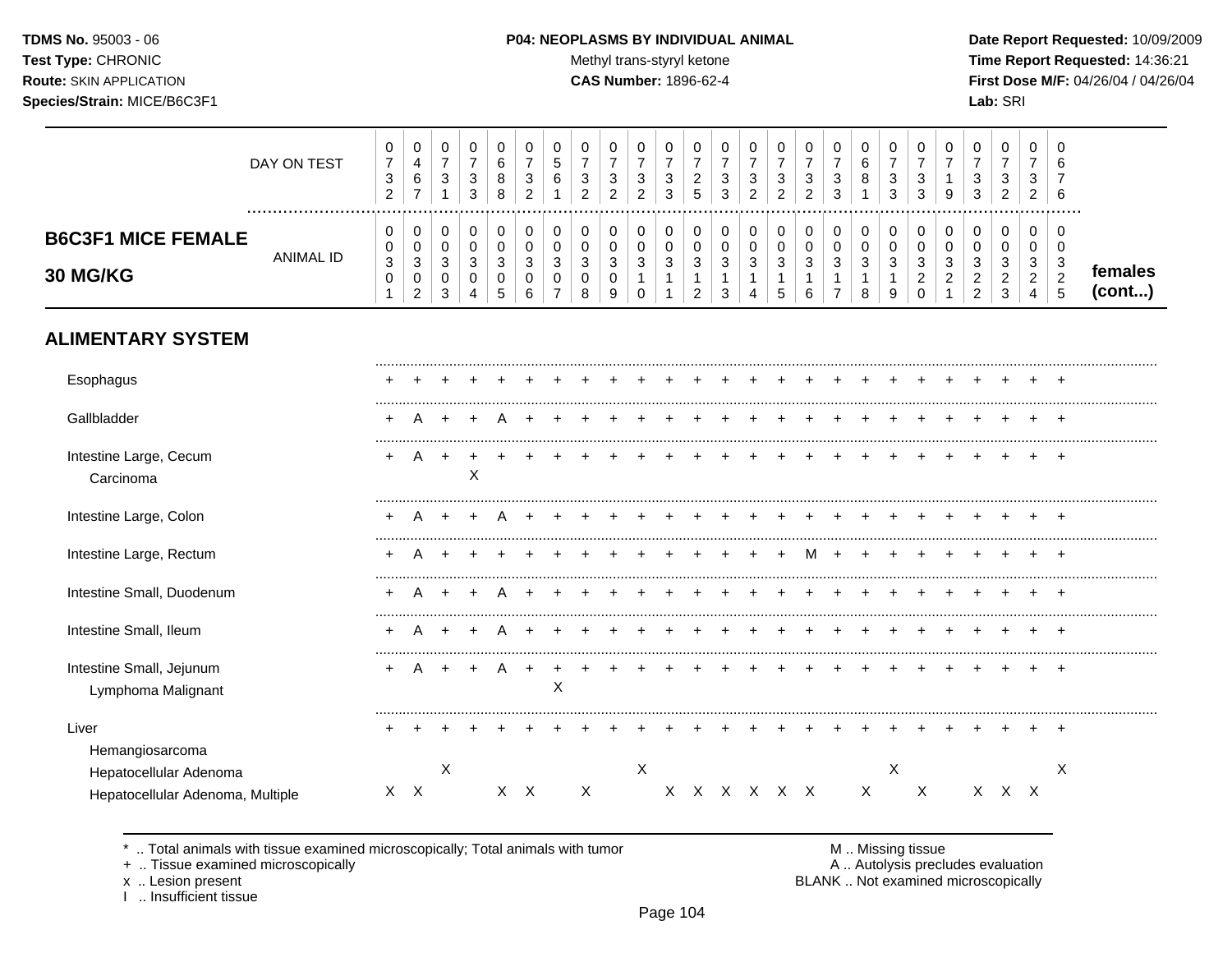#### **Route:** SKIN APPLICATION **CAS Number:** 1896-62-4 **First Dose M/F:** 04/26/04 / 04/26/04

**Species/Strain:** MICE/B6C3F1 **Lab:** SRI

Test Type: CHRONIC **Test Type:** CHRONIC **Test Type:** CHRONIC **Time Report Requested:** 14:36:21

|                                                                                      | DAY ON TEST      | 0<br>$\boldsymbol{7}$<br>3<br>$\overline{c}$ | 0<br>$\overline{4}$<br>$\,6\,$<br>$\overline{7}$            | 0<br>$\overline{7}$<br>3<br>-1  | 0<br>$\overline{7}$<br>$\sqrt{3}$<br>3 | $\mathbf 0$<br>6<br>8<br>8      | 0<br>$\overline{7}$<br>3<br>$\overline{2}$ | $\mathbf 0$<br>5<br>6    | 0<br>$\overline{7}$<br>3<br>$\overline{2}$ | 0<br>$\overline{7}$<br>3<br>$\overline{2}$ | 0<br>$\overline{7}$<br>3<br>$\overline{2}$        | 0<br>$\overline{7}$<br>$\sqrt{3}$<br>3   | 0<br>$\overline{7}$<br>$\overline{2}$<br>5              | 0<br>$\overline{7}$<br>3<br>3    | 0<br>$\overline{7}$<br>3<br>2       | 0<br>$\overline{7}$<br>3<br>$\overline{2}$ | 0<br>$\overline{7}$<br>$\ensuremath{\mathsf{3}}$<br>$\overline{2}$ | 0<br>$\overline{7}$<br>3<br>3                           | 0<br>$\,6\,$<br>8               | 0<br>$\overline{7}$<br>3<br>3    | 0<br>$\overline{7}$<br>3<br>3             | 0<br>$\overline{7}$<br>9   | 0<br>$\overline{7}$<br>3<br>3                   | 0<br>$\overline{7}$<br>$\mathbf{3}$<br>$\overline{2}$ | 0<br>$\overline{7}$<br>3<br>2                                        | 0<br>6<br>7<br>6               |                   |
|--------------------------------------------------------------------------------------|------------------|----------------------------------------------|-------------------------------------------------------------|---------------------------------|----------------------------------------|---------------------------------|--------------------------------------------|--------------------------|--------------------------------------------|--------------------------------------------|---------------------------------------------------|------------------------------------------|---------------------------------------------------------|----------------------------------|-------------------------------------|--------------------------------------------|--------------------------------------------------------------------|---------------------------------------------------------|---------------------------------|----------------------------------|-------------------------------------------|----------------------------|-------------------------------------------------|-------------------------------------------------------|----------------------------------------------------------------------|--------------------------------|-------------------|
| <b>B6C3F1 MICE FEMALE</b><br>30 MG/KG                                                | <b>ANIMAL ID</b> | 0<br>0<br>$\mathbf{3}$<br>0                  | 0<br>$\pmb{0}$<br>$\sqrt{3}$<br>$\pmb{0}$<br>$\overline{c}$ | 0<br>$\mathbf 0$<br>3<br>0<br>3 | 0<br>$\pmb{0}$<br>3<br>0<br>4          | 0<br>$\mathbf 0$<br>3<br>0<br>5 | 0<br>0<br>3<br>0<br>6                      | 0<br>$\pmb{0}$<br>3<br>0 | 0<br>$\pmb{0}$<br>3<br>0<br>8              | 0<br>$\mathbf 0$<br>3<br>0<br>9            | 0<br>$\mathbf 0$<br>3<br>$\mathbf{1}$<br>$\Omega$ | 0<br>$\pmb{0}$<br>3<br>1<br>$\mathbf{1}$ | 0<br>$\mathbf 0$<br>3<br>$\mathbf{1}$<br>$\overline{c}$ | 0<br>0<br>3<br>$\mathbf{1}$<br>3 | 0<br>$\pmb{0}$<br>$\mathbf{3}$<br>1 | 0<br>0<br>3<br>1<br>5                      | 0<br>$\pmb{0}$<br>$\mathbf{3}$<br>6                                | 0<br>$\mathbf 0$<br>$\mathbf{3}$<br>1<br>$\overline{7}$ | 0<br>$\mathbf 0$<br>3<br>1<br>8 | 0<br>$\mathbf 0$<br>3<br>-1<br>9 | 0<br>0<br>3<br>$\overline{c}$<br>$\Omega$ | 0<br>$\mathbf 0$<br>3<br>2 | 0<br>0<br>3<br>$\overline{c}$<br>$\overline{2}$ | 0<br>0<br>3<br>$\overline{c}$<br>3                    | 0<br>$\mathbf 0$<br>$\mathbf{3}$<br>$\overline{2}$<br>$\overline{4}$ | 0<br>0<br>3<br>$\sqrt{2}$<br>5 | females<br>(cont) |
| Hepatocellular Carcinoma<br>Hepatocellular Carcinoma, Multiple<br>Lymphoma Malignant |                  |                                              | X                                                           |                                 |                                        |                                 |                                            |                          |                                            | $\boldsymbol{\mathsf{X}}$                  | X                                                 |                                          | X                                                       | $\mathsf{X}$                     | $\mathsf{X}$                        |                                            | X                                                                  | $X \times$                                              |                                 |                                  |                                           | X                          |                                                 | X                                                     |                                                                      |                                |                   |
| Mesentery                                                                            |                  | ÷                                            |                                                             |                                 | +                                      |                                 |                                            |                          | $\pm$                                      |                                            |                                                   | ÷                                        |                                                         |                                  |                                     |                                            | ٠                                                                  |                                                         | +                               |                                  | ٠                                         |                            |                                                 | $\ddot{}$                                             |                                                                      |                                |                   |
| Pancreas<br>Lymphoma Malignant                                                       |                  | ÷                                            |                                                             |                                 |                                        |                                 |                                            |                          |                                            |                                            |                                                   | $\mathsf{X}$                             | $\mathsf{X}$                                            |                                  |                                     |                                            |                                                                    |                                                         |                                 |                                  |                                           | X                          |                                                 |                                                       |                                                                      | $\overline{+}$                 |                   |
| <b>Salivary Glands</b><br>Lymphoma Malignant                                         |                  |                                              |                                                             |                                 |                                        |                                 |                                            |                          |                                            |                                            |                                                   |                                          | Χ                                                       |                                  |                                     |                                            |                                                                    |                                                         |                                 |                                  |                                           | X                          |                                                 |                                                       |                                                                      | $\pm$                          |                   |
| Stomach, Forestomach<br>Squamous Cell Papilloma                                      |                  |                                              |                                                             |                                 |                                        |                                 |                                            |                          |                                            |                                            |                                                   |                                          |                                                         |                                  |                                     |                                            |                                                                    |                                                         |                                 |                                  |                                           |                            |                                                 |                                                       |                                                                      | $\ddot{}$<br>X                 |                   |
| Stomach, Glandular<br>Lymphoma Malignant                                             |                  |                                              |                                                             |                                 |                                        |                                 |                                            |                          |                                            |                                            |                                                   |                                          | X                                                       |                                  |                                     |                                            |                                                                    |                                                         |                                 |                                  |                                           |                            |                                                 |                                                       |                                                                      | $\div$                         |                   |
| <b>CARDIOVASCULAR SYSTEM</b>                                                         |                  |                                              |                                                             |                                 |                                        |                                 |                                            |                          |                                            |                                            |                                                   |                                          |                                                         |                                  |                                     |                                            |                                                                    |                                                         |                                 |                                  |                                           |                            |                                                 |                                                       |                                                                      |                                |                   |
| Heart<br>Lymphoma Malignant                                                          |                  |                                              |                                                             |                                 |                                        |                                 |                                            |                          |                                            |                                            |                                                   |                                          | X                                                       |                                  |                                     |                                            |                                                                    |                                                         |                                 |                                  |                                           |                            |                                                 |                                                       |                                                                      | $\overline{ }$                 |                   |

# **ENDOCRINE SYSTEM**

\* .. Total animals with tissue examined microscopically; Total animals with tumor <br>
+ .. Tissue examined microscopically<br>
+ .. Tissue examined microscopically

+ .. Tissue examined microscopically

x .. Lesion present<br>I .. Insufficient tissue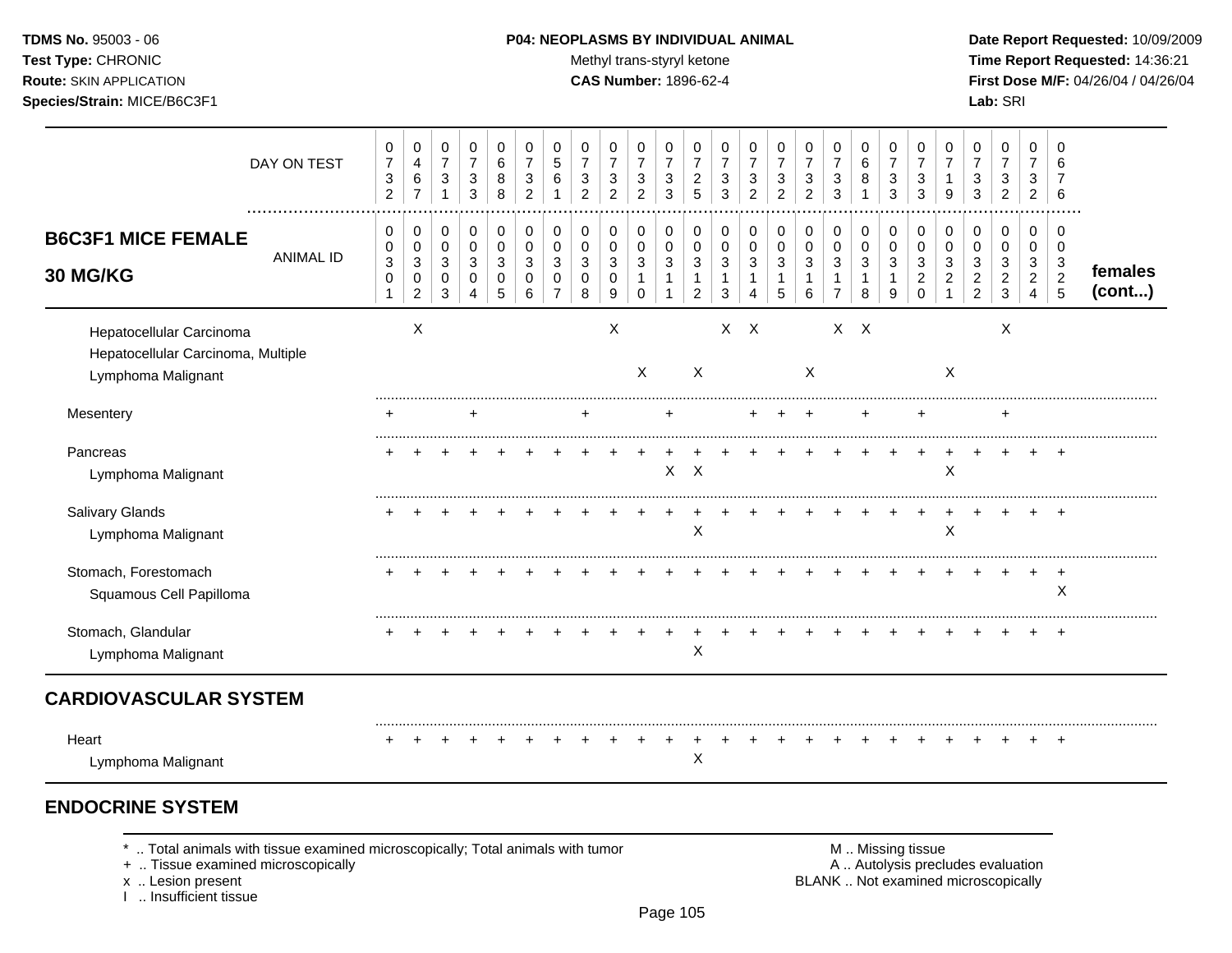**TDMS No.** 95003 - 06 **P04: NEOPLASMS BY INDIVIDUAL ANIMAL** Date Report Requested: 10/09/2009 **Test Type:** CHRONIC **Trans-styryl ketone** Methyl trans-styryl ketone **Time Report Requested:** 14:36:21 **Route:** SKIN APPLICATION **CAS Number:** 1896-62-4 **First Dose M/F:** 04/26/04 / 04/26/04

|                                                                                             | DAY ON TEST      | 0<br>$\overline{7}$<br>$\sqrt{3}$<br>$\overline{c}$ | 0<br>4<br>6<br>$\overline{7}$                                        | 0<br>$\overline{7}$<br>$\mathbf{3}$      | 0<br>$\overline{7}$<br>3<br>3              | 0<br>$\,6\,$<br>8<br>8         | 0<br>$\overline{7}$<br>3<br>2   | 0<br>5<br>6               | 0<br>$\overline{7}$<br>3<br>$\overline{2}$ | 0<br>$\overline{7}$<br>3<br>$\mathfrak{p}$ | 0<br>$\overline{7}$<br>$\mathbf{3}$<br>$\overline{2}$ | 0<br>$\overline{7}$<br>3<br>3         | 0<br>$\overline{7}$<br>$\overline{c}$<br>5 | 0<br>$\overline{7}$<br>3<br>3 | 0<br>$\overline{7}$<br>3<br>$\overline{c}$ | 0<br>$\overline{7}$<br>3<br>$\overline{2}$ | 0<br>$\overline{7}$<br>3<br>$\mathcal{P}$ | 0<br>$\overline{7}$<br>$\mathbf{3}$<br>3      | 0<br>$\,6\,$<br>8             | 0<br>$\overline{7}$<br>3<br>3               | 0<br>$\overline{7}$<br>3<br>3      | 0<br>$\overline{7}$<br>9 | 0<br>3<br>3                               | 0<br>$\overline{7}$<br>3<br>$\overline{c}$ | 0<br>$\overline{7}$<br>3<br>$\overline{c}$  | $\Omega$<br>6<br>6                 |                   |
|---------------------------------------------------------------------------------------------|------------------|-----------------------------------------------------|----------------------------------------------------------------------|------------------------------------------|--------------------------------------------|--------------------------------|---------------------------------|---------------------------|--------------------------------------------|--------------------------------------------|-------------------------------------------------------|---------------------------------------|--------------------------------------------|-------------------------------|--------------------------------------------|--------------------------------------------|-------------------------------------------|-----------------------------------------------|-------------------------------|---------------------------------------------|------------------------------------|--------------------------|-------------------------------------------|--------------------------------------------|---------------------------------------------|------------------------------------|-------------------|
| <b>B6C3F1 MICE FEMALE</b><br>30 MG/KG                                                       | <b>ANIMAL ID</b> | 0<br>0<br>$\sqrt{3}$<br>0<br>1                      | 0<br>0<br>$\ensuremath{\mathsf{3}}$<br>$\mathbf 0$<br>$\overline{c}$ | 0<br>$\mathbf 0$<br>$\sqrt{3}$<br>0<br>3 | 0<br>0<br>$\mathbf{3}$<br>$\mathbf 0$<br>4 | 0<br>0<br>$\sqrt{3}$<br>0<br>5 | 0<br>$\mathbf 0$<br>3<br>0<br>6 | 0<br>0<br>3<br>0          | 0<br>0<br>3<br>0<br>8                      | 0<br>0<br>$\mathbf{3}$<br>0<br>9           | 0<br>0<br>3<br>$\mathbf 1$<br>$\mathbf 0$             | 0<br>$\mathbf 0$<br>3<br>$\mathbf{1}$ | 0<br>0<br>3<br>1<br>$\overline{c}$         | 0<br>0<br>3<br>1<br>3         | 0<br>0<br>3<br>1<br>4                      | 0<br>0<br>$\mathbf{3}$<br>-1<br>5          | 0<br>0<br>$\mathbf{3}$<br>1<br>6          | 0<br>0<br>$\mathbf{3}$<br>1<br>$\overline{7}$ | 0<br>$\pmb{0}$<br>3<br>1<br>8 | 0<br>0<br>$\mathbf{3}$<br>$\mathbf{1}$<br>9 | 0<br>0<br>3<br>$\overline{2}$<br>0 | 0<br>0<br>3<br>2         | 0<br>$\Omega$<br>3<br>$\overline{2}$<br>2 | 0<br>0<br>3<br>$\overline{c}$<br>3         | 0<br>0<br>3<br>$\sqrt{2}$<br>$\overline{4}$ | 0<br>0<br>3<br>$\overline{c}$<br>5 | females<br>(cont) |
| <b>Adrenal Cortex</b><br>Hepatocellular Carcinoma, Metastatic,<br>Liver<br>Capsule, Adenoma |                  |                                                     |                                                                      |                                          |                                            |                                |                                 | $\boldsymbol{\mathsf{X}}$ |                                            |                                            |                                                       |                                       |                                            |                               |                                            |                                            |                                           |                                               |                               |                                             |                                    |                          |                                           |                                            |                                             |                                    |                   |
| Adrenal Medulla<br>Pheochromocytoma Benign<br>Pheochromocytoma Malignant                    |                  |                                                     |                                                                      |                                          |                                            |                                | X                               |                           |                                            |                                            | X                                                     |                                       |                                            |                               |                                            |                                            |                                           |                                               |                               | X                                           |                                    |                          |                                           |                                            |                                             |                                    |                   |
| Islets, Pancreatic<br>Adenoma                                                               |                  |                                                     |                                                                      |                                          |                                            |                                |                                 |                           |                                            | X                                          |                                                       |                                       |                                            |                               |                                            |                                            |                                           |                                               |                               |                                             |                                    |                          |                                           |                                            |                                             | X                                  |                   |
| Parathyroid Gland                                                                           |                  |                                                     |                                                                      |                                          |                                            |                                |                                 |                           |                                            |                                            |                                                       |                                       |                                            |                               |                                            |                                            |                                           |                                               |                               |                                             |                                    |                          |                                           |                                            |                                             | $\pm$                              |                   |
| <b>Pituitary Gland</b><br>Carcinoma<br>Pars Distalis, Adenoma<br>Pars Distalis, Carcinoma   |                  |                                                     |                                                                      |                                          |                                            |                                |                                 |                           |                                            |                                            |                                                       |                                       |                                            | X                             |                                            |                                            |                                           |                                               |                               |                                             |                                    |                          |                                           |                                            |                                             |                                    |                   |
| <b>Thyroid Gland</b><br>Follicular Cell, Adenoma<br>Follicular Cell, Carcinoma              |                  |                                                     |                                                                      |                                          |                                            |                                |                                 |                           |                                            |                                            |                                                       |                                       |                                            |                               |                                            |                                            |                                           |                                               |                               |                                             |                                    |                          | $\mathsf{X}$                              |                                            | $\pm$                                       | $+$                                |                   |

+ .. Tissue examined microscopically

x .. Lesion present<br>I .. Insufficient tissue

\* .. Total animals with tissue examined microscopically; Total animals with tumor M .. Missing tissue M .. Missing tissue<br>
+ .. Tissue examined microscopically BLANK .. Not examined microscopically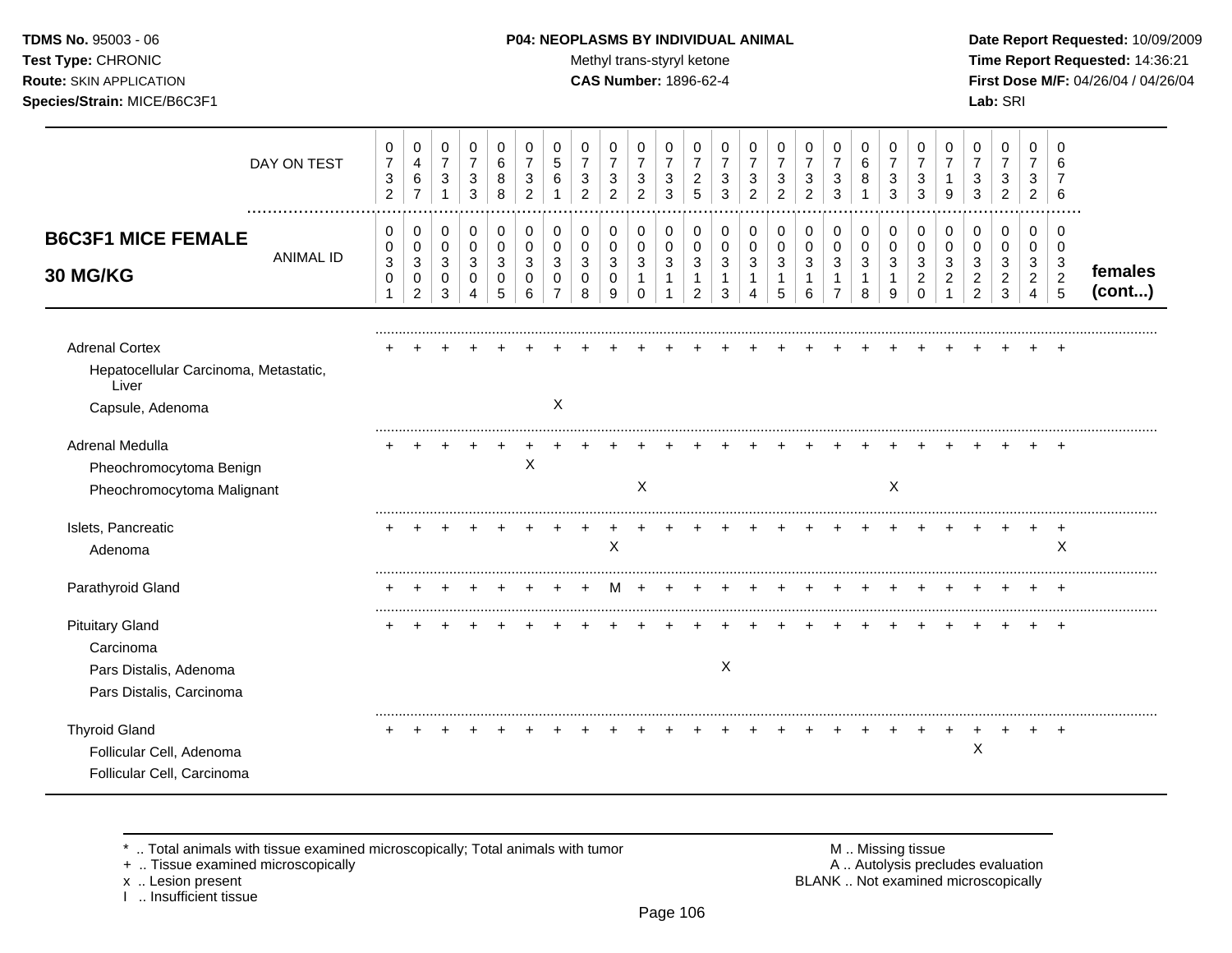### **TDMS No.** 95003 - 06 **P04: NEOPLASMS BY INDIVIDUAL ANIMAL** Date Report Requested: 10/09/2009

Test Type: CHRONIC **Test Type:** CHRONIC **Test Type:** CHRONIC **Time Report Requested:** 14:36:21 **Route:** SKIN APPLICATION **CAS Number:** 1896-62-4 **First Dose M/F:** 04/26/04 / 04/26/04

|                                                                                         | DAY ON TEST      | $\mathbf 0$<br>$\boldsymbol{7}$<br>$\ensuremath{\mathsf{3}}$<br>$\overline{2}$ | 0<br>$\overline{4}$<br>$\,6\,$<br>$\overline{7}$        | $\mathbf 0$<br>$\overline{7}$<br>$\mathbf{3}$<br>$\overline{1}$     | 0<br>$\overline{7}$<br>3<br>3         | 0<br>$\,6$<br>8<br>8  | 0<br>$\overline{7}$<br>$\mathbf{3}$<br>$\overline{c}$ | 0<br>5<br>6<br>$\mathbf 1$                      | $\mathbf 0$<br>$\overline{7}$<br>3<br>$\overline{2}$ | 0<br>$\overline{7}$<br>3<br>2           | 0<br>$\overline{7}$<br>3<br>2                        | 0<br>$\overline{7}$<br>3<br>3                         | 0<br>$\overline{7}$<br>$\overline{c}$<br>5         | 0<br>$\overline{7}$<br>3<br>3           | 0<br>$\overline{7}$<br>3<br>$\overline{2}$ | $\mathbf 0$<br>$\overline{7}$<br>3<br>$\overline{2}$ | 0<br>7<br>$\mathbf{3}$<br>2          | 0<br>$\boldsymbol{7}$<br>$\mathbf{3}$<br>3                              | 0<br>6<br>8<br>$\mathbf 1$      | 0<br>$\overline{7}$<br>3<br>3    | 0<br>$\overline{7}$<br>3<br>3                                          | 0<br>7<br>1<br>9                             | 0<br>3<br>3                                  | 0<br>$\overline{7}$<br>3<br>$\overline{2}$   | 0<br>$\overline{7}$<br>3<br>$\overline{2}$            | $\mathbf 0$<br>6<br>$\overline{7}$<br>6         |                   |
|-----------------------------------------------------------------------------------------|------------------|--------------------------------------------------------------------------------|---------------------------------------------------------|---------------------------------------------------------------------|---------------------------------------|-----------------------|-------------------------------------------------------|-------------------------------------------------|------------------------------------------------------|-----------------------------------------|------------------------------------------------------|-------------------------------------------------------|----------------------------------------------------|-----------------------------------------|--------------------------------------------|------------------------------------------------------|--------------------------------------|-------------------------------------------------------------------------|---------------------------------|----------------------------------|------------------------------------------------------------------------|----------------------------------------------|----------------------------------------------|----------------------------------------------|-------------------------------------------------------|-------------------------------------------------|-------------------|
| <b>B6C3F1 MICE FEMALE</b><br>30 MG/KG                                                   | <b>ANIMAL ID</b> | 0<br>0<br>$\ensuremath{\mathsf{3}}$<br>0<br>1                                  | 0<br>0<br>$\mathbf{3}$<br>$\mathsf 0$<br>$\overline{c}$ | $\pmb{0}$<br>$\mathbf 0$<br>$\mathbf{3}$<br>$\pmb{0}$<br>$\sqrt{3}$ | $\,0\,$<br>$\mathbf 0$<br>3<br>0<br>4 | 0<br>0<br>3<br>0<br>5 | 0<br>0<br>3<br>0<br>6                                 | $\,0\,$<br>0<br>3<br>$\Omega$<br>$\overline{7}$ | 0<br>$\mathbf 0$<br>3<br>0<br>8                      | $\pmb{0}$<br>0<br>3<br>$\mathbf 0$<br>9 | 0<br>0<br>$\mathbf{3}$<br>$\mathbf 1$<br>$\mathbf 0$ | 0<br>$\mathbf 0$<br>3<br>$\mathbf{1}$<br>$\mathbf{1}$ | $\,0\,$<br>$\mathbf 0$<br>3<br>1<br>$\overline{2}$ | $\pmb{0}$<br>$\mathbf 0$<br>3<br>1<br>3 | 0<br>0<br>3<br>$\mathbf{1}$<br>4           | 0<br>$\mathbf 0$<br>3<br>1<br>5                      | 0<br>$\boldsymbol{0}$<br>3<br>1<br>6 | $\pmb{0}$<br>$\mathsf{O}\xspace$<br>3<br>$\mathbf{1}$<br>$\overline{7}$ | 0<br>$\mathbf 0$<br>3<br>1<br>8 | 0<br>0<br>$\mathbf{3}$<br>1<br>9 | $\pmb{0}$<br>$\mathbf 0$<br>$\mathbf{3}$<br>$\overline{c}$<br>$\Omega$ | 0<br>$\mathbf 0$<br>3<br>$\overline{2}$<br>1 | 0<br>$\mathbf 0$<br>3<br>$\overline{c}$<br>2 | 0<br>$\mathbf 0$<br>3<br>$\overline{2}$<br>3 | $\,0\,$<br>0<br>3<br>$\overline{c}$<br>$\overline{4}$ | 0<br>$\mathbf 0$<br>$\sqrt{3}$<br>$\frac{2}{5}$ | females<br>(cont) |
| <b>GENERAL BODY SYSTEM</b>                                                              |                  |                                                                                |                                                         |                                                                     |                                       |                       |                                                       |                                                 |                                                      |                                         |                                                      |                                                       |                                                    |                                         |                                            |                                                      |                                      |                                                                         |                                 |                                  |                                                                        |                                              |                                              |                                              |                                                       |                                                 |                   |
| <b>Tissue NOS</b><br>Fibrosarcoma<br>Fibrosarcoma, Metastatic, Skin                     |                  |                                                                                |                                                         |                                                                     |                                       |                       |                                                       |                                                 |                                                      |                                         |                                                      |                                                       |                                                    |                                         |                                            |                                                      |                                      |                                                                         |                                 |                                  |                                                                        |                                              |                                              |                                              |                                                       |                                                 |                   |
| Lymphoma Malignant                                                                      |                  |                                                                                |                                                         |                                                                     |                                       |                       |                                                       |                                                 |                                                      |                                         |                                                      |                                                       | $\times$                                           |                                         |                                            |                                                      |                                      |                                                                         |                                 |                                  |                                                                        |                                              |                                              |                                              |                                                       |                                                 |                   |
| <b>GENITAL SYSTEM</b>                                                                   |                  |                                                                                |                                                         |                                                                     |                                       |                       |                                                       |                                                 |                                                      |                                         |                                                      |                                                       |                                                    |                                         |                                            |                                                      |                                      |                                                                         |                                 |                                  |                                                                        |                                              |                                              |                                              |                                                       |                                                 |                   |
| <b>Clitoral Gland</b>                                                                   |                  |                                                                                |                                                         |                                                                     |                                       |                       |                                                       |                                                 |                                                      |                                         |                                                      |                                                       |                                                    |                                         |                                            |                                                      |                                      |                                                                         |                                 |                                  |                                                                        |                                              |                                              |                                              |                                                       |                                                 |                   |
| Ovary<br>Cystadenoma<br>Lymphoma Malignant<br>Teratoma Benign<br>Bilateral, Cystadenoma |                  |                                                                                |                                                         | $\ddot{}$                                                           |                                       | $X$ $X$               |                                                       |                                                 |                                                      |                                         |                                                      | $\boldsymbol{\mathsf{X}}$                             | $\boldsymbol{\mathsf{X}}$                          | X                                       |                                            |                                                      |                                      |                                                                         |                                 |                                  |                                                                        | $\boldsymbol{\mathsf{X}}$                    |                                              |                                              | ÷                                                     |                                                 |                   |
| <b>Uterus</b><br>Lymphoma Malignant<br>Polyp Stromal                                    |                  |                                                                                |                                                         |                                                                     |                                       |                       |                                                       |                                                 |                                                      |                                         |                                                      |                                                       | $\mathsf X$                                        |                                         |                                            |                                                      |                                      |                                                                         |                                 |                                  |                                                                        | X                                            |                                              |                                              |                                                       |                                                 |                   |
|                                                                                         |                  |                                                                                |                                                         |                                                                     |                                       |                       |                                                       |                                                 |                                                      |                                         |                                                      |                                                       |                                                    |                                         |                                            |                                                      |                                      |                                                                         |                                 |                                  |                                                                        |                                              |                                              |                                              |                                                       |                                                 |                   |

\* .. Total animals with tissue examined microscopically; Total animals with tumor <br>
+ .. Tissue examined microscopically<br>
+ .. Tissue examined microscopically

+ .. Tissue examined microscopically

x .. Lesion present<br>I .. Insufficient tissue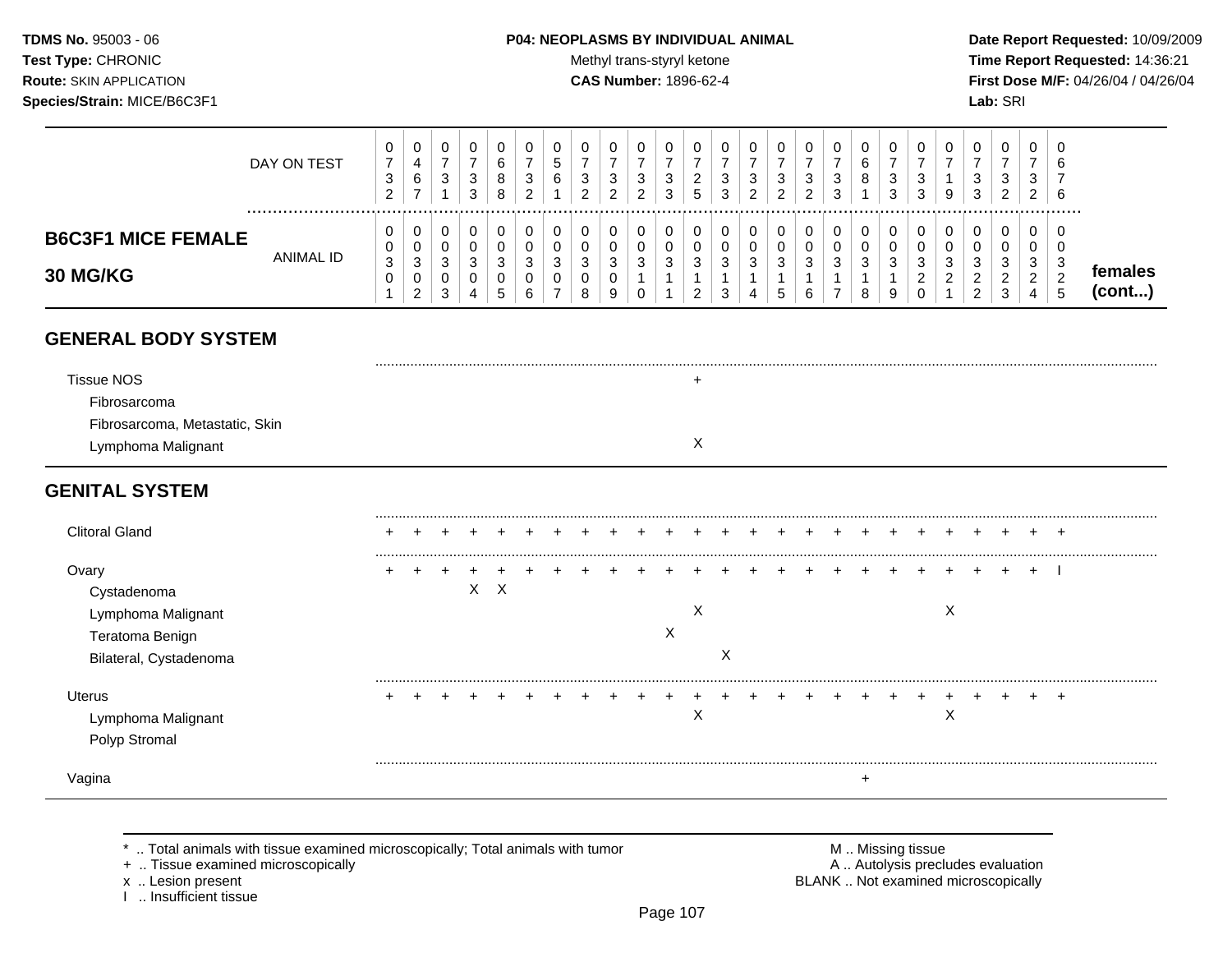### **TDMS No.** 95003 - 06 **P04: NEOPLASMS BY INDIVIDUAL ANIMAL** Date Report Requested: 10/09/2009

Test Type: CHRONIC **Test Type:** CHRONIC **Test Type:** CHRONIC **Time Report Requested:** 14:36:21 **Route:** SKIN APPLICATION **CAS Number:** 1896-62-4 **First Dose M/F:** 04/26/04 / 04/26/04

|                           | DAY ON TEST | U<br>-<br>ົ<br>◡<br>ົ | 0<br>6<br>-        | v<br>ت      | ٠J<br>3 | 6<br>8<br>8 | u<br>đ<br>6 | ີ<br>ັບ<br>ົ | 0<br>3<br>ົ<br><u>.</u> | 0<br>ີ<br>ັ<br>ົ<br><u>_</u> | v<br>N<br>3 | ∽<br>◡ | ა | ◠<br><u>_</u> |      | 0<br>З<br>ົ<br>$\sim$ | ົ<br>ັ<br>$\sim$<br>ັ | U<br>ีค<br>8 | υ<br>ີ<br>J<br>3 | 0<br>3<br>3 | υ<br>9   | J<br>3 | 0<br>3<br>ົ<br><u>_</u>     | <u>_</u> | ັບ<br>6<br>6 |                |  |
|---------------------------|-------------|-----------------------|--------------------|-------------|---------|-------------|-------------|--------------|-------------------------|------------------------------|-------------|--------|---|---------------|------|-----------------------|-----------------------|--------------|------------------|-------------|----------|--------|-----------------------------|----------|--------------|----------------|--|
| <b>B6C3F1 MICE FEMALE</b> | ANIMAL ID   | U<br>U<br>3           | 0<br>0<br>3        | v<br>v<br>ັ |         | З           | u<br>ت      | ີ<br>$\sim$  | 0<br>0<br>3             | 0<br>0<br>2<br>ັ             | v           |        |   | J             | - 11 | 3                     | <sup>o</sup><br>ັ     | J<br>ີ<br>J  | ν<br>-2<br>u     | 0<br>v<br>3 | U<br>ັ   | J      | 0<br>-3                     |          | υ<br>v<br>w  |                |  |
| <b>30 MG/KG</b>           |             | v                     | 0<br>ົ<br><u>_</u> | $\sim$<br>ັ |         | $\sim$      |             | o            | 0<br>9                  | v                            |             |        |   |               |      |                       |                       | ິດ           | 9                | ົ<br>_<br>ν | <u>_</u> | _      | <u>_</u><br>$\epsilon$<br>J | -        | c<br>_<br>.5 | males<br>(cont |  |

# **HEMATOPOIETIC SYSTEM**

| <b>Bone Marrow</b>                             |   |   |   |  |   |           |  |   |  |  |  |   |   |   |         |  |       |  |
|------------------------------------------------|---|---|---|--|---|-----------|--|---|--|--|--|---|---|---|---------|--|-------|--|
| Hemangiosarcoma                                | X |   | х |  |   |           |  |   |  |  |  |   |   |   |         |  |       |  |
| Lymphoma Malignant                             |   |   |   |  |   |           |  |   |  |  |  |   |   | Χ |         |  |       |  |
| Lymph Node                                     |   |   |   |  |   | $\ddot{}$ |  |   |  |  |  |   |   |   |         |  |       |  |
| Lymphoma Malignant                             |   |   |   |  |   |           |  | X |  |  |  |   |   |   |         |  |       |  |
| Deep Cervical, Lymphoma Malignant              |   |   |   |  |   |           |  | X |  |  |  |   |   | X |         |  |       |  |
| Iliac, Lymphoma Malignant                      |   |   |   |  |   |           |  | X |  |  |  |   |   | Х |         |  |       |  |
| Inguinal, Lymphoma Malignant                   |   |   |   |  |   |           |  |   |  |  |  |   |   | X |         |  |       |  |
| Lumbar, Lymphoma Malignant                     |   |   |   |  |   |           |  |   |  |  |  |   |   | X |         |  |       |  |
| Mediastinal, Fibrosarcoma, Metastatic,<br>Skin |   |   |   |  |   |           |  |   |  |  |  | X |   |   |         |  |       |  |
| Mediastinal, Lymphoma Malignant                |   |   |   |  |   |           |  | X |  |  |  |   |   | X |         |  |       |  |
| Pancreatic, Lymphoma Malignant                 |   |   |   |  |   |           |  | X |  |  |  |   |   | X |         |  |       |  |
| Popliteal, Lymphoma Malignant                  |   |   |   |  |   |           |  |   |  |  |  |   |   | Х |         |  |       |  |
| Renal, Lymphoma Malignant                      |   |   |   |  |   |           |  | X |  |  |  |   |   | X |         |  |       |  |
| Lymph Node, Mandibular                         |   |   |   |  | M |           |  |   |  |  |  |   |   |   |         |  | $\pm$ |  |
| Lymphoma Malignant                             |   | X | X |  |   |           |  | X |  |  |  |   | X |   | $X$ $X$ |  |       |  |
| Lymph Node, Mesenteric                         |   |   |   |  |   |           |  |   |  |  |  |   |   |   |         |  |       |  |
|                                                |   |   |   |  |   |           |  |   |  |  |  |   |   |   |         |  |       |  |

+ .. Tissue examined microscopically

x .. Lesion present<br>I .. Insufficient tissue

\* .. Total animals with tissue examined microscopically; Total animals with tumor **M** . M . Missing tissue examined microscopically<br>
+ .. Tissue examined microscopically BLANK .. Not examined microscopically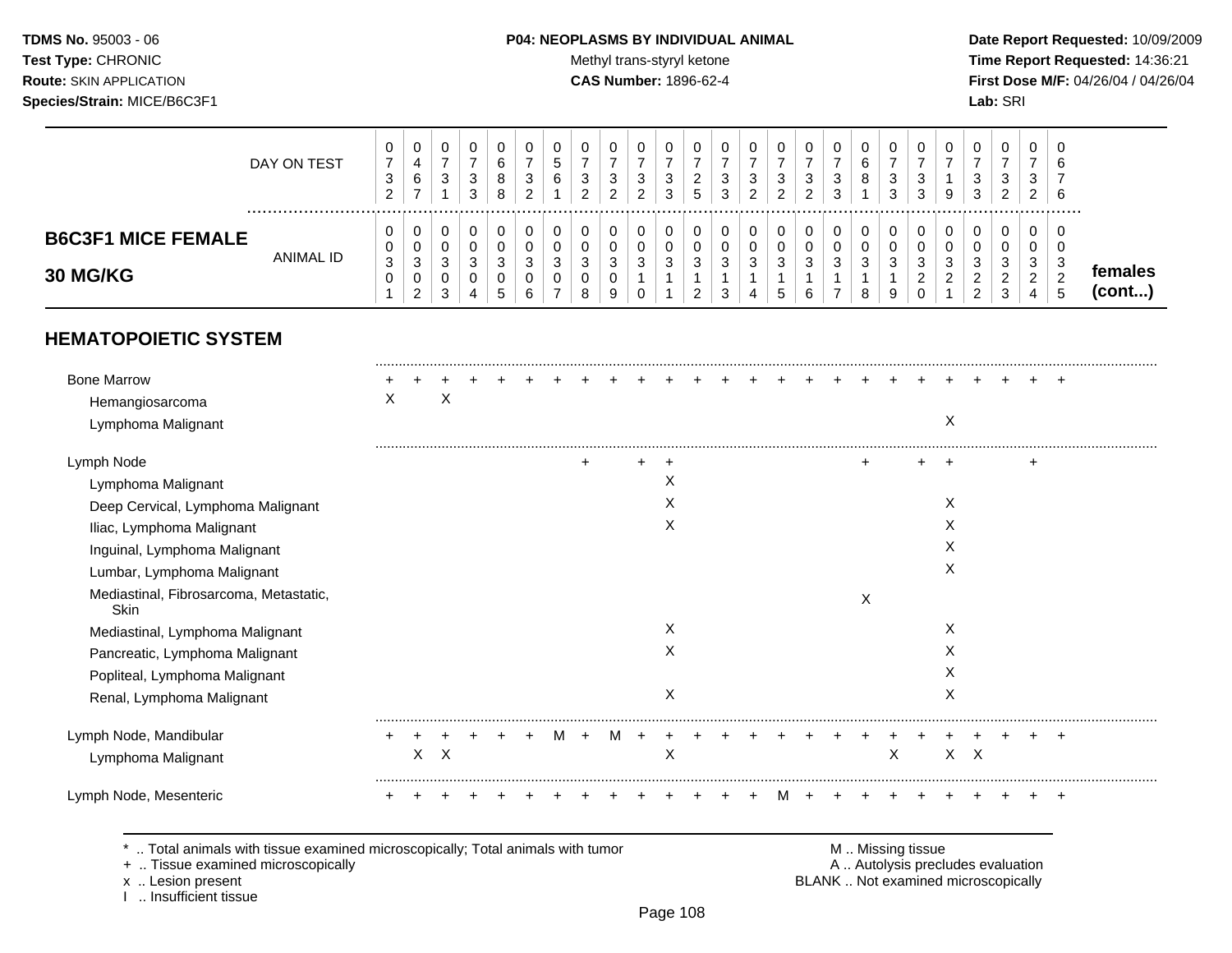#### **TDMS No.** 95003 - 06 **P04: NEOPLASMS BY INDIVIDUAL ANIMAL** Date Report Requested: 10/09/2009

Test Type: CHRONIC **Test Type:** CHRONIC **Test Type:** CHRONIC **Time Report Requested:** 14:36:21 **Route:** SKIN APPLICATION **CAS Number:** 1896-62-4 **First Dose M/F:** 04/26/04 / 04/26/04

| DAY ON TEST                                                                               | 0<br>$\overline{7}$<br>3<br>$\overline{c}$ | 0<br>$\overline{4}$<br>$\,6$<br>$\overline{7}$ | 0<br>$\overline{7}$<br>3<br>1            | 0<br>$\overline{7}$<br>3<br>3   | 0<br>6<br>8<br>8             | 0<br>$\overline{7}$<br>3<br>$\overline{c}$ | 0<br>5<br>6<br>1                                               | 0<br>$\overline{7}$<br>3<br>$\overline{2}$ | 0<br>$\overline{7}$<br>3<br>$\overline{c}$ | 0<br>$\overline{7}$<br>3<br>$\overline{c}$ | 0<br>$\overline{7}$<br>$\sqrt{3}$<br>3 | 0<br>$\overline{7}$<br>$\overline{2}$<br>5              | 0<br>$\overline{7}$<br>3<br>3    | 0<br>$\overline{7}$<br>3<br>$\overline{2}$ | 0<br>$\overline{7}$<br>3<br>$\overline{c}$ | 0<br>$\overline{7}$<br>3<br>$\overline{c}$              | 0<br>$\overline{7}$<br>3<br>3                          | 0<br>$\,6\,$<br>8                        | 0<br>$\overline{7}$<br>$\mathbf{3}$<br>3         | 0<br>$\overline{7}$<br>3<br>3                    | 0<br>7<br>9             | 0<br>$\overline{7}$<br>3<br>3                            | 0<br>$\overline{7}$<br>3<br>$\overline{a}$    | 0<br>$\overline{7}$<br>3<br>$\overline{c}$                                   | 0<br>6<br>7<br>6                                 |                   |
|-------------------------------------------------------------------------------------------|--------------------------------------------|------------------------------------------------|------------------------------------------|---------------------------------|------------------------------|--------------------------------------------|----------------------------------------------------------------|--------------------------------------------|--------------------------------------------|--------------------------------------------|----------------------------------------|---------------------------------------------------------|----------------------------------|--------------------------------------------|--------------------------------------------|---------------------------------------------------------|--------------------------------------------------------|------------------------------------------|--------------------------------------------------|--------------------------------------------------|-------------------------|----------------------------------------------------------|-----------------------------------------------|------------------------------------------------------------------------------|--------------------------------------------------|-------------------|
| <b>B6C3F1 MICE FEMALE</b><br><b>ANIMAL ID</b><br><b>30 MG/KG</b>                          | 0<br>0<br>3<br>0<br>1                      | 0<br>0<br>$\sqrt{3}$<br>0<br>$\overline{2}$    | 0<br>0<br>$\sqrt{3}$<br>$\mathbf 0$<br>3 | 0<br>$\mathbf 0$<br>3<br>0<br>4 | 0<br>$\Omega$<br>3<br>0<br>5 | 0<br>$\mathbf 0$<br>3<br>$\mathbf 0$<br>6  | $\mathbf 0$<br>$\Omega$<br>$\mathbf{3}$<br>0<br>$\overline{7}$ | $\mathbf 0$<br>0<br>3<br>$\mathbf 0$<br>8  | 0<br>0<br>$\sqrt{3}$<br>0<br>9             | 0<br>0<br>$\sqrt{3}$<br>1<br>$\Omega$      | 0<br>0<br>3<br>$\mathbf{1}$<br>1       | 0<br>$\mathbf 0$<br>$\mathbf{3}$<br>1<br>$\overline{2}$ | 0<br>0<br>$\mathbf{3}$<br>1<br>3 | 0<br>0<br>3<br>1<br>4                      | 0<br>0<br>3<br>1<br>5                      | 0<br>0<br>$\ensuremath{\mathsf{3}}$<br>$\mathbf 1$<br>6 | 0<br>0<br>$\sqrt{3}$<br>$\mathbf{1}$<br>$\overline{7}$ | 0<br>$\mathbf 0$<br>$\sqrt{3}$<br>1<br>8 | $\mathbf 0$<br>$\Omega$<br>3<br>$\mathbf 1$<br>9 | 0<br>$\Omega$<br>3<br>$\overline{2}$<br>$\Omega$ | 0<br>$\Omega$<br>3<br>2 | 0<br>0<br>3<br>$\overline{\mathbf{c}}$<br>$\overline{2}$ | 0<br>0<br>$\mathbf{3}$<br>$\overline{c}$<br>3 | $\mathbf 0$<br>$\mathbf 0$<br>$\sqrt{3}$<br>$\overline{2}$<br>$\overline{4}$ | $\Omega$<br>$\Omega$<br>3<br>$\overline{2}$<br>5 | females<br>(cont) |
| Lymphoma Malignant                                                                        |                                            |                                                |                                          |                                 |                              |                                            |                                                                |                                            | $\pmb{\times}$                             |                                            |                                        | $X$ $X$                                                 |                                  |                                            |                                            |                                                         |                                                        |                                          |                                                  |                                                  | X                       |                                                          |                                               |                                                                              |                                                  |                   |
| Spleen<br>Hemangiosarcoma<br>Lymphoma Malignant                                           | X                                          |                                                | X                                        |                                 |                              |                                            |                                                                |                                            |                                            | $X$ $X$ $X$ $X$                            |                                        |                                                         |                                  |                                            |                                            | X                                                       |                                                        |                                          |                                                  |                                                  | X                       |                                                          |                                               |                                                                              |                                                  |                   |
| Thymus<br>Lymphoma Malignant                                                              |                                            |                                                |                                          |                                 |                              |                                            |                                                                |                                            |                                            |                                            | X                                      | $\mathsf{X}$                                            |                                  |                                            |                                            |                                                         |                                                        | м                                        |                                                  |                                                  |                         |                                                          |                                               |                                                                              |                                                  |                   |
| <b>INTEGUMENTARY SYSTEM</b>                                                               |                                            |                                                |                                          |                                 |                              |                                            |                                                                |                                            |                                            |                                            |                                        |                                                         |                                  |                                            |                                            |                                                         |                                                        |                                          |                                                  |                                                  |                         |                                                          |                                               |                                                                              |                                                  |                   |
| Mammary Gland                                                                             |                                            |                                                |                                          |                                 |                              |                                            |                                                                |                                            |                                            |                                            |                                        |                                                         |                                  |                                            |                                            |                                                         |                                                        |                                          |                                                  |                                                  |                         |                                                          |                                               |                                                                              |                                                  |                   |
| Skin<br><b>Basal Cell Carcinoma</b><br>Fibrosarcoma<br>Histiocytic Sarcoma                |                                            |                                                |                                          |                                 |                              | X                                          | $\mathsf X$                                                    |                                            |                                            |                                            |                                        |                                                         |                                  |                                            |                                            |                                                         |                                                        | X                                        |                                                  |                                                  |                         |                                                          |                                               |                                                                              |                                                  |                   |
| Lymphoma Malignant<br>Pinna, Neural Crest Tumor                                           |                                            |                                                |                                          |                                 |                              |                                            |                                                                |                                            |                                            |                                            |                                        | $\boldsymbol{X}$                                        |                                  |                                            |                                            |                                                         |                                                        |                                          |                                                  |                                                  | X                       |                                                          |                                               |                                                                              |                                                  |                   |
| Site Of Application, Lymphoma Malignant<br>Site Of Application, Mast Cell Tumor<br>Benign |                                            |                                                |                                          |                                 | X                            |                                            |                                                                |                                            |                                            |                                            |                                        |                                                         |                                  |                                            |                                            |                                                         |                                                        |                                          |                                                  |                                                  |                         |                                                          |                                               |                                                                              |                                                  |                   |
| Subcutaneous Tissue, Fibrosarcoma<br>Subcutaneous Tissue,                                 | $\sf X$                                    |                                                | X                                        |                                 |                              |                                            |                                                                |                                            |                                            |                                            |                                        |                                                         |                                  |                                            |                                            |                                                         |                                                        |                                          |                                                  |                                                  |                         |                                                          |                                               |                                                                              |                                                  |                   |

\* .. Total animals with tissue examined microscopically; Total animals with tumor **M** . M . Missing tissue examined microscopically<br>
+ .. Tissue examined microscopically

+ .. Tissue examined microscopically

x .. Lesion present<br>I .. Insufficient tissue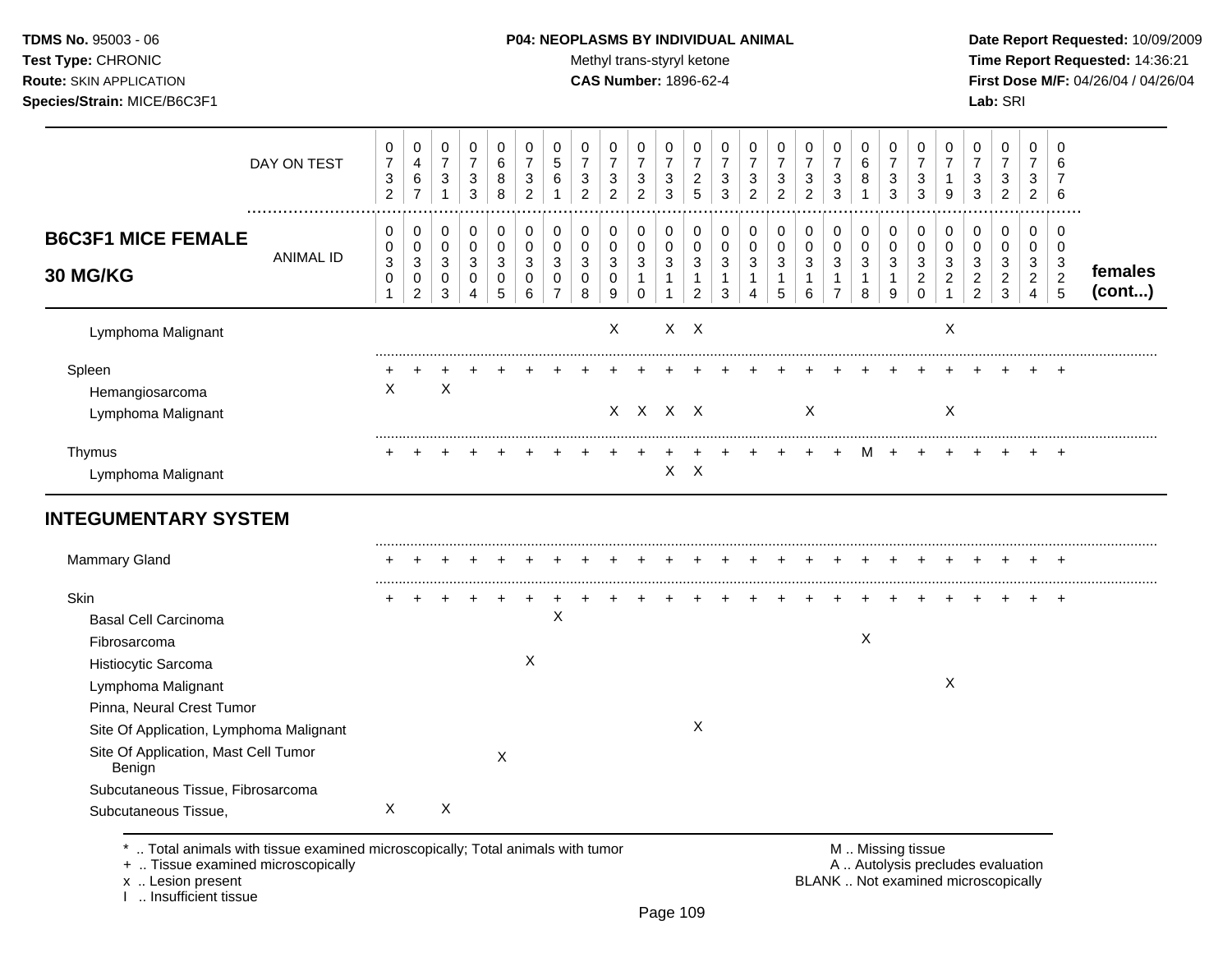# **TDMS No.** 95003 - 06 **P04: NEOPLASMS BY INDIVIDUAL ANIMAL** Date Report Requested: 10/09/2009

Test Type: CHRONIC **Test Type:** CHRONIC **Test Type:** CHRONIC **Time Report Requested:** 14:36:21 **Route:** SKIN APPLICATION **CAS Number:** 1896-62-4 **First Dose M/F:** 04/26/04 / 04/26/04

|                                                                                                                        | DAY ON TEST                                                                  | 0<br>$\boldsymbol{7}$<br>3<br>$\overline{2}$ | 0<br>4<br>$\,6\,$<br>$\overline{7}$                               | 0<br>$\overline{7}$<br>$\mathbf{3}$<br>$\mathbf{1}$ | $\pmb{0}$<br>$\boldsymbol{7}$<br>$\sqrt{3}$<br>3 | 0<br>6<br>8<br>8                        | 0<br>$\overline{7}$<br>3<br>$\overline{2}$ | 0<br>$\sqrt{5}$<br>$\,6\,$                   | 0<br>$\overline{7}$<br>3<br>$\overline{2}$ | 0<br>$\boldsymbol{7}$<br>$\ensuremath{\mathsf{3}}$<br>$\overline{2}$ | 0<br>$\overline{7}$<br>3<br>$\overline{2}$                      | 0<br>7<br>3<br>3                 | 0<br>$\overline{7}$<br>$\overline{c}$<br>5    | 0<br>$\overline{7}$<br>3<br>3              | 0<br>$\overline{7}$<br>3<br>$\overline{2}$ | 0<br>$\boldsymbol{7}$<br>$\sqrt{3}$<br>$\overline{2}$ | 0<br>$\overline{7}$<br>$\sqrt{3}$<br>$\overline{2}$ | 0<br>$\overline{7}$<br>3<br>3                           | 0<br>6<br>8                                | 0<br>$\overline{7}$<br>3<br>3              | 0<br>$\overline{7}$<br>$\sqrt{3}$<br>3                 | 0<br>$\boldsymbol{7}$<br>$\mathbf{1}$<br>9                         | 0<br>$\overline{7}$<br>3<br>3                            | $\mathbf 0$<br>$\overline{7}$<br>3<br>$\overline{c}$    | 0<br>$\overline{7}$<br>3<br>$\overline{2}$      | 0<br>6<br>7<br>6                                                  |                   |
|------------------------------------------------------------------------------------------------------------------------|------------------------------------------------------------------------------|----------------------------------------------|-------------------------------------------------------------------|-----------------------------------------------------|--------------------------------------------------|-----------------------------------------|--------------------------------------------|----------------------------------------------|--------------------------------------------|----------------------------------------------------------------------|-----------------------------------------------------------------|----------------------------------|-----------------------------------------------|--------------------------------------------|--------------------------------------------|-------------------------------------------------------|-----------------------------------------------------|---------------------------------------------------------|--------------------------------------------|--------------------------------------------|--------------------------------------------------------|--------------------------------------------------------------------|----------------------------------------------------------|---------------------------------------------------------|-------------------------------------------------|-------------------------------------------------------------------|-------------------|
| <b>B6C3F1 MICE FEMALE</b><br>30 MG/KG                                                                                  | <b>ANIMAL ID</b>                                                             | 0<br>0<br>3<br>0<br>$\mathbf{1}$             | 0<br>$\mathbf 0$<br>$\mathbf{3}$<br>$\mathbf 0$<br>$\overline{2}$ | 0<br>$\mathbf 0$<br>3<br>$\mathbf 0$<br>3           | 0<br>$\pmb{0}$<br>3<br>0<br>$\overline{4}$       | $\pmb{0}$<br>$\mathbf 0$<br>3<br>0<br>5 | 0<br>$\mathbf 0$<br>3<br>0<br>6            | 0<br>$\mathbf 0$<br>3<br>0<br>$\overline{7}$ | 0<br>0<br>3<br>$\mathbf 0$<br>8            | 0<br>$\mathbf 0$<br>$\ensuremath{\mathsf{3}}$<br>0<br>9              | 0<br>$\mathbf 0$<br>$\mathbf{3}$<br>$\mathbf{1}$<br>$\mathbf 0$ | 0<br>0<br>3<br>$\mathbf{1}$<br>1 | 0<br>0<br>3<br>$\mathbf{1}$<br>$\overline{2}$ | 0<br>$\mathbf 0$<br>3<br>$\mathbf{1}$<br>3 | 0<br>0<br>3<br>$\mathbf{1}$<br>4           | 0<br>0<br>$\mathbf{3}$<br>$\mathbf{1}$<br>5           | 0<br>$\mathbf 0$<br>3<br>$\mathbf{1}$<br>6          | 0<br>$\mathbf 0$<br>3<br>$\mathbf{1}$<br>$\overline{7}$ | 0<br>$\mathbf 0$<br>3<br>$\mathbf{1}$<br>8 | 0<br>$\mathbf 0$<br>3<br>$\mathbf{1}$<br>9 | 0<br>0<br>3<br>$\overline{a}$<br>$\mathbf 0$           | 0<br>$\mathbf 0$<br>$\sqrt{3}$<br>$\overline{2}$<br>$\overline{1}$ | 0<br>0<br>$\sqrt{3}$<br>$\overline{2}$<br>$\overline{2}$ | 0<br>$\mathbf 0$<br>3<br>$\overline{c}$<br>$\mathbf{3}$ | 0<br>0<br>3<br>$\overline{2}$<br>$\overline{4}$ | $\mathbf 0$<br>$\mathbf 0$<br>$\mathbf{3}$<br>$\overline{2}$<br>5 | females<br>(cont) |
| Hemangiosarcoma                                                                                                        |                                                                              |                                              |                                                                   |                                                     |                                                  |                                         |                                            |                                              |                                            |                                                                      |                                                                 |                                  |                                               |                                            |                                            |                                                       |                                                     |                                                         |                                            |                                            |                                                        |                                                                    |                                                          |                                                         |                                                 |                                                                   |                   |
| <b>MUSCULOSKELETAL SYSTEM</b>                                                                                          |                                                                              |                                              |                                                                   |                                                     |                                                  |                                         |                                            |                                              |                                            |                                                                      |                                                                 |                                  |                                               |                                            |                                            |                                                       |                                                     |                                                         |                                            |                                            |                                                        |                                                                    |                                                          |                                                         |                                                 |                                                                   |                   |
| <b>Bone</b><br>Rib, Hemangiosarcoma                                                                                    |                                                                              |                                              |                                                                   | X                                                   |                                                  |                                         |                                            |                                              |                                            |                                                                      |                                                                 |                                  |                                               |                                            |                                            |                                                       |                                                     |                                                         |                                            |                                            |                                                        |                                                                    |                                                          |                                                         |                                                 |                                                                   |                   |
| <b>Skeletal Muscle</b><br>Fibrosarcoma, Metastatic, Skin<br>Fibrosarcoma, Metastatic, Uncertain<br><b>Primary Site</b> |                                                                              |                                              |                                                                   |                                                     |                                                  |                                         |                                            |                                              |                                            |                                                                      |                                                                 |                                  |                                               |                                            |                                            |                                                       |                                                     |                                                         |                                            |                                            |                                                        |                                                                    |                                                          |                                                         |                                                 |                                                                   |                   |
| <b>NERVOUS SYSTEM</b>                                                                                                  |                                                                              |                                              |                                                                   |                                                     |                                                  |                                         |                                            |                                              |                                            |                                                                      |                                                                 |                                  |                                               |                                            |                                            |                                                       |                                                     |                                                         |                                            |                                            |                                                        |                                                                    |                                                          |                                                         |                                                 |                                                                   |                   |
| <b>Brain</b><br>Lymphoma Malignant                                                                                     |                                                                              |                                              |                                                                   |                                                     |                                                  |                                         |                                            |                                              |                                            |                                                                      |                                                                 |                                  |                                               |                                            |                                            |                                                       |                                                     |                                                         |                                            |                                            |                                                        |                                                                    |                                                          |                                                         |                                                 |                                                                   |                   |
| <b>RESPIRATORY SYSTEM</b>                                                                                              |                                                                              |                                              |                                                                   |                                                     |                                                  |                                         |                                            |                                              |                                            |                                                                      |                                                                 |                                  |                                               |                                            |                                            |                                                       |                                                     |                                                         |                                            |                                            |                                                        |                                                                    |                                                          |                                                         |                                                 |                                                                   |                   |
| Lung<br>Alveolar/Bronchiolar Adenoma<br>Alveolar/Bronchiolar Carcinoma<br>Fibrosarcoma, Metastatic, Skin               |                                                                              |                                              |                                                                   |                                                     | $\boldsymbol{\mathsf{X}}$                        |                                         |                                            |                                              |                                            | X                                                                    |                                                                 |                                  |                                               |                                            |                                            |                                                       |                                                     |                                                         | X                                          |                                            |                                                        |                                                                    |                                                          |                                                         | $\mathsf X$                                     |                                                                   |                   |
| +  Tissue examined microscopically                                                                                     | Total animals with tissue examined microscopically; Total animals with tumor |                                              |                                                                   |                                                     |                                                  |                                         |                                            |                                              |                                            |                                                                      |                                                                 |                                  |                                               |                                            |                                            |                                                       |                                                     |                                                         |                                            |                                            | M  Missing tissue<br>A  Autolysis precludes evaluation |                                                                    |                                                          |                                                         |                                                 |                                                                   |                   |

x .. Lesion present<br>I .. Insufficient tissue

x .. Lesion present BLANK .. Not examined microscopically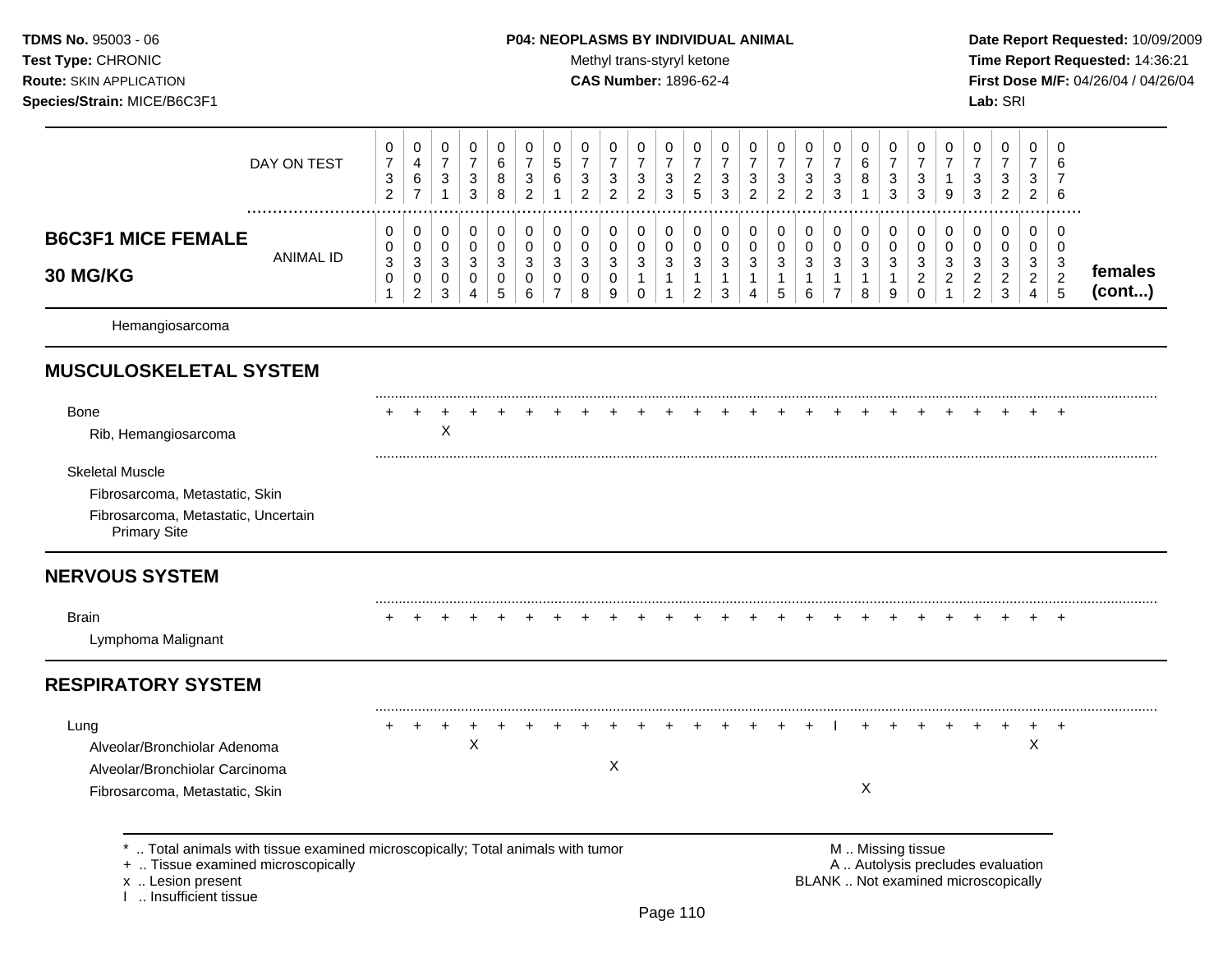# **TDMS No.** 95003 - 06 **P04: NEOPLASMS BY INDIVIDUAL ANIMAL** Date Report Requested: 10/09/2009

Test Type: CHRONIC **Test Type:** CHRONIC **Test Type:** CHRONIC **Time Report Requested:** 14:36:21 **Route:** SKIN APPLICATION **CAS Number:** 1896-62-4 **First Dose M/F:** 04/26/04 / 04/26/04

|                                                                                                                                                                      | DAY ON TEST      | 0<br>$\overline{7}$<br>$\ensuremath{\mathsf{3}}$<br>$\overline{2}$ | 0<br>$\overline{4}$<br>6<br>$\overline{7}$             | 0<br>$\boldsymbol{7}$<br>$\mathbf{3}$<br>$\mathbf{1}$ | 0<br>$\overline{7}$<br>3<br>$\mathbf{3}$ | 0<br>6<br>8<br>8              | 0<br>$\overline{7}$<br>3<br>$\overline{c}$ | 0<br>5<br>6                                  | 0<br>$\overline{7}$<br>3<br>$\overline{2}$ | 0<br>$\overline{7}$<br>$\ensuremath{\mathsf{3}}$<br>$\overline{c}$ | 0<br>$\overline{7}$<br>$\sqrt{3}$<br>$\overline{c}$ | 0<br>$\overline{7}$<br>3<br>3            | 0<br>7<br>$\overline{2}$<br>5                            | 0<br>$\overline{7}$<br>3<br>3 | 0<br>$\overline{7}$<br>$\ensuremath{\mathsf{3}}$<br>$\overline{2}$ | 0<br>$\overline{7}$<br>$\sqrt{3}$<br>$\overline{2}$ | 0<br>$\overline{7}$<br>$\sqrt{3}$<br>$\overline{2}$ | 0<br>$\overline{7}$<br>$\ensuremath{\mathsf{3}}$<br>3 | 0<br>6<br>8<br>$\mathbf{1}$     | 0<br>$\overline{7}$<br>$\mathbf{3}$<br>3 | 0<br>$\overline{7}$<br>3<br>3                       | 0<br>$\overline{7}$<br>$\mathbf{1}$<br>9      | 0<br>$\overline{7}$<br>$\sqrt{3}$<br>3                     | 0<br>$\overline{7}$<br>3<br>$\overline{2}$ | 0<br>7<br>3<br>$\overline{2}$                          | 0<br>6<br>$\overline{7}$<br>6                   |                   |
|----------------------------------------------------------------------------------------------------------------------------------------------------------------------|------------------|--------------------------------------------------------------------|--------------------------------------------------------|-------------------------------------------------------|------------------------------------------|-------------------------------|--------------------------------------------|----------------------------------------------|--------------------------------------------|--------------------------------------------------------------------|-----------------------------------------------------|------------------------------------------|----------------------------------------------------------|-------------------------------|--------------------------------------------------------------------|-----------------------------------------------------|-----------------------------------------------------|-------------------------------------------------------|---------------------------------|------------------------------------------|-----------------------------------------------------|-----------------------------------------------|------------------------------------------------------------|--------------------------------------------|--------------------------------------------------------|-------------------------------------------------|-------------------|
| <b>B6C3F1 MICE FEMALE</b><br>30 MG/KG                                                                                                                                | <b>ANIMAL ID</b> | 0<br>0<br>$\sqrt{3}$<br>$\mathbf 0$                                | 0<br>0<br>$\mathbf{3}$<br>0<br>$\overline{\mathbf{c}}$ | 0<br>0<br>$\mathbf{3}$<br>0<br>3                      | 0<br>$\mathbf 0$<br>3<br>0<br>4          | 0<br>$\pmb{0}$<br>3<br>0<br>5 | 0<br>0<br>3<br>0<br>6                      | 0<br>$\mathbf 0$<br>3<br>0<br>$\overline{7}$ | 0<br>0<br>3<br>0<br>8                      | 0<br>$\mathbf 0$<br>3<br>0<br>9                                    | 0<br>0<br>$\mathbf{3}$<br>$\mathbf{1}$<br>$\Omega$  | 0<br>$\pmb{0}$<br>3<br>$\mathbf{1}$<br>1 | 0<br>0<br>$\mathbf{3}$<br>$\mathbf{1}$<br>$\overline{2}$ | 0<br>0<br>3<br>1<br>3         | 0<br>0<br>$\sqrt{3}$<br>$\mathbf{1}$<br>$\overline{4}$             | 0<br>$\pmb{0}$<br>$\sqrt{3}$<br>$\mathbf{1}$<br>5   | 0<br>$\pmb{0}$<br>$\sqrt{3}$<br>$\mathbf{1}$<br>6   | 0<br>$\pmb{0}$<br>3<br>1<br>$\overline{7}$            | 0<br>$\mathbf 0$<br>3<br>1<br>8 | 0<br>0<br>3<br>$\mathbf 1$<br>9          | 0<br>$\mathbf 0$<br>3<br>$\overline{c}$<br>$\Omega$ | 0<br>0<br>3<br>$\overline{c}$<br>$\mathbf{1}$ | 0<br>0<br>$\mathbf{3}$<br>$\overline{2}$<br>$\overline{c}$ | 0<br>0<br>3<br>$\overline{2}$<br>3         | $\mathbf 0$<br>$\mathbf 0$<br>3<br>$\overline{2}$<br>4 | 0<br>0<br>3<br>$\overline{c}$<br>$\overline{5}$ | females<br>(cont) |
| Hepatocellular Carcinoma, Metastatic,<br>Liver<br>Lymphoma Malignant                                                                                                 |                  |                                                                    | X                                                      |                                                       |                                          |                               |                                            |                                              |                                            |                                                                    |                                                     |                                          | $X$ $X$                                                  |                               |                                                                    |                                                     |                                                     |                                                       |                                 |                                          |                                                     | X                                             |                                                            |                                            |                                                        |                                                 |                   |
| Nose<br>Lymphoma Malignant                                                                                                                                           |                  |                                                                    |                                                        |                                                       |                                          |                               |                                            |                                              |                                            |                                                                    |                                                     |                                          |                                                          |                               |                                                                    |                                                     |                                                     |                                                       |                                 |                                          |                                                     |                                               |                                                            |                                            |                                                        |                                                 |                   |
| Trachea                                                                                                                                                              |                  |                                                                    |                                                        |                                                       |                                          |                               |                                            |                                              |                                            |                                                                    |                                                     |                                          |                                                          |                               |                                                                    |                                                     |                                                     |                                                       |                                 |                                          |                                                     |                                               |                                                            |                                            |                                                        |                                                 |                   |
| <b>SPECIAL SENSES SYSTEM</b>                                                                                                                                         |                  |                                                                    |                                                        |                                                       |                                          |                               |                                            |                                              |                                            |                                                                    |                                                     |                                          |                                                          |                               |                                                                    |                                                     |                                                     |                                                       |                                 |                                          |                                                     |                                               |                                                            |                                            |                                                        |                                                 |                   |
| Eye<br>Optic Nerve, Lymphoma Malignant                                                                                                                               |                  |                                                                    |                                                        |                                                       |                                          |                               |                                            |                                              |                                            |                                                                    |                                                     | $\ddot{}$                                | $\pmb{\times}$                                           |                               |                                                                    |                                                     |                                                     |                                                       |                                 |                                          |                                                     |                                               |                                                            |                                            |                                                        |                                                 |                   |
| Harderian Gland<br>Adenoma<br>Carcinoma<br>Lymphoma Malignant                                                                                                        |                  | $\times$                                                           |                                                        | M                                                     | $\times$                                 |                               |                                            |                                              |                                            |                                                                    |                                                     |                                          | $\sf X$<br>X                                             |                               |                                                                    |                                                     |                                                     |                                                       |                                 |                                          |                                                     | X                                             |                                                            |                                            | X<br>Χ                                                 |                                                 |                   |
| <b>URINARY SYSTEM</b>                                                                                                                                                |                  |                                                                    |                                                        |                                                       |                                          |                               |                                            |                                              |                                            |                                                                    |                                                     |                                          |                                                          |                               |                                                                    |                                                     |                                                     |                                                       |                                 |                                          |                                                     |                                               |                                                            |                                            |                                                        |                                                 |                   |
| Kidney<br>Lymphoma Malignant                                                                                                                                         |                  |                                                                    |                                                        |                                                       |                                          |                               |                                            |                                              |                                            |                                                                    |                                                     | $X$ $X$ $X$                              |                                                          |                               |                                                                    |                                                     |                                                     |                                                       |                                 |                                          |                                                     | $\ddot{}$<br>X                                |                                                            |                                            | $\ddot{}$                                              | $\ddot{}$                                       |                   |
| *  Total animals with tissue examined microscopically; Total animals with tumor<br>+  Tissue examined microscopically<br>x  Lesion present<br>1  Insufficient tissue |                  |                                                                    |                                                        |                                                       |                                          |                               |                                            |                                              |                                            |                                                                    |                                                     |                                          |                                                          |                               |                                                                    |                                                     |                                                     | BLANK  Not examined microscopically                   |                                 |                                          | M  Missing tissue                                   | A  Autolysis precludes evaluation             |                                                            |                                            |                                                        |                                                 |                   |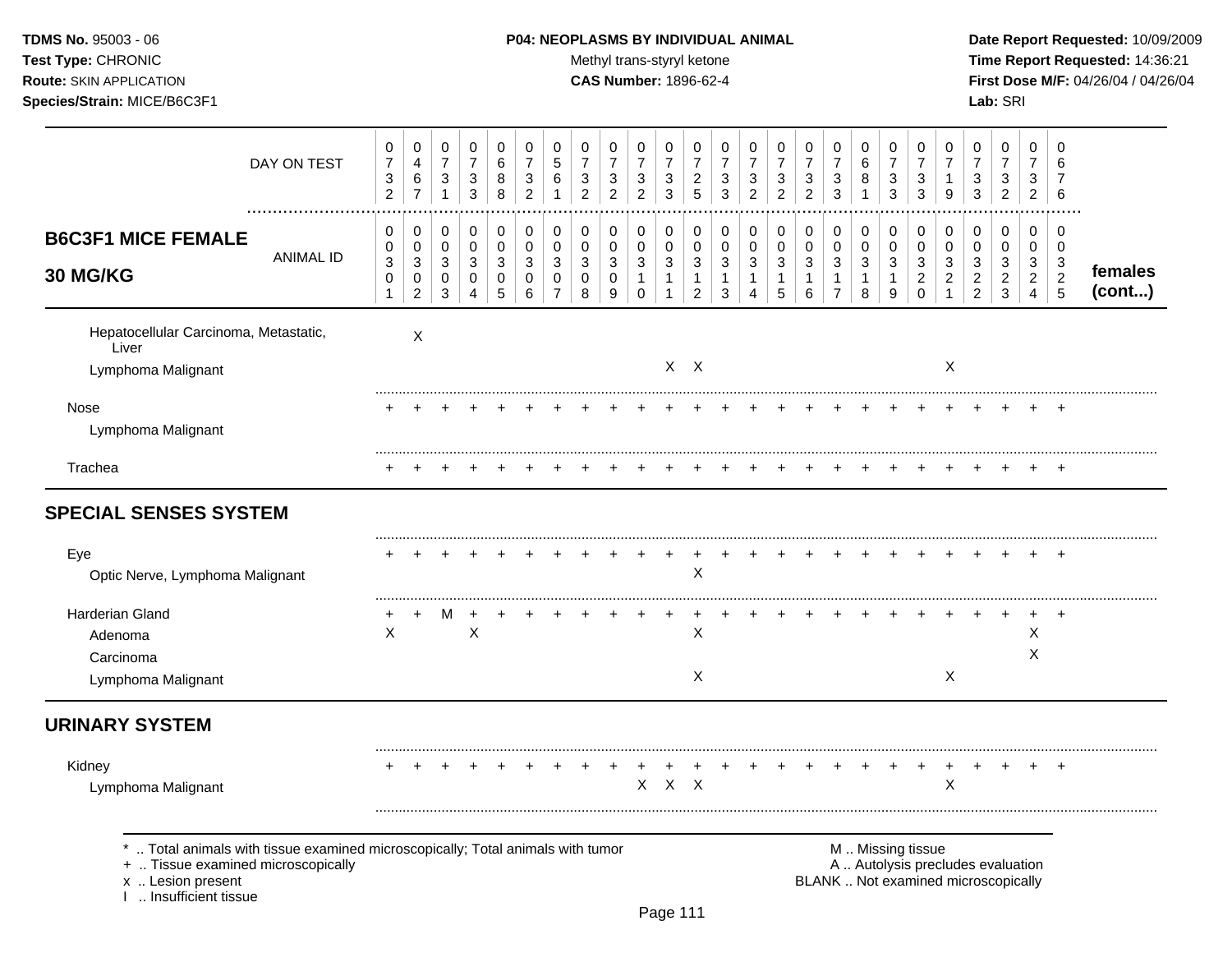# **TDMS No.** 95003 - 06 **P04: NEOPLASMS BY INDIVIDUAL ANIMAL** Date Report Requested: 10/09/2009

Test Type: CHRONIC **Test Type:** CHRONIC **Test Type:** CHRONIC **Time Report Requested:** 14:36:21 **Route:** SKIN APPLICATION **CAS Number:** 1896-62-4 **First Dose M/F:** 04/26/04 / 04/26/04

|                                                                | DAY ON TEST   | 0<br>$\overline{7}$<br>3<br>$\overline{2}$ | 0<br>4<br>6<br>$\overline{ }$ | 0<br>$\overline{7}$<br>3 | $\pmb{0}$<br>$\overline{7}$<br>3<br>3 | 0<br>6<br>8<br>8 | $\mathbf 0$<br>$\overline{ }$<br>3<br>$\overline{2}$ | $\mathbf 0$<br>5<br>6 | 0<br>⇁<br>3<br>2      | 0<br>$\overline{7}$<br>3<br>2 | 0<br>$\overline{7}$<br>3<br>2 | 0<br>$\overline{ }$<br>3<br>3 | 0<br>$\overline{ }$<br>$\overline{\mathbf{c}}$<br>5 | 0<br>$\overline{ }$<br>3<br>3 | 7<br>3<br>2 | 0<br>$\overline{ }$<br>$\ensuremath{\mathsf{3}}$<br>$\overline{2}$ | 0<br>$\overline{7}$<br>3<br>2 | 0<br>$\overline{7}$<br>3<br>3 | 0<br>6<br>8                         | 0<br>$\overline{ }$<br>3<br>3 | 0<br>⇁<br>3<br>3 | 0<br>9 | $\,0\,$<br>$\overline{ }$<br>3<br>3                      | 0<br>$\overline{7}$<br>3<br>2      | 0<br>$\overline{7}$<br>3<br>2      | 0<br>6<br>6                            |                   |
|----------------------------------------------------------------|---------------|--------------------------------------------|-------------------------------|--------------------------|---------------------------------------|------------------|------------------------------------------------------|-----------------------|-----------------------|-------------------------------|-------------------------------|-------------------------------|-----------------------------------------------------|-------------------------------|-------------|--------------------------------------------------------------------|-------------------------------|-------------------------------|-------------------------------------|-------------------------------|------------------|--------|----------------------------------------------------------|------------------------------------|------------------------------------|----------------------------------------|-------------------|
| <b>B6C3F1 MICE FEMALE</b><br>30 MG/KG                          | <br>ANIMAL ID | 0<br>0<br>$\mathbf{3}$<br>0                | 0<br>0<br>3<br>0<br>2         | 0<br>0<br>3<br>0<br>3    | 0<br>0<br>3<br>0<br>4                 | 0<br>0<br>3<br>5 | 0<br>0<br>3<br>0<br>6                                | 0                     | 0<br>0<br>3<br>0<br>8 | 0<br>0<br>3<br>0<br>9         | 0<br>0<br>3                   | 0<br>0<br>3                   | 0<br>0<br>3<br>2                                    | 0<br>0<br>3<br>3              | 0           | 0<br>0<br>3<br>5                                                   | 0<br>0<br>3<br>6              | 0<br>0<br>3<br>⇁              | 0<br>$\pmb{0}$<br>$\mathbf{3}$<br>8 | 0<br>0<br>3<br>9              | 0<br>3<br>0      | 0      | 0<br>0<br>3<br>$\overline{\mathbf{c}}$<br>$\overline{2}$ | 0<br>0<br>3<br>$\overline{c}$<br>3 | 0<br>0<br>3<br>$\overline{2}$<br>4 | <br>0<br>0<br>3<br>$\overline{c}$<br>5 | females<br>(cont) |
| <b>Urinary Bladder</b><br>Leiomyosarcoma<br>Lymphoma Malignant |               |                                            |                               |                          |                                       |                  |                                                      |                       |                       |                               |                               |                               | X                                                   | X                             |             |                                                                    | X                             |                               |                                     |                               |                  | X      |                                                          |                                    |                                    |                                        |                   |
| <b>SYSTEMIC LESIONS</b>                                        |               |                                            |                               |                          |                                       |                  |                                                      |                       |                       |                               |                               |                               |                                                     |                               |             |                                                                    |                               |                               |                                     |                               |                  |        |                                                          |                                    |                                    |                                        |                   |
| Multiple Organ<br>Histiocytic Sarcoma<br>Lymphoma Malignant    |               |                                            | X.                            | Χ                        |                                       |                  | X                                                    | X                     |                       |                               | X X X X                       |                               |                                                     |                               |             |                                                                    | х                             |                               |                                     | Χ                             |                  |        | $X \times$                                               |                                    | $\pm$                              | $\div$                                 |                   |

\* .. Total animals with tissue examined microscopically; Total animals with tumor <br>
+ .. Tissue examined microscopically<br>
+ .. Tissue examined microscopically

+ .. Tissue examined microscopically

I .. Insufficient tissue

x .. Lesion present **BLANK** .. Not examined microscopically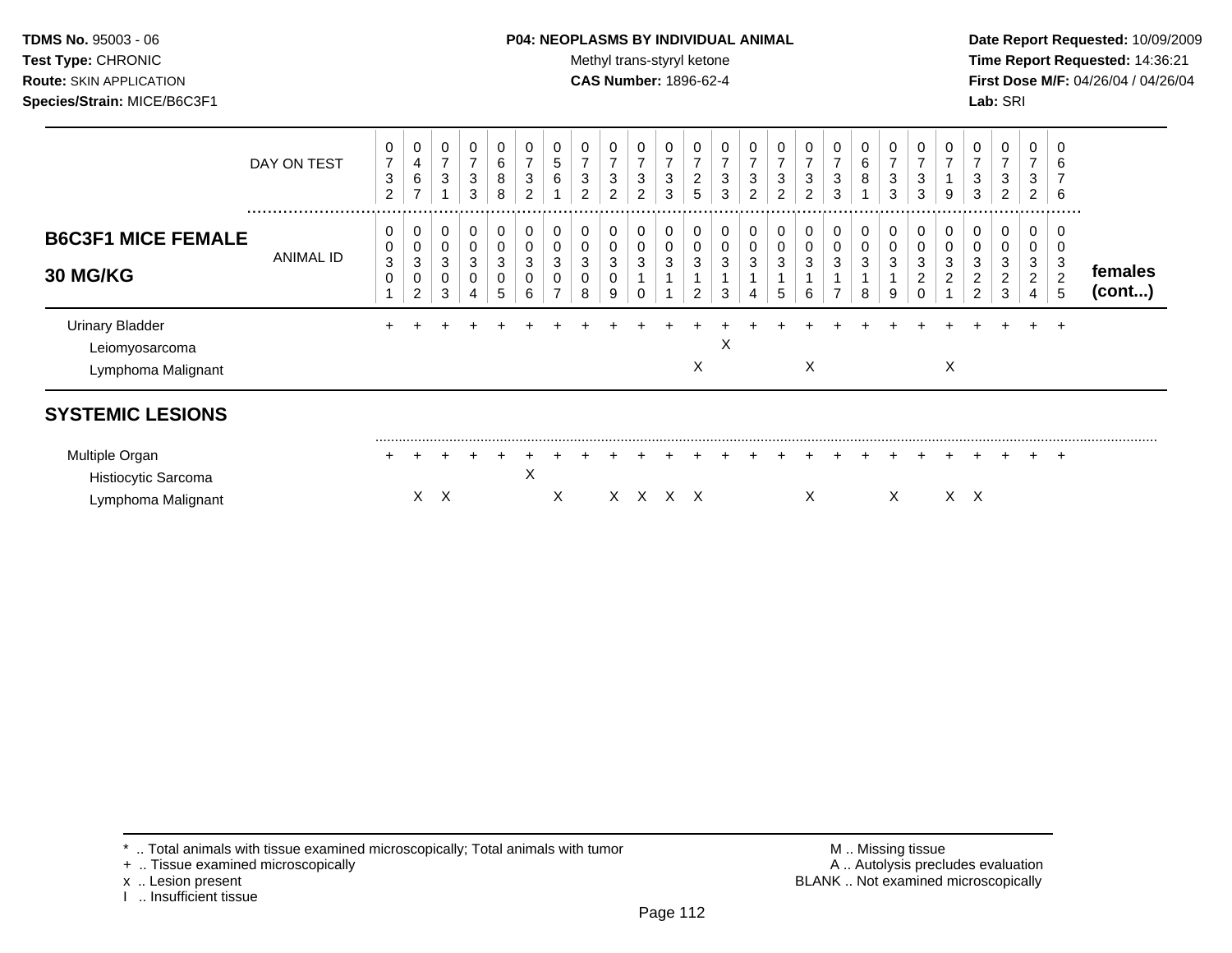# **TDMS No.** 95003 - 06 **P04: NEOPLASMS BY INDIVIDUAL ANIMAL** Date Report Requested: 10/09/2009

Test Type: CHRONIC **Test Type:** CHRONIC **Test Type:** CHRONIC **Time Report Requested:** 14:36:21 **Route:** SKIN APPLICATION **CAS Number:** 1896-62-4 **First Dose M/F:** 04/26/04 / 04/26/04

|                                                            | DAY ON TEST      | 0<br>$\overline{7}$<br>$\mathbf{1}$<br>$\overline{4}$                   | 0<br>6<br>9<br>$\overline{7}$                                      | 0<br>$\sqrt{5}$<br>$\sqrt{5}$<br>$\overline{7}$       | 0<br>$\overline{7}$<br>$\ensuremath{\mathsf{3}}$<br>$\sqrt{3}$       | 0<br>$\overline{7}$<br>3               | 0<br>$\overline{7}$<br>$\ensuremath{\mathsf{3}}$<br>$\overline{2}$ | 0<br>$\overline{7}$<br>3<br>3                        | $\pmb{0}$<br>$\overline{\mathbf{4}}$<br>6<br>5 | 0<br>$\overline{7}$<br>$\mathbf 0$<br>$\boldsymbol{\Lambda}$ | 0<br>$\overline{7}$<br>$\sqrt{3}$<br>$\mathbf{1}$        | 0<br>5<br>$\overline{7}$<br>$\overline{7}$ | $\Omega$<br>6<br>6<br>8                                           | 0<br>6<br>8<br>8                         | 0<br>$\overline{7}$<br>3<br>3             | 0<br>$\overline{7}$<br>3<br>3                                  | 0<br>$\mathfrak{S}$<br>$\bf 8$<br>6   | $\pmb{0}$<br>$\boldsymbol{7}$<br>$\ensuremath{\mathsf{3}}$<br>3                   | 0<br>$\overline{7}$<br>$\sqrt{3}$<br>$\overline{2}$  | 0<br>$\overline{7}$<br>$\mathbf{1}$<br>6       | 0<br>$\,6$<br>4<br>8                       | 0<br>$\overline{7}$<br>$\sqrt{3}$                       | 0<br>$\overline{7}$<br>3<br>$\overline{2}$         | 0<br>$\overline{7}$<br>$\ensuremath{\mathsf{3}}$<br>$\overline{2}$ | 0<br>6<br>$\overline{2}$<br>4 | 0<br>7<br>3<br>3                       |          |
|------------------------------------------------------------|------------------|-------------------------------------------------------------------------|--------------------------------------------------------------------|-------------------------------------------------------|----------------------------------------------------------------------|----------------------------------------|--------------------------------------------------------------------|------------------------------------------------------|------------------------------------------------|--------------------------------------------------------------|----------------------------------------------------------|--------------------------------------------|-------------------------------------------------------------------|------------------------------------------|-------------------------------------------|----------------------------------------------------------------|---------------------------------------|-----------------------------------------------------------------------------------|------------------------------------------------------|------------------------------------------------|--------------------------------------------|---------------------------------------------------------|----------------------------------------------------|--------------------------------------------------------------------|-------------------------------|----------------------------------------|----------|
| <b>B6C3F1 MICE FEMALE</b><br>30 MG/KG                      | <b>ANIMAL ID</b> | 0<br>0<br>$\ensuremath{\mathsf{3}}$<br>$\overline{c}$<br>$6\phantom{a}$ | 0<br>$\mathbf 0$<br>$\sqrt{3}$<br>$\overline{2}$<br>$\overline{7}$ | 0<br>$\mathbf 0$<br>$\sqrt{3}$<br>$\overline{c}$<br>8 | 0<br>$\mathbf 0$<br>$\ensuremath{\mathsf{3}}$<br>$\overline{2}$<br>9 | 0<br>$\Omega$<br>3<br>3<br>$\mathbf 0$ | $\pmb{0}$<br>$\Omega$<br>3<br>3                                    | 0<br>$\Omega$<br>$\mathbf{3}$<br>3<br>$\overline{2}$ | 0<br>$\Omega$<br>$\mathbf{3}$<br>3<br>3        | 0<br>$\mathbf 0$<br>3<br>3<br>$\overline{4}$                 | 0<br>0<br>$\ensuremath{\mathsf{3}}$<br>$\mathbf{3}$<br>5 | 0<br>$\mathbf 0$<br>$\sqrt{3}$<br>3<br>6   | 0<br>$\Omega$<br>$\ensuremath{\mathsf{3}}$<br>3<br>$\overline{7}$ | 0<br>$\mathbf 0$<br>$\sqrt{3}$<br>3<br>8 | 0<br>$\mathbf 0$<br>$\mathbf 3$<br>3<br>9 | 0<br>$\mathbf 0$<br>$\ensuremath{\mathsf{3}}$<br>4<br>$\Omega$ | 0<br>$\mathbf 0$<br>$\mathbf{3}$<br>4 | $\pmb{0}$<br>$\boldsymbol{0}$<br>$\ensuremath{\mathsf{3}}$<br>4<br>$\overline{2}$ | 0<br>$\mathbf 0$<br>$\mathsf 3$<br>4<br>$\mathbf{3}$ | $\,0\,$<br>$\mathbf 0$<br>$\sqrt{3}$<br>4<br>4 | 0<br>$\mathbf 0$<br>$\mathbf{3}$<br>4<br>5 | 0<br>$\mathbf 0$<br>$\ensuremath{\mathsf{3}}$<br>4<br>6 | 0<br>$\Omega$<br>$\sqrt{3}$<br>4<br>$\overline{7}$ | 0<br>$\mathbf 0$<br>$\mathbf{3}$<br>4<br>8                         | 0<br>$\Omega$<br>3<br>4<br>9  | 0<br>$\Omega$<br>3<br>5<br>$\mathbf 0$ | * TOTALS |
| <b>ALIMENTARY SYSTEM</b>                                   |                  |                                                                         |                                                                    |                                                       |                                                                      |                                        |                                                                    |                                                      |                                                |                                                              |                                                          |                                            |                                                                   |                                          |                                           |                                                                |                                       |                                                                                   |                                                      |                                                |                                            |                                                         |                                                    |                                                                    |                               |                                        |          |
| Esophagus                                                  |                  |                                                                         |                                                                    |                                                       |                                                                      |                                        |                                                                    |                                                      |                                                |                                                              |                                                          |                                            |                                                                   |                                          |                                           |                                                                |                                       |                                                                                   |                                                      |                                                |                                            |                                                         |                                                    |                                                                    |                               |                                        | 50       |
| Gallbladder                                                |                  | А                                                                       |                                                                    |                                                       |                                                                      |                                        |                                                                    |                                                      |                                                |                                                              |                                                          |                                            | м                                                                 | А                                        |                                           |                                                                |                                       | М                                                                                 | $+$                                                  | A                                              |                                            |                                                         |                                                    |                                                                    |                               |                                        | 40       |
| Intestine Large, Cecum<br>Carcinoma                        |                  | A                                                                       |                                                                    |                                                       |                                                                      |                                        |                                                                    |                                                      |                                                |                                                              |                                                          |                                            |                                                                   |                                          |                                           |                                                                |                                       |                                                                                   |                                                      |                                                |                                            |                                                         |                                                    |                                                                    |                               |                                        | 45<br>1  |
| Intestine Large, Colon                                     |                  | A                                                                       | $\ddot{}$                                                          | A                                                     |                                                                      |                                        |                                                                    |                                                      |                                                |                                                              |                                                          |                                            | A                                                                 | A                                        |                                           | $\pm$                                                          | $\div$                                | $\ddot{}$                                                                         | $\ddot{}$                                            | $\mathsf{A}$                                   | $\mathsf{A}$                               | $\ddot{}$                                               |                                                    |                                                                    |                               |                                        | 42       |
| Intestine Large, Rectum                                    |                  | A                                                                       |                                                                    |                                                       |                                                                      |                                        |                                                                    |                                                      |                                                |                                                              |                                                          |                                            |                                                                   |                                          |                                           |                                                                |                                       |                                                                                   |                                                      |                                                |                                            |                                                         |                                                    |                                                                    |                               |                                        | 43       |
| Intestine Small, Duodenum                                  |                  |                                                                         |                                                                    |                                                       |                                                                      |                                        |                                                                    |                                                      |                                                |                                                              |                                                          |                                            |                                                                   |                                          |                                           |                                                                |                                       |                                                                                   |                                                      | A                                              |                                            |                                                         |                                                    |                                                                    |                               |                                        | 43       |
| Intestine Small, Ileum                                     |                  | A                                                                       |                                                                    |                                                       |                                                                      |                                        |                                                                    |                                                      |                                                |                                                              |                                                          |                                            |                                                                   |                                          |                                           |                                                                |                                       |                                                                                   |                                                      |                                                | Α                                          |                                                         |                                                    |                                                                    |                               |                                        | 42       |
| Intestine Small, Jejunum<br>Lymphoma Malignant             |                  | A                                                                       |                                                                    |                                                       |                                                                      |                                        |                                                                    |                                                      |                                                |                                                              |                                                          |                                            |                                                                   |                                          |                                           |                                                                |                                       |                                                                                   |                                                      |                                                |                                            |                                                         |                                                    |                                                                    |                               |                                        | 42<br>1  |
| Liver<br>Hemangiosarcoma                                   |                  |                                                                         |                                                                    |                                                       | X                                                                    |                                        |                                                                    |                                                      |                                                |                                                              |                                                          |                                            |                                                                   |                                          |                                           |                                                                |                                       |                                                                                   |                                                      |                                                |                                            |                                                         |                                                    |                                                                    |                               |                                        | 50       |
| Hepatocellular Adenoma<br>Hepatocellular Adenoma, Multiple |                  | X                                                                       | X                                                                  | $\boldsymbol{\mathsf{X}}$                             |                                                                      | Χ                                      |                                                                    | X                                                    |                                                |                                                              |                                                          | $X$ $X$                                    |                                                                   | X                                        | X                                         |                                                                |                                       |                                                                                   | $X \times$                                           |                                                | $\times$                                   |                                                         | X X X X                                            |                                                                    |                               | X                                      | 9<br>28  |

\* .. Total animals with tissue examined microscopically; Total animals with tumor M .. Missing tissue M .. Missing tissue<br>A .. Autolysis precludes evaluation<br>A .. Autolysis precludes evaluation

+ .. Tissue examined microscopically

x .. Lesion present<br>I .. Insufficient tissue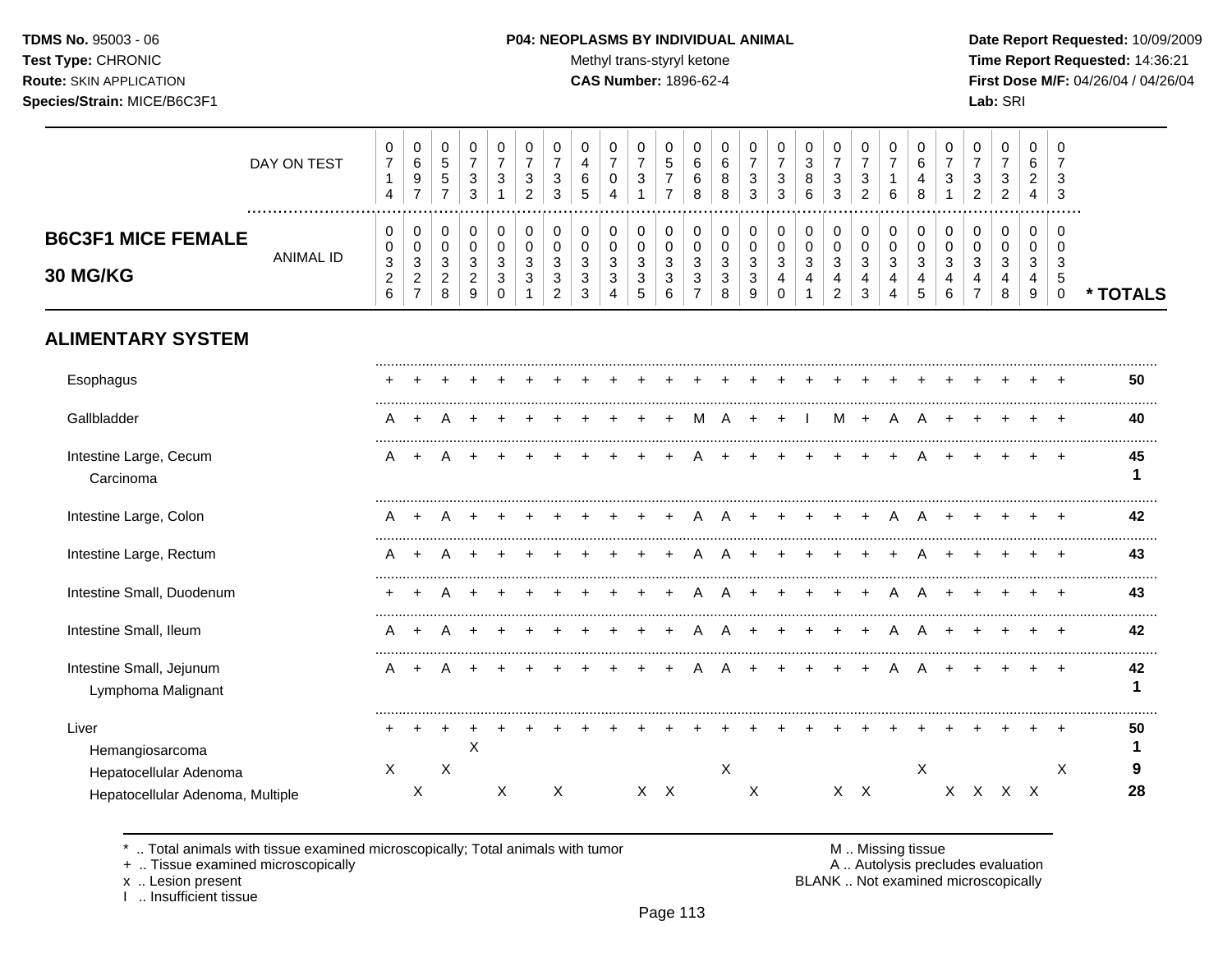#### **TDMS No.** 95003 - 06 **P04: NEOPLASMS BY INDIVIDUAL ANIMAL Date Report Requested:** 10/09/2009

Test Type: CHRONIC **Test Type:** CHRONIC **Test Type:** CHRONIC **Time Report Requested:** 14:36:21 **Route:** SKIN APPLICATION **CAS Number:** 1896-62-4 **First Dose M/F:** 04/26/04 / 04/26/04

| DAY ON TEST                                                                          | 0<br>$\boldsymbol{7}$<br>$\mathbf{1}$<br>$\overline{4}$    | 0<br>$\,6\,$<br>9<br>$\overline{7}$                  | 0<br>$\sqrt{5}$<br>$\,$ 5 $\,$<br>$\overline{7}$      | 0<br>$\overline{7}$<br>3<br>3                       | 0<br>$\overline{7}$<br>3     | 0<br>$\overline{7}$<br>3<br>$\mathcal{P}$ | 0<br>$\overline{7}$<br>3<br>3      | 0<br>4<br>6<br>5               | 0<br>$\overline{7}$<br>0<br>4                    | 0<br>$\boldsymbol{7}$<br>3<br>1          | 0<br>5<br>$\overline{7}$<br>$\overline{7}$ | 0<br>6<br>6<br>8                | 0<br>6<br>8<br>8      | 0<br>$\overline{7}$<br>3<br>3 | 0<br>$\overline{7}$<br>3<br>3                   | 0<br>$\ensuremath{\mathsf{3}}$<br>8<br>6 | 0<br>$\overline{7}$<br>$\sqrt{3}$<br>3                | 0<br>$\overline{7}$<br>3<br>2                  | 0<br>$\overline{7}$<br>6   | 0<br>6<br>4<br>8 | 0<br>$\overline{7}$<br>3     | 0<br>$\overline{7}$<br>3<br>$\mathfrak{p}$ | 0<br>$\overline{7}$<br>3<br>2 | $\mathbf 0$<br>6<br>2<br>4                | 0<br>$\overline{7}$<br>3<br>3                 |          |
|--------------------------------------------------------------------------------------|------------------------------------------------------------|------------------------------------------------------|-------------------------------------------------------|-----------------------------------------------------|------------------------------|-------------------------------------------|------------------------------------|--------------------------------|--------------------------------------------------|------------------------------------------|--------------------------------------------|---------------------------------|-----------------------|-------------------------------|-------------------------------------------------|------------------------------------------|-------------------------------------------------------|------------------------------------------------|----------------------------|------------------|------------------------------|--------------------------------------------|-------------------------------|-------------------------------------------|-----------------------------------------------|----------|
| <b>B6C3F1 MICE FEMALE</b><br><b>ANIMAL ID</b><br>30 MG/KG                            | 0<br>0<br>$\mathbf{3}$<br>$\overline{c}$<br>$6\phantom{1}$ | 0<br>0<br>$\sqrt{3}$<br>$\sqrt{2}$<br>$\overline{7}$ | 0<br>$\mathbf 0$<br>$\sqrt{3}$<br>$\overline{c}$<br>8 | 0<br>$\pmb{0}$<br>3<br>$\overline{\mathbf{c}}$<br>9 | 0<br>$\Omega$<br>3<br>3<br>0 | 0<br>0<br>3                               | 0<br>0<br>3<br>3<br>$\overline{2}$ | 0<br>0<br>$\sqrt{3}$<br>3<br>3 | $\pmb{0}$<br>$\pmb{0}$<br>$\mathbf{3}$<br>3<br>4 | 0<br>$\pmb{0}$<br>$\mathbf{3}$<br>3<br>5 | 0<br>0<br>3<br>3<br>6                      | 0<br>$\mathbf 0$<br>3<br>3<br>7 | 0<br>0<br>3<br>3<br>8 | 0<br>0<br>3<br>3<br>9         | 0<br>$\pmb{0}$<br>$\mathbf{3}$<br>4<br>$\Omega$ | 0<br>$\pmb{0}$<br>$\mathbf{3}$<br>4      | 0<br>$\pmb{0}$<br>$\mathbf{3}$<br>4<br>$\overline{c}$ | $\,0\,$<br>$\pmb{0}$<br>$\mathbf{3}$<br>4<br>3 | 0<br>$\mathbf 0$<br>3<br>4 | 0<br>0<br>3<br>5 | 0<br>$\Omega$<br>3<br>4<br>6 | 0<br>$\Omega$<br>3<br>$\overline{7}$       | 0<br>0<br>3<br>4<br>8         | $\mathbf 0$<br>$\mathbf 0$<br>3<br>4<br>9 | $\Omega$<br>$\Omega$<br>3<br>5<br>$\mathbf 0$ | * TOTALS |
| Hepatocellular Carcinoma<br>Hepatocellular Carcinoma, Multiple<br>Lymphoma Malignant | X                                                          | X                                                    | X                                                     |                                                     | X                            |                                           | X                                  |                                |                                                  |                                          |                                            | X                               |                       |                               |                                                 |                                          |                                                       | $\boldsymbol{\mathsf{X}}$                      | X                          |                  | X                            |                                            |                               | X                                         | X                                             | 12<br>з  |
| Mesentery                                                                            |                                                            |                                                      |                                                       |                                                     |                              |                                           |                                    |                                |                                                  |                                          |                                            |                                 |                       |                               |                                                 |                                          |                                                       |                                                |                            |                  |                              |                                            |                               |                                           |                                               | 17       |
| Pancreas<br>Lymphoma Malignant                                                       |                                                            |                                                      |                                                       |                                                     |                              |                                           |                                    |                                |                                                  |                                          |                                            |                                 |                       |                               |                                                 |                                          |                                                       |                                                | Χ                          |                  |                              |                                            |                               |                                           |                                               | 49       |
| Salivary Glands<br>Lymphoma Malignant                                                |                                                            |                                                      |                                                       |                                                     |                              |                                           |                                    |                                |                                                  |                                          |                                            |                                 |                       |                               |                                                 |                                          |                                                       |                                                |                            |                  |                              |                                            |                               |                                           | X                                             | 50<br>3  |
| Stomach, Forestomach<br>Squamous Cell Papilloma                                      |                                                            |                                                      |                                                       |                                                     |                              |                                           |                                    |                                |                                                  |                                          |                                            |                                 |                       |                               |                                                 |                                          |                                                       |                                                | X                          |                  |                              |                                            |                               |                                           |                                               | 50<br>2  |
| Stomach, Glandular<br>Lymphoma Malignant                                             |                                                            |                                                      |                                                       |                                                     |                              |                                           |                                    |                                |                                                  |                                          |                                            |                                 |                       |                               |                                                 |                                          |                                                       |                                                |                            |                  |                              |                                            |                               |                                           |                                               | 48       |
| <b>CARDIOVASCULAR SYSTEM</b>                                                         |                                                            |                                                      |                                                       |                                                     |                              |                                           |                                    |                                |                                                  |                                          |                                            |                                 |                       |                               |                                                 |                                          |                                                       |                                                |                            |                  |                              |                                            |                               |                                           |                                               |          |
| Heart<br>Lymphoma Malignant                                                          |                                                            |                                                      |                                                       |                                                     |                              |                                           |                                    |                                |                                                  |                                          |                                            |                                 |                       |                               |                                                 |                                          |                                                       |                                                |                            |                  |                              |                                            |                               |                                           |                                               | 50       |

# **ENDOCRINE SYSTEM**

\* .. Total animals with tissue examined microscopically; Total animals with tumor <br>
+ .. Tissue examined microscopically<br>
+ .. Tissue examined microscopically

+ .. Tissue examined microscopically

x .. Lesion present<br>I .. Insufficient tissue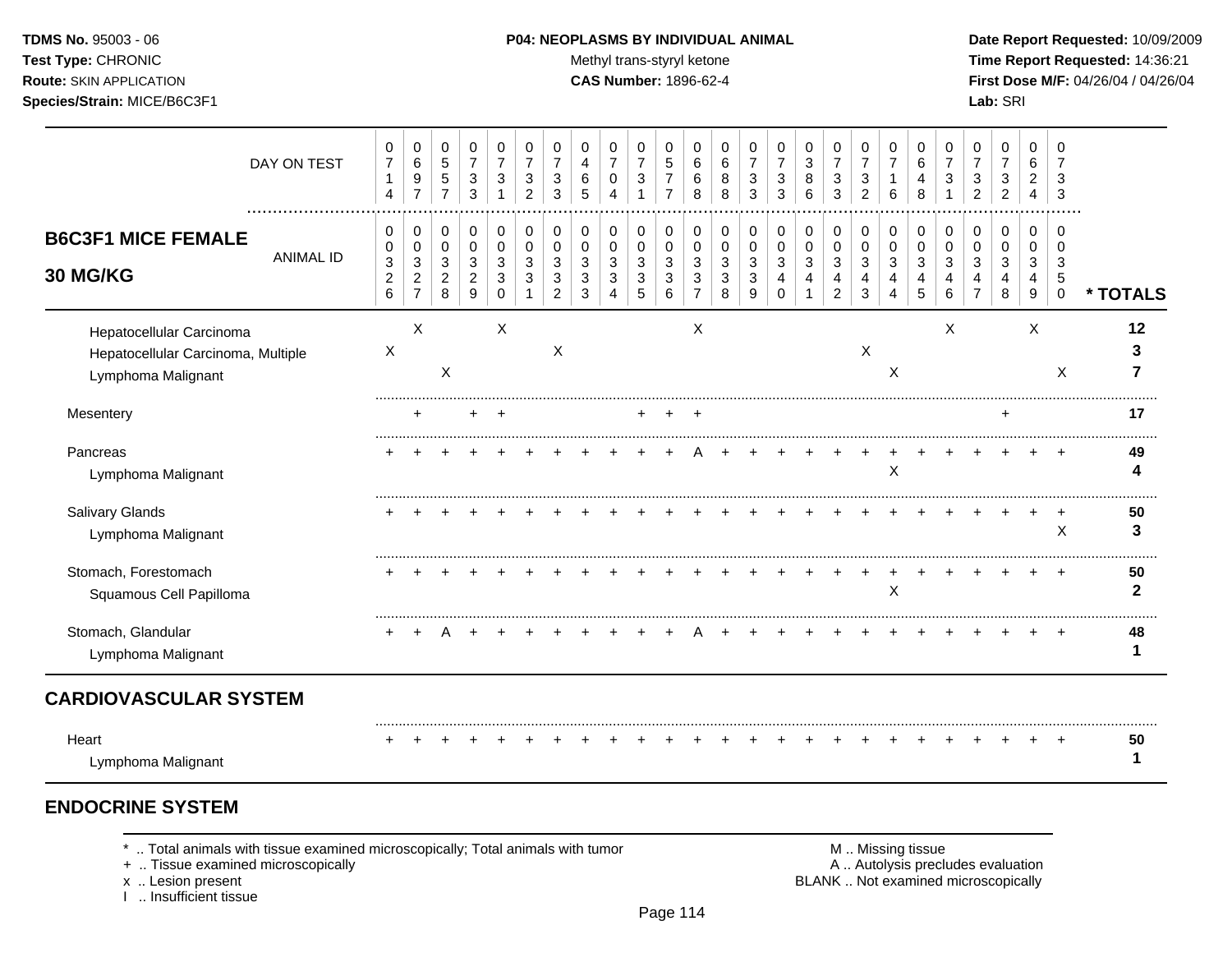**TDMS No.** 95003 - 06 **P04: NEOPLASMS BY INDIVIDUAL ANIMAL** Date Report Requested: 10/09/2009 **Test Type:** CHRONIC **Trans-styryl ketone** Methyl trans-styryl ketone **Time Report Requested:** 14:36:21 **Route:** SKIN APPLICATION **CAS Number:** 1896-62-4 **First Dose M/F:** 04/26/04 / 04/26/04

|                                                                                           | DAY ON TEST      | 0<br>7<br>1<br>$\overline{4}$ | 0<br>6<br>$\boldsymbol{9}$<br>$\overline{7}$ | 0<br>$\sqrt{5}$<br>$\sqrt{5}$<br>$\overline{7}$ | 0<br>$\boldsymbol{7}$<br>3<br>3  | 0<br>$\overline{7}$<br>3         | 0<br>$\overline{7}$<br>3<br>$\overline{c}$ | 0<br>$\overline{7}$<br>3<br>3 | 0<br>4<br>6<br>5      | 0<br>$\overline{7}$<br>0 | 0<br>$\overline{7}$<br>3         | 0<br>5<br>$\overline{7}$<br>$\overline{7}$ | 0<br>6<br>6<br>8      | 0<br>6<br>8<br>8 | 0<br>$\overline{7}$<br>3<br>3 | 0<br>$\overline{7}$<br>3<br>3 | 0<br>$\mathbf{3}$<br>8<br>6 | 0<br>$\overline{7}$<br>3<br>3 | 0<br>$\overline{7}$<br>3<br>2  | 0<br>$\overline{7}$<br>6 | 0<br>6<br>4<br>8 | 0<br>7<br>3 | 0<br>$\overline{7}$<br>3<br>$\overline{2}$ | 0<br>$\overline{7}$<br>3<br>$\overline{2}$ | 0<br>6<br>$\overline{2}$<br>4 | 0<br>3                    |                    |
|-------------------------------------------------------------------------------------------|------------------|-------------------------------|----------------------------------------------|-------------------------------------------------|----------------------------------|----------------------------------|--------------------------------------------|-------------------------------|-----------------------|--------------------------|----------------------------------|--------------------------------------------|-----------------------|------------------|-------------------------------|-------------------------------|-----------------------------|-------------------------------|--------------------------------|--------------------------|------------------|-------------|--------------------------------------------|--------------------------------------------|-------------------------------|---------------------------|--------------------|
| <b>B6C3F1 MICE FEMALE</b>                                                                 | <b>ANIMAL ID</b> | 0<br>0<br>$\sqrt{3}$          | 0<br>0<br>$\mathbf{3}$                       | 0<br>0<br>$\mathbf{3}$                          | 0<br>$\mathbf 0$<br>$\mathbf{3}$ | 0<br>$\mathbf 0$<br>$\mathbf{3}$ | 0<br>$\mathbf 0$<br>3                      | 0<br>0<br>3                   | 0<br>$\mathbf 0$<br>3 | 0<br>$\mathbf 0$<br>3    | 0<br>$\mathbf 0$<br>$\mathbf{3}$ | 0<br>$\mathbf 0$<br>3                      | 0<br>$\mathbf 0$<br>3 | 0<br>0<br>3      | 0<br>0<br>3                   | 0<br>$\mathbf 0$<br>3         | 0<br>0<br>$\mathbf{3}$      | 0<br>0<br>$\mathbf{3}$        | 0<br>$\mathbf 0$<br>$\sqrt{3}$ | 0<br>$\mathbf 0$<br>3    | 0<br>0<br>3      | 0<br>0<br>3 | 0<br>0<br>3                                | 0<br>0<br>3                                | 0<br>0<br>3                   | $\Omega$<br>$\Omega$<br>3 |                    |
| <b>30 MG/KG</b>                                                                           |                  | $\boldsymbol{2}$<br>6         | $\overline{2}$<br>$\overline{7}$             | $\overline{2}$<br>8                             | $\boldsymbol{2}$<br>9            | $\mathbf{3}$<br>$\Omega$         | 3                                          | 3<br>$\overline{2}$           | 3<br>3                | 3<br>Δ                   | 3<br>5                           | $\sqrt{3}$<br>6                            | 3<br>$\overline{7}$   | 3<br>8           | 3<br>9                        | $\overline{4}$<br>$\Omega$    | $\overline{4}$              | 4<br>$\overline{2}$           | 4<br>3                         | 4<br>4                   | 4<br>5           | 4<br>6      | 4<br>$\overline{7}$                        | 4<br>8                                     | 4<br>9                        | 5<br>$\mathbf 0$          | * TOTALS           |
| <b>Adrenal Cortex</b>                                                                     |                  |                               |                                              |                                                 |                                  |                                  |                                            |                               |                       |                          |                                  |                                            |                       |                  |                               |                               |                             |                               |                                |                          |                  |             |                                            |                                            |                               |                           | 50                 |
| Hepatocellular Carcinoma, Metastatic,<br>Liver                                            |                  |                               |                                              |                                                 |                                  |                                  |                                            |                               |                       |                          |                                  |                                            |                       |                  |                               |                               |                             |                               |                                |                          |                  |             |                                            |                                            | X                             |                           |                    |
| Capsule, Adenoma                                                                          |                  |                               |                                              |                                                 |                                  |                                  |                                            |                               |                       |                          |                                  |                                            |                       |                  |                               |                               |                             |                               |                                |                          |                  |             |                                            |                                            |                               |                           |                    |
| Adrenal Medulla<br>Pheochromocytoma Benign<br>Pheochromocytoma Malignant                  |                  |                               |                                              |                                                 |                                  |                                  |                                            |                               |                       |                          |                                  |                                            |                       |                  |                               |                               |                             |                               |                                |                          |                  |             |                                            |                                            |                               |                           | 50                 |
| Islets, Pancreatic<br>Adenoma                                                             |                  |                               |                                              |                                                 |                                  |                                  |                                            |                               |                       |                          |                                  |                                            |                       |                  |                               |                               |                             |                               |                                |                          |                  |             |                                            |                                            |                               |                           | 49<br>$\mathbf{2}$ |
| Parathyroid Gland                                                                         |                  | M                             |                                              |                                                 |                                  |                                  |                                            |                               |                       |                          |                                  |                                            |                       |                  |                               |                               |                             |                               |                                |                          |                  |             |                                            |                                            |                               |                           | 46                 |
| <b>Pituitary Gland</b><br>Carcinoma<br>Pars Distalis, Adenoma<br>Pars Distalis, Carcinoma |                  |                               | X                                            |                                                 |                                  |                                  |                                            |                               | X                     |                          |                                  |                                            |                       | X                |                               |                               |                             | $\boldsymbol{\mathsf{X}}$     |                                |                          |                  |             | $\boldsymbol{\mathsf{X}}$                  |                                            |                               |                           | 50                 |
| <b>Thyroid Gland</b><br>Follicular Cell, Adenoma<br>Follicular Cell, Carcinoma            |                  |                               |                                              |                                                 |                                  |                                  |                                            |                               |                       |                          |                                  |                                            |                       |                  |                               |                               |                             |                               |                                |                          |                  |             |                                            |                                            | X                             |                           | 49                 |

\* .. Total animals with tissue examined microscopically; Total animals with tumor **M** metally more than M .. Missing tissue<br>  $\blacksquare$  Tissue examined microscopically

+ .. Tissue examined microscopically

x .. Lesion present<br>I .. Insufficient tissue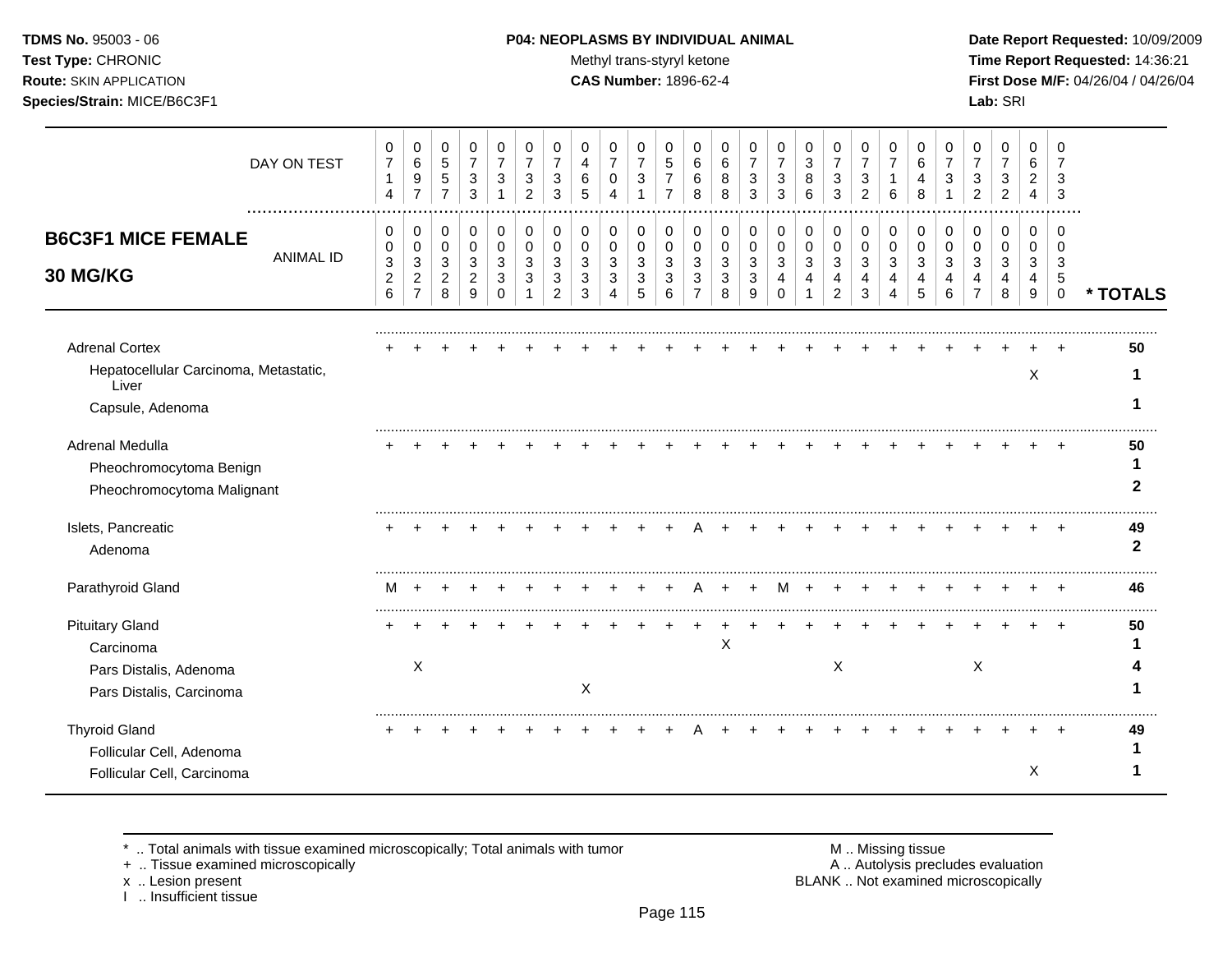#### **TDMS No.** 95003 - 06 **P04: NEOPLASMS BY INDIVIDUAL ANIMAL** Date Report Requested: 10/09/2009

**Test Type:** CHRONIC **Trans-styryl ketone** Methyl trans-styryl ketone **Time Report Requested:** 14:36:21 **Route:** SKIN APPLICATION **CAS Number:** 1896-62-4 **First Dose M/F:** 04/26/04 / 04/26/04

|                                                                                           | DAY ON TEST      | 0<br>$\boldsymbol{7}$<br>$\mathbf 1$<br>$\overline{4}$ | 0<br>$\,6$<br>9<br>$\overline{7}$                                 | 0<br>$\sqrt{5}$<br>$\sqrt{5}$<br>$\overline{7}$            | 0<br>$\overline{7}$<br>3<br>3                  | 0<br>$\overline{7}$<br>3               | 0<br>$\overline{7}$<br>3<br>$\overline{c}$ | 0<br>$\overline{7}$<br>3<br>3   | 0<br>4<br>6<br>5             | 0<br>$\overline{7}$<br>0        | 0<br>$\overline{7}$<br>$\mathbf{3}$                   | 0<br>$\sqrt{5}$<br>$\overline{7}$<br>$\overline{7}$ | 0<br>6<br>6<br>8                             | 0<br>6<br>8<br>8                | 0<br>$\overline{7}$<br>3<br>3 | 0<br>$\overline{7}$<br>3<br>3  | 0<br>3<br>8<br>$6\phantom{1}6$ | 0<br>$\boldsymbol{7}$<br>$\sqrt{3}$<br>3                | 0<br>$\overline{7}$<br>3<br>2   | 0<br>$\overline{7}$<br>6        | 0<br>6<br>4<br>8                | 0<br>$\overline{7}$<br>3 | 0<br>$\overline{7}$<br>3<br>$\overline{2}$ | 0<br>$\overline{7}$<br>3<br>$\overline{2}$ | 0<br>$\,6\,$<br>$\sqrt{2}$<br>4                | $\Omega$<br>$\overline{7}$<br>3               |          |
|-------------------------------------------------------------------------------------------|------------------|--------------------------------------------------------|-------------------------------------------------------------------|------------------------------------------------------------|------------------------------------------------|----------------------------------------|--------------------------------------------|---------------------------------|------------------------------|---------------------------------|-------------------------------------------------------|-----------------------------------------------------|----------------------------------------------|---------------------------------|-------------------------------|--------------------------------|--------------------------------|---------------------------------------------------------|---------------------------------|---------------------------------|---------------------------------|--------------------------|--------------------------------------------|--------------------------------------------|------------------------------------------------|-----------------------------------------------|----------|
| <b>B6C3F1 MICE FEMALE</b><br>30 MG/KG                                                     | <b>ANIMAL ID</b> | 0<br>0<br>$\mathbf{3}$<br>$\boldsymbol{2}$<br>6        | 0<br>0<br>$\sqrt{3}$<br>$\overline{\mathbf{c}}$<br>$\overline{7}$ | 0<br>$\mathbf 0$<br>$\sqrt{3}$<br>$\overline{c}$<br>$\bf8$ | 0<br>$\mathbf 0$<br>3<br>$\boldsymbol{2}$<br>9 | 0<br>$\mathbf 0$<br>3<br>3<br>$\Omega$ | 0<br>$\mathbf 0$<br>3<br>3                 | 0<br>$\mathbf 0$<br>3<br>3<br>2 | 0<br>$\Omega$<br>3<br>3<br>3 | 0<br>$\mathbf 0$<br>3<br>3<br>4 | 0<br>$\mathbf 0$<br>$\mathbf{3}$<br>$\mathbf{3}$<br>5 | 0<br>0<br>3<br>3<br>6                               | 0<br>$\mathbf 0$<br>3<br>3<br>$\overline{7}$ | 0<br>$\mathbf 0$<br>3<br>3<br>8 | 0<br>0<br>3<br>3<br>9         | 0<br>$\Omega$<br>3<br>$\Omega$ | 0<br>0<br>$\mathbf{3}$<br>4    | 0<br>$\mathbf 0$<br>$\mathbf{3}$<br>4<br>$\overline{c}$ | 0<br>$\mathbf 0$<br>3<br>4<br>3 | 0<br>$\mathbf 0$<br>3<br>4<br>4 | 0<br>$\mathbf 0$<br>3<br>4<br>5 | 0<br>$\Omega$<br>3<br>6  | 0<br>$\Omega$<br>3<br>7                    | 0<br>$\Omega$<br>3<br>4<br>8               | 0<br>$\mathbf 0$<br>$\mathbf{3}$<br>4<br>$9\,$ | $\Omega$<br>$\Omega$<br>3<br>5<br>$\mathbf 0$ | * TOTALS |
| <b>GENERAL BODY SYSTEM</b>                                                                |                  |                                                        |                                                                   |                                                            |                                                |                                        |                                            |                                 |                              |                                 |                                                       |                                                     |                                              |                                 |                               |                                |                                |                                                         |                                 |                                 |                                 |                          |                                            |                                            |                                                |                                               |          |
| <b>Tissue NOS</b><br>Fibrosarcoma<br>Fibrosarcoma, Metastatic, Skin<br>Lymphoma Malignant |                  |                                                        | +                                                                 |                                                            |                                                |                                        |                                            |                                 |                              |                                 |                                                       |                                                     |                                              | ٠<br>X                          |                               | $\boldsymbol{\mathsf{X}}$      |                                |                                                         |                                 |                                 |                                 |                          |                                            |                                            |                                                |                                               |          |
| <b>GENITAL SYSTEM</b>                                                                     |                  |                                                        |                                                                   |                                                            |                                                |                                        |                                            |                                 |                              |                                 |                                                       |                                                     |                                              |                                 |                               |                                |                                |                                                         |                                 |                                 |                                 |                          |                                            |                                            |                                                |                                               |          |
| <b>Clitoral Gland</b>                                                                     |                  |                                                        |                                                                   |                                                            |                                                |                                        |                                            |                                 |                              |                                 |                                                       |                                                     |                                              |                                 |                               |                                |                                |                                                         |                                 |                                 |                                 |                          |                                            |                                            |                                                |                                               | 50       |
| Ovary<br>Cystadenoma<br>Lymphoma Malignant<br>Teratoma Benign<br>Bilateral, Cystadenoma   |                  |                                                        |                                                                   |                                                            |                                                |                                        |                                            |                                 |                              |                                 |                                                       |                                                     |                                              |                                 |                               |                                |                                |                                                         |                                 | X                               |                                 |                          |                                            |                                            |                                                | $\pm$                                         | 48<br>2  |
| Uterus<br>Lymphoma Malignant<br>Polyp Stromal                                             |                  |                                                        | $\overline{ }$                                                    | $\ddot{}$<br>X<br>X                                        |                                                |                                        |                                            |                                 |                              |                                 |                                                       |                                                     |                                              |                                 |                               |                                |                                |                                                         |                                 |                                 |                                 |                          |                                            |                                            | $\ddot{}$                                      | $\ddot{}$<br>$\mathsf X$                      | 49       |
| Vagina                                                                                    |                  |                                                        |                                                                   |                                                            |                                                |                                        |                                            |                                 |                              |                                 |                                                       |                                                     |                                              |                                 |                               |                                |                                |                                                         |                                 |                                 |                                 |                          |                                            |                                            |                                                |                                               |          |

\* .. Total animals with tissue examined microscopically; Total animals with tumor **M** metally more than M .. Missing tissue<br>  $\blacksquare$  Tissue examined microscopically

+ .. Tissue examined microscopically

x .. Lesion present<br>I .. Insufficient tissue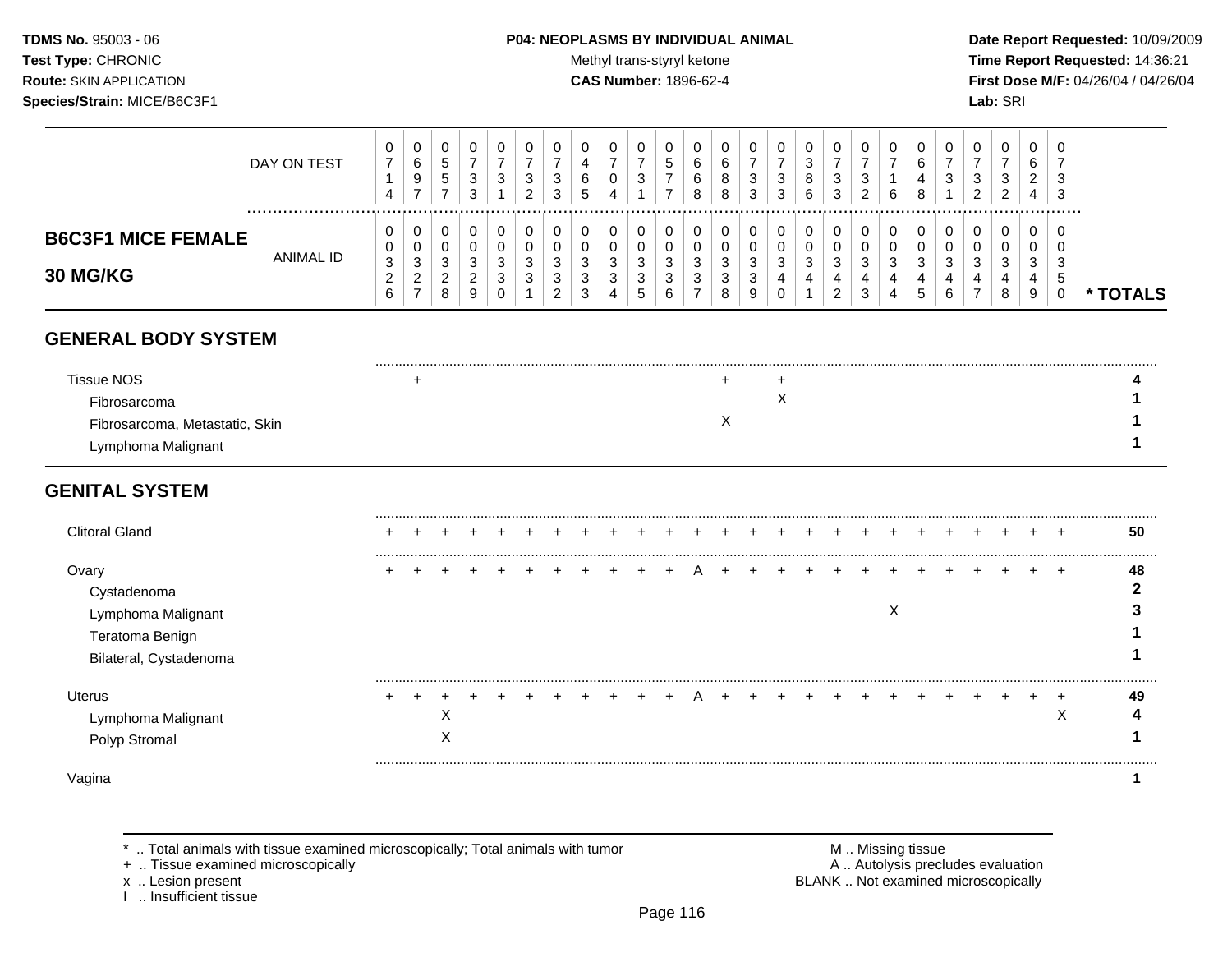# **TDMS No.** 95003 - 06 **P04: NEOPLASMS BY INDIVIDUAL ANIMAL** Date Report Requested: 10/09/2009

Test Type: CHRONIC **Test Type:** CHRONIC **Test Type:** CHRONIC **Time Report Requested:** 14:36:21 **Route:** SKIN APPLICATION **CAS Number:** 1896-62-4 **First Dose M/F:** 04/26/04 / 04/26/04

|                                       | DAY ON TEST | $\mathbf{0}$<br>4            | a<br>$\rightarrow$         | v<br><sub>5</sub><br>$5^{\circ}$  | 3<br>ີ               | υ<br>3      | υ<br>າ<br>ັ<br>◠<br>∼ | U<br>3<br>3      | υ<br>ь |        | υ<br>ັ                                | ∽<br>Ä. | ь<br>8 | 8<br>8           | ◡<br>N<br>-2<br>J | v<br>ت<br>3      | 8<br>6 | ۰C<br>ົ<br>ູບ | 6 | v<br>4<br>8 | J<br>◠ | U<br>ാ<br>ັບ<br>ົ | 0<br>3<br>ົ<br>$\epsilon$ | 0<br>6<br>◠<br><u>_</u><br>4 | - ს<br>-3       |      |
|---------------------------------------|-------------|------------------------------|----------------------------|-----------------------------------|----------------------|-------------|-----------------------|------------------|--------|--------|---------------------------------------|---------|--------|------------------|-------------------|------------------|--------|---------------|---|-------------|--------|-------------------|---------------------------|------------------------------|-----------------|------|
| <b>B6C3F1 MICE FEMALE</b><br>30 MG/KG | ANIMAL ID   | U<br>0<br>3<br><u>.</u><br>6 | u<br>ັ<br>$\sim$<br>J<br>_ | v<br>v<br>◠<br>◡<br><u>_</u><br>8 | $\epsilon$<br>N<br>g | U<br>J<br>J | 0<br>◠<br>ັ<br>ົ      | u<br>u<br>ັ<br>◠ | N      | ັ<br>J | O<br>U<br>◠<br>ັ<br>ັບ<br>$5^{\circ}$ | $\sim$  | u      | ◠<br>ບ<br>◡<br>8 | u<br>u<br>g       | υ<br>u<br>ີ<br>N | ◠<br>J | ◠<br>ັ<br>4   | 4 | ◠           | ◠      | υ<br>ν<br>ີ<br>J  | 0<br>0<br>ົ<br>ۍ<br>8     | 0<br>U<br>3<br>4<br>9        | - ს<br>−.<br>-5 | TALS |
|                                       |             |                              |                            |                                   |                      |             |                       | <u>_</u>         |        |        |                                       |         |        |                  |                   |                  |        | <u>.</u>      |   | ັ           |        |                   |                           |                              |                 |      |

# **HEMATOPOIETIC SYSTEM**

| <b>Bone Marrow</b>                                    |  |  |   |  |   |  |   |  |   |  |   |              |  |   |                | 50 |
|-------------------------------------------------------|--|--|---|--|---|--|---|--|---|--|---|--------------|--|---|----------------|----|
| Hemangiosarcoma                                       |  |  |   |  |   |  |   |  |   |  |   |              |  |   |                |    |
| Lymphoma Malignant                                    |  |  |   |  |   |  |   |  |   |  |   |              |  |   |                |    |
|                                                       |  |  |   |  |   |  |   |  |   |  |   |              |  |   |                |    |
| Lymph Node                                            |  |  |   |  |   |  |   |  |   |  |   |              |  |   |                | 15 |
| Lymphoma Malignant                                    |  |  |   |  | х |  |   |  |   |  | Х |              |  |   |                |    |
| Deep Cervical, Lymphoma Malignant                     |  |  |   |  |   |  |   |  |   |  | X |              |  |   |                |    |
| Iliac, Lymphoma Malignant                             |  |  |   |  | X |  |   |  |   |  | X |              |  |   | X              |    |
| Inguinal, Lymphoma Malignant                          |  |  |   |  |   |  |   |  |   |  |   |              |  |   |                |    |
| Lumbar, Lymphoma Malignant                            |  |  |   |  |   |  |   |  |   |  |   |              |  |   |                |    |
| Mediastinal, Fibrosarcoma, Metastatic,<br><b>Skin</b> |  |  |   |  |   |  |   |  |   |  |   |              |  |   |                |    |
| Mediastinal, Lymphoma Malignant                       |  |  |   |  | X |  |   |  |   |  | X |              |  |   |                |    |
| Pancreatic, Lymphoma Malignant                        |  |  |   |  |   |  |   |  |   |  |   |              |  |   |                |    |
| Popliteal, Lymphoma Malignant                         |  |  |   |  |   |  |   |  |   |  |   |              |  |   |                |    |
| Renal, Lymphoma Malignant                             |  |  |   |  |   |  |   |  |   |  | Х |              |  |   |                |    |
| Lymph Node, Mandibular                                |  |  |   |  |   |  |   |  |   |  |   |              |  | м | $\overline{+}$ | 46 |
| Lymphoma Malignant                                    |  |  | Χ |  |   |  |   |  |   |  |   | $X \times X$ |  |   | X              | 10 |
| Lymph Node, Mesenteric                                |  |  |   |  |   |  | M |  | м |  |   |              |  |   |                | 45 |

\* .. Total animals with tissue examined microscopically; Total animals with tumor M .. Missing tissue M .. Missing tissue<br>A .. Tissue examined microscopically by the matric of the matric of the M .. Missing tissue examined

+ .. Tissue examined microscopically

I .. Insufficient tissue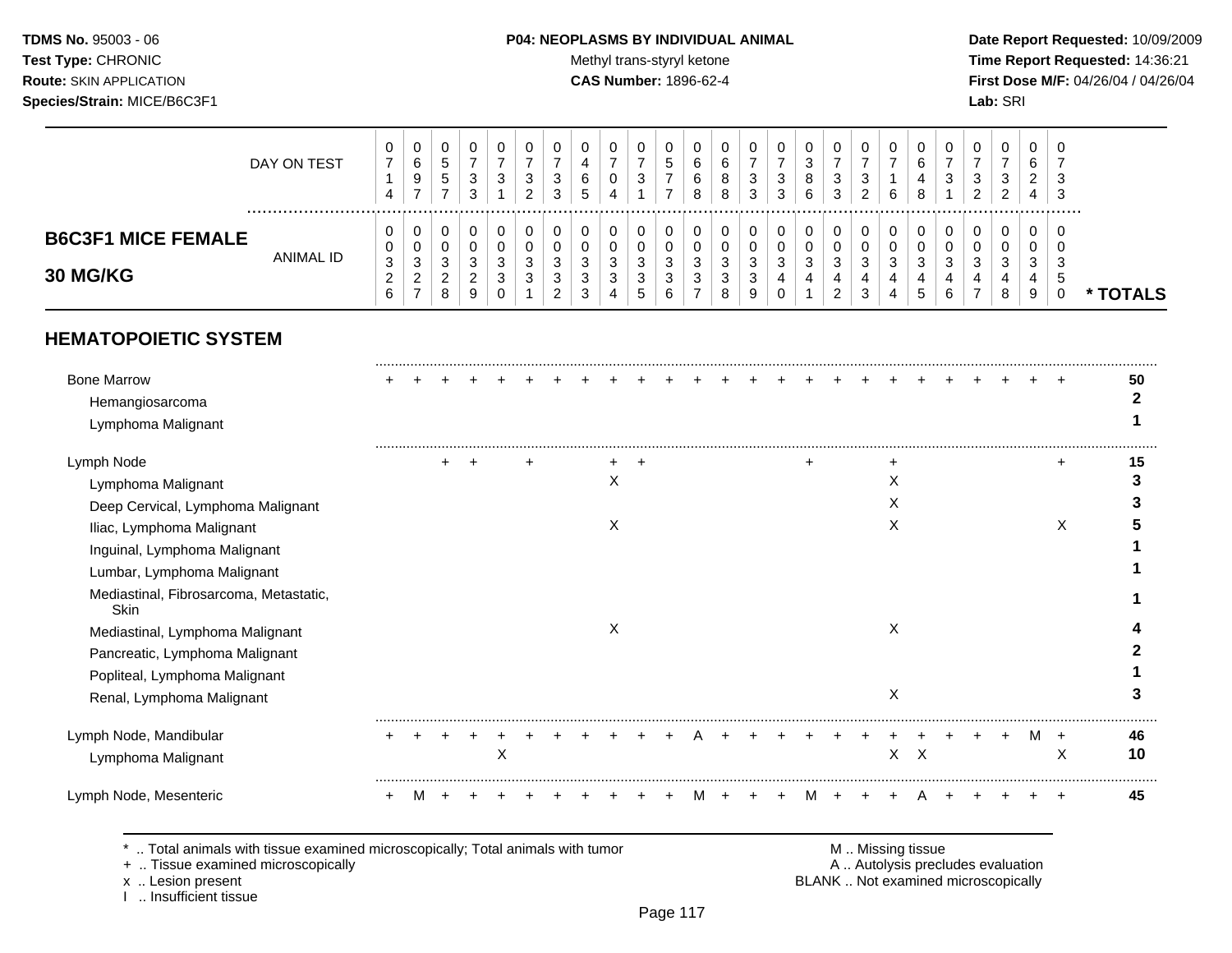#### **TDMS No.** 95003 - 06 **P04: NEOPLASMS BY INDIVIDUAL ANIMAL** Date Report Requested: 10/09/2009

Test Type: CHRONIC **Test Type:** CHRONIC **Test Type:** CHRONIC **Time Report Requested:** 14:36:21 **Route:** SKIN APPLICATION **CAS Number:** 1896-62-4 **First Dose M/F:** 04/26/04 / 04/26/04

| DAY ON TEST<br>                                                                                                                                                                                                                                                 | 0<br>$\overline{7}$<br>$\mathbf{1}$<br>4              | 0<br>$\,6\,$<br>$9\,$<br>$\overline{7}$                                 | 0<br>$\sqrt{5}$<br>$\sqrt{5}$<br>$\overline{7}$         | 0<br>$\overline{7}$<br>$\ensuremath{\mathsf{3}}$<br>$\sqrt{3}$     | 0<br>$\overline{7}$<br>3<br>1             | 0<br>$\overline{7}$<br>$\ensuremath{\mathsf{3}}$<br>$\overline{2}$ | 0<br>$\overline{7}$<br>$\ensuremath{\mathsf{3}}$<br>3   | 0<br>$\overline{\mathbf{4}}$<br>$\,6\,$<br>5                       | 0<br>$\overline{7}$<br>$\mathbf 0$<br>4      | 0<br>$\overline{7}$<br>$\ensuremath{\mathsf{3}}$<br>$\mathbf{1}$ | 0<br>$\sqrt{5}$<br>$\overline{7}$<br>$\overline{7}$ | 0<br>6<br>6<br>8                                        | 0<br>$\,6\,$<br>8<br>8                     | 0<br>$\overline{7}$<br>3<br>3    | 0<br>$\overline{7}$<br>3<br>3                     | 0<br>3<br>$\bf 8$<br>$6\phantom{1}6$ | 0<br>$\overline{7}$<br>$\ensuremath{\mathsf{3}}$<br>3                               | 0<br>$\overline{7}$<br>$\sqrt{3}$<br>$\overline{c}$ | 0<br>$\overline{7}$<br>$\mathbf{1}$<br>6                        | 0<br>$\,6$<br>4<br>8                     | 0<br>$\overline{7}$<br>3<br>1                  | 0<br>$\overline{7}$<br>3<br>$\overline{c}$   | 0<br>7<br>3<br>$\overline{c}$    | 0<br>6<br>$\overline{c}$<br>4 | 0<br>$\overline{7}$<br>3<br>3        |                |
|-----------------------------------------------------------------------------------------------------------------------------------------------------------------------------------------------------------------------------------------------------------------|-------------------------------------------------------|-------------------------------------------------------------------------|---------------------------------------------------------|--------------------------------------------------------------------|-------------------------------------------|--------------------------------------------------------------------|---------------------------------------------------------|--------------------------------------------------------------------|----------------------------------------------|------------------------------------------------------------------|-----------------------------------------------------|---------------------------------------------------------|--------------------------------------------|----------------------------------|---------------------------------------------------|--------------------------------------|-------------------------------------------------------------------------------------|-----------------------------------------------------|-----------------------------------------------------------------|------------------------------------------|------------------------------------------------|----------------------------------------------|----------------------------------|-------------------------------|--------------------------------------|----------------|
| <b>B6C3F1 MICE FEMALE</b><br><b>ANIMAL ID</b><br>30 MG/KG                                                                                                                                                                                                       | 0<br>0<br>$\mathbf{3}$<br>$\boldsymbol{2}$<br>$\,6\,$ | 0<br>0<br>$\ensuremath{\mathsf{3}}$<br>$\overline{c}$<br>$\overline{7}$ | 0<br>$\mathbf 0$<br>$\mathbf{3}$<br>$\overline{c}$<br>8 | 0<br>$\pmb{0}$<br>$\sqrt{3}$<br>$\overline{c}$<br>$\boldsymbol{9}$ | 0<br>$\mathbf 0$<br>3<br>3<br>$\mathbf 0$ | $\pmb{0}$<br>$\pmb{0}$<br>3<br>3                                   | 0<br>$\mathbf 0$<br>3<br>$\mathbf{3}$<br>$\overline{2}$ | $\,0\,$<br>$\pmb{0}$<br>$\mathbf{3}$<br>$\sqrt{3}$<br>$\mathbf{3}$ | 0<br>$\mathbf 0$<br>3<br>3<br>$\overline{4}$ | 0<br>$\pmb{0}$<br>$\sqrt{3}$<br>$\sqrt{3}$<br>$\sqrt{5}$         | 0<br>$\pmb{0}$<br>$\mathbf{3}$<br>3<br>6            | 0<br>$\mathbf 0$<br>$\mathbf{3}$<br>3<br>$\overline{7}$ | 0<br>$\mathbf 0$<br>$\mathbf{3}$<br>3<br>8 | 0<br>0<br>$\mathbf{3}$<br>3<br>9 | 0<br>$\pmb{0}$<br>$\mathfrak{Z}$<br>4<br>$\Omega$ | 0<br>$\mathbf 0$<br>3<br>4           | $\pmb{0}$<br>$\pmb{0}$<br>$\mathbf{3}$<br>$\overline{\mathbf{4}}$<br>$\overline{c}$ | 0<br>$\boldsymbol{0}$<br>3<br>4<br>$\sqrt{3}$       | $\pmb{0}$<br>$\pmb{0}$<br>$\mathfrak{S}$<br>4<br>$\overline{4}$ | 0<br>$\pmb{0}$<br>$\mathbf{3}$<br>4<br>5 | 0<br>$\pmb{0}$<br>$\mathbf{3}$<br>4<br>$\,6\,$ | 0<br>$\mathbf 0$<br>3<br>4<br>$\overline{7}$ | 0<br>0<br>$\mathbf{3}$<br>4<br>8 | 0<br>0<br>3<br>4<br>9         | 0<br>$\Omega$<br>3<br>5<br>$\pmb{0}$ | * TOTALS       |
| Lymphoma Malignant                                                                                                                                                                                                                                              |                                                       |                                                                         |                                                         |                                                                    |                                           |                                                                    |                                                         |                                                                    | X                                            |                                                                  |                                                     |                                                         |                                            |                                  |                                                   |                                      |                                                                                     |                                                     | X                                                               |                                          |                                                |                                              |                                  |                               | X                                    | $\overline{7}$ |
| Spleen<br>Hemangiosarcoma<br>Lymphoma Malignant                                                                                                                                                                                                                 | X                                                     |                                                                         | X                                                       |                                                                    |                                           |                                                                    | $\sf X$                                                 |                                                                    |                                              | $X$ $X$                                                          |                                                     |                                                         |                                            |                                  |                                                   |                                      |                                                                                     |                                                     | X                                                               |                                          |                                                |                                              |                                  |                               | X                                    | 48<br>3<br>12  |
| Thymus<br>Lymphoma Malignant                                                                                                                                                                                                                                    |                                                       | X                                                                       |                                                         |                                                                    |                                           |                                                                    |                                                         |                                                                    |                                              |                                                                  |                                                     |                                                         |                                            |                                  |                                                   | м                                    | $\ddot{}$                                                                           |                                                     | $\ddot{}$                                                       |                                          |                                                |                                              |                                  |                               | X                                    | 46<br>4        |
| <b>INTEGUMENTARY SYSTEM</b>                                                                                                                                                                                                                                     |                                                       |                                                                         |                                                         |                                                                    |                                           |                                                                    |                                                         |                                                                    |                                              |                                                                  |                                                     |                                                         |                                            |                                  |                                                   |                                      |                                                                                     |                                                     |                                                                 |                                          |                                                |                                              |                                  |                               |                                      |                |
| Mammary Gland                                                                                                                                                                                                                                                   |                                                       |                                                                         |                                                         |                                                                    |                                           |                                                                    |                                                         |                                                                    |                                              |                                                                  |                                                     |                                                         |                                            |                                  |                                                   |                                      |                                                                                     |                                                     |                                                                 |                                          |                                                |                                              |                                  |                               |                                      | 50             |
| Skin<br><b>Basal Cell Carcinoma</b><br>Fibrosarcoma<br>Histiocytic Sarcoma<br>Lymphoma Malignant<br>Pinna, Neural Crest Tumor<br>Site Of Application, Lymphoma Malignant<br>Site Of Application, Mast Cell Tumor<br>Benign<br>Subcutaneous Tissue, Fibrosarcoma |                                                       | Χ                                                                       |                                                         |                                                                    | $\boldsymbol{\mathsf{X}}$                 |                                                                    |                                                         |                                                                    |                                              |                                                                  |                                                     |                                                         | $\boldsymbol{\mathsf{X}}$                  |                                  | X                                                 |                                      |                                                                                     |                                                     | X                                                               |                                          |                                                | X                                            |                                  |                               |                                      | 50             |

\* .. Total animals with tissue examined microscopically; Total animals with tumor <br>
+ .. Tissue examined microscopically<br>
+ .. Tissue examined microscopically

+ .. Tissue examined microscopically

x .. Lesion present<br>I .. Insufficient tissue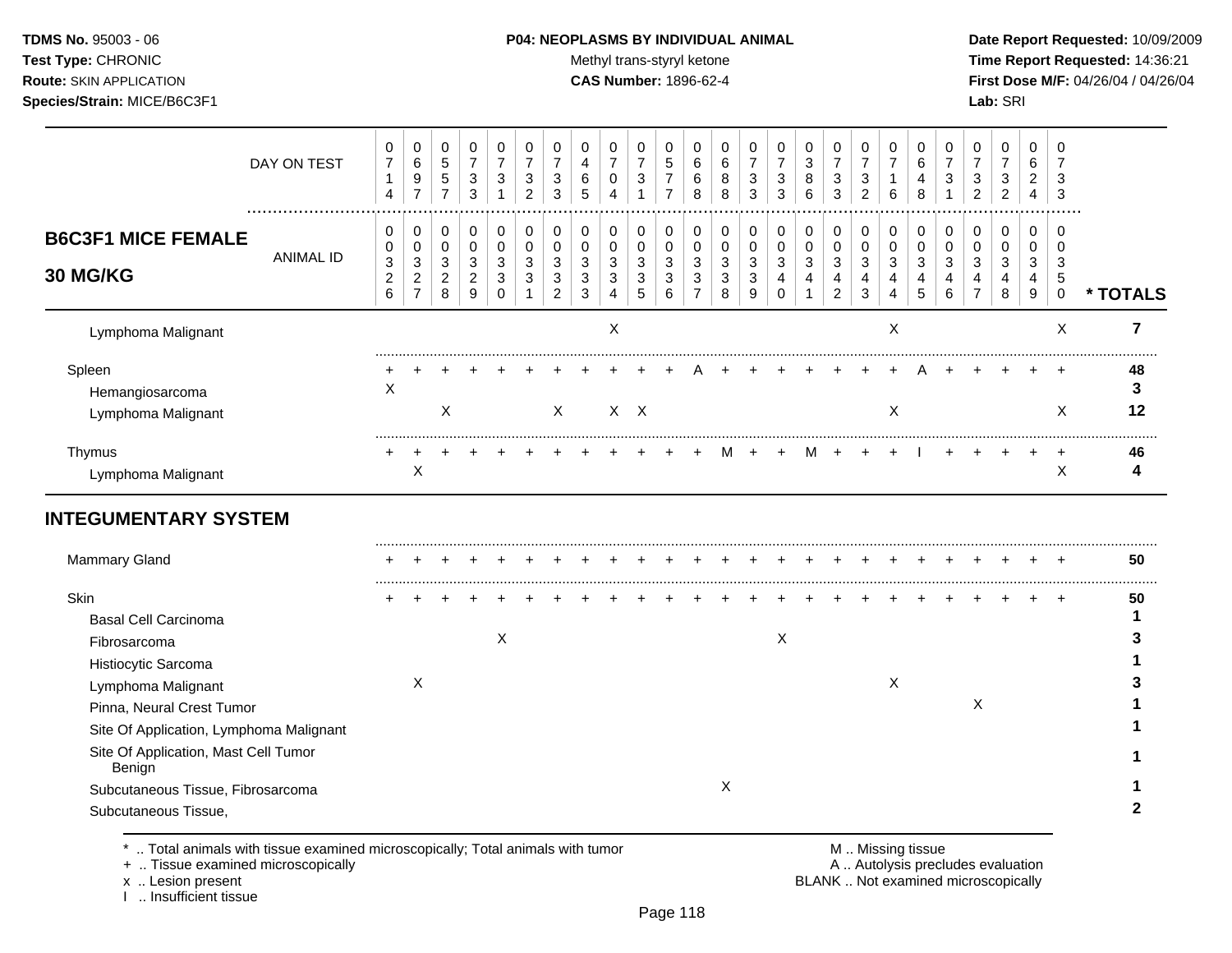#### **TDMS No.** 95003 - 06 **P04: NEOPLASMS BY INDIVIDUAL ANIMAL** Date Report Requested: 10/09/2009

Test Type: CHRONIC **Test Type:** CHRONIC **Test Type:** CHRONIC **Time Report Requested:** 14:36:21 **Route:** SKIN APPLICATION **CAS Number:** 1896-62-4 **First Dose M/F:** 04/26/04 / 04/26/04

|                                              | DAY ON TEST | U<br>7<br>4 | 0<br>6<br>9<br>-                      | 0<br>5<br>5                     | 0<br>3<br>3                         | U<br>3      | ົ<br>J.<br>ົ           | 0<br>3<br>3           | 6<br>$\mathbf{p}$     | 0<br>0<br>4           | 0<br>3                           | $\mathbf{0}$<br>đ  | 0<br>6<br>6<br>8 | v<br>8<br>8                 | 0<br>⇁<br>3<br>3 | 0<br>$\overline{\phantom{0}}$<br>3<br>3 | 0<br>3<br>8<br>6 | 0<br>⇁<br>3<br>3      | 3<br>2 | 0<br>6                | 0<br>6<br>4<br>8                  | າ<br>◡ | υ<br>$\sim$<br>د<br>ົ | 0<br>ົ<br>Ĵ<br>ົ | 0<br>6<br>ົ<br><u>_</u><br>4 | - 0<br>-3<br>-3 |          |
|----------------------------------------------|-------------|-------------|---------------------------------------|---------------------------------|-------------------------------------|-------------|------------------------|-----------------------|-----------------------|-----------------------|----------------------------------|--------------------|------------------|-----------------------------|------------------|-----------------------------------------|------------------|-----------------------|--------|-----------------------|-----------------------------------|--------|-----------------------|------------------|------------------------------|-----------------|----------|
| <b>B6C3F1 MICE FEMALE</b><br><b>30 MG/KG</b> | ANIMAL ID   | U<br>3<br>⌒ | $\mathbf{0}$<br>0<br>3<br>ົ<br>∠<br>- | 0<br>0<br>ົ<br>ت<br>ົ<br>L<br>8 | 0<br>0<br>3<br>ົ<br>$\epsilon$<br>9 | 0<br>3<br>3 | $\sim$<br>$\sim$<br>دت | 0<br>0<br>3<br>3<br>ົ | $\sim$<br>×<br>3<br>3 | 0<br>0<br>3<br>3<br>4 | 0<br>0<br>3<br>3<br>$\mathbf{p}$ | 0<br>3<br>- 3<br>6 | 0<br>3<br>3      | $\sim$<br><sup>o</sup><br>8 | 0<br>3<br>3<br>9 | 0<br>0<br>ົ<br>×.<br>$\Omega$<br>υ      | 0<br>0<br>3      | 0<br>0<br>3<br>4<br>2 | ◠<br>3 | 0<br>0<br>3<br>4<br>4 | 0<br>$\Omega$<br>$\sim$<br>4<br>5 | າ<br>6 | 2<br>۰                | ົ<br>دت<br>8     | 0<br>0<br>3<br>4<br>9        | ು               | * TOTALS |
| Hemangiosarcoma                              |             |             |                                       |                                 |                                     |             |                        |                       |                       |                       |                                  |                    |                  |                             |                  |                                         |                  |                       |        |                       |                                   |        |                       |                  |                              |                 |          |

# **MUSCULOSKELETAL SYSTEM**

| Bone<br>Rib, Hemangiosarcoma                                                                                           |  |  |  |  |  |  |  |  |  |  |  |  | 50 |
|------------------------------------------------------------------------------------------------------------------------|--|--|--|--|--|--|--|--|--|--|--|--|----|
| <b>Skeletal Muscle</b><br>Fibrosarcoma, Metastatic, Skin<br>Fibrosarcoma, Metastatic, Uncertain<br><b>Primary Site</b> |  |  |  |  |  |  |  |  |  |  |  |  |    |

# **NERVOUS SYSTEM**

| вrair            |  |  |  |  |  |  |  |  |  |  |  |  | 50 |
|------------------|--|--|--|--|--|--|--|--|--|--|--|--|----|
| womnoma Malianom |  |  |  |  |  |  |  |  |  |  |  |  |    |

# **RESPIRATORY SYSTEM**

| Lung                           |  |  |  |  |  |  |  |  |  |  |  |  | 49 |
|--------------------------------|--|--|--|--|--|--|--|--|--|--|--|--|----|
| Alveolar/Bronchiolar Adenoma   |  |  |  |  |  |  |  |  |  |  |  |  |    |
| Alveolar/Bronchiolar Carcinoma |  |  |  |  |  |  |  |  |  |  |  |  |    |
| Fibrosarcoma, Metastatic, Skin |  |  |  |  |  |  |  |  |  |  |  |  |    |
|                                |  |  |  |  |  |  |  |  |  |  |  |  |    |

\* .. Total animals with tissue examined microscopically; Total animals with tumor <br>
+ .. Tissue examined microscopically<br>
+ .. Tissue examined microscopically

+ .. Tissue examined microscopically

I .. Insufficient tissue

x .. Lesion present **EXAMELANIC EXAMPLE 2018** BLANK .. Not examined microscopically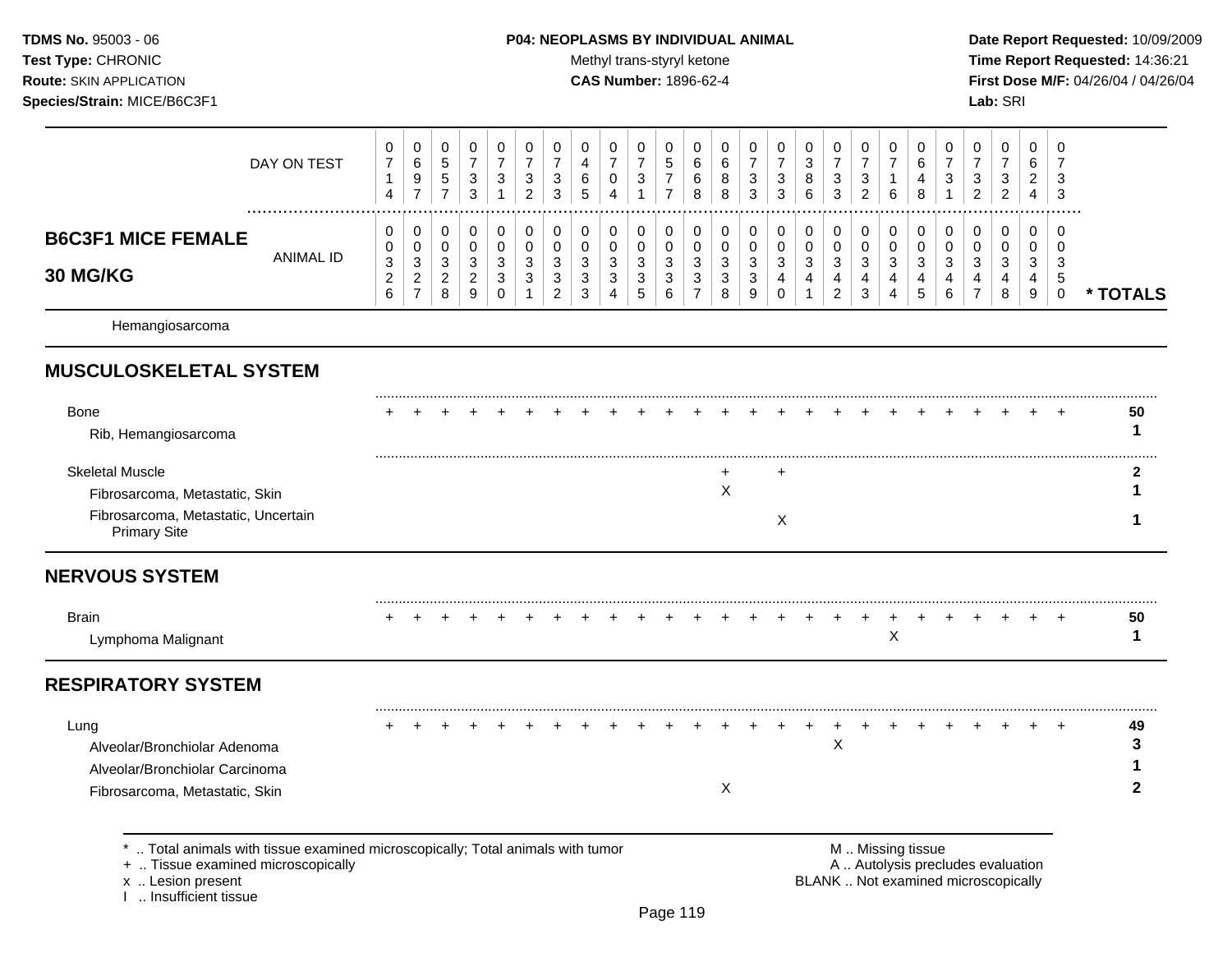I .. Insufficient tissue

# **TDMS No.** 95003 - 06 **P04: NEOPLASMS BY INDIVIDUAL ANIMAL** Date Report Requested: 10/09/2009

Test Type: CHRONIC **Test Type:** CHRONIC **Test Type:** CHRONIC **Time Report Requested:** 14:36:21 **Route:** SKIN APPLICATION **CAS Number:** 1896-62-4 **First Dose M/F:** 04/26/04 / 04/26/04

| DAY ON TEST                                                                                                                             | 0<br>$\boldsymbol{7}$<br>$\mathbf{1}$<br>$\overline{4}$    | 0<br>$\,6$<br>9<br>$\overline{7}$                                       | 0<br>$\,$ 5 $\,$<br>$\,$ 5 $\,$<br>$\overline{7}$ | 0<br>$\overline{7}$<br>3<br>$\mathbf{3}$       | 0<br>$\overline{7}$<br>$\sqrt{3}$<br>1           | 0<br>$\overline{7}$<br>3<br>$\overline{2}$ | 0<br>$\overline{7}$<br>3<br>3 | 0<br>4<br>6<br>5                | 0<br>7<br>0<br>4                      | 0<br>$\overline{7}$<br>3<br>$\mathbf{1}$                           | 0<br>5<br>7<br>$\overline{7}$ | 0<br>6<br>6<br>8                                  | 0<br>6<br>$\,8\,$<br>8        | 0<br>$\overline{7}$<br>3<br>3 | 0<br>$\overline{7}$<br>3<br>3 | 0<br>$\ensuremath{\mathsf{3}}$<br>8<br>6 | 0<br>$\overline{7}$<br>3<br>$\mathfrak{S}$ | 0<br>$\overline{7}$<br>3<br>$\overline{c}$   | 0<br>$\overline{7}$<br>1<br>6 | 0<br>6<br>4<br>8      | 0<br>$\overline{7}$<br>3 | 0<br>$\overline{7}$<br>3<br>$\overline{2}$                               | 0<br>$\overline{7}$<br>3<br>$\overline{c}$ | 0<br>6<br>$\overline{a}$<br>$\overline{4}$ | $\mathbf 0$<br>$\overline{7}$<br>3<br>3       |                      |
|-----------------------------------------------------------------------------------------------------------------------------------------|------------------------------------------------------------|-------------------------------------------------------------------------|---------------------------------------------------|------------------------------------------------|--------------------------------------------------|--------------------------------------------|-------------------------------|---------------------------------|---------------------------------------|--------------------------------------------------------------------|-------------------------------|---------------------------------------------------|-------------------------------|-------------------------------|-------------------------------|------------------------------------------|--------------------------------------------|----------------------------------------------|-------------------------------|-----------------------|--------------------------|--------------------------------------------------------------------------|--------------------------------------------|--------------------------------------------|-----------------------------------------------|----------------------|
| <b>B6C3F1 MICE FEMALE</b><br><b>ANIMAL ID</b><br>30 MG/KG                                                                               | 0<br>0<br>$\ensuremath{\mathsf{3}}$<br>$\overline{c}$<br>6 | 0<br>0<br>$\ensuremath{\mathsf{3}}$<br>$\overline{c}$<br>$\overline{7}$ | 0<br>$\mathbf 0$<br>3<br>$\overline{c}$<br>8      | 0<br>$\mathbf 0$<br>3<br>$\boldsymbol{2}$<br>9 | 0<br>$\pmb{0}$<br>3<br>$\sqrt{3}$<br>$\mathbf 0$ | 0<br>$\mathbf 0$<br>3<br>3<br>1            | 0<br>0<br>3<br>3<br>2         | 0<br>$\mathbf 0$<br>3<br>3<br>3 | 0<br>0<br>3<br>$\sqrt{3}$<br>$\Delta$ | 0<br>$\mathbf 0$<br>$\mathbf{3}$<br>$\ensuremath{\mathsf{3}}$<br>5 | 0<br>$\pmb{0}$<br>3<br>3<br>6 | 0<br>$\,0\,$<br>3<br>$\sqrt{3}$<br>$\overline{7}$ | 0<br>$\pmb{0}$<br>3<br>3<br>8 | 0<br>0<br>3<br>3<br>9         | 0<br>0<br>3<br>4<br>$\Omega$  | 0<br>$\pmb{0}$<br>3<br>4<br>1            | 0<br>$\pmb{0}$<br>3<br>4<br>$\overline{c}$ | 0<br>$\mathbf 0$<br>3<br>$\overline{4}$<br>3 | 0<br>$\pmb{0}$<br>3<br>4<br>4 | 0<br>0<br>3<br>4<br>5 | 0<br>0<br>3<br>4<br>6    | 0<br>0<br>3<br>4<br>$\overline{7}$                                       | 0<br>0<br>3<br>4<br>8                      | 0<br>0<br>3<br>4<br>9                      | $\Omega$<br>$\Omega$<br>3<br>5<br>$\mathbf 0$ | * TOTALS             |
| Hepatocellular Carcinoma, Metastatic,<br>Liver<br>Lymphoma Malignant                                                                    |                                                            | $X$ $X$                                                                 | X                                                 |                                                |                                                  |                                            |                               |                                 |                                       |                                                                    |                               | X                                                 |                               |                               |                               |                                          |                                            | $\boldsymbol{\mathsf{X}}$                    | X                             |                       |                          |                                                                          |                                            | X                                          | $\times$                                      | 6<br>6               |
| Nose<br>Lymphoma Malignant                                                                                                              |                                                            |                                                                         |                                                   |                                                |                                                  |                                            |                               |                                 |                                       |                                                                    |                               |                                                   |                               |                               |                               |                                          |                                            |                                              | $\mathsf X$                   |                       |                          |                                                                          |                                            |                                            |                                               | 50<br>-1             |
| Trachea                                                                                                                                 |                                                            |                                                                         |                                                   |                                                |                                                  |                                            |                               |                                 |                                       |                                                                    |                               |                                                   |                               |                               |                               |                                          |                                            |                                              |                               |                       |                          |                                                                          |                                            |                                            |                                               | 50                   |
| <b>SPECIAL SENSES SYSTEM</b>                                                                                                            |                                                            |                                                                         |                                                   |                                                |                                                  |                                            |                               |                                 |                                       |                                                                    |                               |                                                   |                               |                               |                               |                                          |                                            |                                              |                               |                       |                          |                                                                          |                                            |                                            |                                               |                      |
| Eye<br>Optic Nerve, Lymphoma Malignant                                                                                                  |                                                            |                                                                         |                                                   |                                                |                                                  |                                            |                               |                                 |                                       |                                                                    |                               |                                                   |                               |                               |                               |                                          |                                            |                                              |                               |                       |                          |                                                                          |                                            | $\pm$                                      |                                               | 48<br>1              |
| Harderian Gland<br>Adenoma<br>Carcinoma<br>Lymphoma Malignant                                                                           |                                                            |                                                                         |                                                   |                                                | $\mathsf X$                                      |                                            |                               |                                 |                                       |                                                                    | Χ                             |                                                   |                               |                               | X                             |                                          |                                            |                                              | $\boldsymbol{X}$              |                       |                          |                                                                          |                                            |                                            |                                               | 49<br>6<br>2<br>3    |
| <b>URINARY SYSTEM</b>                                                                                                                   |                                                            |                                                                         |                                                   |                                                |                                                  |                                            |                               |                                 |                                       |                                                                    |                               |                                                   |                               |                               |                               |                                          |                                            |                                              |                               |                       |                          |                                                                          |                                            |                                            |                                               |                      |
| Kidney<br>Lymphoma Malignant                                                                                                            |                                                            | $\ddot{}$                                                               | $\ddot{}$<br>X                                    |                                                |                                                  |                                            |                               |                                 |                                       |                                                                    |                               | A                                                 | A                             |                               |                               |                                          |                                            |                                              | $\mathsf X$                   |                       |                          |                                                                          |                                            | $\ddot{}$                                  | $\ddot{}$<br>X                                | 48<br>$\overline{7}$ |
| Total animals with tissue examined microscopically; Total animals with tumor<br>+  Tissue examined microscopically<br>x  Lesion present |                                                            |                                                                         |                                                   |                                                |                                                  |                                            |                               |                                 |                                       |                                                                    |                               |                                                   |                               |                               |                               |                                          |                                            |                                              | M  Missing tissue             |                       |                          | A  Autolysis precludes evaluation<br>BLANK  Not examined microscopically |                                            |                                            |                                               |                      |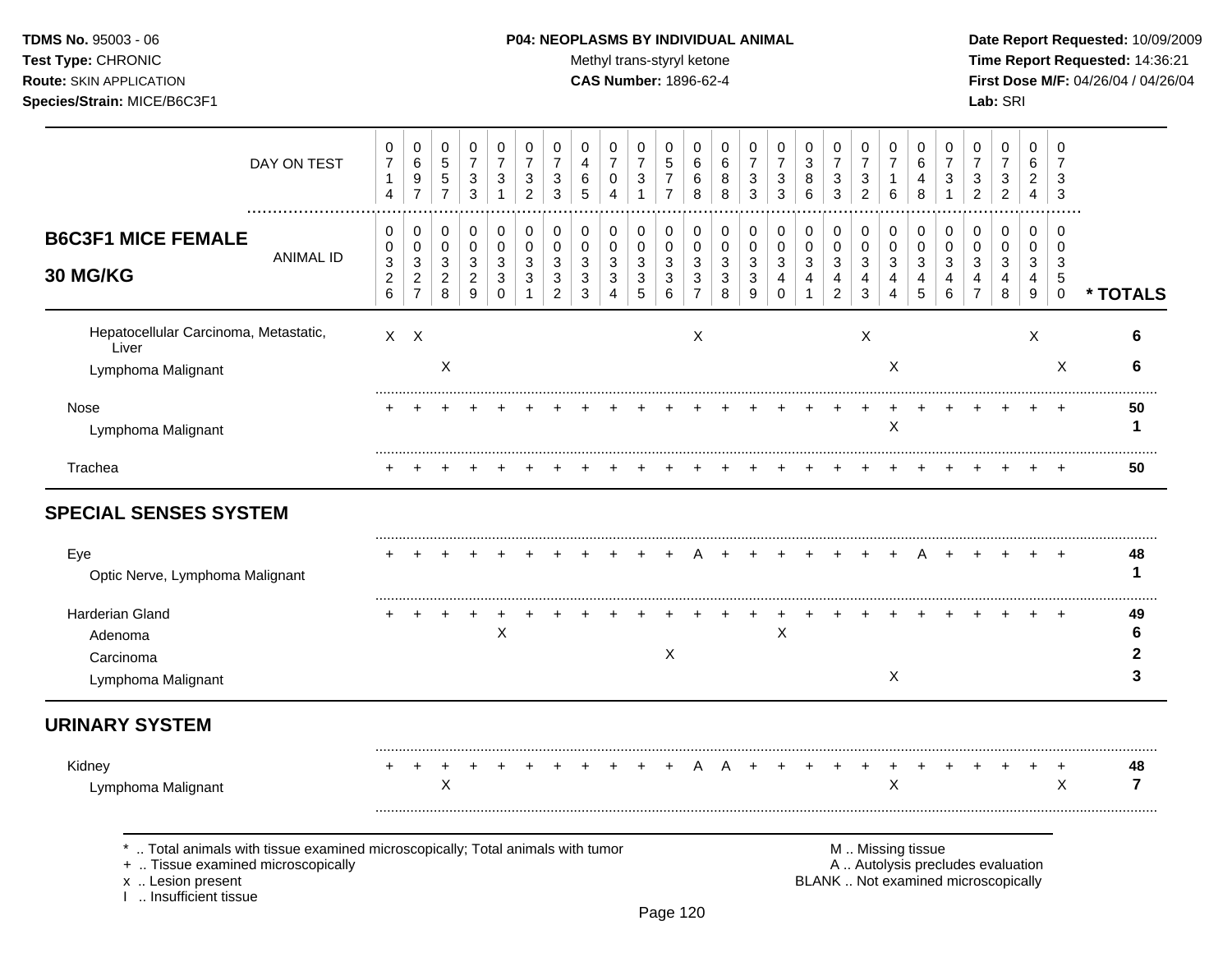# **TDMS No.** 95003 - 06 **P04: NEOPLASMS BY INDIVIDUAL ANIMAL** Date Report Requested: 10/09/2009

Test Type: CHRONIC **Test Type:** CHRONIC **Test Type:** CHRONIC **Time Report Requested:** 14:36:21 **Route:** SKIN APPLICATION **CAS Number:** 1896-62-4 **First Dose M/F:** 04/26/04 / 04/26/04

|                                                                | DAY ON TEST   | 0<br>$\overline{7}$<br>4                      | 0<br>6<br>$\boldsymbol{9}$<br>$\overline{ }$                           | 0<br>$\sqrt{5}$<br>$\sqrt{5}$<br>$\overline{ }$ | 0<br>7<br>3<br>3                           | 0<br>$\overline{7}$<br>3                 | 0<br>$\overline{ }$<br>3<br>2 | 0<br>$\overline{ }$<br>3<br>3      | 0<br>4<br>6<br>5      | 0<br>$\overline{ }$<br>0                              | 0<br>$\overline{7}$<br>3         | 0<br>5<br>7<br>$\overline{7}$ | 0<br>6<br>6<br>8 | 0<br>6<br>8<br>8      | 0<br>$\overline{7}$<br>3<br>3 | 0<br>7<br>3<br>3 | 0<br>$\ensuremath{\mathsf{3}}$<br>8<br>$\,6\,$ | 0<br>$\overline{7}$<br>3<br>3 | 0<br>$\overline{7}$<br>3<br>$\overline{2}$ | 0<br>6                | 0<br>6<br>4<br>8      | 3                | 0<br>$\overline{ }$<br>3<br>2 | 0<br>7<br>3<br>$\overline{2}$ | 0<br>6<br>$\overline{2}$<br>4 | 0<br>3<br>3           |          |
|----------------------------------------------------------------|---------------|-----------------------------------------------|------------------------------------------------------------------------|-------------------------------------------------|--------------------------------------------|------------------------------------------|-------------------------------|------------------------------------|-----------------------|-------------------------------------------------------|----------------------------------|-------------------------------|------------------|-----------------------|-------------------------------|------------------|------------------------------------------------|-------------------------------|--------------------------------------------|-----------------------|-----------------------|------------------|-------------------------------|-------------------------------|-------------------------------|-----------------------|----------|
| <b>B6C3F1 MICE FEMALE</b><br>30 MG/KG                          | <br>ANIMAL ID | 0<br>0<br>$\ensuremath{\mathsf{3}}$<br>2<br>6 | $\pmb{0}$<br>$\mathbf 0$<br>$\ensuremath{\mathsf{3}}$<br>$\frac{2}{7}$ | 0<br>0<br>3<br>$\overline{2}$<br>8              | 0<br>$\pmb{0}$<br>3<br>$\overline{a}$<br>9 | 0<br>$\pmb{0}$<br>$\mathbf{3}$<br>3<br>0 | 0<br>0<br>3<br>3              | 0<br>0<br>3<br>3<br>$\overline{2}$ | 0<br>0<br>3<br>3<br>3 | $\pmb{0}$<br>0<br>$\ensuremath{\mathsf{3}}$<br>3<br>4 | 0<br>0<br>$\mathbf{3}$<br>3<br>5 | 0<br>0<br>3<br>3<br>6         | 0<br>0<br>3<br>3 | 0<br>0<br>3<br>3<br>8 | 0<br>0<br>3<br>3<br>9         | 0<br>0<br>3<br>4 | $\pmb{0}$<br>0<br>3<br>4                       | 0<br>0<br>3<br>4<br>2         | 0<br>$\pmb{0}$<br>3<br>4<br>3              | 0<br>0<br>3<br>4<br>4 | 0<br>0<br>3<br>4<br>5 | 0<br>3<br>4<br>6 | 0<br>0<br>3<br>4              | 0<br>0<br>3<br>4<br>8         | 0<br>0<br>3<br>4<br>9         | .<br>0<br>3<br>5<br>0 | * TOTALS |
| <b>Urinary Bladder</b><br>Leiomyosarcoma<br>Lymphoma Malignant |               |                                               |                                                                        |                                                 |                                            |                                          |                               |                                    |                       |                                                       |                                  |                               |                  |                       |                               |                  |                                                |                               |                                            |                       |                       |                  |                               |                               |                               | $\div$<br>Χ           | 48<br>4  |
| <b>SYSTEMIC LESIONS</b>                                        |               |                                               |                                                                        |                                                 |                                            |                                          |                               |                                    |                       |                                                       |                                  |                               |                  |                       |                               |                  |                                                |                               |                                            |                       |                       |                  |                               |                               |                               |                       |          |
| Multiple Organ<br>Histiocytic Sarcoma<br>Lymphoma Malignant    |               |                                               | X.                                                                     | $\times$                                        |                                            | X                                        |                               | Χ                                  |                       |                                                       | $X \times$                       |                               |                  |                       |                               |                  |                                                |                               |                                            |                       | X X                   |                  |                               |                               |                               | $\pm$<br>X            | 50<br>20 |

+ .. Tissue examined microscopically

x .. Lesion present<br>I .. Insufficient tissue

\* .. Total animals with tissue examined microscopically; Total animals with tumor **M** metally more than M .. Missing tissue<br>  $\blacksquare$  Tissue examined microscopically BLANK .. Not examined microscopically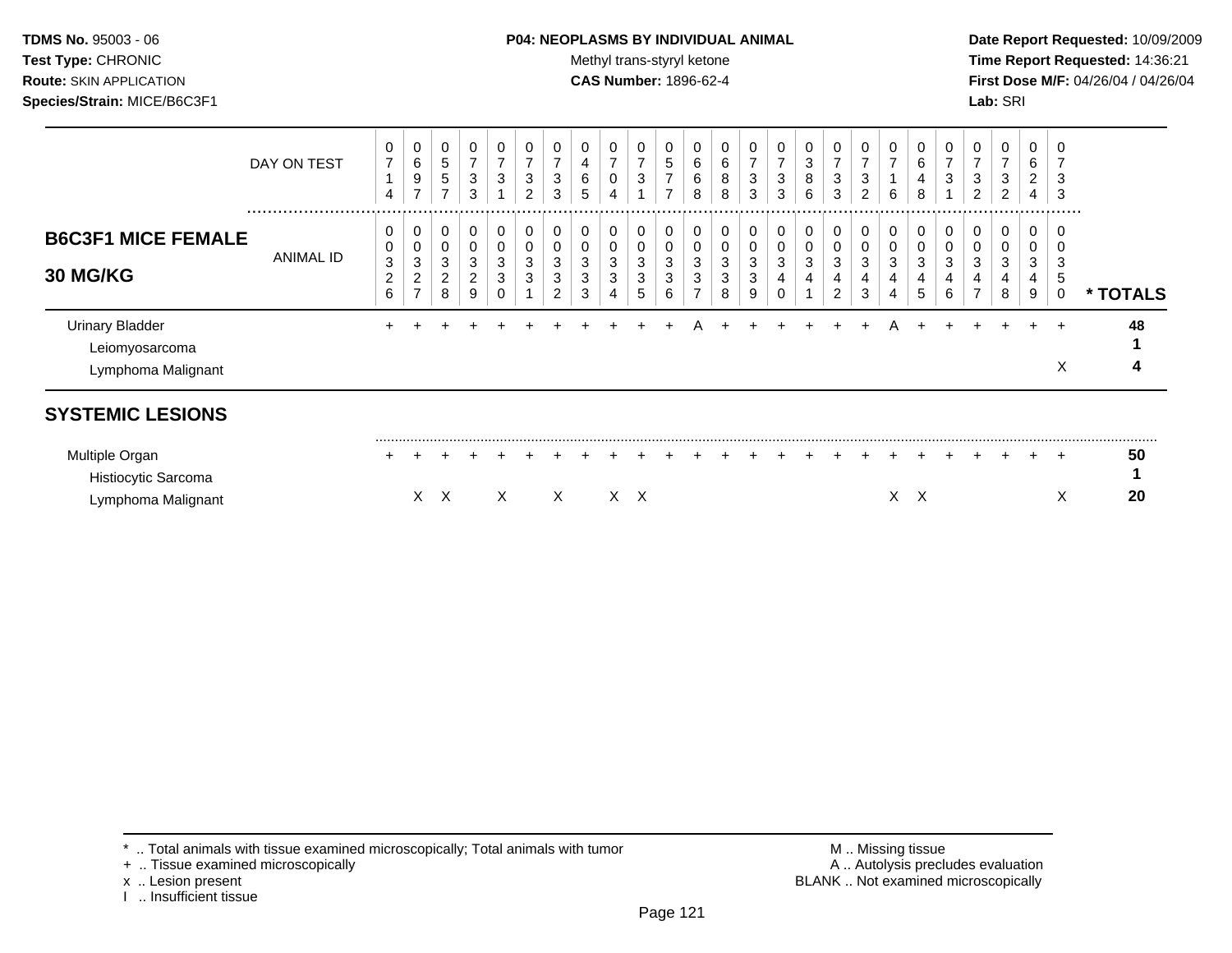# **TDMS No.** 95003 - 06 **P04: NEOPLASMS BY INDIVIDUAL ANIMAL** Date Report Requested: 10/09/2009

Test Type: CHRONIC **Test Type:** CHRONIC **Test Type:** CHRONIC **Time Report Requested:** 14:36:21 **Route:** SKIN APPLICATION **CAS Number:** 1896-62-4 **First Dose M/F:** 04/26/04 / 04/26/04

|                                                | DAY ON TEST<br>. | 0<br>$\ensuremath{\mathsf{3}}$<br>$\boldsymbol{7}$<br>9           | 0<br>$\overline{\mathbf{7}}$<br>$\ensuremath{\mathsf{3}}$<br>$\mathbf{3}$ | $\mathbf 0$<br>$\overline{7}$<br>$\mathbf{3}$<br>$\mathbf{3}$              | 0<br>6<br>8<br>$\mathbf 0$                             | 0<br>$\,6\,$<br>0<br>3                 | 0<br>$\overline{7}$<br>3<br>2   | 0<br>$\overline{7}$<br>$\sqrt{3}$<br>$\overline{1}$ | $\pmb{0}$<br>$\overline{7}$<br>3<br>$\overline{1}$ | 0<br>$\overline{7}$<br>$\ensuremath{\mathsf{3}}$<br>$\overline{1}$ | 0<br>$\overline{7}$<br>$\sqrt{2}$<br>9          | 0<br>$\boldsymbol{7}$<br>$\overline{c}$<br>9       | 0<br>$\overline{7}$<br>$\mathbf{3}$<br>$\overline{2}$                | 0<br>$\overline{7}$<br>3<br>$\mathbf 1$   | 0<br>$\overline{7}$<br>$\sqrt{3}$<br>3                                 | 0<br>$\sqrt{5}$<br>3<br>$\overline{7}$   | 0<br>$\overline{7}$<br>$\overline{c}$<br>5 | 0<br>$\overline{7}$<br>$\sqrt{2}$<br>9                          | 0<br>$\boldsymbol{7}$<br>$\overline{c}$<br>$\mathbf{3}$ | 0<br>$\boldsymbol{7}$<br>$\sqrt{3}$<br>$\overline{2}$ | 0<br>$\overline{7}$<br>3<br>2                        | 0<br>$\overline{7}$<br>$\sqrt{3}$<br>2 | 0<br>$\overline{7}$<br>3<br>$\overline{2}$                | $\pmb{0}$<br>$\overline{7}$<br>$\ensuremath{\mathsf{3}}$<br>$\mathbf{1}$ | 0<br>6<br>9<br>8                   | 0<br>$\overline{7}$<br>$\overline{2}$<br>9              |                   |
|------------------------------------------------|------------------|-------------------------------------------------------------------|---------------------------------------------------------------------------|----------------------------------------------------------------------------|--------------------------------------------------------|----------------------------------------|---------------------------------|-----------------------------------------------------|----------------------------------------------------|--------------------------------------------------------------------|-------------------------------------------------|----------------------------------------------------|----------------------------------------------------------------------|-------------------------------------------|------------------------------------------------------------------------|------------------------------------------|--------------------------------------------|-----------------------------------------------------------------|---------------------------------------------------------|-------------------------------------------------------|------------------------------------------------------|----------------------------------------|-----------------------------------------------------------|--------------------------------------------------------------------------|------------------------------------|---------------------------------------------------------|-------------------|
| <b>B6C3F1 MICE FEMALE</b><br>90 MG/KG          | <b>ANIMAL ID</b> | 0<br>0<br>$\ensuremath{\mathsf{3}}$<br>$\sqrt{5}$<br>$\mathbf{1}$ | 0<br>0<br>$\ensuremath{\mathsf{3}}$<br>$\sqrt{5}$<br>$\overline{c}$       | 0<br>$\mathbf 0$<br>$\ensuremath{\mathsf{3}}$<br>$\,$ 5 $\,$<br>$\sqrt{3}$ | 0<br>$\mathbf 0$<br>$\mathsf 3$<br>5<br>$\overline{4}$ | 0<br>$\pmb{0}$<br>$\sqrt{3}$<br>5<br>5 | 0<br>$\mathbf 0$<br>3<br>5<br>6 | 0<br>$\pmb{0}$<br>3<br>5<br>$\overline{7}$          | 0<br>$\mathbf 0$<br>$\mathbf{3}$<br>5<br>8         | 0<br>$\pmb{0}$<br>$\sqrt{3}$<br>$\sqrt{5}$<br>9                    | 0<br>$\pmb{0}$<br>$\mathbf{3}$<br>6<br>$\Omega$ | 0<br>$\pmb{0}$<br>$\mathsf 3$<br>6<br>$\mathbf{1}$ | 0<br>$\mathbf 0$<br>$\ensuremath{\mathsf{3}}$<br>6<br>$\overline{2}$ | 0<br>0<br>$\sqrt{3}$<br>6<br>$\mathbf{3}$ | 0<br>$\pmb{0}$<br>$\ensuremath{\mathsf{3}}$<br>$\,6$<br>$\overline{4}$ | 0<br>$\pmb{0}$<br>$\mathbf{3}$<br>6<br>5 | 0<br>$\pmb{0}$<br>$\sqrt{3}$<br>6<br>6     | 0<br>$\mathsf{O}\xspace$<br>$\mathbf{3}$<br>6<br>$\overline{7}$ | 0<br>$\pmb{0}$<br>$\mathbf{3}$<br>$\,6\,$<br>8          | 0<br>$\pmb{0}$<br>$\sqrt{3}$<br>6<br>9                | 0<br>0<br>$\mathbf{3}$<br>$\overline{7}$<br>$\Omega$ | 0<br>0<br>3<br>$\overline{7}$          | 0<br>$\mathbf 0$<br>3<br>$\overline{7}$<br>$\overline{2}$ | $\pmb{0}$<br>$\mathbf 0$<br>$\mathbf{3}$<br>$\overline{7}$<br>3          | 0<br>0<br>3<br>$\overline{7}$<br>4 | 0<br>$\mathbf 0$<br>$\mathbf{3}$<br>$\overline{7}$<br>5 | females<br>(cont) |
| <b>ALIMENTARY SYSTEM</b>                       |                  |                                                                   |                                                                           |                                                                            |                                                        |                                        |                                 |                                                     |                                                    |                                                                    |                                                 |                                                    |                                                                      |                                           |                                                                        |                                          |                                            |                                                                 |                                                         |                                                       |                                                      |                                        |                                                           |                                                                          |                                    |                                                         |                   |
| Esophagus                                      |                  |                                                                   |                                                                           |                                                                            |                                                        |                                        |                                 |                                                     |                                                    |                                                                    |                                                 |                                                    |                                                                      |                                           |                                                                        |                                          |                                            |                                                                 |                                                         |                                                       |                                                      |                                        |                                                           |                                                                          |                                    |                                                         |                   |
| Gallbladder<br>Lymphoma Malignant              |                  | A                                                                 | $\ddot{}$                                                                 | $\ddot{}$                                                                  | A                                                      |                                        |                                 |                                                     |                                                    |                                                                    |                                                 |                                                    |                                                                      |                                           | X                                                                      |                                          |                                            |                                                                 |                                                         |                                                       |                                                      |                                        |                                                           |                                                                          |                                    |                                                         |                   |
| Intestine Large, Cecum                         |                  |                                                                   |                                                                           | $\ddot{}$                                                                  | A                                                      | A                                      | $\ddot{}$                       |                                                     |                                                    |                                                                    |                                                 |                                                    |                                                                      |                                           |                                                                        |                                          | A                                          | $+$                                                             | $\ddot{}$                                               | $\ddot{}$                                             | +                                                    |                                        |                                                           |                                                                          |                                    |                                                         |                   |
| Intestine Large, Colon                         |                  | A                                                                 | $\ddot{}$                                                                 | $+$                                                                        | A                                                      | A                                      | ÷                               |                                                     |                                                    |                                                                    |                                                 |                                                    |                                                                      |                                           |                                                                        |                                          | Α                                          | $\ddot{}$                                                       | $\ddot{}$                                               | $\ddot{}$                                             | +                                                    |                                        |                                                           |                                                                          | +                                  | $\overline{ }$                                          |                   |
| Intestine Large, Rectum<br>Histiocytic Sarcoma |                  | A                                                                 |                                                                           |                                                                            |                                                        |                                        |                                 |                                                     |                                                    |                                                                    |                                                 |                                                    |                                                                      | X                                         |                                                                        |                                          |                                            |                                                                 |                                                         |                                                       |                                                      |                                        |                                                           |                                                                          |                                    |                                                         |                   |
| Intestine Small, Duodenum                      |                  |                                                                   |                                                                           |                                                                            | Α                                                      |                                        |                                 |                                                     |                                                    |                                                                    |                                                 |                                                    |                                                                      |                                           |                                                                        |                                          |                                            |                                                                 |                                                         |                                                       |                                                      |                                        |                                                           |                                                                          |                                    |                                                         |                   |
| Intestine Small, Ileum<br>Lymphoma Malignant   |                  | A                                                                 |                                                                           |                                                                            |                                                        |                                        |                                 |                                                     |                                                    |                                                                    |                                                 |                                                    |                                                                      |                                           |                                                                        |                                          | X                                          |                                                                 |                                                         |                                                       |                                                      |                                        |                                                           |                                                                          |                                    | $\ddot{}$                                               |                   |
| Intestine Small, Jejunum<br>Lymphoma Malignant |                  | A                                                                 | $\ddot{}$                                                                 | $\ddot{}$                                                                  | A                                                      |                                        |                                 |                                                     |                                                    |                                                                    |                                                 |                                                    | X                                                                    |                                           |                                                                        |                                          |                                            |                                                                 |                                                         |                                                       |                                                      |                                        |                                                           |                                                                          |                                    | $\overline{1}$                                          |                   |
| Liver<br>Hepatocellular Adenoma                |                  |                                                                   |                                                                           | $\ddot{}$<br>X                                                             | A                                                      |                                        |                                 | $\mathsf X$                                         |                                                    |                                                                    |                                                 |                                                    |                                                                      |                                           |                                                                        |                                          | $\mathsf{X}$                               |                                                                 |                                                         |                                                       | +                                                    | $\sf X$                                |                                                           |                                                                          |                                    | $\pm$                                                   |                   |

\* .. Total animals with tissue examined microscopically; Total animals with tumor **M** metal metal metal M .. Missing tissue<br>
+ .. Tissue examined microscopically but all animals with tumor **M** metal metal M .. Autolysis pr

+ .. Tissue examined microscopically

x .. Lesion present<br>I .. Insufficient tissue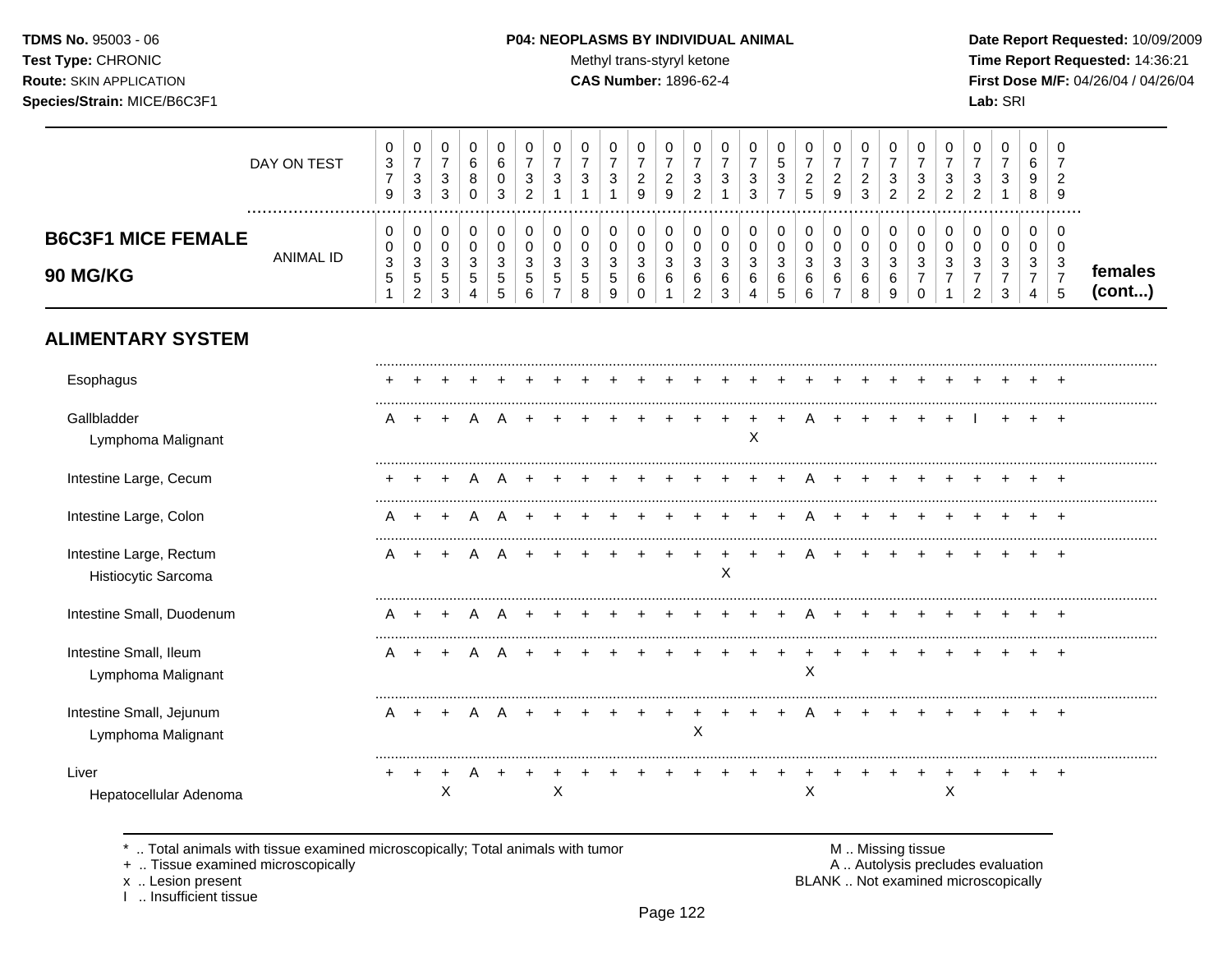# **TDMS No.** 95003 - 06 **P04: NEOPLASMS BY INDIVIDUAL ANIMAL** Date Report Requested: 10/09/2009

Test Type: CHRONIC **Test Type:** CHRONIC **Test Type:** CHRONIC **Time Report Requested:** 14:36:21 **Route:** SKIN APPLICATION **CAS Number:** 1896-62-4 **First Dose M/F:** 04/26/04 / 04/26/04

|                                                                                                                                                 | DAY ON TEST<br>. | 0<br>$\ensuremath{\mathsf{3}}$<br>$\overline{7}$<br>9 | 0<br>$\overline{7}$<br>$\sqrt{3}$<br>3                                | 0<br>$\boldsymbol{7}$<br>$\sqrt{3}$<br>3 | 0<br>$\,6\,$<br>8<br>$\mathbf 0$                 | 0<br>6<br>$\mathbf 0$<br>3      | 0<br>$\overline{7}$<br>3<br>$\overline{2}$ | 0<br>$\overline{7}$<br>3                     | 0<br>$\overline{7}$<br>$\mathbf{3}$                     | 0<br>$\overline{7}$<br>3<br>1                                       | 0<br>$\boldsymbol{7}$<br>$\overline{c}$<br>9 | 0<br>$\overline{7}$<br>$\overline{c}$<br>9 | 0<br>$\overline{7}$<br>3<br>$\overline{c}$             | 0<br>$\overline{7}$<br>3                 | 0<br>$\overline{7}$<br>3<br>3 | 0<br>5<br>$\,$ 3 $\,$<br>$\overline{7}$ | 0<br>$\overline{7}$<br>$\overline{c}$<br>$\overline{5}$    | 0<br>$\overline{7}$<br>$\overline{c}$<br>9            | 0<br>$\overline{7}$<br>$\overline{c}$<br>3 | 0<br>$\overline{7}$<br>3<br>$\overline{c}$ | 0<br>$\overline{7}$<br>3<br>$\overline{2}$   | 0<br>$\overline{7}$<br>3<br>$\overline{2}$ | 0<br>$\overline{7}$<br>3<br>$\overline{2}$                 | 0<br>$\overline{7}$<br>3<br>$\overline{1}$            | 0<br>6<br>9<br>8                             | 0<br>7<br>$\overline{2}$<br>9                              |                   |
|-------------------------------------------------------------------------------------------------------------------------------------------------|------------------|-------------------------------------------------------|-----------------------------------------------------------------------|------------------------------------------|--------------------------------------------------|---------------------------------|--------------------------------------------|----------------------------------------------|---------------------------------------------------------|---------------------------------------------------------------------|----------------------------------------------|--------------------------------------------|--------------------------------------------------------|------------------------------------------|-------------------------------|-----------------------------------------|------------------------------------------------------------|-------------------------------------------------------|--------------------------------------------|--------------------------------------------|----------------------------------------------|--------------------------------------------|------------------------------------------------------------|-------------------------------------------------------|----------------------------------------------|------------------------------------------------------------|-------------------|
| <b>B6C3F1 MICE FEMALE</b><br>90 MG/KG                                                                                                           | <b>ANIMAL ID</b> | 0<br>0<br>$\ensuremath{\mathsf{3}}$<br>$\,$ 5 $\,$    | 0<br>$\boldsymbol{0}$<br>$\mathbf{3}$<br>$\sqrt{5}$<br>$\overline{c}$ | 0<br>$\mathbf 0$<br>3<br>5<br>3          | $\pmb{0}$<br>$\pmb{0}$<br>$\mathbf{3}$<br>5<br>4 | 0<br>$\mathbf 0$<br>3<br>5<br>5 | 0<br>0<br>3<br>5<br>6                      | 0<br>$\mathbf 0$<br>3<br>5<br>$\overline{7}$ | $\,0\,$<br>$\pmb{0}$<br>$\mathbf{3}$<br>$\sqrt{5}$<br>8 | 0<br>$\mathbf 0$<br>$\mathbf{3}$<br>$\,$ 5 $\,$<br>$\boldsymbol{9}$ | 0<br>$\mathbf 0$<br>$\mathbf{3}$<br>6<br>0   | 0<br>0<br>3<br>6<br>1                      | 0<br>$\mathbf 0$<br>3<br>6<br>$\overline{2}$           | 0<br>$\pmb{0}$<br>3<br>6<br>$\mathbf{3}$ | 0<br>$\pmb{0}$<br>3<br>6<br>4 | 0<br>0<br>3<br>6<br>5                   | $\pmb{0}$<br>$\mathbf 0$<br>$\sqrt{3}$<br>$\,6$<br>$\,6\,$ | 0<br>$\pmb{0}$<br>$\mathbf{3}$<br>6<br>$\overline{7}$ | 0<br>$\pmb{0}$<br>$\sqrt{3}$<br>6<br>8     | 0<br>$\pmb{0}$<br>3<br>6<br>9              | 0<br>0<br>3<br>$\overline{7}$<br>$\mathbf 0$ | 0<br>$\mathbf 0$<br>3<br>7                 | 0<br>0<br>$\mathbf{3}$<br>$\overline{7}$<br>$\overline{2}$ | $\pmb{0}$<br>0<br>$\mathbf{3}$<br>$\overline{7}$<br>3 | 0<br>$\mathbf 0$<br>3<br>$\overline{7}$<br>4 | 0<br>0<br>$\mathbf{3}$<br>$\overline{7}$<br>$\overline{5}$ | females<br>(cont) |
| Hepatocellular Adenoma, Multiple<br>Hepatocellular Carcinoma<br>Hepatocellular Carcinoma, Multiple<br>Histiocytic Sarcoma<br>Lymphoma Malignant |                  | $\mathsf{X}$                                          | X                                                                     | X<br>X                                   |                                                  | $\times$                        |                                            |                                              |                                                         | X                                                                   | $\mathsf{X}$                                 |                                            | $\boldsymbol{\mathsf{X}}$<br>$\boldsymbol{\mathsf{X}}$ | $\mathsf X$<br>$\mathsf{X}$              | $\times$<br>$\mathsf{X}$      |                                         | X                                                          |                                                       | $\mathsf{X}$                               | $\boldsymbol{\mathsf{X}}$                  | X<br>X                                       |                                            |                                                            |                                                       | $X$ $X$                                      |                                                            |                   |
| Mesentery<br>Hemangiosarcoma<br>Lymphoma Malignant                                                                                              |                  |                                                       |                                                                       |                                          |                                                  |                                 |                                            |                                              |                                                         |                                                                     | +<br>X                                       |                                            |                                                        |                                          | ٠                             |                                         |                                                            |                                                       |                                            |                                            |                                              |                                            |                                                            |                                                       |                                              |                                                            |                   |
| Pancreas<br>Histiocytic Sarcoma<br>Lymphoma Malignant                                                                                           |                  |                                                       |                                                                       |                                          |                                                  |                                 |                                            |                                              |                                                         |                                                                     |                                              |                                            |                                                        |                                          |                               |                                         |                                                            |                                                       | $\times$                                   |                                            |                                              |                                            |                                                            |                                                       |                                              |                                                            |                   |
| Salivary Glands<br>Lymphoma Malignant                                                                                                           |                  |                                                       |                                                                       |                                          |                                                  |                                 |                                            |                                              |                                                         |                                                                     |                                              |                                            |                                                        |                                          | X                             |                                         |                                                            |                                                       |                                            |                                            |                                              |                                            |                                                            |                                                       |                                              | $\ddot{}$                                                  |                   |
| Stomach, Forestomach<br>Squamous Cell Papilloma                                                                                                 |                  |                                                       |                                                                       |                                          |                                                  |                                 |                                            |                                              |                                                         |                                                                     |                                              |                                            |                                                        |                                          |                               |                                         |                                                            |                                                       |                                            |                                            |                                              | X                                          |                                                            |                                                       |                                              |                                                            |                   |
| Stomach, Glandular                                                                                                                              |                  | A                                                     | $\overline{ }$                                                        | $\overline{+}$                           | A                                                |                                 |                                            |                                              |                                                         |                                                                     |                                              |                                            |                                                        |                                          |                               |                                         |                                                            |                                                       |                                            |                                            |                                              |                                            |                                                            |                                                       |                                              |                                                            |                   |
| Tongue                                                                                                                                          |                  |                                                       |                                                                       |                                          |                                                  |                                 |                                            |                                              |                                                         |                                                                     |                                              |                                            |                                                        |                                          |                               |                                         |                                                            |                                                       |                                            |                                            |                                              |                                            |                                                            |                                                       |                                              |                                                            |                   |

\* .. Total animals with tissue examined microscopically; Total animals with tumor M .. Missing tissue M .. Missing tissue<br>A .. Tissue examined microscopically by the matric of the matric of the M .. Missing tissue examined

+ .. Tissue examined microscopically

x .. Lesion present<br>I .. Insufficient tissue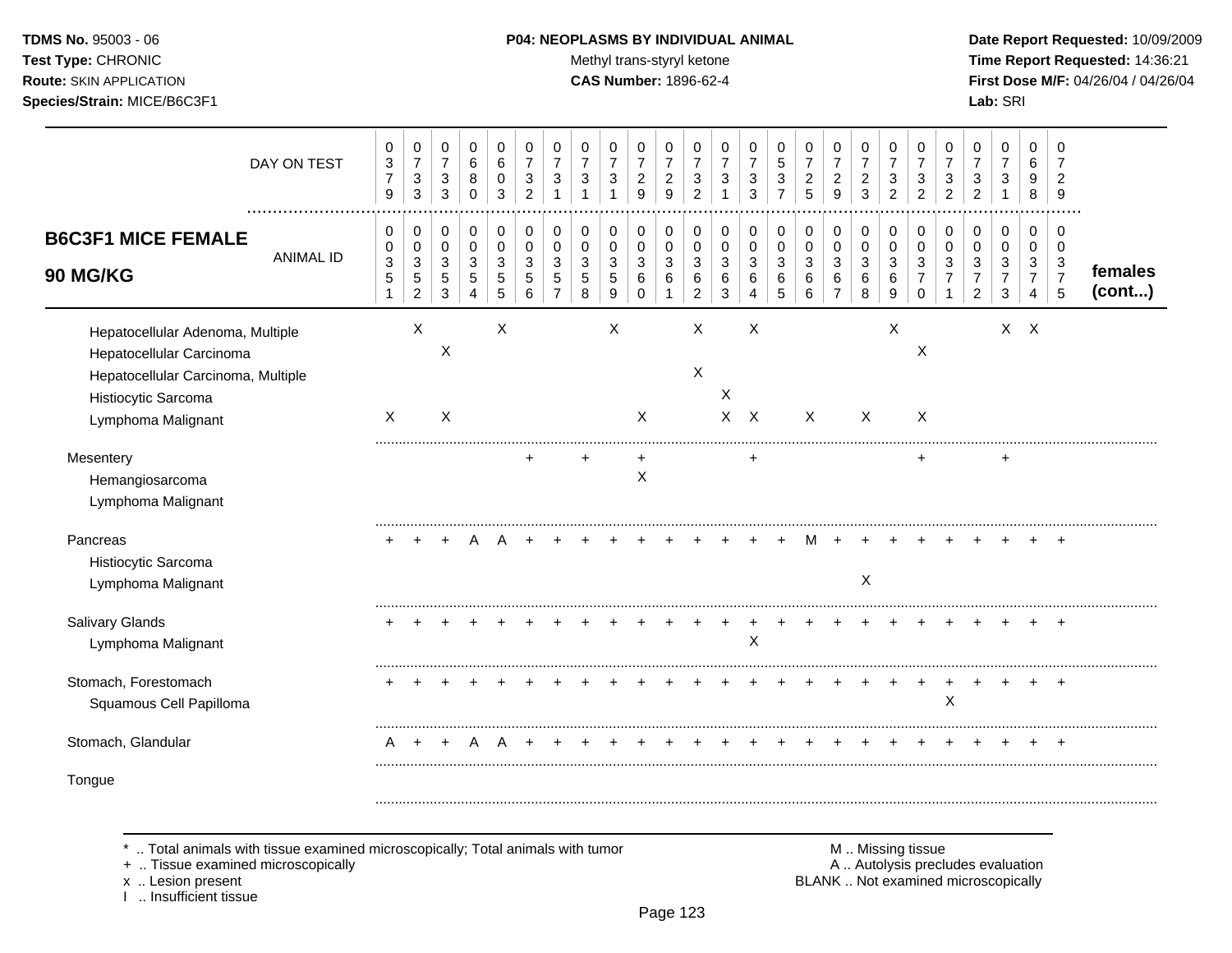#### **TDMS No.** 95003 - 06 **P04: NEOPLASMS BY INDIVIDUAL ANIMAL** Date Report Requested: 10/09/2009

Test Type: CHRONIC **Test Type:** CHRONIC **Test Type:** CHRONIC **Time Report Requested:** 14:36:21 **Route:** SKIN APPLICATION **CAS Number:** 1896-62-4 **First Dose M/F:** 04/26/04 / 04/26/04

|                                                                          | DAY ON TEST      | 0<br>$\ensuremath{\mathsf{3}}$<br>$\overline{7}$<br>9 | 0<br>$\overline{7}$<br>$\sqrt{3}$<br>$\mathbf{3}$  | 0<br>$\boldsymbol{7}$<br>$\mathbf{3}$<br>3 | 0<br>$\,6$<br>8<br>$\mathbf 0$            | 0<br>6<br>$\mathbf 0$<br>3      | 0<br>$\overline{7}$<br>3<br>$\overline{2}$ | 0<br>$\overline{7}$<br>3       | 0<br>$\overline{7}$<br>$\sqrt{3}$             | 0<br>$\overline{7}$<br>$\mathbf{3}$<br>1 | 0<br>$\boldsymbol{7}$<br>$\sqrt{2}$<br>9 | 0<br>$\overline{7}$<br>$\sqrt{2}$<br>9 | 0<br>7<br>3<br>$\overline{2}$      | 0<br>3                | 0<br>$\overline{7}$<br>3<br>3 | 0<br>$\sqrt{5}$<br>$\ensuremath{\mathsf{3}}$<br>$\overline{7}$ | 0<br>$\overline{7}$<br>$\overline{c}$<br>5 | 0<br>$\boldsymbol{7}$<br>$\overline{c}$<br>9          | 0<br>$\boldsymbol{7}$<br>$\boldsymbol{2}$<br>3 | 0<br>$\overline{7}$<br>3<br>$\overline{2}$       | 0<br>$\overline{7}$<br>$\mathbf{3}$<br>$\overline{2}$ | 0<br>$\overline{7}$<br>3<br>$\overline{2}$ | 0<br>3<br>$\overline{2}$                  | 0<br>$\overline{7}$<br>3           | 0<br>6<br>9<br>$\,8\,$             | 0<br>7<br>$\overline{c}$<br>9                            |                   |
|--------------------------------------------------------------------------|------------------|-------------------------------------------------------|----------------------------------------------------|--------------------------------------------|-------------------------------------------|---------------------------------|--------------------------------------------|--------------------------------|-----------------------------------------------|------------------------------------------|------------------------------------------|----------------------------------------|------------------------------------|-----------------------|-------------------------------|----------------------------------------------------------------|--------------------------------------------|-------------------------------------------------------|------------------------------------------------|--------------------------------------------------|-------------------------------------------------------|--------------------------------------------|-------------------------------------------|------------------------------------|------------------------------------|----------------------------------------------------------|-------------------|
| <b>B6C3F1 MICE FEMALE</b><br>90 MG/KG                                    | <b>ANIMAL ID</b> | 0<br>0<br>$\ensuremath{\mathsf{3}}$<br>$\,$ 5 $\,$    | 0<br>0<br>$\mathsf 3$<br>$\,$ 5 $\,$<br>$\sqrt{2}$ | 0<br>0<br>3<br>5<br>3                      | 0<br>0<br>$\mathbf{3}$<br>$\sqrt{5}$<br>4 | 0<br>$\mathbf 0$<br>3<br>5<br>5 | 0<br>0<br>3<br>5<br>6                      | 0<br>0<br>3<br>$\sqrt{5}$<br>7 | 0<br>0<br>$\mathbf{3}$<br>$\overline{5}$<br>8 | 0<br>$\mathbf 0$<br>3<br>$\sqrt{5}$<br>9 | 0<br>0<br>3<br>$\,6\,$<br>0              | 0<br>0<br>$\mathbf{3}$<br>6<br>-1      | 0<br>0<br>3<br>6<br>$\overline{c}$ | 0<br>0<br>3<br>6<br>3 | 0<br>$\Omega$<br>3<br>6<br>4  | 0<br>$\mathbf 0$<br>$\mathbf{3}$<br>$\,6$<br>5                 | 0<br>$\mathbf 0$<br>3<br>$\,6\,$<br>$\,6$  | 0<br>$\pmb{0}$<br>$\mathbf{3}$<br>6<br>$\overline{7}$ | 0<br>$\mathbf 0$<br>$\mathbf{3}$<br>6<br>8     | 0<br>$\mathbf 0$<br>$\mathbf{3}$<br>$\,6\,$<br>9 | 0<br>$\mathbf 0$<br>3<br>$\overline{7}$<br>0          | 0<br>$\Omega$<br>3<br>$\overline{7}$       | 0<br>$\Omega$<br>3<br>$\overline{7}$<br>2 | 0<br>0<br>3<br>$\overline{7}$<br>3 | 0<br>0<br>3<br>$\overline{7}$<br>4 | 0<br>$\overline{0}$<br>3<br>$\overline{7}$<br>$\sqrt{5}$ | females<br>(cont) |
| Tooth                                                                    |                  |                                                       |                                                    |                                            |                                           |                                 |                                            |                                |                                               |                                          |                                          |                                        |                                    |                       |                               |                                                                | $\ddot{}$                                  |                                                       |                                                |                                                  |                                                       |                                            |                                           |                                    |                                    |                                                          |                   |
| <b>CARDIOVASCULAR SYSTEM</b>                                             |                  |                                                       |                                                    |                                            |                                           |                                 |                                            |                                |                                               |                                          |                                          |                                        |                                    |                       |                               |                                                                |                                            |                                                       |                                                |                                                  |                                                       |                                            |                                           |                                    |                                    |                                                          |                   |
| <b>Blood Vessel</b>                                                      |                  |                                                       |                                                    |                                            |                                           |                                 |                                            |                                |                                               |                                          |                                          |                                        |                                    |                       |                               |                                                                |                                            |                                                       |                                                |                                                  |                                                       |                                            |                                           |                                    |                                    |                                                          |                   |
| Heart                                                                    |                  |                                                       |                                                    |                                            |                                           |                                 |                                            |                                |                                               |                                          |                                          |                                        |                                    |                       |                               |                                                                |                                            |                                                       |                                                |                                                  |                                                       |                                            |                                           |                                    |                                    |                                                          |                   |
| <b>ENDOCRINE SYSTEM</b>                                                  |                  |                                                       |                                                    |                                            |                                           |                                 |                                            |                                |                                               |                                          |                                          |                                        |                                    |                       |                               |                                                                |                                            |                                                       |                                                |                                                  |                                                       |                                            |                                           |                                    |                                    |                                                          |                   |
| <b>Adrenal Cortex</b><br>Histiocytic Sarcoma                             |                  |                                                       |                                                    |                                            |                                           |                                 |                                            |                                |                                               |                                          |                                          |                                        |                                    |                       |                               |                                                                |                                            |                                                       |                                                |                                                  |                                                       |                                            |                                           |                                    |                                    |                                                          |                   |
| Adrenal Medulla<br>Pheochromocytoma Benign<br>Pheochromocytoma Malignant |                  |                                                       |                                                    |                                            |                                           |                                 |                                            |                                |                                               |                                          |                                          |                                        |                                    |                       |                               |                                                                |                                            |                                                       |                                                |                                                  |                                                       |                                            |                                           |                                    |                                    | $\overline{ }$                                           |                   |
| Islets, Pancreatic                                                       |                  |                                                       |                                                    |                                            |                                           |                                 |                                            |                                |                                               |                                          |                                          |                                        |                                    |                       |                               |                                                                | м                                          |                                                       |                                                |                                                  |                                                       |                                            |                                           |                                    |                                    |                                                          |                   |
| Parathyroid Gland                                                        |                  | м                                                     |                                                    |                                            |                                           |                                 |                                            |                                |                                               |                                          |                                          |                                        |                                    |                       |                               |                                                                |                                            |                                                       |                                                |                                                  |                                                       |                                            |                                           |                                    |                                    |                                                          |                   |
| <b>Pituitary Gland</b><br>Lymphoma Malignant<br>Pars Distalis, Adenoma   |                  | $\pm$                                                 | ÷                                                  |                                            |                                           |                                 |                                            |                                |                                               | м                                        |                                          |                                        |                                    |                       |                               |                                                                |                                            |                                                       |                                                |                                                  | +<br>X                                                |                                            |                                           |                                    |                                    | $\overline{1}$                                           |                   |

\* .. Total animals with tissue examined microscopically; Total animals with tumor **M** metal metal M .. Missing tissue<br>  $\blacksquare$  . Tissue examined microscopically

+ .. Tissue examined microscopically

x .. Lesion present<br>I .. Insufficient tissue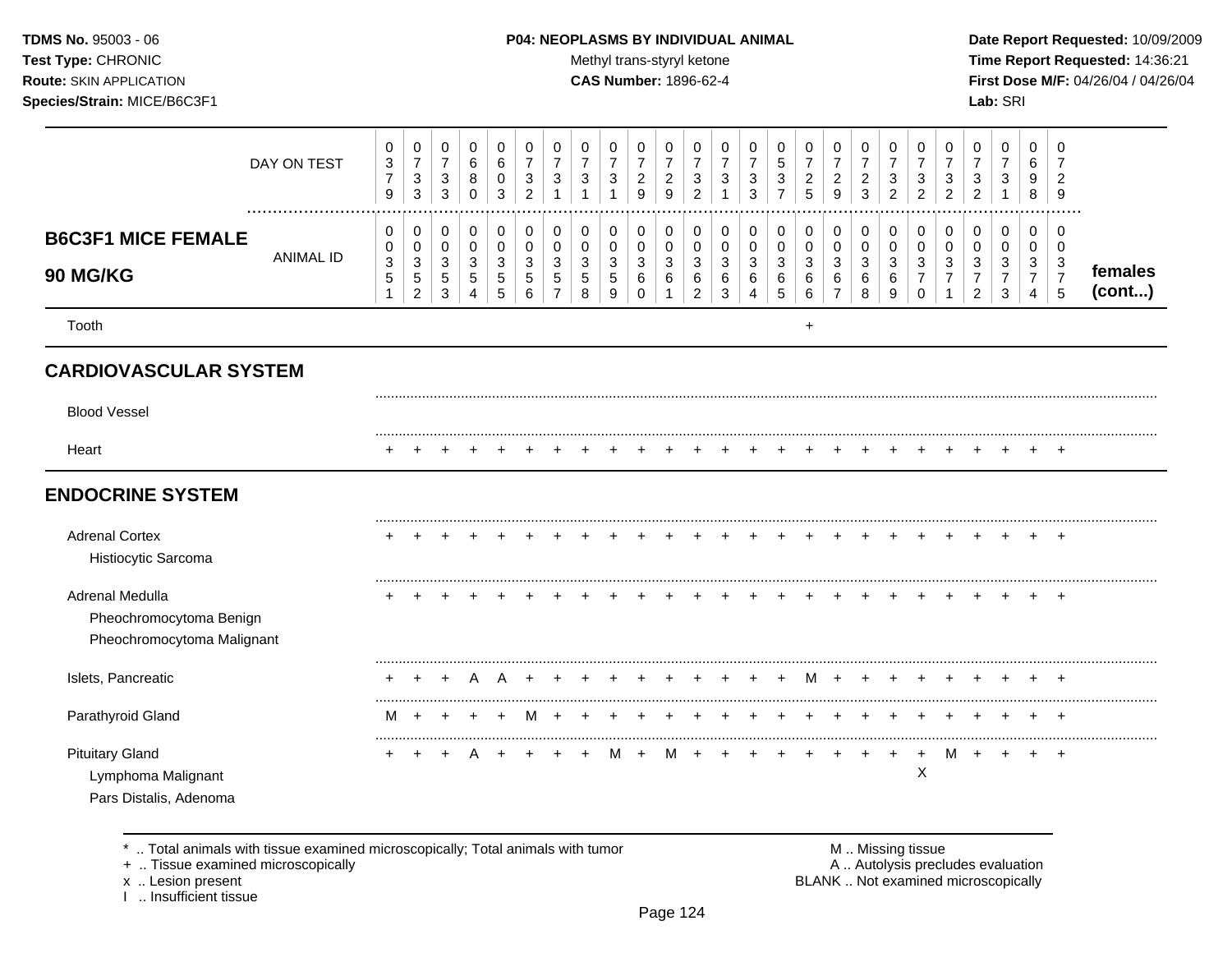#### **TDMS No.** 95003 - 06 **P04: NEOPLASMS BY INDIVIDUAL ANIMAL** Date Report Requested: 10/09/2009

Test Type: CHRONIC **Test Type:** CHRONIC **Test Type:** CHRONIC **Time Report Requested:** 14:36:21 **Route:** SKIN APPLICATION **CAS Number:** 1896-62-4 **First Dose M/F:** 04/26/04 / 04/26/04

|                                                       | DAY ON TEST      | 0<br>$\mathbf{3}$<br>$\overline{7}$<br>9 | 0<br>$\overline{7}$<br>$\sqrt{3}$<br>$\mathbf{3}$ | 0<br>$\boldsymbol{7}$<br>$\ensuremath{\mathsf{3}}$<br>$\mathbf{3}$ | 0<br>6<br>8<br>$\Omega$                    | 0<br>$\,6$<br>0<br>3          | 0<br>$\overline{7}$<br>3<br>$\overline{2}$ | 0<br>$\overline{7}$<br>3 | 0<br>$\overline{7}$<br>3 | 0<br>$\overline{7}$<br>3                       | 0<br>$\boldsymbol{7}$<br>$\sqrt{2}$<br>9  | $\mathbf 0$<br>$\overline{7}$<br>$\overline{c}$<br>9 | 0<br>$\overline{7}$<br>3<br>$\overline{2}$ | 0<br>$\overline{7}$<br>3         | 0<br>$\overline{7}$<br>3<br>3              | 0<br>5<br>3<br>$\overline{7}$            | 0<br>$\overline{7}$<br>$\overline{c}$<br>5 | 0<br>$\overline{7}$<br>$\overline{c}$<br>9            | 0<br>$\overline{7}$<br>$\overline{c}$<br>3 | 0<br>$\overline{7}$<br>3<br>$\overline{2}$ | 0<br>$\overline{7}$<br>3<br>$\overline{2}$ | 0<br>$\overline{7}$<br>3<br>$\overline{2}$ | 0<br>$\overline{7}$<br>3<br>$\overline{2}$ | 0<br>$\boldsymbol{7}$<br>3                              | $\mathbf 0$<br>6<br>9<br>8                   | 0<br>$\overline{7}$<br>$\overline{c}$<br>9              |                   |
|-------------------------------------------------------|------------------|------------------------------------------|---------------------------------------------------|--------------------------------------------------------------------|--------------------------------------------|-------------------------------|--------------------------------------------|--------------------------|--------------------------|------------------------------------------------|-------------------------------------------|------------------------------------------------------|--------------------------------------------|----------------------------------|--------------------------------------------|------------------------------------------|--------------------------------------------|-------------------------------------------------------|--------------------------------------------|--------------------------------------------|--------------------------------------------|--------------------------------------------|--------------------------------------------|---------------------------------------------------------|----------------------------------------------|---------------------------------------------------------|-------------------|
| <b>B6C3F1 MICE FEMALE</b><br><b>90 MG/KG</b>          | <b>ANIMAL ID</b> | 0<br>0<br>$\sqrt{3}$<br>$\sqrt{5}$<br>-1 | 0<br>0<br>$\sqrt{3}$<br>5<br>$\overline{2}$       | 0<br>$\mathbf 0$<br>$\mathbf{3}$<br>$\sqrt{5}$<br>3                | 0<br>$\mathbf 0$<br>$\mathbf{3}$<br>5<br>4 | 0<br>$\pmb{0}$<br>3<br>5<br>5 | 0<br>0<br>3<br>5<br>6                      | 0<br>0<br>3<br>5<br>7    | 0<br>0<br>3<br>5<br>8    | 0<br>0<br>$\mathbf{3}$<br>$5\phantom{.0}$<br>9 | 0<br>$\mathbf 0$<br>3<br>6<br>$\mathbf 0$ | 0<br>0<br>3<br>6                                     | 0<br>0<br>3<br>6<br>$\overline{2}$         | 0<br>0<br>$\mathbf{3}$<br>6<br>3 | 0<br>$\mathbf 0$<br>$\mathbf{3}$<br>6<br>4 | 0<br>$\pmb{0}$<br>$\mathbf{3}$<br>6<br>5 | 0<br>$\mathbf 0$<br>$\mathbf{3}$<br>6<br>6 | 0<br>$\mathbf 0$<br>$\sqrt{3}$<br>6<br>$\overline{7}$ | 0<br>$\pmb{0}$<br>$\mathbf{3}$<br>6<br>8   | 0<br>0<br>3<br>6<br>9                      | 0<br>0<br>3<br>$\Omega$                    | 0<br>$\mathbf 0$<br>3<br>7                 | 0<br>0<br>3<br>7<br>$\overline{c}$         | 0<br>$\mathbf 0$<br>$\mathbf{3}$<br>$\overline{7}$<br>3 | 0<br>$\mathbf 0$<br>3<br>$\overline{7}$<br>4 | 0<br>$\mathbf 0$<br>$\mathbf{3}$<br>$\overline{7}$<br>5 | females<br>(cont) |
| Pars Distalis, Carcinoma                              |                  |                                          |                                                   |                                                                    |                                            |                               |                                            |                          |                          |                                                |                                           |                                                      |                                            |                                  |                                            | X                                        |                                            |                                                       |                                            |                                            |                                            |                                            |                                            |                                                         |                                              |                                                         |                   |
| <b>Thyroid Gland</b><br>Follicular Cell, Adenoma      |                  | +                                        | $\div$<br>$\pmb{\times}$                          | $\div$                                                             | A                                          |                               |                                            |                          |                          |                                                |                                           |                                                      |                                            |                                  |                                            |                                          |                                            |                                                       |                                            |                                            |                                            |                                            |                                            |                                                         |                                              | $\pm$                                                   |                   |
| <b>GENERAL BODY SYSTEM</b><br><b>NONE</b>             |                  |                                          |                                                   |                                                                    |                                            |                               |                                            |                          |                          |                                                |                                           |                                                      |                                            |                                  |                                            |                                          |                                            |                                                       |                                            |                                            |                                            |                                            |                                            |                                                         |                                              |                                                         |                   |
| <b>GENITAL SYSTEM</b>                                 |                  |                                          |                                                   |                                                                    |                                            |                               |                                            |                          |                          |                                                |                                           |                                                      |                                            |                                  |                                            |                                          |                                            |                                                       |                                            |                                            |                                            |                                            |                                            |                                                         |                                              |                                                         |                   |
| <b>Clitoral Gland</b><br>Histiocytic Sarcoma          |                  |                                          |                                                   | м                                                                  |                                            |                               |                                            |                          |                          |                                                |                                           |                                                      |                                            | X                                |                                            |                                          |                                            |                                                       |                                            |                                            |                                            |                                            | M                                          | $\div$                                                  | $\ddot{}$                                    | $\overline{+}$                                          |                   |
| Ovary<br>Cystadenoma<br>Lymphoma Malignant            |                  |                                          |                                                   |                                                                    |                                            |                               |                                            |                          |                          |                                                |                                           |                                                      |                                            |                                  | X                                          |                                          |                                            |                                                       |                                            |                                            |                                            |                                            |                                            |                                                         |                                              |                                                         |                   |
| Oviduct                                               |                  |                                          |                                                   |                                                                    |                                            |                               |                                            |                          |                          |                                                |                                           |                                                      |                                            |                                  |                                            |                                          |                                            |                                                       |                                            |                                            |                                            |                                            |                                            |                                                         |                                              |                                                         |                   |
| <b>Uterus</b><br>Histiocytic Sarcoma<br>Polyp Stromal |                  |                                          |                                                   |                                                                    |                                            |                               |                                            |                          |                          |                                                |                                           |                                                      |                                            | X                                |                                            |                                          |                                            |                                                       |                                            |                                            |                                            |                                            |                                            |                                                         |                                              |                                                         |                   |

+ .. Tissue examined microscopically

I .. Insufficient tissue

\* .. Total animals with tissue examined microscopically; Total animals with tumor <br>
+ .. Tissue examined microscopically<br>
+ .. Tissue examined microscopically x .. Lesion present **BLANK** .. Not examined microscopically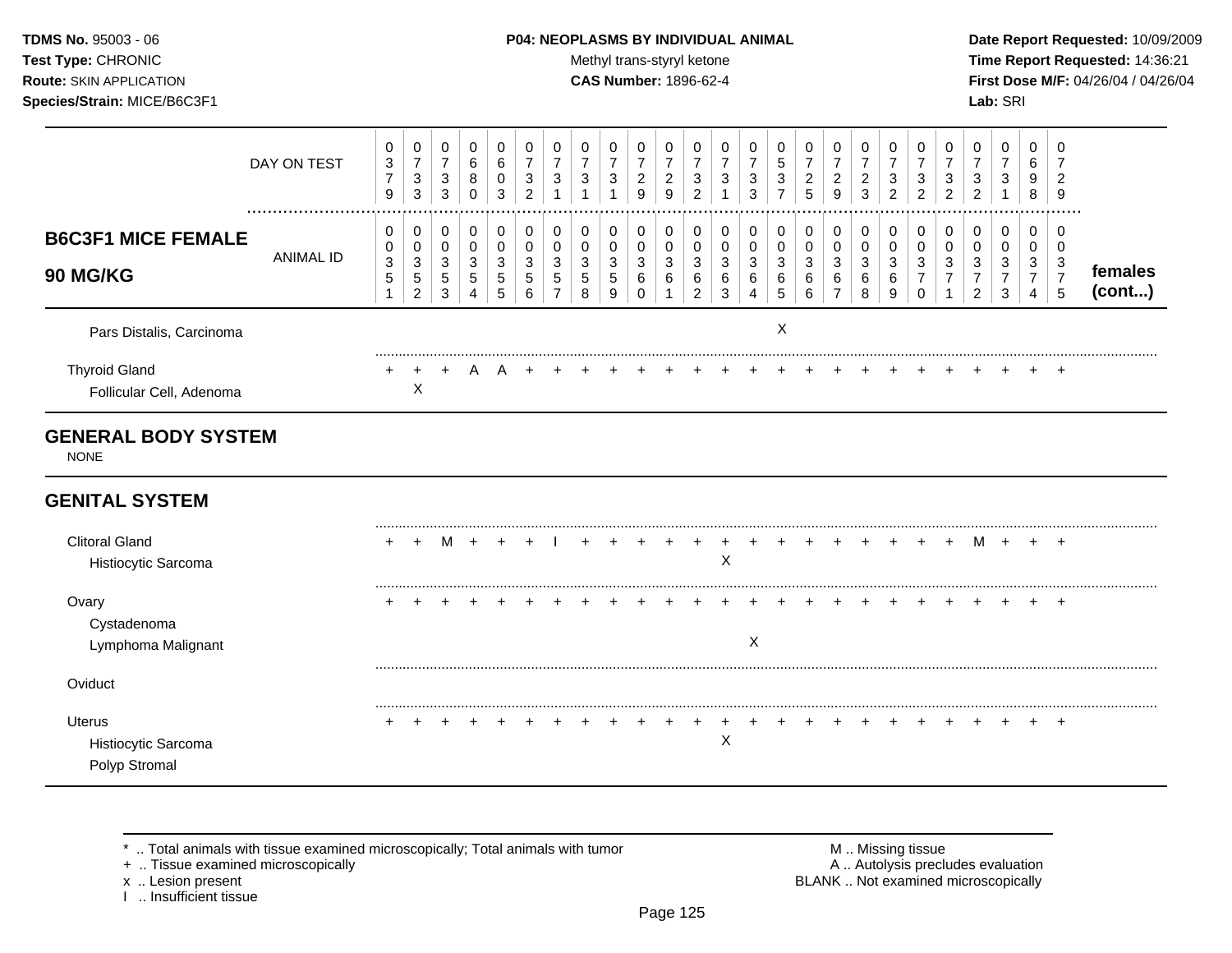# **TDMS No.** 95003 - 06 **P04: NEOPLASMS BY INDIVIDUAL ANIMAL** Date Report Requested: 10/09/2009

Test Type: CHRONIC **Test Type:** CHRONIC **Test Type:** CHRONIC **Time Report Requested:** 14:36:21 **Route:** SKIN APPLICATION **CAS Number:** 1896-62-4 **First Dose M/F:** 04/26/04 / 04/26/04

|                                              | DAY ON TEST | v<br>3              | $\mathbf 0$<br>З<br>3            | U<br>ົ<br>◡<br>2<br>◡  | b<br>8 | ີ  |   | ?<br>◡                  | J           | U<br>3           | v<br><u>_</u><br>9    | u<br><u>.</u><br>9 | υ<br>ت      | υ<br>د | ◡<br>3 | J | 0<br><u>_</u><br>$\mathbf{c}$ | ∼<br>9                 | U<br>∼<br>3 | v<br>J | 0<br>3<br>ົ<br><u>_</u> | U<br>ົ<br>◡<br>ົ<br><u>_</u> | J | U<br>3      | v<br><u>_</u><br>9 |        |  |
|----------------------------------------------|-------------|---------------------|----------------------------------|------------------------|--------|----|---|-------------------------|-------------|------------------|-----------------------|--------------------|-------------|--------|--------|---|-------------------------------|------------------------|-------------|--------|-------------------------|------------------------------|---|-------------|--------------------|--------|--|
| <b>B6C3F1 MICE FEMALE</b><br><b>90 MG/KG</b> | ANIMAL ID   | $\Omega$<br>J.<br>J | 0<br>0<br>3<br>-<br><sub>5</sub> | U<br>υ<br>ົ<br>◡<br>C. | J<br>G | .5 | Ð | ◠<br>ັບ<br><sub>5</sub> | ີ<br>∽<br>N | ລ<br>J<br>∽<br>N | v<br>$\sim$<br>ັ<br>6 | O<br>J<br>6        | υ<br>J<br>ь | C<br>ь | ت<br>6 | Ñ | O<br>3<br>6                   | <sup>o</sup><br>J<br>6 | ◠<br>J<br>6 | ⌒<br>J | 0<br>0<br>3             | U<br>v<br>◠<br>◡             | ັ | U<br>c<br>ა | v<br>◡<br>J.       | males  |  |
|                                              |             |                     | ົ                                | ົ<br>ັ                 |        |    |   |                         |             | 9                |                       |                    |             |        |        |   |                               |                        | 8           | a      |                         |                              |   |             |                    | (cont) |  |

# **HEMATOPOIETIC SYSTEM**

| <b>Bone Marrow</b><br>Lymphoma Malignant |   |   |   |  |   |   |  |   | Χ       |                  |          |              |     |  |   |       |
|------------------------------------------|---|---|---|--|---|---|--|---|---------|------------------|----------|--------------|-----|--|---|-------|
| Lymph Node                               | ٠ |   | м |  |   |   |  |   |         |                  |          |              |     |  |   |       |
| Lymphoma Malignant                       | X |   |   |  |   |   |  |   |         |                  |          | X            |     |  |   |       |
| Bronchial, Lymphoma Malignant            |   |   |   |  |   |   |  |   |         |                  |          | X            |     |  |   |       |
| Iliac, Lymphoma Malignant                |   |   |   |  |   | X |  | X |         | X                | X        | $\times$     |     |  |   |       |
| Inguinal, Lymphoma Malignant             | X |   |   |  |   |   |  |   |         |                  |          |              |     |  |   |       |
| Mediastinal, Lymphoma Malignant          |   |   |   |  |   |   |  |   | X       |                  |          | X            |     |  |   |       |
| Renal, Lymphoma Malignant                |   |   |   |  |   |   |  | X |         |                  |          | X            |     |  |   | X     |
| Lymph Node, Mandibular                   |   |   |   |  |   |   |  |   |         |                  |          |              |     |  |   | $\pm$ |
| Lymphoma Malignant                       | X | х |   |  |   | X |  |   | $X$ $X$ | $\boldsymbol{X}$ |          | $X$ $X$      |     |  | X |       |
| Lymph Node, Mesenteric                   |   |   |   |  |   |   |  |   |         |                  |          |              |     |  |   |       |
| Lymphoma Malignant                       | х | X |   |  |   | X |  |   | X       | $\times$         |          | $X$ $X$      |     |  |   |       |
| Spleen                                   |   |   | A |  |   |   |  |   |         |                  |          |              |     |  |   |       |
| Lymphoma Malignant                       | X | X |   |  | X | X |  |   | X       | X                | $\times$ | $\mathsf{X}$ | x x |  | X | X     |
| Thymus                                   | м |   |   |  |   |   |  |   |         |                  |          |              |     |  |   |       |

\* .. Total animals with tissue examined microscopically; Total animals with tumor M .. Missing tissue M .. Missing tissue<br>A .. Tissue examined microscopically by the matric of the matric of the M .. Missing tissue examined

+ .. Tissue examined microscopically

I .. Insufficient tissue

x .. Lesion present **EXALL EXALL EXACL** BLANK .. Not examined microscopically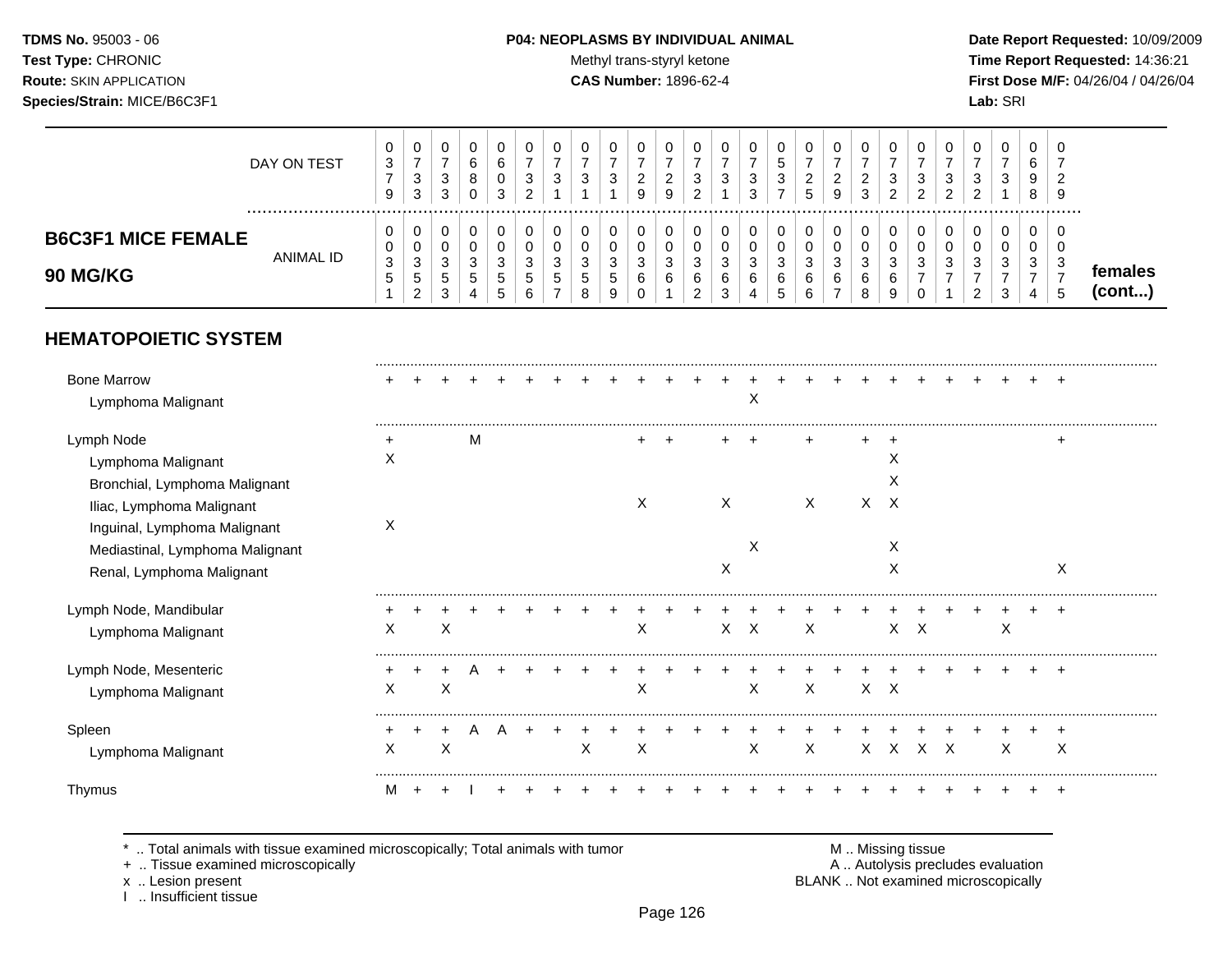#### **TDMS No.** 95003 - 06 **P04: NEOPLASMS BY INDIVIDUAL ANIMAL** Date Report Requested: 10/09/2009

Test Type: CHRONIC **Test Type:** CHRONIC **Test Type:** CHRONIC **Time Report Requested:** 14:36:21 **Route:** SKIN APPLICATION **CAS Number:** 1896-62-4 **First Dose M/F:** 04/26/04 / 04/26/04

|                                                                                         | DAY ON TEST      | $\pmb{0}$<br>3<br>$\overline{7}$<br>9 | 0<br>$\overline{7}$<br>$\mathsf 3$<br>$\mathbf{3}$             | 0<br>$\boldsymbol{7}$<br>3<br>3           | 0<br>6<br>8<br>$\Omega$         | 0<br>6<br>0<br>3                | 0<br>$\overline{7}$<br>3<br>$\overline{2}$ | 0<br>$\overline{7}$<br>3<br>-1 | 0<br>$\overline{7}$<br>3 | 0<br>$\overline{7}$<br>3 | 0<br>$\overline{7}$<br>$\boldsymbol{2}$<br>9 | 0<br>7<br>$\overline{2}$<br>9 | 0<br>$\overline{7}$<br>3<br>2      | 0<br>$\overline{7}$<br>3 | 0<br>7<br>$\sqrt{3}$<br>3       | 0<br>5<br>3           | 0<br>$\overline{7}$<br>$\overline{c}$<br>5             | 0<br>$\boldsymbol{7}$<br>$\overline{2}$<br>9   | 0<br>$\overline{7}$<br>$\overline{c}$<br>3 | 0<br>$\overline{7}$<br>3<br>$\overline{2}$ | 0<br>$\overline{7}$<br>3<br>$\overline{2}$ | 0<br>3<br>$\overline{2}$ | 0<br>$\overline{7}$<br>3<br>$\overline{2}$ | 0<br>$\overline{7}$<br>3             | 0<br>6<br>9<br>8                                     | 0<br>7<br>$\overline{2}$<br>9      |                   |
|-----------------------------------------------------------------------------------------|------------------|---------------------------------------|----------------------------------------------------------------|-------------------------------------------|---------------------------------|---------------------------------|--------------------------------------------|--------------------------------|--------------------------|--------------------------|----------------------------------------------|-------------------------------|------------------------------------|--------------------------|---------------------------------|-----------------------|--------------------------------------------------------|------------------------------------------------|--------------------------------------------|--------------------------------------------|--------------------------------------------|--------------------------|--------------------------------------------|--------------------------------------|------------------------------------------------------|------------------------------------|-------------------|
| <b>B6C3F1 MICE FEMALE</b><br><b>90 MG/KG</b>                                            | <b>ANIMAL ID</b> | 0<br>0<br>$\sqrt{3}$<br>$\sqrt{5}$    | 0<br>$\pmb{0}$<br>$\mathbf{3}$<br>$\sqrt{5}$<br>$\overline{2}$ | 0<br>$\mathbf 0$<br>3<br>$\mathbf 5$<br>3 | 0<br>$\mathbf 0$<br>3<br>5<br>4 | 0<br>$\mathbf 0$<br>3<br>5<br>5 | $\pmb{0}$<br>0<br>3<br>5<br>6              | $\pmb{0}$<br>0<br>3<br>5       | 0<br>0<br>3<br>5<br>8    | 0<br>0<br>3<br>5<br>9    | 0<br>0<br>3<br>6<br>0                        | 0<br>$\mathbf 0$<br>3<br>6    | 0<br>0<br>3<br>6<br>$\overline{2}$ | 0<br>0<br>3<br>6<br>3    | 0<br>$\mathbf 0$<br>3<br>6<br>4 | 0<br>0<br>3<br>6<br>5 | $\mathbf 0$<br>$\pmb{0}$<br>$\mathbf{3}$<br>$\,6$<br>6 | 0<br>$\pmb{0}$<br>3<br>$\,6$<br>$\overline{7}$ | $\pmb{0}$<br>$\pmb{0}$<br>3<br>6<br>8      | 0<br>$\mathbf 0$<br>3<br>6<br>9            | 0<br>0<br>3<br>7<br>0                      | 0<br>0<br>3              | 0<br>0<br>3<br>$\overline{7}$<br>2         | 0<br>0<br>3<br>$\boldsymbol{7}$<br>3 | $\pmb{0}$<br>$\mathbf 0$<br>3<br>$\overline{7}$<br>4 | 0<br>0<br>3<br>$\overline{7}$<br>5 | females<br>(cont) |
| Lymphoma Malignant                                                                      |                  |                                       |                                                                | $X$ $X$                                   |                                 |                                 |                                            |                                |                          |                          |                                              |                               |                                    |                          | $X$ $X$                         |                       |                                                        |                                                |                                            | $\boldsymbol{\mathsf{X}}$                  |                                            |                          |                                            | X                                    |                                                      |                                    |                   |
| <b>INTEGUMENTARY SYSTEM</b>                                                             |                  |                                       |                                                                |                                           |                                 |                                 |                                            |                                |                          |                          |                                              |                               |                                    |                          |                                 |                       |                                                        |                                                |                                            |                                            |                                            |                          |                                            |                                      |                                                      |                                    |                   |
| Mammary Gland<br>Myoepithelioma                                                         |                  |                                       |                                                                |                                           |                                 |                                 |                                            |                                |                          |                          |                                              |                               |                                    |                          |                                 |                       |                                                        |                                                |                                            | Χ                                          |                                            |                          |                                            |                                      |                                                      |                                    |                   |
| Skin<br>Fibrosarcoma<br>Histiocytic Sarcoma                                             |                  |                                       |                                                                |                                           |                                 |                                 |                                            |                                |                          |                          |                                              |                               |                                    |                          |                                 |                       |                                                        |                                                |                                            |                                            |                                            |                          |                                            |                                      |                                                      | $\pm$                              |                   |
| Melanoma Benign<br>Subcutaneous Tissue, Fibrosarcoma<br>Subcutaneous Tissue, Schwannoma |                  |                                       |                                                                |                                           |                                 |                                 |                                            |                                |                          |                          |                                              |                               |                                    |                          |                                 |                       |                                                        | X                                              |                                            |                                            |                                            |                          |                                            |                                      |                                                      |                                    |                   |
| Malignant                                                                               |                  |                                       |                                                                |                                           |                                 |                                 |                                            |                                | X                        |                          |                                              |                               |                                    |                          |                                 |                       |                                                        |                                                |                                            |                                            |                                            |                          |                                            |                                      |                                                      |                                    |                   |
| <b>MUSCULOSKELETAL SYSTEM</b>                                                           |                  |                                       |                                                                |                                           |                                 |                                 |                                            |                                |                          |                          |                                              |                               |                                    |                          |                                 |                       |                                                        |                                                |                                            |                                            |                                            |                          |                                            |                                      |                                                      |                                    |                   |
| <b>Bone</b>                                                                             |                  |                                       |                                                                |                                           |                                 |                                 |                                            |                                |                          |                          |                                              |                               |                                    |                          |                                 |                       |                                                        |                                                |                                            |                                            |                                            |                          |                                            |                                      |                                                      |                                    |                   |
| <b>Skeletal Muscle</b><br>Histiocytic Sarcoma                                           |                  |                                       |                                                                |                                           | $\div$<br>Χ                     |                                 |                                            |                                |                          |                          |                                              |                               |                                    |                          |                                 |                       |                                                        |                                                |                                            |                                            |                                            |                          |                                            |                                      |                                                      |                                    |                   |

# **NERVOUS SYSTEM**

+ .. Tissue examined microscopically

x .. Lesion present<br>I .. Insufficient tissue

\* .. Total animals with tissue examined microscopically; Total animals with tumor **M** metally more than M .. Missing tissue<br>  $\blacksquare$  Tissue examined microscopically BLANK .. Not examined microscopically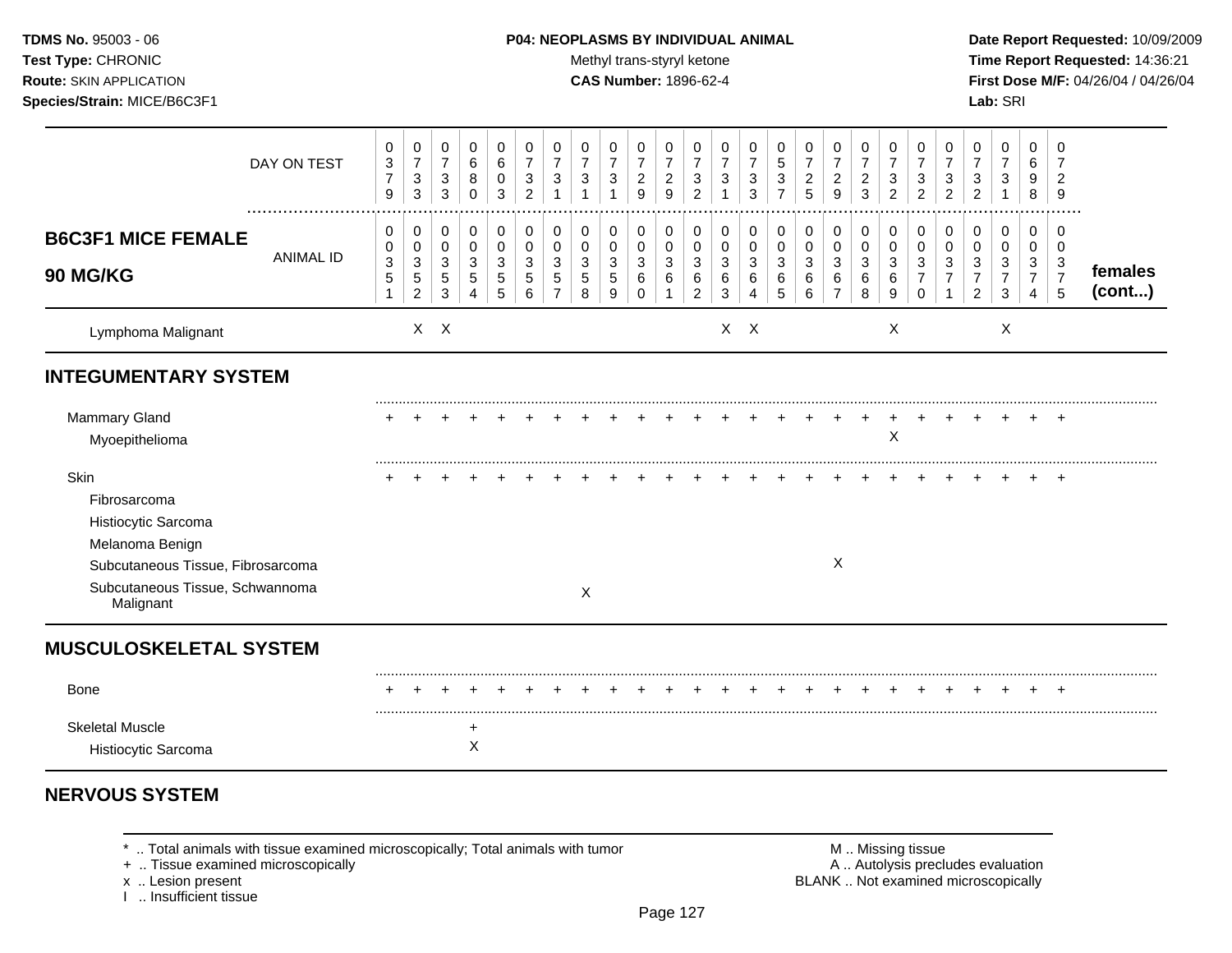# **TDMS No.** 95003 - 06 **P04: NEOPLASMS BY INDIVIDUAL ANIMAL** Date Report Requested: 10/09/2009

Test Type: CHRONIC **Test Type:** CHRONIC **Test Type:** CHRONIC **Time Report Requested:** 14:36:21 **Route:** SKIN APPLICATION **CAS Number:** 1896-62-4 **First Dose M/F:** 04/26/04 / 04/26/04

| DAY ON TEST                                                                                                                                                       | 0<br>$\ensuremath{\mathsf{3}}$<br>$\overline{7}$<br>9 | $\mathbf 0$<br>$\overline{7}$<br>$\mathbf{3}$<br>$\sqrt{3}$ | 0<br>7<br>3<br>3                              | 0<br>6<br>8<br>$\mathbf 0$     | 0<br>6<br>0<br>3      | 0<br>$\overline{7}$<br>3<br>$\overline{c}$ | 0<br>$\overline{7}$<br>$\sqrt{3}$            | 0<br>$\overline{7}$<br>3        | 0<br>7<br>3<br>$\mathbf{1}$ | 0<br>$\overline{7}$<br>$\overline{c}$<br>9        | 0<br>7<br>$\overline{2}$<br>9 | 0<br>7<br>3<br>$\overline{2}$                | 0<br>7<br>3<br>1                | 0<br>7<br>3<br>3 | 0<br>5<br>$\mathbf{3}$<br>$\overline{7}$ | 0<br>$\overline{7}$<br>$\overline{c}$<br>5 | 0<br>$\overline{7}$<br>$\overline{a}$<br>9 | 0<br>7<br>$\overline{a}$<br>3   | 0<br>7<br>3<br>2             | 0<br>$\overline{7}$<br>3<br>$\overline{c}$ | 0<br>7<br>3<br>$\overline{2}$           | 0<br>7<br>3<br>$\overline{c}$                             | 0<br>$\overline{7}$<br>3<br>1                                            | 0<br>6<br>9<br>8                             | 0<br>7<br>$\overline{2}$<br>9             |                   |
|-------------------------------------------------------------------------------------------------------------------------------------------------------------------|-------------------------------------------------------|-------------------------------------------------------------|-----------------------------------------------|--------------------------------|-----------------------|--------------------------------------------|----------------------------------------------|---------------------------------|-----------------------------|---------------------------------------------------|-------------------------------|----------------------------------------------|---------------------------------|------------------|------------------------------------------|--------------------------------------------|--------------------------------------------|---------------------------------|------------------------------|--------------------------------------------|-----------------------------------------|-----------------------------------------------------------|--------------------------------------------------------------------------|----------------------------------------------|-------------------------------------------|-------------------|
| <br><b>B6C3F1 MICE FEMALE</b><br><b>ANIMAL ID</b><br>90 MG/KG                                                                                                     | 0<br>0<br>$\sqrt{3}$<br>$\overline{5}$                | 0<br>0<br>$\mathbf{3}$<br>$\,$ 5 $\,$<br>$\overline{2}$     | 0<br>0<br>$\ensuremath{\mathsf{3}}$<br>5<br>3 | 0<br>0<br>$\sqrt{3}$<br>5<br>4 | 0<br>0<br>3<br>5<br>5 | 0<br>0<br>3<br>5<br>6                      | 0<br>$\mathbf 0$<br>3<br>5<br>$\overline{7}$ | 0<br>$\mathbf 0$<br>3<br>5<br>8 | 0<br>0<br>3<br>5<br>9       | 0<br>$\mathbf 0$<br>$\mathbf{3}$<br>6<br>$\Omega$ | 0<br>0<br>3<br>6<br>1         | 0<br>$\mathbf 0$<br>3<br>6<br>$\overline{2}$ | 0<br>$\mathbf 0$<br>3<br>6<br>3 | 0<br>0<br>3<br>6 | 0<br>0<br>$\sqrt{3}$<br>$\,6$<br>5       | 0<br>$\mathbf 0$<br>3<br>6<br>6            | 0<br>$\pmb{0}$<br>3<br>6<br>$\overline{7}$ | 0<br>$\mathbf 0$<br>3<br>6<br>8 | 0<br>$\Omega$<br>3<br>6<br>9 | 0<br>0<br>3<br>$\overline{7}$<br>$\Omega$  | 0<br>$\mathbf 0$<br>3<br>$\overline{7}$ | 0<br>$\mathbf 0$<br>3<br>$\overline{7}$<br>$\overline{c}$ | 0<br>0<br>3<br>7<br>3                                                    | 0<br>$\mathbf 0$<br>3<br>$\overline{7}$<br>4 | 0<br>$\Omega$<br>3<br>$\overline{7}$<br>5 | females<br>(cont) |
| <b>Brain</b><br>Carcinoma, Metastatic, Pituitary Gland                                                                                                            |                                                       |                                                             |                                               |                                |                       |                                            |                                              |                                 |                             |                                                   |                               |                                              |                                 |                  | X                                        |                                            |                                            |                                 |                              |                                            |                                         |                                                           |                                                                          |                                              |                                           |                   |
| Spinal Cord                                                                                                                                                       |                                                       |                                                             |                                               |                                |                       |                                            |                                              |                                 |                             |                                                   |                               |                                              |                                 |                  |                                          |                                            |                                            |                                 |                              |                                            |                                         |                                                           |                                                                          |                                              |                                           |                   |
| <b>RESPIRATORY SYSTEM</b>                                                                                                                                         |                                                       |                                                             |                                               |                                |                       |                                            |                                              |                                 |                             |                                                   |                               |                                              |                                 |                  |                                          |                                            |                                            |                                 |                              |                                            |                                         |                                                           |                                                                          |                                              |                                           |                   |
| Lung<br>Alveolar/Bronchiolar Adenoma<br>Alveolar/Bronchiolar Carcinoma<br>Histiocytic Sarcoma                                                                     |                                                       |                                                             |                                               | X                              |                       | X                                          |                                              |                                 |                             |                                                   | $\boldsymbol{\mathsf{X}}$     |                                              |                                 |                  |                                          |                                            |                                            |                                 |                              |                                            |                                         |                                                           | ٠<br>$\boldsymbol{\mathsf{X}}$                                           |                                              |                                           |                   |
| Lymphoma Malignant                                                                                                                                                | $\mathsf{X}$                                          |                                                             |                                               |                                |                       |                                            |                                              |                                 |                             |                                                   |                               |                                              |                                 |                  |                                          |                                            |                                            | X                               |                              | X                                          |                                         |                                                           |                                                                          |                                              |                                           |                   |
| Nose                                                                                                                                                              |                                                       |                                                             |                                               |                                |                       |                                            |                                              |                                 |                             |                                                   |                               |                                              |                                 |                  |                                          |                                            |                                            |                                 |                              |                                            |                                         |                                                           |                                                                          |                                              |                                           |                   |
| Pleura<br>Histiocytic Sarcoma                                                                                                                                     |                                                       |                                                             |                                               | $\ddot{}$<br>$\times$          |                       |                                            |                                              |                                 |                             |                                                   |                               |                                              |                                 |                  |                                          |                                            |                                            |                                 |                              |                                            |                                         |                                                           |                                                                          |                                              |                                           |                   |
| Trachea                                                                                                                                                           |                                                       |                                                             |                                               |                                |                       |                                            |                                              |                                 |                             |                                                   |                               |                                              |                                 |                  |                                          |                                            |                                            |                                 |                              |                                            |                                         |                                                           |                                                                          |                                              |                                           |                   |
| <b>SPECIAL SENSES SYSTEM</b>                                                                                                                                      |                                                       |                                                             |                                               |                                |                       |                                            |                                              |                                 |                             |                                                   |                               |                                              |                                 |                  |                                          |                                            |                                            |                                 |                              |                                            |                                         |                                                           |                                                                          |                                              |                                           |                   |
| Eye                                                                                                                                                               |                                                       |                                                             |                                               |                                |                       |                                            |                                              |                                 |                             |                                                   |                               |                                              |                                 |                  |                                          |                                            |                                            |                                 |                              |                                            |                                         |                                                           |                                                                          |                                              |                                           |                   |
| Total animals with tissue examined microscopically; Total animals with tumor<br>+  Tissue examined microscopically<br>x  Lesion present<br>I  Insufficient tissue |                                                       |                                                             |                                               |                                |                       |                                            |                                              |                                 |                             |                                                   |                               |                                              |                                 |                  |                                          |                                            |                                            |                                 |                              | M  Missing tissue                          |                                         |                                                           | A  Autolysis precludes evaluation<br>BLANK  Not examined microscopically |                                              |                                           |                   |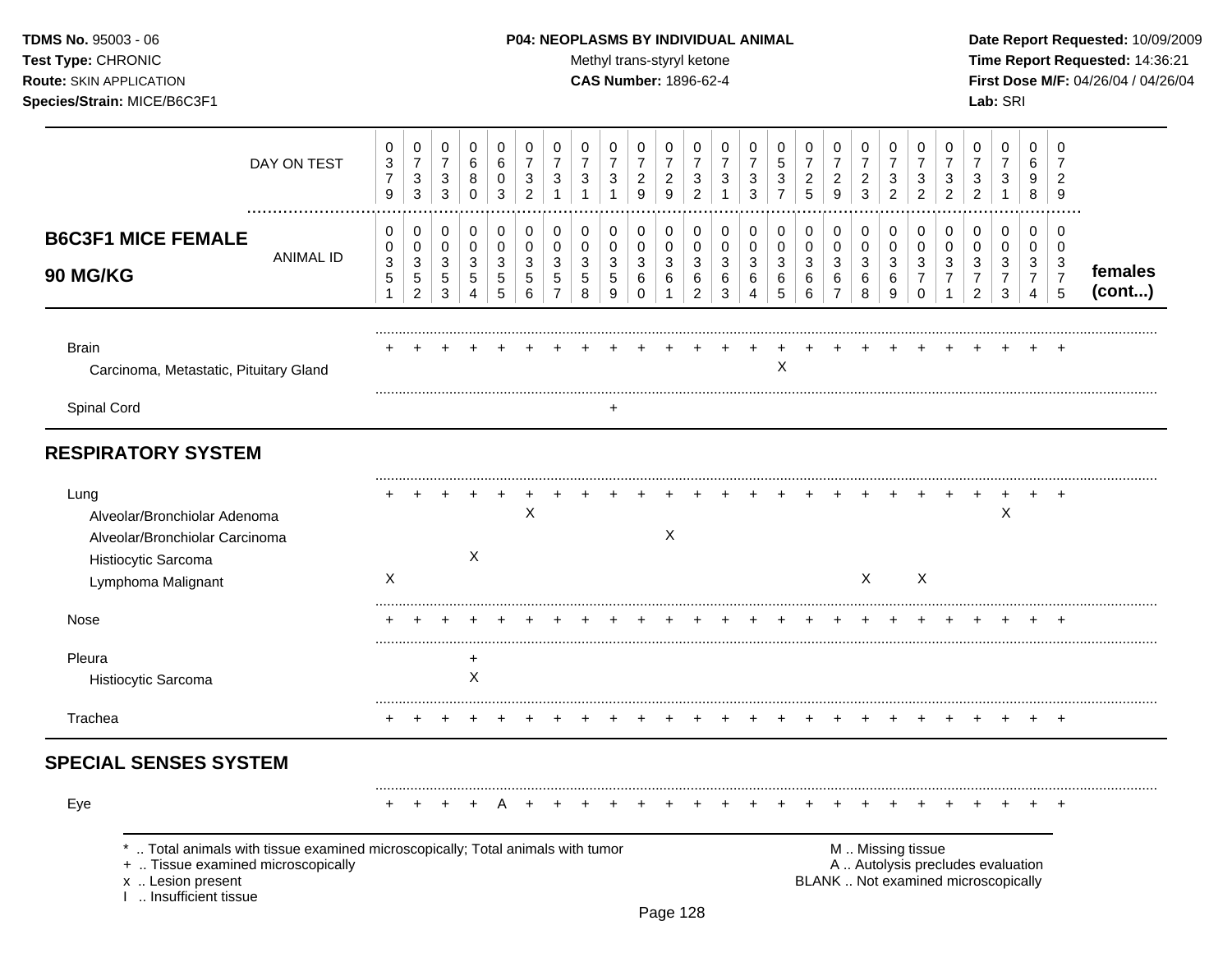#### **TDMS No.** 95003 - 06 **P04: NEOPLASMS BY INDIVIDUAL ANIMAL** Date Report Requested: 10/09/2009

**Test Type:** CHRONIC **Trans-styryl ketone** Methyl trans-styryl ketone **Time Report Requested:** 14:36:21 **Route:** SKIN APPLICATION **CAS Number:** 1896-62-4 **First Dose M/F:** 04/26/04 / 04/26/04

|                                                                      | DAY ON TEST      | 0<br>3<br>$\overline{7}$<br>9 | 0<br>$\overline{7}$<br>$\ensuremath{\mathsf{3}}$<br>$\mathbf{3}$ | 0<br>$\overline{7}$<br>$\mathbf{3}$<br>$\mathbf{3}$ | 0<br>$\,6\,$<br>8<br>$\mathbf 0$                  | 0<br>$\,6\,$<br>0<br>3          | 0<br>$\overline{7}$<br>3<br>2 | 0<br>$\overline{7}$<br>3 | 0<br>$\overline{7}$<br>3  | 0<br>$\overline{7}$<br>3 | 0<br>$\overline{7}$<br>$\overline{2}$<br>9 | 0<br>$\overline{7}$<br>$\boldsymbol{2}$<br>9 | 0<br>$\overline{7}$<br>3<br>2 | 0<br>$\overline{7}$<br>3 | 0<br>$\overline{7}$<br>3<br>3 | 0<br>$\sqrt{5}$<br>3<br>$\overline{ }$ | 0<br>$\overline{7}$<br>$\overline{c}$<br>5 | 0<br>$\overline{7}$<br>$\overline{c}$<br>9   | 0<br>$\overline{7}$<br>$\boldsymbol{2}$<br>3 | 0<br>$\overline{7}$<br>3<br>2 | 0<br>$\overline{7}$<br>3<br>2 | 0<br>$\overline{7}$<br>3<br>$\overline{2}$ | 0<br>3<br>$\overline{2}$ | 0<br>$\overline{7}$<br>3           | 0<br>6<br>9<br>8                   | 0<br>7<br>$\overline{2}$<br>9      |                   |
|----------------------------------------------------------------------|------------------|-------------------------------|------------------------------------------------------------------|-----------------------------------------------------|---------------------------------------------------|---------------------------------|-------------------------------|--------------------------|---------------------------|--------------------------|--------------------------------------------|----------------------------------------------|-------------------------------|--------------------------|-------------------------------|----------------------------------------|--------------------------------------------|----------------------------------------------|----------------------------------------------|-------------------------------|-------------------------------|--------------------------------------------|--------------------------|------------------------------------|------------------------------------|------------------------------------|-------------------|
| <b>B6C3F1 MICE FEMALE</b><br><b>90 MG/KG</b>                         | <b>ANIMAL ID</b> | 0<br>0<br>3<br>5<br>1         | $\,0\,$<br>$\,0\,$<br>3<br>$\,$ 5 $\,$<br>2                      | 0<br>0<br>3<br>$\,$ 5 $\,$<br>3                     | 0<br>$\pmb{0}$<br>$\mathbf{3}$<br>$\sqrt{5}$<br>4 | 0<br>0<br>3<br>$\mathbf 5$<br>5 | 0<br>0<br>3<br>5<br>6         | 0<br>0<br>3<br>5         | 0<br>0<br>3<br>5<br>8     | 0<br>0<br>3<br>5<br>9    | 0<br>0<br>3<br>6<br>$\Omega$               | 0<br>0<br>3<br>6                             | 0<br>0<br>3<br>6<br>2         | 0<br>0<br>3<br>6<br>3    | 0<br>0<br>3<br>6<br>4         | 0<br>$\pmb{0}$<br>3<br>6<br>5          | 0<br>0<br>3<br>6<br>6                      | 0<br>$\mathbf 0$<br>3<br>6<br>$\overline{7}$ | 0<br>0<br>3<br>6<br>8                        | 0<br>0<br>3<br>6<br>9         | 0<br>0<br>3<br>$\Omega$       | 0<br>0<br>3                                | 0<br>0<br>3<br>2         | 0<br>0<br>3<br>$\overline{7}$<br>3 | 0<br>0<br>3<br>$\overline{7}$<br>4 | 0<br>0<br>3<br>$\overline{7}$<br>5 | females<br>(cont) |
| <b>Harderian Gland</b><br>Adenoma<br>Carcinoma<br>Lymphoma Malignant |                  |                               |                                                                  |                                                     |                                                   |                                 |                               |                          |                           |                          |                                            | X                                            |                               | $\times$                 | X                             |                                        |                                            |                                              |                                              |                               |                               |                                            |                          |                                    |                                    | $+$                                |                   |
| <b>URINARY SYSTEM</b>                                                |                  |                               |                                                                  |                                                     |                                                   |                                 |                               |                          |                           |                          |                                            |                                              |                               |                          |                               |                                        |                                            |                                              |                                              |                               |                               |                                            |                          |                                    |                                    |                                    |                   |
| Kidney<br>Lymphoma Malignant                                         |                  | X                             |                                                                  |                                                     |                                                   |                                 |                               |                          |                           |                          | X                                          |                                              |                               |                          | X                             |                                        |                                            |                                              |                                              |                               |                               |                                            |                          |                                    |                                    | $\ddot{}$<br>X                     |                   |
| <b>Urinary Bladder</b>                                               |                  |                               |                                                                  | $\ddot{}$                                           | $\overline{A}$                                    |                                 |                               |                          |                           |                          |                                            |                                              |                               |                          |                               |                                        |                                            |                                              |                                              |                               |                               |                                            |                          |                                    | $+$                                | $+$                                |                   |
| <b>SYSTEMIC LESIONS</b>                                              |                  |                               |                                                                  |                                                     |                                                   |                                 |                               |                          |                           |                          |                                            |                                              |                               |                          |                               |                                        |                                            |                                              |                                              |                               |                               |                                            |                          |                                    |                                    |                                    |                   |
| Multiple Organ<br>Histiocytic Sarcoma<br>Lymphoma Malignant          |                  |                               | $X$ $X$ $X$                                                      |                                                     | X                                                 |                                 |                               |                          | $\boldsymbol{\mathsf{X}}$ |                          | $\mathsf{X}$                               |                                              | $\mathsf{X}$                  | Χ                        | $X$ $X$                       |                                        | $\mathsf{X}$                               |                                              |                                              | X X X X                       |                               |                                            |                          | X                                  |                                    | $\boldsymbol{\mathsf{X}}$          |                   |

\* .. Total animals with tissue examined microscopically; Total animals with tumor M .. Missing tissue M .. Missing tissue<br>
+ .. Tissue examined microscopically

+ .. Tissue examined microscopically

x .. Lesion present<br>I .. Insufficient tissue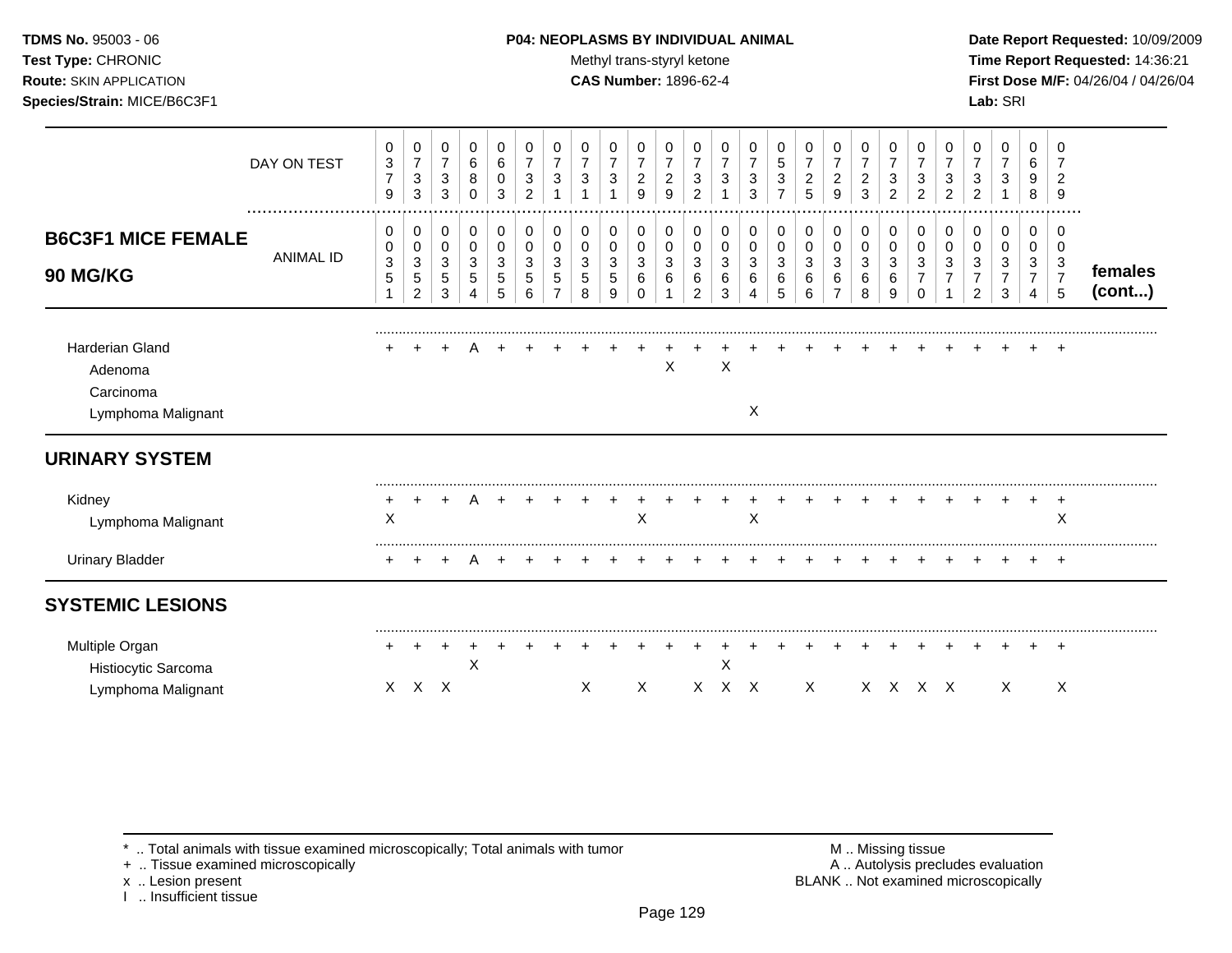# **TDMS No.** 95003 - 06 **P04: NEOPLASMS BY INDIVIDUAL ANIMAL** Date Report Requested: 10/09/2009

Test Type: CHRONIC **Test Type:** CHRONIC **Test Type:** CHRONIC **Time Report Requested:** 14:36:21 **Route:** SKIN APPLICATION **CAS Number:** 1896-62-4 **First Dose M/F:** 04/26/04 / 04/26/04

|                                                | DAY ON TEST      | 0<br>$\,6$<br>$\sqrt{5}$<br>$\mathbf{3}$                       | $\pmb{0}$<br>$\overline{7}$<br>$\sqrt{3}$<br>$\mathbf{3}$        | $\pmb{0}$<br>6<br>$\sqrt{5}$<br>$\mathbf{3}$ | $\pmb{0}$<br>$\overline{7}$<br>$\sqrt{2}$<br>9                                      | $\,0\,$<br>$\overline{7}$<br>3<br>$\overline{2}$   | $\pmb{0}$<br>$\,6\,$<br>$\mathbf 5$<br>$\overline{5}$ | 0<br>$\overline{7}$<br>3<br>1                           | 0<br>$\overline{7}$<br>3<br>$\overline{2}$           | 0<br>$\overline{7}$<br>3                   | 0<br>$\overline{7}$<br>$\mathsf 3$<br>3    | 0<br>$\overline{7}$<br>3         | 0<br>$\overline{7}$<br>$\overline{c}$<br>9              | 0<br>$\overline{7}$<br>$\ensuremath{\mathsf{3}}$<br>$\overline{c}$ | 0<br>$\overline{7}$<br>$\mathbf{3}$<br>3 | 0<br>$\overline{7}$<br>3            | 0<br>$\overline{7}$<br>3<br>$\overline{2}$ | 0<br>$\overline{7}$<br>3<br>$\overline{2}$ | 0<br>$\overline{7}$<br>$\overline{c}$<br>9 | 0<br>$\overline{7}$<br>$\mathbf{3}$<br>$\overline{2}$ | 0<br>$\overline{7}$<br>3                   | 0<br>6<br>5                     | 0<br>$\overline{7}$<br>3<br>2             | $\,0\,$<br>6<br>8                          | $\pmb{0}$<br>$\overline{7}$<br>3<br>$\overline{c}$ | 0<br>9<br>9                                                |          |
|------------------------------------------------|------------------|----------------------------------------------------------------|------------------------------------------------------------------|----------------------------------------------|-------------------------------------------------------------------------------------|----------------------------------------------------|-------------------------------------------------------|---------------------------------------------------------|------------------------------------------------------|--------------------------------------------|--------------------------------------------|----------------------------------|---------------------------------------------------------|--------------------------------------------------------------------|------------------------------------------|-------------------------------------|--------------------------------------------|--------------------------------------------|--------------------------------------------|-------------------------------------------------------|--------------------------------------------|---------------------------------|-------------------------------------------|--------------------------------------------|----------------------------------------------------|------------------------------------------------------------|----------|
| <b>B6C3F1 MICE FEMALE</b><br>90 MG/KG          | <b>ANIMAL ID</b> | 0<br>0<br>$\ensuremath{\mathsf{3}}$<br>$\overline{7}$<br>$\,6$ | 0<br>$\pmb{0}$<br>$\sqrt{3}$<br>$\overline{7}$<br>$\overline{7}$ | 0<br>$\pmb{0}$<br>3<br>$\overline{7}$<br>8   | 0<br>$\mathbf 0$<br>$\ensuremath{\mathsf{3}}$<br>$\overline{7}$<br>$\boldsymbol{9}$ | 0<br>$\pmb{0}$<br>$\mathbf{3}$<br>8<br>$\mathbf 0$ | 0<br>$\pmb{0}$<br>$\sqrt{3}$<br>8<br>1                | 0<br>$\mathbf 0$<br>$\mathbf{3}$<br>8<br>$\overline{c}$ | 0<br>$\Omega$<br>$\ensuremath{\mathsf{3}}$<br>8<br>3 | 0<br>$\mathbf 0$<br>$\mathbf{3}$<br>8<br>Δ | 0<br>$\mathbf 0$<br>$\mathbf{3}$<br>8<br>5 | 0<br>0<br>$\mathbf{3}$<br>8<br>6 | 0<br>$\mathbf 0$<br>$\mathbf{3}$<br>8<br>$\overline{7}$ | 0<br>$\pmb{0}$<br>$\sqrt{3}$<br>8<br>$\,8\,$                       | 0<br>$\mathbf 0$<br>3<br>8<br>9          | 0<br>$\Omega$<br>3<br>9<br>$\Omega$ | 0<br>$\mathbf 0$<br>$\sqrt{3}$<br>9        | 0<br>$\pmb{0}$<br>3<br>9<br>$\overline{2}$ | 0<br>$\pmb{0}$<br>$\mathbf{3}$<br>9<br>3   | 0<br>$\mathbf 0$<br>$\sqrt{3}$<br>9<br>4              | 0<br>$\mathbf 0$<br>$\mathbf{3}$<br>9<br>5 | 0<br>$\mathbf 0$<br>3<br>9<br>6 | 0<br>$\Omega$<br>3<br>9<br>$\overline{7}$ | 0<br>$\mathbf 0$<br>$\mathbf{3}$<br>9<br>8 | 0<br>$\mathbf 0$<br>$\mathbf{3}$<br>9<br>9         | $\Omega$<br>$\Omega$<br>$\overline{4}$<br>0<br>$\mathbf 0$ | * TOTALS |
| <b>ALIMENTARY SYSTEM</b>                       |                  |                                                                |                                                                  |                                              |                                                                                     |                                                    |                                                       |                                                         |                                                      |                                            |                                            |                                  |                                                         |                                                                    |                                          |                                     |                                            |                                            |                                            |                                                       |                                            |                                 |                                           |                                            |                                                    |                                                            |          |
| Esophagus                                      |                  |                                                                |                                                                  |                                              |                                                                                     |                                                    |                                                       |                                                         |                                                      |                                            |                                            |                                  |                                                         |                                                                    |                                          |                                     |                                            |                                            |                                            |                                                       |                                            |                                 |                                           |                                            |                                                    |                                                            | 50       |
| Gallbladder<br>Lymphoma Malignant              |                  |                                                                |                                                                  |                                              |                                                                                     |                                                    |                                                       |                                                         |                                                      |                                            |                                            |                                  |                                                         |                                                                    |                                          |                                     |                                            |                                            |                                            |                                                       |                                            |                                 |                                           |                                            |                                                    |                                                            | 43       |
| Intestine Large, Cecum                         |                  |                                                                |                                                                  |                                              |                                                                                     |                                                    |                                                       |                                                         |                                                      |                                            |                                            |                                  |                                                         |                                                                    |                                          |                                     |                                            |                                            |                                            |                                                       |                                            |                                 |                                           |                                            |                                                    |                                                            | 46       |
| Intestine Large, Colon                         |                  |                                                                |                                                                  |                                              |                                                                                     |                                                    |                                                       |                                                         |                                                      |                                            |                                            |                                  |                                                         |                                                                    |                                          |                                     |                                            |                                            |                                            |                                                       |                                            |                                 |                                           |                                            |                                                    |                                                            | 44       |
| Intestine Large, Rectum<br>Histiocytic Sarcoma |                  |                                                                |                                                                  |                                              |                                                                                     |                                                    |                                                       |                                                         |                                                      |                                            |                                            |                                  |                                                         |                                                                    |                                          |                                     |                                            |                                            |                                            |                                                       |                                            |                                 |                                           |                                            |                                                    |                                                            | 44       |
| Intestine Small, Duodenum                      |                  |                                                                |                                                                  |                                              |                                                                                     |                                                    |                                                       |                                                         |                                                      |                                            |                                            |                                  |                                                         |                                                                    |                                          |                                     |                                            |                                            |                                            |                                                       |                                            |                                 |                                           |                                            |                                                    |                                                            | 44       |
| Intestine Small, Ileum<br>Lymphoma Malignant   |                  |                                                                |                                                                  |                                              |                                                                                     |                                                    |                                                       |                                                         |                                                      |                                            |                                            |                                  |                                                         |                                                                    |                                          |                                     |                                            |                                            |                                            |                                                       |                                            |                                 |                                           |                                            |                                                    |                                                            | 45       |
| Intestine Small, Jejunum<br>Lymphoma Malignant |                  |                                                                |                                                                  |                                              |                                                                                     |                                                    |                                                       |                                                         |                                                      |                                            |                                            |                                  |                                                         |                                                                    |                                          |                                     |                                            |                                            |                                            |                                                       |                                            |                                 |                                           |                                            |                                                    | $\ddot{}$                                                  | 44       |
| Liver<br>Hepatocellular Adenoma                |                  | Χ                                                              |                                                                  |                                              | $\boldsymbol{\mathsf{X}}$                                                           |                                                    |                                                       |                                                         |                                                      |                                            |                                            |                                  |                                                         |                                                                    |                                          |                                     |                                            | X                                          | $\mathsf{X}$                               |                                                       |                                            | $\sf X$                         | $\mathsf{X}$                              |                                            |                                                    |                                                            | 49<br>10 |

\* .. Total animals with tissue examined microscopically; Total animals with tumor M .. Missing tissue M .. Missing tissue<br>A .. Autolysis precludes evaluation<br>A .. Autolysis precludes evaluation

+ .. Tissue examined microscopically

x .. Lesion present<br>I .. Insufficient tissue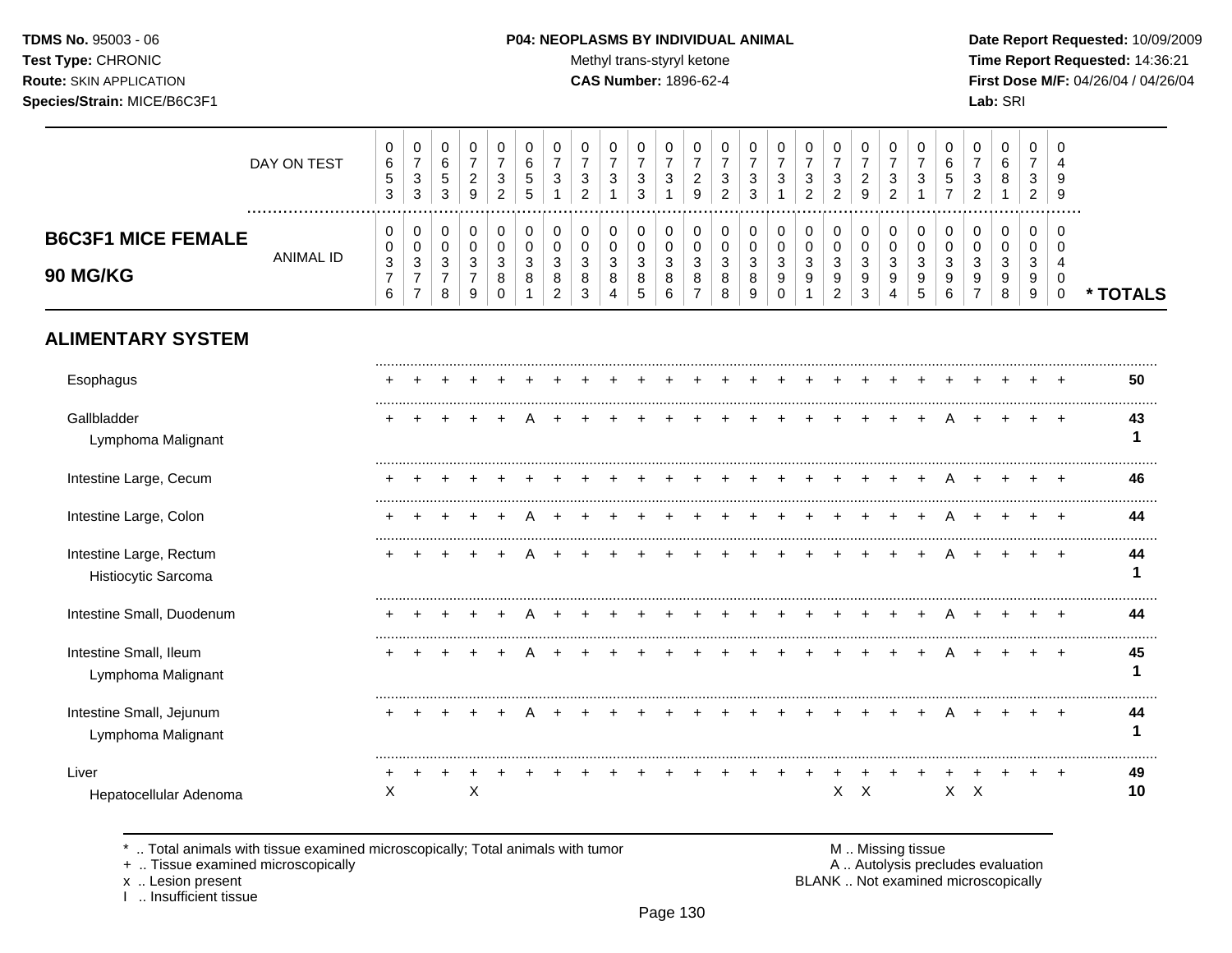# **TDMS No.** 95003 - 06 **P04: NEOPLASMS BY INDIVIDUAL ANIMAL** Date Report Requested: 10/09/2009

Test Type: CHRONIC **Test Type:** CHRONIC **Test Type:** CHRONIC **Time Report Requested:** 14:36:21 **Route:** SKIN APPLICATION **CAS Number:** 1896-62-4 **First Dose M/F:** 04/26/04 / 04/26/04

|                                                                                                                                                 | DAY ON TEST      | 0<br>$\,6$<br>$\sqrt{5}$<br>3                        | 0<br>$\boldsymbol{7}$<br>$\sqrt{3}$<br>3                                        | 0<br>$\,6\,$<br>$\,$ 5 $\,$<br>$\mathbf{3}$           | 0<br>$\overline{7}$<br>$\boldsymbol{2}$<br>9        | 0<br>$\overline{7}$<br>$\sqrt{3}$<br>$\overline{2}$ | 0<br>$\,6\,$<br>$\sqrt{5}$<br>5       | 0<br>$\overline{7}$<br>3       | 0<br>$\overline{7}$<br>3<br>2              | 0<br>7<br>3                                             | 0<br>$\boldsymbol{7}$<br>3<br>3                              | 0<br>$\overline{7}$<br>3<br>$\mathbf{1}$                      | 0<br>$\overline{7}$<br>$\overline{c}$<br>9                         | 0<br>$\overline{7}$<br>$\sqrt{3}$<br>2     | 0<br>$\overline{7}$<br>3<br>3 | 0<br>$\overline{7}$<br>3                                                         | 0<br>$\overline{7}$<br>3<br>$\overline{2}$ | 0<br>$\boldsymbol{7}$<br>$\sqrt{3}$<br>$\overline{2}$              | 0<br>$\overline{7}$<br>$\overline{c}$<br>9 | 0<br>$\overline{7}$<br>$\ensuremath{\mathsf{3}}$<br>$\overline{2}$   | 0<br>$\overline{7}$<br>3<br>$\mathbf 1$ | 0<br>6<br>5<br>$\overline{7}$ | 0<br>$\overline{7}$<br>3<br>2                | 0<br>6<br>8<br>1                               | 0<br>$\overline{7}$<br>3<br>$\overline{2}$ | 0<br>4<br>9<br>9                       |          |
|-------------------------------------------------------------------------------------------------------------------------------------------------|------------------|------------------------------------------------------|---------------------------------------------------------------------------------|-------------------------------------------------------|-----------------------------------------------------|-----------------------------------------------------|---------------------------------------|--------------------------------|--------------------------------------------|---------------------------------------------------------|--------------------------------------------------------------|---------------------------------------------------------------|--------------------------------------------------------------------|--------------------------------------------|-------------------------------|----------------------------------------------------------------------------------|--------------------------------------------|--------------------------------------------------------------------|--------------------------------------------|----------------------------------------------------------------------|-----------------------------------------|-------------------------------|----------------------------------------------|------------------------------------------------|--------------------------------------------|----------------------------------------|----------|
| <b>B6C3F1 MICE FEMALE</b><br>90 MG/KG                                                                                                           | <b>ANIMAL ID</b> | 0<br>0<br>$\sqrt{3}$<br>$\overline{\mathbf{7}}$<br>6 | 0<br>$\pmb{0}$<br>$\ensuremath{\mathsf{3}}$<br>$\overline{7}$<br>$\overline{7}$ | 0<br>$\pmb{0}$<br>$\mathbf{3}$<br>$\overline{7}$<br>8 | 0<br>$\pmb{0}$<br>$\sqrt{3}$<br>$\overline{7}$<br>9 | 0<br>$\pmb{0}$<br>$\sqrt{3}$<br>8<br>$\Omega$       | 0<br>$\mathbf 0$<br>3<br>8            | 0<br>0<br>$\sqrt{3}$<br>8<br>2 | 0<br>$\mathbf 0$<br>$\mathbf{3}$<br>8<br>3 | 0<br>$\mathbf 0$<br>$\mathbf{3}$<br>8<br>$\overline{4}$ | 0<br>0<br>$\ensuremath{\mathsf{3}}$<br>$\bf 8$<br>$\sqrt{5}$ | 0<br>$\mathbf 0$<br>$\ensuremath{\mathsf{3}}$<br>$\,8\,$<br>6 | 0<br>$\pmb{0}$<br>$\ensuremath{\mathsf{3}}$<br>8<br>$\overline{7}$ | 0<br>$\mathbf 0$<br>$\mathbf{3}$<br>8<br>8 | 0<br>0<br>3<br>8<br>9         | 0<br>$\mathbf 0$<br>$\ensuremath{\mathsf{3}}$<br>$\boldsymbol{9}$<br>$\mathbf 0$ | 0<br>$\pmb{0}$<br>$\sqrt{3}$<br>9<br>1     | 0<br>$\pmb{0}$<br>$\ensuremath{\mathsf{3}}$<br>9<br>$\overline{c}$ | 0<br>$\pmb{0}$<br>$\sqrt{3}$<br>9<br>3     | 0<br>$\pmb{0}$<br>$\ensuremath{\mathsf{3}}$<br>$\boldsymbol{9}$<br>4 | 0<br>$\mathbf 0$<br>3<br>9<br>5         | 0<br>0<br>3<br>9<br>6         | 0<br>$\mathbf 0$<br>3<br>9<br>$\overline{7}$ | 0<br>$\mathbf 0$<br>3<br>$\boldsymbol{9}$<br>8 | 0<br>0<br>$\sqrt{3}$<br>9<br>9             | 0<br>$\Omega$<br>4<br>0<br>$\mathbf 0$ | * TOTALS |
| Hepatocellular Adenoma, Multiple<br>Hepatocellular Carcinoma<br>Hepatocellular Carcinoma, Multiple<br>Histiocytic Sarcoma<br>Lymphoma Malignant |                  |                                                      |                                                                                 |                                                       | $\boldsymbol{\mathsf{X}}$                           |                                                     | $\times$<br>$\boldsymbol{\mathsf{X}}$ | $\mathsf{X}$                   | $X$ $X$<br>X                               | X                                                       |                                                              |                                                               | $\mathsf{X}$                                                       |                                            | $X$ $X$                       |                                                                                  | X                                          |                                                                    |                                            | X<br>X                                                               |                                         | Χ                             | $X$ $X$                                      | X                                              |                                            | X                                      | 19<br>10 |
| Mesentery<br>Hemangiosarcoma<br>Lymphoma Malignant                                                                                              |                  |                                                      |                                                                                 |                                                       |                                                     |                                                     |                                       |                                | X                                          |                                                         |                                                              |                                                               |                                                                    |                                            |                               | +                                                                                |                                            |                                                                    |                                            |                                                                      |                                         |                               |                                              |                                                | +                                          |                                        | 13       |
| Pancreas<br>Histiocytic Sarcoma<br>Lymphoma Malignant                                                                                           |                  |                                                      |                                                                                 |                                                       |                                                     |                                                     |                                       |                                |                                            |                                                         |                                                              |                                                               |                                                                    |                                            |                               |                                                                                  | X                                          |                                                                    |                                            |                                                                      |                                         | X<br>X                        |                                              |                                                |                                            |                                        | 47       |
| Salivary Glands<br>Lymphoma Malignant                                                                                                           |                  |                                                      |                                                                                 |                                                       |                                                     |                                                     |                                       |                                |                                            |                                                         |                                                              |                                                               |                                                                    |                                            |                               |                                                                                  |                                            |                                                                    |                                            |                                                                      |                                         |                               |                                              |                                                |                                            |                                        | 50       |
| Stomach, Forestomach<br>Squamous Cell Papilloma                                                                                                 |                  |                                                      |                                                                                 |                                                       |                                                     |                                                     |                                       |                                |                                            |                                                         |                                                              |                                                               |                                                                    |                                            |                               |                                                                                  |                                            |                                                                    |                                            |                                                                      |                                         |                               |                                              |                                                |                                            |                                        | 50       |
| Stomach, Glandular                                                                                                                              |                  |                                                      |                                                                                 |                                                       |                                                     |                                                     |                                       |                                |                                            |                                                         |                                                              |                                                               |                                                                    |                                            |                               |                                                                                  |                                            |                                                                    |                                            |                                                                      |                                         |                               |                                              |                                                |                                            |                                        | 46       |
| Tongue                                                                                                                                          |                  |                                                      |                                                                                 |                                                       |                                                     |                                                     |                                       |                                |                                            |                                                         |                                                              |                                                               | $\ddot{}$                                                          |                                            |                               |                                                                                  |                                            |                                                                    |                                            |                                                                      |                                         |                               |                                              |                                                |                                            |                                        |          |

\* .. Total animals with tissue examined microscopically; Total animals with tumor M .. Missing tissue M .. Missing tissue<br>A .. Tissue examined microscopically by the matric of the matric of the M .. Missing tissue examined

+ .. Tissue examined microscopically

x .. Lesion present<br>I .. Insufficient tissue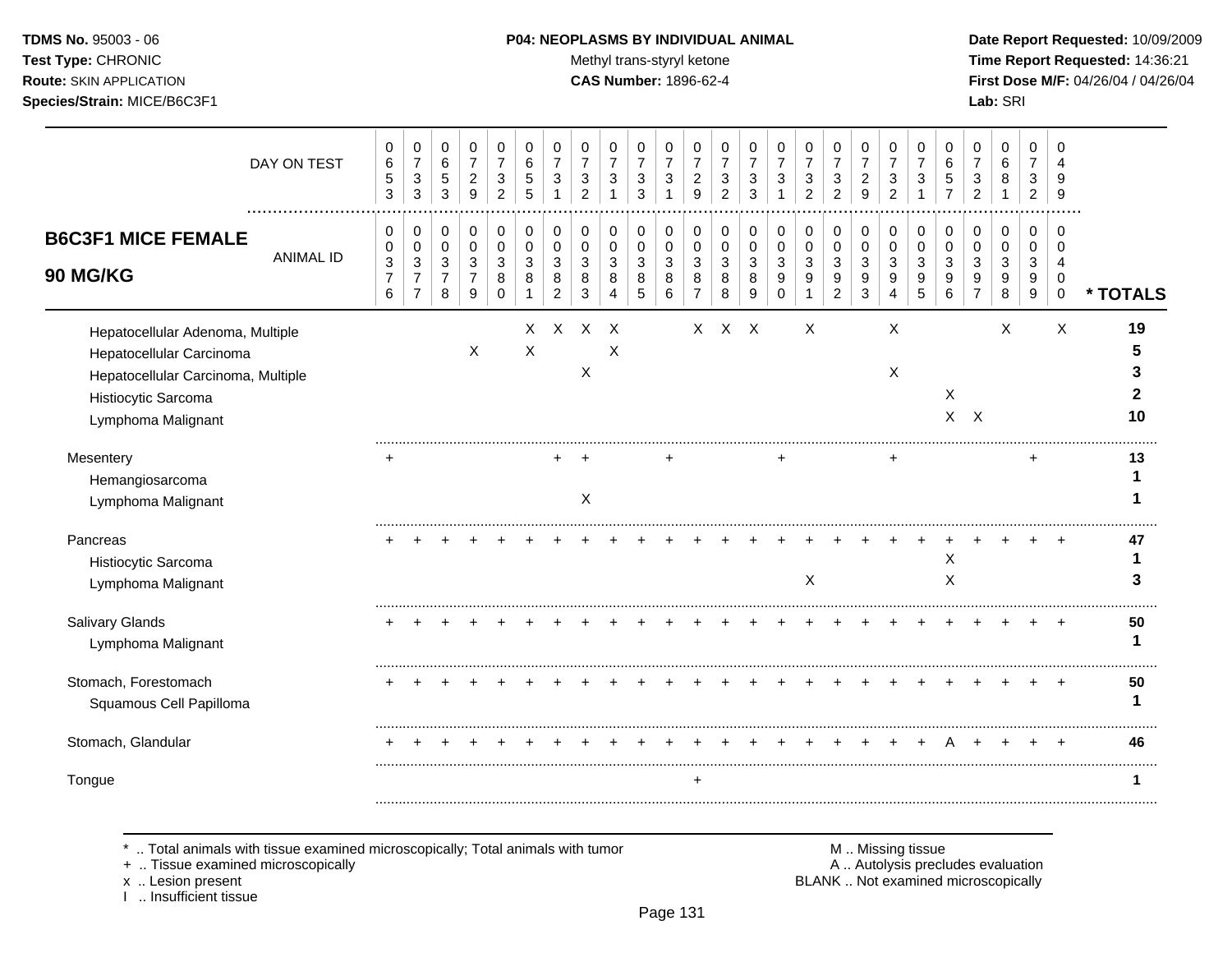#### **TDMS No.** 95003 - 06 **P04: NEOPLASMS BY INDIVIDUAL ANIMAL** Date Report Requested: 10/09/2009

Test Type: CHRONIC **Test Type:** CHRONIC **Test Type:** CHRONIC **Time Report Requested:** 14:36:21 **Route:** SKIN APPLICATION **CAS Number:** 1896-62-4 **First Dose M/F:** 04/26/04 / 04/26/04

| DAY ON TEST                                                              | 0<br>$\,6\,$<br>$\,$ 5 $\,$<br>$\mathbf{3}$                | 0<br>$\overline{7}$<br>$\mathbf{3}$<br>$\mathbf{3}$          | 0<br>$\,6\,$<br>$\sqrt{5}$<br>3    | 0<br>$\overline{7}$<br>$\sqrt{2}$<br>9                  | 0<br>$\overline{7}$<br>3<br>$\overline{2}$ | 0<br>6<br>5<br>5                  | 0<br>$\overline{7}$<br>3                  | 0<br>3<br>$\overline{2}$               | 0<br>$\overline{7}$<br>$\ensuremath{\mathsf{3}}$ | 0<br>$\overline{7}$<br>$\ensuremath{\mathsf{3}}$<br>3 | 0<br>$\overline{7}$<br>$\ensuremath{\mathsf{3}}$<br>$\mathbf{1}$ | 0<br>$\overline{7}$<br>$\overline{\mathbf{c}}$<br>9 | 0<br>$\overline{7}$<br>$\sqrt{3}$<br>$\overline{2}$ | 0<br>$\overline{7}$<br>3<br>3 | 0<br>$\overline{7}$<br>3                      | 0<br>$\overline{7}$<br>3<br>$\overline{2}$ | 0<br>$\overline{7}$<br>$\ensuremath{\mathsf{3}}$<br>$\overline{c}$ | 0<br>$\overline{7}$<br>$\sqrt{2}$<br>9 | 0<br>$\overline{7}$<br>$\ensuremath{\mathsf{3}}$<br>$\overline{c}$ | 0<br>7<br>3                     | 0<br>6<br>5           | 0<br>3                            | 0<br>6<br>8           | 0<br>$\overline{7}$<br>3<br>$\overline{2}$ | n<br>Δ<br>9<br>9                                        |                      |
|--------------------------------------------------------------------------|------------------------------------------------------------|--------------------------------------------------------------|------------------------------------|---------------------------------------------------------|--------------------------------------------|-----------------------------------|-------------------------------------------|----------------------------------------|--------------------------------------------------|-------------------------------------------------------|------------------------------------------------------------------|-----------------------------------------------------|-----------------------------------------------------|-------------------------------|-----------------------------------------------|--------------------------------------------|--------------------------------------------------------------------|----------------------------------------|--------------------------------------------------------------------|---------------------------------|-----------------------|-----------------------------------|-----------------------|--------------------------------------------|---------------------------------------------------------|----------------------|
| <b>B6C3F1 MICE FEMALE</b><br><b>ANIMAL ID</b><br><b>90 MG/KG</b>         | 0<br>0<br>$\ensuremath{\mathsf{3}}$<br>$\overline{7}$<br>6 | 0<br>0<br>$\mathbf{3}$<br>$\boldsymbol{7}$<br>$\overline{7}$ | 0<br>0<br>3<br>$\overline{7}$<br>8 | $\mathbf 0$<br>0<br>$\mathbf{3}$<br>$\overline{7}$<br>9 | 0<br>$\Omega$<br>3<br>8<br>$\Omega$        | $\mathbf 0$<br>$\Omega$<br>3<br>8 | 0<br>$\Omega$<br>3<br>8<br>$\overline{2}$ | $\mathbf 0$<br>$\Omega$<br>3<br>8<br>3 | 0<br>0<br>3<br>8<br>4                            | 0<br>0<br>3<br>8<br>5                                 | 0<br>0<br>3<br>8<br>6                                            | 0<br>0<br>$\mathbf{3}$<br>8<br>$\overline{7}$       | $\mathbf 0$<br>$\mathbf 0$<br>3<br>8<br>8           | 0<br>$\Omega$<br>3<br>8<br>9  | $\mathbf 0$<br>$\Omega$<br>3<br>9<br>$\Omega$ | 0<br>$\mathbf 0$<br>3<br>9                 | 0<br>0<br>$\sqrt{3}$<br>9<br>$\boldsymbol{2}$                      | 0<br>$\mathbf 0$<br>3<br>9<br>3        | $\mathbf 0$<br>$\mathbf 0$<br>3<br>9<br>$\overline{4}$             | 0<br>$\mathbf 0$<br>3<br>9<br>5 | 0<br>0<br>3<br>9<br>6 | $\mathbf 0$<br>$\Omega$<br>3<br>9 | 0<br>0<br>3<br>9<br>8 | $\mathbf 0$<br>0<br>3<br>9<br>9            | $\Omega$<br>$\Omega$<br>4<br>$\mathbf 0$<br>$\mathbf 0$ | * TOTALS             |
| Tooth                                                                    |                                                            |                                                              |                                    |                                                         |                                            |                                   |                                           |                                        |                                                  |                                                       |                                                                  |                                                     |                                                     |                               |                                               |                                            |                                                                    |                                        |                                                                    |                                 |                       |                                   |                       |                                            |                                                         | $\blacktriangleleft$ |
| <b>CARDIOVASCULAR SYSTEM</b>                                             |                                                            |                                                              |                                    |                                                         |                                            |                                   |                                           |                                        |                                                  |                                                       |                                                                  |                                                     |                                                     |                               |                                               |                                            |                                                                    |                                        |                                                                    |                                 |                       |                                   |                       |                                            |                                                         |                      |
| <b>Blood Vessel</b>                                                      |                                                            |                                                              |                                    |                                                         |                                            |                                   |                                           |                                        |                                                  |                                                       | +                                                                |                                                     |                                                     |                               |                                               |                                            |                                                                    |                                        |                                                                    |                                 |                       |                                   |                       |                                            |                                                         |                      |
| Heart                                                                    |                                                            |                                                              |                                    |                                                         |                                            |                                   |                                           |                                        |                                                  |                                                       |                                                                  |                                                     |                                                     |                               |                                               |                                            |                                                                    |                                        |                                                                    |                                 |                       |                                   |                       |                                            |                                                         | 50                   |
| <b>ENDOCRINE SYSTEM</b>                                                  |                                                            |                                                              |                                    |                                                         |                                            |                                   |                                           |                                        |                                                  |                                                       |                                                                  |                                                     |                                                     |                               |                                               |                                            |                                                                    |                                        |                                                                    |                                 |                       |                                   |                       |                                            |                                                         |                      |
| <b>Adrenal Cortex</b><br>Histiocytic Sarcoma                             |                                                            |                                                              |                                    |                                                         |                                            |                                   |                                           |                                        |                                                  |                                                       |                                                                  |                                                     |                                                     |                               |                                               |                                            |                                                                    |                                        |                                                                    |                                 | X                     |                                   |                       |                                            |                                                         | 50                   |
| Adrenal Medulla<br>Pheochromocytoma Benign<br>Pheochromocytoma Malignant |                                                            |                                                              |                                    |                                                         |                                            |                                   |                                           |                                        |                                                  |                                                       | $\boldsymbol{\mathsf{X}}$                                        |                                                     |                                                     |                               | X                                             |                                            |                                                                    |                                        |                                                                    |                                 |                       | $\boldsymbol{\mathsf{X}}$         |                       |                                            |                                                         | 50<br>$\mathbf{2}$   |
| Islets, Pancreatic                                                       |                                                            |                                                              |                                    |                                                         |                                            |                                   |                                           |                                        |                                                  |                                                       |                                                                  |                                                     |                                                     |                               |                                               |                                            |                                                                    |                                        |                                                                    |                                 |                       |                                   |                       |                                            |                                                         | 47                   |
| Parathyroid Gland                                                        |                                                            |                                                              |                                    |                                                         |                                            |                                   |                                           |                                        |                                                  | M                                                     |                                                                  |                                                     |                                                     |                               |                                               |                                            |                                                                    |                                        |                                                                    |                                 | м                     |                                   | $\ddot{}$             |                                            | $\ddot{}$                                               | 46                   |
| <b>Pituitary Gland</b><br>Lymphoma Malignant                             |                                                            |                                                              | $X$ $X$                            |                                                         |                                            |                                   |                                           |                                        |                                                  |                                                       |                                                                  |                                                     |                                                     |                               | X                                             |                                            |                                                                    |                                        |                                                                    |                                 |                       |                                   |                       |                                            |                                                         | 46                   |
| Pars Distalis, Adenoma                                                   |                                                            |                                                              |                                    |                                                         |                                            |                                   |                                           |                                        |                                                  |                                                       |                                                                  |                                                     |                                                     |                               |                                               |                                            |                                                                    |                                        |                                                                    |                                 |                       |                                   |                       |                                            |                                                         |                      |

\* .. Total animals with tissue examined microscopically; Total animals with tumor **M** metal metal M .. Missing tissue<br>  $\blacksquare$  . Tissue examined microscopically

+ .. Tissue examined microscopically

x .. Lesion present<br>I .. Insufficient tissue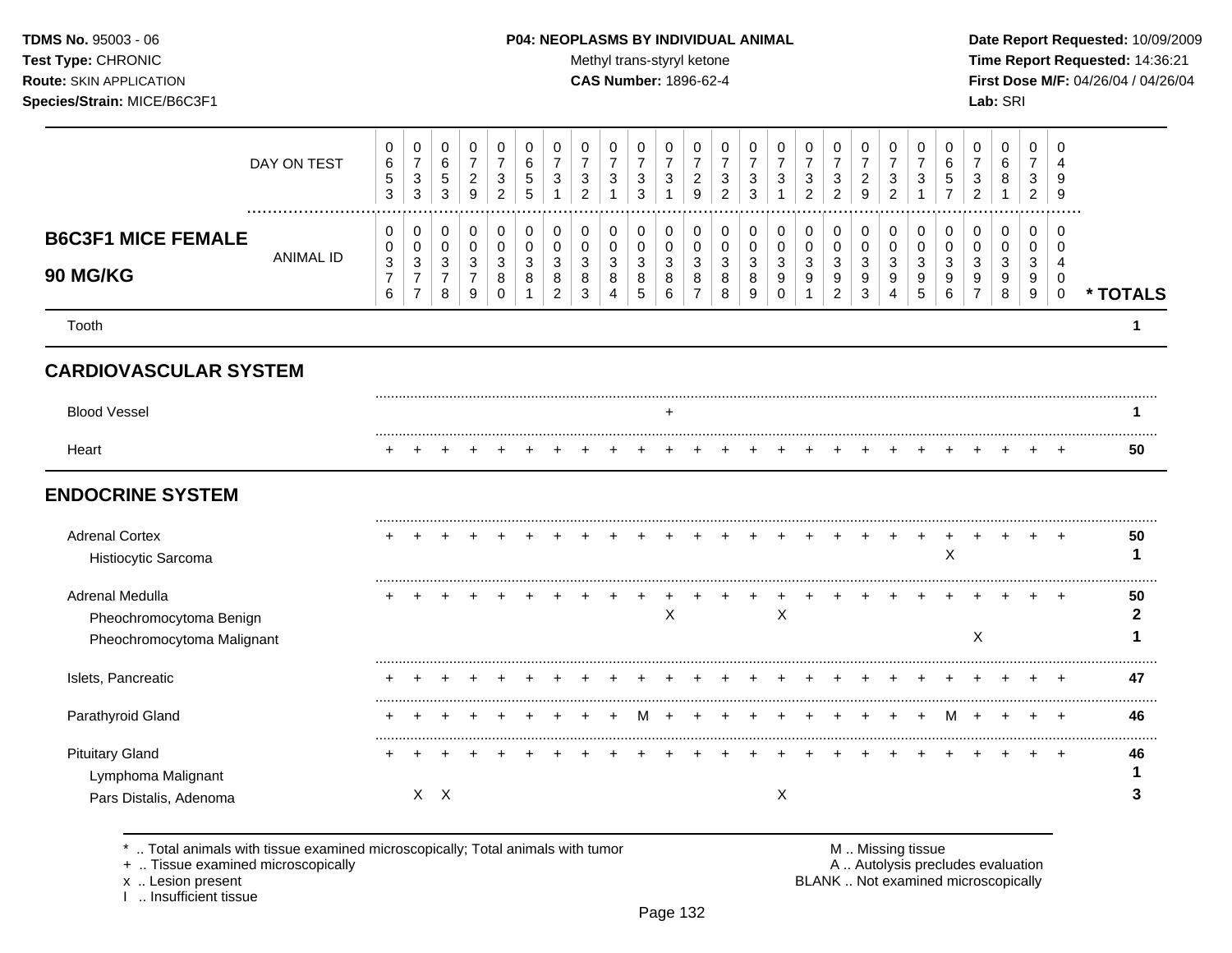#### **TDMS No.** 95003 - 06 **P04: NEOPLASMS BY INDIVIDUAL ANIMAL** Date Report Requested: 10/09/2009

Test Type: CHRONIC **Test Type:** CHRONIC **Test Type:** CHRONIC **Time Report Requested:** 14:36:21 **Route:** SKIN APPLICATION **CAS Number:** 1896-62-4 **First Dose M/F:** 04/26/04 / 04/26/04

|                                                  | DAY ON TEST   | 6<br>5<br>3 | 0<br>⇁<br>3<br>3 | 0<br>6<br>5<br>3 | 0<br>2<br>9      | 0<br>3<br>2           | 6<br>5 | 3                | 0<br>⇁<br>3<br>$\mathcal{P}$ | 0<br>3                           | 0<br>3<br>3                 | 0<br>3                       | 9      | 0<br>3<br>2           | 3<br>3      | 0<br>3                | 0<br>3<br>2      | 0<br>3<br>2      | 0<br>2<br>9      | 3<br>ົ<br>∠ | 3           | 6 | 0<br>3<br>2           | 6<br>8      | 0<br>⇁<br>3<br>2      | 4<br>9<br>-9 |               |
|--------------------------------------------------|---------------|-------------|------------------|------------------|------------------|-----------------------|--------|------------------|------------------------------|----------------------------------|-----------------------------|------------------------------|--------|-----------------------|-------------|-----------------------|------------------|------------------|------------------|-------------|-------------|---|-----------------------|-------------|-----------------------|--------------|---------------|
| <b>B6C3F1 MICE FEMALE</b><br><b>90 MG/KG</b>     | <br>ANIMAL ID | 3<br>6      | 0<br>0<br>3<br>⇁ | 3<br>8           | 0<br>0<br>3<br>9 | 0<br>0<br>3<br>8<br>0 | 8      | 3<br>8<br>$\sim$ | 0<br>3<br>8<br>3             | $\mathbf{0}$<br>0<br>3<br>8<br>4 | $\mathbf{0}$<br>3<br>8<br>5 | 0<br>$\Omega$<br>3<br>8<br>6 | 3<br>8 | 0<br>0<br>3<br>8<br>8 | 3<br>o<br>9 | 0<br>0<br>3<br>9<br>0 | 0<br>0<br>3<br>9 | 0<br>3<br>9<br>2 | 0<br>3<br>9<br>3 | 3<br>9<br>4 | 3<br>9<br>5 |   | 0<br>0<br>3<br>9<br>⇁ | 3<br>9<br>8 | 0<br>0<br>3<br>9<br>9 | - 0          | <b>TOTALS</b> |
| Pars Distalis, Carcinoma                         |               |             |                  |                  |                  |                       |        |                  |                              |                                  |                             |                              |        |                       |             |                       |                  |                  |                  |             |             |   |                       |             |                       |              |               |
| <b>Thyroid Gland</b><br>Follicular Cell, Adenoma |               |             |                  |                  |                  |                       |        |                  |                              |                                  |                             |                              |        | $+$ $+$               |             | $+$                   | $\ddot{}$        | $+$              |                  |             |             |   |                       |             |                       | $\div$       | 47            |

# **GENERAL BODY SYSTEM**

NONE

# **GENITAL SYSTEM**

| <b>Clitoral Gland</b><br>Histiocytic Sarcoma   | ÷ |  |  |  |  |   |  | $+$ $+$ $+$ $+$ $+$ |  | $+$ | $+$ | $+$ |  | $\div$    | 46 |
|------------------------------------------------|---|--|--|--|--|---|--|---------------------|--|-----|-----|-----|--|-----------|----|
| Ovary<br>Cystadenoma<br>Lymphoma Malignant     |   |  |  |  |  | ∧ |  |                     |  |     |     |     |  | $\ddot{}$ | 50 |
| Oviduct                                        |   |  |  |  |  |   |  |                     |  |     |     |     |  |           |    |
| Uterus<br>Histiocytic Sarcoma<br>Polyp Stromal |   |  |  |  |  |   |  |                     |  |     |     |     |  | ÷         | 50 |

\* .. Total animals with tissue examined microscopically; Total animals with tumor <br>
+ .. Tissue examined microscopically<br>
+ .. Tissue examined microscopically

+ .. Tissue examined microscopically

I .. Insufficient tissue

x .. Lesion present **BLANK** .. Not examined microscopically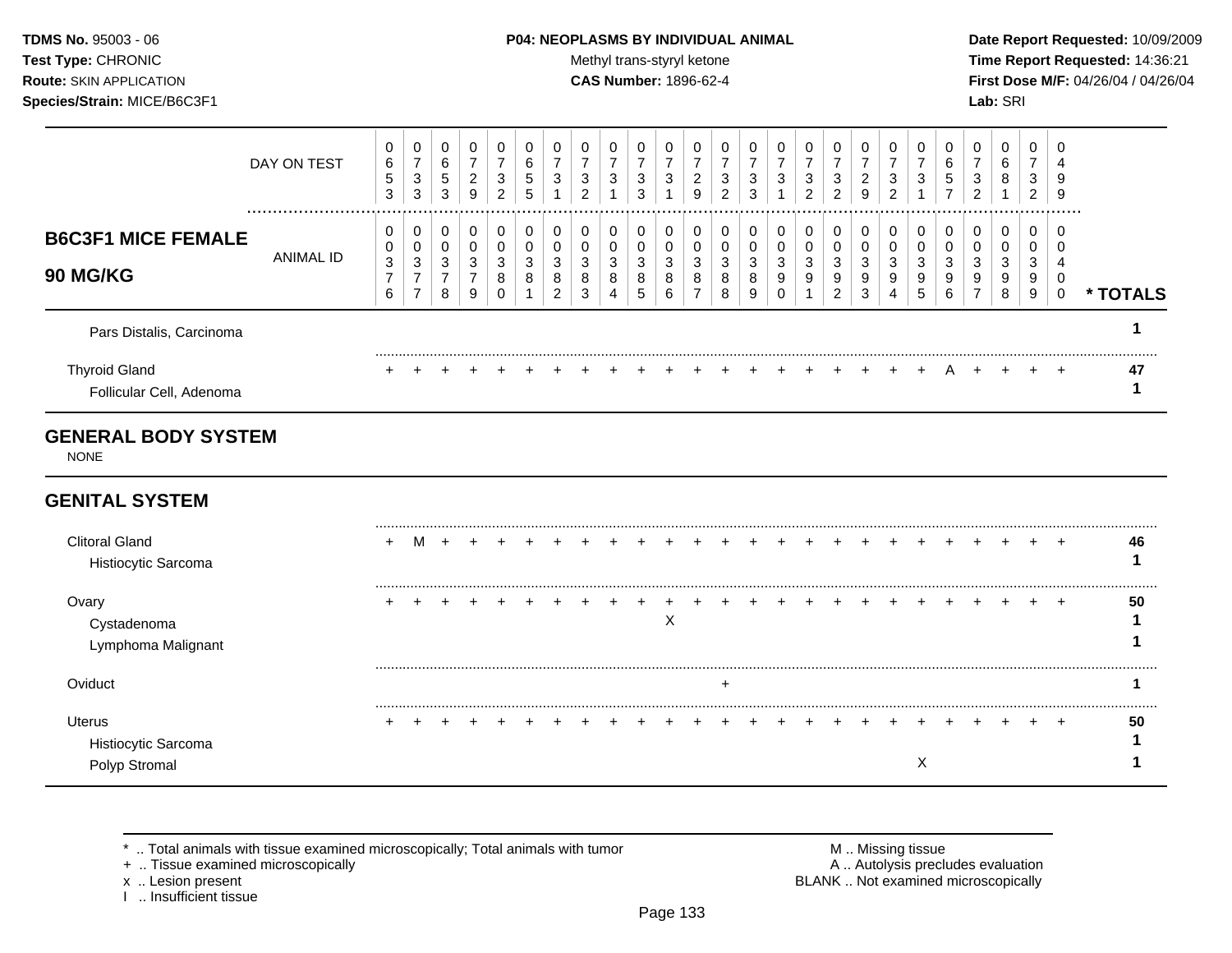# **TDMS No.** 95003 - 06 **P04: NEOPLASMS BY INDIVIDUAL ANIMAL** Date Report Requested: 10/09/2009

Test Type: CHRONIC **Test Type:** CHRONIC **Test Type:** CHRONIC **Time Report Requested:** 14:36:21 **Route:** SKIN APPLICATION **CAS Number:** 1896-62-4 **First Dose M/F:** 04/26/04 / 04/26/04

|                                              | DAY ON TEST      | 0<br>6<br><sub>5</sub><br>3 | 0<br>-<br>◠<br>ت<br>3      | u<br>6<br>5<br>3 | <u>_</u><br>9 | _ | U<br>6<br>$\mathbf{p}$<br><sub>5</sub> | J                         | U<br>3<br>∼           | 0<br>◠<br>J                | υ<br>3                      | 3        | υ<br>3<br>◠<br><u>.</u>     | З<br>≏                                  | U<br>3                | 0<br>◠<br>◡<br>ົ      | u<br>3<br>ົ<br>∼ | <u>_</u>     |   | v<br>3            | N<br>-                        | Ü<br>3<br>ີ      | 0<br>6<br>8                | υ<br>3<br><u>_</u> | 0<br>$\epsilon$<br>5.<br>-9 |        |
|----------------------------------------------|------------------|-----------------------------|----------------------------|------------------|---------------|---|----------------------------------------|---------------------------|-----------------------|----------------------------|-----------------------------|----------|-----------------------------|-----------------------------------------|-----------------------|-----------------------|------------------|--------------|---|-------------------|-------------------------------|------------------|----------------------------|--------------------|-----------------------------|--------|
| <b>B6C3F1 MICE FEMALE</b><br><b>90 MG/KG</b> | <b>ANIMAL ID</b> | 0<br>0<br>3<br>6            | 0<br>0<br>ົ<br>ັ<br>-<br>- | ັ<br>J<br>8      | ັບ<br>9       |   | U<br>າ<br>◡<br>8                       | ີ<br>J<br>8<br>$\sqrt{2}$ | 0<br>Ü<br>3<br>8<br>3 | 0<br>0<br>ີ<br>ັ<br>8<br>4 | U<br>J<br>8<br><sub>5</sub> | - ఎ<br>6 | v<br>v<br>າ<br>ັບ<br>8<br>8 | ີ<br>$\overline{\phantom{a}}$<br>8<br>g | 0<br>0<br>3<br>9<br>0 | 0<br>0<br>ົ<br>◡<br>9 | U<br>3<br>9<br>2 | J.<br>9<br>3 | 4 | າ<br>ັບ<br>9<br>đ | ີ<br>$\overline{\phantom{a}}$ | 0<br>0<br>3<br>9 | 0<br>0<br>ີ<br>ັ<br>9<br>8 | u<br>ۍ<br>9<br>У   | - 0                         | TOTALS |

# **HEMATOPOIETIC SYSTEM**

| <b>Bone Marrow</b><br>Lymphoma Malignant                                                                                                                                                       |   |   |  |  |   |  |         |  |       |         |  |  |  |  |   | 50           |
|------------------------------------------------------------------------------------------------------------------------------------------------------------------------------------------------|---|---|--|--|---|--|---------|--|-------|---------|--|--|--|--|---|--------------|
| Lymph Node<br>Lymphoma Malignant<br>Bronchial, Lymphoma Malignant<br>Iliac, Lymphoma Malignant<br>Inguinal, Lymphoma Malignant<br>Mediastinal, Lymphoma Malignant<br>Renal, Lymphoma Malignant | ٠ |   |  |  |   |  |         |  |       |         |  |  |  |  |   | 14<br>5<br>3 |
| Lymph Node, Mandibular<br>Lymphoma Malignant                                                                                                                                                   |   |   |  |  |   |  |         |  |       | $X$ $X$ |  |  |  |  | ÷ | 50           |
| Lymph Node, Mesenteric<br>Lymphoma Malignant                                                                                                                                                   |   |   |  |  | X |  |         |  |       | X       |  |  |  |  |   | 48<br>9      |
| Spleen<br>Lymphoma Malignant                                                                                                                                                                   |   | х |  |  | X |  | $X$ $X$ |  | X X X |         |  |  |  |  | ÷ | 48<br>19     |
| Thymus                                                                                                                                                                                         |   |   |  |  |   |  |         |  |       |         |  |  |  |  |   | 48           |

\* .. Total animals with tissue examined microscopically; Total animals with tumor M .. Missing tissue M .. Missing tissue<br>A .. Tissue examined microscopically by the matric of the matric of the M .. Missing tissue examined

+ .. Tissue examined microscopically

I .. Insufficient tissue

x .. Lesion present **BLANK** .. Not examined microscopically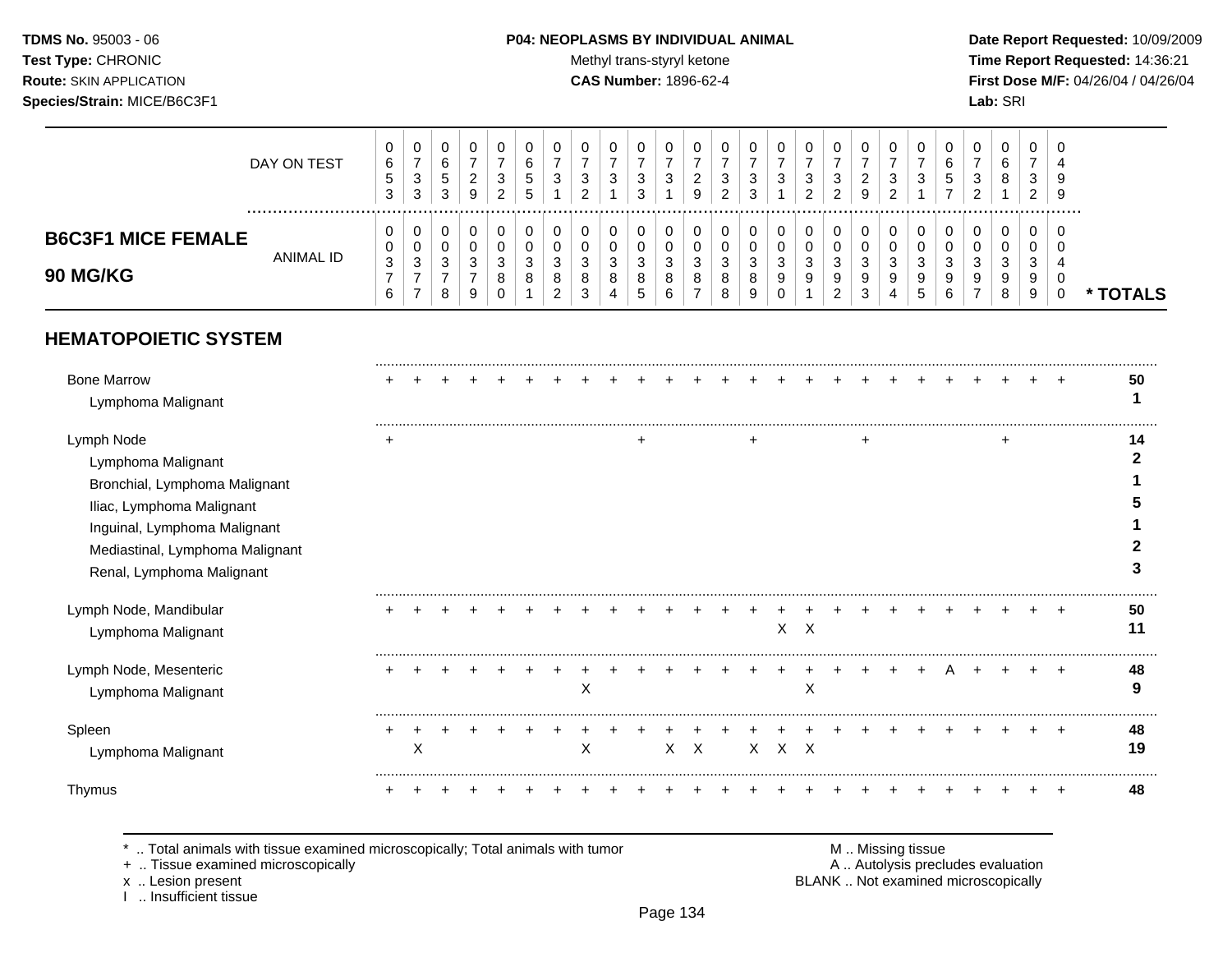#### **TDMS No.** 95003 - 06 **P04: NEOPLASMS BY INDIVIDUAL ANIMAL** Date Report Requested: 10/09/2009

Test Type: CHRONIC **Test Type:** CHRONIC **Test Type:** CHRONIC **Time Report Requested:** 14:36:21 **Route:** SKIN APPLICATION **CAS Number:** 1896-62-4 **First Dose M/F:** 04/26/04 / 04/26/04

|                                                                                                                                        | DAY ON TEST      | 0<br>6<br>$\sqrt{5}$<br>3                     | 0<br>$\overline{7}$<br>$\sqrt{3}$<br>3          | 0<br>$\,6\,$<br>$\sqrt{5}$<br>3                    | 0<br>$\boldsymbol{7}$<br>$\overline{c}$<br>9 | 0<br>$\overline{7}$<br>3<br>2           | 0<br>6<br>5<br>5           | 0<br>$\overline{7}$<br>3 | 0<br>$\overline{7}$<br>3<br>$\mathcal{P}$ | 0<br>$\overline{7}$<br>3   | 0<br>$\overline{7}$<br>$\mathbf{3}$<br>3 | 0<br>$\overline{7}$<br>3        | 0<br>$\overline{7}$<br>$\overline{c}$<br>9 | 0<br>$\overline{7}$<br>3<br>$\overline{2}$ | 0<br>$\overline{7}$<br>3<br>3 | 0<br>$\overline{7}$<br>3               | 0<br>$\overline{7}$<br>3<br>2 | 0<br>$\overline{7}$<br>$\sqrt{3}$<br>2 | 0<br>$\overline{7}$<br>$\overline{c}$<br>9 | 0<br>$\overline{7}$<br>3<br>2   | 0<br>$\overline{7}$<br>3        | 0<br>6<br>5           | 0<br>7<br>$\overline{2}$ | 0<br>6<br>8                  | 0<br>$\overline{7}$<br>3<br>2    | 0<br>g<br>9                                         |          |
|----------------------------------------------------------------------------------------------------------------------------------------|------------------|-----------------------------------------------|-------------------------------------------------|----------------------------------------------------|----------------------------------------------|-----------------------------------------|----------------------------|--------------------------|-------------------------------------------|----------------------------|------------------------------------------|---------------------------------|--------------------------------------------|--------------------------------------------|-------------------------------|----------------------------------------|-------------------------------|----------------------------------------|--------------------------------------------|---------------------------------|---------------------------------|-----------------------|--------------------------|------------------------------|----------------------------------|-----------------------------------------------------|----------|
| <b>B6C3F1 MICE FEMALE</b><br><b>90 MG/KG</b>                                                                                           | <b>ANIMAL ID</b> | 0<br>0<br>$\mathbf{3}$<br>$\overline{7}$<br>6 | 0<br>0<br>3<br>$\overline{7}$<br>$\overline{7}$ | 0<br>$\mathbf 0$<br>3<br>$\overline{7}$<br>$\bf 8$ | 0<br>$\pmb{0}$<br>3<br>7<br>9                | 0<br>$\pmb{0}$<br>3<br>8<br>$\mathbf 0$ | 0<br>$\mathbf 0$<br>3<br>8 | 0<br>0<br>3<br>8<br>2    | 0<br>$\Omega$<br>3<br>8<br>3              | 0<br>$\mathbf 0$<br>3<br>8 | 0<br>0<br>3<br>8<br>5                    | 0<br>$\mathbf 0$<br>3<br>8<br>6 | 0<br>$\pmb{0}$<br>3<br>8<br>$\overline{7}$ | 0<br>$\mathbf 0$<br>3<br>8<br>8            | 0<br>0<br>3<br>8<br>9         | 0<br>$\mathbf 0$<br>3<br>9<br>$\Omega$ | 0<br>$\mathbf 0$<br>3<br>9    | 0<br>0<br>3<br>9<br>$\overline{c}$     | 0<br>$\mathbf 0$<br>3<br>9<br>3            | 0<br>$\mathbf 0$<br>3<br>9<br>4 | 0<br>$\mathbf 0$<br>3<br>9<br>5 | 0<br>0<br>3<br>9<br>6 | 0<br>0<br>3<br>9         | 0<br>$\Omega$<br>3<br>9<br>8 | 0<br>$\Omega$<br>3<br>9<br>$9\,$ | $\Omega$<br>∩<br>$\overline{4}$<br>0<br>$\mathbf 0$ | * TOTALS |
| Lymphoma Malignant                                                                                                                     |                  |                                               |                                                 |                                                    |                                              |                                         |                            |                          |                                           |                            |                                          |                                 |                                            |                                            |                               |                                        | $X$ $X$ $X$                   |                                        |                                            |                                 |                                 |                       | X                        |                              |                                  |                                                     | 10       |
| <b>INTEGUMENTARY SYSTEM</b>                                                                                                            |                  |                                               |                                                 |                                                    |                                              |                                         |                            |                          |                                           |                            |                                          |                                 |                                            |                                            |                               |                                        |                               |                                        |                                            |                                 |                                 |                       |                          |                              |                                  |                                                     |          |
| <b>Mammary Gland</b><br>Myoepithelioma                                                                                                 |                  |                                               |                                                 |                                                    |                                              |                                         |                            |                          |                                           |                            |                                          |                                 |                                            |                                            |                               |                                        |                               |                                        |                                            |                                 |                                 |                       |                          |                              |                                  |                                                     | 50       |
| Skin<br>Fibrosarcoma<br>Histiocytic Sarcoma<br>Melanoma Benign<br>Subcutaneous Tissue, Fibrosarcoma<br>Subcutaneous Tissue, Schwannoma |                  | X                                             |                                                 |                                                    |                                              |                                         | X                          | X                        |                                           |                            |                                          | Χ                               |                                            |                                            |                               |                                        |                               |                                        |                                            |                                 |                                 |                       |                          |                              |                                  |                                                     | 50       |
| Malignant<br><b>MUSCULOSKELETAL SYSTEM</b>                                                                                             |                  |                                               |                                                 |                                                    |                                              |                                         |                            |                          |                                           |                            |                                          |                                 |                                            |                                            |                               |                                        |                               |                                        |                                            |                                 |                                 |                       |                          |                              |                                  |                                                     |          |
| <b>Bone</b>                                                                                                                            |                  |                                               |                                                 |                                                    |                                              |                                         |                            |                          |                                           |                            |                                          |                                 |                                            |                                            |                               |                                        |                               |                                        |                                            |                                 |                                 |                       |                          |                              |                                  | ÷.                                                  | 50       |
| <b>Skeletal Muscle</b><br>Histiocytic Sarcoma                                                                                          |                  | ÷<br>Χ                                        |                                                 |                                                    |                                              |                                         |                            |                          |                                           |                            |                                          |                                 |                                            |                                            |                               |                                        |                               |                                        |                                            |                                 |                                 | $\ddot{}$<br>X        |                          |                              |                                  |                                                     | 3        |

# **NERVOUS SYSTEM**

\* .. Total animals with tissue examined microscopically; Total animals with tumor **M** metally more than M .. Missing tissue<br>  $\blacksquare$  Tissue examined microscopically

+ .. Tissue examined microscopically

x .. Lesion present<br>I .. Insufficient tissue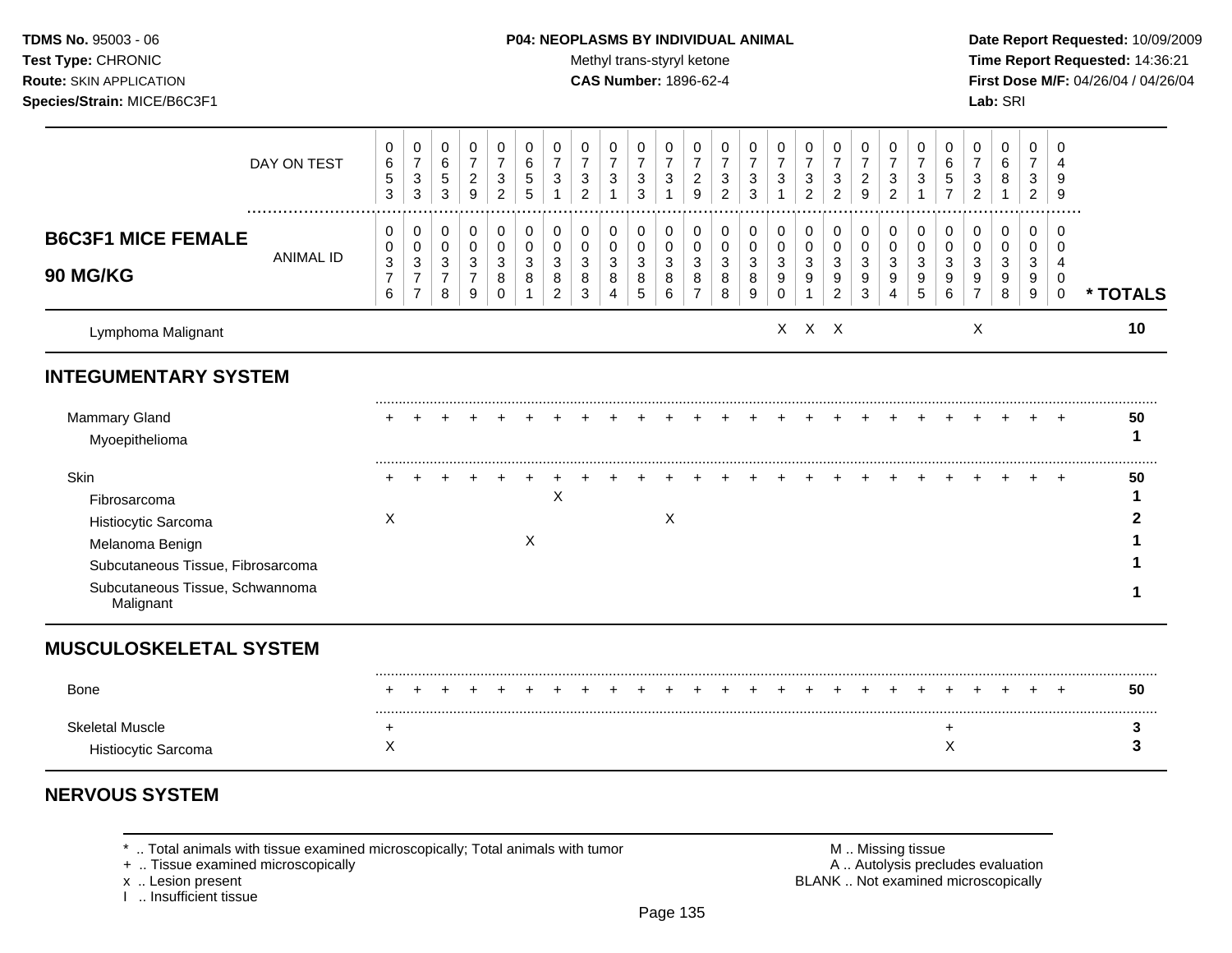# **TDMS No.** 95003 - 06 **P04: NEOPLASMS BY INDIVIDUAL ANIMAL** Date Report Requested: 10/09/2009

Test Type: CHRONIC **Test Type:** CHRONIC **Test Type:** CHRONIC **Time Report Requested:** 14:36:21 **Route:** SKIN APPLICATION **CAS Number:** 1896-62-4 **First Dose M/F:** 04/26/04 / 04/26/04

|                                                                                                                     | DAY ON TEST                                                                                                        | 0<br>6<br>$\,$ 5 $\,$<br>3                    | $\pmb{0}$<br>$\overline{7}$<br>$\sqrt{3}$<br>3           | 0<br>$\,6$<br>$\,$ 5 $\,$<br>3              | 0<br>$\overline{7}$<br>$\overline{c}$<br>9            | $\mathbf 0$<br>$\overline{7}$<br>$\ensuremath{\mathsf{3}}$<br>$\overline{2}$ | 0<br>6<br>5<br>5                | 0<br>$\overline{7}$<br>3        | 0<br>$\overline{7}$<br>3<br>$\overline{2}$ | 0<br>$\overline{7}$<br>3                     | 0<br>$\overline{7}$<br>$\sqrt{3}$<br>3         | 0<br>$\overline{7}$<br>$\sqrt{3}$<br>$\mathbf 1$ | 0<br>$\overline{7}$<br>$\overline{a}$<br>9   | 0<br>7<br>3<br>$\overline{2}$ | 0<br>$\overline{7}$<br>3<br>3 | 0<br>$\overline{7}$<br>3     | 0<br>$\overline{7}$<br>3<br>$\overline{2}$ | 0<br>$\overline{7}$<br>$\mathbf 3$<br>$\overline{2}$  | 0<br>$\overline{7}$<br>$\overline{2}$<br>9 | 0<br>$\overline{7}$<br>$\sqrt{3}$<br>$\overline{2}$ | 0<br>7<br>3                     | 0<br>6<br>5                                                              | 0<br>7<br>3<br>$\overline{2}$      | $\mathbf 0$<br>6<br>8<br>-1     | 0<br>7<br>3<br>$\overline{2}$ | $\Omega$<br>4<br>9<br>9                |                        |
|---------------------------------------------------------------------------------------------------------------------|--------------------------------------------------------------------------------------------------------------------|-----------------------------------------------|----------------------------------------------------------|---------------------------------------------|-------------------------------------------------------|------------------------------------------------------------------------------|---------------------------------|---------------------------------|--------------------------------------------|----------------------------------------------|------------------------------------------------|--------------------------------------------------|----------------------------------------------|-------------------------------|-------------------------------|------------------------------|--------------------------------------------|-------------------------------------------------------|--------------------------------------------|-----------------------------------------------------|---------------------------------|--------------------------------------------------------------------------|------------------------------------|---------------------------------|-------------------------------|----------------------------------------|------------------------|
| <b>B6C3F1 MICE FEMALE</b><br>90 MG/KG                                                                               | <b>ANIMAL ID</b>                                                                                                   | 0<br>0<br>$\sqrt{3}$<br>$\boldsymbol{7}$<br>6 | 0<br>0<br>$\sqrt{3}$<br>$\overline{7}$<br>$\overline{7}$ | 0<br>0<br>$\sqrt{3}$<br>$\overline{7}$<br>8 | 0<br>$\pmb{0}$<br>$\mathbf{3}$<br>$\overline{7}$<br>9 | 0<br>$\pmb{0}$<br>3<br>8<br>$\Omega$                                         | 0<br>$\mathbf 0$<br>3<br>8<br>1 | 0<br>$\mathbf 0$<br>3<br>8<br>2 | 0<br>$\mathbf 0$<br>3<br>8<br>3            | 0<br>$\mathbf 0$<br>3<br>8<br>$\overline{4}$ | 0<br>$\pmb{0}$<br>$\mathbf{3}$<br>$\,8\,$<br>5 | 0<br>0<br>3<br>8<br>6                            | 0<br>$\mathbf 0$<br>3<br>8<br>$\overline{7}$ | 0<br>0<br>3<br>8<br>8         | 0<br>0<br>3<br>8<br>9         | 0<br>0<br>3<br>9<br>$\Omega$ | 0<br>0<br>3<br>9<br>1                      | 0<br>$\pmb{0}$<br>$\mathbf{3}$<br>9<br>$\overline{2}$ | 0<br>$\pmb{0}$<br>3<br>9<br>3              | 0<br>$\pmb{0}$<br>3<br>9<br>4                       | 0<br>$\mathbf 0$<br>3<br>9<br>5 | 0<br>$\mathbf 0$<br>3<br>9<br>6                                          | 0<br>0<br>3<br>9<br>$\overline{7}$ | 0<br>$\mathbf 0$<br>3<br>9<br>8 | 0<br>0<br>3<br>9<br>9         | 0<br>$\Omega$<br>4<br>0<br>$\mathbf 0$ | * TOTALS               |
| <b>Brain</b><br>Carcinoma, Metastatic, Pituitary Gland                                                              |                                                                                                                    |                                               |                                                          |                                             |                                                       |                                                                              |                                 |                                 |                                            |                                              |                                                |                                                  |                                              |                               |                               |                              |                                            |                                                       |                                            |                                                     |                                 |                                                                          |                                    |                                 |                               |                                        | 50<br>1                |
| Spinal Cord                                                                                                         |                                                                                                                    |                                               |                                                          |                                             |                                                       |                                                                              |                                 |                                 |                                            |                                              |                                                |                                                  |                                              |                               |                               |                              |                                            |                                                       |                                            |                                                     | +                               |                                                                          |                                    |                                 |                               |                                        | $\mathbf{2}$           |
| <b>RESPIRATORY SYSTEM</b>                                                                                           |                                                                                                                    |                                               |                                                          |                                             |                                                       |                                                                              |                                 |                                 |                                            |                                              |                                                |                                                  |                                              |                               |                               |                              |                                            |                                                       |                                            |                                                     |                                 |                                                                          |                                    |                                 |                               |                                        |                        |
| Lung<br>Alveolar/Bronchiolar Adenoma<br>Alveolar/Bronchiolar Carcinoma<br>Histiocytic Sarcoma<br>Lymphoma Malignant |                                                                                                                    | X<br>X                                        |                                                          |                                             |                                                       |                                                                              |                                 |                                 |                                            |                                              |                                                |                                                  |                                              |                               |                               | X                            |                                            |                                                       |                                            |                                                     |                                 |                                                                          |                                    |                                 | X                             |                                        | 50<br>4<br>2<br>2<br>3 |
| Nose                                                                                                                |                                                                                                                    |                                               |                                                          |                                             |                                                       |                                                                              |                                 |                                 |                                            |                                              |                                                |                                                  |                                              |                               |                               |                              |                                            |                                                       |                                            |                                                     |                                 |                                                                          |                                    |                                 |                               |                                        | 50                     |
| Pleura<br>Histiocytic Sarcoma                                                                                       |                                                                                                                    |                                               |                                                          |                                             |                                                       |                                                                              |                                 |                                 |                                            |                                              |                                                |                                                  |                                              |                               |                               |                              |                                            |                                                       |                                            |                                                     |                                 |                                                                          |                                    |                                 |                               |                                        | 1<br>1                 |
| Trachea                                                                                                             |                                                                                                                    |                                               |                                                          |                                             |                                                       |                                                                              |                                 |                                 |                                            |                                              |                                                |                                                  |                                              |                               |                               |                              |                                            |                                                       |                                            |                                                     |                                 |                                                                          |                                    |                                 |                               |                                        | 50                     |
| <b>SPECIAL SENSES SYSTEM</b>                                                                                        |                                                                                                                    |                                               |                                                          |                                             |                                                       |                                                                              |                                 |                                 |                                            |                                              |                                                |                                                  |                                              |                               |                               |                              |                                            |                                                       |                                            |                                                     |                                 |                                                                          |                                    |                                 |                               |                                        |                        |
| Eye                                                                                                                 |                                                                                                                    |                                               |                                                          |                                             |                                                       |                                                                              |                                 |                                 |                                            |                                              |                                                |                                                  |                                              |                               |                               |                              |                                            |                                                       |                                            |                                                     |                                 |                                                                          |                                    |                                 |                               |                                        | 47                     |
| x  Lesion present<br>I  Insufficient tissue                                                                         | Total animals with tissue examined microscopically; Total animals with tumor<br>+  Tissue examined microscopically |                                               |                                                          |                                             |                                                       |                                                                              |                                 |                                 |                                            |                                              |                                                |                                                  |                                              |                               |                               |                              |                                            |                                                       |                                            | M  Missing tissue                                   |                                 | A  Autolysis precludes evaluation<br>BLANK  Not examined microscopically |                                    |                                 |                               |                                        |                        |